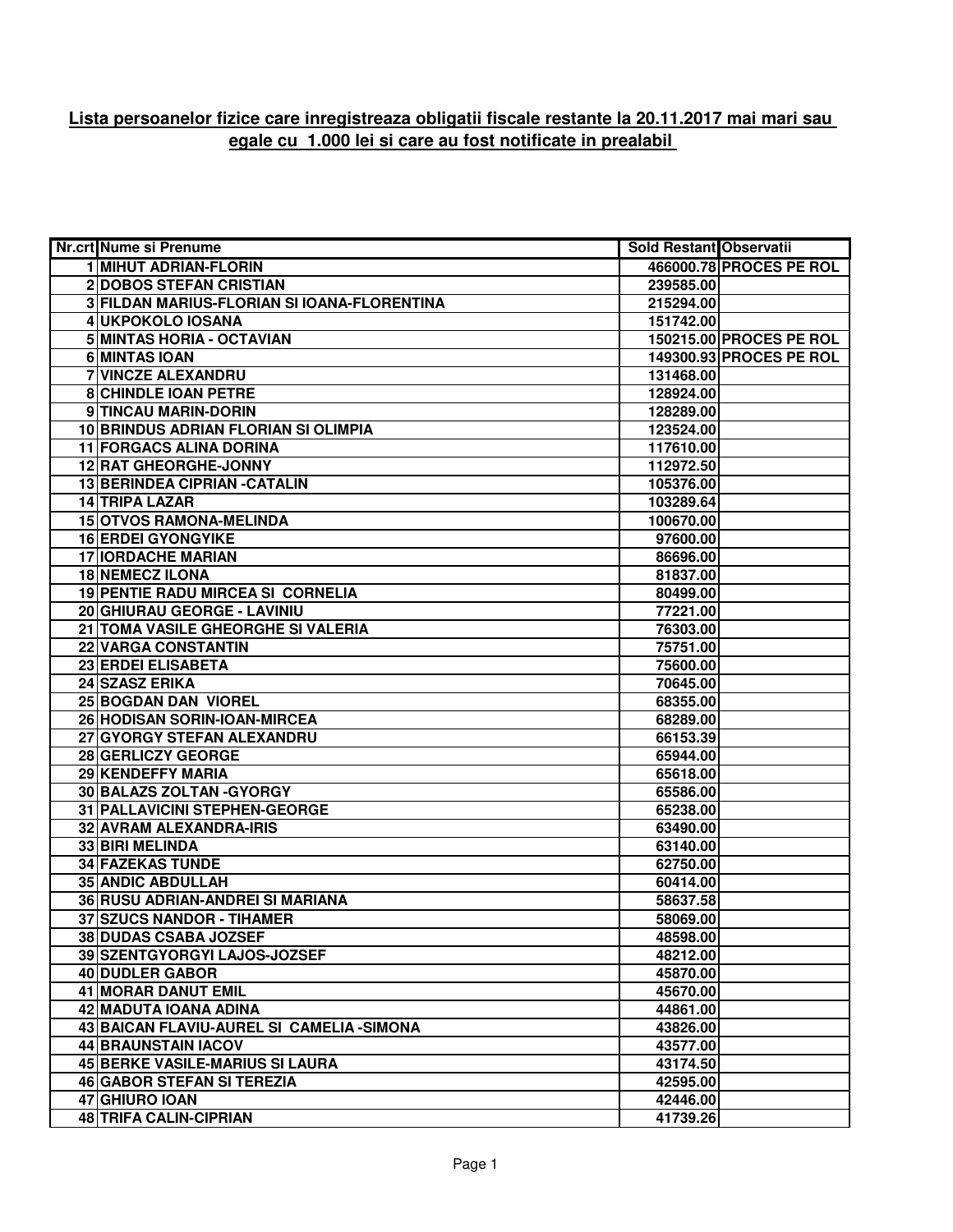| Nr.crt Nume si Prenume         | <b>1 Restant Observatii</b><br>Sold |
|--------------------------------|-------------------------------------|
| <b>49 RAITA CALIN SI ALINA</b> | 40886.00                            |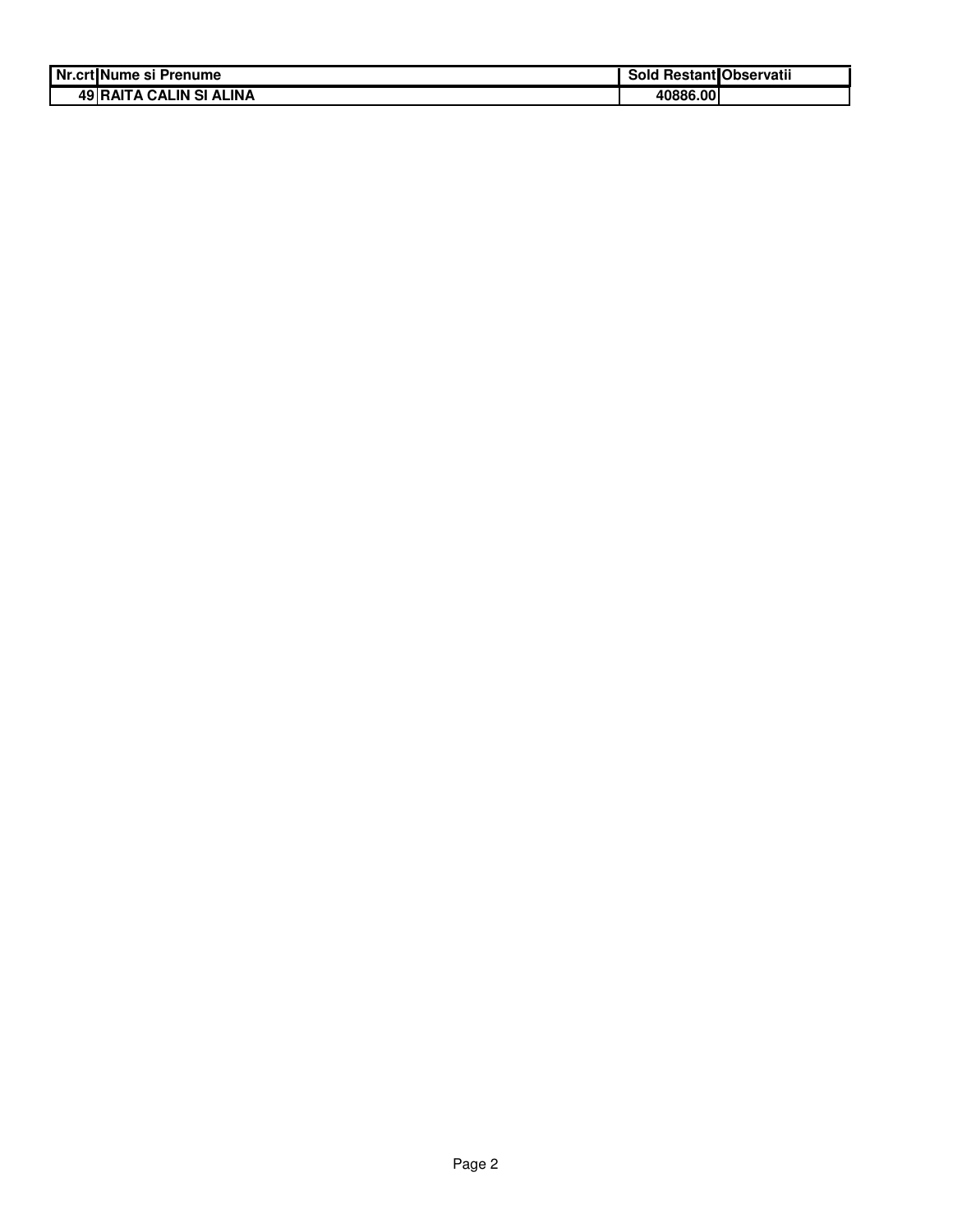| Nr.crt Nume si Prenume                     | Sold Restant Observatii |  |
|--------------------------------------------|-------------------------|--|
| 50 BOGDAN CRISTIAN DAN                     | 40811.00                |  |
| 51 HILANI RADWAN                           | 40649.00                |  |
| 52 FAUR NICUSOR-DARIUS                     | 40382.00                |  |
| 53 CAPOTA PAVEL SI MARIA                   | 40348.96                |  |
| 54 DOBAI MARIUS DAN                        | 40260.24                |  |
| 55 BEKE ZOLTAN                             | 39938.00                |  |
| 56 KEREZSI EVA-KATALIN                     | 39596.00                |  |
| 57 PRODAN RIVANA                           | 39240.00                |  |
| <b>58 HORVATH ETELKA</b>                   | 38630.00                |  |
| 59 PETREA HOREA COSMIN                     | 38363.00                |  |
| 60 IVANOV C-TIN DANIEL-VASADI MAGD.        | 38341.00                |  |
| 61 TAUT SERGIU-CLAUDIU                     | 37717.00                |  |
| 62 VAIDA RAUL FLAVIU                       | 37469.00                |  |
| 63 COITA FLOARE-AURICA                     | 37468.00                |  |
| 64 CLOPCE GAVRIL SI LUCIA                  | 37418.00                |  |
| 65 CABA DUMITRU                            | 36929.00                |  |
| 66 TUDORAN MARCEL MARIUS                   | 36434.00                |  |
| 67 COZMA NICOLAIE-TEODOR                   | 36000.02                |  |
| 68 CSAKI KALMAN                            | 35983.00                |  |
| 69 FRINC CALIN DORU                        | 35826.00                |  |
| 70 BAICAN AUREL                            | 35067.00                |  |
| 71 LUPSE NICOLAE                           | 34747.00                |  |
| 72 CHIRILA IOAN                            | 34511.00                |  |
| 73 GYORGY-CSAKI ERNEST SI IBOLYA           | 33962.00                |  |
| 74 TASNADI LEVENTE SI CORINA               | 33533.10                |  |
| 75 LAKATOS SZELURINA                       | 33415.00                |  |
| <b>76 DEMETER ALEXANDRU</b>                | 33244.00                |  |
| 77 PERRIA CAMELIA-RAMONA                   | 33111.40                |  |
| 78 GALEA FLORIAN CALIN SI ENIKO            | 33102.00                |  |
| 79 SABAU DANIEL-IOSIF<br>80 BABO KALMAN    | 32978.00<br>32924.46    |  |
| 81 ROSTAS DITA                             | 32762.44                |  |
| 82 MARTIN DUMITRU                          | 32720.00                |  |
| 83 MOS ALINA LACRIMIOARA                   | 32219.00                |  |
| <b>84 CHIRILA ADRIAN FLORIN</b>            | 32052.00                |  |
| 85 LUCUTA CONSTANTIN-STEFAN                | 31657.00                |  |
| 86 BOGDAN GHEORGHE                         | 31413.00                |  |
| 87 CAVESTRO ANTONIO- GABRIELE              | 31345.00                |  |
| 88 BAUMANN VALERIA                         | 30928.00                |  |
| 89 BOCA MARIAN MARCEL SI MIRELA            | 30559.80                |  |
| 90 MANEA ROMULUT SI FLOARE                 | 30499.00                |  |
| 91 MANEA DARIUS-FLAVIUS                    | 30483.00                |  |
| 92 HORVATH SANDOR                          | 29942.00                |  |
| 93 MIHALCEA VASILE                         | 29800.00                |  |
| 94 COTUNA NICOLAE CRISTIAN                 | 29798.00                |  |
| 95 RUJE FLORIN DANIEL                      | 29743.00                |  |
| 96 BALOG LADISLAU                          | 29466.00                |  |
| 97 SORODOC IONEL VIOREL                    | 29396.50                |  |
| 98 ERDEI ROMULUS MODIGLIANI                | 29395.00                |  |
| 99 STERIU VIOREL                           | 29328.00                |  |
| 100 BALOGH BOBI-SZABOLCS                   | 29261.00                |  |
| 101 BARANKA RUPI                           | 29175.00                |  |
| <b>102 CHIS FLORIAN DAN</b>                | 28875.00                |  |
| 103 VARGA MARGIT                           | 28800.00                |  |
| <b>104 MORGOS ADRIAN</b>                   | 28677.00                |  |
| <b>105 MUDURA LEONTIN SANDU SI MIRELA</b>  | 28640.66                |  |
| 106 PINTEA EMILIA-VIORICA SI BLAGA DUMITRU | 28507.76                |  |
| 107 MARICESCU GABRIEL IOAN                 | 28424.00                |  |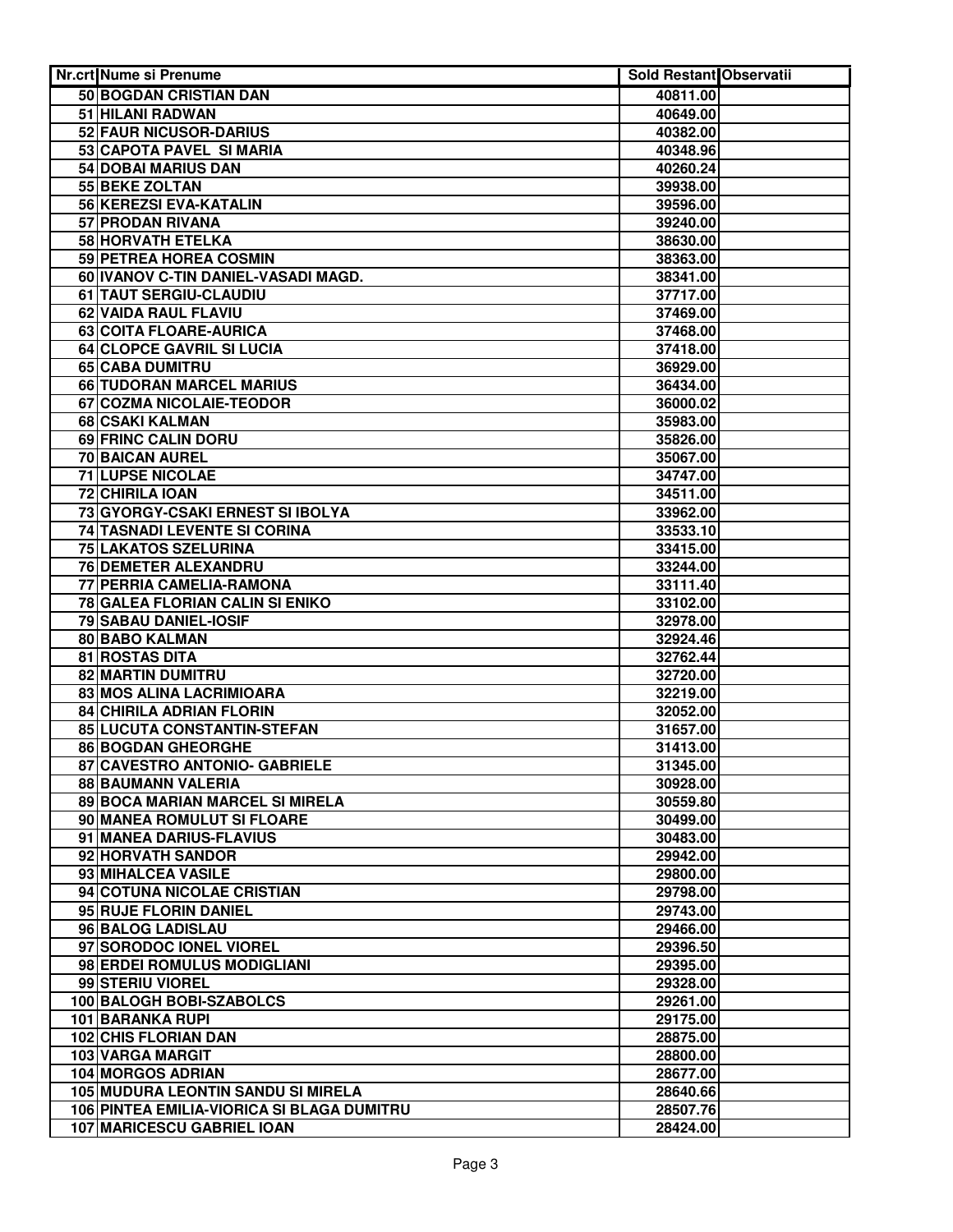| <b>Nr.crt Nume si Prenume</b>                                                       | <b>Sold Restant Observatii</b> |  |
|-------------------------------------------------------------------------------------|--------------------------------|--|
| 108 LACATOS PAMELA                                                                  | 28355.00                       |  |
| <b>109 FILIMON CALIN CLAUDIU</b>                                                    | 28118.00                       |  |
| 110 BUHAS CARMEN-LAURA                                                              | 28097.00                       |  |
| <b>111 RACOLTA MARIUS SORIN</b>                                                     | 27878.00                       |  |
| 112 FREUNDLICH SAMUEL ADAM                                                          | 27851.00                       |  |
| <b>113 VIDICAN IOAN</b>                                                             | 27674.12                       |  |
| 114 MORTAN GHEORGHE-SORIN                                                           | 27668.00                       |  |
| <b>115 BELU ADRIAN</b>                                                              | 27353.00                       |  |
| <b>116 KONCSAG ARTHUR</b>                                                           | 27086.00                       |  |
| 117 TODERICI DORIN-CORNEL                                                           | 26827.92                       |  |
| 118 MIHOC SILVIAN                                                                   | 26743.00                       |  |
| 119 PUSCAS AVRAM SI LIDIA                                                           | 26630.50                       |  |
| <b>120 NANASSY NORBERT CSABA</b>                                                    | 26577.50                       |  |
| <b>121 TUDOR CONSTANTIN-SEBASTIAN</b>                                               | 26518.00                       |  |
| <b>122 ROSTAS MIHALY</b>                                                            | 26457.00                       |  |
| <b>123 HODUT NORBERT JANOS</b>                                                      | 26357.00                       |  |
| <b>124 SIMINIC CALIN CIPRIAN</b>                                                    | 25679.00                       |  |
| <b>125 GABOR MATEI</b>                                                              | 25678.50                       |  |
| <b>126 PUCHIANU DOREL</b>                                                           | 25542.00                       |  |
| <b>127 TUDOSE MIRCEA</b>                                                            | 25290.00                       |  |
| 128 BUT ADRIAN-GYORGY                                                               | 25150.00                       |  |
| 129 TIRON ANDREEA-ALINA                                                             | 25023.00                       |  |
| <b>130 MATEIAS TEODOR MARIUS</b>                                                    | 24953.00                       |  |
| 131 BOCSA LILIANA MONICA                                                            | 24926.00                       |  |
| <b>132 MUT VASILE SI DOMNICA</b>                                                    | 24863.00                       |  |
| 133 BUDURA VASILE SI SILVIA                                                         | 24738.00                       |  |
| <b>134 HANSEN JUHAS CORNEL</b>                                                      | 24698.00                       |  |
| <b>135 SFERLE DANUT</b>                                                             | 24645.40                       |  |
| 136 KHAWALED ISSA                                                                   | 24327.00                       |  |
| 137 KHALFALLAH SAMI BEN KHALFALLAH                                                  | 24163.00                       |  |
| <b>138 POPA ADRIAN</b>                                                              | 24126.00                       |  |
| <b>139 GANTNER IUDITA IRINA SI CAROL</b><br>140 PORTAN CALIN-IOAN CABINET DE AVOCAT | 24125.00                       |  |
| <b>141 SAVAN AUGUSTIN-SEBASTIAN</b>                                                 | 24097.00                       |  |
| <b>142 ROSTAS JAN</b>                                                               | 23771.01<br>23755.00           |  |
| 143 POPESCU COSTEL                                                                  |                                |  |
| 144 AVRAM DANIEL RADU                                                               | 23570.00<br>23530.00           |  |
| 145 BRIZZI PAOLO                                                                    | 23405.00                       |  |
| <b>146 REPCIUC SEBASTIAN</b>                                                        | 23340.00                       |  |
| 147 MERCE-SABAU DANIEL-LUCIAN                                                       | 23062.00                       |  |
| <b>148 GABOR MATEL</b>                                                              | 22941.00                       |  |
| <b>149 BALAWI ISSAM</b>                                                             | 22928.00                       |  |
| <b>150 CIUCIU DUMITRU</b>                                                           | 22710.00                       |  |
| 151 GHIURO RAUL-FABIAN                                                              | 22602.00                       |  |
| 152 UNGVARI GYULA ZOLTAN                                                            | 22600.00                       |  |
| <b>153 OPRIS OVIDIU</b>                                                             | 22508.00                       |  |
| <b>154 FEKETE-BANDI-PISTA NARCIS</b>                                                | 22380.00                       |  |
| 155 RADU IOAN                                                                       | 22145.00                       |  |
| 156 GABOR IOAN                                                                      | 22143.00                       |  |
| <b>157 MELEG CSABA</b>                                                              | 22035.14                       |  |
| <b>158 RATKAI ZOLTAN</b>                                                            | 21766.00                       |  |
| <b>159 CUCIULA ADRIAN-LEONTIN</b>                                                   | 21672.00                       |  |
| <b>160 BALIBAN MARCEL</b>                                                           | 21497.00                       |  |
| <b>161 GABOR DUMITRU</b>                                                            | 21330.00                       |  |
| <b>162 KALLO ALBERT</b>                                                             | 21205.00                       |  |
| <b>163 NAGY DAVID-CRISTIAN</b>                                                      | 21100.00                       |  |
| <b>164 ZSISKU LAJOS</b>                                                             | 21029.00                       |  |
| <b>165 BOTA ELISABETA</b>                                                           | 20905.00                       |  |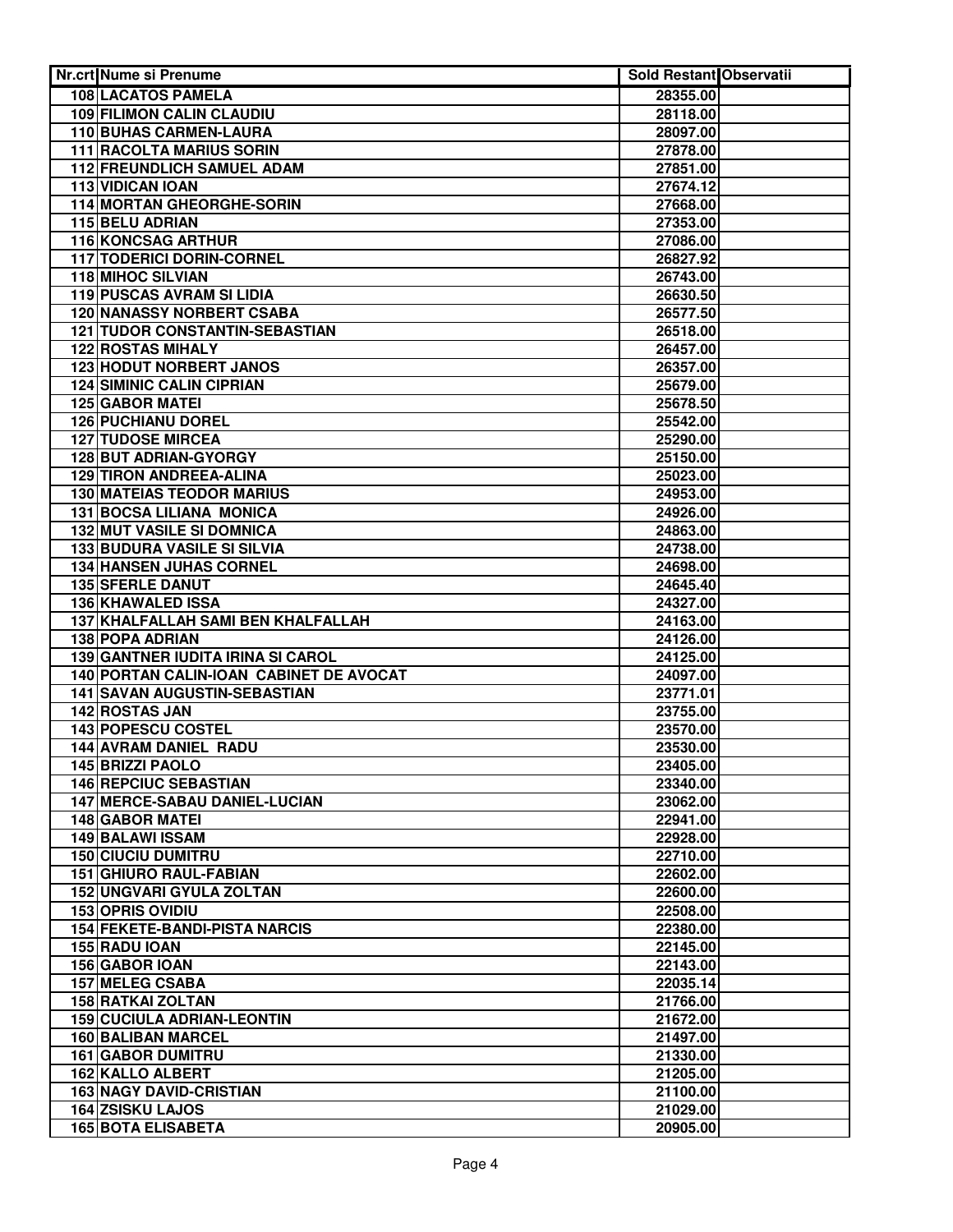| Nr.crt Nume si Prenume                                        | Sold Restant Observatii |                        |
|---------------------------------------------------------------|-------------------------|------------------------|
| 166 FISCUTEAN TIBERIU-OCTAVIAN SI DANA-IOANA                  | 20882.00                |                        |
| <b>167 BELETCHI SIMONA</b>                                    | 20833.00                |                        |
| <b>168 MATEIAS IOAN</b>                                       | 20807.00                |                        |
| <b>169 ALBU INGRID BEATRIX</b>                                | 20779.00                |                        |
| <b>170 DUDLER DAN-IOSIF</b>                                   | 20610.00                |                        |
| 171 CRISTEA TRAIAN SI ANA                                     |                         | 20516.00 PROCES PE ROL |
| 172 BODO NORBERT-ZSOLT                                        | 20477.00                |                        |
| <b>173 TROISTA ION</b>                                        | 20475.00                |                        |
| <b>174 COVACI IOAN SI ELISABETA</b>                           | 20393.00                |                        |
| <b>175 MUDURE VICTOR SI ADRIANA</b>                           | 20188.00                |                        |
| 176 HEBRISTYAN MIA-OLIMPIA                                    | 20140.00                |                        |
| 177 PATER SORIN                                               | 20132.00                |                        |
| <b>178 TIRLA NICOLAE</b>                                      | 20041.00                |                        |
| 179 GUBA PAUL-CAROL SI CSILLA-ANGELA                          | 20009.00                |                        |
| 180 ABRUDAN IOAN ADRIAN                                       | 20000.00                |                        |
| 181 ROSCA LUCIA                                               | 20000.00                |                        |
| 182 COVACI MIRCEA-MIHAI                                       | 19999.00                |                        |
| 183 SERES JANOS ZSOLT                                         | 19977.00                |                        |
| <b>184 PORTAN PAVEL-LUCIAN</b>                                | 19966.00                |                        |
| 185 CHIRILA ALEXANDRA-MARIA                                   | 19891.00                |                        |
| <b>186 CSEH MELANIA NADIA</b>                                 | 19751.00                |                        |
| <b>187 GABOR GAVRIL</b>                                       | 19612.00                |                        |
| <b>188 FECHETE ZINA-MARIOARA</b>                              | 19535.00                |                        |
| 189 CIMERDEAN RARES - MIREL SI KLARA                          | 19454.00                |                        |
| 190 GAL IOAN                                                  | 19372.00                |                        |
| <b>191 ZAHARIA MARIUS</b>                                     | 19355.05                |                        |
| <b>192 BUNGAU FLORIN</b>                                      | 19337.50                |                        |
| <b>193 MOISIL PAMFIL SI NASTASIA</b>                          | 19295.00                |                        |
| <b>194 CARJAN DANIEL</b>                                      | 19285.00                |                        |
| <b>195 SIMON ERZSEBET</b><br><b>196 CEARNAU OVIDIU DANIEL</b> | 19170.00<br>19165.00    |                        |
| <b>197 MITU CONSTANTIN</b>                                    | 19113.00                |                        |
| 198 COMAN VASILE                                              | 19052.00                |                        |
| <b>199 MANGRA PETRU-LIVIU</b>                                 | 19026.00                |                        |
| 200 LITA ANDREI                                               | 19009.00                |                        |
| 201 GABOR MATEI                                               | 18992.00                |                        |
| 202 NICA LAURA SI EUGEN                                       | 18940.00                |                        |
| 203 LAKATOS ERZSEBET                                          | 18930.00                |                        |
| 204 LAKATOS ETELKA                                            | 18930.00                |                        |
| 205 LINGURAR MINISTRU                                         | 18890.00                |                        |
| 206 HEPES FLORIN CLAUDIU                                      | 18863.00                |                        |
| 207 MOGYOROSI IULIANNA SI BIHARI PIROSKA SI PENZES IRENE      | 18858.00                |                        |
| 208 GABOR IOAN                                                | 18757.51                |                        |
| 209 MURASAN VLAD CRISTIAN                                     | 18750.00                |                        |
| 210 SZALACSI ENIKO                                            | 18740.00                |                        |
| 211 USVAT ADRIAN                                              | 18705.00                |                        |
| 212 IGNATESCU EDIT-SAROLTA                                    | 18531.00                |                        |
| 213 ISZTOJKA GAVRIL                                           | 18524.00                |                        |
| 214 LAKATOS SANDOR                                            | 18510.00                |                        |
| 215 TIRLEA LOREDANA                                           | 18477.00                |                        |
| 216 PLATONA IULIA                                             | 18410.88                |                        |
| 217 MERTE CRISTIAN-DORU                                       | 18394.00                |                        |
| 218 HORVATH NORBERT                                           | 18256.00                |                        |
| 219 OPREA LACRAMIOARA-MARIANA                                 | 18248.00                |                        |
| <b>220 MURVAI NORBERT-EUGEN</b>                               | 18190.00                |                        |
| <b>221 BACIU HOREA-SABIN</b>                                  | 18174.00                |                        |
| 222 IUHAS GHEORGHE SI FLOARE                                  | 18136.00                |                        |
| 223 KABAI GYORGY                                              | 18115.00                |                        |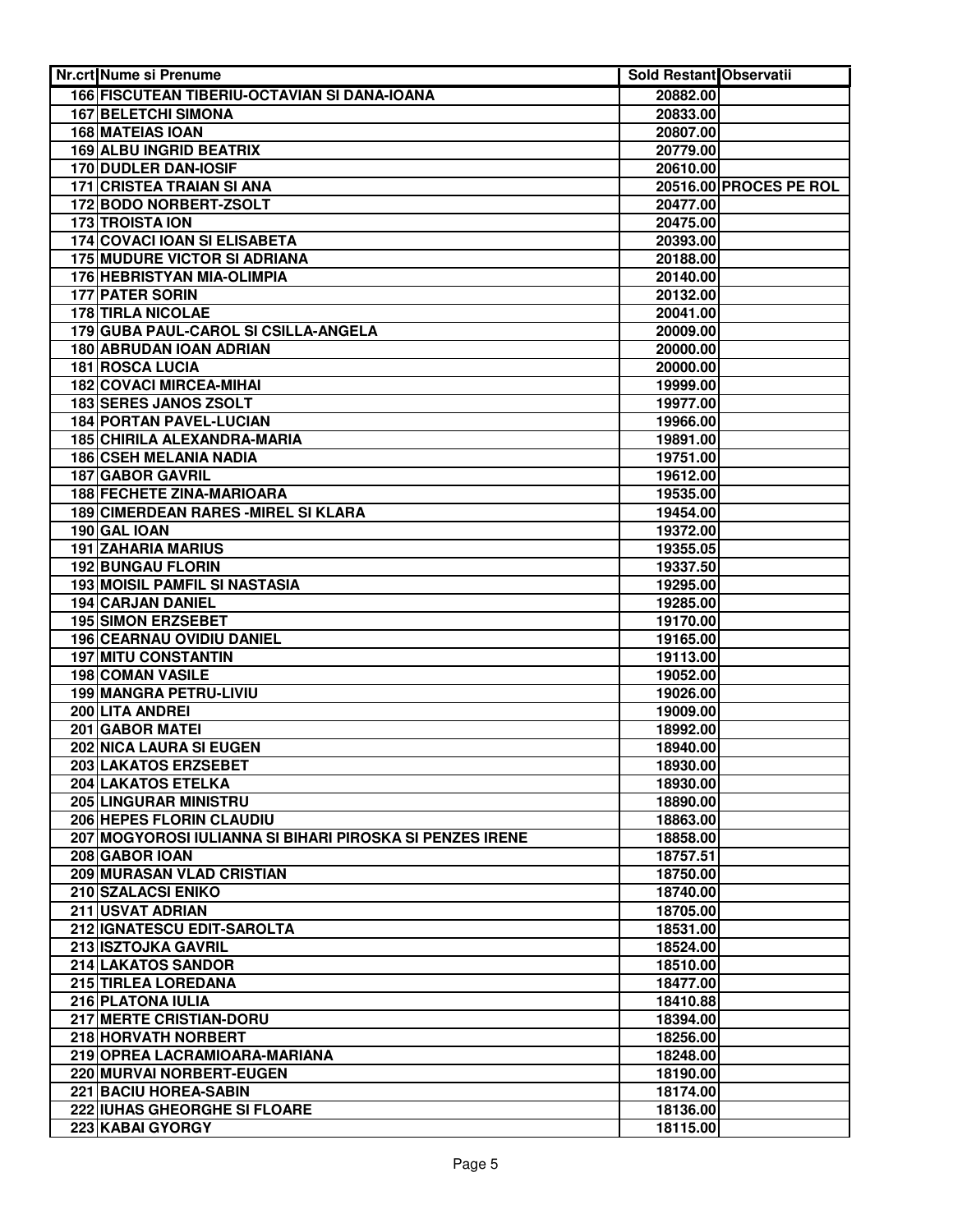| Nr.crt Nume si Prenume                             | Sold Restant Observatii |  |
|----------------------------------------------------|-------------------------|--|
| 224 ANTOCI IOAN                                    | 18076.66                |  |
| <b>225 SUPURAN CIPRIAN-ROMEO</b>                   | 17981.00                |  |
| 226 ISZTOIKA MARIA                                 | 17907.00                |  |
| 227 GABOR IANCU                                    | 17902.00                |  |
| 228 CORNEA GABRIEL                                 | 17876.81                |  |
| 229 SPRIDON CRISTIAN                               | 17836.00                |  |
| 230 HIRTEA CRISTIAN GABRIEL                        | 17828.00                |  |
| 231 GABOR RUPI                                     | 17800.00                |  |
| 232 SZTUFLIAK PETER                                | 17800.00                |  |
| 233 CIURAR ANTON                                   | 17771.50                |  |
| 234 AVRAM GAVRIL                                   | 17725.00                |  |
| 235 TIGAN MIHAELA-ANAMARIA                         | 17669.00                |  |
| 236 PRODAN ZAHARIA-ZOLTAN                          | 17610.00                |  |
| 237 SALAJAN CIPRIAN                                | 17556.00                |  |
| 238 ROMOCEA DAN MIRCEA                             | 17544.00                |  |
| 239 PETRESCU CRISTIAN-GHEORGHE                     | 17535.00                |  |
| 240 BOSNYAK OTTO                                   | 17440.00                |  |
| 241 GUIAS SERGIU-EMANUEL                           | 17419.00                |  |
| 242 MICULESCU DACIAN MIRCEA                        | 17385.15                |  |
| 243 STANA VASILE-CALIN SI DANA-JANINA              | 17378.00                |  |
| 244 BARA CLAUDIA                                   | 17282.00                |  |
| 245 FABANELLI GIOVANNI                             | 17263.00                |  |
| 246 COTRAU CORNELIA                                | 17246.00                |  |
| 247 LAZAR IOAN                                     | 17198.00                |  |
| 248 VIDICAN ELENA-OLIMPIA                          | 17197.00                |  |
| 249 SAIDI NADER                                    | 17172.00                |  |
| 250 MERCE-PASCA MARIUS-LUCIAN                      | 17106.00                |  |
| <b>251 PAUNESCU NICOLAE</b>                        | 17053.00                |  |
| 252 TICRA RARES-DACIAN SI DANA                     | 17021.00                |  |
| 253 DUDLER JANOS GYULA                             | 17000.00                |  |
| 254 FAZEKAS LEVENTE-ERVIN                          | 16964.00                |  |
| 255 KISS ROTH MONICA SI LAJOS                      | 16958.00                |  |
| 256 ZBIRCEA RADU-CRISTIAN SI CORNELIA              | 16936.00                |  |
| 257 GABOR AMBRUS                                   | 16904.45                |  |
| 258 ROSTAS VALERIAN                                | 16845.00                |  |
| 259 BOGDAN JONAS-CSABA-OTTILA                      | 16781.00                |  |
| 260 JURJAK PAUL-DAN<br><b>261 FRENTIU CRISTIAN</b> | 16743.00<br>16670.00    |  |
| 262 PETROI SAMUIL                                  | 16660.00                |  |
| 263 GABOR STEFAN                                   | 16640.00                |  |
| 264 COSTEA OVIDIU CABINET DE AVOCAT                | 16619.00                |  |
| 265 CERCEL FLORIN-GHEORGHE SI RENATA               | 16572.00                |  |
| 266 LATA FLORIN                                    | 16525.00                |  |
| <b>267 BRISCAN CALIN SORIN</b>                     | 16455.00                |  |
| 268 KOSZTA SANDOR - ATTILA                         | 16440.00                |  |
| 269 ROSTAS RUMITA                                  | 16437.00                |  |
| 270 ISZTOIKA EVA                                   | 16436.96                |  |
| 271 BARTA MIKLOS-ATTILA                            | 16405.00                |  |
| <b>272 TANASE MARIANA</b>                          | 16400.00                |  |
| 273 ABRAHAM CALIN                                  | 16383.00                |  |
| 274 SZTOJKA ISTVAN                                 | 16349.00                |  |
| 275 COSTIN FLORIN ALIN                             | 16342.00                |  |
| 276 BUSANU VERONICA                                | 16326.53                |  |
| 277 INDRIES MIRCEA SERGIU                          | 16317.00                |  |
| 278 VARGA ERIKA ILDIKO                             | 16311.00                |  |
| 279 SUCIU GAVRIL SI CLAUDIA-GHEORGHINA             | 16246.23                |  |
| 280 POPA OCTAVIAN                                  | 16188.00                |  |
| 281 BIRAU VALENTIN-MARIN SI LIVIA                  | 16147.00                |  |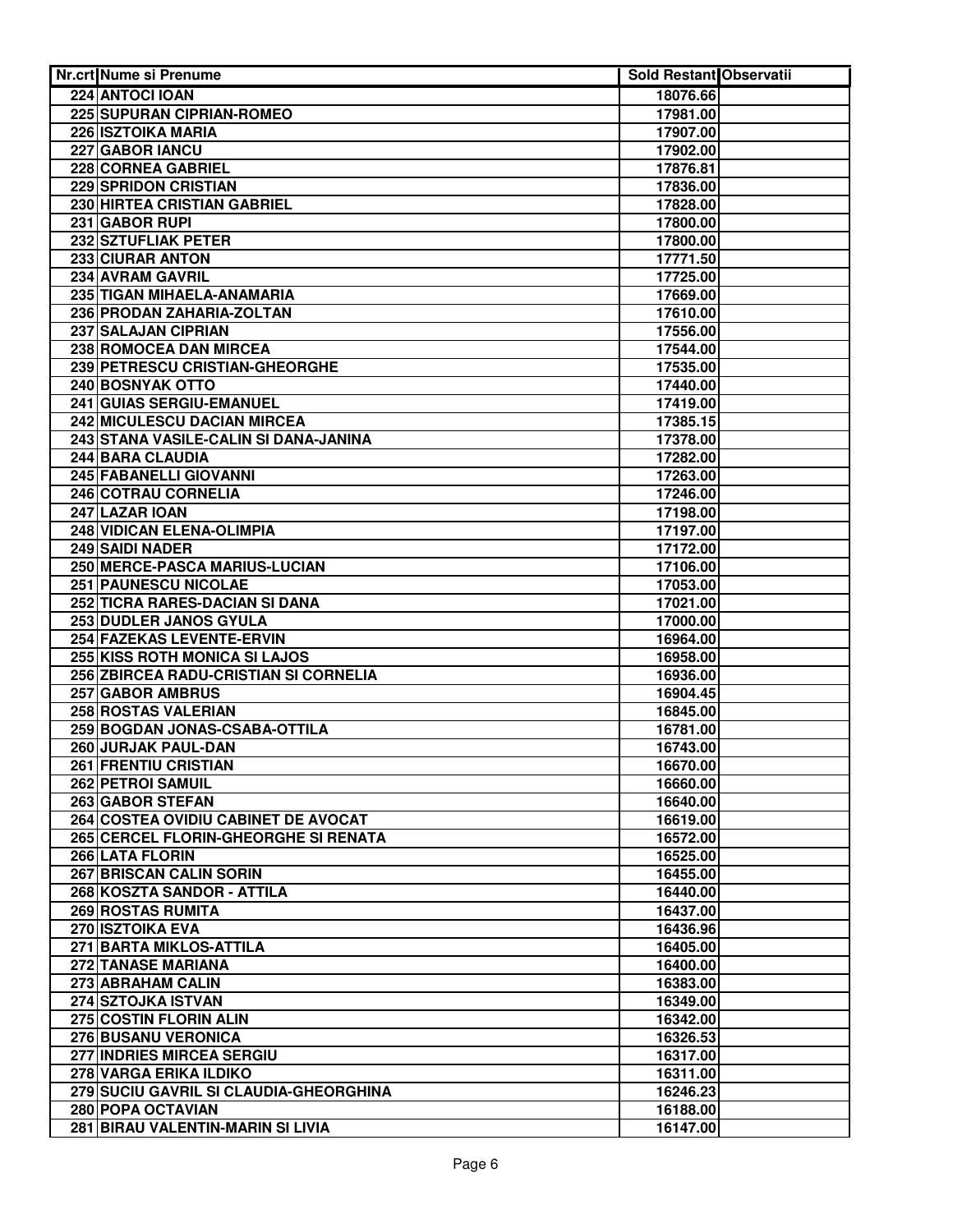| Nr.crt Nume si Prenume                    | <b>Sold Restant Observatii</b> |                        |
|-------------------------------------------|--------------------------------|------------------------|
| 282 APOSTOAEI PAUL-PETRU                  | 16100.00                       |                        |
| 283 GABOR IOSIF SI SUSANA                 | 16080.00                       |                        |
| 284 PORCAR DUMITRU                        | 16031.00                       |                        |
| <b>285 BARANKA MINDRA</b>                 | 16009.00                       |                        |
| 286 CRISAN FLORIN-VIOREL                  | 16001.00                       |                        |
| 287 TOTH ATTILA                           | 16000.00                       |                        |
| 288 SEUCHE LUCIAN-GHEORGHE                | 15989.00                       |                        |
| 289 MOGA CORINA SANDA                     | 15981.00                       |                        |
| 290 DEMIAN ISTVAN CSABA                   | 15953.00                       |                        |
| 291 BURCSA RADU                           | 15898.00                       |                        |
| 292 RUGE IOAN                             | 15858.00                       |                        |
| 293 LUNG AURELIAN MIHAITA                 | 15803.00                       |                        |
| 294 MATE SZUZSANNA                        | 15790.00                       |                        |
| 295 GHERMAN IOAN                          | 15780.00                       |                        |
| 296 RATIU ADRIAN-CRISTIAN                 | 15739.00                       |                        |
| 297 GLIGOR LAZAR-FLORIAN                  | 15728.26                       |                        |
| 298 KOVACS ELVIRA                         | 15710.00                       |                        |
| 299 DEMETER SANDA                         | 15670.00                       |                        |
| 300 TODERICI IOAN OVIDIU                  | 15631.00                       |                        |
| 301 BODIU BOGDAN RADU                     | 15615.70                       |                        |
| 302 ROSTAS REMUS                          | 15594.00                       |                        |
| 303 PISCOTI VALENTIN                      |                                | 15589.00 PROCES PE ROL |
| 304 AMBRO CIPRIAN                         | 15572.00                       |                        |
| 305 MEER IOAN-PAUL                        | 15572.00                       |                        |
| 306 COPIL FLORIAN                         | 15552.00                       |                        |
| 307 LINGURAR GETA                         | 15505.00                       |                        |
| 308 KULCSAR STEFAN                        | 15471.00                       |                        |
| 309 FUSCAS NICOLAE                        | 15429.00                       |                        |
| 310 OLAH IOAN-IOSIF<br>311 FLORIAN CSILLA | 15368.00                       |                        |
| 312 MAGHIAR MARIUS- ADRIAN SI CARMEN      | 15290.00<br>15259.00           |                        |
| 313 BAT FLORICA                           | 15257.00                       |                        |
| 314 SZABO IBOLYA                          | 15236.00                       |                        |
| 315 ROSTAS AUGUSTIN                       | 15180.00                       |                        |
| 316 MOCA VIOREL SI VIORICA                | 15173.14                       |                        |
| 317 MARIAN FLORIN-MIRCEA-LUCIAN SI GRETA  | 15160.65                       |                        |
| 318 PANTEA ARTHUR CORNEL                  | 15123.00                       |                        |
| 319 HULE OCTAVIAN-VALENTIN                | 15113.00                       |                        |
| 320 SIMAN MARIUS-MIHAIL SI ANAMARIA       | 15102.00                       |                        |
| 321 PETRUCA IOAN ALEXANDRU                | 15000.00                       |                        |
| 322 MOLDOVAN CALIN-GHEORGHE               | 14995.00                       |                        |
| 323 GUETARI RAZI                          | 14929.00                       |                        |
| 324 GABOR IOAN                            | 14899.00                       |                        |
| 325 MIKLOS GABOR                          | 14872.00                       |                        |
| 326 KOZMA DENES-ANTAL                     | 14867.00                       |                        |
| 327 GABOR CRISTIAN FLORIN                 | 14858.00                       |                        |
| 328 BOCA KALMAN JOZSEF                    | 14844.00                       |                        |
| 329 BUZATU MARIAN-NISTOR                  | 14805.00                       |                        |
| 330 BOCHIS CALIN PETRU                    | 14791.00                       |                        |
| 331 PUSCAU CORNEL                         | 14762.00                       |                        |
| 332 GAVRILAS MIRELA-SILVIA                | 14728.00                       |                        |
| 333 POP ALEXANDRU-SORIN                   | 14726.00                       |                        |
| 334 PANTIS GHEORGHE-CORNEL                | 14691.00                       |                        |
| 335 IANCU LORIN                           | 14684.96                       |                        |
| 336 DUME VASILE-CORNELIU SI CORNELIA      | 14673.00                       |                        |
| 337 HOSSZU DANIEL                         | 14659.00                       |                        |
| <b>338 NICULESCU TRAIAN</b>               | 14616.00                       |                        |
| 339 ROSU VASILE                           | 14613.00                       |                        |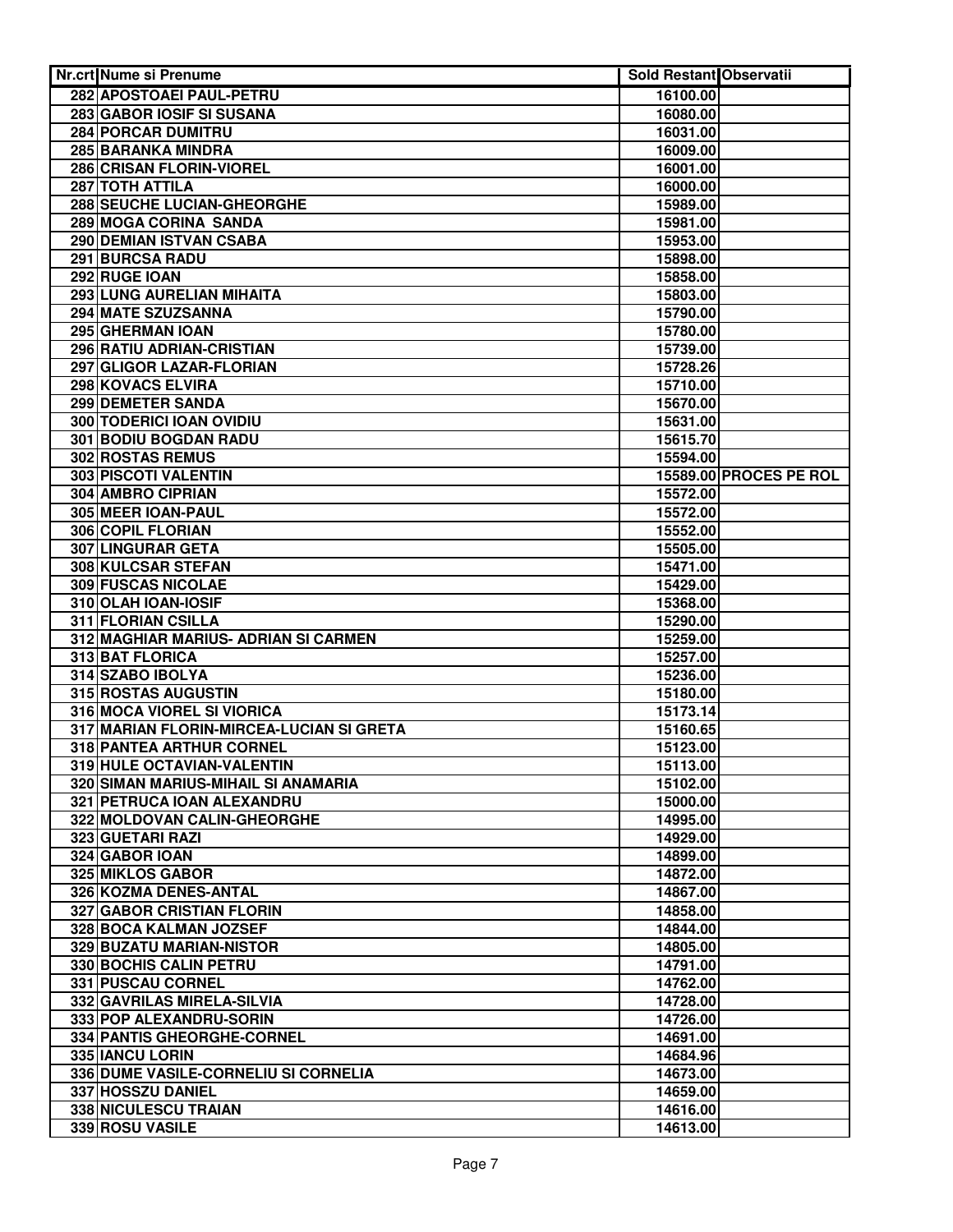| Nr.crt Nume si Prenume                                              | <b>Sold Restant Observatii</b> |  |
|---------------------------------------------------------------------|--------------------------------|--|
| 340 OPRIS CORNELIA-MIRELA                                           | 14606.00                       |  |
| <b>341 GEBER TUNDE</b>                                              | 14565.00                       |  |
| 342 STANA OCTAVIAN                                                  | 14559.50                       |  |
| 343 GHIT PETRU-ALEXANDRU                                            | 14500.00                       |  |
| 344 MANAILA COSMIN-EUGEN                                            | 14445.00                       |  |
| 345 COTRAU GEORGE-REMUS                                             | 14438.00                       |  |
| 346 OPREA SEBASTIAN                                                 | 14435.00                       |  |
| 347 BERECZKI CSABA-IOSIF                                            | 14426.00                       |  |
| 348 TICHILA FLORIAN                                                 | 14408.00                       |  |
| 349 HORVATH COLOMAN                                                 | 14378.00                       |  |
| 350 ARON TIBOR                                                      | 14374.00                       |  |
| 351 FABIAN MONIKA-ZSUZSANNA                                         | 14357.00                       |  |
| 352 B.E.J. - ARDELEAN FELIX - FLORIN                                | 14342.00                       |  |
| 353 RUSU NICOLAE-ALEXANDRU                                          | 14243.99                       |  |
| 354 VARGA BELA IULIU                                                | 14200.00                       |  |
| 355 HAISAN COSTICA                                                  | 14157.00                       |  |
| 356 GYENGE ISTVAN-ATTILA                                            | 14150.00                       |  |
| 357 GIURA DUMITRU SI MINODORA                                       | 14099.24                       |  |
| 358 KERESZTESY ROMEO-EMIL                                           | 14091.00                       |  |
| 359 ROSTAS AUGUSTIN                                                 | 14045.00                       |  |
| 360 ROSTAS ANDRONICA SI AUGUSTIN                                    | 14037.00                       |  |
| 361 PETRUT IOAN                                                     | 14007.00                       |  |
| 362 HALUSKA ROBERT                                                  | 14005.50                       |  |
| 363 MARCUTIU LEONTIN                                                | 14000.00                       |  |
| 364 MIKO JANOS                                                      | 13982.00                       |  |
| 365 SABAU REMUS-ADRIAN                                              | 13977.00                       |  |
| 366 SZENTGYORGYI JOZSEF SI ERZSEBET                                 | 13966.00                       |  |
| 367 TARLEA HORATIU RAZVAN                                           | 13954.00                       |  |
| <b>368 BLAGA VIOREL</b>                                             | 13944.00                       |  |
| 369 ZETOCHA RAUL                                                    | 13941.00                       |  |
| <b>370 PAHONTU CRISTIAN</b>                                         | 13914.00                       |  |
| 371 POPA RADU ADRIAN                                                | 13902.00                       |  |
| 372 BOROS IONEL-ALEXANDRU                                           | 13892.00                       |  |
| 373 STOIKA RADU                                                     | 13885.00                       |  |
| 374 MUDURA RAZVAN-MIRCEA                                            | 13857.00                       |  |
| 375 FARKAS ALEXANDRU                                                | 13837.00                       |  |
| 376 SZALAI CLAUDIUS-FELIX                                           | 13824.00                       |  |
| 377 MUNDRUCZ FLAMINGO-TONI                                          | 13804.00                       |  |
| 378 SILAGHI SORIN-SILVIU                                            | 13756.00                       |  |
| 379 TUDOR GHEORGHE SI HORTENSIA GABRIELA                            | 13747.46                       |  |
| 380 CARLIG ILDIKO-CSILLA                                            | 13729.00                       |  |
| 381 GABOR ZSUZSA                                                    | 13705.00                       |  |
| 382 SAS SORIN ADRIAN                                                | 13705.00                       |  |
| 383 ASZTALOS ILDIKO                                                 | 13675.00                       |  |
| 384 HALMAGEAN MIHAELA RODICA                                        | 13655.00                       |  |
| 385 UNGUR GHEORGHE-DANIEL<br>386 VARGA ALEXANDRU-VALENTIN-SEBASTIAN | 13606.00                       |  |
| 387 FODOR PETER-LASZLO                                              | 13535.00<br>13502.00           |  |
| 388 NAGY DANIIL                                                     | 13436.00                       |  |
| 389 SABAU SORIN                                                     | 13361.34                       |  |
| 390 SZEKELY CSILLA-LAURA                                            | 13321.00                       |  |
| <b>391 TENTEA CSEPEI SANDOR</b>                                     | 13296.00                       |  |
| 392 PATAKI EVA                                                      | 13295.00                       |  |
| 393 POPOVICIU RADU-FLORIN                                           | 13290.00                       |  |
| 394 VARGA MIKLOS-GABOR                                              | 13279.21                       |  |
| 395 CSASZAR TAMAS                                                   | 13261.00                       |  |
| 396 GABOR TEREZIA                                                   | 13250.00                       |  |
| 397 DRIMBA MIHAI - SEBASTIAN                                        | 13237.00                       |  |
|                                                                     |                                |  |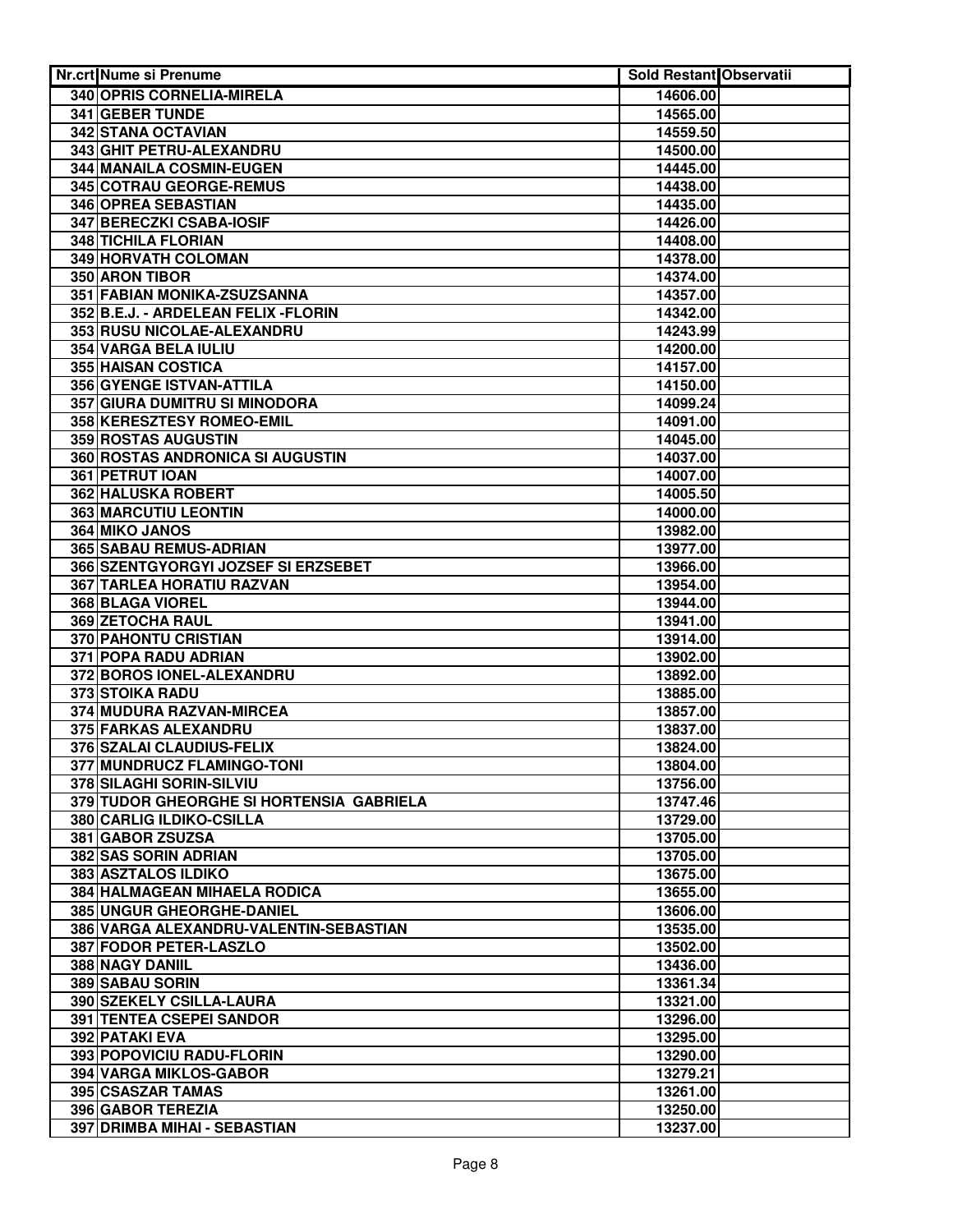| 398 COMAN TIMEA-REBEKA<br>13229.00<br>399 VARGA KRISTIAN<br>13215.50<br>400 DASCAL ALEXANDRU DUMITRU<br>13179.00<br>401 CIOCAN RAYMOND<br>13159.00<br>402 SMEIRAT AHMAD NAYEF AHMAD<br>13154.00<br>403 FAZACAS DUMITRU CIPRIAN<br>13140.92<br><b>404 NEDELCU ANDREI</b><br>13101.00<br>405 COSTEA EUGEN-PETRU<br>13080.00<br><b>406 LAKATOS MONIKA EVA</b><br>13030.00<br>407 HAITA FLORIAN-GAVRIL<br>13027.00<br>408 SOCIETATE PROF. NOTARIALA PANA FLORIN SI PANA LAURA<br>13019.00<br>409 MANGRA ADINA FLORINA<br>12996.00<br>410 MOCSAR LADISLAU<br>12980.00<br>411 OROS DACIAN<br>12955.00<br>412 JUDEA CORNELIA-CARMEN<br>12910.00<br>413 BAR MARIOARA<br>12900.00<br>414 FILIP MARIUS CORNEL<br>12888.00<br>415 ROSTAS AUGUSTIN<br>12885.00<br>416 TATAR ADRIAN-DACIAN<br>12878.54<br>417 BIGASZ IOSIF<br>12845.00<br>418 BARNA CALIN MARIUS<br>12831.00<br>419 GABOR RUPERT<br>12821.00<br>420 VASADI CORNELIU-DANIEL SI LIDIA<br>12794.00<br>421 ARDAI ALBERT-GYULA<br>12769.30<br>422 DAVID CORNEL<br>12767.00<br>423 CLEPE FLORIN-SABIN<br>12754.00<br>424 PAPP CONSTANTIN-RADU<br>12700.00<br><b>425 TARR MAGDOLNA BEATA</b><br>12700.00<br>426 VEKERDI LEVENTE-CSABA<br>12691.00<br><b>427 POPA MARIANA</b><br>12681.00<br>428 STOJKA GAVRIL<br>12670.00<br>429 BAK MARIA<br>12668.00<br>430 GHEREG FLORIN-SORIN<br>12662.00<br>431 TAKACS GEOSEFINA<br>12600.00<br>432 BLEJAN OCTAVIAN AUGUSTIN<br>12562.00<br><b>433 FARTEA EDINA</b><br>12554.00<br>434 IGNAT MIHAI-MARIUS SI FELICIA-CARMEN<br>12539.00<br><b>435 PARA CLAUDIU-CRISTIAN</b><br>12524.00<br>436 VESE FLORIAN SI ROSTAS FRANCISC.<br>12503.00<br>437 ZAHARI ELENA<br>12500.00<br>438 BOSZORMENY MALVINA<br>12490.00<br>439 PETRILA IOAN-DUMITRU<br>12463.00<br>440 GALIS VIOREL<br>12460.00<br>441 MARTIN CRISTIAN PAUL<br>12400.90<br>12360.00<br><b>442 NOVAK NORBERT</b><br>443 BEKO ANDRAS<br>12350.00<br>444 MOCA FLORENTINA-ELENA<br>12336.00<br>445 POPA VASILE<br>12327.00<br>446 BERE MUGUREL<br>12326.72<br>447 PALOS FLORIN-MIHAI<br>12325.00<br>448 RUJE - TUDOR CECILIA SI EUGEN<br>12258.00<br>449 SZTOJKA LAJOS<br>12235.00<br>450 FETEA IOAN<br>12225.00<br>451 LUPSA CIPRIAN - DUMITRU SI MIHAELA<br>12221.66<br>452 FARKAS CAROL-ROBERT<br>12190.00<br><b>453 GABOR DUMITRU GABOR TEREZIA</b><br>12140.00<br><b>454 TICU CONSTANTIN-IONEL</b><br>12121.00<br>455 MAJER FELIX SI EDINA<br>12065.28 | <b>Nr.crt Nume si Prenume</b> | <b>Sold Restant Observatii</b> |  |
|----------------------------------------------------------------------------------------------------------------------------------------------------------------------------------------------------------------------------------------------------------------------------------------------------------------------------------------------------------------------------------------------------------------------------------------------------------------------------------------------------------------------------------------------------------------------------------------------------------------------------------------------------------------------------------------------------------------------------------------------------------------------------------------------------------------------------------------------------------------------------------------------------------------------------------------------------------------------------------------------------------------------------------------------------------------------------------------------------------------------------------------------------------------------------------------------------------------------------------------------------------------------------------------------------------------------------------------------------------------------------------------------------------------------------------------------------------------------------------------------------------------------------------------------------------------------------------------------------------------------------------------------------------------------------------------------------------------------------------------------------------------------------------------------------------------------------------------------------------------------------------------------------------------------------------------------------------------------------------------------------------------------------------------------------------------------------------------------------------------------------------------------------------------------------------------------------------------------------------------------------------------------------------------------------------------------------------------------------------------------------------------------------|-------------------------------|--------------------------------|--|
|                                                                                                                                                                                                                                                                                                                                                                                                                                                                                                                                                                                                                                                                                                                                                                                                                                                                                                                                                                                                                                                                                                                                                                                                                                                                                                                                                                                                                                                                                                                                                                                                                                                                                                                                                                                                                                                                                                                                                                                                                                                                                                                                                                                                                                                                                                                                                                                                    |                               |                                |  |
|                                                                                                                                                                                                                                                                                                                                                                                                                                                                                                                                                                                                                                                                                                                                                                                                                                                                                                                                                                                                                                                                                                                                                                                                                                                                                                                                                                                                                                                                                                                                                                                                                                                                                                                                                                                                                                                                                                                                                                                                                                                                                                                                                                                                                                                                                                                                                                                                    |                               |                                |  |
|                                                                                                                                                                                                                                                                                                                                                                                                                                                                                                                                                                                                                                                                                                                                                                                                                                                                                                                                                                                                                                                                                                                                                                                                                                                                                                                                                                                                                                                                                                                                                                                                                                                                                                                                                                                                                                                                                                                                                                                                                                                                                                                                                                                                                                                                                                                                                                                                    |                               |                                |  |
|                                                                                                                                                                                                                                                                                                                                                                                                                                                                                                                                                                                                                                                                                                                                                                                                                                                                                                                                                                                                                                                                                                                                                                                                                                                                                                                                                                                                                                                                                                                                                                                                                                                                                                                                                                                                                                                                                                                                                                                                                                                                                                                                                                                                                                                                                                                                                                                                    |                               |                                |  |
|                                                                                                                                                                                                                                                                                                                                                                                                                                                                                                                                                                                                                                                                                                                                                                                                                                                                                                                                                                                                                                                                                                                                                                                                                                                                                                                                                                                                                                                                                                                                                                                                                                                                                                                                                                                                                                                                                                                                                                                                                                                                                                                                                                                                                                                                                                                                                                                                    |                               |                                |  |
|                                                                                                                                                                                                                                                                                                                                                                                                                                                                                                                                                                                                                                                                                                                                                                                                                                                                                                                                                                                                                                                                                                                                                                                                                                                                                                                                                                                                                                                                                                                                                                                                                                                                                                                                                                                                                                                                                                                                                                                                                                                                                                                                                                                                                                                                                                                                                                                                    |                               |                                |  |
|                                                                                                                                                                                                                                                                                                                                                                                                                                                                                                                                                                                                                                                                                                                                                                                                                                                                                                                                                                                                                                                                                                                                                                                                                                                                                                                                                                                                                                                                                                                                                                                                                                                                                                                                                                                                                                                                                                                                                                                                                                                                                                                                                                                                                                                                                                                                                                                                    |                               |                                |  |
|                                                                                                                                                                                                                                                                                                                                                                                                                                                                                                                                                                                                                                                                                                                                                                                                                                                                                                                                                                                                                                                                                                                                                                                                                                                                                                                                                                                                                                                                                                                                                                                                                                                                                                                                                                                                                                                                                                                                                                                                                                                                                                                                                                                                                                                                                                                                                                                                    |                               |                                |  |
|                                                                                                                                                                                                                                                                                                                                                                                                                                                                                                                                                                                                                                                                                                                                                                                                                                                                                                                                                                                                                                                                                                                                                                                                                                                                                                                                                                                                                                                                                                                                                                                                                                                                                                                                                                                                                                                                                                                                                                                                                                                                                                                                                                                                                                                                                                                                                                                                    |                               |                                |  |
|                                                                                                                                                                                                                                                                                                                                                                                                                                                                                                                                                                                                                                                                                                                                                                                                                                                                                                                                                                                                                                                                                                                                                                                                                                                                                                                                                                                                                                                                                                                                                                                                                                                                                                                                                                                                                                                                                                                                                                                                                                                                                                                                                                                                                                                                                                                                                                                                    |                               |                                |  |
|                                                                                                                                                                                                                                                                                                                                                                                                                                                                                                                                                                                                                                                                                                                                                                                                                                                                                                                                                                                                                                                                                                                                                                                                                                                                                                                                                                                                                                                                                                                                                                                                                                                                                                                                                                                                                                                                                                                                                                                                                                                                                                                                                                                                                                                                                                                                                                                                    |                               |                                |  |
|                                                                                                                                                                                                                                                                                                                                                                                                                                                                                                                                                                                                                                                                                                                                                                                                                                                                                                                                                                                                                                                                                                                                                                                                                                                                                                                                                                                                                                                                                                                                                                                                                                                                                                                                                                                                                                                                                                                                                                                                                                                                                                                                                                                                                                                                                                                                                                                                    |                               |                                |  |
|                                                                                                                                                                                                                                                                                                                                                                                                                                                                                                                                                                                                                                                                                                                                                                                                                                                                                                                                                                                                                                                                                                                                                                                                                                                                                                                                                                                                                                                                                                                                                                                                                                                                                                                                                                                                                                                                                                                                                                                                                                                                                                                                                                                                                                                                                                                                                                                                    |                               |                                |  |
|                                                                                                                                                                                                                                                                                                                                                                                                                                                                                                                                                                                                                                                                                                                                                                                                                                                                                                                                                                                                                                                                                                                                                                                                                                                                                                                                                                                                                                                                                                                                                                                                                                                                                                                                                                                                                                                                                                                                                                                                                                                                                                                                                                                                                                                                                                                                                                                                    |                               |                                |  |
|                                                                                                                                                                                                                                                                                                                                                                                                                                                                                                                                                                                                                                                                                                                                                                                                                                                                                                                                                                                                                                                                                                                                                                                                                                                                                                                                                                                                                                                                                                                                                                                                                                                                                                                                                                                                                                                                                                                                                                                                                                                                                                                                                                                                                                                                                                                                                                                                    |                               |                                |  |
|                                                                                                                                                                                                                                                                                                                                                                                                                                                                                                                                                                                                                                                                                                                                                                                                                                                                                                                                                                                                                                                                                                                                                                                                                                                                                                                                                                                                                                                                                                                                                                                                                                                                                                                                                                                                                                                                                                                                                                                                                                                                                                                                                                                                                                                                                                                                                                                                    |                               |                                |  |
|                                                                                                                                                                                                                                                                                                                                                                                                                                                                                                                                                                                                                                                                                                                                                                                                                                                                                                                                                                                                                                                                                                                                                                                                                                                                                                                                                                                                                                                                                                                                                                                                                                                                                                                                                                                                                                                                                                                                                                                                                                                                                                                                                                                                                                                                                                                                                                                                    |                               |                                |  |
|                                                                                                                                                                                                                                                                                                                                                                                                                                                                                                                                                                                                                                                                                                                                                                                                                                                                                                                                                                                                                                                                                                                                                                                                                                                                                                                                                                                                                                                                                                                                                                                                                                                                                                                                                                                                                                                                                                                                                                                                                                                                                                                                                                                                                                                                                                                                                                                                    |                               |                                |  |
|                                                                                                                                                                                                                                                                                                                                                                                                                                                                                                                                                                                                                                                                                                                                                                                                                                                                                                                                                                                                                                                                                                                                                                                                                                                                                                                                                                                                                                                                                                                                                                                                                                                                                                                                                                                                                                                                                                                                                                                                                                                                                                                                                                                                                                                                                                                                                                                                    |                               |                                |  |
|                                                                                                                                                                                                                                                                                                                                                                                                                                                                                                                                                                                                                                                                                                                                                                                                                                                                                                                                                                                                                                                                                                                                                                                                                                                                                                                                                                                                                                                                                                                                                                                                                                                                                                                                                                                                                                                                                                                                                                                                                                                                                                                                                                                                                                                                                                                                                                                                    |                               |                                |  |
|                                                                                                                                                                                                                                                                                                                                                                                                                                                                                                                                                                                                                                                                                                                                                                                                                                                                                                                                                                                                                                                                                                                                                                                                                                                                                                                                                                                                                                                                                                                                                                                                                                                                                                                                                                                                                                                                                                                                                                                                                                                                                                                                                                                                                                                                                                                                                                                                    |                               |                                |  |
|                                                                                                                                                                                                                                                                                                                                                                                                                                                                                                                                                                                                                                                                                                                                                                                                                                                                                                                                                                                                                                                                                                                                                                                                                                                                                                                                                                                                                                                                                                                                                                                                                                                                                                                                                                                                                                                                                                                                                                                                                                                                                                                                                                                                                                                                                                                                                                                                    |                               |                                |  |
|                                                                                                                                                                                                                                                                                                                                                                                                                                                                                                                                                                                                                                                                                                                                                                                                                                                                                                                                                                                                                                                                                                                                                                                                                                                                                                                                                                                                                                                                                                                                                                                                                                                                                                                                                                                                                                                                                                                                                                                                                                                                                                                                                                                                                                                                                                                                                                                                    |                               |                                |  |
|                                                                                                                                                                                                                                                                                                                                                                                                                                                                                                                                                                                                                                                                                                                                                                                                                                                                                                                                                                                                                                                                                                                                                                                                                                                                                                                                                                                                                                                                                                                                                                                                                                                                                                                                                                                                                                                                                                                                                                                                                                                                                                                                                                                                                                                                                                                                                                                                    |                               |                                |  |
|                                                                                                                                                                                                                                                                                                                                                                                                                                                                                                                                                                                                                                                                                                                                                                                                                                                                                                                                                                                                                                                                                                                                                                                                                                                                                                                                                                                                                                                                                                                                                                                                                                                                                                                                                                                                                                                                                                                                                                                                                                                                                                                                                                                                                                                                                                                                                                                                    |                               |                                |  |
|                                                                                                                                                                                                                                                                                                                                                                                                                                                                                                                                                                                                                                                                                                                                                                                                                                                                                                                                                                                                                                                                                                                                                                                                                                                                                                                                                                                                                                                                                                                                                                                                                                                                                                                                                                                                                                                                                                                                                                                                                                                                                                                                                                                                                                                                                                                                                                                                    |                               |                                |  |
|                                                                                                                                                                                                                                                                                                                                                                                                                                                                                                                                                                                                                                                                                                                                                                                                                                                                                                                                                                                                                                                                                                                                                                                                                                                                                                                                                                                                                                                                                                                                                                                                                                                                                                                                                                                                                                                                                                                                                                                                                                                                                                                                                                                                                                                                                                                                                                                                    |                               |                                |  |
|                                                                                                                                                                                                                                                                                                                                                                                                                                                                                                                                                                                                                                                                                                                                                                                                                                                                                                                                                                                                                                                                                                                                                                                                                                                                                                                                                                                                                                                                                                                                                                                                                                                                                                                                                                                                                                                                                                                                                                                                                                                                                                                                                                                                                                                                                                                                                                                                    |                               |                                |  |
|                                                                                                                                                                                                                                                                                                                                                                                                                                                                                                                                                                                                                                                                                                                                                                                                                                                                                                                                                                                                                                                                                                                                                                                                                                                                                                                                                                                                                                                                                                                                                                                                                                                                                                                                                                                                                                                                                                                                                                                                                                                                                                                                                                                                                                                                                                                                                                                                    |                               |                                |  |
|                                                                                                                                                                                                                                                                                                                                                                                                                                                                                                                                                                                                                                                                                                                                                                                                                                                                                                                                                                                                                                                                                                                                                                                                                                                                                                                                                                                                                                                                                                                                                                                                                                                                                                                                                                                                                                                                                                                                                                                                                                                                                                                                                                                                                                                                                                                                                                                                    |                               |                                |  |
|                                                                                                                                                                                                                                                                                                                                                                                                                                                                                                                                                                                                                                                                                                                                                                                                                                                                                                                                                                                                                                                                                                                                                                                                                                                                                                                                                                                                                                                                                                                                                                                                                                                                                                                                                                                                                                                                                                                                                                                                                                                                                                                                                                                                                                                                                                                                                                                                    |                               |                                |  |
|                                                                                                                                                                                                                                                                                                                                                                                                                                                                                                                                                                                                                                                                                                                                                                                                                                                                                                                                                                                                                                                                                                                                                                                                                                                                                                                                                                                                                                                                                                                                                                                                                                                                                                                                                                                                                                                                                                                                                                                                                                                                                                                                                                                                                                                                                                                                                                                                    |                               |                                |  |
|                                                                                                                                                                                                                                                                                                                                                                                                                                                                                                                                                                                                                                                                                                                                                                                                                                                                                                                                                                                                                                                                                                                                                                                                                                                                                                                                                                                                                                                                                                                                                                                                                                                                                                                                                                                                                                                                                                                                                                                                                                                                                                                                                                                                                                                                                                                                                                                                    |                               |                                |  |
|                                                                                                                                                                                                                                                                                                                                                                                                                                                                                                                                                                                                                                                                                                                                                                                                                                                                                                                                                                                                                                                                                                                                                                                                                                                                                                                                                                                                                                                                                                                                                                                                                                                                                                                                                                                                                                                                                                                                                                                                                                                                                                                                                                                                                                                                                                                                                                                                    |                               |                                |  |
|                                                                                                                                                                                                                                                                                                                                                                                                                                                                                                                                                                                                                                                                                                                                                                                                                                                                                                                                                                                                                                                                                                                                                                                                                                                                                                                                                                                                                                                                                                                                                                                                                                                                                                                                                                                                                                                                                                                                                                                                                                                                                                                                                                                                                                                                                                                                                                                                    |                               |                                |  |
|                                                                                                                                                                                                                                                                                                                                                                                                                                                                                                                                                                                                                                                                                                                                                                                                                                                                                                                                                                                                                                                                                                                                                                                                                                                                                                                                                                                                                                                                                                                                                                                                                                                                                                                                                                                                                                                                                                                                                                                                                                                                                                                                                                                                                                                                                                                                                                                                    |                               |                                |  |
|                                                                                                                                                                                                                                                                                                                                                                                                                                                                                                                                                                                                                                                                                                                                                                                                                                                                                                                                                                                                                                                                                                                                                                                                                                                                                                                                                                                                                                                                                                                                                                                                                                                                                                                                                                                                                                                                                                                                                                                                                                                                                                                                                                                                                                                                                                                                                                                                    |                               |                                |  |
|                                                                                                                                                                                                                                                                                                                                                                                                                                                                                                                                                                                                                                                                                                                                                                                                                                                                                                                                                                                                                                                                                                                                                                                                                                                                                                                                                                                                                                                                                                                                                                                                                                                                                                                                                                                                                                                                                                                                                                                                                                                                                                                                                                                                                                                                                                                                                                                                    |                               |                                |  |
|                                                                                                                                                                                                                                                                                                                                                                                                                                                                                                                                                                                                                                                                                                                                                                                                                                                                                                                                                                                                                                                                                                                                                                                                                                                                                                                                                                                                                                                                                                                                                                                                                                                                                                                                                                                                                                                                                                                                                                                                                                                                                                                                                                                                                                                                                                                                                                                                    |                               |                                |  |
|                                                                                                                                                                                                                                                                                                                                                                                                                                                                                                                                                                                                                                                                                                                                                                                                                                                                                                                                                                                                                                                                                                                                                                                                                                                                                                                                                                                                                                                                                                                                                                                                                                                                                                                                                                                                                                                                                                                                                                                                                                                                                                                                                                                                                                                                                                                                                                                                    |                               |                                |  |
|                                                                                                                                                                                                                                                                                                                                                                                                                                                                                                                                                                                                                                                                                                                                                                                                                                                                                                                                                                                                                                                                                                                                                                                                                                                                                                                                                                                                                                                                                                                                                                                                                                                                                                                                                                                                                                                                                                                                                                                                                                                                                                                                                                                                                                                                                                                                                                                                    |                               |                                |  |
|                                                                                                                                                                                                                                                                                                                                                                                                                                                                                                                                                                                                                                                                                                                                                                                                                                                                                                                                                                                                                                                                                                                                                                                                                                                                                                                                                                                                                                                                                                                                                                                                                                                                                                                                                                                                                                                                                                                                                                                                                                                                                                                                                                                                                                                                                                                                                                                                    |                               |                                |  |
|                                                                                                                                                                                                                                                                                                                                                                                                                                                                                                                                                                                                                                                                                                                                                                                                                                                                                                                                                                                                                                                                                                                                                                                                                                                                                                                                                                                                                                                                                                                                                                                                                                                                                                                                                                                                                                                                                                                                                                                                                                                                                                                                                                                                                                                                                                                                                                                                    |                               |                                |  |
|                                                                                                                                                                                                                                                                                                                                                                                                                                                                                                                                                                                                                                                                                                                                                                                                                                                                                                                                                                                                                                                                                                                                                                                                                                                                                                                                                                                                                                                                                                                                                                                                                                                                                                                                                                                                                                                                                                                                                                                                                                                                                                                                                                                                                                                                                                                                                                                                    |                               |                                |  |
|                                                                                                                                                                                                                                                                                                                                                                                                                                                                                                                                                                                                                                                                                                                                                                                                                                                                                                                                                                                                                                                                                                                                                                                                                                                                                                                                                                                                                                                                                                                                                                                                                                                                                                                                                                                                                                                                                                                                                                                                                                                                                                                                                                                                                                                                                                                                                                                                    |                               |                                |  |
|                                                                                                                                                                                                                                                                                                                                                                                                                                                                                                                                                                                                                                                                                                                                                                                                                                                                                                                                                                                                                                                                                                                                                                                                                                                                                                                                                                                                                                                                                                                                                                                                                                                                                                                                                                                                                                                                                                                                                                                                                                                                                                                                                                                                                                                                                                                                                                                                    |                               |                                |  |
|                                                                                                                                                                                                                                                                                                                                                                                                                                                                                                                                                                                                                                                                                                                                                                                                                                                                                                                                                                                                                                                                                                                                                                                                                                                                                                                                                                                                                                                                                                                                                                                                                                                                                                                                                                                                                                                                                                                                                                                                                                                                                                                                                                                                                                                                                                                                                                                                    |                               |                                |  |
|                                                                                                                                                                                                                                                                                                                                                                                                                                                                                                                                                                                                                                                                                                                                                                                                                                                                                                                                                                                                                                                                                                                                                                                                                                                                                                                                                                                                                                                                                                                                                                                                                                                                                                                                                                                                                                                                                                                                                                                                                                                                                                                                                                                                                                                                                                                                                                                                    |                               |                                |  |
|                                                                                                                                                                                                                                                                                                                                                                                                                                                                                                                                                                                                                                                                                                                                                                                                                                                                                                                                                                                                                                                                                                                                                                                                                                                                                                                                                                                                                                                                                                                                                                                                                                                                                                                                                                                                                                                                                                                                                                                                                                                                                                                                                                                                                                                                                                                                                                                                    |                               |                                |  |
|                                                                                                                                                                                                                                                                                                                                                                                                                                                                                                                                                                                                                                                                                                                                                                                                                                                                                                                                                                                                                                                                                                                                                                                                                                                                                                                                                                                                                                                                                                                                                                                                                                                                                                                                                                                                                                                                                                                                                                                                                                                                                                                                                                                                                                                                                                                                                                                                    |                               |                                |  |
|                                                                                                                                                                                                                                                                                                                                                                                                                                                                                                                                                                                                                                                                                                                                                                                                                                                                                                                                                                                                                                                                                                                                                                                                                                                                                                                                                                                                                                                                                                                                                                                                                                                                                                                                                                                                                                                                                                                                                                                                                                                                                                                                                                                                                                                                                                                                                                                                    |                               |                                |  |
|                                                                                                                                                                                                                                                                                                                                                                                                                                                                                                                                                                                                                                                                                                                                                                                                                                                                                                                                                                                                                                                                                                                                                                                                                                                                                                                                                                                                                                                                                                                                                                                                                                                                                                                                                                                                                                                                                                                                                                                                                                                                                                                                                                                                                                                                                                                                                                                                    |                               |                                |  |
|                                                                                                                                                                                                                                                                                                                                                                                                                                                                                                                                                                                                                                                                                                                                                                                                                                                                                                                                                                                                                                                                                                                                                                                                                                                                                                                                                                                                                                                                                                                                                                                                                                                                                                                                                                                                                                                                                                                                                                                                                                                                                                                                                                                                                                                                                                                                                                                                    |                               |                                |  |
|                                                                                                                                                                                                                                                                                                                                                                                                                                                                                                                                                                                                                                                                                                                                                                                                                                                                                                                                                                                                                                                                                                                                                                                                                                                                                                                                                                                                                                                                                                                                                                                                                                                                                                                                                                                                                                                                                                                                                                                                                                                                                                                                                                                                                                                                                                                                                                                                    |                               |                                |  |
|                                                                                                                                                                                                                                                                                                                                                                                                                                                                                                                                                                                                                                                                                                                                                                                                                                                                                                                                                                                                                                                                                                                                                                                                                                                                                                                                                                                                                                                                                                                                                                                                                                                                                                                                                                                                                                                                                                                                                                                                                                                                                                                                                                                                                                                                                                                                                                                                    |                               |                                |  |
|                                                                                                                                                                                                                                                                                                                                                                                                                                                                                                                                                                                                                                                                                                                                                                                                                                                                                                                                                                                                                                                                                                                                                                                                                                                                                                                                                                                                                                                                                                                                                                                                                                                                                                                                                                                                                                                                                                                                                                                                                                                                                                                                                                                                                                                                                                                                                                                                    |                               |                                |  |
|                                                                                                                                                                                                                                                                                                                                                                                                                                                                                                                                                                                                                                                                                                                                                                                                                                                                                                                                                                                                                                                                                                                                                                                                                                                                                                                                                                                                                                                                                                                                                                                                                                                                                                                                                                                                                                                                                                                                                                                                                                                                                                                                                                                                                                                                                                                                                                                                    |                               |                                |  |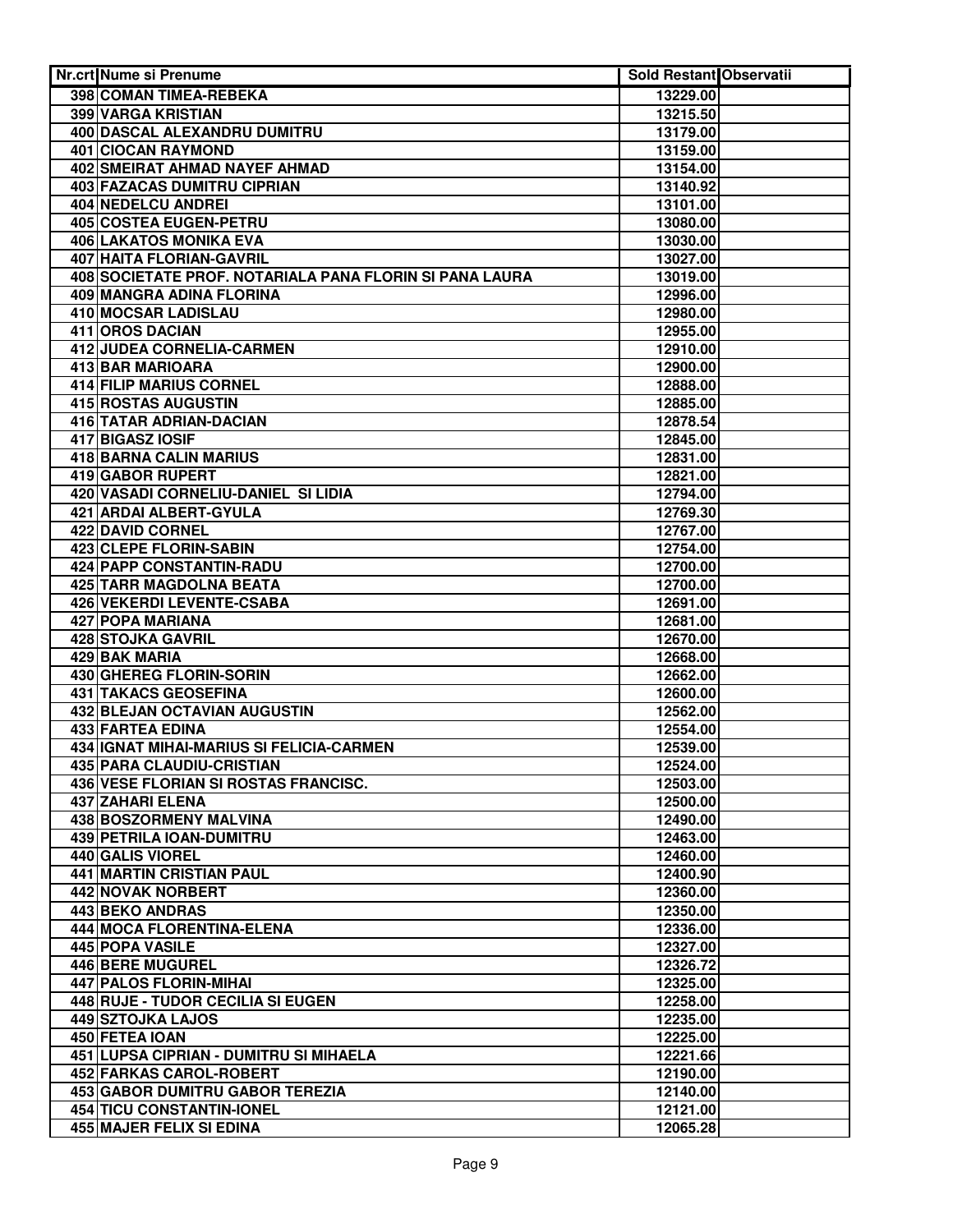| Nr.crt Nume si Prenume                                        | Sold Restant Observatii |  |
|---------------------------------------------------------------|-------------------------|--|
| 456 BONDOR CORNEL-VALENTIN-GABRIEL                            | 12063.72                |  |
| <b>457 MURESAN IOAN</b>                                       | 12058.00                |  |
| <b>458 FODOR MIRCEA</b>                                       | 12042.00                |  |
| 459 GALIS LAZAR                                               | 12038.00                |  |
| 460 NAGY ZOLTAN(CRAMEI 18)                                    | 12036.00                |  |
| 461 NAGY IMRE                                                 | 12000.00                |  |
| <b>462 SIMONYI GYORGY</b>                                     | 12000.00                |  |
| 463 VARGA OVIDIU-FLORIN                                       | 12000.00                |  |
| <b>464 PANTIS AUREL</b>                                       | 11905.00                |  |
| <b>465 CRISAN GHEORGHE DANIEL</b>                             | 11901.00                |  |
| 466 SZENTIVANYI ELISABETA-ANDREA                              | 11900.86                |  |
| <b>467 SCHITTENHELM LASZLO-ATTILA</b>                         | 11900.00                |  |
| 468 SEICA IOANA-CODRUTA-EVA                                   | 11900.00                |  |
| 469 SANDIKCI KASIM                                            | 11896.00                |  |
| 470 BOTA MARIUS-SORIN-OVIDIU                                  | 11877.00                |  |
| 471 BOSNYAK CSILLA-KATALIN                                    | 11874.00                |  |
| 472 TODORAN MARCEL-MARIUS                                     | 11851.00                |  |
| 473 HARAGOS RENE LASZLO                                       | 11834.00                |  |
| 474 BERCEA FLAVIUS-ROBERT                                     | 11828.00                |  |
| 475 GABOR BANO                                                | 11791.00                |  |
| 476 VARGA IOAN                                                | 11788.00                |  |
| 477 BAUMAN RAYMOND                                            | 11750.00                |  |
| 478 BONACIU LUCIAN-GHEORGHE SI FLOARE                         | 11722.00                |  |
| 479 RICCIO ROBERTO                                            | 11712.00                |  |
| 480 GACEU GABRIEL ALIN                                        | 11693.00                |  |
| 481 CHIRICHEU DACIAN SI DANA                                  | 11678.00                |  |
| 482 BURGHELEA SIMONA                                          | 11632.00                |  |
| <b>483 ISTOIKA MATE</b>                                       | 11628.00                |  |
| 484 KULCSAR JENO-ELEMER                                       | 11618.00                |  |
| <b>485 GOGAN CLAUDIU - CRISTIAN</b>                           | 11600.00                |  |
| <b>486 GYONGYOSI IOAN</b>                                     | 11600.00                |  |
| <b>487 PUSKAS ALEXANDRU</b>                                   | 11600.00                |  |
| <b>488 BURLE DUMITRU SI VICTORIA</b><br>489 PELE CALIN OVIDIU | 11594.00                |  |
| 490 CIOBOTARIU CRISTIAN SI CLAUDIA                            | 11587.00                |  |
| 491 VID AUREL                                                 | 11577.00                |  |
| 492 GHEMIS MONICA-FLORINA                                     | 11577.00                |  |
| <b>493 MOLNAR ATTILA-JANOS</b>                                | 11546.00<br>11544.00    |  |
| 494 GABOR GABOR                                               | 11536.00                |  |
| 495 TARAU DAFIN - ANDREI                                      | 11514.49                |  |
| 496 BUNGO ANDRAS                                              | 11499.00                |  |
| 497 CACIAUNU VALENTIN COSMIN                                  | 11495.00                |  |
| 498 SABAU MIHAELA-FLORINA                                     | 11489.00                |  |
| 499 VARGA STEFAN                                              | 11480.00                |  |
| 500 ROMOSAN IOAN-DOREL CABINET DE AVOCAT                      | 11435.00                |  |
| 501 IENCIU NICOLAE                                            | 11425.00                |  |
| 502 SANDOR CRISTIAN                                           | 11414.00                |  |
| 503 BIVOL GHENADIE                                            | 11407.16                |  |
| 504 GABOR LUDOVIC                                             | 11398.00                |  |
| 505 MICLOS GHEORGHINA                                         | 11382.00                |  |
| 506 GOLDEMBERG CRISTIAN-RADU                                  | 11335.00                |  |
| 507 POPA MIHAI                                                | 11325.00                |  |
| 508 SICOE NELU DORU                                           | 11316.00                |  |
| 509 IIND. ANTAL ROBERT                                        | 11312.00                |  |
| 510 GOVOREANU ION SI MIHAELA                                  | 11311.24                |  |
| <b>511 FARKAS MARIA</b>                                       | 11298.00                |  |
| 512 MADA DAN                                                  | 11279.94                |  |
| 513 JUNC IOAN                                                 | 11268.50                |  |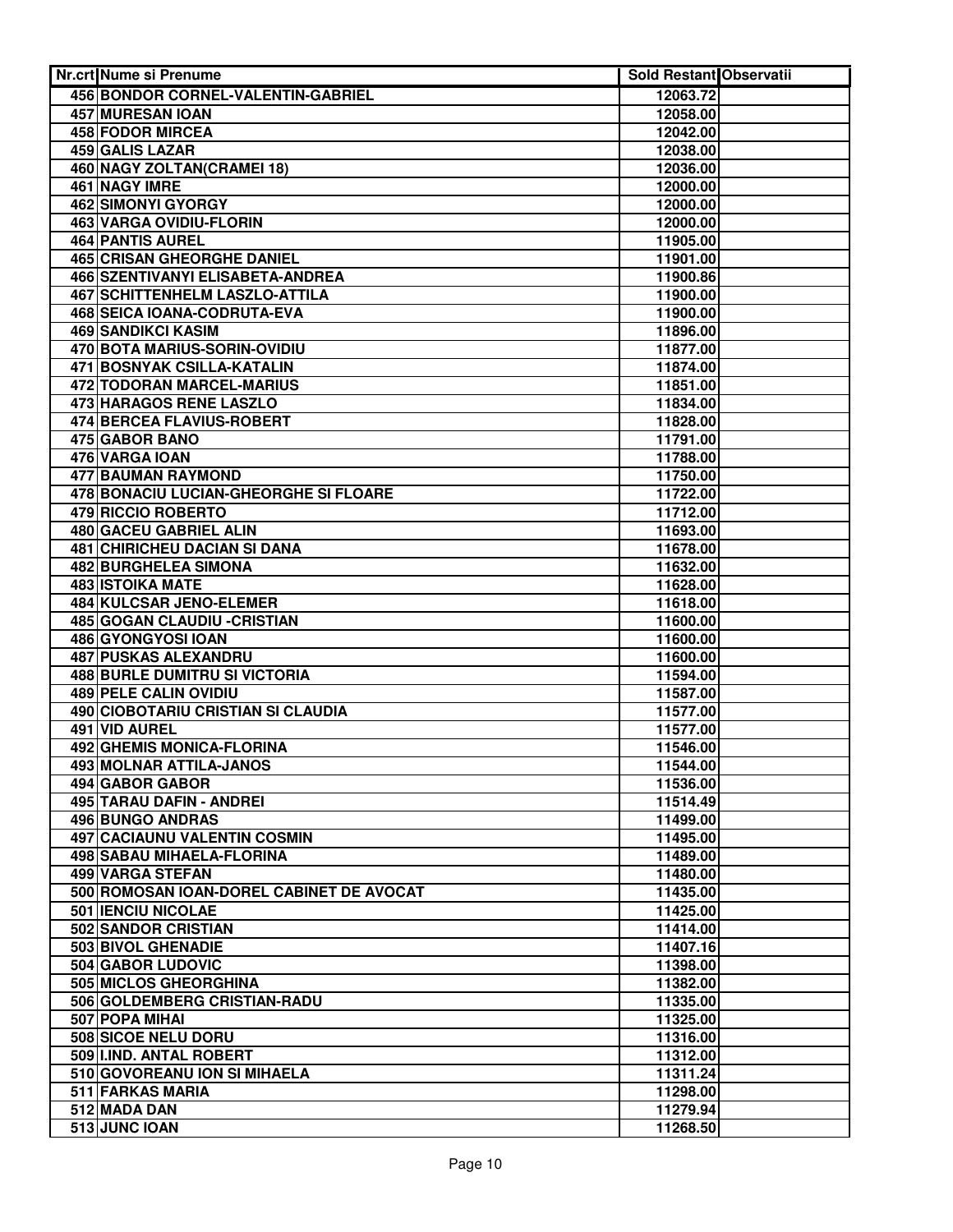| <b>Nr.crt Nume si Prenume</b>                        | Sold Restant Observatii |  |
|------------------------------------------------------|-------------------------|--|
| 514 BAJOR NORBERT                                    | 11268.00                |  |
| 515 MARTIN IONEL-PAUL SI LENUTA                      | 11266.00                |  |
| 516 PETRUT DANIEL-CIPRIAN                            | 11255.00                |  |
| 517 FECHETE OCTAV LUCRETIU                           | 11243.00                |  |
| 518 BUDAI DAN                                        | 11242.00                |  |
| 519 BODOG TEOFIL-PAVEL                               | 11240.00                |  |
| 520 RACZ IOSIF                                       | 11185.50                |  |
| 521 KOSZTIN VASILE-ANDREI                            | 11180.00                |  |
| 522 ADORJAN TIBERIU ALEXANDRU SI ILDIKO              | 11153.00                |  |
| 523 PAL LUDOVIC                                      | 11150.98                |  |
| 524 MLADIN COSMIN GHEORGHE                           | 11143.07                |  |
| 525 HRINCA COSTICA                                   | 11141.00                |  |
| 526 MESAROS GABRIELA-MARCELA                         | 11138.00                |  |
| 527 TODA CRISTIAN                                    | 11104.17                |  |
| 528 COVACIU ANGELA                                   | 11100.00                |  |
| 529 POP VASILE                                       | 11083.00                |  |
| 530 LUNG - MITRICA DORU                              | 11080.00                |  |
| 531 SZALKAI GHEORGHE                                 | 11078.00                |  |
| 532 DERECICHEI RAUL-VIOREL                           | 11072.00                |  |
| 533 BORBELY MAGDALENA SI LUDOVIC                     | 11069.00                |  |
| 534 COSMA OVIDIU SORIN                               | 11067.49                |  |
| 535 ZANCA IONUT-MARIUS                               | 11048.00                |  |
| 536 KOCSIS ATTILA-ROMULUS                            | 11043.00                |  |
| 537 BIRTA IONUT-VALENTIN                             | 11041.00                |  |
| 538 LUNKA ERIKA                                      | 11040.00                |  |
| 539 BORZ IOAN-VASILE                                 | 11035.00                |  |
| <b>540 RISNOVEANU VLAD</b>                           | 11015.00                |  |
| 541 MIHUT CRISTIAN-MARIAN                            | 11010.00                |  |
| 542 BIBART DAN MARIUS                                | 11000.00                |  |
| 543 GABOR GITA                                       | 11000.00                |  |
| 544 GHIT NICOLETA                                    | 11000.00                |  |
| 545 LACATUS LAVINIA-SORINA<br>546 GYORGY-CSAKI JANOS | 11000.00                |  |
| 547 TAUT DUMITRU NICOLAE                             | 10998.17<br>10993.00    |  |
| 548 PUIE RAZVAN-GEORGE                               | 10991.00                |  |
| 549 BULGARU VIOREL NUTU                              | 10980.00                |  |
| 550 SLEIDER NORBERT-ISTVAN                           | 10971.00                |  |
| 551 BUT PETRU-FRANCISC                               | 10970.00                |  |
| 552 MATES MARIAN                                     | 10969.00                |  |
| 553 VASARI ILEANA-VERONICA                           | 10947.00                |  |
| 554 ABRUDAN ADRIAN                                   | 10938.00                |  |
| 555 AVRAM DINU-CATALIN                               | 10938.00                |  |
| 556 ENACHE MELANIA-ANTONIA                           | 10934.96                |  |
| 557 CABAU ANDREI-VLAD                                | 10930.00                |  |
| 558 SAS MARIA GABRIELA                               | 10900.00                |  |
| 559 SZILAGYI FLORIN                                  | 10899.00                |  |
| 560 TOTH SANDOR                                      | 10894.00                |  |
| 561 BELENESI GHEORGHE GABRIEL CIPRIAN                | 10891.00                |  |
| 562 BADEA SIMONA                                     | 10890.00                |  |
| 563 SIRB AGOTA                                       | 10859.00                |  |
| 564 KOROSI BARNA                                     | 10836.00                |  |
| 565 BUDAU DANIEL                                     | 10834.00                |  |
| 566 BIRAU CRISTIAN                                   | 10826.50                |  |
| 567 VARGA ADRIAN-IOAN SI MARIA                       | 10800.00                |  |
| 568 REMES AUREL                                      | 10793.00                |  |
| 569 GHIT GHEORGHE MIRCEA                             | 10775.00                |  |
| <b>570 LAKATOS ERZSEBET</b>                          | 10775.00                |  |
| 571 TIPLEA COSMIN-NICOLAE                            | 10755.29                |  |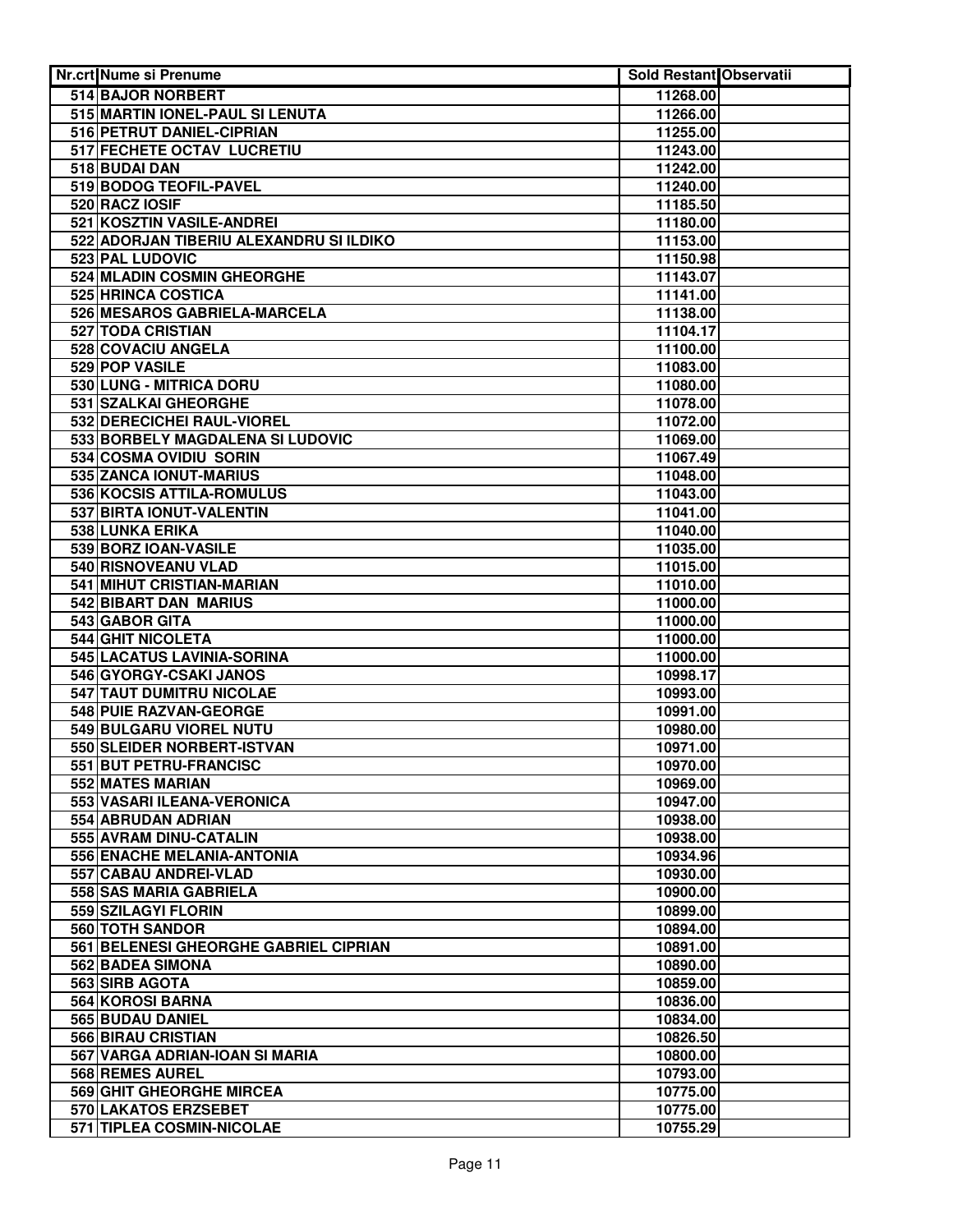| Nr.crt Nume si Prenume                                    | <b>Sold Restant Observatii</b> |                        |
|-----------------------------------------------------------|--------------------------------|------------------------|
| 572 LAZAR ARDELEAN SI LENUTA                              | 10750.00                       |                        |
| 573 NEGRUT-CHIPE CARMEN-DALIA                             | 10750.00                       |                        |
| 574 GALEA DORINA SI LAZAR                                 | 10743.00                       |                        |
| 575 CORA CRISTIAN-IOAN                                    | 10722.00                       |                        |
| 576 DOCZI SIGHISMUND                                      | 10720.00                       |                        |
| <b>577 TURCAS LIVIU</b>                                   | 10720.00                       |                        |
| 578 POPOVICI RADU-DUMITRU                                 | 10714.00                       |                        |
| 579 GAVRUTA MARIANA SILVIA                                | 10706.00                       |                        |
| 580 VARGA IOAN                                            | 10700.00                       |                        |
| 581 COPIL DANIEL-EMIL                                     | 10698.00                       |                        |
| 582 BOT FLORINA                                           | 10689.00                       |                        |
| 583 RUSU ANDREI                                           | 10673.00                       |                        |
| 584 MARTIN CLAUDIU-GABRIEL                                | 10669.00                       |                        |
| 585 BONDAR ALEXANDRU-RAZVAN                               | 10668.00                       |                        |
| 586 ISTOICA LUDOVIC                                       | 10665.01                       |                        |
| <b>587 ISZTOIKA MATEI</b>                                 |                                | 10657.00 PROCES PE ROL |
| 588 BALAZS ANDREEA                                        | 10645.00                       |                        |
| 589 COZAC IOAN SI CONSTANTA LUCIA                         | 10622.00                       |                        |
| 590 MOZA FLORIN DANUT                                     | 10611.00                       |                        |
| 591 PAUL GERARDO-ROMULUS                                  | 10600.00                       |                        |
| 592 GABOR STEFAN                                          | 10598.00                       |                        |
| 593 COSTACHE NICOLAE-ADRIAN                               | 10571.00                       |                        |
| 594 TURCUT SERGIU-BOGDAN                                  | 10560.00                       |                        |
| 595 POP TEODORA MARINELA                                  | 10552.00                       |                        |
| 596 NAGY NICOLAE-ALEXANDRU                                | 10539.00                       |                        |
| 597 CORBUT DANIEL                                         | 10512.00                       |                        |
| 598 IUHAS DORIN AUREL                                     | 10509.00                       |                        |
| 599 VADAS CSABA-IMRE                                      | 10508.00                       |                        |
| <b>600 BAKO ZOLTAN</b>                                    | 10500.00                       |                        |
| 601 KEREKES ZOLTAN SI MAGDOLNA<br><b>602 OROSZ FERENC</b> | 10500.00                       |                        |
| 603 PIERSUNARU CRISMARITA                                 | 10500.00<br>10500.00           |                        |
| 604 ROBOS DORIN FLORIN                                    | 10500.00                       |                        |
| 605 RASCU LAURENTIU-PETRE                                 | 10498.00                       |                        |
| 606 APOSTOL CELUS TIBERIUS                                | 10466.00                       |                        |
| 607 COMAN LUCIAN VALENTIN                                 | 10465.00                       |                        |
| 608 MOLDOVAN GHEORGHE-CRISTIAN                            | 10440.00                       |                        |
| 609 ZBIRCEA MIRCEA-NICOLAE SI CORINA-NICOLETA             | 10437.79                       |                        |
| 610 ROSTAS CODRUT                                         | 10416.00                       |                        |
| 611 BISTRAN NICOLAE-VALENTIN                              | 10410.00                       |                        |
| 612 POP FLORINA-CRISTINA                                  | 10408.46                       |                        |
| 613 PUIEA FELICIA                                         | 10406.00                       |                        |
| 614 TARAU CLAUDIU-FLORENTIN                               | 10394.00                       |                        |
| 615 MATEI MADALINA GEORGIANA                              | 10390.00                       |                        |
| 616 DUNAI CRISTIAN SI GABRIELA                            | 10386.00                       |                        |
| 617 MARC IOSIF                                            | 10386.00                       |                        |
| 618 CORCHIS GHEORGHE                                      | 10380.00                       |                        |
| 619 GABOR GHIZELA                                         | 10380.00                       |                        |
| 620 ISZTOIKA GAVRIL                                       | 10356.00                       |                        |
| 621 POPA TEOFIL-DANIEL                                    | 10338.00                       |                        |
| <b>622 DEMETER FLORINA</b>                                | 10335.00                       |                        |
| 623 VASILE ANITA                                          | 10330.00                       |                        |
| 624 PAUR NORBERT ATTILA                                   | 10316.14                       |                        |
| 625 MARIN ION SI EMILIA                                   | 10283.00                       |                        |
| 626 OPREA NICOLAE-DUMITRU SI LOREDANA-MARIANA             | 10255.00                       |                        |
| 627 BOROS RAMONA-CAMELIA                                  | 10250.00                       |                        |
| 628 ONACA LUMINITA-CARMEN                                 | 10246.00                       |                        |
| 629 IUHAS MARIANA                                         | 10240.00                       |                        |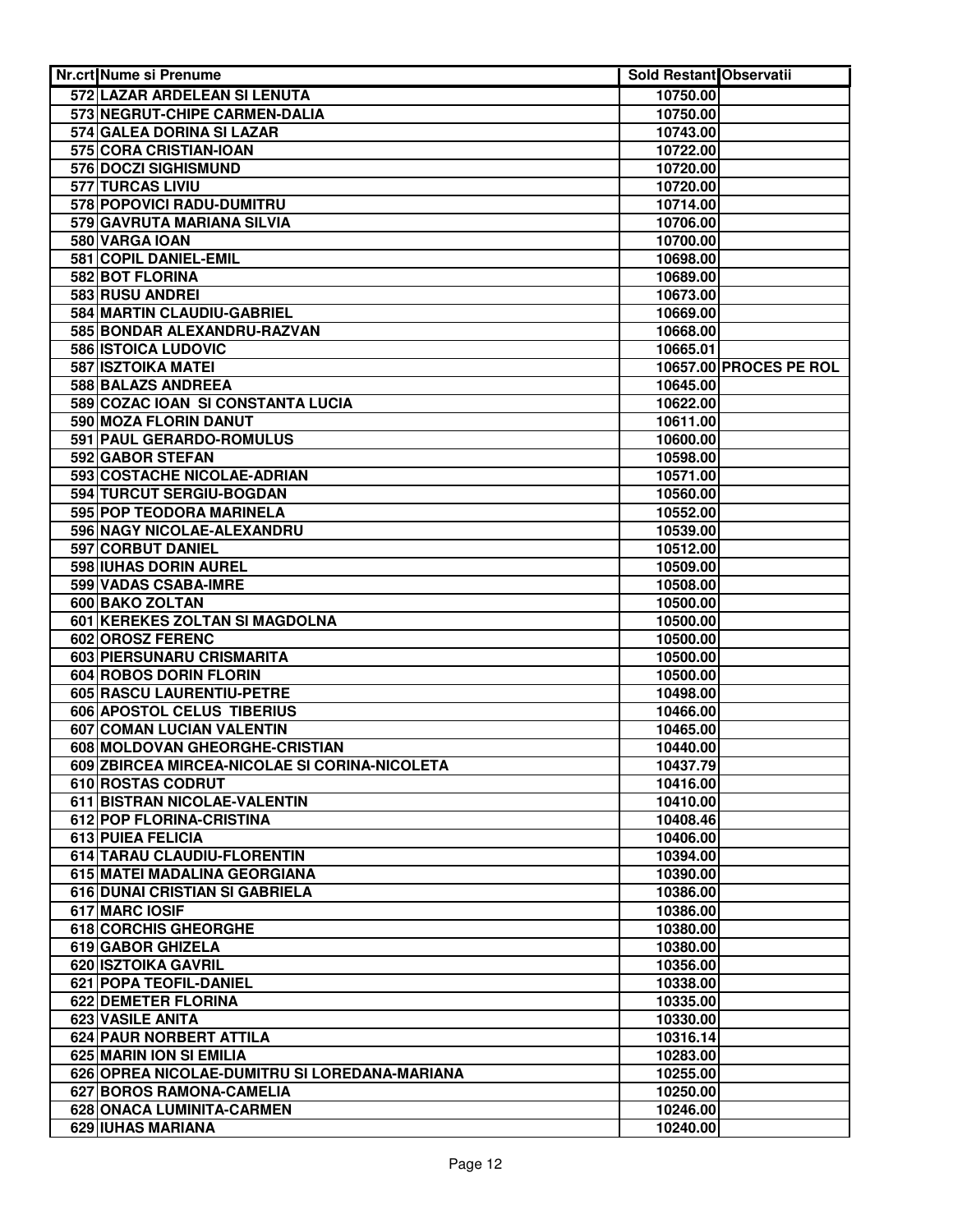| <b>Nr.crt Nume si Prenume</b>           | <b>Sold Restant Observatii</b> |  |
|-----------------------------------------|--------------------------------|--|
| 630 CICORTAS DORINICA                   | 10237.00                       |  |
| 631 CATANA MIHAIL                       | 10234.00                       |  |
| 632 HERCUT VIOREL                       | 10228.00                       |  |
| 633 BALOGH OLGA                         | 10220.00                       |  |
| 634 AL HOSIN GHAZIE                     | 10200.00                       |  |
| 635 BANCIU ALINA                        | 10200.00                       |  |
| 636 HALACU TITUS SIMION                 | 10191.00                       |  |
| <b>637 MIHUT AUREL</b>                  | 10184.00                       |  |
| <b>638 LUNKA ADAM-NORBERT</b>           | 10160.00                       |  |
| 639 BARBURAS PAUL-MIRCEA                | 10155.00                       |  |
| 640 POPOVICI LIVIU NICOLAE              | 10145.00                       |  |
| 641 BRIZZI MICHELE                      | 10136.00                       |  |
| 642 BUTCOVAN LIVIU-IONEL                | 10120.00                       |  |
| 643 ZIGA EMANUEL-VIOREL                 | 10120.00                       |  |
| 644 ILIES THOMAS BECKET                 | 10118.00                       |  |
| 645 PASALAU(FOSTA MERCA) DANIELA        | 10107.00                       |  |
| 646 LESAC ROBERT                        | 10100.00                       |  |
| 647 MOS TEODOR                          | 10098.00                       |  |
| 648 OLAH EMERIC                         | 10078.00                       |  |
| 649 TIMAR OLIVER VALENTIN SI AUGUSTINA  | 10076.00                       |  |
| 650 RIF MARIN SI SIMONA-FLORENTINA      | 10066.00                       |  |
| 651 SCHOLLER IOSIF LEVENTE              | 10050.62                       |  |
| 652 TOMA SILVIU-MARIAN                  | 10032.00                       |  |
| 653 BIRAU CRISTIAN                      | 10019.50                       |  |
| 654 LUNCAN AXENIA                       | 10015.00                       |  |
| 655 CSORBA CAROL                        | 10003.00                       |  |
| 656 BOGDAN IOAN-NICOLAE                 | 10000.00                       |  |
| 657 BUNGO LASZLO                        | 10000.00                       |  |
| <b>658 CUCCIA FLORICA</b>               | 10000.00                       |  |
| 659 FARCAS CORNELIA-FLORINA             | 10000.00                       |  |
| 660 GHIB IONEL SI GALATEEA              | 10000.00                       |  |
| <b>661 HANIS ALEXANDRU</b>              | 10000.00                       |  |
| 662 MARTON CSABA                        | 10000.00                       |  |
| 663 MIHELE LIDIA-ANA                    | 10000.00                       |  |
| 664 ONET CONSTANTIN                     | 10000.00                       |  |
| 665 PETRAR CRISTINA                     | 10000.00                       |  |
| 666 PETRICAU MIHAELA-CRISTINA           | 10000.00                       |  |
| 667 SZABO BEATRIX- IVETT                | 10000.00                       |  |
| 668 TIAR IOANA-MARIANA                  | 10000.00                       |  |
| 669 TOCAI FLORICA                       | 10000.00                       |  |
| 670 TONT VIOREL                         | 10000.00                       |  |
| 671 VANCEA VIOREL                       | 10000.00                       |  |
| 672 ZALAI EDITH                         | 10000.00                       |  |
| 673 BALINT ARPAD                        | 9997.00                        |  |
| 674 BARANYKA IANOS                      | 9997.00                        |  |
| 675 MERCEA ADRIAN SI SANDA              | 9991.45                        |  |
| 676 KERESZTURI GABRIELA                 | 9991.00                        |  |
| 677 GEUDENS PHILIPPE                    | 9976.00                        |  |
| 678 PUSZTAI ISTVAN-JOZSEF               | 9976.00                        |  |
| 679 BLAGA GHEORGHE SI ELISAVETA         | 9971.00                        |  |
| 680 MAGHIAR TRAIAN SI GABRIELA NICOLETA | 9965.00                        |  |
| <b>681 GABOR DUMITRU</b>                | 9963.00                        |  |
| 682 ULICI FOCSA RUXANDRA                | 9960.00                        |  |
| 683 MIRON TRAIAN REMUS SI IOANA         | 9943.00                        |  |
| 684 BORRI SATURNO                       | 9909.00                        |  |
| 685 COLOSVARI VIORICA                   | 9904.00                        |  |
| <b>686 OPREA ECATERINA</b>              | 9900.00                        |  |
| 687 BORZA LILIANA DORINA                | 9880.00                        |  |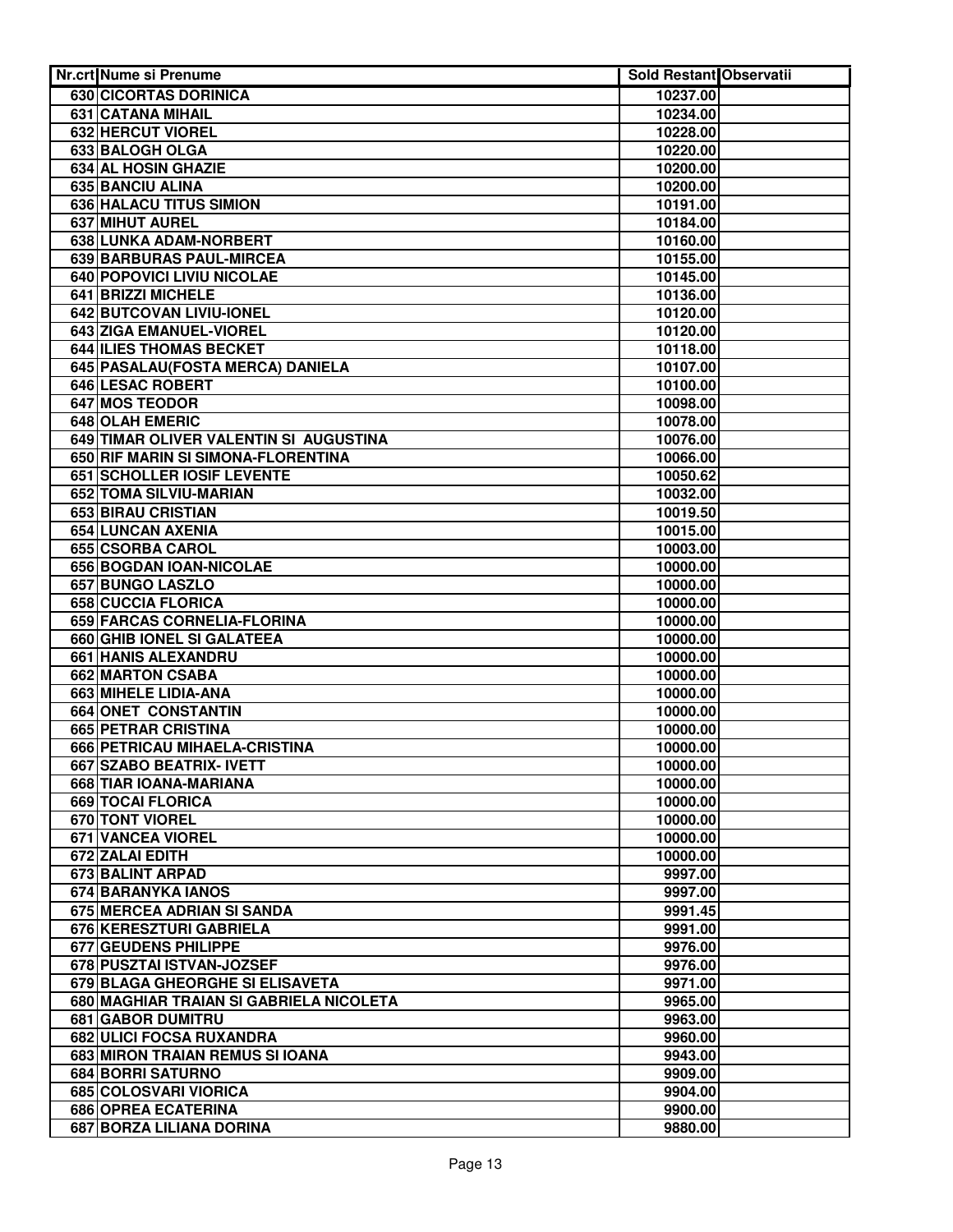| Nr.crt Nume si Prenume                       | Sold Restant Observatii |  |
|----------------------------------------------|-------------------------|--|
| 688 PIHENI ISTVAN                            | 9868.00                 |  |
| 689 GABOR STEFAN                             | 9859.40                 |  |
| 690 VANCEA CORNELIA                          | 9847.00                 |  |
| 691 MOROCA MARIA                             | 9845.00                 |  |
| 692 COBIRZAN CLAUDIA-CRISTINA                | 9834.00                 |  |
| 693 JUCA IOAN-DORIN                          | 9834.00                 |  |
| 694 BACIU-POPA IOAN                          | 9813.64                 |  |
| 695 BALOG DUMITRU ANDREI                     | 9810.00                 |  |
| <b>696 PASCA FLORIN</b>                      | 9807.50                 |  |
| <b>697 COVACI MIHAI</b>                      | 9800.00                 |  |
| 698 RACZ ELVIRA                              | 9794.00                 |  |
| 699 POPA CALIN SI LAVINIA-ALINA              | 9783.00                 |  |
| 700 GAVRILAS ALIN-SORIN SI RENATA-ALINA      | 9756.00                 |  |
| 701 CRETU VIOREL SORIN                       | 9742.00                 |  |
| 702 SUCIU HOREA MIHAI                        | 9728.00                 |  |
| 703 GORAN NARCISA MADALINA                   | 9700.00                 |  |
| 704 BLAGA FLORENTINA-ANGELA SI VIOREL-IOAN   | 9697.00                 |  |
| 705 TAU IONEL-SORIN                          | 9682.00                 |  |
| 706 BOCRA MIRCEA                             | 9660.00                 |  |
| 707 COPIL PETRU-MARIUS                       | 9658.00                 |  |
| 708 GALIS DELIA-ELENA                        | 9651.00                 |  |
| 709 ISZTOIKA STEFAN                          | 9650.00                 |  |
| 710 SZABO LASZLO-IOZSEF                      | 9639.00                 |  |
| 711 GABOR IANCU                              | 9633.00                 |  |
| 712 TOIA GHEORGHE                            | 9611.00                 |  |
| 713 FALUB COSMIN-BIR. IND. DE ARHITECTURA    | 9605.00                 |  |
| 714 ROMANIUC ADRIAN-NICOLAE                  | 9602.95                 |  |
| 715 JUSCA VIRGIL-VASILE                      | 9600.00                 |  |
| 716 PALATIN ILEANA<br><b>717 KISS FERENC</b> | 9600.00                 |  |
| 718 DEMIAN GAVRIL                            | 9580.00<br>9579.00      |  |
| 719 VARGA ZOLTAN                             | 9563.36                 |  |
| 720 TOMA ADINA-VASILICA                      | 9554.16                 |  |
| <b>721 ISZTOIKA RUPI</b>                     | 9525.00                 |  |
| 722 TOIA VIOREL                              | 9522.00                 |  |
| 723 TOIE GEORGIANA-BIANCA                    | 9518.00                 |  |
| 724 PASKA MARIAN-VIRGIL                      | 9517.00                 |  |
| 725 BORBELYI ALEXANDRU                       | 9513.00                 |  |
| 726 SECARA MIRCEA-EMIL                       | 9509.00                 |  |
| 727 CIRLE ALIN ADRIAN                        | 9500.00                 |  |
| 728 COZAC ANDREA-SIDONIA                     | 9500.00                 |  |
| 729 SATRAN CAROL                             | 9500.00                 |  |
| 730 SARACUT CLAUDIA MONICA                   | 9476.00                 |  |
| 731 MOISI TEODOR-DOREL                       | 9461.00                 |  |
| 732 CHIRODEA CRISTIAN                        | 9459.00                 |  |
| 733 TARNOVETCHI GEORGE-IOAN                  | 9456.00                 |  |
| 734 BACIU IRINA                              | 9442.97                 |  |
| 735 STAN MARIN                               | 9436.00                 |  |
| 736 POPA HORIA-RADU SI MIHAELA               | 9424.00                 |  |
| 737 POPOVICI ANNA-MARIA                      | 9418.00                 |  |
| 738 GABOR MATE                               | 9383.00                 |  |
| 739 ONIGA (FOSTA HIRIS) LOREDANA-MARIA       | 9369.00                 |  |
| 740 SIM REMUS VIOREL                         | 9360.00                 |  |
| 741 KHALFALLAH MOSBAH                        | 9348.30                 |  |
| 742 TASEDAN CIPRIAN-IOAN                     | 9340.00                 |  |
| 743 ORBAI LUCIAN-FLORIN                      | 9325.00                 |  |
| 744 LASCU PETRU-FLORIN                       | 9316.00                 |  |
| <b>745 VARY ELISABETA SI GHERASIM</b>        | 9315.00                 |  |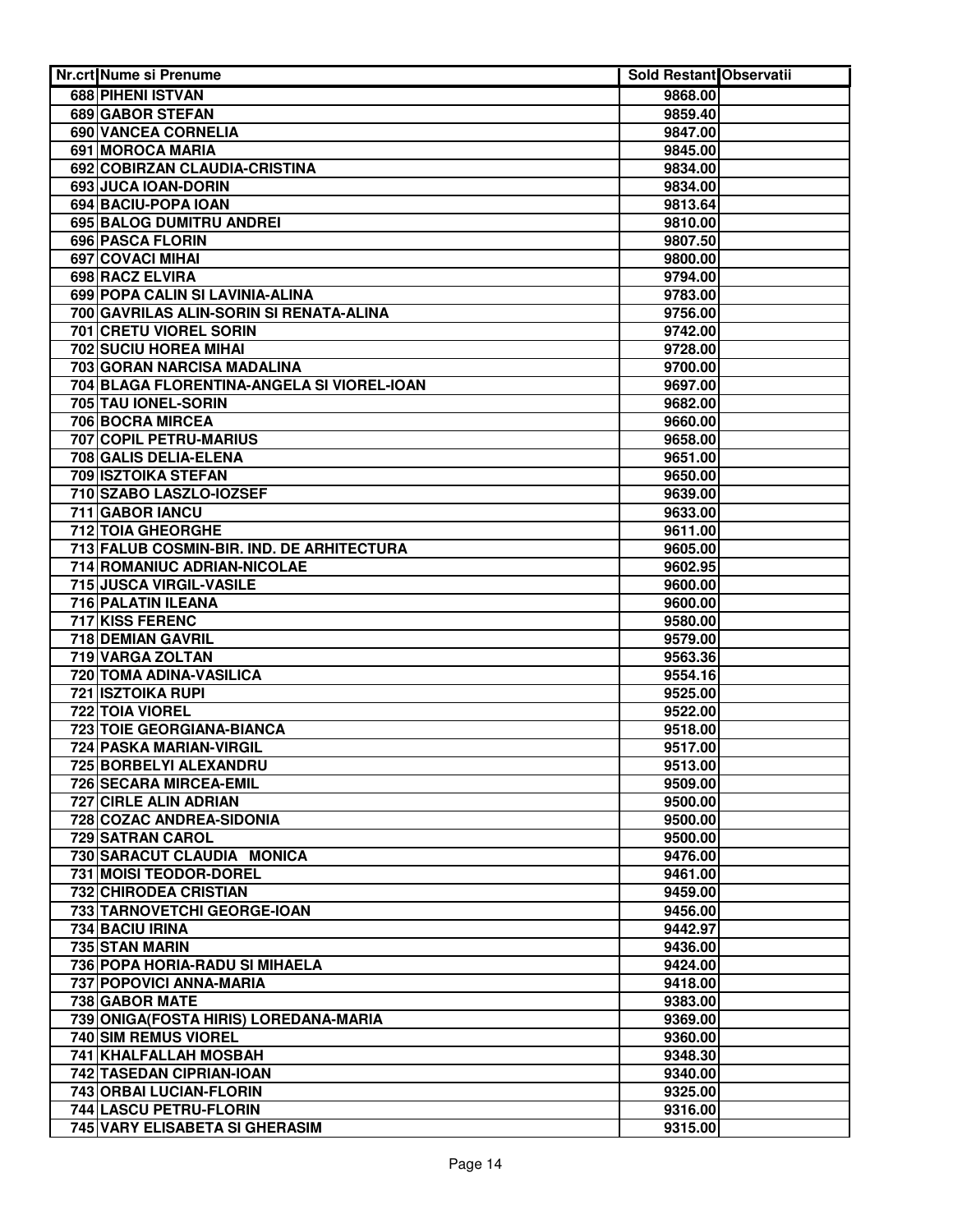| <b>Nr.crt Nume si Prenume</b>            | <b>Sold Restant Observatii</b> |  |
|------------------------------------------|--------------------------------|--|
| 746 POPOVICI GHEORGHE-FLORIAN            | 9305.00                        |  |
| <b>747 OPRIS RADU OVIDIU</b>             | 9274.00                        |  |
| <b>748 NAGY LORANT</b>                   | 9243.00                        |  |
| 749 BOCHIS VALENTIN FLORIN               | 9237.00                        |  |
| 750 MOCIAN OVIDIU                        | 9226.00                        |  |
| 751 NICORUT FLORICA                      | 9226.00                        |  |
| 752 LATA IOAN ALEXANDRU                  | 9211.00                        |  |
| <b>753 ROSTAS ANTON</b>                  | 9207.00                        |  |
| 754 GABOR IANCU                          | 9200.00                        |  |
| 755 BUDA RUBEN                           | 9196.00                        |  |
| 756 ISZTOIKA EVA                         | 9190.69                        |  |
| 757 URS LIDIA-FLORICA                    | 9166.00                        |  |
| 758 BOROS ZOLTAN                         | 9165.00                        |  |
| 759 CHITARU ALEXANDRA - RAMONA           | 9164.00                        |  |
| 760 BABOS ERZSEBET                       | 9161.00                        |  |
| 761 DERBAN FLORIN-NICOLAE                | 9159.00                        |  |
| 762 LELE DAN SI MARGARETA ECATERINA      | 9151.00                        |  |
| <b>763 RADOI NICOLAE</b>                 | 9141.00                        |  |
| 764 NEAGA NICOLETA-FELICIA               | 9131.00                        |  |
| 765 BOGDAN ADRIAN-FLORIN                 | 9124.50                        |  |
| 766 VILHAM GABRIELLA-ENIKO               | 9121.00                        |  |
| 767 LUKACS IOSIF                         | 9120.00                        |  |
| 768 IGNAT MONICA-DELIA SI ADRIAN         | 9108.00                        |  |
| 769 LENTI AGNETA                         | 9092.00                        |  |
| 770 COSTIN ADRIAN                        | 9089.00                        |  |
| 771 TURCAN EUGENIU                       | 9081.00                        |  |
| 772 COSTEA ION                           | 9073.00                        |  |
| 773 GABOR ROZALIA                        | 9072.00                        |  |
| 774 CRET OVIDIU NICOLAE                  | 9064.50                        |  |
| 775 NUTAS ANTONIA-BIANCA                 | 9062.00                        |  |
| <b>776 BARANYKA CLARA</b>                | 9060.00                        |  |
| 777 LAPUSCA VALENTIN                     | 9056.00                        |  |
| 778 POP ANUTA                            | 9039.00                        |  |
| <b>779 POPESCU EMIL MIHAIL</b>           | 9038.00                        |  |
| 780 ROSTAS FRANCISC                      | 9038.00                        |  |
| 781 VARGA GYULA                          | 9037.00                        |  |
| <b>782 PLATONA NICOLAE MARIUS</b>        | 9034.00                        |  |
| 783 REZMUVES ROBERT                      | 9030.00                        |  |
| 784 CIOACA FLORINEL                      | 9025.29                        |  |
| 785 MIHELE FLORIAN                       | 9011.00                        |  |
| 786 BOLDIS MONICA-IRINA                  | 9000.00                        |  |
| 787 IANOSDAN ANAMARIA-RAMONA             | 9000.00                        |  |
| 788 SAJO LASZLO<br>789 DERECICHEI FLORIN | 8994.00                        |  |
| 790 TINCAU LIVIU-CORNEL SI ELZA          | 8986.00<br>8979.46             |  |
| 791 BERE VIOREL                          | 8970.00                        |  |
| 792 COSTIN CRISTIAN                      | 8970.00                        |  |
| 793 HAISZLER ATTILA-ZSOLT                | 8964.00                        |  |
| 794 KOSZEGHI VIOREL SI FLOARE            | 8953.00                        |  |
| 795 CIOTIR CIPRIAN GEORGE                | 8922.00                        |  |
| 796 VAIDA FLORIN - EMANUEL               | 8922.00                        |  |
| 797 BIRTA VASILE-CATALIN                 | 8920.00                        |  |
| 798 ROSTAS MIRCEA SI LUCRETIA            | 8912.00                        |  |
| 799 SECARA CORIOLAN                      | 8898.00                        |  |
| 800 HOTEA ADRIAN MIRCEA                  | 8887.00                        |  |
| 801 GAIDOS SAMUEL SIMION                 | 8870.00                        |  |
| 802 VERES TIBERIU                        | 8869.00                        |  |
| 803 BOROS BUJOR-DENUT                    | 8863.00                        |  |
|                                          |                                |  |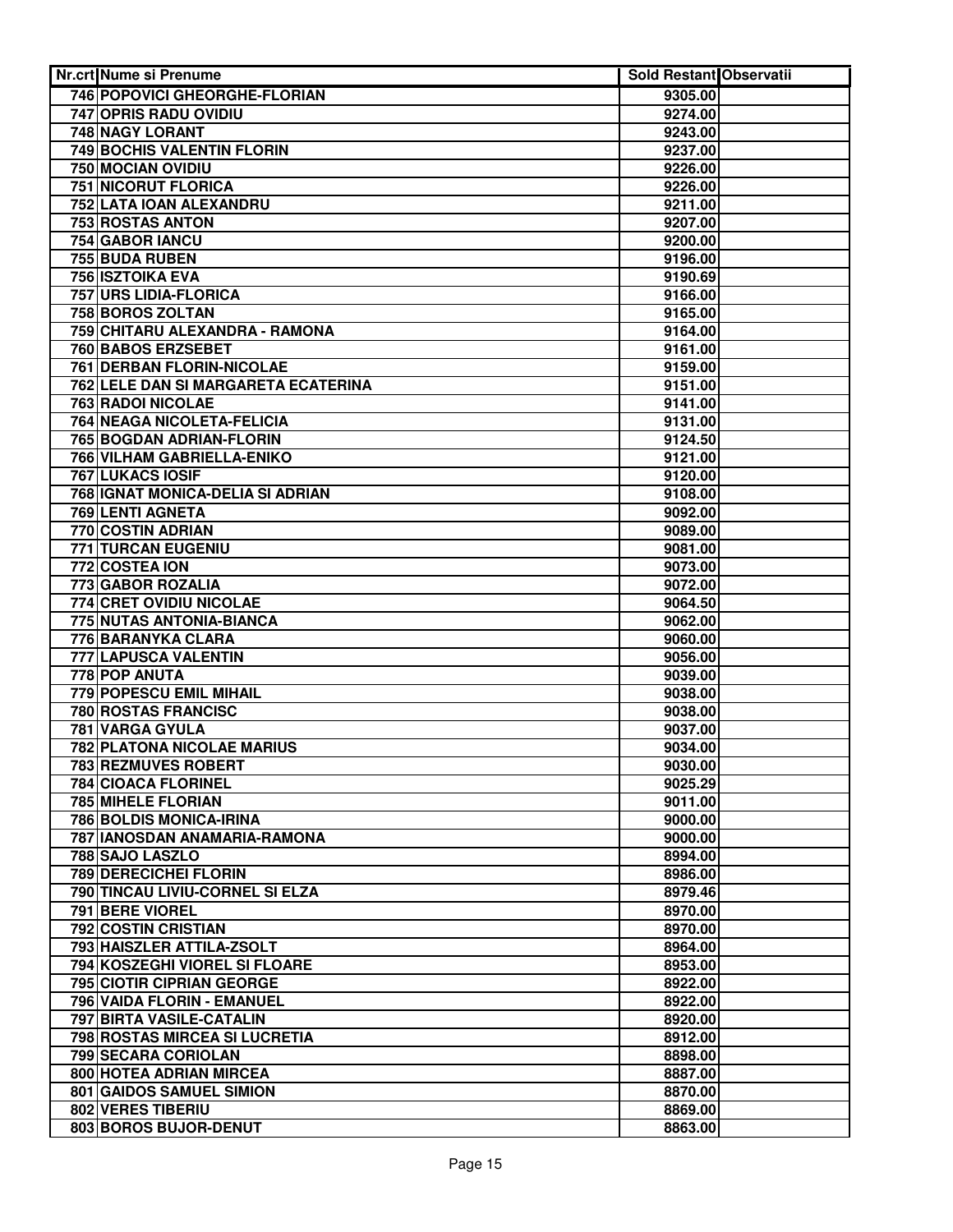| <b>Nr.crt Nume si Prenume</b>         | <b>Sold Restant Observatii</b> |  |
|---------------------------------------|--------------------------------|--|
| 804 BUDA FLORENTINA LENUTA            | 8862.00                        |  |
| 805 LIBANT KATALIN SAROLTA            | 8850.97                        |  |
| 806 MIHAI MARIUS                      | 8847.00                        |  |
| 807 SILAGHI MARIUS-GHEORGHE           | 8843.00                        |  |
| 808 NAGY SANDOR                       | 8834.00                        |  |
| 809 ROSU COSMIN                       | 8834.00                        |  |
| 810 BOLDIS CALIN-MIHAI                | 8818.50                        |  |
| 811 GRAUR CSABA-ALEXANDRU             | 8818.00                        |  |
| 812 ECSEDI STEFAN-EMERIC              | 8812.64                        |  |
| 813 ISZTOICA IANCU                    | 8812.00                        |  |
| 814 MADA ELISABETA                    | 8800.00                        |  |
| 815 CIRNU RAUL-TIBERIU                | 8790.00                        |  |
| 816 VARGA IDA                         | 8780.00                        |  |
| 817 CIURAR NUTU                       | 8775.00                        |  |
| 818 GENCSI ATTILA                     | 8774.00                        |  |
| 819 KOTVAN ELISABETA                  | 8774.00                        |  |
| 820 ISZTOIKA GABOR SI EVA             | 8772.40                        |  |
| 821 ROSTAS IOAN-DOLAR                 | 8770.00                        |  |
| 822 JUHASZ ILDIKO                     | 8765.00                        |  |
| 823 NYUZO JANOS                       | 8761.00                        |  |
| 824 GHENGHIU IOAN-DANUT               | 8754.00                        |  |
| 825 MALEK MARTON                      | 8750.00                        |  |
| 826 GOINA VASILE                      | 8749.00                        |  |
| 827 MOLDOVAN FLORIN ANDREI            | 8741.00                        |  |
| 828 ISTOICA MATEI                     | 8731.00                        |  |
| 829 FLORIAN GHEORGHE                  | 8724.00                        |  |
| 830 MICLE GHEORGHE                    | 8717.00                        |  |
| 831 MOLDOVAN FLORIN-EUGEN             | 8700.00                        |  |
| 832 POP DANUT-AUREL                   | 8687.00                        |  |
| 833 SZABADOS ALEXANDRU                | 8686.00                        |  |
| 834 BIROUAS RADU                      | 8673.00                        |  |
| 835 BULZAN VIOREL-CALIN               | 8668.00                        |  |
| <b>836 IUHAS GAVRIL</b>               | 8662.00                        |  |
| 837 BUZGUTA OVIDIU IOAN               | 8644.00                        |  |
| 838 BURCSA JANKO SI GITA              | 8633.00                        |  |
| 839 FEHER PIROSCA                     | 8630.00                        |  |
| 840 VALCEANU ALEXANDRU-VLAD           | 8610.00                        |  |
| 841 PIERSUNARU DUMITRU                | 8601.00                        |  |
| 842 CHERECHES RAZVAN-ARMAND           | 8595.00                        |  |
| 843 MURESAN AURELIAN                  | 8573.00                        |  |
| 844 BODNAR CARMEN-ILDIKO              | 8555.00                        |  |
| 845 LELE CLAUDIU-MARIUS               | 8553.00                        |  |
| 846 TUDORAN ILIE-MARCEL               | 8543.00                        |  |
| 847 KELEMEN LASZLO                    | 8530.00                        |  |
| 848 SUPARARE BOGDAN-SEBASTIAN         | 8525.00                        |  |
| 849 MATEI MARIANA<br>850 GABOR GAVRIL | 8521.00                        |  |
| 851 IONESCU DORIN SI GABRIELA         | 8507.50                        |  |
| 852 POSZTOS ZSOLT-FERENCZ             | 8507.00<br>8505.00             |  |
| 853 OROSZ SANDOR SI VIOLETA           | 8501.00                        |  |
| 854 BARANYKA ECATERINA                | 8500.00                        |  |
| 855 LELEA VIOREL                      | 8500.00                        |  |
| 856 DARABAN DOREL PETRU               | 8499.00                        |  |
| 857 STRUGAREANU ANGELA                | 8493.00                        |  |
| 858 BONDICI CRINA-FELICIA             | 8490.04                        |  |
| 859 BICA ANGELA-CLAUDIA               | 8480.00                        |  |
| 860 BOLOCA CRISTIAN                   | 8475.00                        |  |
| 861 MOCA SORIN VICTOR SI FLORINA      | 8475.00                        |  |
|                                       |                                |  |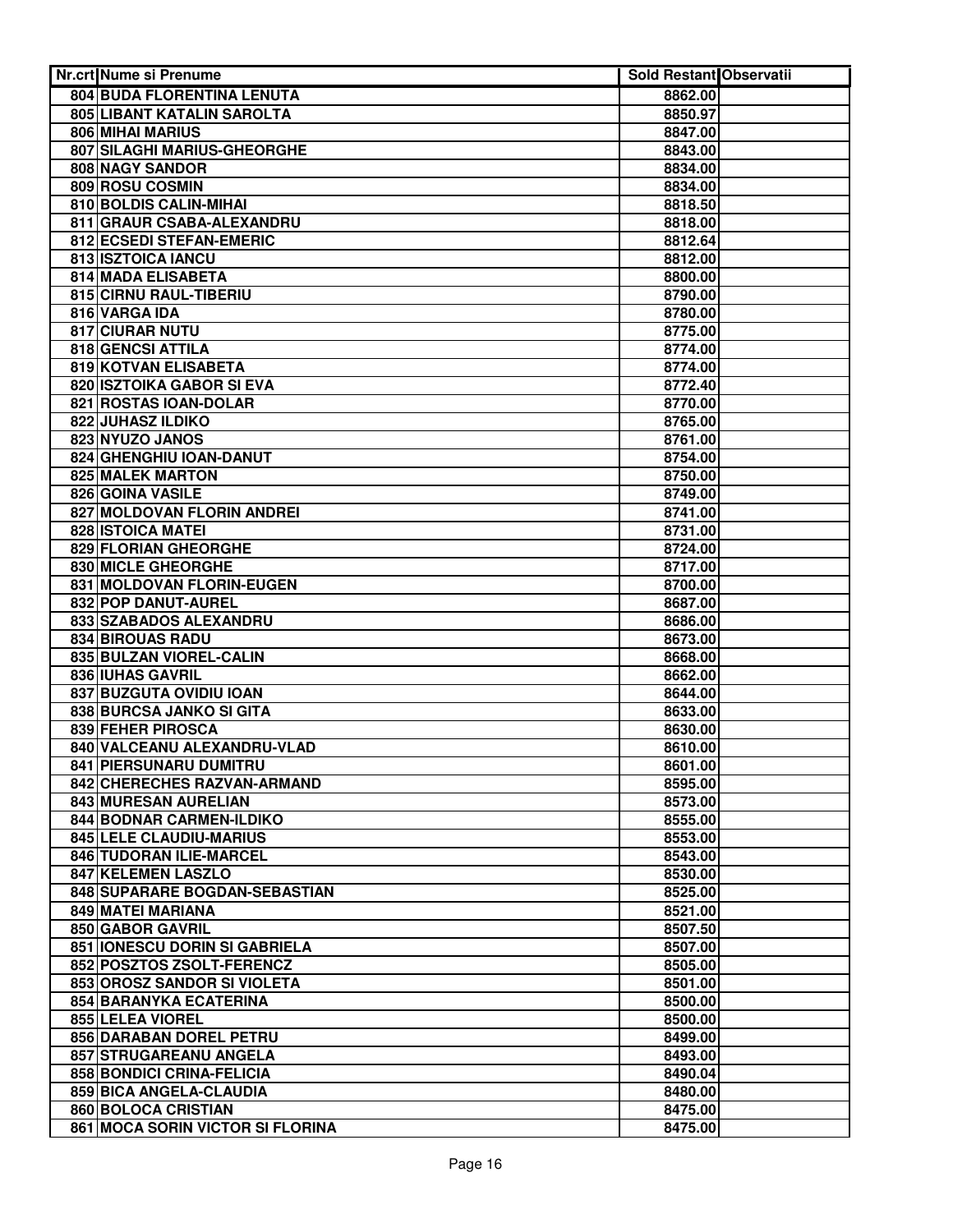| <b>Nr.crt Nume si Prenume</b>               | <b>Sold Restant Observatii</b> |  |
|---------------------------------------------|--------------------------------|--|
| 862 POPA OCTAVIAN                           | 8475.00                        |  |
| 863 JOUNAS ANTAL-FRANCISC                   | 8468.40                        |  |
| 864 MALAN MARIUS SI CARMEN                  | 8468.00                        |  |
| 865 COSTEA FLORIAN DAVID                    | 8461.00                        |  |
| 866 HALASZ STEFAN MARIA                     | 8460.00                        |  |
| 867 ROSTAS LUCRETIA                         | 8450.00                        |  |
| 868 VARGA ISTVAN JOZSEF                     | 8436.27                        |  |
| 869 BOZGA VASILE                            | 8421.00                        |  |
| 870 MAGHIAR DIANA CAMELIA                   | 8409.00                        |  |
| 871 COSTA MIRCEA-ADRIAN                     | 8400.00                        |  |
| 872 BULZAN IOANA-ANDREEA                    | 8392.00                        |  |
| 873 ASZTALOS ZSOLT-FERENCZ                  | 8386.00                        |  |
| 874 BALINT FLORIN-CALIN                     | 8386.00                        |  |
| 875 BAICAN PETRU CORNEL SI MARIA            | 8361.00                        |  |
| 876 GABOR LAJOS                             | 8360.00                        |  |
| <b>877 BUCIAS MARGIT</b>                    | 8350.00                        |  |
| 878 GANA IONUT-GABRIEL                      | 8336.00                        |  |
| 879 KISS NORBERT                            | 8335.00                        |  |
| 880 LINGURAR PAITRINAL                      | 8320.00                        |  |
| 881 POPA OCTAVIAN                           | 8314.00                        |  |
| 882 DEAC OLIMPIU                            | 8312.00                        |  |
| 883 KOVARI JOZSEF-CSABA                     |                                |  |
|                                             | 8305.00                        |  |
| 884 NYIKA CRISTIAN-MARCEL                   | 8295.00<br>8294.89             |  |
| 885 DEM COLOMAN                             | 8290.00                        |  |
| 886 VAKAR MARIA-LIANA<br>887 FECHETE DACIAN | 8250.00                        |  |
| 888 SIMON ANDREI                            | 8250.00                        |  |
| 889 PINTEAN GHEORGHE                        | 8243.35                        |  |
| <b>890 FARKAS TIBOR</b>                     | 8240.00                        |  |
| 891 SOLOMIE IONUT GABRIEL                   | 8239.00                        |  |
| 892 IUONAS DANA-MIRELA, VIVIEN SI MARK      | 8237.50                        |  |
| 893 ARDELEAN IOANA - MARIA                  | 8234.00                        |  |
| 894 MACZKO LASZLO SI KATALIN                | 8233.00                        |  |
| 895 GHIT IONUT-ALEXANDRU                    | 8228.00                        |  |
| 896 MOT TEODOR-FLORIAN                      | 8219.00                        |  |
| 897 MINDRUT TEODOR                          | 8200.00                        |  |
| 898 POPA ADRIAN CRISTIAN                    | 8200.00                        |  |
| 899 ACHIM RODICA-DANA                       | 8196.00                        |  |
| 900 FARCUTA NICOLAE                         | 8195.00                        |  |
| 901 MARNEA DAN-FLORIN                       | 8185.00                        |  |
| 902 BALAZS ALEXANDRU-LADISLAU               | 8180.00                        |  |
| 903 CIRGE GHEORGHE JUN                      | 8165.00                        |  |
| 904 ROSCA TIBERIU SI MIOARA                 | 8161.33                        |  |
| 905 KOVACS ISTVAN                           | 8148.00                        |  |
| 906 IONESCU GABRIEL RAZVAN                  | 8131.00                        |  |
| 907 MATIU SIMONA DORINA SI OVIDIU           | 8127.00                        |  |
| 908 LAJOS ANDREA - NICULINA                 | 8120.00                        |  |
| 909 SZULCSIK ISTVAN                         | 8116.00                        |  |
| 910 CARAIANI BENONI MARIAN                  | 8107.00                        |  |
| 911 FARKAS GUSZTAV                          | 8107.00                        |  |
| 912 MOCEAN AUGUSTIN GABRIEL                 | 8103.48                        |  |
| 913 DRIMBA ADRIAN-MIHAI                     | 8100.00                        |  |
| 914 DOMOCOS FLORIN                          | 8089.00                        |  |
| 915 GABEL RARES STEFAN                      | 8073.00                        |  |
| 916 GYONGYOSI NORBERT                       | 8070.00                        |  |
| 917 DAVID VASILE LUCIAN                     | 8068.00                        |  |
| 918 CSATARY ERZSEBET-GABRIELA               | 8063.00                        |  |
| 919 VARGA OVIDIU MARIAN                     | 8063.00                        |  |
|                                             |                                |  |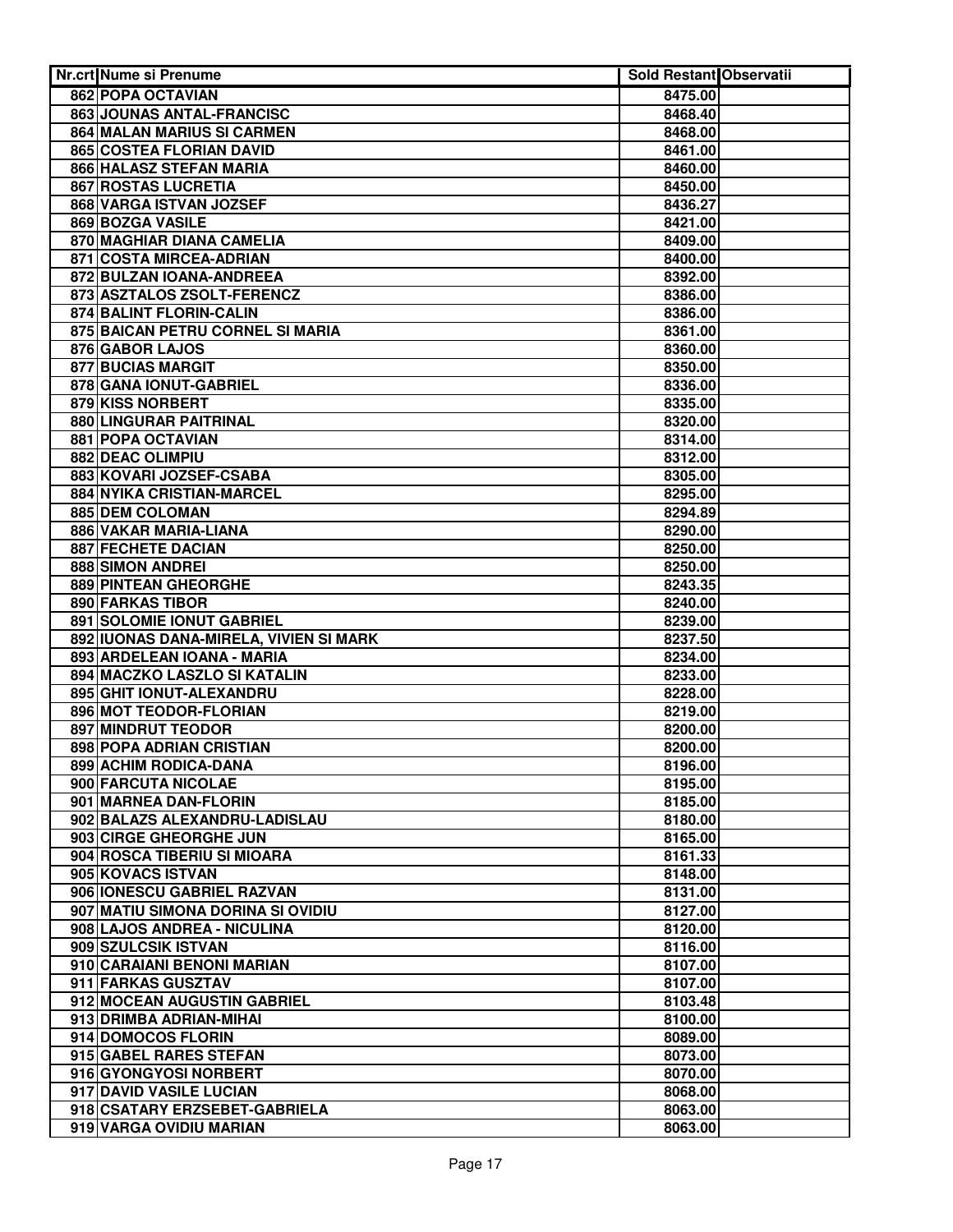| Nr.crt Nume si Prenume                          | <b>Sold Restant Observatii</b> |  |
|-------------------------------------------------|--------------------------------|--|
| 920 GABOR LUJZA, GABOR, IANCU, MATEI, LUIZA     | 8060.00                        |  |
| 921 GABOR IOAN ADRIAN                           | 8056.24                        |  |
| 922 SZEKRENYES LAJOS                            | 8053.00                        |  |
| 923 IUONAS VIVIEN-VANDA                         | 8052.00                        |  |
| 924 CIORBA MARIUS                               | 8044.00                        |  |
| 925 FERARU ANNAMARIA-GABRIELLA                  | 8042.00                        |  |
| 926 CIOCAN GHEORGHE SI ANA                      | 8037.00                        |  |
| 927 BARTA ANDREA-MONIKA                         | 8033.00                        |  |
| 928 URUGIUC-APATI LIVIU-PAUL                    | 8020.00                        |  |
| 929 MONE RAZVAN-MADALIN                         | 8018.00                        |  |
| 930 CELIK BIROL                                 | 8014.00                        |  |
| 931 BAGHE MARIA                                 | 8000.00                        |  |
| 932 BALAN IOAN-CRISTIAN                         | 8000.00                        |  |
| 933 BIRTA CRISTINA-IOANA                        | 8000.00                        |  |
| 934 BODNAR DANIELA                              | 8000.00                        |  |
| 935 BODNAR GAVRIL EUGEN                         | 8000.00                        |  |
| 936 CIOCANARU HOREA-ALEXANDRU                   | 8000.00                        |  |
| 937 CONTINI SILVIA-GEORGETA                     | 8000.00                        |  |
| 938 COZMA MARIANA                               | 8000.00                        |  |
| 939 CSER JANOS-ATTILA                           | 8000.00                        |  |
| 940 CSETE ZOLTAN IANOS                          | 8000.00                        |  |
| 941 DOCA IOAN                                   | 8000.00                        |  |
| 942 EPUREANU DORIN                              | 8000.00                        |  |
| 943 FLOREA RALUCA-MARCELA                       | 8000.00                        |  |
| 944 GERZON RUDOLF                               | 8000.00                        |  |
| 945 GIBOI EMILIA                                | 8000.00                        |  |
| 946 GOIA ANGELA-HAJNALKA                        | 8000.00                        |  |
| 947 HALASZ GYONGYI                              | 8000.00                        |  |
| 948 HARAGOS ORSOLYA                             | 8000.00                        |  |
| 949 IOVA MARTA                                  | 8000.00                        |  |
| 950 ISZTOIKA JANCU                              | 8000.00                        |  |
| 951 KORPAS FLORIAN                              | 8000.00<br>8000.00             |  |
| 952 LAKATOS SANDOR<br>953 LICOIU LUDOVIC-ATTILA | 8000.00                        |  |
| 954 MEZEI PETRU FRANCISC                        | 8000.00                        |  |
| 955 MOCA FLORINA-CRISTINA                       | 8000.00                        |  |
| 956 OKOS ISTVAN-JOZSEF                          | 8000.00                        |  |
| 957 PUSCAS ALINA-TATIANA                        | 8000.00                        |  |
| 958 SARAZ ANGELA                                | 8000.00                        |  |
| 959 SIFT GABRIELA-CORINA                        | 8000.00                        |  |
| 960 SZABO JOZSEF                                | 8000.00                        |  |
| 961 SZILAGYI ANIKO                              | 8000.00                        |  |
| 962 VASILE DIANA-ANCA                           | 8000.00                        |  |
| 963 BANDICI MARCEL-GEORGE                       | 7996.00                        |  |
| 964 CSERVAK MIKLOS ZSOLT                        | 7992.00                        |  |
| 965 BARNA PETRU-GHEORGHE                        | 7990.00                        |  |
| 966 MEZE DANIELA-VIORICA                        | 7982.35                        |  |
| 967 STOIKA GABOR                                | 7980.00                        |  |
| 968 BURCSA MIHAI                                | 7975.00                        |  |
| 969 HAINAL LUCIAN-CALIN                         | 7974.00                        |  |
| 970 TEM STEFAN-PETRU-EMERIC                     | 7970.00                        |  |
| 971 CHIRCEA SORIN SI ANDREEA                    | 7966.00                        |  |
| 972 GABOR MINDRA                                | 7962.00                        |  |
| 973 ISZTOIKA MATEI                              | 7960.00                        |  |
| 974 BOLONI EMANUELA-MONICA                      | 7955.00                        |  |
| 975 MARIAN CALIN OLIVIU                         | 7954.00                        |  |
| 976 DRAGAN HORATIU-CHRISTIAN                    | 7934.00                        |  |
| 977 SIMON JULIETA-LACRIMIOARA                   | 7926.00                        |  |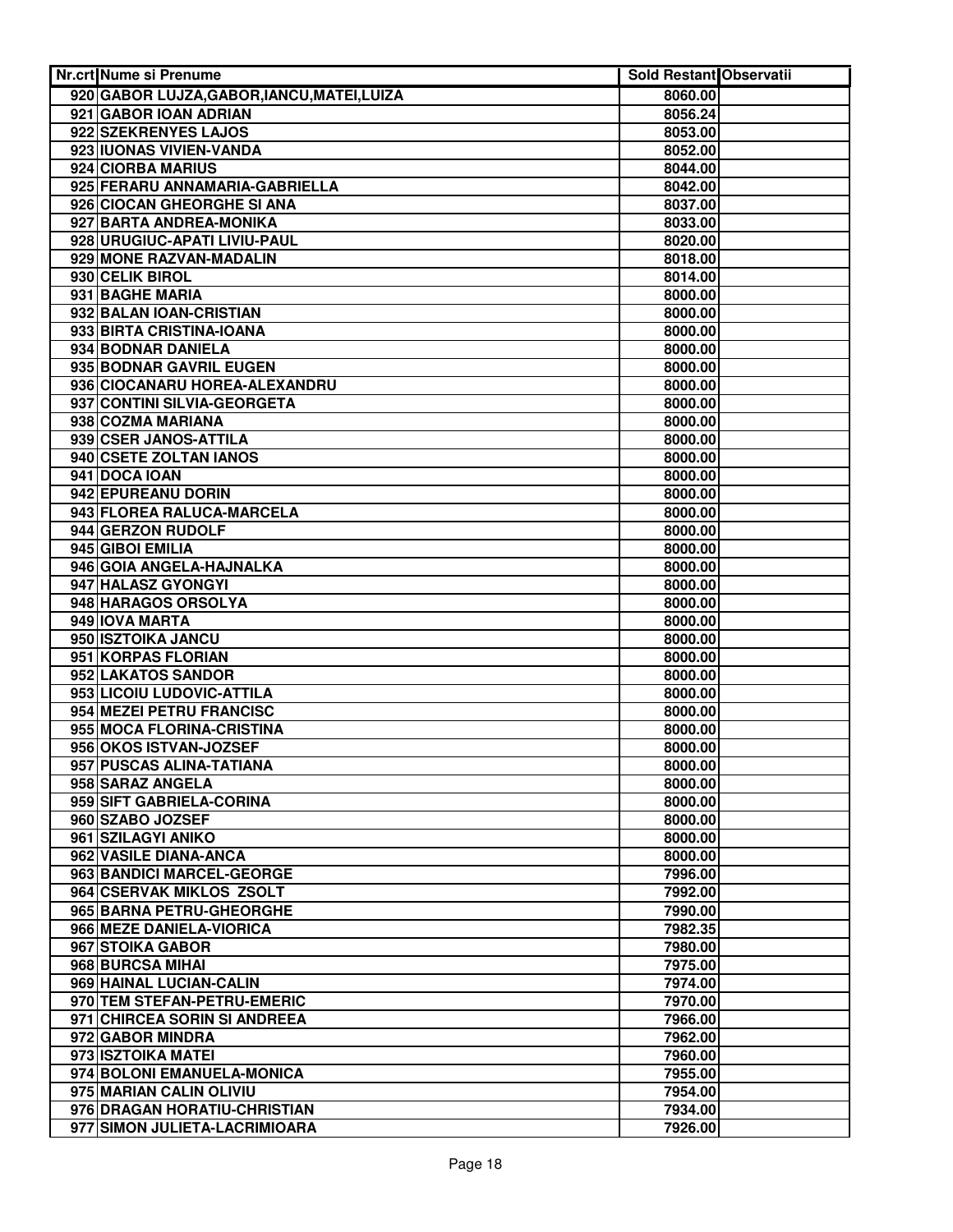| <b>Nr.crt Nume si Prenume</b>                        | Sold Restant Observatii |  |
|------------------------------------------------------|-------------------------|--|
| 978 PALLO IZABELLA                                   | 7908.00                 |  |
| 979 REDNIC LYNDA                                     | 7908.00                 |  |
| 980 BACIU LIVIA-NICOLETA                             | 7900.00                 |  |
| 981 CIGAN CATALINA MARIA                             | 7900.00                 |  |
| 982 KISS MARIA-MAGDALENA                             | 7900.00                 |  |
| 983 POP RAZVAN                                       | 7900.00                 |  |
| 984 VISOVAN CIPRIAN                                  | 7900.00                 |  |
| 985 ISAK ADAM                                        | 7877.00                 |  |
| 986 MITAN NICOLAE                                    | 7874.00                 |  |
| 987 SIMO MARIA-MAGDALENA                             | 7873.00                 |  |
| 988 SIMON ROBERT                                     | 7865.00                 |  |
| 989 ERDEI ADALBERT EMERIC                            | 7863.00                 |  |
| 990 UNGUR GYORGY-JOZSEF                              | 7846.00                 |  |
| 991 DAN NICOLAE                                      | 7845.00                 |  |
| 992 CHEREGI RAMONA-VETA                              | 7842.00                 |  |
| 993 LASZLO CSABA                                     | 7836.00                 |  |
| 994 TRIFAN DUMITRU                                   | 7829.00                 |  |
| 995 VAKAR LUCIAN-MIHAI                               | 7825.00                 |  |
| 996 BOCSAN GELU                                      | 7823.00                 |  |
| 997 ROSTAS CONSTANTIN                                | 7813.00                 |  |
| 998 PINTYE BRIGITTE-ANTONIA                          | 7812.00                 |  |
| 999 ISZTOIKA STEFAN                                  | 7803.00                 |  |
| 1000 LENCAR IOAN-CALIN                               | 7800.00                 |  |
| 1001 MALAIES NICOLAE, MALAIES SUSANA, LAZAR MINA     | 7798.00                 |  |
| 1002 RATIU IOAN ADRIAN                               | 7794.00                 |  |
| 1003 FIT NICOLAE                                     | 7767.50                 |  |
| <b>1004 CABA CALIN FLORENTIN</b>                     | 7766.00                 |  |
| 1005 ILAS MIREL-ALIN                                 | 7758.00                 |  |
| 1006 SZUTOR EVA<br><b>1007 PADUREAN MARIN FLORIN</b> | 7754.00                 |  |
| 1008 BOLONI ARON                                     | 7752.00<br>7738.00      |  |
| 1009 SAPI JANOS                                      | 7735.00                 |  |
| 1010 MORUS CRISTIAN CLAUDIU                          | 7722.00                 |  |
| 1011 POPA ROMEO                                      | 7722.00                 |  |
| 1012 SABAU BIANCA HEA                                | 7720.00                 |  |
| 1013 VENTEL ALEXANDRU                                | 7696.00                 |  |
| 1014 STOICA PAUL SORIN                               | 7690.00                 |  |
| 1015 COSTIN ALEXANDRU IOSIF                          | 7678.82                 |  |
| 1016 ISTOICA IOAN                                    | 7678.50                 |  |
| 1017 MOTOS MIHAI                                     | 7678.00                 |  |
| 1018 POP VALERIA                                     | 7672.00                 |  |
| 1019 TINC ALIN-FLORIN                                | 7669.00                 |  |
| 1020 MOLDOVAN VASILE                                 | 7666.00                 |  |
| 1021 MANEA ADRIAN SI FELICIA                         | 7665.00                 |  |
| 1022 BONTA LUCIAN-FLORIN                             | 7650.00                 |  |
| 1023 LASCAU IOANA-PATRICIA                           | 7650.00                 |  |
| 1024 MIRZA DARIUS-GELU                               | 7620.00                 |  |
| 1025 PANC PETRU                                      | 7607.00                 |  |
| 1026 SAS IONUT-ANDREI                                | 7598.00                 |  |
| <b>1027 BENTA OCTAVIAN-OVIDIU</b>                    | 7596.25                 |  |
| 1028 APOSTOL CORNEL                                  | 7596.00                 |  |
| 1029 BUKSA STEFAN OVIDIU                             | 7592.00                 |  |
| 1030 TENT MIRCEA SI MARIA                            | 7592.00                 |  |
| <b>1031 LAKATOS TIBOR</b>                            | 7590.00                 |  |
| 1032 BOLOCAN CRISTIAN                                | 7575.83                 |  |
| 1033 GABOR RUPI                                      | 7570.00                 |  |
| 1034 MALAIES OCTAVIAN                                | 7570.00                 |  |
| 1035 LEU ZOLTAN-DAN                                  | 7568.00                 |  |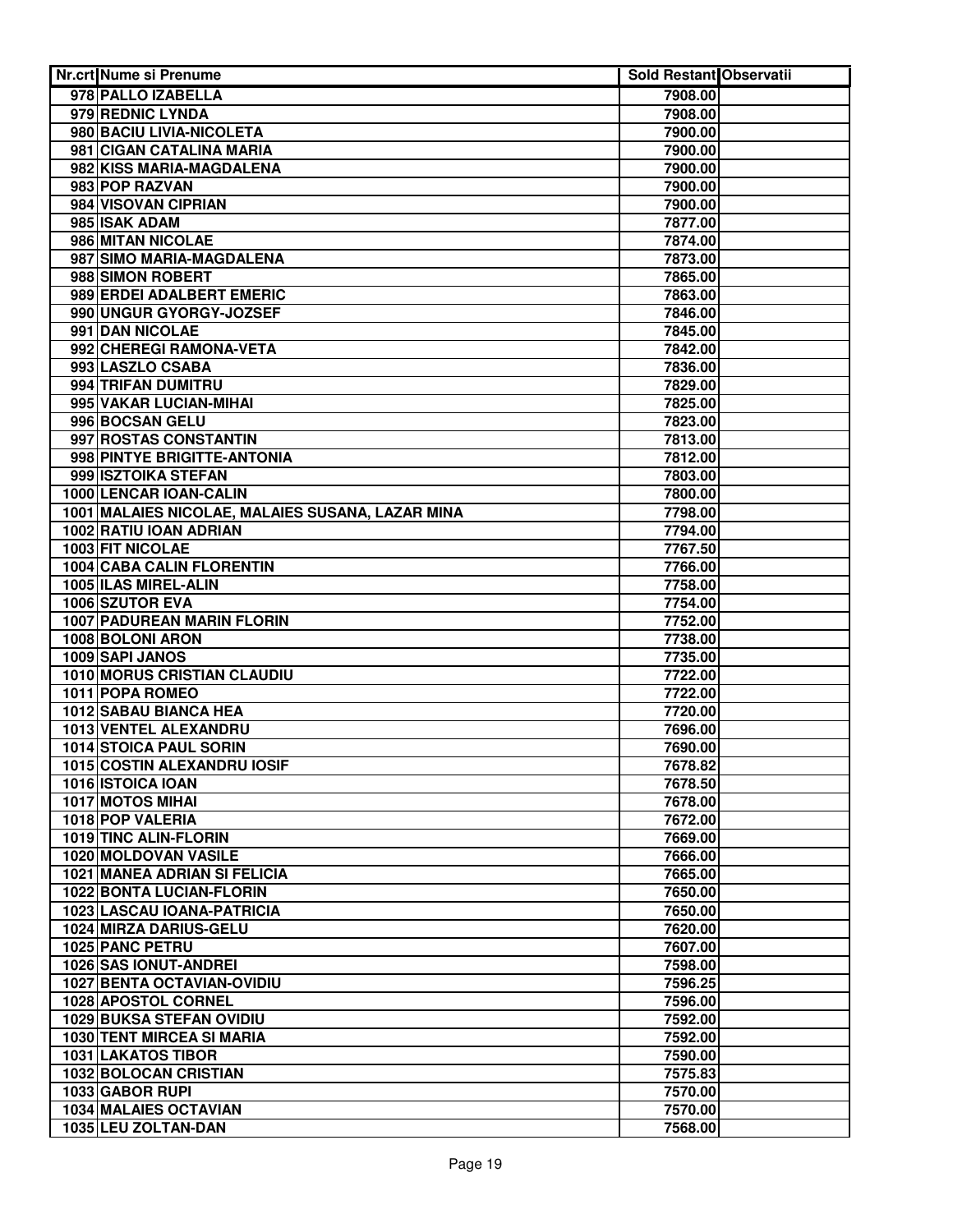| Nr.crt Nume si Prenume                                            | <b>Sold Restant Observatii</b> |  |
|-------------------------------------------------------------------|--------------------------------|--|
| <b>1036 CIGAN CRISTIAN VASILE</b>                                 | 7550.00                        |  |
| <b>1037 POP RODICA-ANDREEA</b>                                    | 7550.00                        |  |
| 1038 URSU MIHAI-ADRIAN                                            | 7547.50                        |  |
| 1039 TIPOS NICOLAE                                                | 7545.30                        |  |
| 1040 TIVADAR GAVRIL                                               | 7540.00                        |  |
| 1041 KOVACS RICHARD ZSOLT                                         | 7521.00                        |  |
| 1042 ROMOCEA-MORAR IONEL                                          | 7519.00                        |  |
| 1043 IGNATESCU-SABAU ALBERT-CSABA                                 | 7511.00                        |  |
| 1044 CHILBA DENISA-KRISZTINA                                      | 7500.00                        |  |
| <b>1045 FURTOS STELIAN ADRIAN</b>                                 | 7490.00                        |  |
| 1046 MUNTEAN IULIU                                                | 7490.00                        |  |
| 1047 ZARAU GABRIEL                                                | 7479.00                        |  |
| 1048 GABOR STEFAN                                                 | 7478.00                        |  |
| 1049 NEGREAN ADRIAN NISTOR                                        | 7467.00                        |  |
| 1050 BACIU CORNEL-CIPRIAN                                         | 7463.00                        |  |
| 1051 SILAGHI COSMIN-EMANUEL                                       | 7461.00                        |  |
| <b>1052 STOICA LUDOVIC</b>                                        | 7457.00                        |  |
| 1053 PETRICAU ALINA-VASILICA                                      | 7454.00                        |  |
| 1054 BACIU DACIAN-CONSTANTIN                                      | 7452.00                        |  |
| 1055 PAP ZOLTAN IULIU                                             | 7448.00                        |  |
| 1056 SCHUSTER HANZ                                                | 7448.00                        |  |
| 1057 OTVOS CLAUDIU PETRU                                          | 7442.00                        |  |
| 1058 VARGA IOZSEF                                                 | 7436.00                        |  |
| 1059 GALCA DUMITRU-NICOLAE-DAN                                    | 7435.00                        |  |
| <b>1060 TURCAS DANIEL MARIUS</b>                                  | 7434.00                        |  |
| 1061 POPESCU OCTAVIAN                                             | 7430.00                        |  |
| <b>1062 TARAU TEODOR</b>                                          | 7428.00                        |  |
| 1063 BRATA MARIA                                                  | 7425.00                        |  |
| 1064 IUDEAN RAMONA-CLAUDIA                                        | 7422.00                        |  |
| <b>1065 SABAU KAROLY</b>                                          | 7421.00                        |  |
| 1066 STIOP CALIN IONEL                                            | 7414.77                        |  |
| 1067 LAKATOS ERZSEBET-NOEMI                                       | 7413.00                        |  |
| <b>1068 CIORA NICUSOR-NELU</b>                                    | 7408.50                        |  |
| 1069 HOMMER SANDOR ZOLTAN                                         | 7406.00                        |  |
| <b>1070 SATMARI VIRGIL</b>                                        | 7406.00                        |  |
| 1071 KISS LASZLO                                                  | 7400.00                        |  |
| 1072 DAN REMUS-CLAUDIU                                            | 7397.00                        |  |
| 1073 TOROK IULIU SI ILONA                                         | 7396.15                        |  |
| 1074 LAKATOS VIORICA                                              | 7392.00                        |  |
| <b>1075 SARCA GHEORGHE SI EUGENIA</b>                             | 7392.00                        |  |
| 1076 NOVAK ZSOLT-ISTVAN                                           | 7370.00                        |  |
| 1077 DEIBEL SIEGFRIED                                             | 7360.00                        |  |
| 1078 IOVAN IOAN                                                   | 7345.00                        |  |
| <b>1079 ISZTOIKA LUDOVIC</b>                                      | 7337.00                        |  |
| 1080 BIRTAS MIHAI GABRIEL                                         | 7315.00                        |  |
| 1081 DRAGAN ANTONIO-DANIEL                                        | 7314.00                        |  |
| 1082 POGAN ADRIAN SEVER                                           | 7302.00                        |  |
| 1083 LASCAU MARINA-LUCICA                                         | 7300.00                        |  |
| 1084 CZEGLEDI NORBERT                                             | 7291.00                        |  |
| 1085 HEREDEA DANIEL IONUT                                         | 7286.00                        |  |
| 1086 BIRTAS SANDU IOAN                                            | 7282.00                        |  |
| 1087 SULUGIUC SADCO-GEORGE SI RALUCA CODRUTA<br>1088 GABOR SUSANA | 7272.00<br>7270.00             |  |
| 1089 MLADIN MIHAELA ANCA                                          | 7269.00                        |  |
| 1090 GANEA DORIN-ADRIAN                                           |                                |  |
| 1091 ONICA ADRIAN-DORU                                            | 7266.00<br>7262.00             |  |
| <b>1092 BUDA CRISTIAN AUREL</b>                                   | 7248.00                        |  |
| 1093 BERINDEI PETRU                                               | 7243.00                        |  |
|                                                                   |                                |  |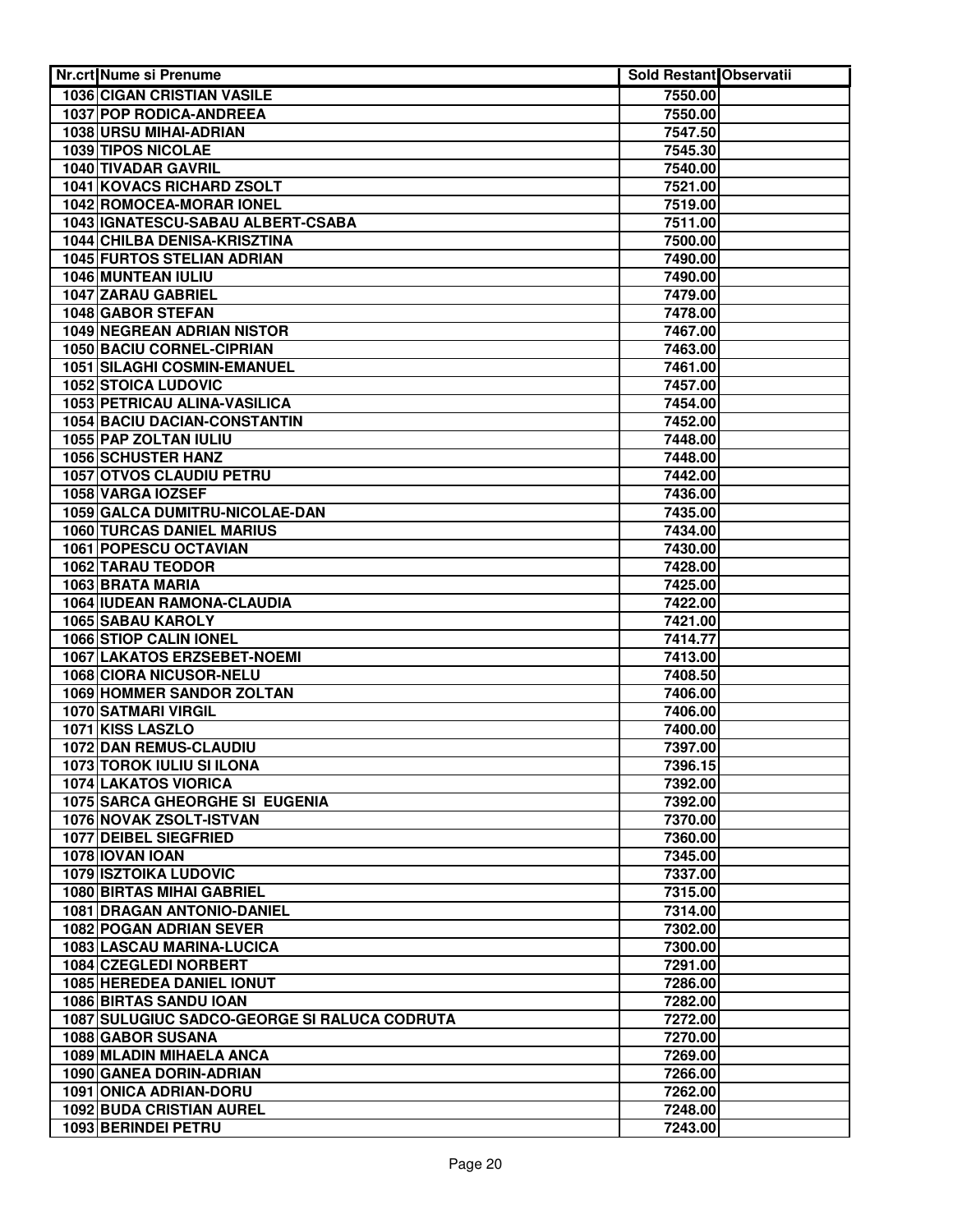| Nr.crt Nume si Prenume                                       | Sold Restant Observatii |  |
|--------------------------------------------------------------|-------------------------|--|
| 1094 MARTIN FLORICA-MARIOARA                                 | 7242.00                 |  |
| 1095 BALOGH IOSIF                                            | 7241.00                 |  |
| 1096 KISS CSABA                                              | 7228.00                 |  |
| 1097 PASCA IOAN                                              | 7225.50                 |  |
| 1098 HEREDEA DANIEL                                          | 7223.00                 |  |
| 1099 MEHES MARIA                                             | 7217.00                 |  |
| 1100 CRACIUN CALIN-IONEL                                     | 7202.00                 |  |
| 1101 CHEREGI GEORGE RAZVAN                                   | 7200.50                 |  |
| 1102 IZSAK JOZSEF                                            | 7200.00                 |  |
| 1103 BULZAN MARIA                                            | 7198.00                 |  |
| 1104 KISS GEZA BOBI                                          | 7196.00                 |  |
| 1105 ROSTAS CODRUT                                           | 7195.00                 |  |
| 1106 TARA VLAD GELU                                          | 7194.00                 |  |
| 1107 BERINDE RADU SI DIANA                                   | 7183.50                 |  |
| 1108 ROSTAS CODRUT                                           | 7178.50                 |  |
| 1109 GABOR CLARA                                             | 7175.00                 |  |
| 1110 BLAGA GAVRIL SI MARIA                                   | 7166.00                 |  |
| 1111 BELENES TRAIAN                                          | 7156.90                 |  |
| 1112 DEZSI GEZA                                              | 7156.00                 |  |
| 1113 MOLCSAN TAMAS                                           | 7145.00                 |  |
| 1114 BUHAS CALIN-OVIDIU                                      | 7141.00                 |  |
| 1115 GAVITA GABRIEL                                          | 7131.00                 |  |
| 1116 TIRIL RADU-MARIUS                                       | 7126.00                 |  |
| 1117 ANDOR ALIN-IOAN                                         | 7125.50                 |  |
| 1118 BOB IOAN RADU                                           | 7124.00                 |  |
| 1119 GABOR STEFAN                                            | 7120.00                 |  |
| 1120 BOSCA SERGIU                                            | 7110.00                 |  |
| 1121 SARBU MIHAI                                             | 7110.00                 |  |
| <b>1122 STOIA BOGDAN-MIHAI</b><br><b>1123 HEGEDUS LASZLO</b> | 7099.00                 |  |
| 1124 SZELES ANA ILEANA SI LATA VIORICA-ELISABETA             | 7091.00<br>7083.00      |  |
| 1125 DASCALESCU ADELA-ELENA                                  | 7075.00                 |  |
| 1126 HOMOLYA EMERIC                                          | 7073.00                 |  |
| 1127 POPA DANIELA VIOLETA                                    | 7071.00                 |  |
| <b>1128 CODRIEANU IOAN</b>                                   | 7060.00                 |  |
| <b>1129 MIHAI DOREL-CONSTANTIN</b>                           | 7050.00                 |  |
| 1130 GILAU GHEORGHE-CAROL                                    | 7046.00                 |  |
| 1131 GABOR MATEI                                             | 7038.44                 |  |
| 1132 ILUTA FLORIN                                            | 7031.00                 |  |
| 1133 ITTU MONICA-DORINA                                      | 7024.00                 |  |
| 1134 LAZAR GHEORGHE                                          | 7019.00                 |  |
| 1135 POP NADIA-ILEANA                                        | 7016.00                 |  |
| 1136 NECULAI DANIEL                                          | 7011.07                 |  |
| <b>1137 MICLOS MIRCEA SI GHEORGHINA</b>                      | 7005.00                 |  |
| 1138 BRETAN MARIA                                            | 7000.00                 |  |
| 1139 SERES GHIZELA                                           | 7000.00                 |  |
| 1140 BUNGAU JEAN-GHEORGHE SI MARIOARA                        | 6995.00                 |  |
| <b>1141 TUFA VASILE</b>                                      | 6995.00                 |  |
| 1142 POP ROBERT                                              | 6987.00                 |  |
| 1143 BARA MIRELA AURELIA                                     | 6972.00                 |  |
| 1144 RAT SORIN                                               | 6959.00                 |  |
| 1145 SANDOR-BARLEA ZOLTAN                                    | 6950.00                 |  |
| 1146 BALAN SERGIU-VIRGIL                                     | 6947.00                 |  |
| <b>1147 STROIU TANASE</b>                                    | 6944.00                 |  |
| <b>1148 MIKUCZ MATILDA</b>                                   | 6942.67                 |  |
| <b>1149 CIUCA CRISTIAN-ADRIAN</b>                            | 6932.00                 |  |
| <b>1150 SEBESTYEN MARIN</b>                                  | 6925.00                 |  |
| 1151 BREAZ SORIN-MIHAI                                       | 6923.86                 |  |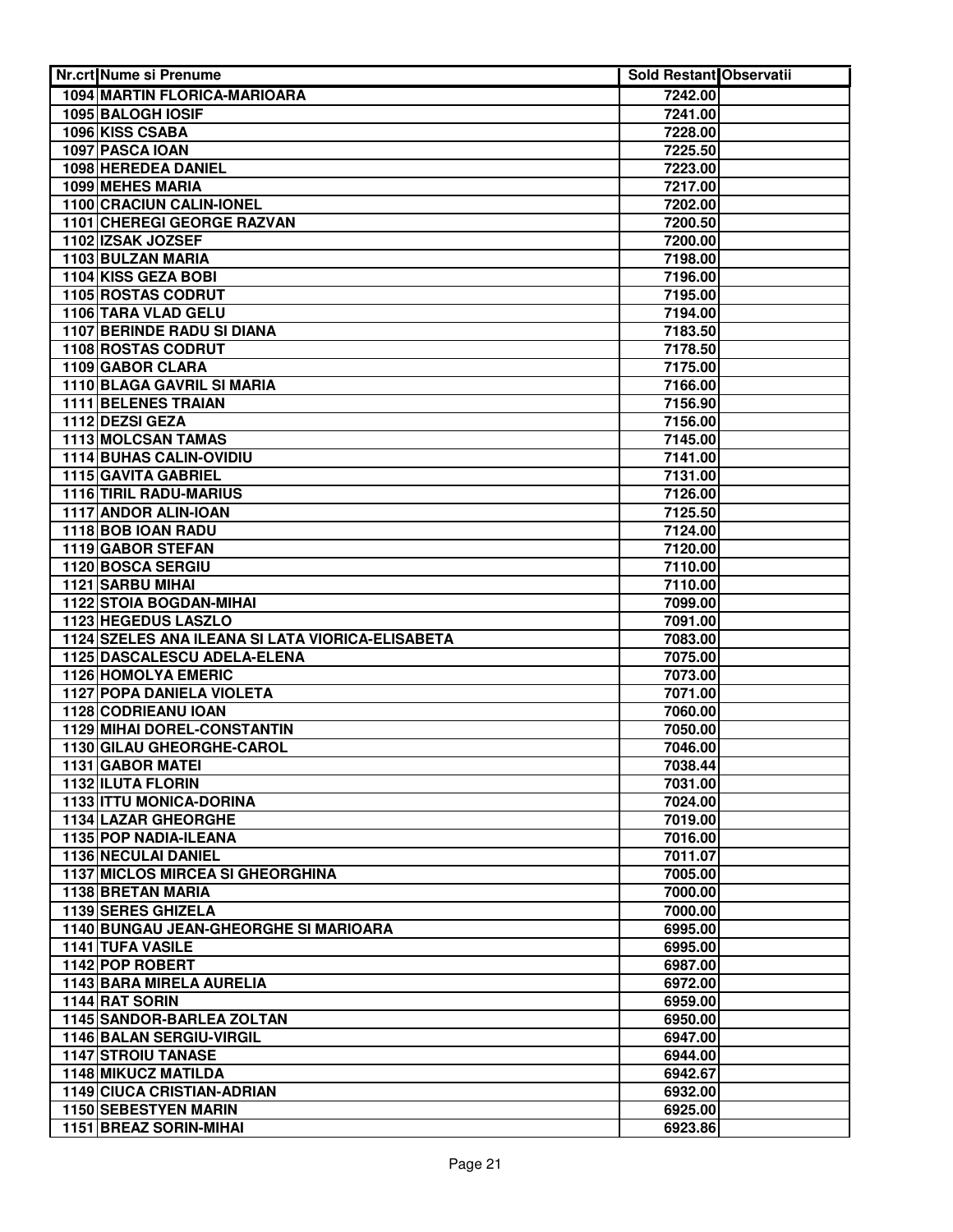| Nr.crt Nume si Prenume                  | <b>Sold Restant Observatii</b> |  |
|-----------------------------------------|--------------------------------|--|
| <b>1152 TARLEA ANCA-LIANA</b>           | 6920.00                        |  |
| 1153 RACHITA ANDI-ALIN                  | 6908.00                        |  |
| 1154 BORZA EMILIAN                      | 6906.00                        |  |
| 1155 CAPOTA OVIDIU                      | 6904.22                        |  |
| 1156 DAN MARTIAN                        | 6894.00                        |  |
| <b>1157 CIURAR RADU</b>                 | 6891.00                        |  |
| 1158 MAKAI CAROL                        | 6890.00                        |  |
| 1159 NYUZO ERZSEBET                     | 6890.00                        |  |
| 1160 ZACH VASILE                        | 6887.00                        |  |
| <b>1161 VARGA GHEORGHE</b>              | 6880.00                        |  |
| 1162 MICH AGNETA                        | 6876.00                        |  |
| 1163 RAZVANTA COSMIN PAUL               | 6870.00                        |  |
| 1164 IUGA MARIA                         | 6863.00                        |  |
| 1165 LASZLO ISTVAN                      | 6863.00                        |  |
| 1166 KOVACS LUMINITA SI IONESCU MUGUREL | 6858.00                        |  |
| 1167 CURA EDINA-ERZSEBET                | 6844.00                        |  |
| 1168 NEMES ALEXANDRU                    | 6840.00                        |  |
| 1169 BALOGH TIBOR                       | 6813.50                        |  |
| 1170 GABOR PETRU                        | 6812.00                        |  |
| 1171 FIZESAN RAMONA NICOLETA            | 6808.40                        |  |
| 1172 GONCZE ATTILA-BELA                 | 6806.00                        |  |
| 1173 HURMUZ SURAJ                       | 6801.00                        |  |
| 1174 AVRAM DANUT-TRAIAN SI MARIANA      | 6792.00                        |  |
| 1175 GABOR GAVRIL                       | 6784.00                        |  |
| 1176 ISTOICA IOAN SI TEREZ              | 6783.00                        |  |
| 1177 CABA DANIELA                       | 6782.00                        |  |
| <b>1178 VIDICAN RAZVAN -SERGIU</b>      | 6777.50                        |  |
| 1179 MIKLOS IANCU<br>1180 TODA MARIA    | 6771.00                        |  |
| 1181 GABOR GABOR                        | 6766.00<br>6756.02             |  |
| 1182 BUTUC ADELA IOANA                  | 6755.00                        |  |
| 1183 KISS LAJOS                         | 6754.00                        |  |
| 1184 LEURINTIU GAVRIL                   | 6745.00                        |  |
| 1185 BAN FLORIAN                        | 6739.00                        |  |
| 1186 VESA DANIEL                        | 6737.00                        |  |
| 1187 ALBUTIU DOREL-DUMITRU              | 6726.00                        |  |
| 1188 LESAK SANDOR                       | 6721.00                        |  |
| <b>1189 PORTAN CALIN IOAN</b>           | 6721.00                        |  |
| 1190 VAIDA DORIN SI DANIELA             | 6720.00                        |  |
| 1191 DAVID DANIEL-VIRGIL                | 6717.00                        |  |
| 1192 URSACHE IONUT-BOGDAN               | 6706.00                        |  |
| <b>1193 MUTIU CRISTIAN</b>              | 6705.00                        |  |
| 1194 SUTA VASILE-SEBASTIAN              | 6700.50                        |  |
| 1195 SILAGHI ANA INTREP.FAM             | 6699.00                        |  |
| 1196 KARABULUT YILMAZ                   | 6695.00                        |  |
| 1197 UNGUR CLAUDIU-LIVIU                | 6686.00                        |  |
| 1198 ANDOR ALEXANDRU DAN                | 6680.00                        |  |
| 1199 ZAHARIE TIBOR                      | 6680.00                        |  |
| 1200 SALAGEAN DANIEL-OLIMPIU            | 6675.00                        |  |
| 1201 SILAGHI PAUL-FLORIN                | 6672.50                        |  |
| <b>1202 BOGDAN FELIX ROLAND</b>         | 6670.00                        |  |
| <b>1203 VIDICAN COSMIN-MARIUS</b>       | 6670.00                        |  |
| 1204 COSMA FLORIN-CALIN                 | 6669.00                        |  |
| <b>1205 ANDREI CATALIN-GAVRIL</b>       | 6666.39                        |  |
| 1206 POPA DORU-ADRIAN-IOAN              | 6659.00                        |  |
| <b>1207 PURICE IOAN CRISTIAN</b>        | 6658.00                        |  |
| 1208 PERNES IOAN CALIN                  | 6652.75                        |  |
| 1209 HANIS ZSOLT                        | 6650.00                        |  |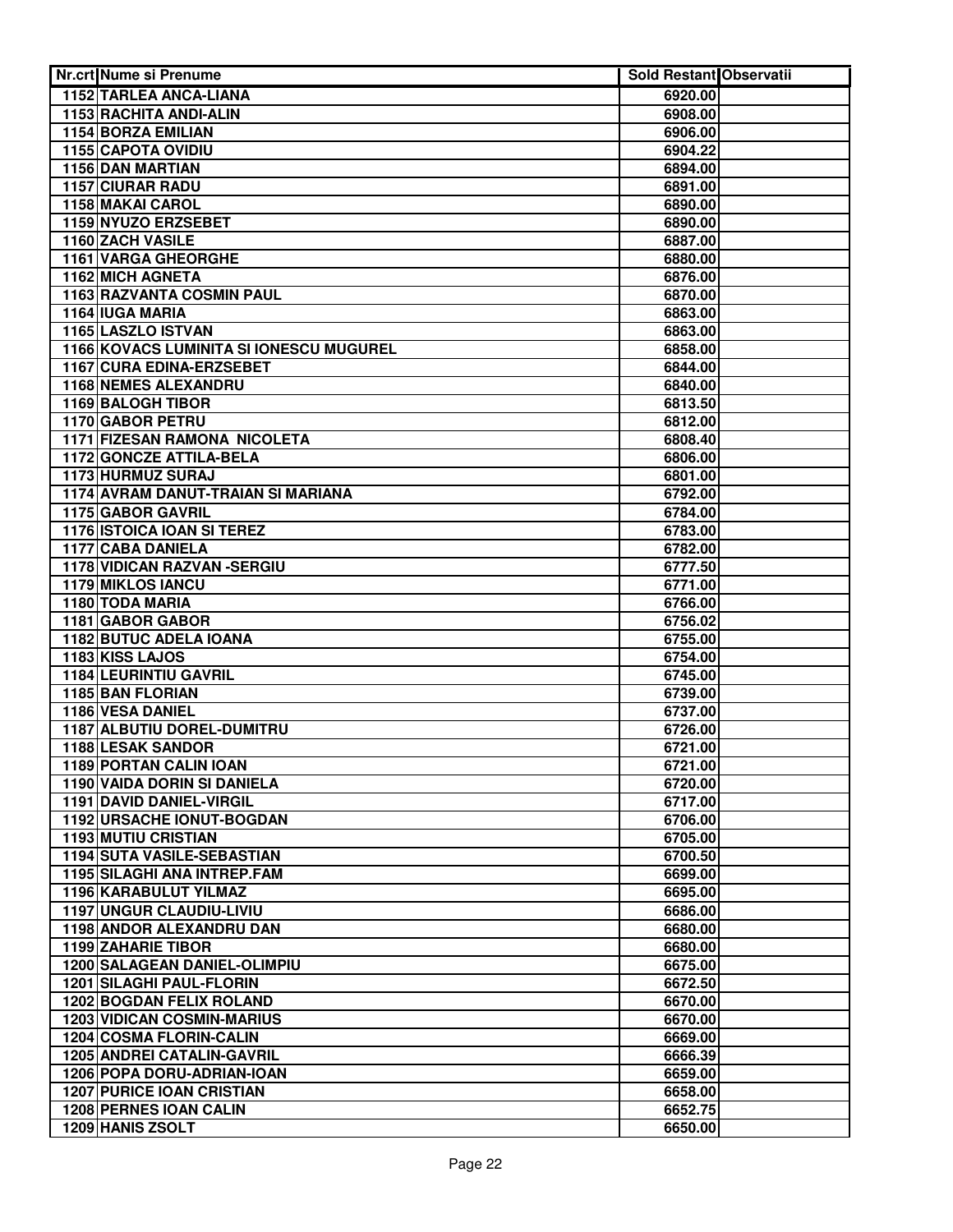| Nr.crt Nume si Prenume                                                              | Sold Restant Observatii |  |
|-------------------------------------------------------------------------------------|-------------------------|--|
| 1210 PAP ZSOLT PETER                                                                | 6650.00                 |  |
| 1211 HOTOPAN LOREDANA-MARIANA                                                       | 6645.00                 |  |
| 1212 JURGIU TIBERIU SI ROZALIA CORINA                                               | 6643.00                 |  |
| <b>1213 SAMU SORIN MIHAI</b>                                                        | 6641.00                 |  |
| 1214 STAFIE SORIN                                                                   | 6635.17                 |  |
| 1215 GABOR STEFAN                                                                   | 6633.00                 |  |
| 1216 SERE VASILE                                                                    | 6620.00                 |  |
| <b>1217 BONCHIS IOAN</b>                                                            | 6616.00                 |  |
| 1218 GYORI MONIKA                                                                   | 6610.00                 |  |
| <b>1219 ZANONI PAOLO</b>                                                            | 6607.00                 |  |
| 1220 ORAS GHEORGHE-VASILE                                                           | 6602.00                 |  |
| 1221 ALBUTIU ANGELA                                                                 | 6600.00                 |  |
| 1222 MOISIN ALEXANDRU                                                               | 6600.00                 |  |
| <b>1223 SIMON ANCUTA</b>                                                            | 6594.00                 |  |
| <b>1224 SUCIU VIOREL FLORIN</b>                                                     | 6590.00                 |  |
| <b>1225 KAJCZA ANTON GIULIO</b>                                                     | 6587.00                 |  |
| <b>1226 CHIRICA EMERIC ZSOLT</b>                                                    | 6580.00                 |  |
| 1227 ROMOSAN IOAN DOREL SI FLORICA LILIANA                                          | 6569.00                 |  |
| 1228 KAPALAI LORANT BELA                                                            | 6555.00                 |  |
| 1229 GABOR DUMITRU                                                                  | 6553.00                 |  |
| 1230 KUKLA ISTVAN ROBERT                                                            | 6551.00                 |  |
| <b>1231 CIOCAN FLORIAN LUCIAN</b>                                                   | 6542.00                 |  |
| 1232 BRATIS IACOB-CORNEL                                                            | 6540.73                 |  |
| 1233 DUMITRESCU RAVECA                                                              | 6538.00                 |  |
| 1234 SABAU CARMEN-VIORICA                                                           | 6538.00                 |  |
| <b>1235 SANDOR TEODOR MIHAI</b>                                                     | 6538.00                 |  |
| 1236 KOPAR ROBERT-NICOLAE                                                           | 6536.00                 |  |
| <b>1237 SGINDAR DANIEL</b>                                                          | 6533.50                 |  |
| <b>1238 DEMETER LADISLAU</b>                                                        | 6528.00                 |  |
| 1239 POP MIHAELA-LILIANA                                                            | 6522.00                 |  |
| <b>1240 TAKACS RENATTA-EDINA</b>                                                    | 6513.00                 |  |
| <b>1241 BACIU RAZVAN-COSMIN</b>                                                     | 6507.89                 |  |
| <b>1242 TIRITEU FRANCISC</b>                                                        | 6501.53                 |  |
| 1243 AGH FERENCZ OSZKAR                                                             | 6500.00                 |  |
| 1244 BUDAI IOSIF                                                                    | 6500.00                 |  |
| 1245 CAVASDAN REMUS                                                                 | 6500.00                 |  |
| 1246 DASCAL VIVIANA-IOANA                                                           | 6500.00                 |  |
| 1247 NAGY EVA                                                                       | 6500.00                 |  |
| 1248 OSAN ALIN                                                                      | 6500.00                 |  |
| <b>1249 SASS SANDOR-JOZSEF</b>                                                      | 6500.00                 |  |
| <b>1250 SILAGHI ARPAD</b>                                                           | 6500.00                 |  |
| 1251 POTRA IOAN - INTREPRINDERE INDIVIDUALA<br><b>1252 PASCA-TANC BIANCA-CLARA</b>  | 6498.00<br>6497.00      |  |
| 1253 PATAKI-HASAS EMIL                                                              |                         |  |
|                                                                                     | 6490.00                 |  |
| <b>1254 LAKATOS AUGUSTIN</b><br><b>1255 IUONAS CORNELIU-REMUS SI ILDIKO GYONGYI</b> | 6480.00<br>6469.00      |  |
| 1256 CHIOREAN-VAGNER MARIUS-OVIDIU                                                  | 6468.00                 |  |
| <b>1257 CIURAR ROBERT</b>                                                           | 6460.00                 |  |
| <b>1258 TIRTIU REMUS-CRISRIAN</b>                                                   | 6460.00                 |  |
| 1259 ALFOLDI SERGIU ALIN                                                            | 6455.66                 |  |
| 1260 GABOR TEREZ                                                                    | 6455.00                 |  |
| 1261 BOT CALIN ARON                                                                 | 6452.00                 |  |
| 1262 GABOR RUPI                                                                     | 6450.98                 |  |
| <b>1263 SERB IOAN-AURELIAN</b>                                                      | 6446.00                 |  |
| 1264 POPAN IOAN                                                                     | 6440.00                 |  |
| <b>1265 COSTEA FLAVIU</b>                                                           | 6422.50                 |  |
| <b>1266 MIHAI GHEORGHE</b>                                                          | 6420.00                 |  |
| <b>1267 CIUCIUMIS STEFAN-DUMITRU</b>                                                | 6419.00                 |  |
|                                                                                     |                         |  |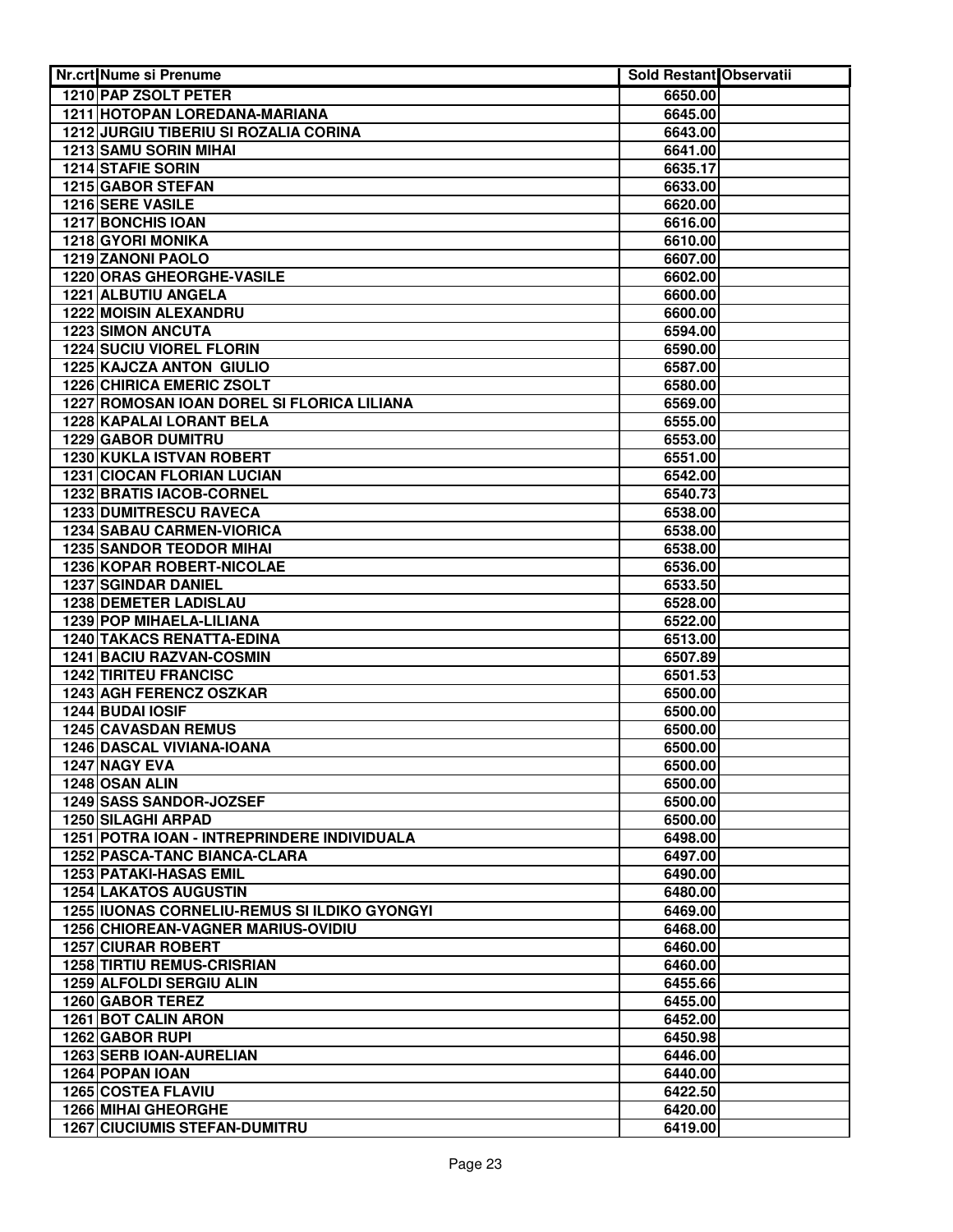| Nr.crt Nume si Prenume                   | Sold Restant Observatii |  |
|------------------------------------------|-------------------------|--|
| <b>1268 CATAUDELLA GIORGIO</b>           | 6406.00                 |  |
| 1269 KHAN FARAZ                          | 6404.00                 |  |
| 1270 BLAGOE-BREDICEANU CRISTIAN-FLAVIUS  | 6403.00                 |  |
| 1271 GHENGHIU LAURENTIU-RADU             | 6401.08                 |  |
| 1272 DELCZEG CSABA                       | 6400.00                 |  |
| 1273 MEDVE IOAN                          | 6400.00                 |  |
| 1274 GABOR GABRIEL                       | 6395.00                 |  |
| <b>1275 EDDO INNOCENT OLUWALONIMI</b>    | 6390.00                 |  |
| <b>1276 FERENT EDUARD</b>                | 6383.45                 |  |
| 1277 COVACIU ALEXANDRU                   | 6380.00                 |  |
| <b>1278 GAVRUTA GAVRAS TEODOR MARIUS</b> | 6369.00                 |  |
| 1279 KISS LADISLAU-ANDREI-IOSIF          | 6367.00                 |  |
| 1280 BARNA LASZLO-AURELIAN               | 6363.00                 |  |
| 1281 FORT IONUT-CRISTIAN                 | 6361.00                 |  |
| 1282 FERARIU BOGDAN IOAN                 | 6351.50                 |  |
| <b>1283 GIURGIU ALINA DOINITA IOANA</b>  | 6351.00                 |  |
| 1284 HORGA MONICA                        | 6345.00                 |  |
| <b>1285 SUCIU EVA VIORICA</b>            | 6345.00                 |  |
| 1286 TATAR DAN-ALEXANDRU                 | 6343.00                 |  |
| 1287 ROSCA ANA MARIA GALINA              | 6337.00                 |  |
| 1288 KARACSONYI MARGARETA                | 6333.00                 |  |
| 1289 ARDELEAN GHEORGHE-SORIN             | 6332.00                 |  |
| 1290 MOGA SORIN-HORATIU-IOAN             | 6324.00                 |  |
| 1291 BUCUR ADRIAN SI FLORICA             | 6323.00                 |  |
| <b>1292 BERES STEFAN SI ILEANA</b>       | 6322.00                 |  |
| 1293 ROSTAS EMANUEL                      | 6322.00                 |  |
| <b>1294 PATCAS CRISTIAN BOGDAN</b>       | 6320.00                 |  |
| 1295 GABOR GABOR                         | 6319.28                 |  |
| <b>1296 PALL CSABA SANDOR</b>            | 6303.00                 |  |
| 1297 MOCANU OLIMPIU SI VALERIA           | 6300.00                 |  |
| <b>1298 GABOR MATEI</b>                  | 6299.00                 |  |
| 1299 CORBUT PAUL-SEBASTIAN               | 6298.00                 |  |
| 1300 RUSKA-BANDA LASZLO                  | 6297.00                 |  |
| 1301 HUSZAR ATTILA                       | 6294.00                 |  |
| 1302 BUNGAU VIOREL                       | 6291.00                 |  |
| 1303 MOCSAR JOZSEF                       | 6291.00                 |  |
| <b>1304 NICORUT FLORIN</b>               | 6281.00                 |  |
| 1305 MUNTEANU NELU-MIRCEA                | 6280.00                 |  |
| <b>1306 CIURAR LAIE</b>                  | 6278.00                 |  |
| <b>1307 MICLE CONSTANTIN</b>             | 6274.50                 |  |
| <b>1308 VULCAN GABRIELA</b>              | 6259.97                 |  |
| 1309 PAULESCU RAZVAN NICOLAE SI ANGELA A | 6256.74                 |  |
| <b>1310 NICA EUGEN-CATALIN</b>           | 6253.00                 |  |
| 1311 LEUCA VIOREL                        | 6251.00                 |  |
| 1312 BIGASZ MAGDALENA ROZALIA SI DANIEL  | 6250.00                 |  |
| 1313 GABOR LUDOVIC                       | 6250.00                 |  |
| 1314 ZVAGYURA ZSIROS                     | 6250.00                 |  |
| 1315 CALAU DUMITRU                       | 6248.00                 |  |
| 1316 SILAGHI ADRIAN-GABRIEL              | 6248.00                 |  |
| 1317 MATICAS IOAN-EMILIAN                | 6243.00                 |  |
| 1318 SARB ADRIAN-DANIEL                  | 6242.00                 |  |
| 1319 BLAGA COSMIN-AURELIAN               | 6225.00                 |  |
| 1320 POP MARIUS                          | 6223.00                 |  |
| <b>1321 BOGDAN OCTAVIAN STEFAN</b>       | 6219.00                 |  |
| 1322 COSMA LENNON-LEVENTE-KRISZTIAN      | 6215.75                 |  |
| 1323 POP FLORIN                          | 6215.00                 |  |
| <b>1324 LUNGU VIRGIL SI IBOLYA</b>       | 6211.00                 |  |
| <b>1325 DUDOMA IOSIF</b>                 | 6208.00                 |  |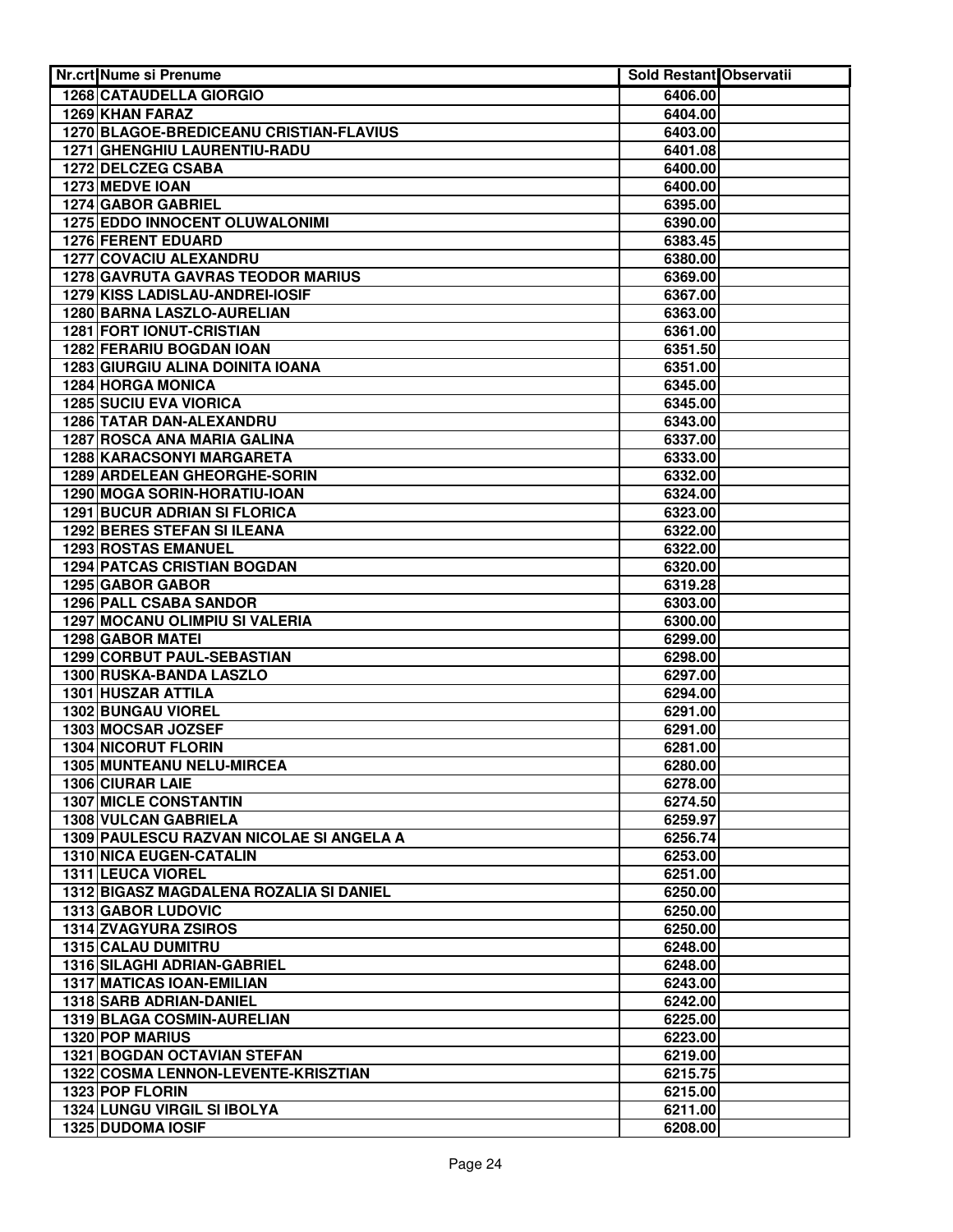| Nr.crt Nume si Prenume                                        | <b>Sold Restant Observatii</b> |  |
|---------------------------------------------------------------|--------------------------------|--|
| 1326 UR IOSIF                                                 | 6206.00                        |  |
| <b>1327 ANGHELUTA GEORGETA</b>                                | 6202.00                        |  |
| 1328 ASTEFANOAEI LUCIAN-FLORENTIN                             | 6200.00                        |  |
| 1329 FLONTA DANIEL                                            | 6200.00                        |  |
| 1330 HAVRINCEA DANIEL-NONY                                    | 6200.00                        |  |
| <b>1331 LAKATOS BRIGHITA</b>                                  | 6200.00                        |  |
| 1332 FOCOS GABRIEL-RAZVAN                                     | 6193.17                        |  |
| 1333 ONITA DANIEL                                             | 6191.42                        |  |
| <b>1334 STATE VASILE</b>                                      | 6191.03                        |  |
| <b>1335 TAR KAROLY</b>                                        | 6191.00                        |  |
| 1336 SZTOJKA DEMETER                                          | 6189.00                        |  |
| <b>1337 VIDICAN GABRIEL-OVIDIU</b>                            | 6182.00                        |  |
| 1338 MIKLOS ELISABETA                                         | 6177.00                        |  |
| 1339 SIMINIC MARIA                                            | 6177.00                        |  |
| 1340 INDRIE GHEORGHE-FLORIN                                   | 6176.00                        |  |
| 1341 VARGA ALEXANDRU SI PIROSKA                               | 6175.00                        |  |
| 1342 GHIURO DINU SORIN                                        | 6170.00                        |  |
| 1343 FLORIAN GHEORGHE                                         | 6160.00                        |  |
| 1344 IHAB M.I.ABUALKHIR                                       | 6160.00                        |  |
| 1345 PUSKAS MIKLOS-ZOLTAN                                     | 6160.00                        |  |
| 1346 ANCSAN VASILE CIPRIAN SI AURICA                          | 6151.00                        |  |
| 1347 CATANA CALIN-PETRICA SI DENISA                           | 6150.00                        |  |
| 1348 BORSI MIHAELA-VIRGINIA                                   | 6140.00                        |  |
| 1349 GABOR GAVRIL                                             | 6133.00                        |  |
| 1350 SOCA ADRIAN-FLORIN                                       | 6132.00                        |  |
| 1351 BODEA DANIEL-TIBERIU                                     | 6120.24                        |  |
| <b>1352 GABOR STEFAN</b>                                      | 6115.00                        |  |
| 1353 SIMU GELU-VOICU-MARIN                                    | 6115.00                        |  |
| <b>1354 BOJANI SORIN GHEORGHE</b>                             | 6100.00                        |  |
| <b>1355 ISZTOYKA GABOR</b>                                    | 6100.00                        |  |
| <b>1356 TROFIMOV CLAUDIA</b>                                  | 6087.00                        |  |
| 1357 BALOGH CARLA - ETELKA                                    | 6083.00                        |  |
| 1358 BARBONTA CORINA IOANA                                    | 6083.00                        |  |
| <b>1359 STROE MIRCEA-DANIEL SI RAMONA TEREZ</b>               | 6082.52                        |  |
| 1360 RUGAN IOAN                                               | 6080.00                        |  |
| 1361 DRUGAS TEODOR                                            | 6079.00                        |  |
| 1362 FRUNZA ANDREI-MARIAN                                     | 6079.00                        |  |
| 1363 POP IOANA-MONICA                                         | 6078.00                        |  |
| 1364 SIMOC SILVIA                                             | 6064.00                        |  |
| 1365 DE SMET MEDA                                             |                                |  |
| 1366 KOVACS MIRCEA-IOAN SI CODRUTA                            | 6063.00<br>6062.00             |  |
| 1367 POP OVIDIU-DORIN                                         | 6060.53                        |  |
| 1368 INDRIES PATRICIA-TEODORA                                 |                                |  |
| <b>1369 ISZTOIKA LUDOVIC</b>                                  | 6060.00<br>6060.00             |  |
| 1370 BALOGH NORBERT-NANDOR                                    | 6058.00                        |  |
| 1371 BLIDARU IOAN SI OLGA                                     | 6058.00                        |  |
| 1372 POPA VIRGIL-VALERIAN SI VIORICA                          | 6049.00                        |  |
|                                                               | 6046.00                        |  |
| 1373 REZMIVES SAMUIL<br><b>1374 GAVRILAS COSMIN</b>           | 6040.86                        |  |
| 1375 TENT IOAN                                                |                                |  |
| 1376 PATRASCU NATALIA                                         | 6033.00                        |  |
|                                                               | 6029.00                        |  |
| 1377 FORGACIU SEBASTIAN                                       | 6017.00                        |  |
| <b>1378 TODERICI MIHAIU SI GEORGETA</b><br>1379 GABOR ISTVAN  | 6013.00<br>6011.00             |  |
|                                                               |                                |  |
| 1380 AL EZZEH TAREQ AHMAD TALAB<br><b>1381 AMBRUS CLAUDIA</b> | 6000.00                        |  |
|                                                               | 6000.00                        |  |
| 1382 APOSTOL LETITIA-MIHAELA                                  | 6000.00                        |  |
| <b>1383 BODNAR IOANA TEODORA</b>                              | 6000.00                        |  |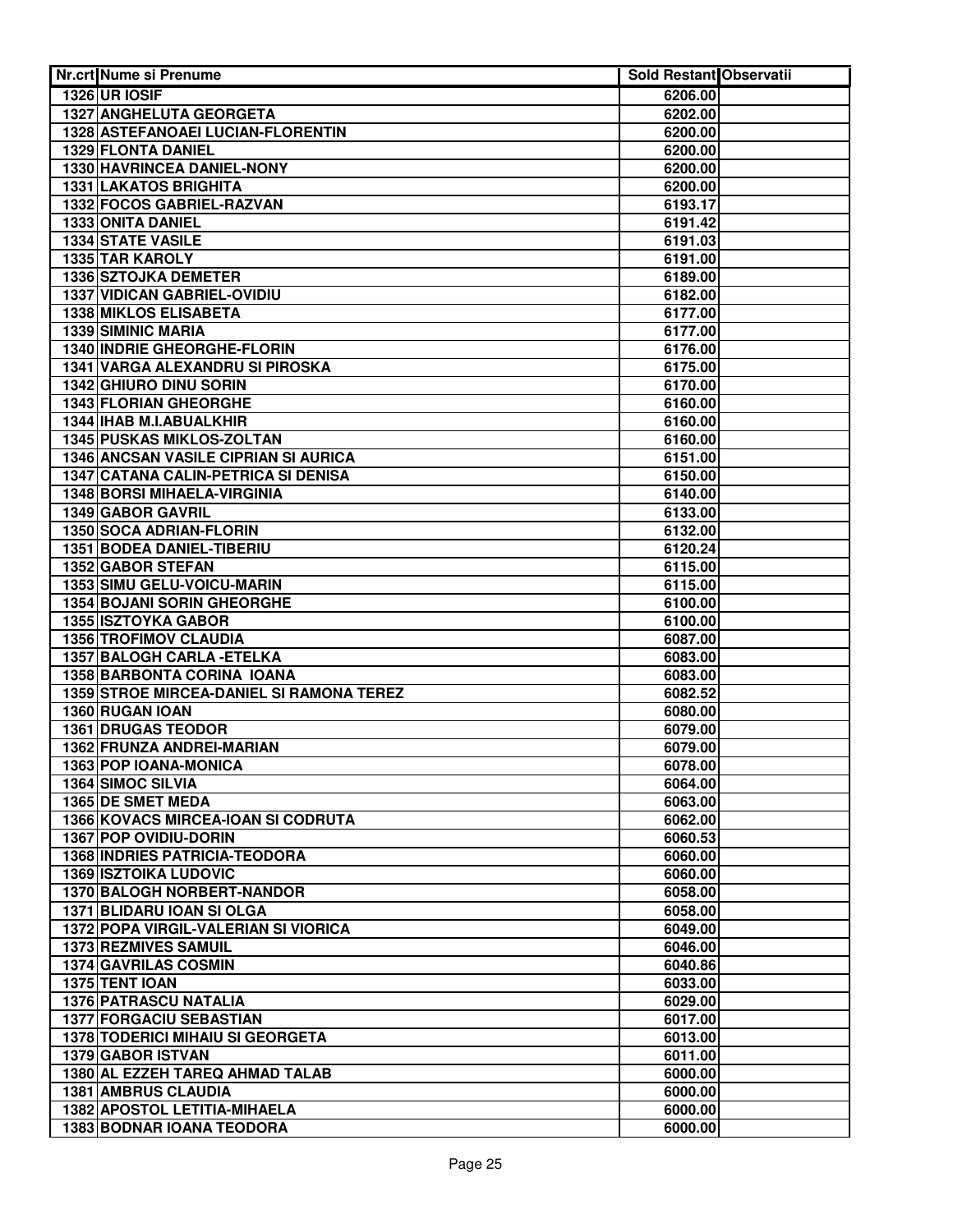| Nr.crt Nume si Prenume                                                 | Sold Restant Observatii |  |
|------------------------------------------------------------------------|-------------------------|--|
| 1384 BORBEL RODICA SI PETRU MARIAN                                     | 6000.00                 |  |
| 1385 BOTH ZSOLT                                                        | 6000.00                 |  |
| <b>1386 BRINDUS OLIMPIA</b>                                            | 6000.00                 |  |
| <b>1387 BRONT VIORICA-ALINA</b>                                        | 6000.00                 |  |
| 1388 BUDAI KAROLY-ROBERT                                               | 6000.00                 |  |
| <b>1389 BULGARU FLORIN</b>                                             | 6000.00                 |  |
| 1390 BUNTA DAN-PETRU                                                   | 6000.00                 |  |
| 1391 CALIN ANITA                                                       | 6000.00                 |  |
| 1392 COLCER CORINA                                                     | 6000.00                 |  |
| 1393 CSOKA ATTILA                                                      | 6000.00                 |  |
| 1394 DAROCZI ERZSEBET                                                  | 6000.00                 |  |
| 1395 DEAK ISTVAN                                                       | 6000.00                 |  |
| 1396 DOMJAN CAROL ZSOLT                                                | 6000.00                 |  |
| 1397 FOIT DANUT VIOREL                                                 | 6000.00                 |  |
| 1398 GALASSINI NATALINO FERRUCCIO                                      | 6000.00                 |  |
| 1399 GERGELY KAROLY                                                    | 6000.00                 |  |
| 1400 GLATZ SANDOR-JOZSEF                                               | 6000.00                 |  |
| 1401 HANGA GEANINA-CLAUDIA                                             | 6000.00                 |  |
| 1402 IVAN LUCIAN-ARON                                                  | 6000.00                 |  |
| 1403 KILINC MARIA                                                      | 6000.00                 |  |
| 1404 KIS ROZALIA-IZABELA                                               | 6000.00                 |  |
| 1405 LASZLO ILDIKO MARIA                                               | 6000.00                 |  |
| 1406 LAZA FLOARE                                                       | 6000.00                 |  |
| 1407 LAZAR- POJEGA CRISTIAN IOAN                                       | 6000.00                 |  |
| 1408 LECHINTEANU EUGEN                                                 | 6000.00                 |  |
| 1409 LELE MARCEL HORIA                                                 | 6000.00                 |  |
| 1410 LOCSEI ZSOLT ARPAD                                                | 6000.00                 |  |
| 1411 MAGHIAR SPERANTA-ADINA                                            | 6000.00                 |  |
| <b>1412 MIHANCEA FLORINA-MARINA</b>                                    | 6000.00                 |  |
| <b>1413 MIHUTA PETRU-SORIN</b>                                         | 6000.00                 |  |
| 1414 MOLDOVAN HORIA-LUCIAN                                             | 6000.00                 |  |
| <b>1415 MOTOS MARCEL</b>                                               | 6000.00                 |  |
| 1416 MUDURA MIRELA                                                     | 6000.00                 |  |
| <b>1417 MUNTEAN IRINA</b>                                              | 6000.00                 |  |
| <b>1418 PATCAS CRINA NARCISA</b>                                       | 6000.00                 |  |
| 1419 PLES FLORINEL                                                     | 6000.00                 |  |
| 1420 POP IOAN-GHEORGHE                                                 | 6000.00                 |  |
| 1421 POPA FLORIN-GHEORGHE                                              | 6000.00                 |  |
| 1422 POPA GEORGETA                                                     | 6000.00                 |  |
| 1423 POPA NICOLAE CALIN                                                | 6000.00                 |  |
| 1424 POPA RAMONA-IOANA                                                 | 6000.00<br>6000.00      |  |
| 1425 RODA PAOLO                                                        |                         |  |
| <b>1426 ROSTAS MARIA</b><br><b>1427 SAMANIEGO SOTO EDUARDO ARMANDO</b> | 6000.00<br>6000.00      |  |
| <b>1428 SANDOR TRAIAN-ANTONIU</b>                                      | 6000.00                 |  |
| <b>1429 STANCIU EUGEN</b>                                              | 6000.00                 |  |
| 1430 TABUS TANIA-GEORGETA-IOANA                                        | 6000.00                 |  |
| <b>1431 TOROK LEVENTE-LORANT</b>                                       | 6000.00                 |  |
| 1432 VAN GELEEN ELENA CRISTINA                                         | 6000.00                 |  |
| 1433 VARDAI ANDREEA MARIA                                              | 6000.00                 |  |
| <b>1434 VICAS FLORIN</b>                                               | 6000.00                 |  |
| <b>1435 VIGLIONE MICHELLE</b>                                          | 6000.00                 |  |
| <b>1436 HORVATH KALMAN</b>                                             | 5999.78                 |  |
| <b>1437 IOVANOVICI MILAN IONUT</b>                                     | 5998.40                 |  |
| 1438 LUPU IBOLYA                                                       | 5998.00                 |  |
| <b>1439 NEMETH GABOR</b>                                               | 5997.68                 |  |
| <b>1440 CHEREGI GHEORGHE</b>                                           | 5997.00                 |  |
| 1441 SOLYOM ADAM LASZLO                                                | 5995.50                 |  |
|                                                                        |                         |  |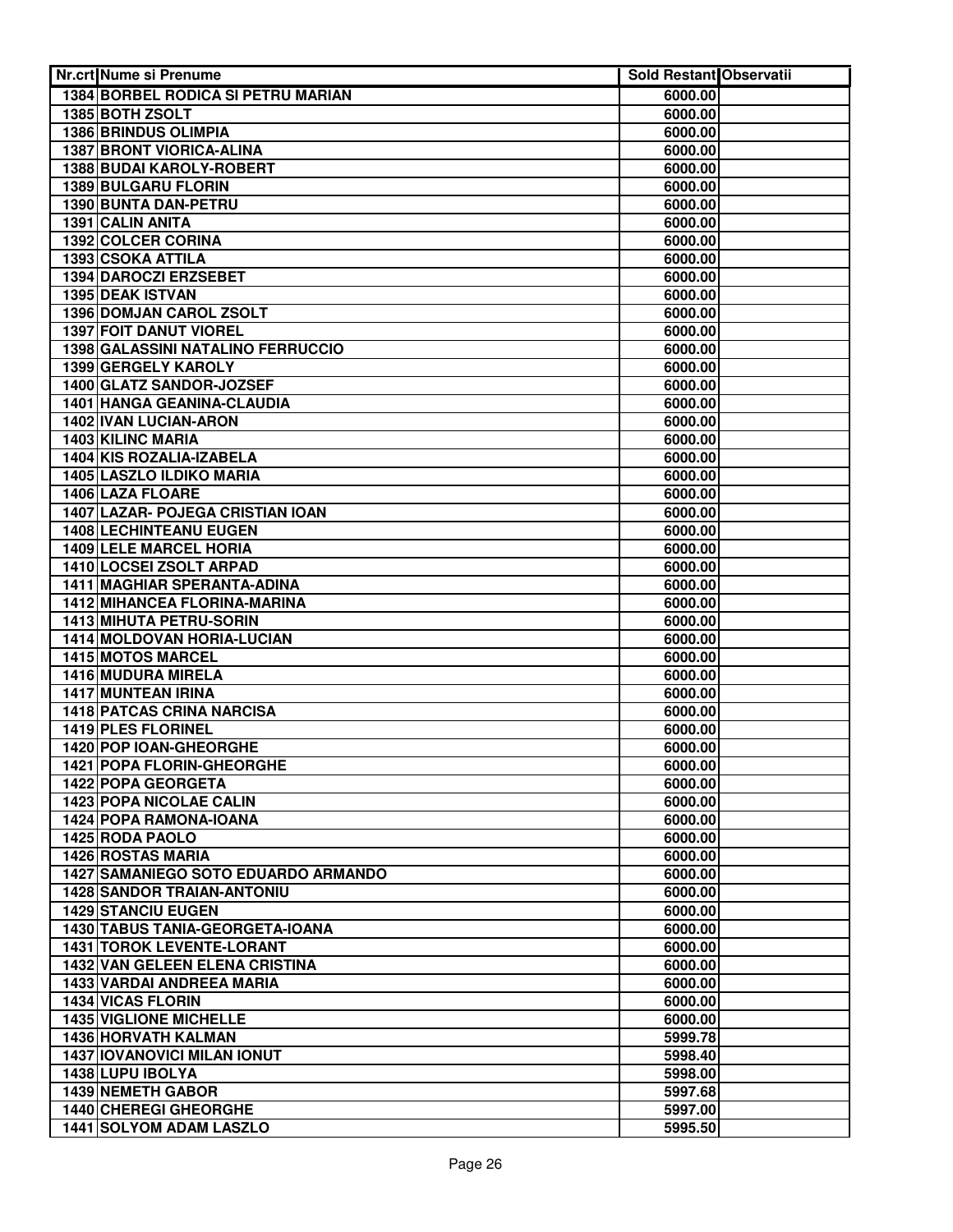| Nr.crt Nume si Prenume                          | Sold Restant Observatii |                       |
|-------------------------------------------------|-------------------------|-----------------------|
| 1442 ALB MONICA                                 | 5995.00                 |                       |
| 1443 DUCA EMILIA                                | 5995.00                 |                       |
| <b>1444 HODIS RODICA</b>                        | 5995.00                 |                       |
| <b>1445 KATONA FRANCISC</b>                     | 5992.00                 |                       |
| 1446 BUT IOANA-GHEORGHINA                       | 5990.00                 |                       |
| <b>1447 PELE DOREL FLORIN SI RODICA</b>         | 5990.00                 |                       |
| 1448 NAGY LAJOS                                 | 5989.00                 |                       |
| 1449 MURGULY JOZSEF                             | 5988.88                 |                       |
| 1450 OLAH EMMA                                  | 5983.00                 |                       |
| 1451 POPESCU-BALAZS FLORIN                      | 5982.00                 |                       |
| <b>1452 TARLEA LIANA VICTORIA SI IONITA</b>     | 5982.00                 |                       |
| 1453 AMBUDAN ILONA                              | 5979.00                 |                       |
| <b>1454 MATEAS ALIN FLORIN SI ROZALIA</b>       | 5978.00                 |                       |
| <b>1455 MATEI CATALIN NICOLAE</b>               | 5974.00                 |                       |
| 1456 GABOR SUSANA                               | 5971.00                 |                       |
| 1457 BUT DACIANA MIHAELA SI VOLSITZ PAUL        | 5970.00                 |                       |
| 1458 GHETEA ANA                                 | 5970.00                 |                       |
| 1459 ROVERS ADRIANUS-MATHEUS-PETRUS             | 5965.00                 |                       |
| 1460 DAROCZI VASILE                             | 5964.00                 |                       |
| <b>1461 ERDEI IOSIF CRISTIAN</b>                | 5962.00                 |                       |
| 1462 LASCU MIHAI-CALIN                          | 5962.00                 |                       |
| 1463 HUBERT JOZSEF                              | 5961.20                 |                       |
| 1464 OLTEANU FLAVIUS-DECEBAL                    | 5961.00                 |                       |
| 1465 COSAC MATEI-ROMEO                          | 5960.00                 |                       |
| <b>1466 PUSKAS MIKLOS</b>                       | 5958.00                 |                       |
| 1467 SANTI MAURO                                | 5955.00                 |                       |
| <b>1468 BERENDE NELA-GAFIA</b>                  | 5954.00                 |                       |
| <b>1469 BULC GHEORGHE CRISTIAN</b>              | 5949.00                 |                       |
| <b>1470 MILLE ROMEO</b>                         | 5945.00                 |                       |
| 1471 VLAD DUMITRU                               | 5941.53                 |                       |
| 1472 GABOR JANOS                                | 5940.00                 |                       |
| <b>1473 CHISE SERBAN-CATALIN</b>                | 5935.00                 |                       |
| <b>1474 BALOGH DORINA SI GHEORGHE</b>           | 5926.00                 |                       |
| <b>1475 PETRIS PATRICIA</b>                     | 5925.00                 |                       |
| <b>1476 BABO GHEORGHE</b>                       | 5922.00                 |                       |
| <b>1477 MAILINGER IOSIF</b>                     | 5914.00                 |                       |
| <b>1478 MANCI FLORENTINA-ALINA</b>              | 5908.00                 |                       |
| 1479 MICH TEOFIL                                | 5901.00                 |                       |
| 1480 BAROTI ATTILA                              | 5887.00                 |                       |
| <b>1481 ZGLIMBE TEODOR</b>                      | 5883.00                 |                       |
| 1482 HEBRISTEAN VIOREL-LAURIAN                  | 5881.00                 |                       |
| 1483 KOVACS-SZALAKNAI ESZTER SI LUDOVIC         | 5880.00                 |                       |
| 1484 SAITI SAMUIEL-LUCIAN                       | 5870.00                 |                       |
| <b>1485 CABAU GABRIEL BENIAMIN</b>              | 5869.11                 |                       |
| 1486 MIHOC DANIEL ANDREI                        | 5865.00                 |                       |
| 1487 GHIT ALEXANDRU                             | 5864.00                 |                       |
| 1488 TORZSA IOSIF                               | 5857.00                 |                       |
| 1489 CIURBA GABRIEL                             | 5855.00                 |                       |
| 1490 CORDA IONAS                                | 5853.00                 |                       |
| <b>1491 FARKAS FERENCZ SI IUDIT</b>             | 5852.00                 |                       |
| 1492 ZAFIU MARIAN                               | 5850.00                 |                       |
| <b>1493 MOTEI CONSTANTIN</b>                    | 5847.54                 |                       |
| 1494 LORINCZ LAJOS                              | 5845.00                 |                       |
| 1495 FURTOS GEORGE-ALEX                         | 5843.00                 |                       |
| 1496 BORZA AUREL MARIUS                         | 5842.00                 |                       |
| <b>1497 TOTH STEFAN SI KATALIN</b>              |                         | 5834.00 PROCES PE ROL |
| 1498 FARKAS CLAUDIA-MIHAELA, INTREP.INDIVIDUALA | 5832.00                 |                       |
| 1499 SZABO ARPAD-NORBERT                        | 5829.00                 |                       |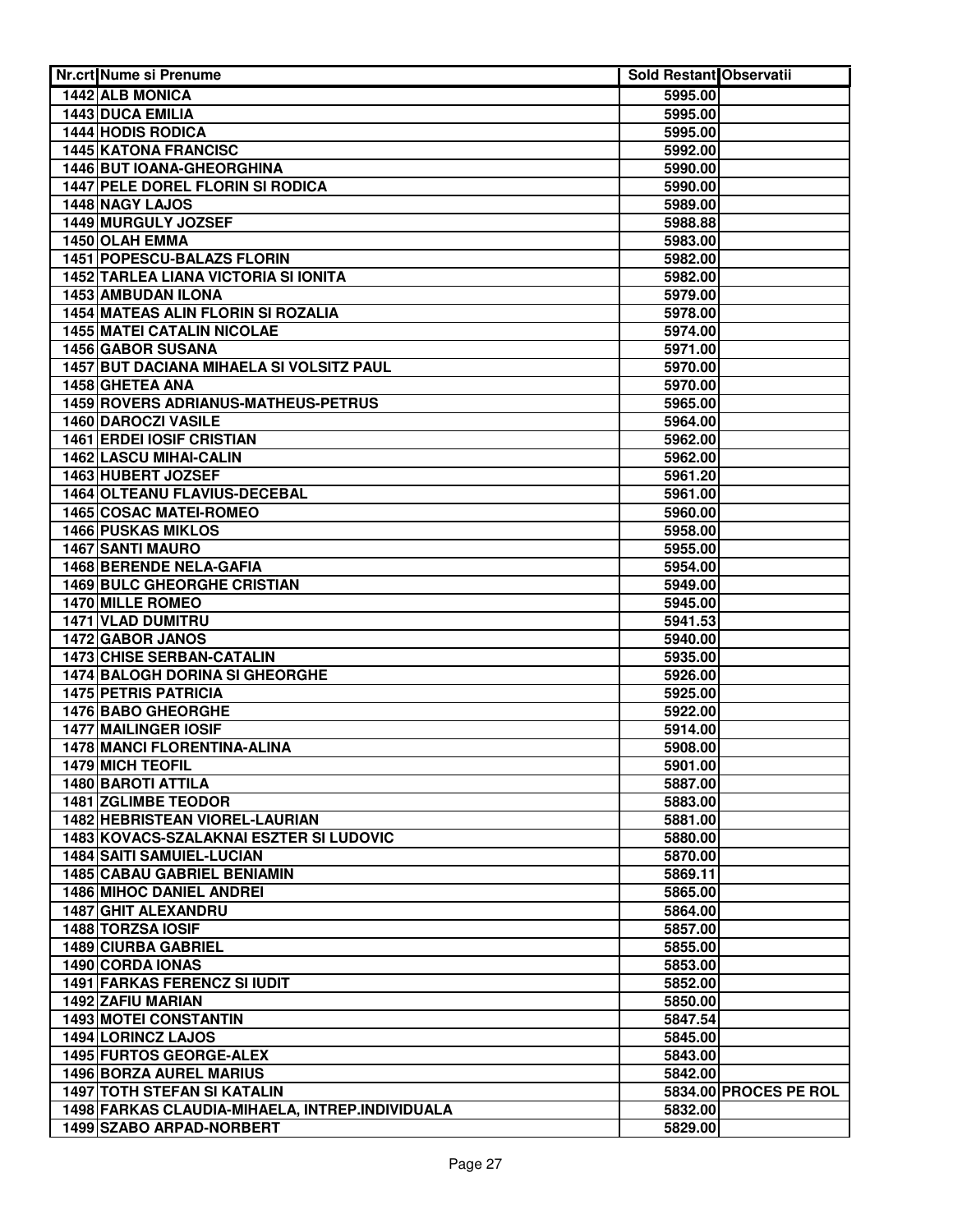| 1500 KELE IANOS<br>5827.00<br><b>1501 LES NICUSOR VIOREL</b><br>5826.00<br>1502 STURZ CIPRIAN-IOAN SI CRINA-IOANA<br>5826.00<br>1503 POPA VIOREL<br>5825.00<br><b>1504 BOITOR CAROL</b><br>5822.00<br><b>1505 VIDICAN MELANIA</b><br>5819.00<br><b>1506 TURCUT LUCIAN-FLORIN</b><br>5809.00<br><b>1507 TICOSI MIRCEA-CALIN</b><br>5800.00<br><b>1508 HOEFSMIT LILIANA STEFANIA</b><br>5797.00<br>1509 MEDREA COSMIN-GABRIEL<br>5796.00<br>1510 OLAR SIMONA-FLORENTINA INT. IND<br>5760.00<br>1511 POPA DANIEL-CIPRIAN<br>5756.54<br>1512 GORGOZ SERVET<br>5754.00<br>1513 SIMON ADRIAN-EMIL<br>5750.00<br>1514 STAN VIOREL<br>5750.00<br>1515 SUCIU SEBASTIAN<br>5750.00<br>1516 SZUCS ARPAD JOZSEF<br>5749.50<br><b>1517 FISCHER ROBERT CLAUDIU</b><br>5749.00<br>1518 MIHUT ECATERINA-CARMEN<br>5746.26<br>1519 BODEA NORBERT<br>5745.00<br>1520 CABA CORNEL<br>5742.00<br><b>1521 MOISE GHEORGHE</b><br>5736.00<br>1522 VARGA BARNA ATTILA<br>5736.00<br>1523 APETREI DANIEL<br>5734.00<br><b>1524 NEMET BENIAMIN</b><br>5731.00<br><b>1525 MARIAN MIRCEA</b><br>5724.00<br><b>1526 POPA FLORICA</b><br>5720.00<br><b>1527 FURTOS ANDREI-VALENTIN</b><br>5717.00<br><b>1528 GYORGY-CSAKI IBOLYA</b><br>5715.00<br>1529 VARGA ALIN-COSMIN<br>5709.50<br><b>1530 GABOR IANOS</b><br>5700.00<br><b>1531 POP MARCEL CRISTIAN</b><br>5700.00<br><b>1532 MATE RUDOLF</b><br>5689.00<br><b>1533 IANTO ARPAD-CSONGOR</b><br>5687.00<br>1534 PRODAN MIRELA-LOREDANA<br>5686.00<br>1535 SECARA NELA-MIRELA<br>5686.00<br>1536 CIUHANDU BOGDAN-DANUT<br>5680.00<br><b>1537 LANGMAR KINGA</b><br>5679.00<br>1538 IVASCA IOAN - DANIEL<br>5674.00<br>1539 DASCAL IONEL<br>5670.00<br><b>1540 ALDEA ADRIAN-CONSTANTIN</b><br>5665.50<br>5663.00<br><b>1541 POP BOGDAN-MIRCEA</b><br>1542 BADEA FLORIN-GABRIEL<br>5660.00<br><b>1543 ISZTOICA PETRU</b><br>5650.00<br><b>1544 FARKAS ATTILA-NORBERT</b><br>5645.00<br><b>1545 FURTOS TEODOR MARIN</b><br>5642.00<br><b>1546 MAGHIAR CATALIN-GEORGE</b><br>5639.44<br>1547 SPIRU ANGELICA-LUCIA<br>5635.43<br><b>1548 BEIUSANU FLORIAN SI MARIA</b><br>5634.00<br><b>1549 JEBEREAN ALINA IOANA</b><br>5627.00<br><b>1550 HEGEDUS CORNELIA-IOANA</b><br>5626.00<br><b>1551 SZILAGY JANOS-IMRE</b><br>5625.00<br><b>1552 KUN ORSOLYA</b><br>5621.00<br>1553 CORENIUC CLAUDIU-EMIL<br>5620.00<br><b>1554 TRUBACS MARTA</b><br>5620.00<br>1555 VAD MARIN-LASZLO<br>5608.00<br><b>1556 DE MUCCI LUIGI</b><br>5599.00<br><b>1557 CAPRIS TEODORESCU-VIRGIL</b><br>5594.00 | Nr.crt Nume si Prenume | <b>Sold Restant Observatii</b> |  |
|-------------------------------------------------------------------------------------------------------------------------------------------------------------------------------------------------------------------------------------------------------------------------------------------------------------------------------------------------------------------------------------------------------------------------------------------------------------------------------------------------------------------------------------------------------------------------------------------------------------------------------------------------------------------------------------------------------------------------------------------------------------------------------------------------------------------------------------------------------------------------------------------------------------------------------------------------------------------------------------------------------------------------------------------------------------------------------------------------------------------------------------------------------------------------------------------------------------------------------------------------------------------------------------------------------------------------------------------------------------------------------------------------------------------------------------------------------------------------------------------------------------------------------------------------------------------------------------------------------------------------------------------------------------------------------------------------------------------------------------------------------------------------------------------------------------------------------------------------------------------------------------------------------------------------------------------------------------------------------------------------------------------------------------------------------------------------------------------------------------------------------------------------------------------------------------------------------------------------------------------------------------------------------------------------------------------------------------------------------------------------------------------------------------------------------------------------------------------------------------------------------|------------------------|--------------------------------|--|
|                                                                                                                                                                                                                                                                                                                                                                                                                                                                                                                                                                                                                                                                                                                                                                                                                                                                                                                                                                                                                                                                                                                                                                                                                                                                                                                                                                                                                                                                                                                                                                                                                                                                                                                                                                                                                                                                                                                                                                                                                                                                                                                                                                                                                                                                                                                                                                                                                                                                                                       |                        |                                |  |
|                                                                                                                                                                                                                                                                                                                                                                                                                                                                                                                                                                                                                                                                                                                                                                                                                                                                                                                                                                                                                                                                                                                                                                                                                                                                                                                                                                                                                                                                                                                                                                                                                                                                                                                                                                                                                                                                                                                                                                                                                                                                                                                                                                                                                                                                                                                                                                                                                                                                                                       |                        |                                |  |
|                                                                                                                                                                                                                                                                                                                                                                                                                                                                                                                                                                                                                                                                                                                                                                                                                                                                                                                                                                                                                                                                                                                                                                                                                                                                                                                                                                                                                                                                                                                                                                                                                                                                                                                                                                                                                                                                                                                                                                                                                                                                                                                                                                                                                                                                                                                                                                                                                                                                                                       |                        |                                |  |
|                                                                                                                                                                                                                                                                                                                                                                                                                                                                                                                                                                                                                                                                                                                                                                                                                                                                                                                                                                                                                                                                                                                                                                                                                                                                                                                                                                                                                                                                                                                                                                                                                                                                                                                                                                                                                                                                                                                                                                                                                                                                                                                                                                                                                                                                                                                                                                                                                                                                                                       |                        |                                |  |
|                                                                                                                                                                                                                                                                                                                                                                                                                                                                                                                                                                                                                                                                                                                                                                                                                                                                                                                                                                                                                                                                                                                                                                                                                                                                                                                                                                                                                                                                                                                                                                                                                                                                                                                                                                                                                                                                                                                                                                                                                                                                                                                                                                                                                                                                                                                                                                                                                                                                                                       |                        |                                |  |
|                                                                                                                                                                                                                                                                                                                                                                                                                                                                                                                                                                                                                                                                                                                                                                                                                                                                                                                                                                                                                                                                                                                                                                                                                                                                                                                                                                                                                                                                                                                                                                                                                                                                                                                                                                                                                                                                                                                                                                                                                                                                                                                                                                                                                                                                                                                                                                                                                                                                                                       |                        |                                |  |
|                                                                                                                                                                                                                                                                                                                                                                                                                                                                                                                                                                                                                                                                                                                                                                                                                                                                                                                                                                                                                                                                                                                                                                                                                                                                                                                                                                                                                                                                                                                                                                                                                                                                                                                                                                                                                                                                                                                                                                                                                                                                                                                                                                                                                                                                                                                                                                                                                                                                                                       |                        |                                |  |
|                                                                                                                                                                                                                                                                                                                                                                                                                                                                                                                                                                                                                                                                                                                                                                                                                                                                                                                                                                                                                                                                                                                                                                                                                                                                                                                                                                                                                                                                                                                                                                                                                                                                                                                                                                                                                                                                                                                                                                                                                                                                                                                                                                                                                                                                                                                                                                                                                                                                                                       |                        |                                |  |
|                                                                                                                                                                                                                                                                                                                                                                                                                                                                                                                                                                                                                                                                                                                                                                                                                                                                                                                                                                                                                                                                                                                                                                                                                                                                                                                                                                                                                                                                                                                                                                                                                                                                                                                                                                                                                                                                                                                                                                                                                                                                                                                                                                                                                                                                                                                                                                                                                                                                                                       |                        |                                |  |
|                                                                                                                                                                                                                                                                                                                                                                                                                                                                                                                                                                                                                                                                                                                                                                                                                                                                                                                                                                                                                                                                                                                                                                                                                                                                                                                                                                                                                                                                                                                                                                                                                                                                                                                                                                                                                                                                                                                                                                                                                                                                                                                                                                                                                                                                                                                                                                                                                                                                                                       |                        |                                |  |
|                                                                                                                                                                                                                                                                                                                                                                                                                                                                                                                                                                                                                                                                                                                                                                                                                                                                                                                                                                                                                                                                                                                                                                                                                                                                                                                                                                                                                                                                                                                                                                                                                                                                                                                                                                                                                                                                                                                                                                                                                                                                                                                                                                                                                                                                                                                                                                                                                                                                                                       |                        |                                |  |
|                                                                                                                                                                                                                                                                                                                                                                                                                                                                                                                                                                                                                                                                                                                                                                                                                                                                                                                                                                                                                                                                                                                                                                                                                                                                                                                                                                                                                                                                                                                                                                                                                                                                                                                                                                                                                                                                                                                                                                                                                                                                                                                                                                                                                                                                                                                                                                                                                                                                                                       |                        |                                |  |
|                                                                                                                                                                                                                                                                                                                                                                                                                                                                                                                                                                                                                                                                                                                                                                                                                                                                                                                                                                                                                                                                                                                                                                                                                                                                                                                                                                                                                                                                                                                                                                                                                                                                                                                                                                                                                                                                                                                                                                                                                                                                                                                                                                                                                                                                                                                                                                                                                                                                                                       |                        |                                |  |
|                                                                                                                                                                                                                                                                                                                                                                                                                                                                                                                                                                                                                                                                                                                                                                                                                                                                                                                                                                                                                                                                                                                                                                                                                                                                                                                                                                                                                                                                                                                                                                                                                                                                                                                                                                                                                                                                                                                                                                                                                                                                                                                                                                                                                                                                                                                                                                                                                                                                                                       |                        |                                |  |
|                                                                                                                                                                                                                                                                                                                                                                                                                                                                                                                                                                                                                                                                                                                                                                                                                                                                                                                                                                                                                                                                                                                                                                                                                                                                                                                                                                                                                                                                                                                                                                                                                                                                                                                                                                                                                                                                                                                                                                                                                                                                                                                                                                                                                                                                                                                                                                                                                                                                                                       |                        |                                |  |
|                                                                                                                                                                                                                                                                                                                                                                                                                                                                                                                                                                                                                                                                                                                                                                                                                                                                                                                                                                                                                                                                                                                                                                                                                                                                                                                                                                                                                                                                                                                                                                                                                                                                                                                                                                                                                                                                                                                                                                                                                                                                                                                                                                                                                                                                                                                                                                                                                                                                                                       |                        |                                |  |
|                                                                                                                                                                                                                                                                                                                                                                                                                                                                                                                                                                                                                                                                                                                                                                                                                                                                                                                                                                                                                                                                                                                                                                                                                                                                                                                                                                                                                                                                                                                                                                                                                                                                                                                                                                                                                                                                                                                                                                                                                                                                                                                                                                                                                                                                                                                                                                                                                                                                                                       |                        |                                |  |
|                                                                                                                                                                                                                                                                                                                                                                                                                                                                                                                                                                                                                                                                                                                                                                                                                                                                                                                                                                                                                                                                                                                                                                                                                                                                                                                                                                                                                                                                                                                                                                                                                                                                                                                                                                                                                                                                                                                                                                                                                                                                                                                                                                                                                                                                                                                                                                                                                                                                                                       |                        |                                |  |
|                                                                                                                                                                                                                                                                                                                                                                                                                                                                                                                                                                                                                                                                                                                                                                                                                                                                                                                                                                                                                                                                                                                                                                                                                                                                                                                                                                                                                                                                                                                                                                                                                                                                                                                                                                                                                                                                                                                                                                                                                                                                                                                                                                                                                                                                                                                                                                                                                                                                                                       |                        |                                |  |
|                                                                                                                                                                                                                                                                                                                                                                                                                                                                                                                                                                                                                                                                                                                                                                                                                                                                                                                                                                                                                                                                                                                                                                                                                                                                                                                                                                                                                                                                                                                                                                                                                                                                                                                                                                                                                                                                                                                                                                                                                                                                                                                                                                                                                                                                                                                                                                                                                                                                                                       |                        |                                |  |
|                                                                                                                                                                                                                                                                                                                                                                                                                                                                                                                                                                                                                                                                                                                                                                                                                                                                                                                                                                                                                                                                                                                                                                                                                                                                                                                                                                                                                                                                                                                                                                                                                                                                                                                                                                                                                                                                                                                                                                                                                                                                                                                                                                                                                                                                                                                                                                                                                                                                                                       |                        |                                |  |
|                                                                                                                                                                                                                                                                                                                                                                                                                                                                                                                                                                                                                                                                                                                                                                                                                                                                                                                                                                                                                                                                                                                                                                                                                                                                                                                                                                                                                                                                                                                                                                                                                                                                                                                                                                                                                                                                                                                                                                                                                                                                                                                                                                                                                                                                                                                                                                                                                                                                                                       |                        |                                |  |
|                                                                                                                                                                                                                                                                                                                                                                                                                                                                                                                                                                                                                                                                                                                                                                                                                                                                                                                                                                                                                                                                                                                                                                                                                                                                                                                                                                                                                                                                                                                                                                                                                                                                                                                                                                                                                                                                                                                                                                                                                                                                                                                                                                                                                                                                                                                                                                                                                                                                                                       |                        |                                |  |
|                                                                                                                                                                                                                                                                                                                                                                                                                                                                                                                                                                                                                                                                                                                                                                                                                                                                                                                                                                                                                                                                                                                                                                                                                                                                                                                                                                                                                                                                                                                                                                                                                                                                                                                                                                                                                                                                                                                                                                                                                                                                                                                                                                                                                                                                                                                                                                                                                                                                                                       |                        |                                |  |
|                                                                                                                                                                                                                                                                                                                                                                                                                                                                                                                                                                                                                                                                                                                                                                                                                                                                                                                                                                                                                                                                                                                                                                                                                                                                                                                                                                                                                                                                                                                                                                                                                                                                                                                                                                                                                                                                                                                                                                                                                                                                                                                                                                                                                                                                                                                                                                                                                                                                                                       |                        |                                |  |
|                                                                                                                                                                                                                                                                                                                                                                                                                                                                                                                                                                                                                                                                                                                                                                                                                                                                                                                                                                                                                                                                                                                                                                                                                                                                                                                                                                                                                                                                                                                                                                                                                                                                                                                                                                                                                                                                                                                                                                                                                                                                                                                                                                                                                                                                                                                                                                                                                                                                                                       |                        |                                |  |
|                                                                                                                                                                                                                                                                                                                                                                                                                                                                                                                                                                                                                                                                                                                                                                                                                                                                                                                                                                                                                                                                                                                                                                                                                                                                                                                                                                                                                                                                                                                                                                                                                                                                                                                                                                                                                                                                                                                                                                                                                                                                                                                                                                                                                                                                                                                                                                                                                                                                                                       |                        |                                |  |
|                                                                                                                                                                                                                                                                                                                                                                                                                                                                                                                                                                                                                                                                                                                                                                                                                                                                                                                                                                                                                                                                                                                                                                                                                                                                                                                                                                                                                                                                                                                                                                                                                                                                                                                                                                                                                                                                                                                                                                                                                                                                                                                                                                                                                                                                                                                                                                                                                                                                                                       |                        |                                |  |
|                                                                                                                                                                                                                                                                                                                                                                                                                                                                                                                                                                                                                                                                                                                                                                                                                                                                                                                                                                                                                                                                                                                                                                                                                                                                                                                                                                                                                                                                                                                                                                                                                                                                                                                                                                                                                                                                                                                                                                                                                                                                                                                                                                                                                                                                                                                                                                                                                                                                                                       |                        |                                |  |
|                                                                                                                                                                                                                                                                                                                                                                                                                                                                                                                                                                                                                                                                                                                                                                                                                                                                                                                                                                                                                                                                                                                                                                                                                                                                                                                                                                                                                                                                                                                                                                                                                                                                                                                                                                                                                                                                                                                                                                                                                                                                                                                                                                                                                                                                                                                                                                                                                                                                                                       |                        |                                |  |
|                                                                                                                                                                                                                                                                                                                                                                                                                                                                                                                                                                                                                                                                                                                                                                                                                                                                                                                                                                                                                                                                                                                                                                                                                                                                                                                                                                                                                                                                                                                                                                                                                                                                                                                                                                                                                                                                                                                                                                                                                                                                                                                                                                                                                                                                                                                                                                                                                                                                                                       |                        |                                |  |
|                                                                                                                                                                                                                                                                                                                                                                                                                                                                                                                                                                                                                                                                                                                                                                                                                                                                                                                                                                                                                                                                                                                                                                                                                                                                                                                                                                                                                                                                                                                                                                                                                                                                                                                                                                                                                                                                                                                                                                                                                                                                                                                                                                                                                                                                                                                                                                                                                                                                                                       |                        |                                |  |
|                                                                                                                                                                                                                                                                                                                                                                                                                                                                                                                                                                                                                                                                                                                                                                                                                                                                                                                                                                                                                                                                                                                                                                                                                                                                                                                                                                                                                                                                                                                                                                                                                                                                                                                                                                                                                                                                                                                                                                                                                                                                                                                                                                                                                                                                                                                                                                                                                                                                                                       |                        |                                |  |
|                                                                                                                                                                                                                                                                                                                                                                                                                                                                                                                                                                                                                                                                                                                                                                                                                                                                                                                                                                                                                                                                                                                                                                                                                                                                                                                                                                                                                                                                                                                                                                                                                                                                                                                                                                                                                                                                                                                                                                                                                                                                                                                                                                                                                                                                                                                                                                                                                                                                                                       |                        |                                |  |
|                                                                                                                                                                                                                                                                                                                                                                                                                                                                                                                                                                                                                                                                                                                                                                                                                                                                                                                                                                                                                                                                                                                                                                                                                                                                                                                                                                                                                                                                                                                                                                                                                                                                                                                                                                                                                                                                                                                                                                                                                                                                                                                                                                                                                                                                                                                                                                                                                                                                                                       |                        |                                |  |
|                                                                                                                                                                                                                                                                                                                                                                                                                                                                                                                                                                                                                                                                                                                                                                                                                                                                                                                                                                                                                                                                                                                                                                                                                                                                                                                                                                                                                                                                                                                                                                                                                                                                                                                                                                                                                                                                                                                                                                                                                                                                                                                                                                                                                                                                                                                                                                                                                                                                                                       |                        |                                |  |
|                                                                                                                                                                                                                                                                                                                                                                                                                                                                                                                                                                                                                                                                                                                                                                                                                                                                                                                                                                                                                                                                                                                                                                                                                                                                                                                                                                                                                                                                                                                                                                                                                                                                                                                                                                                                                                                                                                                                                                                                                                                                                                                                                                                                                                                                                                                                                                                                                                                                                                       |                        |                                |  |
|                                                                                                                                                                                                                                                                                                                                                                                                                                                                                                                                                                                                                                                                                                                                                                                                                                                                                                                                                                                                                                                                                                                                                                                                                                                                                                                                                                                                                                                                                                                                                                                                                                                                                                                                                                                                                                                                                                                                                                                                                                                                                                                                                                                                                                                                                                                                                                                                                                                                                                       |                        |                                |  |
|                                                                                                                                                                                                                                                                                                                                                                                                                                                                                                                                                                                                                                                                                                                                                                                                                                                                                                                                                                                                                                                                                                                                                                                                                                                                                                                                                                                                                                                                                                                                                                                                                                                                                                                                                                                                                                                                                                                                                                                                                                                                                                                                                                                                                                                                                                                                                                                                                                                                                                       |                        |                                |  |
|                                                                                                                                                                                                                                                                                                                                                                                                                                                                                                                                                                                                                                                                                                                                                                                                                                                                                                                                                                                                                                                                                                                                                                                                                                                                                                                                                                                                                                                                                                                                                                                                                                                                                                                                                                                                                                                                                                                                                                                                                                                                                                                                                                                                                                                                                                                                                                                                                                                                                                       |                        |                                |  |
|                                                                                                                                                                                                                                                                                                                                                                                                                                                                                                                                                                                                                                                                                                                                                                                                                                                                                                                                                                                                                                                                                                                                                                                                                                                                                                                                                                                                                                                                                                                                                                                                                                                                                                                                                                                                                                                                                                                                                                                                                                                                                                                                                                                                                                                                                                                                                                                                                                                                                                       |                        |                                |  |
|                                                                                                                                                                                                                                                                                                                                                                                                                                                                                                                                                                                                                                                                                                                                                                                                                                                                                                                                                                                                                                                                                                                                                                                                                                                                                                                                                                                                                                                                                                                                                                                                                                                                                                                                                                                                                                                                                                                                                                                                                                                                                                                                                                                                                                                                                                                                                                                                                                                                                                       |                        |                                |  |
|                                                                                                                                                                                                                                                                                                                                                                                                                                                                                                                                                                                                                                                                                                                                                                                                                                                                                                                                                                                                                                                                                                                                                                                                                                                                                                                                                                                                                                                                                                                                                                                                                                                                                                                                                                                                                                                                                                                                                                                                                                                                                                                                                                                                                                                                                                                                                                                                                                                                                                       |                        |                                |  |
|                                                                                                                                                                                                                                                                                                                                                                                                                                                                                                                                                                                                                                                                                                                                                                                                                                                                                                                                                                                                                                                                                                                                                                                                                                                                                                                                                                                                                                                                                                                                                                                                                                                                                                                                                                                                                                                                                                                                                                                                                                                                                                                                                                                                                                                                                                                                                                                                                                                                                                       |                        |                                |  |
|                                                                                                                                                                                                                                                                                                                                                                                                                                                                                                                                                                                                                                                                                                                                                                                                                                                                                                                                                                                                                                                                                                                                                                                                                                                                                                                                                                                                                                                                                                                                                                                                                                                                                                                                                                                                                                                                                                                                                                                                                                                                                                                                                                                                                                                                                                                                                                                                                                                                                                       |                        |                                |  |
|                                                                                                                                                                                                                                                                                                                                                                                                                                                                                                                                                                                                                                                                                                                                                                                                                                                                                                                                                                                                                                                                                                                                                                                                                                                                                                                                                                                                                                                                                                                                                                                                                                                                                                                                                                                                                                                                                                                                                                                                                                                                                                                                                                                                                                                                                                                                                                                                                                                                                                       |                        |                                |  |
|                                                                                                                                                                                                                                                                                                                                                                                                                                                                                                                                                                                                                                                                                                                                                                                                                                                                                                                                                                                                                                                                                                                                                                                                                                                                                                                                                                                                                                                                                                                                                                                                                                                                                                                                                                                                                                                                                                                                                                                                                                                                                                                                                                                                                                                                                                                                                                                                                                                                                                       |                        |                                |  |
|                                                                                                                                                                                                                                                                                                                                                                                                                                                                                                                                                                                                                                                                                                                                                                                                                                                                                                                                                                                                                                                                                                                                                                                                                                                                                                                                                                                                                                                                                                                                                                                                                                                                                                                                                                                                                                                                                                                                                                                                                                                                                                                                                                                                                                                                                                                                                                                                                                                                                                       |                        |                                |  |
|                                                                                                                                                                                                                                                                                                                                                                                                                                                                                                                                                                                                                                                                                                                                                                                                                                                                                                                                                                                                                                                                                                                                                                                                                                                                                                                                                                                                                                                                                                                                                                                                                                                                                                                                                                                                                                                                                                                                                                                                                                                                                                                                                                                                                                                                                                                                                                                                                                                                                                       |                        |                                |  |
|                                                                                                                                                                                                                                                                                                                                                                                                                                                                                                                                                                                                                                                                                                                                                                                                                                                                                                                                                                                                                                                                                                                                                                                                                                                                                                                                                                                                                                                                                                                                                                                                                                                                                                                                                                                                                                                                                                                                                                                                                                                                                                                                                                                                                                                                                                                                                                                                                                                                                                       |                        |                                |  |
|                                                                                                                                                                                                                                                                                                                                                                                                                                                                                                                                                                                                                                                                                                                                                                                                                                                                                                                                                                                                                                                                                                                                                                                                                                                                                                                                                                                                                                                                                                                                                                                                                                                                                                                                                                                                                                                                                                                                                                                                                                                                                                                                                                                                                                                                                                                                                                                                                                                                                                       |                        |                                |  |
|                                                                                                                                                                                                                                                                                                                                                                                                                                                                                                                                                                                                                                                                                                                                                                                                                                                                                                                                                                                                                                                                                                                                                                                                                                                                                                                                                                                                                                                                                                                                                                                                                                                                                                                                                                                                                                                                                                                                                                                                                                                                                                                                                                                                                                                                                                                                                                                                                                                                                                       |                        |                                |  |
|                                                                                                                                                                                                                                                                                                                                                                                                                                                                                                                                                                                                                                                                                                                                                                                                                                                                                                                                                                                                                                                                                                                                                                                                                                                                                                                                                                                                                                                                                                                                                                                                                                                                                                                                                                                                                                                                                                                                                                                                                                                                                                                                                                                                                                                                                                                                                                                                                                                                                                       |                        |                                |  |
|                                                                                                                                                                                                                                                                                                                                                                                                                                                                                                                                                                                                                                                                                                                                                                                                                                                                                                                                                                                                                                                                                                                                                                                                                                                                                                                                                                                                                                                                                                                                                                                                                                                                                                                                                                                                                                                                                                                                                                                                                                                                                                                                                                                                                                                                                                                                                                                                                                                                                                       |                        |                                |  |
|                                                                                                                                                                                                                                                                                                                                                                                                                                                                                                                                                                                                                                                                                                                                                                                                                                                                                                                                                                                                                                                                                                                                                                                                                                                                                                                                                                                                                                                                                                                                                                                                                                                                                                                                                                                                                                                                                                                                                                                                                                                                                                                                                                                                                                                                                                                                                                                                                                                                                                       |                        |                                |  |
|                                                                                                                                                                                                                                                                                                                                                                                                                                                                                                                                                                                                                                                                                                                                                                                                                                                                                                                                                                                                                                                                                                                                                                                                                                                                                                                                                                                                                                                                                                                                                                                                                                                                                                                                                                                                                                                                                                                                                                                                                                                                                                                                                                                                                                                                                                                                                                                                                                                                                                       |                        |                                |  |
|                                                                                                                                                                                                                                                                                                                                                                                                                                                                                                                                                                                                                                                                                                                                                                                                                                                                                                                                                                                                                                                                                                                                                                                                                                                                                                                                                                                                                                                                                                                                                                                                                                                                                                                                                                                                                                                                                                                                                                                                                                                                                                                                                                                                                                                                                                                                                                                                                                                                                                       |                        |                                |  |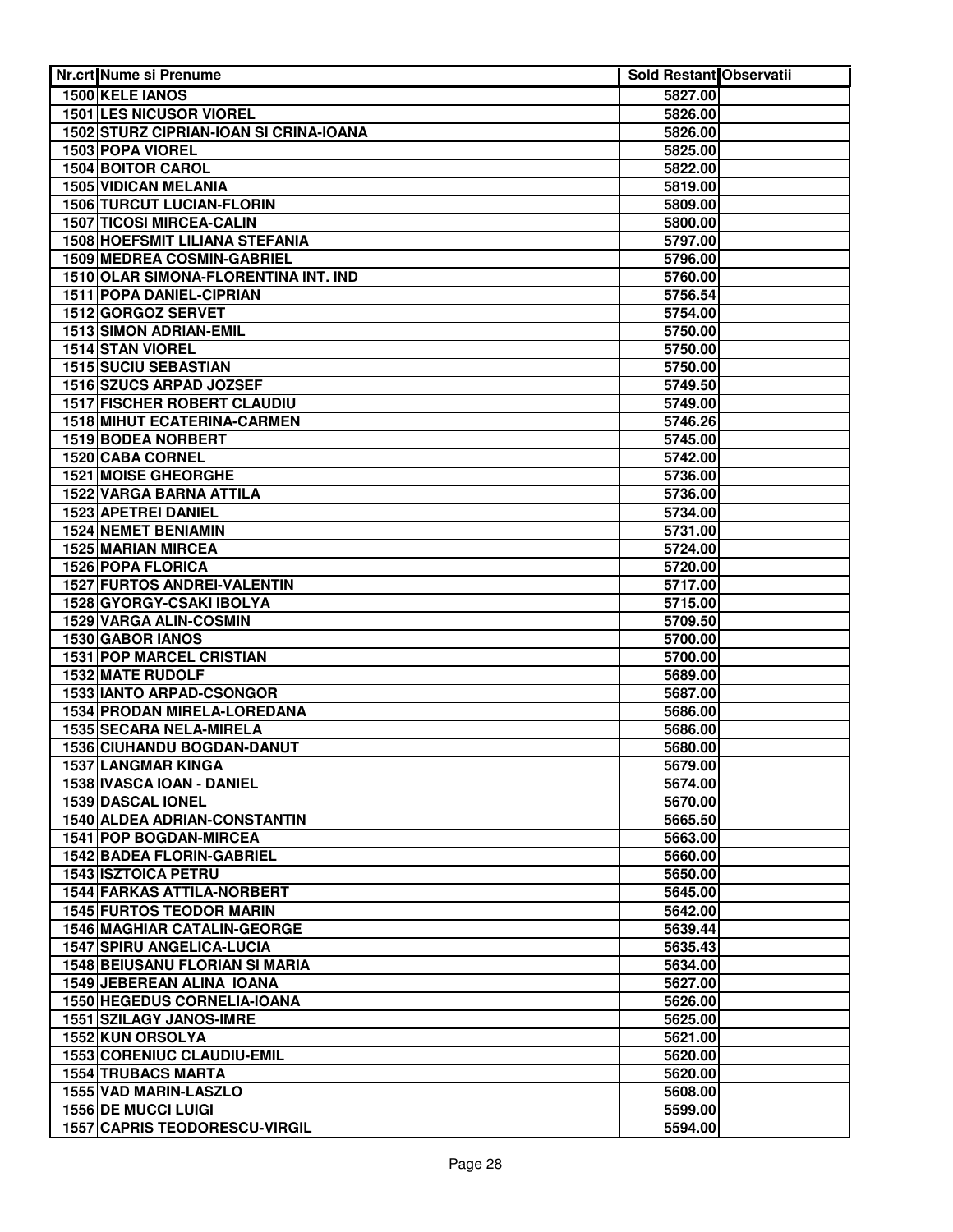| <b>Nr.crt Nume si Prenume</b>                        | <b>Sold Restant Observatii</b> |  |
|------------------------------------------------------|--------------------------------|--|
| 1558 HORVATH GHEORGHE                                | 5585.00                        |  |
| <b>1559 ROSTAS CRISAN</b>                            | 5583.00                        |  |
| <b>1560 SALAJAN SORIN-REMUS</b>                      | 5576.00                        |  |
| 1561 MOT RELU SEBASTIAN                              | 5572.00                        |  |
| <b>1562 DUDAS IMRE-LASZLO</b>                        | 5570.00                        |  |
| <b>1563 POP GHEORGHE SI MARIA</b>                    | 5564.00                        |  |
| 1564 CABA FLORICA-DANIELA                            | 5556.00                        |  |
| <b>1565 VEG LADISLAU-EMERIC</b>                      | 5555.00                        |  |
| 1566 BAR GABRIEL                                     | 5554.00                        |  |
| <b>1567 UNGUR FLORIN-GHEORGHE</b>                    | 5553.00                        |  |
| 1568 PAP HAJNALKA                                    | 5548.00                        |  |
| 1569 BALINT FLORIAN                                  | 5539.00                        |  |
| 1570 MURESAN ALIN IOAN                               | 5533.00                        |  |
| 1571 NAGY-PRATA ZOLTAN GYORGY                        | 5532.00                        |  |
| 1572 GHILEA FLORIAN-GHEORGHE SI DORINA-DANIELA       | 5529.00                        |  |
| 1573 MIHAILA DAN                                     | 5525.00                        |  |
| 1574 HALMAJAN PETRU ADRIAN                           | 5524.00                        |  |
| 1575 AGOSTON EMIL IOAN                               | 5520.00                        |  |
| 1576 GABOR GABRIEL                                   | 5520.00                        |  |
| <b>1577 LACZKO FRANCISC</b>                          | 5507.00                        |  |
| 1578 DAVID SORIN-DAN SI FLORINA-MARTA                | 5502.00                        |  |
| 1579 COVACI MARIA                                    | 5500.00                        |  |
| 1580 GROZE TRAIAN                                    | 5500.00                        |  |
| 1581 GYONGYOSI FERDINAND-GHEORGHE                    | 5500.00                        |  |
| <b>1582 LACATUS ALINA-FELICIA</b>                    | 5473.59                        |  |
| 1583 GABOR IOAN                                      | 5472.00                        |  |
| 1584 CORDOVAN JENO                                   | 5470.00                        |  |
| <b>1585 ROSTAS FLORIN</b>                            | 5470.00                        |  |
| <b>1586 RADUCANU VASILE RAJ</b>                      | 5463.00                        |  |
| <b>1587 CRACIUN VIOREL-MARIUS</b><br>1588 OROSZ IOAN | 5462.00                        |  |
| <b>1589 GABOR IANCU</b>                              | 5462.00<br>5458.00             |  |
| <b>1590 SELICEANU OLIVIU DANIEL</b>                  | 5457.00                        |  |
| 1591 GAL EMERIC                                      | 5450.00                        |  |
| <b>1592 KOSZTIN LEVENTE TIBOR</b>                    | 5449.00                        |  |
| 1593 HODISAN ELISABETA                               | 5448.00                        |  |
| 1594 MOS MARIA                                       | 5448.00                        |  |
| <b>1595 ANDOR STEFAN</b>                             | 5445.00                        |  |
| <b>1596 GANTOUS BSHARA</b>                           | 5436.00                        |  |
| <b>1597 PATAKI MAGDALENA SI ENIKO</b>                | 5435.00                        |  |
| 1598 LERNER FRIDA                                    | 5430.00                        |  |
| 1599 KATI ALEXANDRU                                  | 5429.00                        |  |
| 1600 BUDAI MELINDA                                   | 5422.00                        |  |
| 1601 PFA APATI NICOLETA                              | 5421.00                        |  |
| 1602 DEAC DOREL                                      | 5418.00                        |  |
| 1603 BOLDUT IONEL-CLAUDIU                            | 5410.00                        |  |
| 1604 SZABO ROBERT                                    | 5404.00                        |  |
| <b>1605 PORUMB CORNELIA</b>                          | 5400.18                        |  |
| <b>1606 ANECHIFORESEI CATALIN-CONSTANTIN</b>         | 5400.00                        |  |
| 1607 VIDICAN DAN                                     | 5400.00                        |  |
| <b>1608 STANA GHEORGHE</b>                           | 5398.00                        |  |
| 1609 ONUT-TOMA PETRU                                 | 5394.00                        |  |
| <b>1610 TOTORAN FLORINA</b>                          | 5384.14                        |  |
| <b>1611 MINDRUTIU MARIUS</b>                         | 5384.00                        |  |
| 1612 GABOR IOAN                                      | 5370.00                        |  |
| <b>1613 TAUT AURELIA</b>                             | 5370.00                        |  |
| 1614 LINGURAR IOAN-CALIN                             | 5367.00                        |  |
| <b>1615 FILIP GHEORGHE DOREL</b>                     | 5364.00                        |  |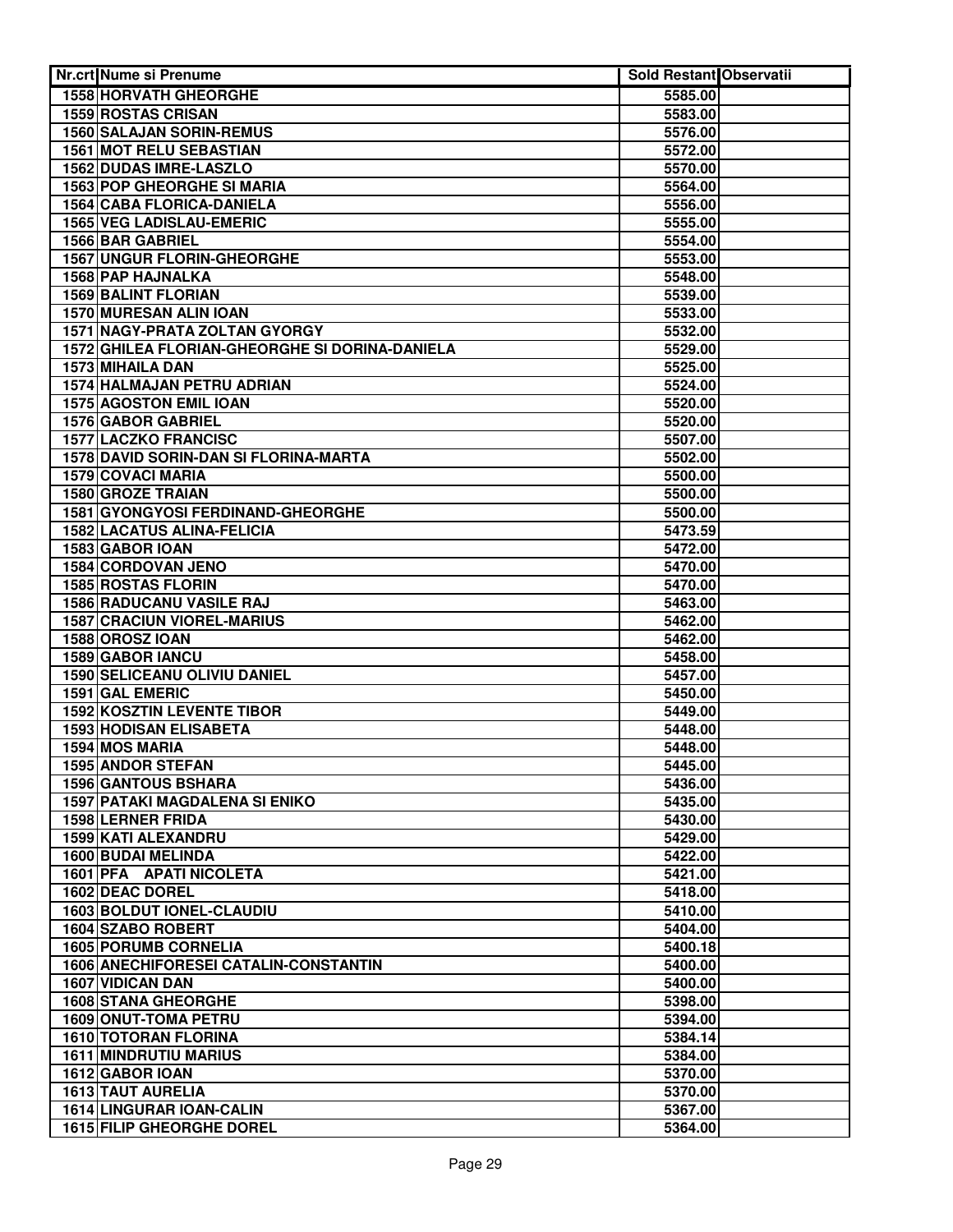| Nr.crt Nume si Prenume                     | Sold Restant Observatii |  |
|--------------------------------------------|-------------------------|--|
| <b>1616 IUHAS ECATERINA</b>                | 5363.00                 |  |
| 1617 BUZ CORINA-MARIA                      | 5358.00                 |  |
| <b>1618 BURCSA MATEI</b>                   | 5355.00                 |  |
| 1619 DOMOCOS CRISTIAN-VLAD                 | 5346.00                 |  |
| 1620 GORDAN DANIEL                         | 5340.00                 |  |
| <b>1621 KUCHEL REMUS</b>                   | 5320.00                 |  |
| 1622 PAP SANDOR-JOZSEF                     | 5302.00                 |  |
| <b>1623 MARIE RUBEN EUGEN</b>              | 5301.00                 |  |
| <b>1624 COSTE RADU MIRCEA SI ELVIRA</b>    | 5299.00                 |  |
| 1625 ARI ATTILA                            | 5298.00                 |  |
| <b>1626 COPIL FLORIN-MADALIN</b>           | 5290.00                 |  |
| 1627 BARANKA GAVRIL                        | 5284.00                 |  |
| <b>1628 MARCON VASILE GHEORGHE</b>         | 5280.00                 |  |
| <b>1629 SZOMBATI GABRIELA SI EMERIC</b>    | 5279.00                 |  |
| 1630 LUPSE IONEL                           | 5275.00                 |  |
| 1631 ROSTAS RIBILA                         | 5274.50                 |  |
| 1632 TOLAS MARIA - ANGELICA                | 5267.00                 |  |
| 1633 GHETI RAUL-EMANUEL                    | 5265.00                 |  |
| <b>1634 BERNATH CATALINA</b>               | 5258.00                 |  |
| <b>1635 CRETU VIOREL REMUS</b>             | 5254.00                 |  |
| 1636 MANCI DANIEL                          | 5252.25                 |  |
| 1637 CALIN ALINA-BRANDUSA                  | 5250.00                 |  |
| 1638 CSONGRADI IMRE                        | 5225.00                 |  |
| 1639 PRAHOVEANU CRISTINA                   | 5221.00                 |  |
| 1640 GABOR MARCO                           | 5215.00                 |  |
| 1641 SAVA FLORIN-IOAN                      | 5213.00                 |  |
| <b>1642 SILAGHI OCTAVIAN</b>               | 5213.00                 |  |
| <b>1643 NEMES DUMITRU SI VIORICA</b>       | 5210.90                 |  |
| <b>1644 BARANYKA GABRIEL</b>               | 5208.00                 |  |
| <b>1645 PURIS SIMONA-MIHAELA</b>           | 5208.00                 |  |
| 1646 CAMPAN OCTAVIAN-IOAN                  | 5202.00                 |  |
| <b>1647 JANCSO ERZSEBET</b>                | 5200.39                 |  |
| <b>1648 DANO GYORGY-KALMAN</b>             | 5200.00                 |  |
| <b>1649 KOMAREK GYULA-MIHALY</b>           | 5200.00                 |  |
| <b>1650 MASETTI MORENO</b>                 | 5200.00                 |  |
| <b>1651 CIOLOS CRISTIAN-VICTOR</b>         | 5190.00                 |  |
| 1652 HORVATH ADALBERT                      | 5181.00                 |  |
| 1653 VARGA SANDOR                          | 5180.00                 |  |
| <b>1654 LUCUTA VICTOR IONEL</b>            | 5171.00                 |  |
| <b>1655 MIKLOS GABOR</b>                   | 5171.00                 |  |
| <b>1656 GHERMAN VASILE CRISTIAN</b>        | 5151.00                 |  |
| <b>1657 BENTAN CONSTANTIN</b>              | 5150.00                 |  |
| <b>1658 JURCA MIRELA-CLAUDIA</b>           | 5147.00                 |  |
| 1659 LINGURAR MARIN                        | 5141.00                 |  |
| <b>1660 SIME RADU HORIA</b>                | 5141.00                 |  |
| <b>1661 MOLNAR ISTVAN-ALBERT</b>           | 5136.00                 |  |
| <b>1662 PANTEA DAVID-CIPRIAN SI RAMONA</b> | 5135.00                 |  |
| <b>1663 GABOR RUPI SI CATALINA</b>         | 5132.00                 |  |
| 1664 SULYOK ILDIKO-EVA                     | 5127.00                 |  |
| <b>1665 UNGUR CRACIUN</b>                  | 5126.50                 |  |
| 1666 ISTOICA IOAN                          | 5126.00                 |  |
| <b>1667 IONESCU STEFAN-MARIAN</b>          | 5125.00                 |  |
| <b>1668 DAVID DACIAN IONUT</b>             | 5123.00                 |  |
| <b>1669 PARASCHIVA CONSTANTIN-EMIL</b>     | 5122.00                 |  |
| <b>1670 BORBOLA GYULA SI GABRIELA</b>      | 5112.00                 |  |
| 1671 CIARNAU IOAN                          | 5110.00                 |  |
| <b>1672 DUMITRIU STEFAN</b>                | 5100.00                 |  |
| <b>1673 PRAJA LEVENTE-VASILE</b>           | 5100.00                 |  |
|                                            |                         |  |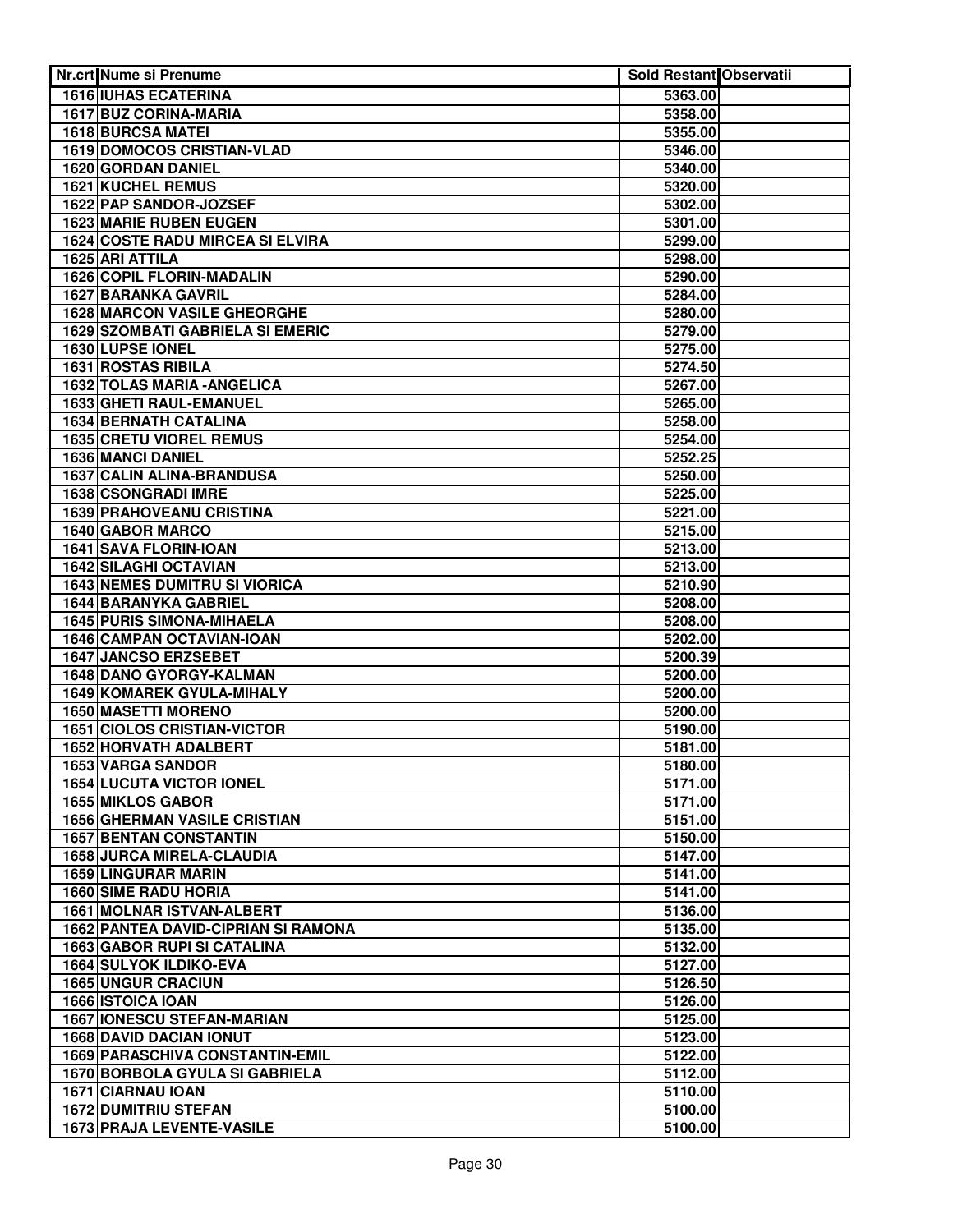| <b>Nr.crt Nume si Prenume</b>                      | Sold Restant Observatii |  |
|----------------------------------------------------|-------------------------|--|
| <b>1674 BANES JESSIE-RUXANDRA</b>                  | 5090.00                 |  |
| 1675 IOVAN ALEXANDRU                               | 5090.00                 |  |
| <b>1676 KUPAS ELISABETA</b>                        | 5087.00                 |  |
| <b>1677 JURCA DOREL NICOLAE</b>                    | 5083.00                 |  |
| <b>1678 VERZEA IONUT</b>                           | 5080.00                 |  |
| <b>1679 VARGA MIRCEA-GIONI</b>                     | 5079.00                 |  |
| <b>1680 BALINT ADRIANA-FELICIA</b>                 | 5070.00                 |  |
| <b>1681 PATAI CAROL</b>                            | 5067.00                 |  |
| 1682 IANCAU IOAN                                   | 5060.00                 |  |
| <b>1683 GERGELY VIOLETA</b>                        | 5058.00                 |  |
| 1684 HORVATH JENO ZOLTAN                           | 5057.00                 |  |
| 1685 BOROD GHEORGHE                                | 5054.00                 |  |
| 1686 COPIL FLORIAN                                 | 5054.00                 |  |
| <b>1687 SFARLEA SEBASTIAN</b>                      | 5053.00                 |  |
| <b>1688 CRET MIHAI SI EUGENIA</b>                  | 5051.00                 |  |
| 1689 TRIF LIVIU                                    | 5050.00                 |  |
| 1690 GALIS ALIN-HADRIAN                            | 5044.00                 |  |
| 1691 TIODAR ILIE                                   | 5043.00                 |  |
| 1692 FARKAS ANNAMARIA-MAGDALENA                    | 5041.00                 |  |
| 1693 MAILAT CORNEL                                 | 5036.00                 |  |
| 1694 MASCAS GEORGES-TEODOR                         | 5030.00                 |  |
| 1695 KERESZTESI AURELIA MIHAELA<br><b>VIERU</b>    | 5027.00                 |  |
| 1696 TINCAU MARINA-FLORENTINA                      | 5025.00                 |  |
| 1697 SZUCS ROBERT - KAROLY                         | 5019.00                 |  |
| <b>1698 VOLGYESI ROBERT-ATTILA</b>                 | 5009.00                 |  |
| 1699 GUG PAVEL SI RAVEICA                          | 5006.00                 |  |
| <b>1700 NAGY SANDOR</b>                            | 5005.00                 |  |
| 1701 VAKAR CLAUDIU-NOEL                            | 5002.00                 |  |
| <b>1702 DOBAI CONSTANTIN SI ELISABETA</b>          | 5000.00                 |  |
| <b>1703 DOBAI SIMONA MIRABELA</b>                  | 5000.00                 |  |
| 1704 KISS JANOS                                    | 5000.00                 |  |
| <b>1705 LACATUS FLORIAN</b>                        | 5000.00                 |  |
| 1706 MAN AMALIA-RAMONA<br>1707 MOHAN DUMITRU-MIHAI | 5000.00                 |  |
| 1708 MUSCA IOSIF ANTON                             | 5000.00                 |  |
| 1709 NOVERO RICCARDO DANILO                        | 5000.00                 |  |
| 1710 PANTEA MARIANA-DANIELA                        | 5000.00                 |  |
| 1711 SARARU NICOLAE IOAN SI DANIELA LIANA          | 5000.00<br>5000.00      |  |
| 1712 VUSCAN SORIN-VIOREL                           | 5000.00                 |  |
| 1713 GABOR MATE                                    | 4995.00                 |  |
| 1714 MACAVEI PAUL ANDREI                           | 4995.00                 |  |
| 1715 GADOLA RADU-DAN                               | 4994.00                 |  |
| 1716 JURGIU LENUTA-MARIA                           | 4988.91                 |  |
| 1717 ROSTAS DOLI                                   | 4987.00                 |  |
| 1718 POP GHEORGHE CLAUDIU                          | 4979.00                 |  |
| 1719 COROI LUCIAN-MIRCEA                           | 4976.00                 |  |
| 1720 BELCEA ECATERINA                              | 4970.00                 |  |
| <b>1721 MISTOR SORIN - CRISTINEL</b>               | 4967.00                 |  |
| 1722 USATII ALEXANDRA                              | 4963.00                 |  |
| 1723 SFERLE FLORIAN-SEBASTIAN                      | 4956.50                 |  |
| <b>1724 POP EMIL-GAVRIL SI RALUCA</b>              | 4955.00                 |  |
| <b>1725 CAMPAN CRISTIAN-FLORIN</b>                 | 4953.00                 |  |
| 1726 GABOR IANCU                                   | 4952.00                 |  |
| 1727 KEREZSI REMUS                                 | 4950.00                 |  |
| 1728 ROMOCEA ROXANA-NICOLETA                       | 4945.00                 |  |
| 1729 BABA MARIA                                    | 4937.00                 |  |
| 1730 ROSTAS NUTU                                   | 4935.00                 |  |
| <b>1731 LAKATOS EUGEN</b>                          | 4931.00                 |  |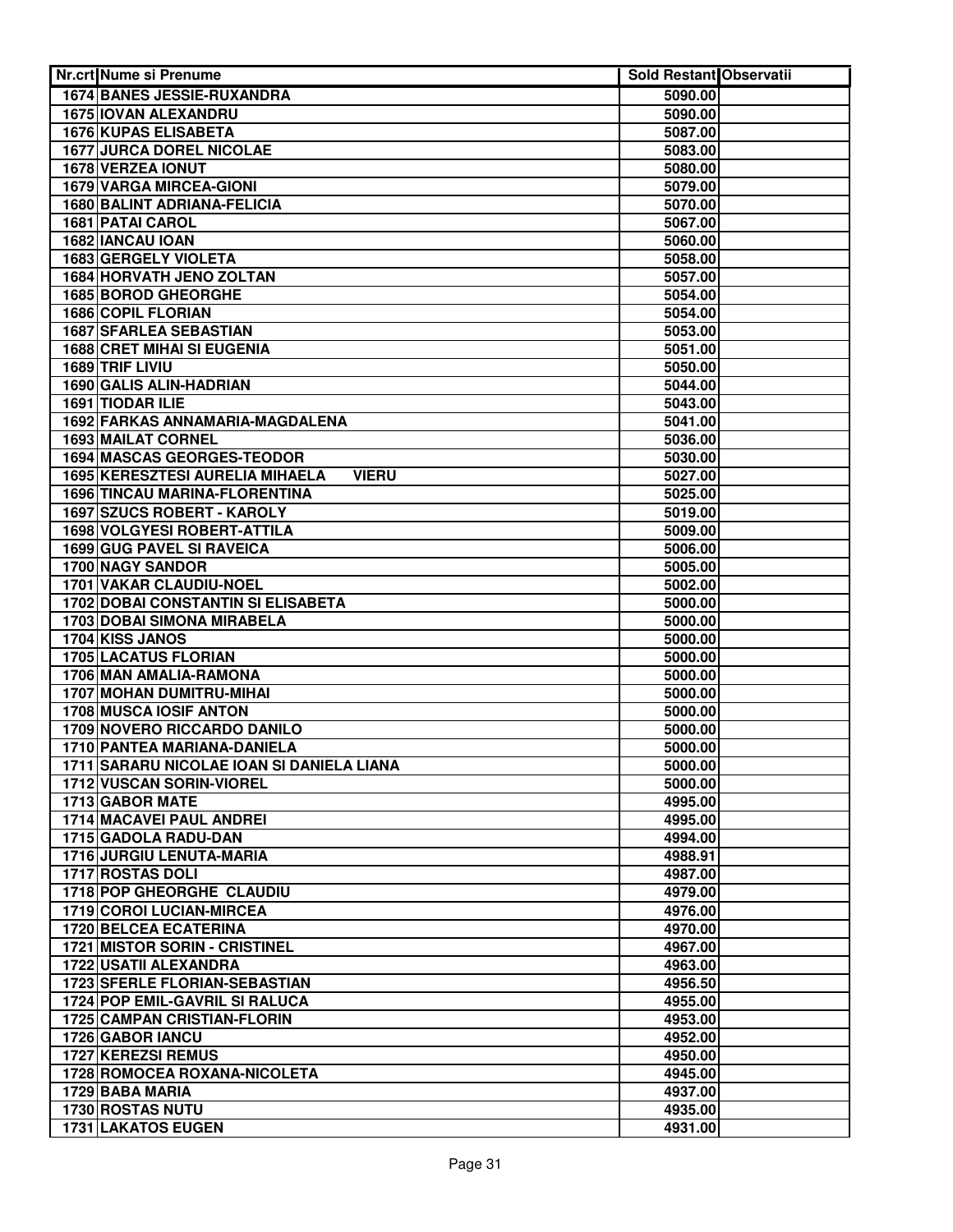| Nr.crt Nume si Prenume                                               | <b>Sold Restant Observatii</b> |  |
|----------------------------------------------------------------------|--------------------------------|--|
| 1732 PETER CAROL                                                     | 4931.00                        |  |
| <b>1733 SULINCA ELISABETA</b>                                        | 4920.00                        |  |
| 1734 KAHILOGULLARI SEDAT                                             | 4918.00                        |  |
| 1735 KOVARI TIBERIU                                                  | 4914.00                        |  |
| 1736 SILAGHI VASILE                                                  | 4914.00                        |  |
| 1737 CALAU FLORIN-DORIN                                              | 4912.00                        |  |
| 1738 ROSTAS MATEI                                                    | 4905.00                        |  |
| 1739 STEF IOAN                                                       | 4905.00                        |  |
| <b>1740 LIBANT FLORIN-MARIAN</b>                                     | 4901.00                        |  |
| 1741 GEREBENES EVA                                                   | 4900.00                        |  |
| 1742 SZABO IOZSEF                                                    | 4900.00                        |  |
| 1743 PETRILA CRISTIAN-OVIDIU                                         | 4898.00                        |  |
| 1744 PAPP GYONGYI                                                    | 4893.00                        |  |
| 1745 LUPO IOANA                                                      | 4888.00                        |  |
| 1746 CABA DOINA                                                      | 4882.78                        |  |
| 1747 VERES GEORGETA                                                  | 4880.00                        |  |
| 1748 CABAU FLORICA                                                   | 4877.00                        |  |
| 1749 BADOIU EUGEN SI SANDA                                           | 4875.00                        |  |
| 1750 GABOR MATEI                                                     | 4875.00                        |  |
| <b>1751 OCHIS DUMITRU</b>                                            | 4875.00                        |  |
| <b>1752 BANO TUNDE VIORICA</b>                                       | 4872.00                        |  |
| 1753 POPA EDUARD-CRISTIAN                                            | 4861.50                        |  |
| 1754 IONESCU MARIN                                                   | 4855.00                        |  |
| 1755 GALL ISTVAN CSABA                                               | 4846.00                        |  |
| 1756 ZSEBE ARPAD SI ERZSEBET                                         | 4842.00                        |  |
| 1757 SIPOS STEFAN ( MIRONESCU FLORICA )                              | 4841.00                        |  |
| 1758 HUSZTI VASILE                                                   | 4838.37                        |  |
| <b>1759 BALLA LAURA CLAUDIA</b>                                      | 4838.00                        |  |
| 1760 CHEREGI GHEORGHE - ADRIAN                                       | 4838.00                        |  |
| 1761 TATAR MARIAN-GEORGE<br>1762 DUNCA GABRIEL-GRIGORE SI ANDA-DELIA | 4837.00<br>4834.00             |  |
| <b>1763 BARANOSCHI MIHAI-FLORIN</b>                                  | 4833.00                        |  |
| 1764 LAZAR DORIN IOAN                                                | 4830.74                        |  |
| <b>1765 NUT IOAN</b>                                                 | 4829.00                        |  |
| <b>1766 POPUTE TEODOR</b>                                            | 4829.00                        |  |
| 1767 DEBELKA BOGLARKA LILLA                                          | 4828.00                        |  |
| <b>1768 KIS CARMEN</b>                                               | 4819.00                        |  |
| 1769 PAPP FLORIN-EMANUEL                                             | 4818.00                        |  |
| 1770 VANCIA VALENTIN                                                 | 4816.00                        |  |
| 1771 EGYED-DACZ ZOLT-TIBOR                                           | 4810.00                        |  |
| 1772 HAS RICHARD-TEODOR                                              | 4809.00                        |  |
| 1773 FORGACIU DUMITRU ROMICA                                         | 4803.00                        |  |
| 1774 GABOR RUPI                                                      | 4803.00                        |  |
| 1775 FLORIEAN MIHAI                                                  | 4800.00                        |  |
| 1776 IZSAK GHEORGHE                                                  | 4798.00                        |  |
| 1777 PORCAR FLORIN CORNEL                                            | 4793.59                        |  |
| 1778 MURVAI SERGIU RAZVAN                                            | 4793.00                        |  |
| 1779 POPOVICIU MARIUS-TEODOR-TRAIAN                                  | 4793.00                        |  |
| 1780 CIMERDEAN KLARA                                                 | 4792.06                        |  |
| <b>1781 DARABAN MARIUS MIHAI</b>                                     | 4786.84                        |  |
| <b>1782 TOMA COSMIN-SILVIU</b>                                       | 4776.00                        |  |
| 1783 MACARIE NORBERT                                                 | 4774.00                        |  |
| 1784 FORIS EDE CSONGOR                                               | 4771.00                        |  |
| 1785 BACIU DANIEL                                                    | 4770.00                        |  |
| 1786 SIMUT FLORIN                                                    | 4763.00                        |  |
| 1787 GABOR EVA                                                       | 4760.00                        |  |
| <b>1788 BORSE ALEXANDRU</b>                                          | 4759.00                        |  |
| <b>1789 TRIFU MIRCEA MARIUS</b>                                      | 4755.00                        |  |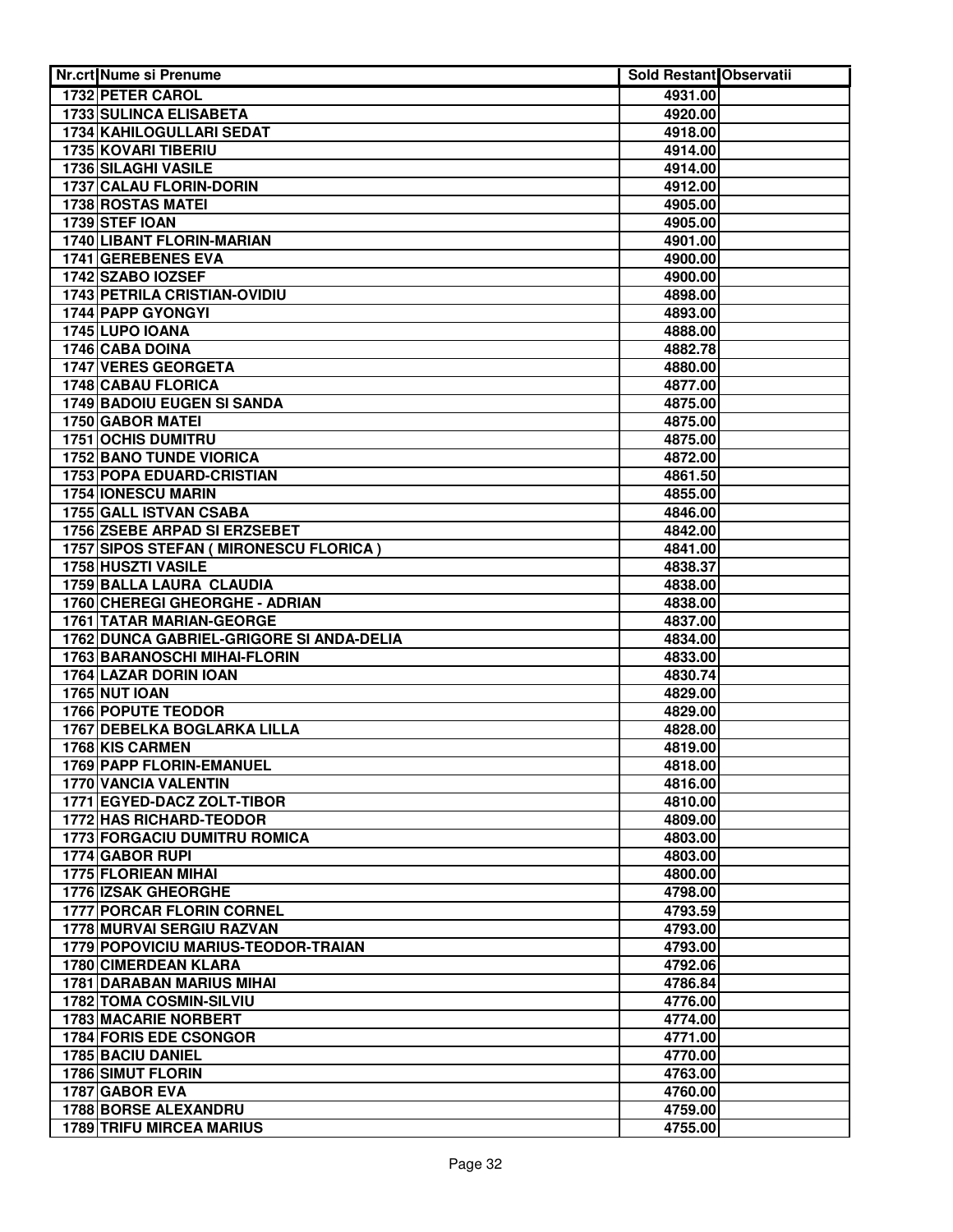| Nr.crt Nume si Prenume                                    | <b>Sold Restant Observatii</b> |  |
|-----------------------------------------------------------|--------------------------------|--|
| 1790 GABOR BANO                                           | 4750.00                        |  |
| <b>1791 ISZTOIKA MANDRA</b>                               | 4750.00                        |  |
| 1792 CIRNU MARIOARA SI RAUL TIBERIU                       | 4744.00                        |  |
| 1793 BINET GIORGIAN SERBAN STEFAN                         | 4742.00                        |  |
| <b>1794 ISZTOIKA GAVRIL</b>                               | 4742.00                        |  |
| <b>1795 LAZAR SEBASTIAN MIHAI ANDREI</b>                  | 4740.00                        |  |
| 1796 BUDAI ISTVAN                                         | 4739.00                        |  |
| <b>1797 PAMFILOIU LUCIAN</b>                              | 4739.00                        |  |
| <b>1798 FOGHIS CATALIN-VIOREL</b>                         | 4737.50                        |  |
| <b>1799 MOCIAN GHEORGHE</b>                               | 4736.00                        |  |
| <b>1800 MARGINEAN CORNELIA</b>                            | 4733.00                        |  |
| 1801 DAT ALIN FLAVIU                                      | 4730.00                        |  |
| 1802 HERMAN IOAN                                          | 4728.30                        |  |
| <b>1803 BUMBUI MIHAI CATALIN</b>                          | 4728.00                        |  |
| 1804 KLANICZA MARGIT                                      | 4726.00                        |  |
| 1805 ARNOCZKI EUGEN                                       | 4725.00                        |  |
| 1806 CHEREJI ANA                                          | 4724.00                        |  |
| 1807 RUS CALIN-DUMITRU                                    | 4721.31                        |  |
| <b>1808 CHIRITOIU OVIDIU</b>                              | 4717.00                        |  |
| 1809 CORMOS-PAP ANDREA                                    | 4717.00                        |  |
| 1810 DEMIAN TRAIAN-DANIEL SI NICOLETA                     | 4708.00                        |  |
| 1811 TIGAN DUMITRU-DAN SI LUMINITA                        | 4708.00                        |  |
| 1812 LEABU CARLA-LAURA                                    | 4705.99                        |  |
| 1813 FOTA SEBASTIAN-EUGEN                                 | 4700.00                        |  |
| 1814 GABOR GABOR                                          | 4700.00                        |  |
| <b>1815 LAKATOS SURAJ</b>                                 | 4700.00                        |  |
| <b>1816 NEGRU RAUL-AUGUSTIN</b>                           | 4700.00                        |  |
| <b>1817 SZILAGYI ROBERT</b>                               | 4700.00                        |  |
| 1818 MAIORESCU IOANA MADALINA                             | 4699.00                        |  |
| <b>1819 MATE KAROLY IMRE</b>                              | 4699.00                        |  |
| <b>1820 GEREBENES ZSUZSANNA</b>                           | 4690.00                        |  |
| 1821 POPA FLORIAN SI EVA                                  | 4687.00                        |  |
| <b>1822 MEZEI IULIANA</b><br><b>1823 RADULESCU ANDREI</b> | 4680.00                        |  |
| <b>1824 HARAGOS MONICA-FLORENTINA</b>                     | 4680.00                        |  |
|                                                           | 4678.00                        |  |
| 1825 OLAH ALEXANDRU IOAN<br>1826 GRAMA PAUL-OVIDIU        | 4675.00<br>4674.00             |  |
| 1827 DRAJAN BOGDAN ALEXANDRU                              | 4673.00                        |  |
| <b>1828 TOTH SANDOR SI LIDIA</b>                          | 4661.19                        |  |
| <b>1829 BURTA OVIDIU SI OLIVIA</b>                        | 4658.00                        |  |
| 1830 STEF DORIN MIRCEA                                    | 4658.00                        |  |
| <b>1831 CRISTE MIHAI-ANDREI</b>                           | 4657.00                        |  |
| 1832 DR. COTE DANIELA C.M.I.                              | 4655.00                        |  |
| 1833 JUNJAN RAUL-CLAUDIU                                  | 4645.00                        |  |
| <b>1834 BRAJER IANOS GYORGY</b>                           | 4643.00                        |  |
| <b>1835 MIKLOS TEREZ MARGIT</b>                           | 4640.00                        |  |
| 1836 KISS IBOJ                                            | 4635.00                        |  |
| 1837 FENCEA VIOREL-DOREL                                  | 4634.00                        |  |
| 1838 RACZ SANDOR                                          | 4632.00                        |  |
| 1839 BALAZS GYULA                                         | 4630.00                        |  |
| 1840 LINGURAR AUREL                                       | 4625.00                        |  |
| <b>1841 MADA GHEORGHE - ADRIAN</b>                        | 4621.00                        |  |
| 1842 FODOR TIBERIU IOSIF                                  | 4620.00                        |  |
| <b>1843 SIMON RODICA-RAMONA</b>                           | 4620.00                        |  |
| <b>1844 CHIS MARIUS-DANIEL</b>                            | 4611.00                        |  |
| <b>1845 HEGHEDUS PETRU-ADRIAN</b>                         | 4600.00                        |  |
| <b>1846 STIUBE LUCIAN</b>                                 | 4600.00                        |  |
| <b>1847 MORARET CARMEN SI CORNEL</b>                      | 4599.00                        |  |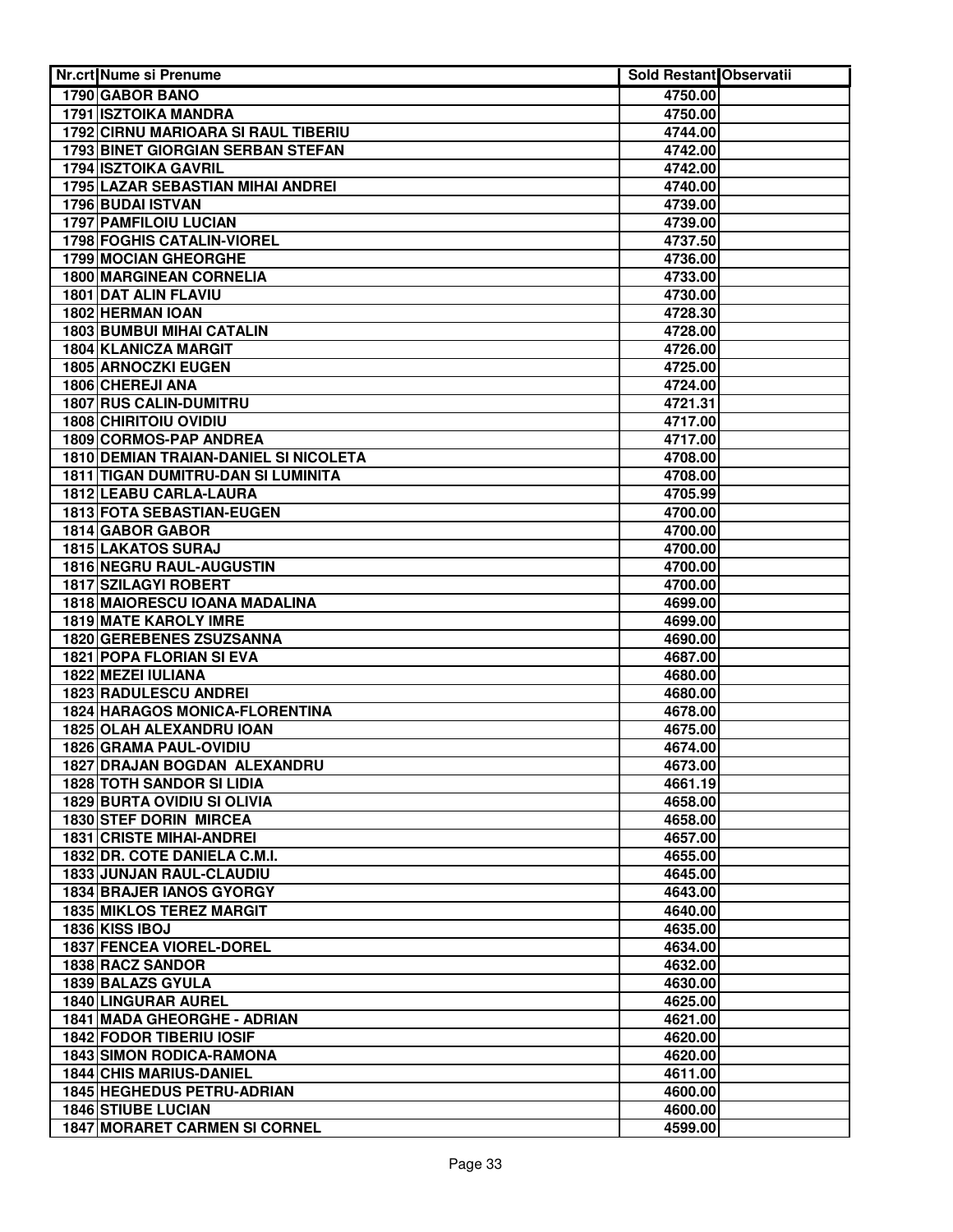| <b>Nr.crt Nume si Prenume</b>                                | Sold Restant Observatii |  |
|--------------------------------------------------------------|-------------------------|--|
| 1848 BAN GRATIELA-MARIANA                                    | 4596.00                 |  |
| <b>1849 INDRIES CLAUDIA DOLORES</b>                          | 4596.00                 |  |
| <b>1850 STANCU MARINELA</b>                                  | 4595.31                 |  |
| 1851 POSTOVEANU PETRU-CLAUDIU                                | 4594.00                 |  |
| <b>1852 VERES CRISTIAN</b>                                   | 4592.16                 |  |
| <b>1853 FEKETE DOREL</b>                                     | 4588.00                 |  |
| <b>1854 ZAHA NICOLAE-IONUT</b>                               | 4586.00                 |  |
| 1855 DEHELEAN ALIN-SEBASTIAN SI GEORGETA-AURELIA             | 4583.00                 |  |
| <b>1856 BLAGE SERGIU-FLORIN</b>                              | 4579.00                 |  |
| <b>1857 POP LUCIAN-NICOLAE</b>                               | 4577.00                 |  |
| <b>1858 BULACA RAUL COSMIN</b>                               | 4574.00                 |  |
| <b>1859 BURCA LAURA-CRISTINA</b>                             | 4573.00                 |  |
| 1860 COLTA ROZALIA                                           | 4567.00                 |  |
| 1861 GABOR MARIA                                             | 4560.00                 |  |
| 1862 RADEANU COSTEL                                          | 4560.00                 |  |
| 1863 SZABO ISTVAN VALENTIN                                   | 4560.00                 |  |
| 1864 KOCIS MARIA                                             | 4557.00                 |  |
| <b>1865 ROSTAS MARIA</b>                                     | 4554.00                 |  |
| 1866 COSTE ALEXANDRU VASILE                                  | 4553.00                 |  |
| 1867 KALLAI EVA-PIROSKA                                      | 4550.00                 |  |
| 1868 VARGA PAULA                                             | 4548.00                 |  |
| 1869 BODEA DANA-ANCA                                         | 4546.60                 |  |
| 1870 TEGLAS MARIA                                            | 4543.00                 |  |
| 1871 SZANTO MARIA-REGINA                                     | 4540.00                 |  |
| 1872 KAYMAZ AKANSEL                                          | 4537.00                 |  |
| 1873 STROIU VASILE                                           | 4536.00                 |  |
| <b>1874 ISZTOIKA CAROL</b>                                   | 4535.00                 |  |
| <b>1875 FARTEA ZSOLT ATTILA</b><br><b>1876 ORBAI EUSEBIU</b> | 4530.00                 |  |
| <b>1877 GROSU CONSTANTIN</b>                                 | 4530.00<br>4527.00      |  |
| 1878 KISKASZA ROBERT                                         | 4527.00                 |  |
| 1879 IGNATESCU CIPRIAN-CONSTANTIN SI MARINA-ALEXANDRINA      | 4521.88                 |  |
| 1880 BOGARIU ADRIAN-IONEL                                    | 4520.00                 |  |
| 1881 KANALOS IOAN RADU                                       | 4520.00                 |  |
| <b>1882 SABAU FLORIN-MARIUS</b>                              | 4520.00                 |  |
| 1883 BALAJ CALIN-SILVIU                                      | 4519.79                 |  |
| 1884 KISS ELEMER                                             | 4519.00                 |  |
| 1885 KOZMA SANDOR LASZLO                                     | 4516.00                 |  |
| <b>1886 SERBAN MIHAI CLAUDIU</b>                             | 4515.00                 |  |
| <b>1887 STRATULAT MIHAELA-LETITIA</b>                        | 4514.00                 |  |
| 1888 GUGA CORNEL-PETRU SI ROSEMARIE                          | 4513.00                 |  |
| <b>1889 BIRTA SORIN VASILE SI CLAUDIA</b>                    | 4509.00                 |  |
| <b>1890 NAGY FRANCISC</b>                                    | 4501.00                 |  |
| 1891 TANC VLAD                                               | 4501.00                 |  |
| 1892 COVACI NITA                                             | 4500.00                 |  |
| <b>1893 DRUGAS CRISTINA</b>                                  | 4500.00                 |  |
| 1894 HOTEA IONUT-CIPRIAN                                     | 4500.00                 |  |
| <b>1895 MADAU IOAN MIRCEA</b>                                | 4500.00                 |  |
| 1896 MURVAI ERZSEBET                                         | 4500.00                 |  |
| <b>1897 OTVOS REMUS TIBERIU</b>                              | 4500.00                 |  |
| 1898 PANTAZI NICOLETA                                        | 4500.00                 |  |
| <b>1899 TODINCA ANDREA-MARIA</b>                             | 4500.00                 |  |
| <b>1900 ISTOICA MATEI</b>                                    | 4495.00                 |  |
| 1901 SION IOAN                                               | 4492.00                 |  |
| 1902 PANTEA IOAN SI ANA                                      | 4486.00                 |  |
| 1903 HURMUZ DAN                                              | 4484.00                 |  |
| 1904 ISAI OLIMPIU                                            | 4483.00                 |  |
| 1905 NAGY ZSOLT BARNABAS SI AGOTA ANDREA                     | 4476.00                 |  |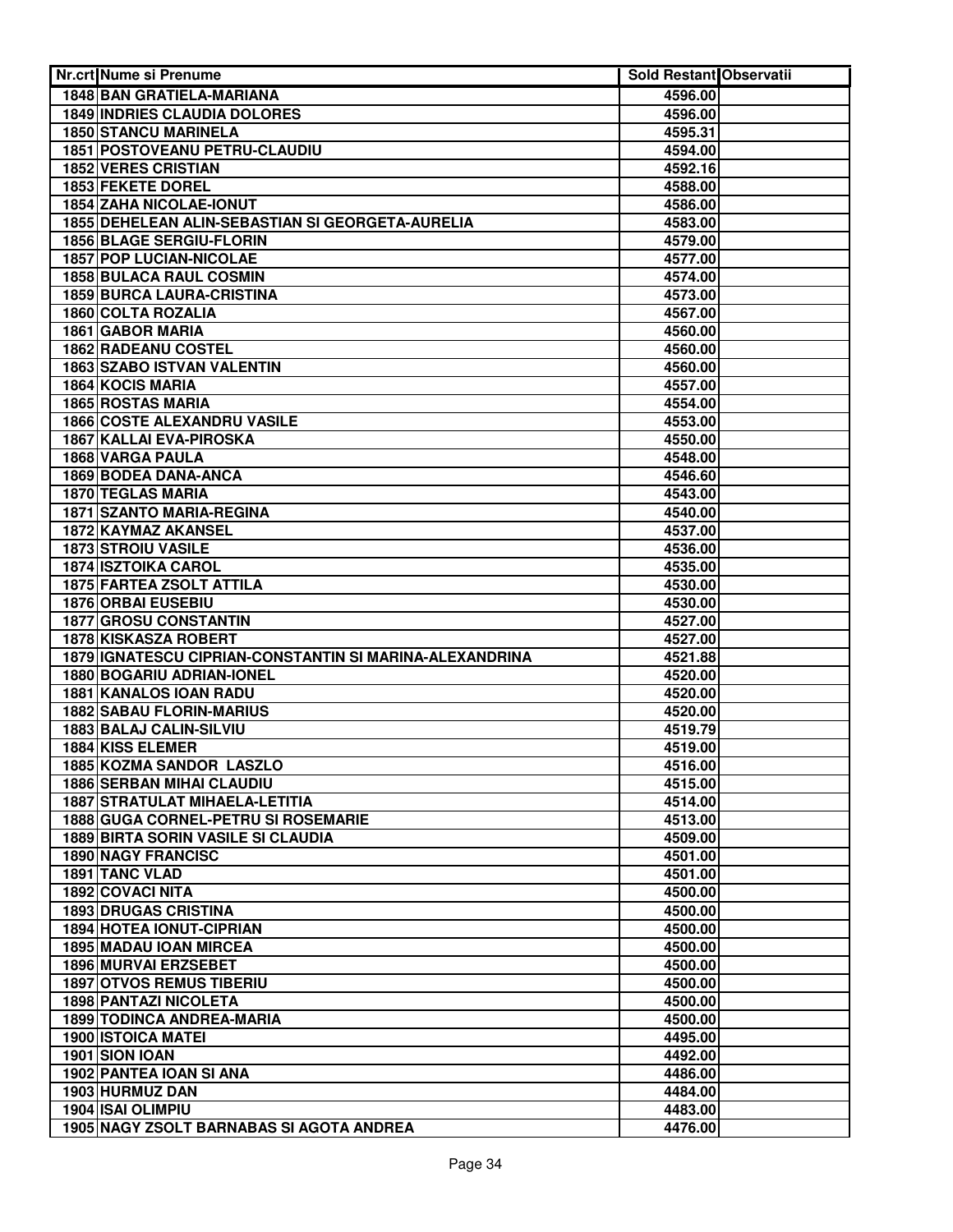| <b>Nr.crt Nume si Prenume</b>                  | Sold Restant Observatii |                       |
|------------------------------------------------|-------------------------|-----------------------|
| 1906 BREK GAVRIL-ZOLTAN                        | 4472.00                 |                       |
| 1907 POP OLIMPIA LOREDANA                      | 4471.00                 |                       |
| <b>1908 GABOR STEFAN</b>                       | 4465.00                 |                       |
| <b>1909 BOTEZATU ANGELICA</b>                  | 4463.00                 |                       |
| <b>1910 LUNG-MITRICA NICHITA</b>               | 4460.00                 |                       |
| 1911 BODOGAI FLORIN-VASILE                     | 4456.00                 |                       |
| 1912 MATIUT LAVINIU-VALERIU                    |                         |                       |
| <b>1913 DAMICS FERENC-SANDOR</b>               | 4455.00                 |                       |
|                                                | 4450.00                 |                       |
| 1914 MITRASCA ANDREI-NICOLAE                   | 4449.00                 |                       |
| 1915 BACIU JOITA                               | 4444.00                 |                       |
| 1916 LAZAU CIPRIAN VLADUT                      | 4444.00                 |                       |
| 1917 FILIP SIMINA-ANAMARIA                     | 4443.00                 |                       |
| 1918 MATYAS IOSIF                              | 4440.00                 |                       |
| 1919 GABOR RUDI                                | 4430.00                 |                       |
| 1920 ILE DORIN-ILIE                            | 4423.00                 |                       |
| 1921 POPA ADRIAN FLORIN                        | 4423.00                 |                       |
| 1922 HAMZA MARIA                               | 4422.41                 |                       |
| 1923 HRIN GHEORGHE-DORIN                       | 4420.88                 |                       |
| 1924 MINDRUTIU ROVINO                          | 4420.00                 |                       |
| 1925 SALAJAN IOAN MARIN                        | 4420.00                 |                       |
| 1926 SZABO SZABOLCS-NORBERT                    | 4420.00                 |                       |
| <b>1927 ISTOIKA EVA</b>                        | 4419.00                 |                       |
| 1928 SECAN DANIEL                              | 4417.00                 |                       |
| 1929 KURUCZ PAUL FRANCISC                      | 4415.00                 |                       |
| 1930 KEREZSI BELLA - ANGELO                    | 4410.50                 |                       |
| 1931 POPESCU IONUT                             | 4408.00                 |                       |
| <b>1932 RAIZI CONSTANTIN CALIN</b>             | 4408.00                 |                       |
| 1933 BALOG GABRIELA LEONTINA                   | 4407.00                 |                       |
| 1934 SZASZ PAUL                                | 4402.00                 |                       |
| <b>1935 MATARU DUMITRU</b>                     | 4399.00                 |                       |
| 1936 TATAR IONEL-LAVINIU                       | 4396.00                 |                       |
| <b>1937 ZAHARIA GRIGORE</b>                    | 4393.50                 |                       |
| <b>1938 KUPE FRANCISC TEODOR</b>               | 4392.00                 |                       |
| 1939 TIRLE RADU                                | 4392.00                 |                       |
| <b>1940 NISTOR JANOS</b>                       | 4390.00                 |                       |
| 1941 SALL MARTA                                | 4390.00                 |                       |
| 1942 BUSUIOC ANAMARIA-FLORINA                  | 4385.00                 |                       |
| <b>1943 ISZTOICA STEFAN</b>                    | 4384.00                 |                       |
| 1944 SABAU LIVIU-MARIAN                        | 4384.00                 |                       |
| 1945 VASARI EVA                                |                         | 4381.00 PROCES PE ROL |
| 1946 GABOR GIZELLA                             |                         |                       |
| <b>1947 DANCIU ADRIAN-CRISTIAN</b>             | 4380.00                 |                       |
| 1948 BALAN FLORIN SI ALIZ-VERONIKA             | 4377.67                 |                       |
|                                                | 4377.00                 |                       |
| 1949 MATYASI GABOR-ISTVAN                      | 4376.00                 |                       |
| <b>1950 DEMIAN ANTONIO</b>                     | 4375.00                 |                       |
| <b>1951 STURZ MIRCEA CLAUDIU</b>               | 4370.00                 |                       |
| 1952 GABOR IANCU                               | 4369.73                 |                       |
| 1953 SASU SEXTIL RAUL                          | 4368.00                 |                       |
| 1954 CAMPEANU ADRIAN SI MAGHIAR CRISTINA-LAURA | 4364.00                 |                       |
| <b>1955 FLOREA MARCEL PASCU</b>                | 4364.00                 |                       |
| 1956 LETEA GHEORGHE CAB. AV.                   | 4363.00                 |                       |
| <b>1957 SARKADI AUGUSTIN-GEZA</b>              | 4355.00                 |                       |
| 1958 CHEREJI GEORGE-DORIN                      | 4351.00                 |                       |
| 1959 BOGOSI TIBERIU                            | 4350.00                 |                       |
| <b>1960 LUNCAN PETRU SORIN</b>                 | 4350.00                 |                       |
| 1961 VARGA GHEORGHE-PETRU                      | 4349.00                 |                       |
| <b>1962 OVANESCU CONSTANTIN-CIPRIAN</b>        | 4348.00                 |                       |
| 1963 TIMAR GABRIELA ANCA                       | 4348.00                 |                       |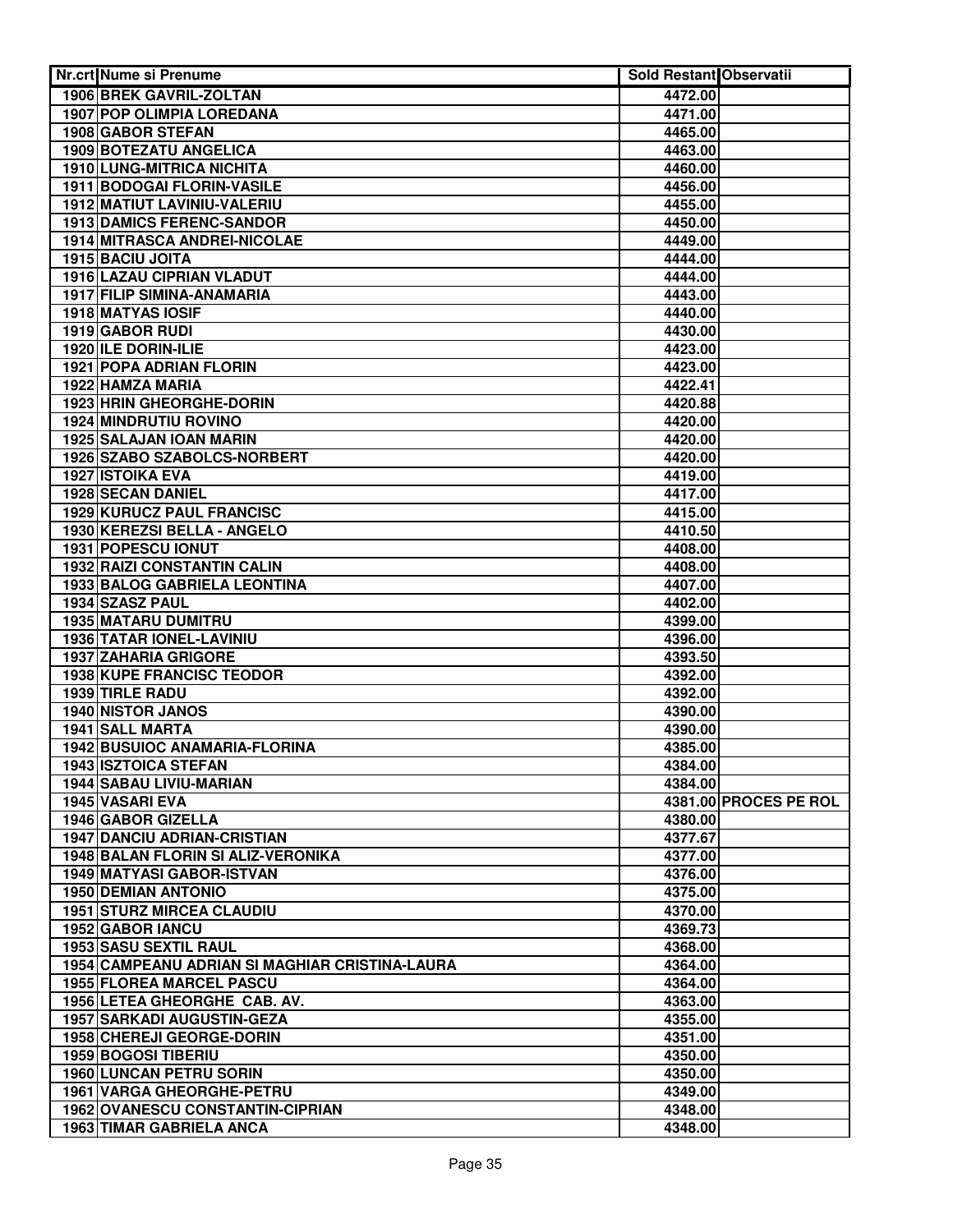| Nr.crt Nume si Prenume                  | <b>Sold Restant Observatii</b> |  |
|-----------------------------------------|--------------------------------|--|
| 1964 HOSU DANIELA                       | 4347.00                        |  |
| 1965 NAZIR IRFAN                        | 4346.15                        |  |
| <b>1966 LAZAR MITICA-FLORENTIN</b>      | 4346.00                        |  |
| <b>1967 GITYE ATTILA CARL</b>           | 4340.00                        |  |
| <b>1968 DAVID STELIAN</b>               | 4330.58                        |  |
| 1969 PRECUP VALENTINA-VICTORIA          | 4330.50                        |  |
| <b>1970 COSTEA MARIUS COSTEL</b>        | 4330.00                        |  |
| 1971 SZABO IOAN                         | 4330.00                        |  |
| <b>1972 TICUSAN ANCA-LIVIA</b>          | 4330.00                        |  |
| <b>1973 BONATIU MIHAELA SI GHEORGHE</b> | 4327.00                        |  |
| 1974 RACZ SANDOR                        | 4327.00                        |  |
| 1975 ERDEI ADALBERT                     | 4325.00                        |  |
| 1976 GABOR RUPI                         | 4318.00                        |  |
| 1977 KALOZ LAURENTIU                    | 4316.00                        |  |
| 1978 MARZA ILIE FLORIN                  | 4316.00                        |  |
| 1979 RADU VLAD-IONUT                    | 4314.00                        |  |
| 1980 BUZAS STEFAN                       | 4313.00                        |  |
| 1981 GABOR GABRIEL                      | 4308.00                        |  |
| 1982 ARDELEAN FLORIN DOREL              | 4304.00                        |  |
| 1983 VARGA ALEXANDRU-GYULA              | 4303.00                        |  |
| <b>1984 TRIFAN CAROL</b>                | 4302.50                        |  |
| 1985 BOUZIANE MOHAMED AMINE             | 4300.00                        |  |
| 1986 FORIS ISTVAN                       | 4300.00                        |  |
| 1987 GUZMANN SANDOR-JOZSEF              | 4300.00                        |  |
| 1988 SFERLE VIOREL SI MARIA             | 4300.00                        |  |
| 1989 TOBIAS LASZLO-KALMAN               | 4298.79                        |  |
| 1990 BARSAN IOAN SI ELENA KLOTILDA      | 4297.00                        |  |
| 1991 VASILE IULIAN SI MAGDALENA         | 4296.00                        |  |
| 1992 OTVOS ANDREI-NORBERT               | 4291.00                        |  |
| <b>1993 DRAGOS VASILE SI MARIA</b>      | 4290.00                        |  |
| 1994 KHOVANYECZ MILAN                   | 4290.00                        |  |
| <b>1995 LUNKA EMOKE-CRUSITA</b>         | 4290.00                        |  |
| 1996 GANEA GHEORGHE                     | 4289.00                        |  |
| <b>1997 BENGA VIOREL</b>                | 4286.00                        |  |
| 1998 CSERNA ADRIAN-FLORIN               | 4282.00                        |  |
| 1999 LOVAS ELISABETA                    | 4271.00                        |  |
| 2000 FLORIAN GYONGYI TUNDE              | 4269.00                        |  |
| 2001 INVERARDI FULVIO                   | 4265.00                        |  |
| 2002 LUPSE CAMELIA-MARIANA              | 4263.00                        |  |
| 2003 DINCA VALERICA                     | 4260.00                        |  |
| 2004 IONUT IOAN                         | 4260.00                        |  |
| 2005 PENZES IRINA                       | 4255.00                        |  |
| 2006 VENTEL KALMAN                      | 4251.00                        |  |
| 2007 IMECS MARIA                        | 4250.00                        |  |
| 2008 PUSCAS MARIA                       | 4250.00                        |  |
| 2009 ROSTAS LAURA                       | 4245.00                        |  |
| 2010 LYBERIOU MAGDALINI                 | 4243.00                        |  |
| 2011 CABA ADELA-SIMONA                  | 4240.00                        |  |
| 2012 TANASE DORIAN                      | 4240.00                        |  |
| 2013 CABINET DE AVOCATURA- LAZEA COSMIN | 4238.00                        |  |
| 2014 ROSTAS IONAT                       | 4230.00                        |  |
| 2015 BERE GHEORGHE-MADALIN              | 4223.00                        |  |
| 2016 RETEG ROMEO-LASZLO                 | 4219.00                        |  |
| 2017 MOLDOVAN LUCICA                    | 4218.00                        |  |
| 2018 CERNAU MARIA                       | 4217.00                        |  |
| 2019 CODRIEAN VASILE-TEODOR             | 4213.25                        |  |
| 2020 HORVATH GIZELLA                    | 4210.00                        |  |
| 2021 SAVA GEORGE-ALEXANDRU              | 4210.00                        |  |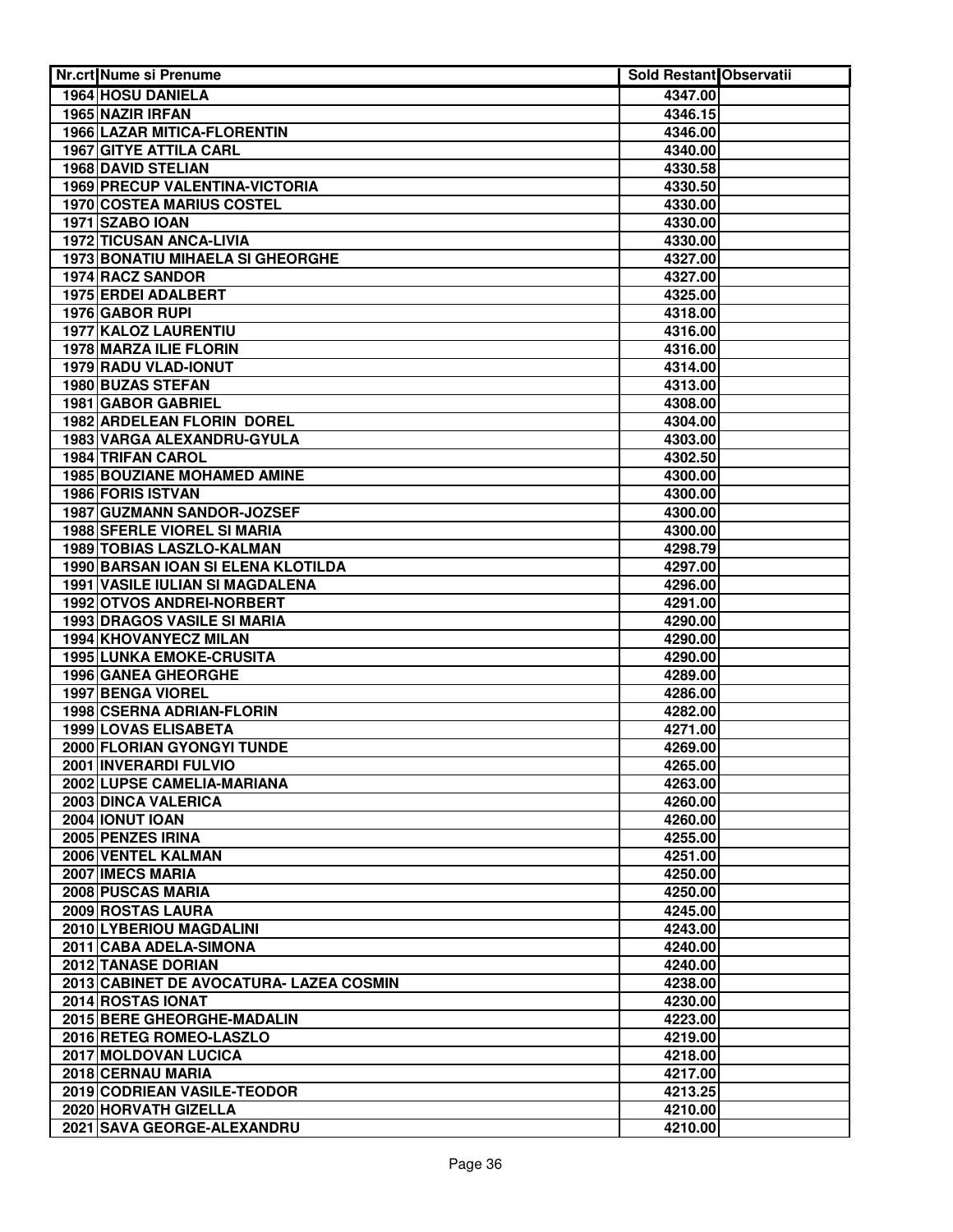| <b>Nr.crt Nume si Prenume</b>                    | Sold Restant Observatii |  |
|--------------------------------------------------|-------------------------|--|
| 2022 BUNGAU GHEORGHE-IOAN                        | 4200.00                 |  |
| 2023 HANGA ANA-VOICHITA                          | 4200.00                 |  |
| 2024 VANDICI IOAN                                | 4200.00                 |  |
| 2025 GYERMAN FLORIN - SORIN SI NADIA-LAURA-MARIA | 4198.00                 |  |
| 2026 POPA SILVIA IOANA                           | 4195.00                 |  |
| 2027 SZABO CSABA SI LUIZA-MARGARETA              | 4193.00                 |  |
| 2028 CIOCOIU IONEL SI GABRIELA                   | 4190.20                 |  |
| 2029 COVACI DANIEL VISINEL                       | 4190.00                 |  |
| 2030 NEGRUT-CHIPE DANIEL                         | 4190.00                 |  |
| 2031 GORDAN VESTIAN SI RODICA                    | 4185.00                 |  |
| 2032 SZONDI EDITH                                | 4184.00                 |  |
| 2033 BROINAS ALEXANDRU MIHAI                     | 4183.00                 |  |
| 2034 COITA STEFAN MARIUS DA MARIO I I            | 4182.00                 |  |
| 2035 GAVRUTA-GAVRAS ALEXANDRA                    | 4175.00                 |  |
| 2036 CICU VASILE-DANIEL                          | 4170.00                 |  |
| 2037 SFERLE DANIEL                               | 4170.00                 |  |
| 2038 ILISIE FLORIN NICOLAE                       | 4168.09                 |  |
| 2039 KOZAK ADRIAN                                | 4167.50                 |  |
| 2040 BUMB JOZSEF                                 | 4165.00                 |  |
| 2041 MOGA CALIN-PETRICA                          | 4162.00                 |  |
| 2042 HARANGUS CAIUS-VASILIU                      | 4160.00                 |  |
| 2043 CIPCIRI ADRIAN-SORIN SI LILIANA             | 4153.00                 |  |
| 2044 FECHETE MARGARETA                           | 4147.00                 |  |
| 2045 CIRIL GABRIEL-FLORIN                        | 4145.00                 |  |
| 2046 NEMCEA FLORIAN                              | 4144.00                 |  |
| 2047 JUDEA IOAN                                  | 4140.00                 |  |
| 2048 COTRO VLAD-TUDOR                            | 4130.18                 |  |
| 2049 MEZEI ANDREI IOSIF SI VIOLA-MARIA           | 4130.00                 |  |
| 2050 MORARU CIPRIAN MARIAN                       | 4130.00                 |  |
| 2051 PRECUP ELENA AURELIA                        | 4129.00                 |  |
| 2052 TITI ADALBERT                               | 4126.96                 |  |
| 2053 BELCE DANIELA                               | 4124.00                 |  |
| 2054 BOLOJAN FLORIN-CRISTIAN                     | 4124.00                 |  |
| 2055 MOS MIHAI-SILVIU                            | 4124.00                 |  |
| 2056 BODEA MARCEL                                | 4121.00                 |  |
| 2057 BOSZORMENYI BRIGITTA                        | 4120.00                 |  |
| 2058 BRIGEAN VIOREL                              | 4117.00                 |  |
| 2059 APOSTOL SORIN                               | 4116.00                 |  |
| 2060 ROSTAS MATE                                 | 4115.00                 |  |
| 2061 SARKADI ATTILA                              | 4112.00                 |  |
| 2062 PAUL TEODOR SI ELISABETA                    | 4108.00                 |  |
| 2063 CALIN VASILE                                | 4104.00                 |  |
| 2064 KUN SANDOR-VIKTOR                           | 4100.00                 |  |
| 2065 EDU DORINEL                                 | 4098.00                 |  |
| 2066 FODOR FLAVIUS COSMIN                        | 4098.00                 |  |
| 2067 GHERGHEV DANIELA AURELIA                    | 4098.00                 |  |
| 2068 COMAN MONIKA                                | 4096.94                 |  |
| 2069 BATRANA POPA OVIDIU                         | 4095.00                 |  |
| 2070 GHITA STELIAN MIRCEA                        | 4095.00                 |  |
| 2071 BORA SORIN-IOSIF                            | 4093.00                 |  |
| 2072 POPOVICI IOAN-FLORIN                        | 4089.00                 |  |
| 2073 VLAS MARIAN-MANUEL                          | 4089.00                 |  |
| 2074 BANCIU IOAN SI GEORGETA                     | 4088.00                 |  |
| 2075 SAS RAZVAN                                  | 4088.00                 |  |
| 2076 BARBES DIXINA                               | 4085.00                 |  |
| 2077 MITAN IOANA                                 | 4084.00                 |  |
| 2078 CHIRILA MIRCEA GEORGE                       | 4079.00                 |  |
| 2079 CAB.AVOCATIAL MAN COSMIN                    | 4078.00                 |  |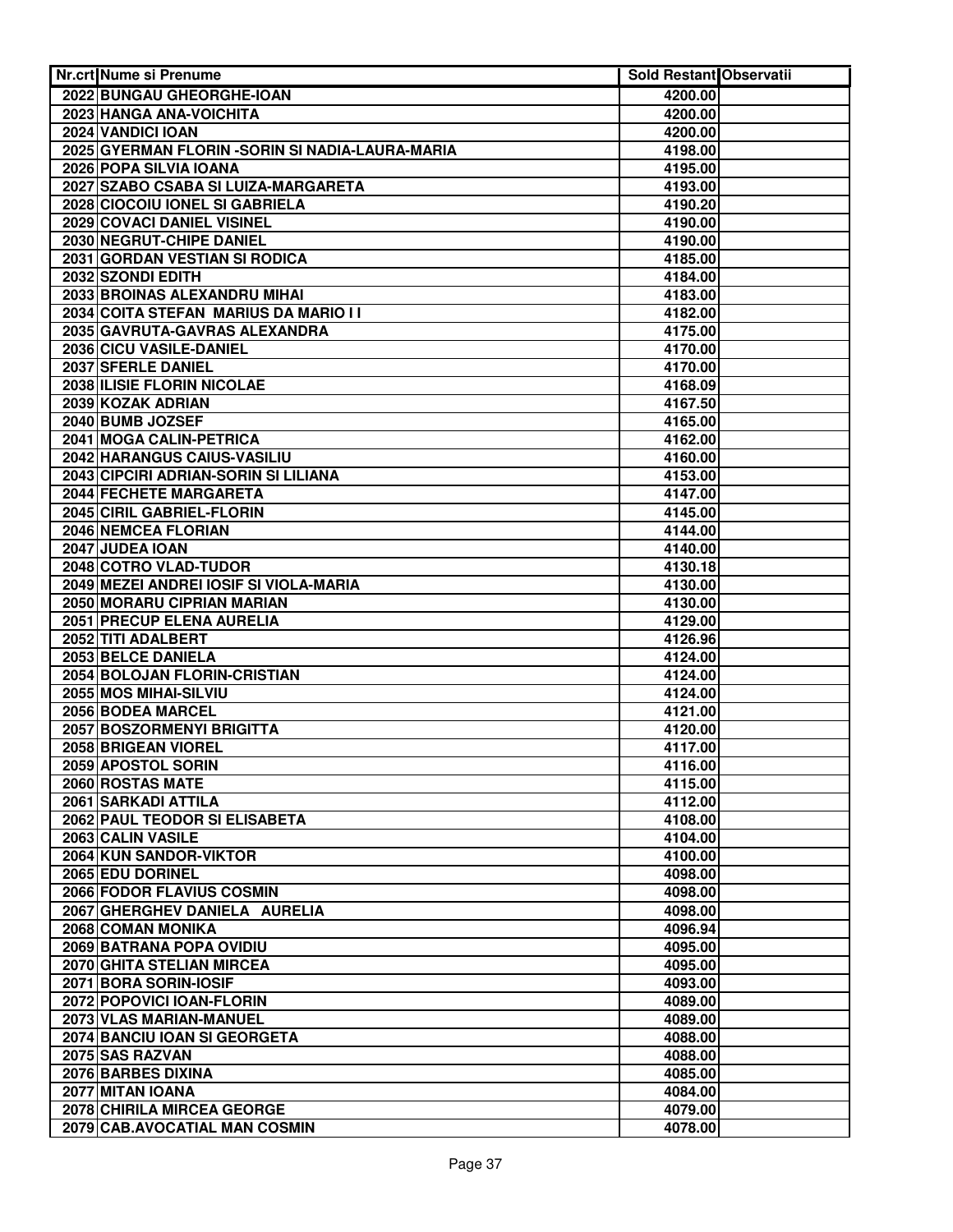| <b>Nr.crt Nume si Prenume</b>                      | Sold Restant Observatii |  |
|----------------------------------------------------|-------------------------|--|
| 2080 DERECICHEI ADRIAN                             | 4078.00                 |  |
| 2081 KAPALAI ZSOLT-ARPAD                           | 4077.00                 |  |
| 2082 FLUIERAS TEODOR-LEONTIN                       | 4072.00                 |  |
| 2083 TOTH VASILE                                   | 4070.76                 |  |
| 2084 ERDEI GHEORGHE                                | 4069.00                 |  |
| 2085 NAGY NOEMI                                    | 4067.00                 |  |
| 2086 STOICA JANOS SI EVA                           | 4066.00                 |  |
| 2087 CRISTEA CATALIN                               | 4065.00                 |  |
| 2088 DAN IOSIF ATTILA                              | 4062.72                 |  |
| <b>2089 MARCU GHEORGHE</b>                         | 4059.54                 |  |
| 2090 MATEI IOAN FLORIN SI CAMELIA                  | 4058.00                 |  |
| 2091 ROSTAS CAROLINA                               | 4057.00                 |  |
| 2092 FARAGAU-DIACONESCU GAVRIL-CORNEL              | 4056.00                 |  |
| 2093 HORJA GAVRIL                                  | 4054.00                 |  |
| 2094 PUPAZA RAZVAN-ADRIAN SI GABRIELA              | 4054.00                 |  |
| 2095 SARKADI EMIL                                  | 4050.00                 |  |
| 2096 ANTOCI IONUT                                  | 4049.83                 |  |
| <b>2097 LAL IOAN</b>                               | 4047.00                 |  |
| 2098 SERES FLORIN CALIN                            | 4043.00                 |  |
| 2099 HAVA ALEXANDRU-IOAN                           | 4040.00                 |  |
| 2100 POP FLORIAN                                   | 4040.00                 |  |
| 2101 TELEKI MIHAI-ROBERT-SAMUIL                    | 4039.00                 |  |
| 2102 MIKLOS MATEI                                  | 4038.00                 |  |
| 2103 GABOR IANCU                                   | 4030.00                 |  |
| 2104 KOVACS DAVID-GYORGY                           | 4030.00                 |  |
| 2105 BARANYKA RUPERT                               | 4025.00                 |  |
| 2106 CADAR ADRIAN                                  | 4025.00                 |  |
| 2107 LAKATOS RITA                                  | 4025.00                 |  |
| 2108 SAMU IVAN                                     | 4022.50                 |  |
| 2109 CAMPEAN MIRCEA-COSMIN                         | 4020.00                 |  |
| 2110 PERRIA ALESSANDRO                             | 4019.00                 |  |
| 2111 BALINT DAVID                                  | 4018.00                 |  |
| 2112 IOJA CLAUDIA DANIELA                          | 4017.00                 |  |
| 2113 TANFOGLIO DOMENICO                            | 4017.00                 |  |
| 2114 GABOR IOAN                                    | 4014.00                 |  |
| 2115 SZIKI IBOLYA SI LUDOVIC                       | 4010.00                 |  |
| 2116 CAB.AVOCAT SALLAK STEFAN                      | 4009.00                 |  |
| 2117 TAMBA SIMONA IOANA                            | 4009.00                 |  |
| 2118 BOGDAN DOREL GAVRIL<br>2119 MODOG ROMEO-FELIX | 4004.00<br>4004.00      |  |
| 2120 P.F.A. CUCURUZAN OVIDIU                       | 4004.00                 |  |
| 2121 BUNGAU MARIAN-CRISTIAN                        | 4003.00                 |  |
| 2122 TAMAS IOSIF                                   | 4002.00                 |  |
| 2123 BALOG ISTVAN                                  | 4000.00                 |  |
| 2124 BALOGH RUDOLF KAJCZA MONICA                   | 4000.00                 |  |
| 2125 BENTE CALIN-FLORIN                            | 4000.00                 |  |
| 2126 BIRO ZSOLT                                    | 4000.00                 |  |
| 2127 BLAGE CAMELIA-BIANCA                          | 4000.00                 |  |
| 2128 BOCSA TIBERIU MIHAI                           | 4000.00                 |  |
| 2129 BOGA CLEMENTINTA GABRIELA                     | 4000.00                 |  |
| 2130 BORA CIPRIAN                                  | 4000.00                 |  |
| 2131 BOROS ANA INTREPRINDERE INDIVIDUALA           | 4000.00                 |  |
| 2132 BUT GHEORGHE SI DACIAN JULIEN                 | 4000.00                 |  |
| 2133 CAMPAN NELU-FLORIN                            | 4000.00                 |  |
| 2134 CAVUS CIHAN ISKENDER                          | 4000.00                 |  |
| 2135 CORBEANU MIRCEA RAUL                          | 4000.00                 |  |
| 2136 COZMA FLORIN VALENTIN                         | 4000.00                 |  |
| 2137 COZMI EMIL                                    | 4000.00                 |  |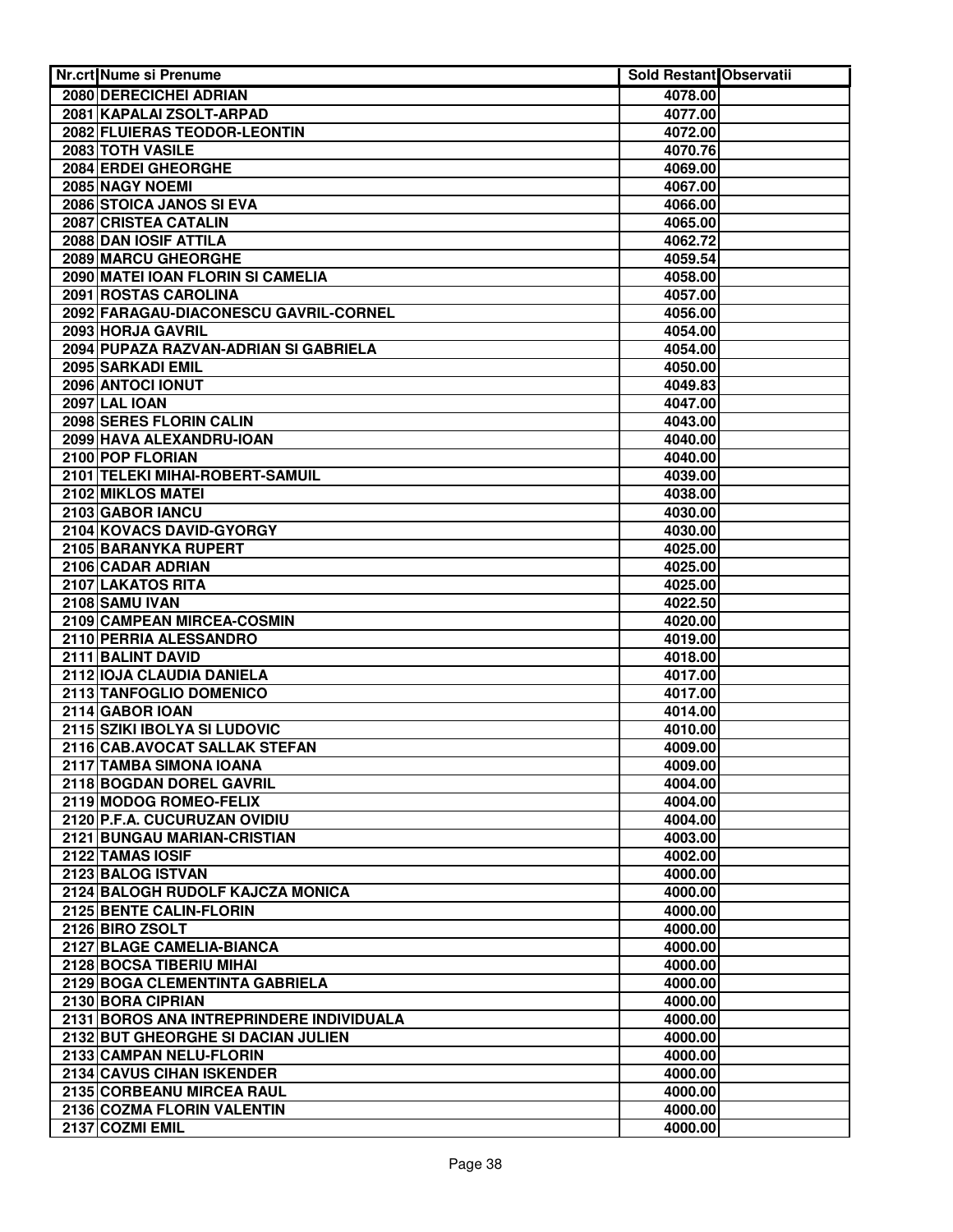| Nr.crt Nume si Prenume                   | Sold Restant Observatii |  |
|------------------------------------------|-------------------------|--|
| 2138 DAROCZY MIHAI                       | 4000.00                 |  |
| 2139 FORIS ATTILA                        | 4000.00                 |  |
| 2140 GABOR KATALIN                       | 4000.00                 |  |
| 2141 GABOR MANDRA                        | 4000.00                 |  |
| 2142 GABOR RUPERT                        | 4000.00                 |  |
| 2143 GHERGHELEINIC DIANA-TEODORA         | 4000.00                 |  |
| 2144 GUI MARIA- NATALIA                  | 4000.00                 |  |
| 2145 GYORFI OVIDIU-LIVIU                 | 4000.00                 |  |
| 2146 HAMZA ZOLTAN-LASZLO                 | 4000.00                 |  |
| 2147 HANIS LASZLO                        | 4000.00                 |  |
| 2148 HAPA ECATERINA                      | 4000.00                 |  |
| 2149 HERMAN CIPRIAN MARIUS               | 4000.00                 |  |
| 2150 HOFFMAN CSABA-LEVENTE               | 4000.00                 |  |
| 2151 HUTYRA GRAM ZOLTAN PETER            | 4000.00                 |  |
| 2152 KARACSONYI CONSTANTIN               | 4000.00                 |  |
| 2153 KISS ISTVAN-IOZSEF                  | 4000.00                 |  |
| 2154 LAZAR ILDIKO                        | 4000.00                 |  |
| 2155 LENCAR IONUT                        | 4000.00                 |  |
| 2156 MARIS RADU ALEXANDRU                | 4000.00                 |  |
| 2157 MOHOLEA CARMEN-LAURA                | 4000.00                 |  |
| 2158 MOLDOVAN FLORIN                     | 4000.00                 |  |
| 2159 NEDELCU GEORGIAN                    | 4000.00                 |  |
| 2160 NEGRUTI RODICA ELIZA                | 4000.00                 |  |
| 2161 PATCAS MIRELA EMILIA                | 4000.00                 |  |
| 2162 PETRICA ALINA RAMONA                | 4000.00                 |  |
| 2163 POPA OCTAVIAN FLORIN                | 4000.00                 |  |
| 2164 POTI MELINDA                        | 4000.00                 |  |
| 2165 RIDY ILDIKO-MARGIT                  | 4000.00                 |  |
| 2166 ROMOCEA ELISAVETA<br>2167 RUS ANIKO | 4000.00<br>4000.00      |  |
| 2168 SARATOC DANIEL-IOAN                 | 4000.00                 |  |
| 2169 SAS FERENC                          | 4000.00                 |  |
| 2170 SCORTE FLORIAN                      | 4000.00                 |  |
| 2171 SECAN ADRIANA-MIHAELA               | 4000.00                 |  |
| 2172 SEICHE FLORIN                       | 4000.00                 |  |
| 2173 TIBU DOINA OTILIA                   | 4000.00                 |  |
| 2174 TIGAN ANDA-CLAUDIA                  | 4000.00                 |  |
| 2175 TOTOS FERENC-ATTILA                 | 4000.00                 |  |
| 2176 VANCEA ALIN DANIEL                  | 4000.00                 |  |
| 2177 VARGA AUGUSTIN ADRIAN               | 4000.00                 |  |
| 2178 VARGA ILEANA                        | 4000.00                 |  |
| 2179 ZANGRANDO ORIANO                    | 4000.00                 |  |
| 2180 GERGYELY LAJOS                      | 3999.00                 |  |
| 2181 KOVACS LADISLAU DESIDERIU           | 3998.00                 |  |
| 2182 LAKATOS ALEXANDRU                   | 3998.00                 |  |
| 2183 OPRIS TRAIAN MIREL                  | 3996.00                 |  |
| 2184 MATEA MARGARETA-EVA                 | 3995.06                 |  |
| 2185 DURGHEU MIRCEA IONEL                | 3995.00                 |  |
| 2186 BARATI ENEAS                        | 3994.00                 |  |
| 2187 DRAGAN CARMEN-ADRIANA               | 3994.00                 |  |
| 2188 SIDOR CALIN                         | 3993.87                 |  |
| 2189 BARNA GHEORGHE                      | 3993.00                 |  |
| 2190 KENCSE RENATA                       | 3992.00                 |  |
| 2191 POCSE ILEANA-LUCIA                  | 3990.00                 |  |
| 2192 MOLNAR CAROL LADISLAU               | 3986.00                 |  |
| 2193 ONICA CARMEN-SIMONA                 | 3984.00                 |  |
| 2194 TOROK TAMAS GYULA                   | 3982.50                 |  |
| 2195 TABUS VIORICA                       | 3981.00                 |  |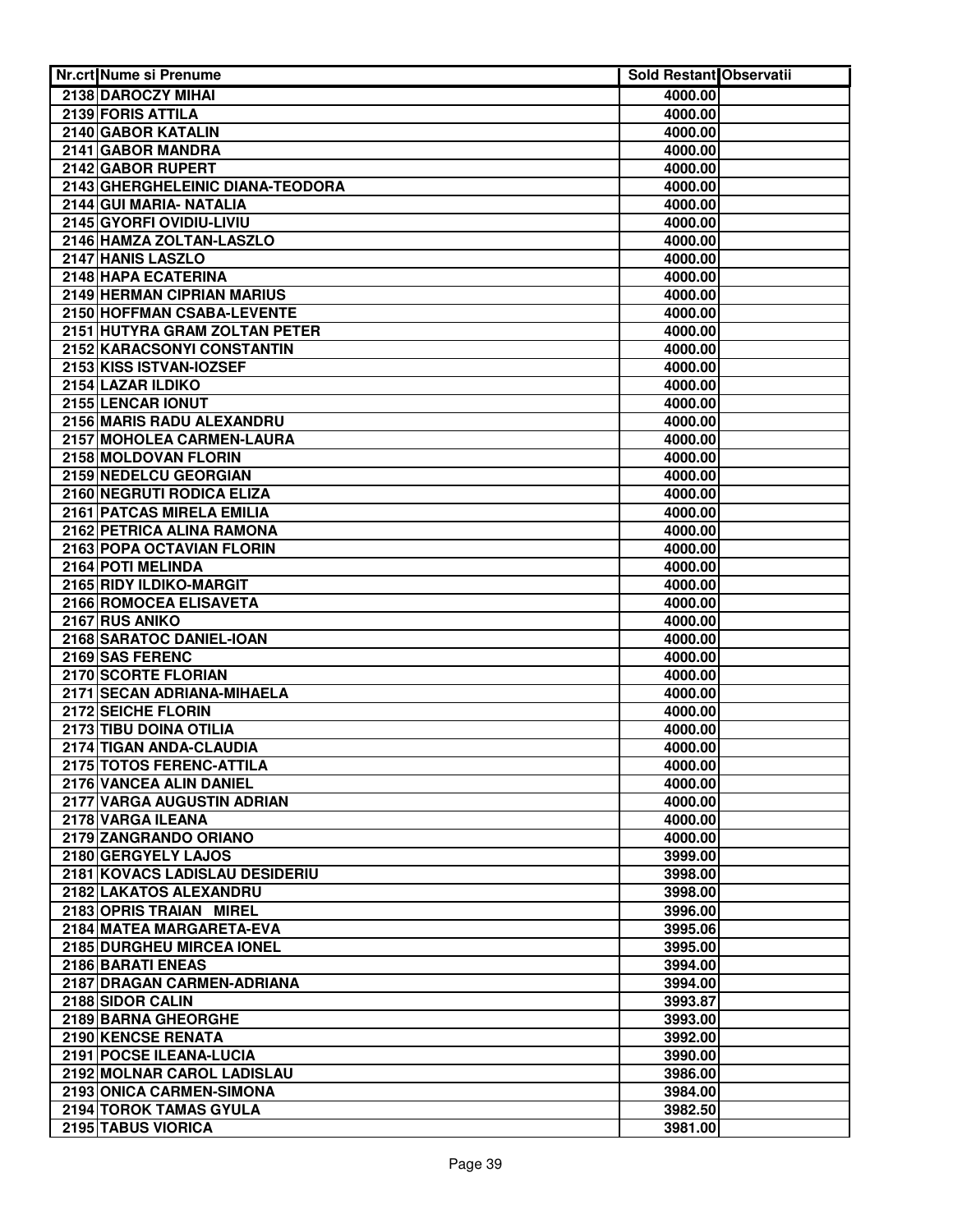| Nr.crt Nume si Prenume                          | <b>Sold Restant Observatii</b> |  |
|-------------------------------------------------|--------------------------------|--|
| 2196 CASAPU CRISTIAN-AURELIAN                   | 3980.00                        |  |
| 2197 BORNA CATALIN IONUT                        | 3977.00                        |  |
| 2198 BUNDEA ALEXANDRU MIHAI                     | 3973.00                        |  |
| 2199 KOVACS PETER SI DOINA                      | 3970.00                        |  |
| 2200 BARBU CORNEL                               | 3968.00                        |  |
| 2201 SZABO ADALBERT                             | 3968.00                        |  |
| 2202 CHERELEU DUMITRU-ADRIAN                    | 3964.00                        |  |
| 2203 TOCAIU IOAN                                | 3963.00                        |  |
| 2204 POSTOL STEFAN-VASILE                       | 3958.00                        |  |
| <b>2205 FOGHIS CATALIN-FLORIN</b>               | 3956.00                        |  |
| 2206 MARIAN IOACHIM-DOREL                       | 3956.00                        |  |
| 2207 BOKA IOZSEF                                | 3953.00                        |  |
| 2208 SZENTGYORGYI LASZLO                        | 3952.00                        |  |
| 2209 BANYAI ARPAD ALBERT                        | 3951.00                        |  |
| 2210 BARANKA RUPI                               | 3950.00                        |  |
| 2211 ARDELEAN DANIEL SI MARIOARA                | 3946.00                        |  |
| 2212 MAGYARI ROBERT-STEFAN                      | 3942.00                        |  |
| 2213 AMBRUZS FRANCISC CSABA SI KATALIN          | 3937.00                        |  |
| 2214 BARANKA CATALINA                           | 3936.00                        |  |
| 2215 SZTOIKA GABOR                              | 3926.00                        |  |
| 2216 NAGY ANDREI MIHAI                          | 3924.00                        |  |
| 2217 BRSTYAK LEONA                              | 3923.00                        |  |
| 2218 VILCEANU MIHAI-SORIN                       | 3923.00                        |  |
| 2219 GABOR MARTIN                               | 3920.00                        |  |
| 2220 CRISAN DORIN                               | 3918.00                        |  |
| 2221 BARTA ISTVAN                               | 3917.00                        |  |
| 2222 COCIUBEI DUMITRU CLAUDIU                   | 3912.00                        |  |
| 2223 ISZTOIKA MANDRA                            | 3910.00                        |  |
| 2224 ROSSI STEFAN-LEONTIN                       | 3901.00                        |  |
| 2225 TONT GOMBOS FLORIAN<br>2226 GAVRUTA ADRIAN | 3899.00                        |  |
| 2227 PALADE PAULA ALEXANDRA                     | 3898.00<br>3896.00             |  |
| 2228 ISZTOIKA DUMITRU                           | 3895.00                        |  |
| 2229 FLORINCUTA GEORGIANA-LAURA                 | 3891.95                        |  |
| 2230 OLAH KRISZTIAN IMRE                        | 3884.00                        |  |
| 2231 BARANKA GAVRILA                            | 3881.00                        |  |
| 2232 RADAC AUREL-GHEORGHE                       | 3880.87                        |  |
| 2233 DOBAI MARIANA                              | 3880.00                        |  |
| 2234 MOTRIUC TIBERIU-EMILIAN                    | 3879.90                        |  |
| 2235 ONCZ ROBERT-ROLAND                         | 3878.00                        |  |
| 2236 SACACI ALEXANDRU-MARCEL                    | 3878.00                        |  |
| 2237 COLOSVARI ALEXANDRA                        | 3876.00                        |  |
| 2238 GYORGY-CSAKI SANDOR                        | 3875.00                        |  |
| 2239 ROSEL SANDOR                               | 3873.00                        |  |
| 2240 POPESCU SERGIU-RAUL                        | 3872.00                        |  |
| 2241 IGNATESCU DEZIDERIU ROBERT                 | 3868.94                        |  |
| 2242 VIDICAN ADRIAN                             | 3865.00                        |  |
| 2243 VARGA ROMULUS                              | 3864.00                        |  |
| 2244 KISS GEORGIANA                             | 3863.36                        |  |
| 2245 BLAGE IOAN NICOLAE                         | 3863.00                        |  |
| 2246 LADANYI TIBOR-ISTVAN                       | 3861.00                        |  |
| 2247 NEGRUT DAN-SILVIU                          | 3861.00                        |  |
| 2248 FLOREA DAN EUSEBIU                         | 3860,00                        |  |
| 2249 GUI ADRIAN-ALEXANDRU                       | 3860.00                        |  |
| 2250 URDE CRISTIAN-GHEORGHE                     | 3860.00                        |  |
| 2251 HEGYI NORBERT                              | 3859.00                        |  |
| 2252 PETRILA RAMONA-IOANA                       | 3854.88                        |  |
| 2253 NAGY-PRATA GABRIELA                        | 3853.25                        |  |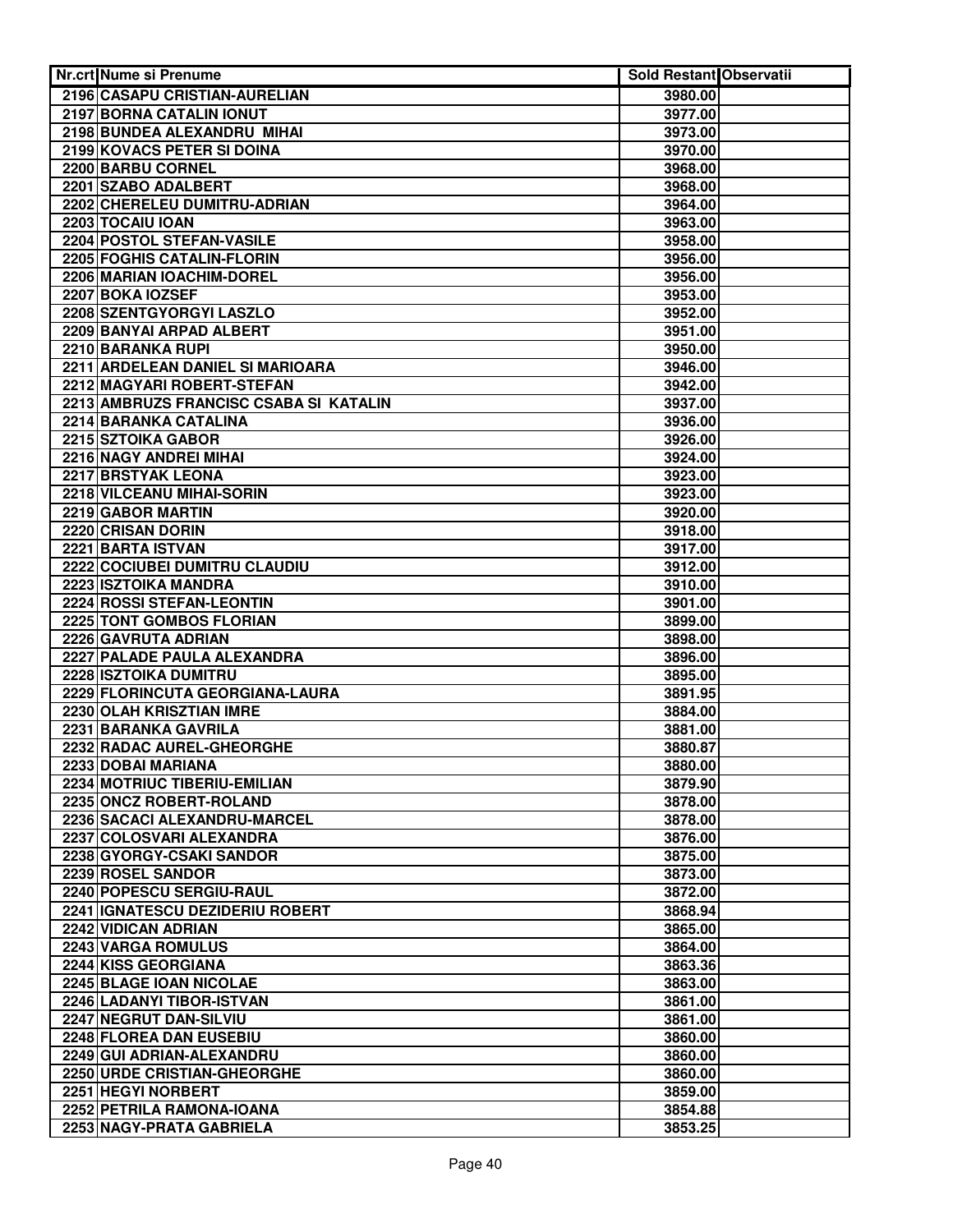| Nr.crt Nume si Prenume                              | <b>Sold Restant Observatii</b> |  |
|-----------------------------------------------------|--------------------------------|--|
| 2254 LUNGU IGOR-DUMITRU                             | 3850.00                        |  |
| 2255 MUDURA ALIN IOAN                               | 3848.00                        |  |
| 2256 LAZA LUCIAN                                    | 3847.00                        |  |
| 2257 VIDICAN MARIUS-COSMIN                          | 3842.00                        |  |
| 2258 DOMBI ALEX-LUCIAN                              | 3836.00                        |  |
| 2259 ISZTOIKA LUDOVIC                               | 3835.00                        |  |
| 2260 SCORTE PAUL-MARIUS                             | 3835.00                        |  |
| 2261 MARTIN IOAN                                    | 3834.00                        |  |
| 2262 PORDEA EUGENIA                                 | 3834.00                        |  |
| 2263 BALOG GHEORGHE-ROMEO                           | 3833.00                        |  |
| 2264 HALMAJAN COSMIN-IONUT                          | 3833.00                        |  |
| 2265 GABOR STEFAN-SAMUEL                            | 3832.58                        |  |
| 2266 LINGURAR TRAIAN                                | 3832.00                        |  |
| 2267 IENCIU VLAD-OCTAVIAN                           | 3830.00                        |  |
| 2268 MATIU IONEL OVIDIU                             | 3827.00                        |  |
| 2269 TUSA CLAUDIU-CATALIN                           | 3825.00                        |  |
| 2270 TAMAS IOANA-ANAMARIA                           | 3821.00                        |  |
| 2271 ZAH-MANEA DANIEL-AVRAM                         | 3821.00                        |  |
| 2272 POP DUMITRU SI ANA                             | 3819.00                        |  |
| 2273 VIDICAN MARIUS SI FELICIA                      | 3818.00                        |  |
| 2274 COSTIN SORIN - DAN                             | 3815.00                        |  |
| 2275 FELECAN VOICU-SORIN                            | 3814.00                        |  |
| 2276 BAICAN FLORIN-VASILE                           | 3813.00                        |  |
| 2277 SZTANKOVITS ALEXANDRU                          | 3810.00                        |  |
| 2278 CHERMAN BOGDAN-MADALIN                         | 3809.00                        |  |
| 2279 SILADI MARIUS-NICOLAE                          | 3808.00                        |  |
| 2280 GHETIVU VICTOR                                 | 3807.00                        |  |
| 2281 SCORTEA COSMIN-GHEORGHE                        | 3804.00                        |  |
| 2282 TEAHA ROBERT-AUGUSTIN                          | 3803.00                        |  |
| <b>2283 MATE LUDOVIC</b>                            | 3802.60                        |  |
| 2284 BAYCZAR FERENCZ                                | 3800.00                        |  |
| 2285 DONEI EVA ECATERINA                            | 3800.00                        |  |
| 2286 PFA TUDOSE MIRCEA<br><b>2287 BARTOK ANIKO</b>  | 3800.00                        |  |
|                                                     | 3799.00                        |  |
| 2288 IOVA CIPRIAN NICOLAE                           | 3799.00                        |  |
| 2289 TURCITU DUMITRU                                | 3799.00                        |  |
| 2290 BEDO ERIKA-REKA<br>2291 PETRAS MATEI-SEBASTIAN | 3798.00<br>3798.00             |  |
|                                                     | 3797.96                        |  |
| 2292 SZUCS GYULA-ATTILA<br>2293 BORODAN FLORIN      | 3797.00                        |  |
| 2294 BAHICA VASILE                                  | 3790.00                        |  |
| 2295 GEREBENES RUDI                                 | 3790.00                        |  |
| 2296 BOLOGAN DANIELA-CARMEN                         | 3786.00                        |  |
| 2297 BONCE ALIN                                     | 3786.00                        |  |
| 2298 MERCSANYI IOSIF                                | 3784.00                        |  |
| 2299 CZAPP IOSIF                                    | 3783.70                        |  |
| 2300 MIHELE NICOLAE                                 | 3783.00                        |  |
| 2301 PALE ALEXANDRU                                 | 3783.00                        |  |
| <b>2302 CODREA MARIAN VIOREL</b>                    | 3782.00                        |  |
| 2303 ROMAN GAVRILA                                  | 3780.00                        |  |
| 2304 NISTOR BIANCA                                  | 3777.34                        |  |
| 2305 ISZTOIKA LUDOVIC                               | 3777.00                        |  |
| 2306 KEREZSI LUIGI GIUSZEPPE                        | 3775.00                        |  |
| 2307 MADA LUCIAN                                    | 3770.00                        |  |
| 2308 CUPSA IOAN                                     | 3766.00                        |  |
| 2309 FLORIAN IOSIF                                  | 3766.00                        |  |
| 2310 BELKO JANOS ZOLTAN                             | 3765.00                        |  |
| 2311 MOLNAR KAROLY                                  | 3764.50                        |  |
|                                                     |                                |  |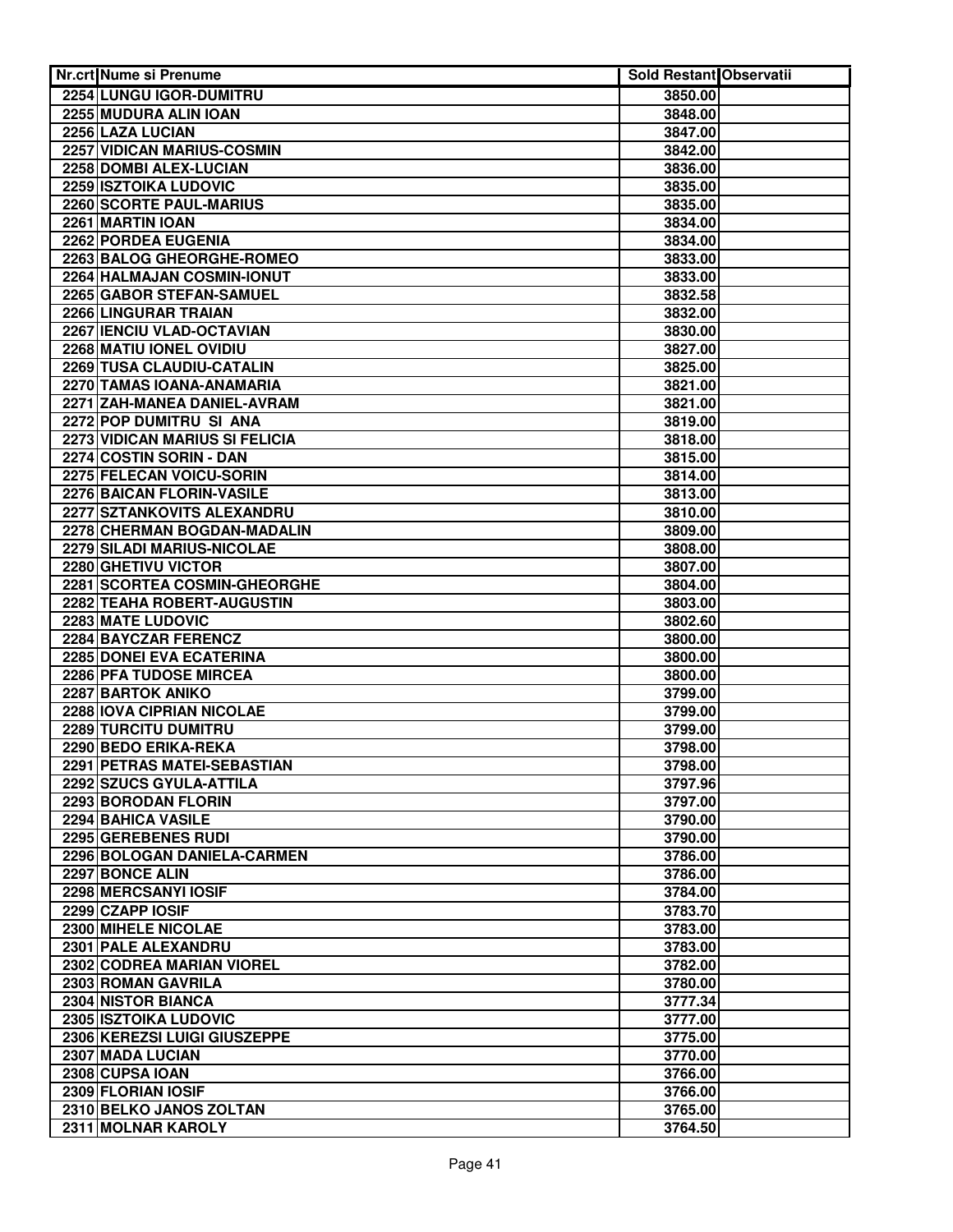| Nr.crt Nume si Prenume                                   | Sold Restant Observatii |  |
|----------------------------------------------------------|-------------------------|--|
| 2312 LAZA LIVIU                                          | 3762.25                 |  |
| 2313 MARINCAS SZILVIA                                    | 3761.00                 |  |
| 2314 VERES MIHAI                                         | 3760.00                 |  |
| 2315 GRAUR MARIANA                                       | 3758.00                 |  |
| 2316 LARINT IOAN                                         | 3751.00                 |  |
| 2317 GABORAS SANDOR                                      | 3750.00                 |  |
| 2318 SZTOJKA KLARA                                       | 3750.00                 |  |
| 2319 MAGHIAR GHEORGHE-MIHAI                              | 3747.00                 |  |
| 2320 PENTEK LADISLAU                                     | 3741.00                 |  |
| 2321 GAVRILAS BURA                                       | 3735.00                 |  |
| 2322 KELEMEN LASZLO - INTREPRINDERE INDIVIDUALA          | 3733.00                 |  |
| 2323 LUPARU ALEXANDRINA                                  | 3731.00                 |  |
| 2324 OLARIU MIHAI DORIN                                  | 3730.38                 |  |
| 2325 TRIPP ADRIAN-IOAN                                   | 3730.00                 |  |
| 2326 MODA SANDOR                                         | 3725.00                 |  |
| 2327 POPP GHEORGHE CAROL                                 | 3724.00                 |  |
| 2328 BOGOLE CLAUDIA MARIA SI PANTIS GHEORGHE.SORIN       | 3720.00                 |  |
| 2329 ESER REMZI                                          | 3719.00                 |  |
| 2330 MATEI ADRIAN GHEORGHE                               | 3717.00                 |  |
| 2331 ISTOICA STEFAN                                      | 3709.55                 |  |
| 2332 VERES IOAN                                          | 3704.00                 |  |
| 2333 DRONCA DACIAN                                       | 3700.00                 |  |
| 2334 GABOR GETA                                          | 3700.00                 |  |
| 2335 GABOR MARIA                                         | 3700.00                 |  |
| 2336 GABOR RITA MANDRA                                   | 3700.00                 |  |
| 2337 KOVACI GABRIEL                                      | 3700.00                 |  |
| 2338 TIUTIU SILVIAN-VLADUT                               | 3700.00                 |  |
| 2339 VARGA ROMULUS-NICOLAE                               | 3700.00                 |  |
| 2340 GABOR IANCU                                         | 3690.00                 |  |
| 2341 SFRENGEU ILIE-IERONIM                               | 3689.23                 |  |
| 2342 BONDAR RADU-FELICIAN SI SANDA-LAURA                 | 3689.00                 |  |
| 2343 HAJZER GEZA                                         | 3689.00                 |  |
| 2344 POP ALINA-DORINA                                    | 3685.00                 |  |
| 2345 ARDELEAN GAVRIL                                     | 3681.00                 |  |
| 2346 DEIAC MARIUS-DANIEL<br>2347 CMECIU CRISTIAN-ROMULUS | 3681.00                 |  |
| 2348 MUNTEANU DOINA                                      | 3678.00<br>3678.00      |  |
| 2349 SANTER TIBERIU-ATTILA                               | 3678.00                 |  |
| 2350 ZLIBUT RODICA-OLIMPIA                               | 3674.00                 |  |
| 2351 SOLOMIE VERONICA                                    | 3670.00                 |  |
| 2352 BARLA SZILARD-GYORGY                                | 3669.00                 |  |
| 2353 CANALAS SERGIU-ALEX                                 | 3662.00                 |  |
| 2354 SZIME-NECHIFOR RENATO-GABRIEL                       | 3662.00                 |  |
| 2355 CRETU IONEL                                         | 3660.00                 |  |
| 2356 HAISAN DOINA                                        | 3652.00                 |  |
| 2357 NASTA MARINELA LIANA                                | 3652.00                 |  |
| 2358 PUPAZA CRISTIAN                                     | 3652.00                 |  |
| 2359 GABOR IANOS                                         | 3650.00                 |  |
| 2360 GABOR SUSANA GIZELA                                 | 3650.00                 |  |
| 2361 PETRISOR DANIEL-PETRU SI DIANA                      | 3650.00                 |  |
| 2362 GABOR GAVRIL                                        | 3646.00                 |  |
| 2363 THEISZ SANDOR                                       | 3646.00                 |  |
| 2364 STOICA RUPERT                                       | 3644.50                 |  |
| 2365 KERI ZSOLT                                          | 3644.00                 |  |
| 2366 GAL LEVENTE-LUDOVIC                                 | 3638.00                 |  |
| 2367 POPOVICI FLORIN                                     | 3636.41                 |  |
| 2368 IOVAN MARIA EVA                                     | 3635.00                 |  |
| 2369 POTROVITA IOANA-CRISTINA                            | 3633.00                 |  |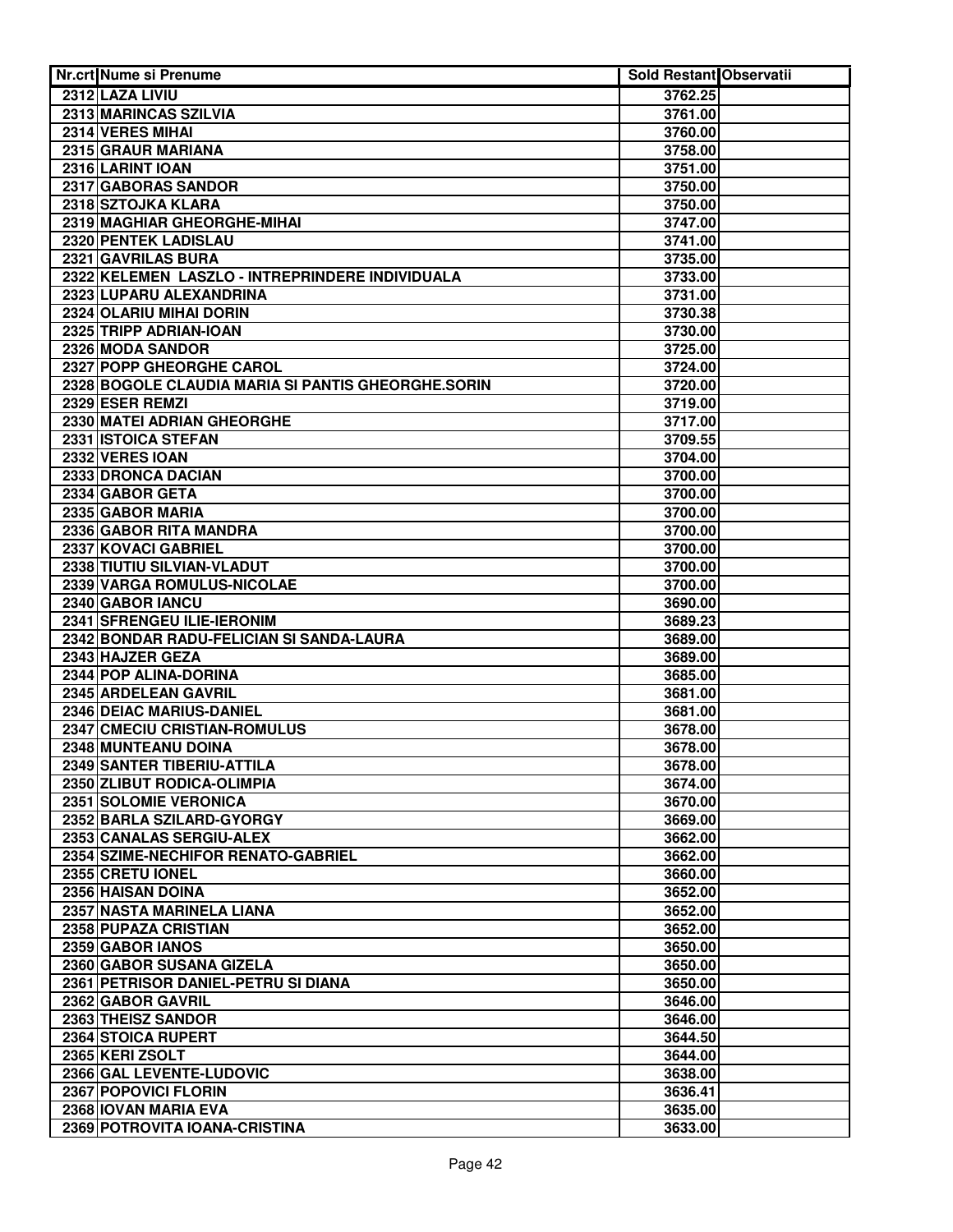| Nr.crt Nume si Prenume                   | Sold Restant Observatii |  |
|------------------------------------------|-------------------------|--|
| 2370 BALAN HORATIU-MARIAN                | 3632.00                 |  |
| 2371 LUCACIU RODICA- ANGELA              | 3632.00                 |  |
| 2372 NEGRU PETRU                         | 3632.00                 |  |
| 2373 BONCA DAN-FLORIN                    | 3631.52                 |  |
| 2374 SILAGHI DORIN                       | 3630.00                 |  |
| 2375 URS AUGUSTIN SI VALERIA             | 3630.00                 |  |
| 2376 KULPINSZKI MIHALY                   | 3626.00                 |  |
| 2377 ISTOICA IANCU                       | 3623.00                 |  |
| 2378 TIPLEA DANIEL CRISTIAN              | 3623.00                 |  |
| <b>2379 MEGYERI RICHARD</b>              | 3620.00                 |  |
| 2380 CHENIB AYMEN                        | 3614.00                 |  |
| 2381 MESTER JOZSEF-CSABA                 | 3613.00                 |  |
| 2382 LUNCA IOSIF                         | 3608.00                 |  |
| 2383 CORBU ADRIAN-PAUL                   | 3607.00                 |  |
| 2384 BALLA TIBOR-MIKLOS                  | 3605.45                 |  |
| 2385 STEFANESCU GHEORGHE-FLORIN          | 3605.00                 |  |
| 2386 BICA GHEORGHE                       | 3604.00                 |  |
| 2387 COCIUBAN PAUL-CRISTIAN              | 3603.00                 |  |
| 2388 BUDA OCTAVIAN-VALENTIN SI ALIZ      | 3601.50                 |  |
| 2389 MARIAN IOAN-IOSIF                   | 3600.00                 |  |
| 2390 RUS PETRU-NICOLAE                   | 3600.00                 |  |
| 2391 BARNA FLORIAN                       | 3599.50                 |  |
| 2392 LACATUS FLORIAN                     | 3595.00                 |  |
| 2393 CHANTUS MAIER                       | 3592.50                 |  |
| 2394 MOGA RADU-FLORIN SI ROMINA-CRISTINA | 3592.00                 |  |
| 2395 GAZDAG ALEXANDRU                    | 3591.00                 |  |
| 2396 BOTOS SEBASTIAN-CRISTIAN            | 3590.00                 |  |
| 2397 BRADAU CRISTIAN-GHEORGHE            | 3590.00                 |  |
| 2398 KALMAR TUNDE                        | 3590.00                 |  |
| 2399 POIANA CRISTINEL                    | 3590.00                 |  |
| 2400 ELENES CIPRIAN-IONEL                | 3585.15                 |  |
| 2401 SABAU IOAN                          | 3585.00                 |  |
| 2402 POPA ALIN FLORIN                    | 3583.00                 |  |
| 2403 CAVASDAN CORNEL-VALERIU             | 3582.00                 |  |
| 2404 OROS MARIA CATALINA                 | 3581.00                 |  |
| 2405 HAIAS EMIL                          | 3580.00                 |  |
| 2406 SUR IUSTINA                         | 3580.00                 |  |
| 2407 LASCU EUGEN                         | 3577.98                 |  |
| 2408 MOISA SERGIU IOAN                   | 3577.00                 |  |
| 2409 ROSTAS MALIN                        | 3577.00                 |  |
| 2410 IUGA DANIEL                         | 3574.00                 |  |
| 2411 PLESA NICOLAE-DORIN                 | 3572.00                 |  |
| 2412 POPOVICI IONUT-SERBAN               | 3570.02                 |  |
| 2413 KOVACS IMRE                         | 3570.00                 |  |
| 2414 SAAIDA IOANA-CARMEN                 | 3567.00                 |  |
| 2415 OZ ISMAIL                           | 3565.00                 |  |
| 2416 FURTOS CALIN DAN                    | 3562.00                 |  |
| 2417 OROS ADRIAN                         | 3560.50                 |  |
| 2418 AVRAM FLAVIU SERGIU                 | 3560.00                 |  |
| 2419 HORVATH GEZA-ROBERT                 | 3560.00                 |  |
| 2420 VARGA ELEONORA-ILDIKO               | 3559.00                 |  |
| 2421 VARGA RUDOLF                        | 3558.00                 |  |
| 2422 CALIN MARIUS-GHEORGHE               | 3555.00                 |  |
| 2423 FILIMON MIHAELA                     | 3553.00                 |  |
| 2424 POPESCU SEBASTIAN TUDOR             | 3551.00                 |  |
| 2425 BOAMBA CRISTIAN OCTAVIAN COSMIN     | 3550.00                 |  |
| 2426 CHILLIK SANDOR-ZOLTAN               | 3547.73                 |  |
| 2427 CIOARA SORIN GABRIEL                | 3546.00                 |  |
|                                          |                         |  |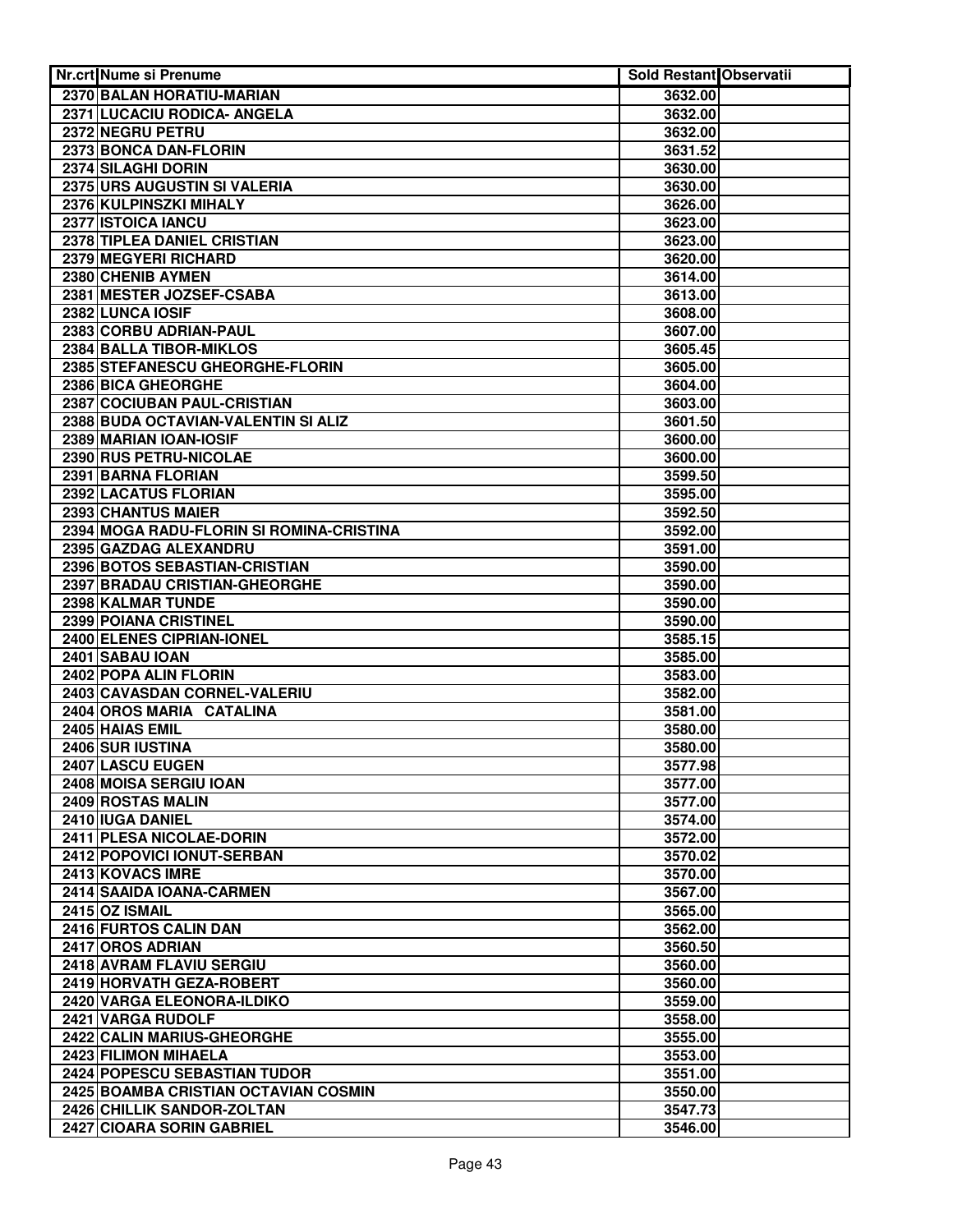| Nr.crt Nume si Prenume                      | Sold Restant Observatii |  |
|---------------------------------------------|-------------------------|--|
| 2428 MUNTEAN GEORGIANA-CAMELIA              | 3545.00                 |  |
| 2429 HAMZA NICOLAE                          | 3544.00                 |  |
| 2430 MIKLOS GABOR                           | 3543.00                 |  |
| 2431 DAVID PETRU SI FELICIA                 | 3540.00                 |  |
| 2432 DUMITRAS ROBERT                        | 3540.00                 |  |
| 2433 LETEA SERGIU TEODOR                    | 3535.00                 |  |
| 2434 PETRUSAN EUGEN                         | 3529.22                 |  |
| 2435 SZABO LEVENTE                          | 3526.00                 |  |
| 2436 BONDOR VIORICA                         | 3525.00                 |  |
| 2437 JOREANU VEACESLAV                      | 3523.00                 |  |
| 2438 CIORDAS CONSTANTIN                     | 3520.00                 |  |
| 2439 SARBA CIPRIAN-GHEORGHE SI ANCUTA       | 3519.00                 |  |
| 2440 KOVACS OLIVER                          | 3518.00                 |  |
| 2441 BUTA CALIN MIHAI                       | 3512.00                 |  |
| 2442 SERB VICTOR SI MARIOARA                | 3511.00                 |  |
| 2443 ARDELEANU CRISTINA CARMEN              | 3510.00                 |  |
| 2444 TOMA NICOLAE-SILVIU                    | 3510.00                 |  |
| 2445 GABOR GETA                             | 3509.00                 |  |
| 2446 HETES-PESTEAN PASCU                    | 3506.00                 |  |
| 2447 BANCESCU COSMIN                        | 3502.00                 |  |
| 2448 COCIS CONSTANTIN                       | 3500.00                 |  |
| 2449 ERDEI CSILLA                           | 3500.00                 |  |
| 2450 GHIMIS GEORGETA-CECILIA                | 3500.00                 |  |
| 2451 HAICAI IOAN                            | 3500.00                 |  |
| 2452 KUPE MELINDA ANITA                     | 3500.00                 |  |
| 2453 MERCE-SABAU DELIA-ROWELA SI DANIEL     | 3500.00                 |  |
| 2454 MIRON ADRIAN-NICOLAE                   | 3500.00                 |  |
| 2455 OROSZ MARKUSZ                          | 3500.00                 |  |
| 2456 POGOR MARINA                           | 3500.00                 |  |
| 2457 REZMUVES ELISABETA                     | 3500.00                 |  |
| 2458 SAJN-GYORFI ILDIKO                     | 3500.00                 |  |
| 2459 TOPORAS SEBASTIAN<br>2460 DUDOMA EUGEN | 3500.00<br>3497.00      |  |
| 2461 QUESLATI NESRINE                       |                         |  |
| 2462 ALB ANDREI                             | 3497.00<br>3496.00      |  |
| 2463 DULAU CLAUDIU-MIHAI SI SIMONA FLORINA  | 3495.21                 |  |
| 2464 GALI EVA                               | 3495.00                 |  |
| 2465 PRECUP TRAIAN                          | 3495.00                 |  |
| 2466 POPAZOV-REINBOLD IANCU SI IBOLYA       | 3492.00                 |  |
| 2467 SERFEZI OVIDIU-FLORIN                  | 3492.00                 |  |
| 2468 GUIU DANIEL                            | 3491.00                 |  |
| 2469 SOTOC RAOUL ALEXANDRU                  | 3489.00                 |  |
| 2470 LUNCAN IOANA-ELENA                     | 3488.00                 |  |
| 2471 DANO TIBOR LEVENTE                     | 3487.34                 |  |
| 2472 CIORINGAN IOAN SI ADRIANA              | 3485.00                 |  |
| 2473 BERINDE MARIA                          | 3484.00                 |  |
| 2474 DOMBI BERTALAN                         | 3481.00                 |  |
| 2475 PAINA LUCIAN-IOAN                      | 3481.00                 |  |
| 2476 DAVID LUCRETIA                         | 3478.00                 |  |
| 2477 GHIURA NICOLAE                         | 3476.00                 |  |
| 2478 BAHICA GHEORGHE                        | 3475.00                 |  |
| 2479 KALMAR PARASCHIVA                      | 3474.00                 |  |
| 2480 MURVAI BRUNO                           | 3474.00                 |  |
| 2481 VANCEA DUMITRU-DOREL                   | 3464.00                 |  |
| 2482 BARNA ANDREI-TIBERIUS                  | 3463.08                 |  |
| 2483 KOVARI SANDOR                          | 3460.00                 |  |
| 2484 VLADESAN NICODIM                       | 3460.00                 |  |
| 2485 VIDICAN FLORIN-DANIEL                  | 3458.00                 |  |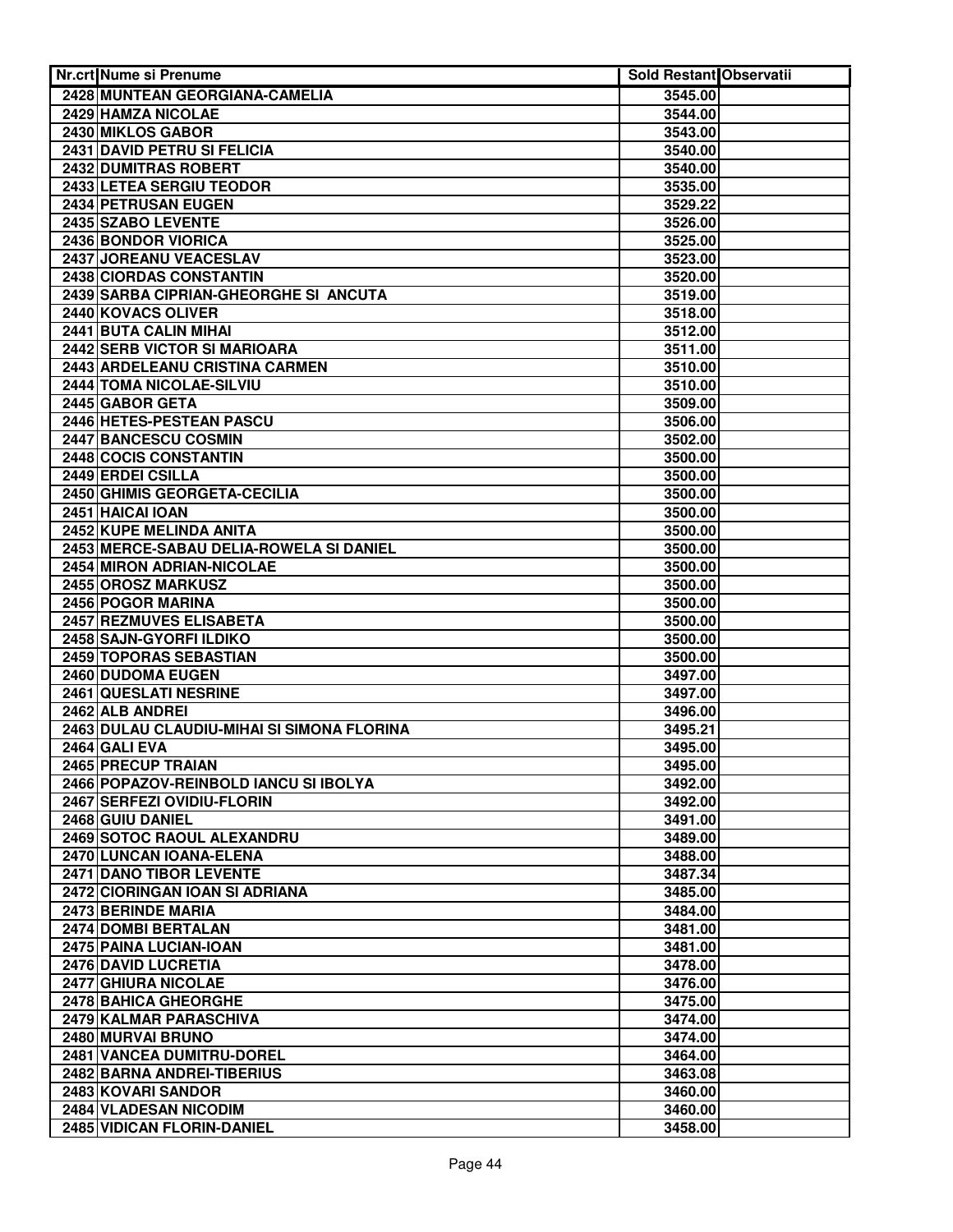| <b>Nr.crt Nume si Prenume</b>                    | Sold Restant Observatii |  |
|--------------------------------------------------|-------------------------|--|
| 2486 BENTE FLORIN-CRISTIAN SI LILIANA            | 3455.00                 |  |
| 2487 MOHAMMED ELSAYED ANSAF ABDELLAH             | 3455.00                 |  |
| 2488 CIADI STEFAN SI DANIELA                     | 3453.00                 |  |
| 2489 BERE CORINA-DELIA                           | 3452.00                 |  |
| 2490 HAIDUC CALIN DANIEL                         | 3450.00                 |  |
| 2491 TOTH EDUARD                                 | 3450.00                 |  |
| 2492 TOCILA ANGELA-MARIANA                       | 3449.00                 |  |
| 2493 DOJCINOVIC NEVEN                            | 3447.00                 |  |
| 2494 GABOR DUMITRU                               | 3446.00                 |  |
| 2495 BLAGA VICTOR                                | 3444.00                 |  |
| 2496 MOS SERGIU-BOGDAN                           | 3440.00                 |  |
| 2497 SIPOS LAJOS                                 | 3440.00                 |  |
| 2498 KOVACS IRMA-ROZALIA                         | 3439.00                 |  |
| 2499 ISZTOJKA EVA                                | 3438.00                 |  |
| 2500 LIANU LAVINIA-EUGENIA SI ION-CONSTANTIN     | 3438.00                 |  |
| 2501 UNGUREANU MELINDA                           | 3433.00                 |  |
| 2502 PASCALAU IOAN                               | 3430.00                 |  |
| 2503 VARGA DANIEL-KAROLY                         | 3430.00                 |  |
| 2504 AVRAM IONUT LAVINIU                         | 3426.00                 |  |
| 2505 ZEMBREA ALEXANDRU-FRANCISC                  | 3425.30                 |  |
| 2506 TOCA MONICA                                 | 3423.00                 |  |
| 2507 DOBINDA ADRIAN                              | 3420.00                 |  |
| 2508 GAVRIS HORATIU - VICTOR                     | 3420.00                 |  |
| 2509 HORJAN NICOLAE                              | 3419.00                 |  |
| 2510 BARTA ALEXANDRU                             | 3418.00                 |  |
| 2511 CSENGERI JOZSEF                             | 3414.00                 |  |
| 2512 ERDEI CIPRIAN-TEOFIL                        | 3413.50                 |  |
| 2513 ARDELEAN IOAN CALIN                         | 3410.00                 |  |
| 2514 BODOG ALIN FLORIN                           | 3410.00                 |  |
| 2515 NAGY STEFAN-MARIUS                          | 3407.00                 |  |
| 2516 OLAR LIANA                                  | 3407.00                 |  |
| 2517 MOLNAR TIHAMER-ZSOLT                        | 3406.00                 |  |
| 2518 SZABO EVA-IZABELA                           | 3405.00                 |  |
| 2519 ISZTOIKA SUSANA-EVA                         | 3400.00                 |  |
| 2520 SZABO SANDOR JOZSEF                         | 3400.00                 |  |
| 2521 TIMINIMI CHARLES                            | 3400.00                 |  |
| 2522 CIOFLEAC LAURA-EUGENIA                      | 3399.00                 |  |
| 2523 BUIE GIGEL-MIREL                            | 3396.00                 |  |
| 2524 LAKATOS JOZSEF-ROBERT                       | 3396.00                 |  |
| 2525 LATCAU LIVIU<br>2526 NIREAN GHEORGHE-ADRIAN | 3395.00<br>3393.00      |  |
| 2527 SULTAN-TIRTEA ALEXANDRU-CALIN               | 3392.20                 |  |
| 2528 POP THOMAS MICHAEL                          | 3391.00                 |  |
| 2529 SUCIU DAVID GABRIEL                         | 3391.00                 |  |
| 2530 DENUTA CEZAR IOAN                           | 3390.23                 |  |
| 2531 NOJA MARIN SI ILENUTA                       | 3384.00                 |  |
| 2532 ARVAI CRISTIAN GHEORGHE                     | 3381.00                 |  |
| 2533 BOCHIS SILVIA - FLORICA                     | 3381.00                 |  |
| 2534 BACIU GHEORGHE                              | 3375.00                 |  |
| 2535 LUP MARIUS GHEORGHE                         | 3370.00                 |  |
| 2536 MINDRUTIU PETRU PAL                         | 3370.00                 |  |
| 2537 CLEPE RAOUL-FLORIN                          | 3367.00                 |  |
| <b>2538 GABOR IANCU</b>                          | 3366.00                 |  |
| 2539 DRIMBA CIPRIAN MARIUS                       | 3365.00                 |  |
| 2540 LAZAR-POJEGA DUMITRU SI MARTA               | 3365.00                 |  |
| 2541 COHAN ANNA-BELLA-YAHEL                      | 3361.00                 |  |
| 2542 BONCSA MARTIN                               | 3360.00                 |  |
| 2543 MATE RAINER-ZSOLT                           | 3358.00                 |  |
|                                                  |                         |  |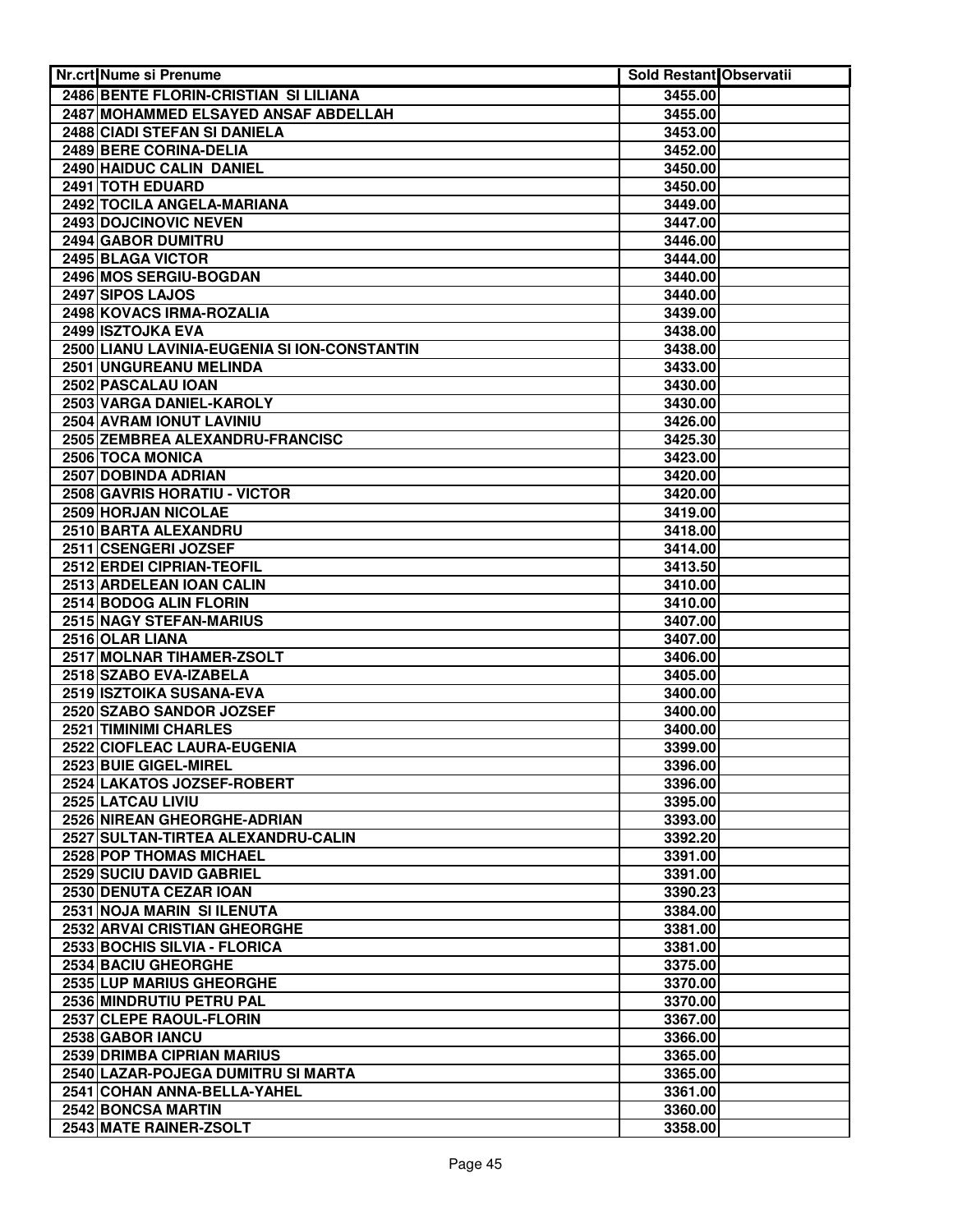| <b>Nr.crt Nume si Prenume</b>                       | Sold Restant Observatii |  |
|-----------------------------------------------------|-------------------------|--|
| 2544 SZFERLE OVIDIU                                 | 3356.00                 |  |
| 2545 BELCE STEFAN                                   | 3355.00                 |  |
| 2546 BOLOGAN GEORGE SI LIVIA                        | 3355.00                 |  |
| 2547 POPA PETRU                                     | 3355.00                 |  |
| 2548 MAXIM-COCIUBAN VALERIAN-IOAN                   | 3351.00                 |  |
| <b>2549 MAGHIAR DARIUS</b>                          | 3350.00                 |  |
| 2550 ROSTAS CRAISOR                                 | 3350.00                 |  |
| 2551 MILIAN FLORIAN LAZAR                           | 3348.00                 |  |
| 2552 LUPU RAUL-RADU                                 | 3347.00                 |  |
| 2553 BLIKLING ELENA                                 | 3346.00                 |  |
| 2554 KAJCZA ELISABETA                               | 3340.00                 |  |
| 2555 MINECAN MIRELA-VALENTINA                       | 3340.00                 |  |
| 2556 MOLNAR ERIKA                                   | 3338.00                 |  |
| 2557 RATIU TATIANA-MARINELA                         | 3335.00                 |  |
| 2558 GHERGUT MARIUS                                 | 3330.00                 |  |
| 2559 RATIU ANA                                      | 3330.00                 |  |
| 2560 ROGOJAN SAMUIL-ANDREI                          | 3329.00                 |  |
| 2561 TIRCA HORIA                                    | 3325.00                 |  |
| 2562 BEJAN DOCHIANA-SABINA                          | 3323.00                 |  |
| 2563 PELEAN VIOREL SI FELICIA                       | 3320.00                 |  |
| 2564 SARAC GAVRIL ADRIAN                            | 3320.00                 |  |
| 2565 SOLYOM MONIKA-ERIKA                            | 3320.00                 |  |
| 2566 VOICILA DORIAN-IONUT                           | 3320.00                 |  |
| 2567 PATALAU FLORIN-DAN                             | 3317.00                 |  |
| 2568 COSTEA FLORIN NICOLAE                          | 3316.00                 |  |
| 2569 ISZTOJKA GAVRIL                                | 3315.00                 |  |
| 2570 BOLOJAN DUMITRU SI FLORICA                     | 3314.00                 |  |
| <b>2571 BRANDAS CRISTIAN</b>                        | 3310.18                 |  |
| 2572 HARSAN EUGEN ANDREI                            | 3310.00                 |  |
| 2573 LUP ALEXANDRU                                  | 3310.00                 |  |
| <b>2574 POPOVICI GEORGE ALEX</b>                    | 3310.00                 |  |
| 2575 EDU VIOREL-VASILE                              | 3305.00                 |  |
| 2576 IOVAN TRAIAN                                   | 3300.00                 |  |
| <b>2577 GABOR GABORE SI ROZALIA</b>                 | 3294.00                 |  |
| 2578 DUME SORIN - MARIAN SI VALENTINA               | 3293.00                 |  |
| 2579 SAITOS OCTAVIAN ALEXANDRU                      | 3291.00                 |  |
| 2580 CORB SUNITA                                    | 3290.00                 |  |
| 2581 CURTA BUJOR-MUGUREL-IOSIF                      | 3289.50                 |  |
| 2582 GABOR STEFAN                                   | 3288.00<br>3288.00      |  |
| 2583 IHOS MONICA-IOANA<br>2584 ILUTA TRAIAN NICOLAE | 3285.00                 |  |
| 2585 KISS BARNA                                     | 3285.00                 |  |
| 2586 SARCA EUGENIA                                  | 3285.00                 |  |
| 2587 SZATHMARI CSABA ZSOLT SI ANIKO                 | 3281.00                 |  |
| 2588 CAPUS FLORIN SI MARGARETA CLAUDIA              | 3280.00                 |  |
| 2589 LACRARU ADRIAN                                 | 3278.00                 |  |
| 2590 ROSTAS IOAN SI LINA                            | 3278.00                 |  |
| 2591 TIRPE CALIN                                    | 3277.00                 |  |
| 2592 NEDELEA IONEL-DUMITRU                          | 3275.00                 |  |
| 2593 CAVASDAN LIVIU-CALIN                           | 3274.00                 |  |
| 2594 BODERAS FLORENTIN                              | 3272.00                 |  |
| 2595 SIMINIE MIHAI-IOAN                             | 3270.21                 |  |
| 2596 BUDAI ERZSEBET                                 | 3270.00                 |  |
| 2597 SZILAGY RUDOLF                                 | 3270.00                 |  |
| 2598 LAZAR IOAN GAVRIL                              | 3269.00                 |  |
| 2599 BORBELYI ALEXANDRU SI SAS MAGDOLNA             | 3268.00                 |  |
| 2600 POCIOIAN FLORIAN GHEORGHE                      | 3266.00                 |  |
| 2601 DAVID GHEORGHE IONEL SI VERONICA               | 3265.00                 |  |
|                                                     |                         |  |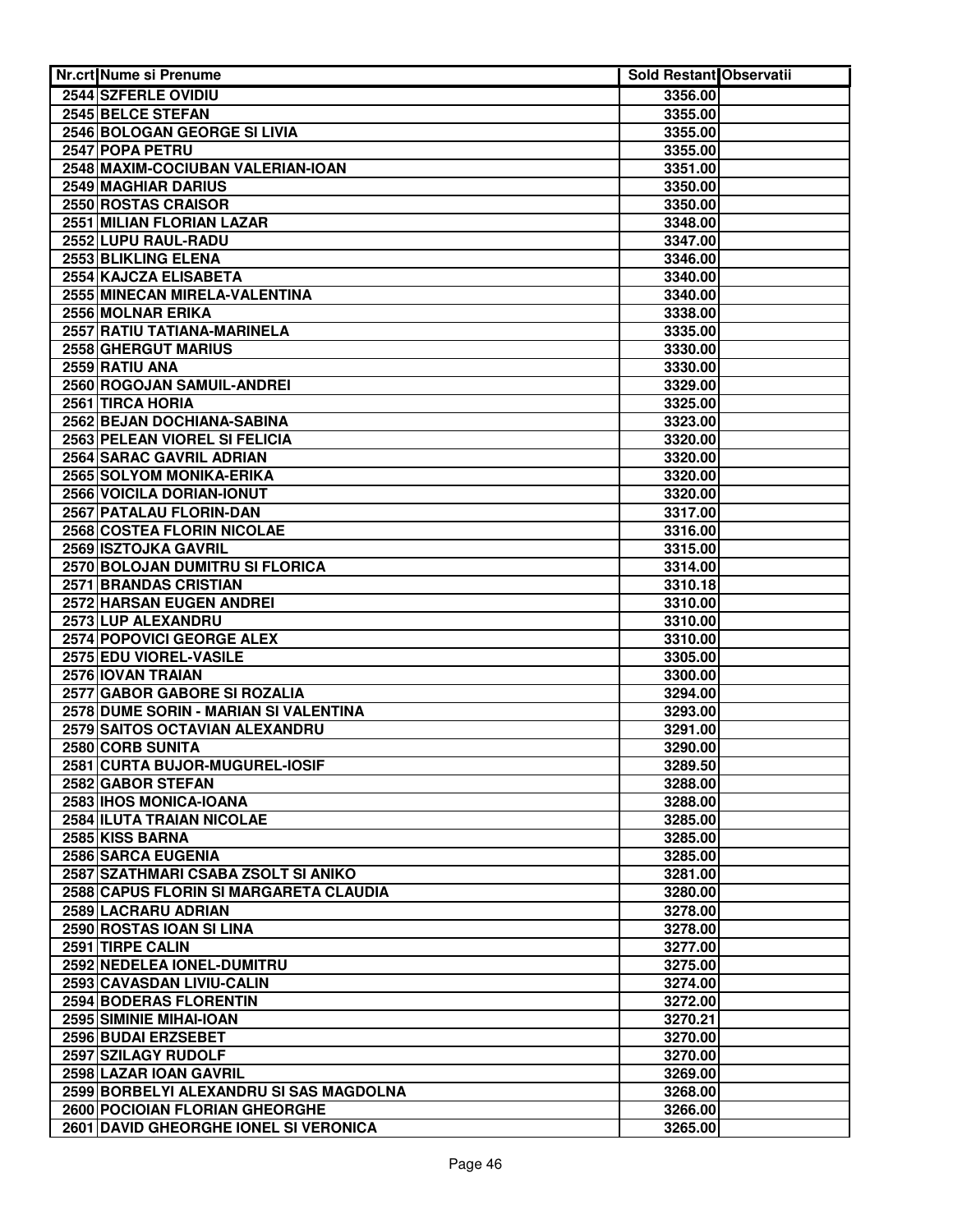| <b>Nr.crt Nume si Prenume</b>                     | Sold Restant Observatii |  |
|---------------------------------------------------|-------------------------|--|
| 2602 SZEKELY OFELIA-DORINA                        | 3265.00                 |  |
| <b>2603 POP IOAN</b>                              | 3264.00                 |  |
| 2604 CRET ROZALIA                                 | 3260.00                 |  |
| 2605 NEVELITS MARIUS-LUCIAN                       | 3259.00                 |  |
| <b>2606 GEREBENES LUDOVIC</b>                     | 3255.52                 |  |
| 2607 BIHARI SANDOR-ZSOLT                          | 3254.00                 |  |
| 2608 KELEMEN IOAN SI ROZALIA                      | 3254.00                 |  |
| 2609 BARA MIRCEA                                  | 3253.00                 |  |
| <b>2610 MAGHIAR ANDREI-MARCEL</b>                 | 3251.46                 |  |
| 2611 BAICAN ANDREEA-NICOLETA                      | 3251.00                 |  |
| 2612 BERTALAN LASZLO                              | 3250.00                 |  |
| 2613 BURCEA RUPI                                  | 3250.00                 |  |
| 2614 POP GHEORGHE                                 | 3250.00                 |  |
| 2615 SPAGNUOLO MARIA                              | 3246.00                 |  |
| 2616 HAVA MIRCEA-DOREL                            | 3244.00                 |  |
| 2617 HODISAN BOGDAN                               | 3244.00                 |  |
| 2618 LUPSEA IRINA                                 | 3242.00                 |  |
| 2619 CRISAN SERGIU-FLORIN                         | 3241.76                 |  |
| 2620 COTUT RAZVAN-OVIDIU                          | 3241.00                 |  |
| 2621 BIRTA IOAN SI VALERIA                        | 3239.00                 |  |
| 2622 OTVOS ROZALIA                                | 3234.10                 |  |
| 2623 SZEKELY ZOLTAN-ATTILA                        | 3234.00                 |  |
| 2624 FULOP ALEXANDRU-IOAN                         | 3232.00                 |  |
| 2625 SZEBENI GYONGYI SI SANDOR                    | 3231.00                 |  |
| 2626 LAZAR RENATA-KATALIN                         | 3230.00                 |  |
| 2627 PETRUS TRAIAN                                | 3228.00                 |  |
| 2628 BILTI LUCIA MARIETA                          | 3225.00                 |  |
| 2629 TURA IOAN                                    | 3220.00                 |  |
| 2630 BURLAU MARIUS-LAVINIU<br>2631 KEREZSI RUDOLF | 3217.00                 |  |
| <b>2632 FASIE CORNELIA SI RADU</b>                | 3217.00<br>3216.00      |  |
| 2633 NEGRUT IOAN - VLADIMIR                       | 3215.00                 |  |
| 2634 TEKERES ANDREI ROBERT                        | 3215.00                 |  |
| 2635 BLAGA DANIEL                                 | 3214.00                 |  |
| 2636 BORSI ARMOND                                 | 3213.00                 |  |
| 2637 CLOP GIANINA - NICOLETA                      | 3213.00                 |  |
| 2638 ROTAR DANIEL                                 | 3212.00                 |  |
| 2639 SASVARI DANIEL-GEORGE                        | 3212.00                 |  |
| 2640 TOTH JENO                                    | 3212.00                 |  |
| 2641 GUBA ERNO                                    | 3210.00                 |  |
| 2642 TUDOSESCU GEORGIANA -MARCELA                 | 3210.00                 |  |
| 2643 STANESCU SORIN GEORGE                        | 3209.00                 |  |
| 2644 VURA NORBERT TIBERIU                         | 3208.00                 |  |
| 2645 BANDI DANIEL                                 | 3206.50                 |  |
| 2646 VARGA SIMION                                 | 3205.00                 |  |
| 2647 SZABO ATTILA                                 | 3201.00                 |  |
| 2648 GHETE ADRIAN-FLORIN                          | 3200.79                 |  |
| 2649 KOSZTIN JANOS                                | 3200.00                 |  |
| 2650 TAJAMAL HUSSAIN SHAH                         | 3200.00                 |  |
| 2651 BOGDAN VIOREL                                | 3199.00                 |  |
| 2652 GELBERT SAMUIL                               | 3198.00                 |  |
| 2653 CACUCI GHEORGHE DOREL                        | 3197.00                 |  |
| 2654 VALCEANU TUDOR-VLADIMIR                      | 3197.00                 |  |
| 2655 VLASIN CODRUTA-MARIANA                       | 3197.00                 |  |
| 2656 GALE ALIN-MARIUS                             | 3195.00                 |  |
| 2657 CHIS CORNEL - DANUT                          | 3193.00                 |  |
| 2658 CIORDAS CATALIN-BOGDAN                       | 3190.50                 |  |
| 2659 DIREYBATOGULLARI MEVLUT                      | 3190.00                 |  |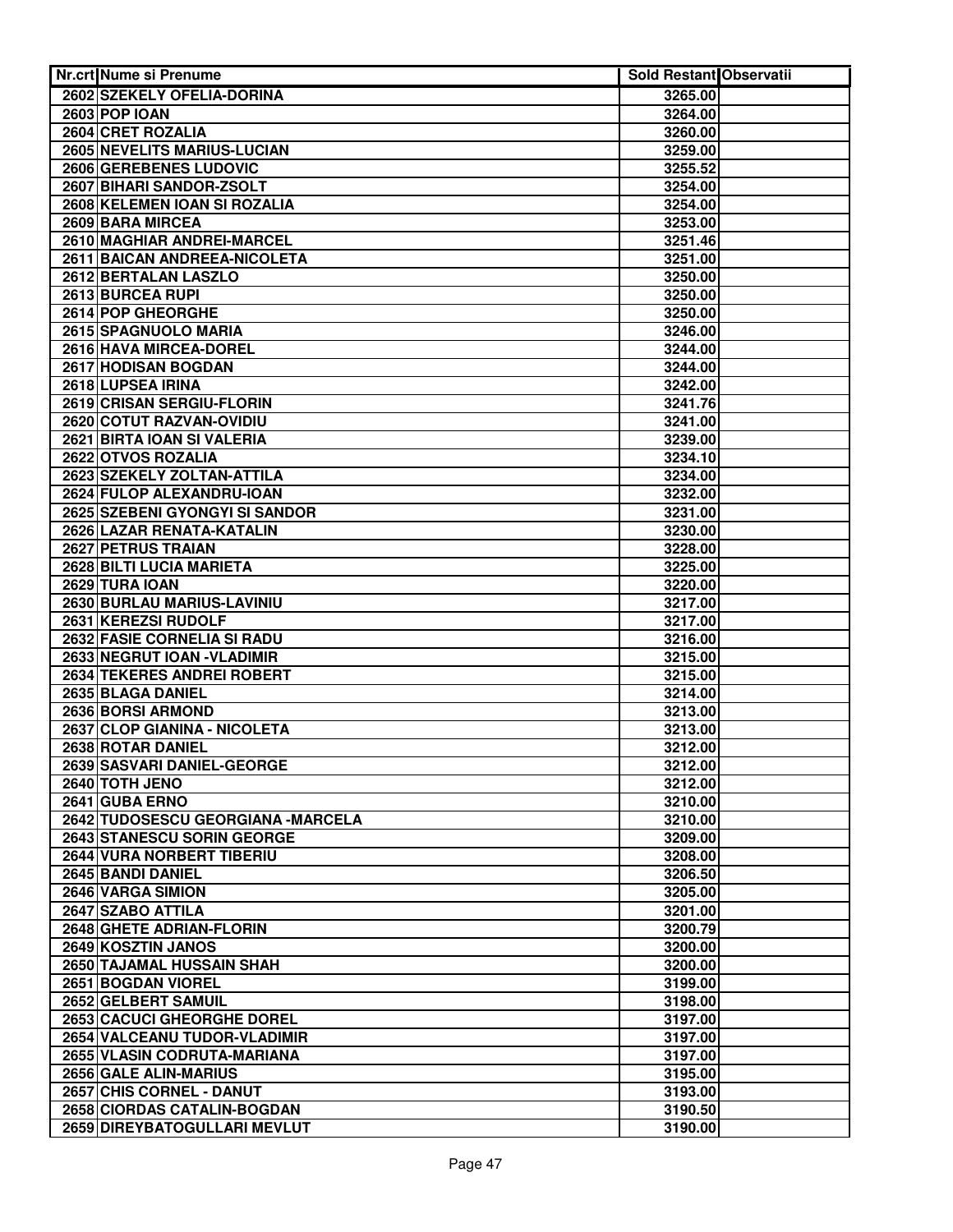| Nr.crt Nume si Prenume                                             | <b>Sold Restant Observatii</b> |  |
|--------------------------------------------------------------------|--------------------------------|--|
| 2660 OLAR DANIEL SI LIANA                                          | 3190.00                        |  |
| 2661 SIM MARIAN                                                    | 3190.00                        |  |
| 2662 SCHOLLER EDUARD-LEVENTE                                       | 3189.00                        |  |
| 2663 CORAS FLOARE                                                  | 3185.00                        |  |
| 2664 MURVAI PETER                                                  | 3185.00                        |  |
| 2665 TOIA BOGDAN CORNEL                                            | 3183.35                        |  |
| 2666 IONESCU ALEXANDER                                             | 3180.00                        |  |
| 2667 MARIAN GHEORGHE-AURELIAN                                      | 3180.00                        |  |
| 2668 MLADIN VIOLETA                                                | 3180.00                        |  |
| 2669 SZABO ERIKA                                                   | 3180.00                        |  |
| 2670 SAVA IOAN CAB. DE AVOCAT                                      | 3179.00                        |  |
| 2671 BOKA JENO                                                     | 3178.00                        |  |
| 2672 ZAH MANEA OANA LAURA - INTREP. INDIVIDUALA                    | 3175.00                        |  |
| 2673 JUCAN AUGUSTIN-DOREL                                          | 3169.00                        |  |
| 2674 TURAN YUSUF                                                   | 3168.00                        |  |
| 2675 VLAD IONEL                                                    | 3168.00                        |  |
| 2676 LUPO VIORICA-LIVIA                                            | 3167.00                        |  |
| 2677 LAKATOS ALEXANDRU-EDUARD                                      | 3165.00                        |  |
| 2678 FILIMON IOAN FLORIAN SI RAMONA LIGIA                          | 3163.00                        |  |
| 2679 PRECUP PETRICA SORIN                                          | 3162.00                        |  |
| 2680 RADULESCU SIMONA                                              | 3159.54                        |  |
| 2681 BUDAU VIOREL                                                  | 3155.00                        |  |
| 2682 UNGUR MIRCEA ADRIAN                                           | 3155.00                        |  |
| 2683 DASCALESCU DUMITRU CODRUT                                     | 3154.00                        |  |
| 2684 BENTAN ANGELA                                                 | 3152.00                        |  |
| 2685 SZABO DAVID                                                   | 3150.00                        |  |
| 2686 ZUCHIATHI CSABA-ZOLTAN                                        | 3147.00                        |  |
| 2687 COLTA ELISABETA                                               | 3142.00                        |  |
| 2688 PASCA OVIDIU-ALIN                                             | 3142.00                        |  |
| 2689 TIRLEA GHEORGHE-DACIAN                                        | 3142.00                        |  |
| 2690 DEMIAN IOAN                                                   | 3140.00                        |  |
| 2691 ASTALAS CLAUDIU- PETRU                                        | 3137.00                        |  |
| 2692 IOSIF VASILE-FLORIN SI NATALIA                                | 3137.00                        |  |
| 2693 LUCACI VIORICA                                                | 3135.00                        |  |
| 2694 BAN LUCIAN-IONUT                                              | 3134.00                        |  |
| 2695 PETRUS TEODOR-CIPRIAN                                         | 3131.00                        |  |
| 2696 VARGA CSONGOR-BELA                                            | 3131.00                        |  |
| 2697 VERES OVIDIU-STEFAN                                           | 3130.00                        |  |
| 2698 POENARU GEORGE                                                | 3128.46                        |  |
| 2699 KAPAS PETER-ZSOLT SI NAOMI REBECA<br>2700 ZAHARI ANDREI SORIN | 3124.00<br>3123.73             |  |
| 2701 MOZA VIOREL-CRISTIAN                                          | 3120.00                        |  |
| 2702 NAGY TIBERIU                                                  | 3120.00                        |  |
| 2703 BEI LIVIA                                                     | 3118.00                        |  |
| 2704 BAGULESCU FLORIAN-VASILE                                      | 3117.24                        |  |
| 2705 SALAJAN TEODOR-DOREL                                          | 3116.00                        |  |
| 2706 COSTEA CORNELIA-ELVIRA                                        | 3114.00                        |  |
| 2707 MORAR IONEL SI AURICA                                         | 3114.00                        |  |
| 2708 NAGY-MOLNAR GABOR SI FRANCISKA                                | 3114.00                        |  |
| 2709 FENYES ALEXANDRU STEFAN                                       | 3112.32                        |  |
| 2710 STEFAN ADRIAN MUGUREL SI NICOLETA MIR                         | 3112.00                        |  |
| 2711 MORAR VIORICA                                                 | 3111.00                        |  |
| 2712 PAUL BALINT                                                   | 3110.00                        |  |
| 2713 SACUI SORIN                                                   | 3109.76                        |  |
| 2714 GHEORGHE GABRIEL-SORIN SI IOAN-MARCEL                         | 3109.00                        |  |
| 2715 HAJYAHYA CERASELA-IOANA                                       | 3109.00                        |  |
| 2716 BOCHIS DOREL                                                  | 3107.00                        |  |
| 2717 BRONT DAN IULIAN SI CLAUDIA STELA                             | 3104.00                        |  |
|                                                                    |                                |  |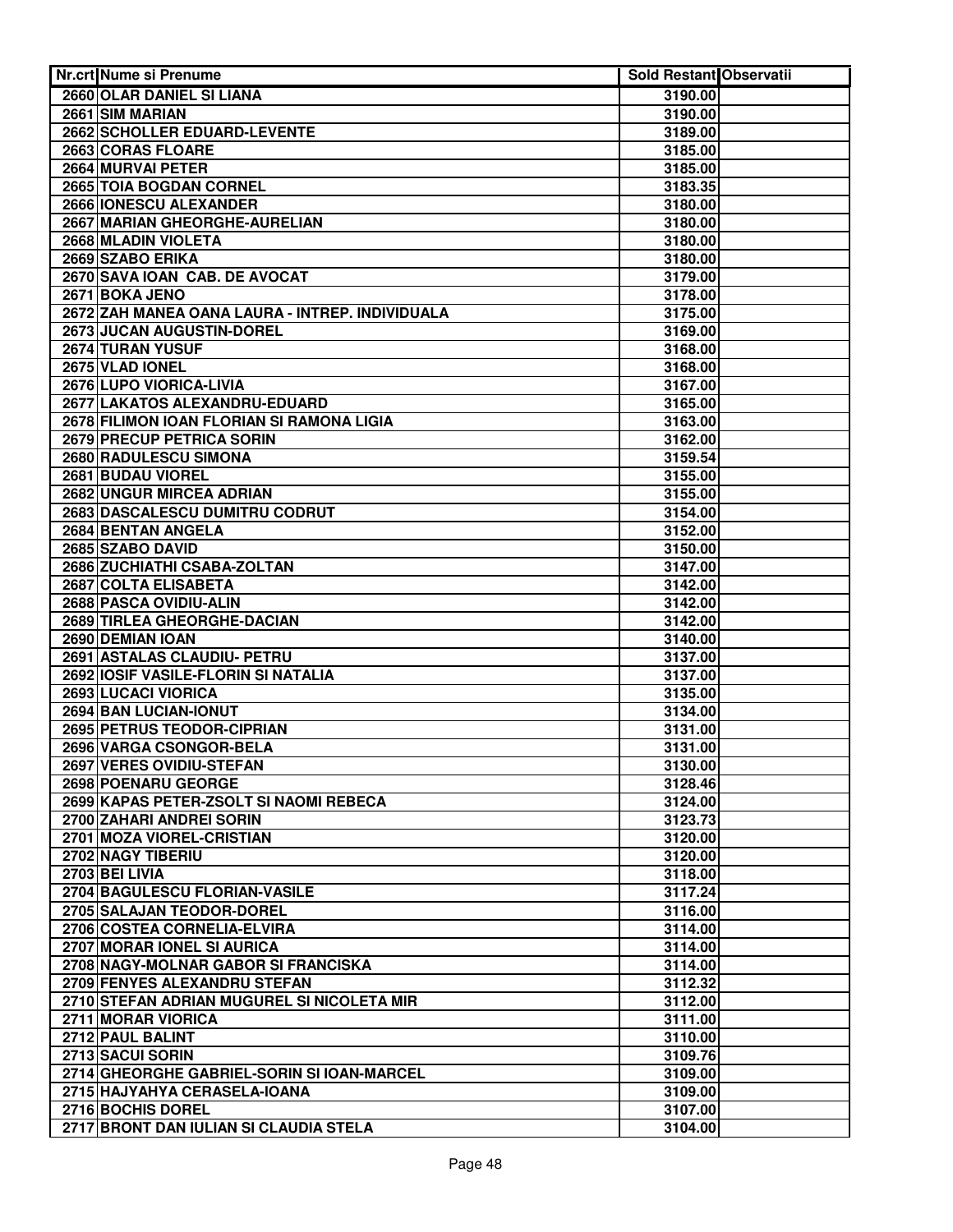| <b>Nr.crt Nume si Prenume</b>            | Sold Restant Observatii |  |
|------------------------------------------|-------------------------|--|
| 2718 OMUT PETRU                          | 3101.00                 |  |
| 2719 DOARNA IONUT-MIRCEA                 | 3100.00                 |  |
| 2720 PIRTEA PAUL-RAZVAN                  | 3095.00                 |  |
| 2721 REZMUVES TUDOR-GHEORGHE             | 3094.00                 |  |
| 2722 GABOR MINDRA                        | 3090.00                 |  |
| 2723 STAVARACHE SEBASTIAN-MARIUS         | 3090.00                 |  |
| 2724 TOTH OLIVER                         | 3086.00                 |  |
| 2725 CHHATARPAL SINGH                    | 3079.00                 |  |
| 2726 PELE IOAN                           | 3079.00                 |  |
| 2727 TUDUCE TRAIAN GEORGE                | 3077.00                 |  |
| 2728 CERMIAN IOSIF ROBERT                | 3072.00                 |  |
| 2729 IVAN SEBASTIAN-DAN                  | 3070.18                 |  |
| 2730 MANYAK ERIK-VIKTOR                  | 3069.00                 |  |
| 2731 SILAGHI RADU                        | 3069.00                 |  |
| 2732 EMBER RAMONA-GABRIELA               | 3068.00                 |  |
| 2733 SELEJEAN AURICA                     | 3066.00                 |  |
| 2734 SZEKELY IOSIF                       | 3066.00                 |  |
| 2735 MAGYARI EDMOND-ROMEO                | 3065.00                 |  |
| 2736 VLADICA GHEORGHE SI DANIELA         | 3065.00                 |  |
| 2737 ARDELEAN ANCA FLORINA               | 3063.00                 |  |
| 2738 COPIL OVIDIU-TRAIAN                 | 3060.00                 |  |
| 2739 MEZEI VICTOR                        | 3060.00                 |  |
| 2740 SIPOS EUGEN CRISTIAN                | 3059.00                 |  |
| 2741 BULZAN ADRIAN-IOAN                  | 3055.00                 |  |
| 2742 LUKACS ROBERT - ALEXANDRU           | 3055.00                 |  |
| 2743 IANC MAGDALENA                      | 3054.00                 |  |
| 2744 MOHD SAID MOHD ABU MAHFOUZ          | 3050.00                 |  |
| 2745 NEGRU GEORGE-NICOLAE                | 3050.00                 |  |
| 2746 BECHERU LIVIU SI MIRELA-ELENA       | 3042.00                 |  |
| 2747 GABORAS SERGIU                      | 3040.00                 |  |
| 2748 TRIFA IULIU                         | 3037.00                 |  |
| 2749 AMBRO VASILE                        | 3036.00                 |  |
| 2750 CODRIEANU OTILIA - RAMONA           | 3035.00                 |  |
| 2751 LELEA VASILE-CATALIN                | 3034.00                 |  |
| 2752 HADI BELA                           | 3031.51                 |  |
| 2753 RADU LIVIU SI CARMEN-CORINA         | 3031.00                 |  |
| 2754 BARANKA GAVRIL                      | 3030.00                 |  |
| 2755 GAVRIS DANIEL                       | 3030.00                 |  |
| 2756 RACZ CLAUDIA-IRINA                  | 3029.00                 |  |
| 2757 NISTOR CALIN IOAN                   | 3027.00                 |  |
| 2758 VUSCAN PAUL EDUARD                  | 3025.00                 |  |
| 2759 HEBRISTEAN SERGIU-DOREL             | 3020.00                 |  |
| 2760 NAGHIU DORIN                        | 3020.00                 |  |
| 2761 TOTH JANOS                          | 3020.00                 |  |
| 2762 GLIGOR TRAIAN SI LENUTA             | 3015.00                 |  |
| 2763 CIUCIU LIVIA                        | 3014.33                 |  |
| 2764 PASC RAUL-PAUL                      | 3014.00                 |  |
| 2765 MACRA MIRCEA SI MARIA               | 3011.00                 |  |
| 2766 DEGAU DORINA-MARIANA                | 3009.00                 |  |
| 2767 SAMOILA CRISTIAN SI GEORGETA CORNEL | 3009.00                 |  |
| 2768 MEZE LUIGY-VASILE                   | 3008.00                 |  |
| 2769 GYORGY CSAKI-ISTVAN, INTREP.INDIV.  | 3007.00                 |  |
| 2770 VAIDA DANIELA                       | 3007.00                 |  |
| 2771 MOS FLAVIU RADU SI ANCA CLAUDIA     | 3006.27                 |  |
| 2772 CIARNAU GHEORGHE-DORIN              | 3006.00                 |  |
| 2773 BICA MIHAELA-ELENA                  | 3005.00                 |  |
| 2774 COSTEA CRISTIAN DANUT               | 3005.00                 |  |
| 2775 LUCACIU FLORIAN                     | 3003.00                 |  |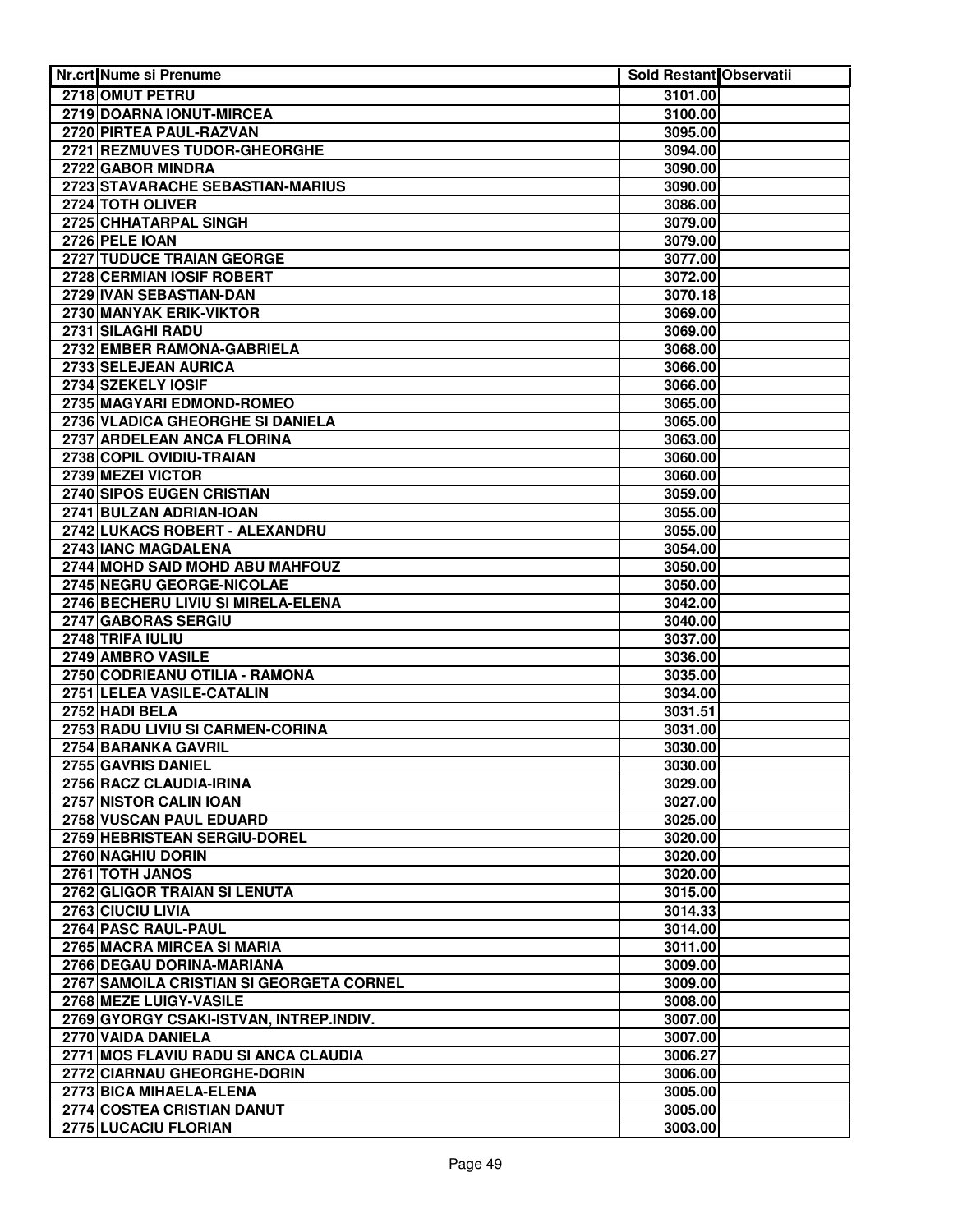| <b>Nr.crt Nume si Prenume</b>     | <b>Sold Restant Observatii</b> |  |
|-----------------------------------|--------------------------------|--|
| 2776 LOBONTIU AUREL               | 3002.00                        |  |
| 2777 BACIU IONUT-CALIN            | 3000.00                        |  |
| 2778 BICA FLORIAN-AUREL           | 3000.00                        |  |
| 2779 COVASDAN STEFAN-SEBASTIAN    | 3000.00                        |  |
| 2780 DURGHEU FLORENTINA - ANCA    | 3000.00                        |  |
| 2781 ESER REMZI                   | 3000.00                        |  |
| 2782 FLONTA RAMONA IOANA          | 3000.00                        |  |
| 2783 GABOR TEREZA                 | 3000.00                        |  |
| 2784 KUN ANNAMARIA-IULIANA        | 3000.00                        |  |
| 2785 MADUTA CATALIN ADRIAN        | 3000.00                        |  |
| 2786 MOLNAR MARIAN-GABRIEL        | 3000.00                        |  |
| 2787 ONITA MARIA-TUNDE            | 3000.00                        |  |
| 2788 ONYEZEBE NONSO GODWIN        | 3000.00                        |  |
| 2789 POPOVICI IOAN                | 3000.00                        |  |
| 2790 SZABO SANDOR ROLAND          | 3000.00                        |  |
| 2791 TEGLAS DORINA                | 3000.00                        |  |
| 2792 TRIFAN ALEXANDRA-MARIA       | 3000.00                        |  |
| 2793 TURBUCZ DALITA               | 3000.00                        |  |
| 2794 VARGA CSABA                  | 3000.00                        |  |
| 2795 VASADI ADINA                 | 3000.00                        |  |
| 2796 DEJEU NICOLAE                | 2997.50                        |  |
| 2797 STANCIU STEFAN               | 2997.00                        |  |
| 2798 CIOCAN DANUT ADRIAN          | 2993.00                        |  |
| 2799 GABOR RUPI                   | 2990.00                        |  |
| 2800 COPIL-STOICA IONELA          | 2989.00                        |  |
| 2801 FERENCZ STEFAN               | 2986.00                        |  |
| 2802 TRUM CSABA                   | 2983.00                        |  |
| 2803 HAIDUC PAVEL SI MARIA        | 2982.00                        |  |
| 2804 LUP PETRU-FLORIN             | 2982.00                        |  |
| 2805 MOHAMED ELMAHDI-HASSAN OSMAN | 2981.81                        |  |
| 2806 JONAS MELINDA-MARIA          | 2978.60                        |  |
| 2807 MARCON DANIEL                | 2977.00                        |  |
| 2808 TITI ROBERT                  | 2972.00                        |  |
| 2809 CHERECHES FLOARE             | 2971.00                        |  |
| 2810 NOVAC PETRU SI MARIOARA      | 2966.00                        |  |
| 2811 JANOSI ATTILA SI GABRIELLA   | 2965.00                        |  |
| 2812 BOLOGAN HORIA-VASILE         | 2964.00                        |  |
| 2813 CATANA ALEXANDRU             | 2960.00                        |  |
| 2814 JENEI GYORGY                 | 2960.00                        |  |
| 2815 MOTOC ADINA-IOANA            | 2960.00                        |  |
| 2816 VASIU EMIL                   | 2960.00                        |  |
| 2817 IORGOVAN EUGEN-IONEL         | 2957.00                        |  |
| 2818 POPA LIVIU                   | 2955.00                        |  |
| 2819 MILADI OUSSAMA               | 2953.00                        |  |
| 2820 SUTEU OVIDIU-HORIA           | 2952.00                        |  |
| 2821 BAHICA VASILE                | 2950.00                        |  |
| 2822 MOCAN CORNELIA-DACIANA       | 2948.00                        |  |
| 2823 LACATUS ZOLTAN OLIVER        | 2947.00                        |  |
| 2824 IAMBOR DUMITRU               | 2946.00                        |  |
| 2825 UDREA ANTON-AURELIAN- MARIUS | 2944.00                        |  |
| 2826 TULKOS ROMEO EMERIC          | 2942.00                        |  |
| 2827 MARINCA VASILE-ILIE          | 2941.00                        |  |
| 2828 STEFAN FLORIAN               | 2939.00                        |  |
| 2829 KOSA ZOLTAN                  | 2938.00                        |  |
| 2830 SZABO SANDOR                 | 2934.00                        |  |
| 2831 CHAMBRE ADRIAN               | 2933.00                        |  |
| 2832 LAZAR OLIVER                 | 2932.00                        |  |
| 2833 URSADAN EMIL IOAN PFA        | 2930.00                        |  |
|                                   |                                |  |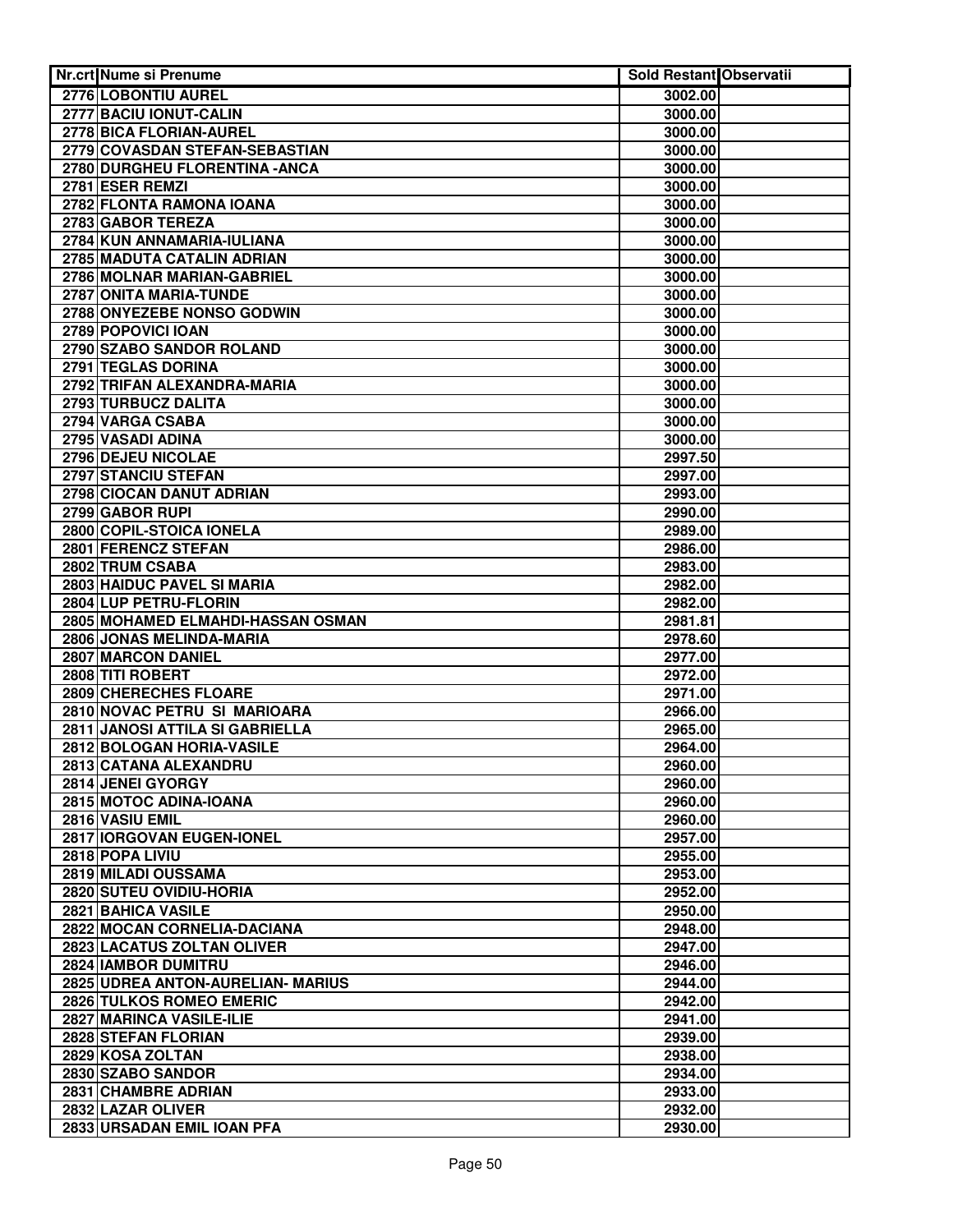| <b>Nr.crt Nume si Prenume</b>                               | Sold Restant Observatii |  |
|-------------------------------------------------------------|-------------------------|--|
| 2834 MADA CRISTIAN - IOAN                                   | 2928.00                 |  |
| 2835 FORIS SANDOR-GYORGU                                    | 2926.00                 |  |
| 2836 STIOP ANDREI COSMIN                                    | 2925.00                 |  |
| 2837 GABOR IOAN                                             | 2924.00                 |  |
| 2838 SALAGEAN VIOREL SI CRISTIAN                            | 2924.00                 |  |
| 2839 OLAH HORATIU ALEXANDRU                                 | 2923.00                 |  |
| 2840 POPA GHEORGHE                                          | 2923.00                 |  |
| <b>2841 BERGER SANDOR-DAVID</b>                             | 2920.00                 |  |
| 2842 POPOVICIU ALEXANDRU-ROMULUS                            | 2920.00                 |  |
| 2843 NAGY MARTA                                             | 2919.00                 |  |
| 2844 RADOVICI CIPRIAN ADRIAN                                | 2915.16                 |  |
| 2845 ZAINEA-MOLDOVAN SERGIU- EMIL                           | 2915.00                 |  |
| 2846 JUCA VIOREL                                            | 2914.00                 |  |
| 2847 MOCA GABRIELA                                          | 2913.00                 |  |
| 2848 TENTEA CSEPEI NORMAN                                   | 2913.00                 |  |
| 2849 GHERGHINA ION SI CLAUDIA FLORICA                       | 2911.54                 |  |
| 2850 BONCHIS CONSTANTIN-BOGDAN-NOTAR PUBLIC                 | 2911.00                 |  |
| 2851 OTVOS VERA                                             |                         |  |
| 2852 MARINCEAN DORU-GEORGE SI DIANA                         | 2910.00<br>2907.63      |  |
|                                                             |                         |  |
| 2853 GABOR GAVRIL<br>2854 LAZA FLORENTINA                   | 2902.50                 |  |
|                                                             | 2902.00                 |  |
| 2855 TODORAN LIVIU                                          | 2901.00                 |  |
| 2856 DEJI VIOREL<br>2857 FILIMON AUREL-SEBASTIAN            | 2900.00                 |  |
|                                                             | 2900.00                 |  |
| 2858 LEONTE COSTICA                                         | 2900.00                 |  |
| 2859 CIOBAN CONSTANTIN<br><b>2860 MOISI CRISTIAN-DANIEL</b> | 2899.74                 |  |
| 2861 NAGY ZOLTAN-ISTVAN                                     | 2897.00<br>2897.00      |  |
| 2862 SERE PAVEL-CORNELIU SI LUCIANA                         | 2895.00                 |  |
| 2863 SFARLEA MIRCEA-FLORIAN                                 | 2888.72                 |  |
| <b>2864 BIRTAS GHEORGHE DOREL</b>                           | 2886.00                 |  |
| 2865 KALLAY ANNAMARIA                                       | 2885.00                 |  |
| 2866 SUCIU IOAN                                             | 2885.00                 |  |
| 2867 SUTAK NICOLAE MIHAI                                    | 2884.00                 |  |
| 2868 COTETI GHEORGHE                                        | 2883.00                 |  |
| 2869 GABOR MATEI                                            |                         |  |
| 2870 VASILACHE MIHAI-VLAD                                   | 2880.00<br>2880.00      |  |
| 2871 SANDOR ANDREI                                          | 2877.00                 |  |
| 2872 ESER ANA-LOREDANA                                      |                         |  |
|                                                             | 2876.00                 |  |
| 2873 GAL ATTILA                                             | 2875.00                 |  |
| 2874 KOVACS LEVENTE-GYULA<br>2875 MEZE SERGIU-SORIN         | 2874.00                 |  |
|                                                             | 2874.00                 |  |
| 2876 COROIU FLORINA-CODRUTA SI GHEORGHE-SERGIU              | 2871.00                 |  |
| 2877 TOADER-TODERAS IOAN                                    | 2871.00                 |  |
| 2878 PLASTIN ADRIAN FLORIN                                  | 2869.54                 |  |
| 2879 UNGUREANU NICOLETA DANA                                | 2867.00                 |  |
| 2880 MAIER CORNELIU                                         | 2866.00                 |  |
| 2881 ONODI CRISTIAN-ROBERT                                  | 2866.00                 |  |
| 2882 PINTEA GABRIEL-OCTAVIAN SI EUGENIA-FLORENTINA          | 2865.91                 |  |
| 2883 ROSTAS AVERESCU<br>2884 VESA CALIN - VALERIU           | 2865.00                 |  |
|                                                             | 2864.00                 |  |
| 2885 CESPITES FRANCESCO<br>2886 VIDICAN PETRU               | 2862.00                 |  |
| 2887 ABRUDAN RADU-ALIN                                      | 2861.00<br>2860.04      |  |
| 2888 CUC ADRIAN-NICOLAE                                     |                         |  |
| <b>2889 ISZTOIKA MATEI</b>                                  | 2860.00                 |  |
| 2890 SCORTARI ILIE-CONSTANTIN                               | 2860.00<br>2857.00      |  |
| 2891 SIMUT LUCIAN                                           | 2855.00                 |  |
|                                                             |                         |  |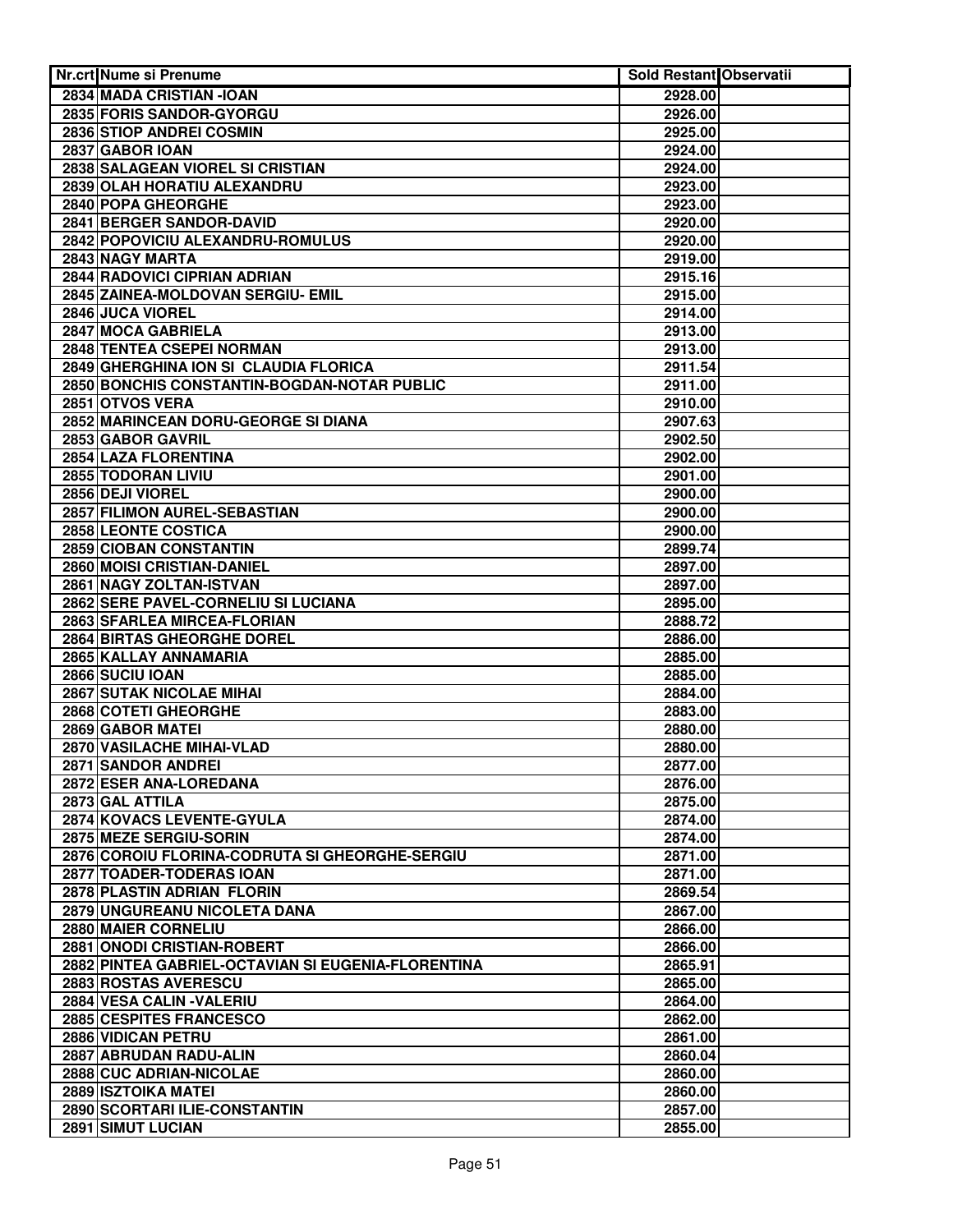| <b>Nr.crt Nume si Prenume</b>                  | Sold Restant Observatii |  |
|------------------------------------------------|-------------------------|--|
| 2892 BRUDAR LAVINIA-ANCA                       | 2854.00                 |  |
| 2893 CUCU MIHAI SABIN                          | 2853.00                 |  |
| 2894 SOLTAN ION SI LAURA-CARMEN                | 2853.00                 |  |
| 2895 VOICU CONSTANTIN                          | 2853.00                 |  |
| 2896 BICHIS RAMONA MELINDA                     | 2851.00                 |  |
| 2897 BUZI AMBRUS                               | 2850.00                 |  |
| 2898 IVANYI ERZSEBET SI IOAN                   | 2850.00                 |  |
| <b>2899 POP IOAN</b>                           | 2850.00                 |  |
| 2900 SZILAGY ZOLTAN                            | 2850.00                 |  |
| <b>2901 VASS VERONICA</b>                      | 2850.00                 |  |
| 2902 POP DRAGOMIR                              | 2849.94                 |  |
| 2903 BOT ADRIAN MIRCEA                         | 2848.00                 |  |
| 2904 STOICA IANCU                              | 2848.00                 |  |
| 2905 TIODAR DANIEL PETRU                       | 2845.00                 |  |
| 2906 ARON ALEXANDRU-ILIE                       | 2844.00                 |  |
| 2907 SFERLE MADALINA-IULIA                     | 2844.00                 |  |
| 2908 FRIEDMANN ALEXANDRU LIVIU                 | 2840.00                 |  |
| 2909 BARTOK ILEANA                             | 2839.00                 |  |
| 2910 VARGA IMRE                                | 2839.00                 |  |
| 2911 SASAREANU FLORINA INTR.IND.               | 2835.00                 |  |
| 2912 DRUGAS LUCIAN-FLORIAN SI ADRIANA          | 2834.00                 |  |
| 2913 VARGA VICTOR                              | 2834.00                 |  |
| 2914 CONTU VASILE COSTEL                       | 2830.00                 |  |
| 2915 SAMU GABRIEL DAVID                        | 2830.00                 |  |
| 2916 IENCIU ADRIAN-FLORIN                      | 2829.43                 |  |
| 2917 POP VASILE OVIDIU                         | 2827.00                 |  |
| <b>2918 SANDRA SERGIU NICOLAE</b>              | 2826.00                 |  |
| 2919 FORIAN ATILA-IOSIF                        | 2820.00                 |  |
| 2920 LASCAU FLORIN-DANIEL                      | 2819.00                 |  |
| 2921 BODOG IOAN SI ELENA<br>2922 ERDEI TIBERIU | 2817.00<br>2816.00      |  |
| 2923 POPA IUSTINIAN-MIRCEA                     | 2816.00                 |  |
| 2924 BENE LORAND-CSABA                         | 2813.00                 |  |
| 2925 FARKAS IMRE JENO                          | 2812.00                 |  |
| 2926 NOVAC-IUHASZ OLIMPIU-NICOLAE              | 2810.00                 |  |
| 2927 IGNATESCU PAUL-GEORGE                     | 2809.00                 |  |
| 2928 MAIER GHEORGHE                            | 2807.55                 |  |
| 2929 DR.SARCA EUGENIA CM.I.                    | 2807.00                 |  |
| 2930 FEKETE BANDI PISTA CATALINA               | 2806.00                 |  |
| 2931 CUC MARIUS - CIPRIAN                      | 2805.00                 |  |
| 2932 GABOR MINDRA                              | 2805.00                 |  |
| 2933 POP MONICA SI MARCEL-DANIEL               | 2805.00                 |  |
| 2934 GABOR STEFAN                              | 2800.00                 |  |
| 2935 JURCA SORIN-GHEORGHE                      | 2800.00                 |  |
| 2936 VALCIU MIHAI DOREL                        | 2800.00                 |  |
| 2937 VARGA ISTVAN-SANDOR                       | 2800.00                 |  |
| 2938 SZABO JOZSEF                              | 2799.00                 |  |
| 2939 MOLNAR STEFAN-SORIN                       | 2797.00                 |  |
| 2940 GYURKUCZA GYORGY                          | 2795.00                 |  |
| 2941 LUPU ADRIAN-NICOLAE                       | 2790.00                 |  |
| 2942 BALOGH VICTOR-ANDRAS                      | 2788.13                 |  |
| 2943 BALLA DAVID                               | 2786.00                 |  |
| 2944 PESCAR IOSIF                              | 2786.00                 |  |
| 2945 MARINA MARIANA VIORICA                    | 2785.00                 |  |
| 2946 MANEA TIBERIU                             | 2784.00                 |  |
| 2947 SIMON STEFAN                              | 2782.00                 |  |
| 2948 STAN ALEXANDRA RAMONA-INTR. IND.          | 2782.00                 |  |
| 2949 BULZAN DOREL                              | 2780.00                 |  |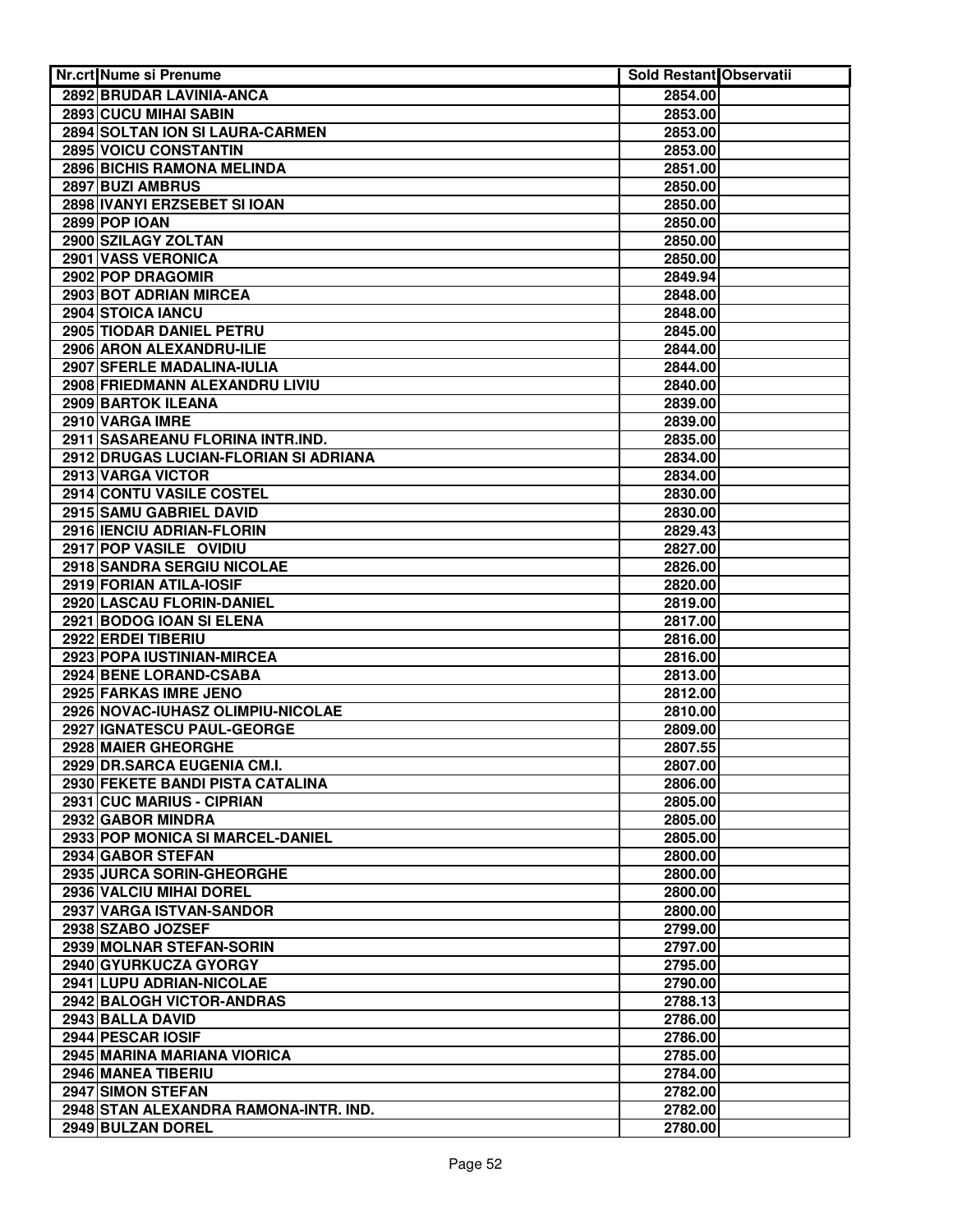| <b>Nr.crt Nume si Prenume</b>                               | Sold Restant Observatii |                       |
|-------------------------------------------------------------|-------------------------|-----------------------|
| 2950 POPOVICI ADRIAN-IONUT                                  | 2780.00                 |                       |
| 2951 ENACHE MALINA                                          | 2776.00                 |                       |
| 2952 LAZAU MARIN                                            | 2776.00                 |                       |
| 2953 STURZ CORNELIA DANIELA                                 | 2775.00                 |                       |
| 2954 VASS RUDOLF                                            | 2775.00                 |                       |
| 2955 LASCU MARIA CARMEN SI VALERIU                          | 2774.00                 |                       |
| 2956 PANTEA PAUL-SORIN                                      | 2769.00                 |                       |
| <b>2957 ERDEI SEBASTIAN-FLORIN</b>                          | 2763.00                 |                       |
| 2958 BUZGUTA JAN-SEBASTIAN ARON                             | 2760.00                 |                       |
| 2959 CAVUS CAN                                              | 2760.00                 |                       |
| 2960 OTVOS MIKLOS                                           | 2760.00                 |                       |
| 2961 UIVAROSAN COSMIN HORATIU DACIAN                        | 2758.12                 |                       |
| 2962 KUSZTURA ROLAND CRISTIAN                               | 2758.00                 |                       |
| 2963 OPREA MARCEL-LUCIAN                                    | 2758.00                 |                       |
| 2964 GROZA ALIN                                             | 2757.00                 |                       |
| 2965 LUPSEA PETRU-DOLLY                                     | 2756.00                 |                       |
| 2966 ROMAN MELANIA-GHEORGHINA                               | 2753.00                 |                       |
| 2967 BUNGAU GEORGE-DAN                                      | 2752.00                 |                       |
| 2968 BOLDIS GEORGE                                          | 2750.00                 |                       |
| 2969 MEZE IONUT GEORGE                                      | 2750.00                 |                       |
| 2970 POPOVICI IUSTINA                                       | 2750.00                 |                       |
| 2971 SZABO VICTORIA                                         | 2750.00                 |                       |
| 2972 CALO ALEXANDRU                                         | 2749.70                 |                       |
| 2973 CURPAS GHEORGHE                                        | 2748.00                 |                       |
| 2974 BOROS LASZLO                                           | 2745.00                 |                       |
| 2975 BOCUT SEBASTIAN-PETRE                                  | 2744.00                 |                       |
| 2976 BEIUSANU ADRIAN-LUCIAN SI GABRIELA                     | 2743.00                 |                       |
| 2977 ZEYAD HUSSEIN SAEED ATIEH<br>2978 ILISIE OLIMPIA-DOINA | 2743.00                 |                       |
| 2979 NAGY BELA ZOLTAN                                       | 2741.00                 |                       |
| 2980 POP ALEXANDRU-CONSTANTIN                               | 2741.00<br>2741.00      |                       |
| 2981 ACHENBACH DAN                                          | 2740.00                 |                       |
| 2982 ISTOICA IANCU                                          | 2740.00                 |                       |
| 2983 BALAN RUDOLF-CONSTANTIN                                | 2738.00                 |                       |
| 2984 BODOG CRISTIAN                                         | 2738.00                 |                       |
| 2985 CIORDAS FLORIN-GHEORGHE                                | 2738.00                 |                       |
| 2986 VASARHELYI MARIA                                       |                         | 2736.00 PROCES PE ROL |
| 2987 VESA VALENTIN DAN                                      | 2732.00                 |                       |
| 2988 BLANARU-MAIER IULIA                                    | 2731.50                 |                       |
| 2989 BODOG ADAM                                             | 2731.00                 |                       |
| 2990 SERBAN LUCIAN DORIN                                    | 2727.38                 |                       |
| 2991 CIURAR LIZA                                            | 2726.00                 |                       |
| 2992 CACUCI FLORIAN-CRISTIAN SI MARIOARA                    | 2725.00                 |                       |
| 2993 SIMOCA VICTORIA                                        | 2725.00                 |                       |
| 2994 CORA CRISTIAN-PETRU                                    | 2721.00                 |                       |
| 2995 CIPLEU DANIEL-ANDREI                                   | 2720.00                 |                       |
| 2996 SERBAN GHEORGHE                                        | 2720.00                 |                       |
| 2997 BIROAS IONUT MARIAN                                    | 2718.00                 |                       |
| 2998 MORAR DAVID EMIL                                       | 2718.00                 |                       |
| 2999 SOPORAN ALINA SI BENETTI ALFREDO                       | 2717.00                 |                       |
| 3000 GEREBENES IANCU                                        | 2716.00                 |                       |
| 3001 ROXIN AUREL                                            | 2714.05                 |                       |
| 3002 VEKERDI ATTILA                                         | 2711.00                 |                       |
| 3003 DERECICHEI ALEXANDRU                                   | 2710.64                 |                       |
| 3004 DEMETER IOAN                                           | 2709.67                 |                       |
| 3005 CIPLEU NICODIM-SOLOMON                                 | 2709.00                 |                       |
| 3006 PORUMB GEANINA-MARIA                                   | 2709.00                 |                       |
| <b>3007 CIRSTEA CRISTIAN</b>                                | 2707.00                 |                       |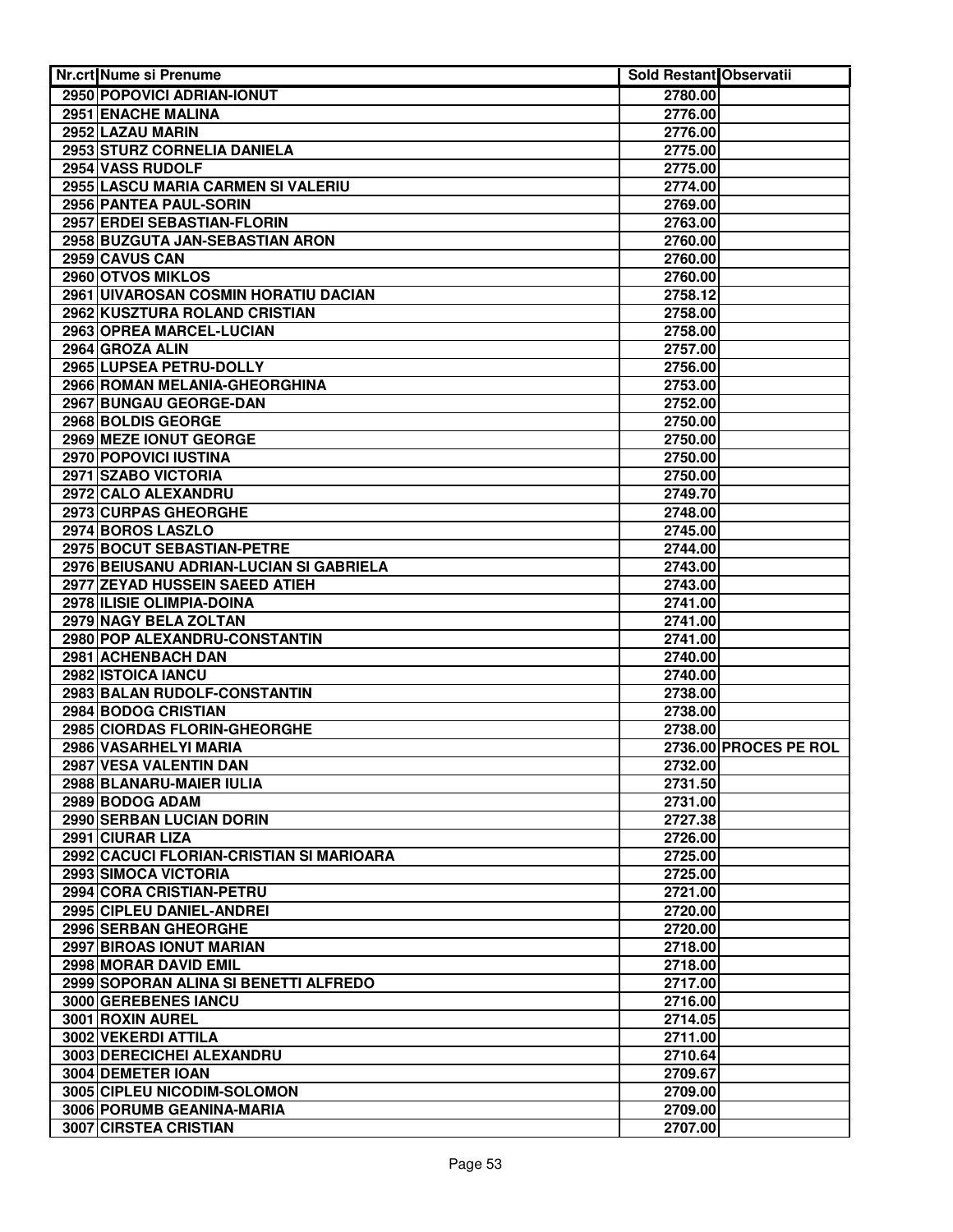| Nr.crt Nume si Prenume                        | <b>Sold Restant Observatii</b> |  |
|-----------------------------------------------|--------------------------------|--|
| 3008 NEMES VLAD                               | 2707.00                        |  |
| 3009 LAKATOS ZOLTAN-JANOS SI DANIELA          | 2706.00                        |  |
| 3010 MOLDOVAN DORIN                           | 2704.00                        |  |
| 3011 BENDE ELISABETA-GABRIELA                 | 2700.00                        |  |
| 3012 CALIN ROBERT                             | 2700.00                        |  |
| 3013 SIMON EUGEN-ROMEO                        | 2700.00                        |  |
| 3014 CHIS RAZVAN-ADRIAN                       | 2699.47                        |  |
| 3015 IUHAS CORNELIU CRISTIAN                  | 2698.00                        |  |
| 3016 SZABO ZOLTAN                             | 2697.00                        |  |
| <b>3017 BSAT MOHAMED NAZIH</b>                | 2695.00                        |  |
| 3018 ALKAYED KHALAF                           | 2693.00                        |  |
| 3019 IACOB LOREDANA-FLORENTINA SI BUDA DANIEL | 2693.00                        |  |
| 3020 MOHACI JOZSEF-AUGUSTIN                   | 2693.00                        |  |
| 3021 PIT COSMIN-IONUT-CIPRIAN                 | 2692.60                        |  |
| 3022 BUZ IOAN SI CORINA-MARIA                 | 2690.00                        |  |
| 3023 CAB. CONTABILITATE GUI KATALIN           | 2685.00                        |  |
| 3024 PAP ARPAD-IOSIF                          | 2685.00                        |  |
| 3025 LAZAR DORU-CRISTIAN                      | 2684.00                        |  |
| 3026 CRISTE IONUT-ALEXANDRU                   | 2682.00                        |  |
| 3027 MAIER FLORIN                             | 2682.00                        |  |
| 3028 CIOBOTA HORIA                            | 2680.00                        |  |
| 3029 GUNTA DANIELA                            | 2679.00                        |  |
| 3030 MIKLOS ELENA SI MARTIN                   | 2678.00                        |  |
| 3031 PAP SANDOR- ISTVAN                       | 2678.00                        |  |
| 3032 POP GHEORGHE SI IOANA LIVIA              | 2678.00                        |  |
| 3033 TITI ESTERA                              | 2678.00                        |  |
| 3034 SIM OCTAVIAN                             | 2677.00                        |  |
| 3035 ARON IOSIF-ALEXANDRU                     | 2675.00                        |  |
| 3036 PORUMB CORNEL<br>3037 PETRICAS FLORIAN   | 2675.00                        |  |
| 3038 FILIP ILEANA - DORINA                    | 2674.00<br>2673.00             |  |
| 3039 BALLA ZOLTAN SANDOR                      | 2672.85                        |  |
| 3040 CHINDLE ANA                              | 2672.00                        |  |
| 3041 NENCIU MARIAN-TRAIAN                     | 2671.50                        |  |
| <b>3042 GUTI CRISTIAN</b>                     | 2670.00                        |  |
| 3043 KISS TIBERIU                             | 2670.00                        |  |
| 3044 PAVEL MARIA SI TRAIAN                    | 2669.00                        |  |
| 3045 SCATENA ADRIANO                          | 2669.00                        |  |
| 3046 POP IOSIF SI MARIA                       | 2668.00                        |  |
| 3047 OPREAN CATALIN GHEORGHE                  | 2665.00                        |  |
| 3048 SZILAGYI BELA                            | 2665.00                        |  |
| 3049 CICORTAS DANIEL FLORIN                   | 2664.00                        |  |
| 3050 SAITOS ANABELA                           | 2663.64                        |  |
| 3051 JUDEA ANDREI-REMUS                       | 2658.26                        |  |
| 3052 OLAR IOAN - ILEANA                       | 2658.00                        |  |
| 3053 HUTTNER ZOLTAN                           | 2656.00                        |  |
| 3054 NEGREANU ERIC-ROLAND                     | 2654.00                        |  |
| 3055 TOTH ROBERT-EMERIC                       | 2652.00                        |  |
| 3056 DINCA CIPRIAN                            | 2651.00                        |  |
| 3057 ASTILEAN ADRIAN EMIL                     | 2650.00                        |  |
| 3058 GHEORGHE SIMONA ADRIENNE                 | 2650.00                        |  |
| 3059 PATCAS TEOFIL                            | 2649.00                        |  |
| 3060 BACIO MARIA TUNDE                        | 2648.00                        |  |
| 3061 SUCIU CIPRIAN VALENTIN                   | 2647.00                        |  |
| 3062 CABA ZOLTAN SI FRANCISCA                 | 2645.00                        |  |
| 3063 BOKA SANDOR                              | 2640.00                        |  |
| 3064 TOTH ATTILA                              | 2637.00                        |  |
| 3065 COTE RARES-ALEXANDRU                     | 2636.00                        |  |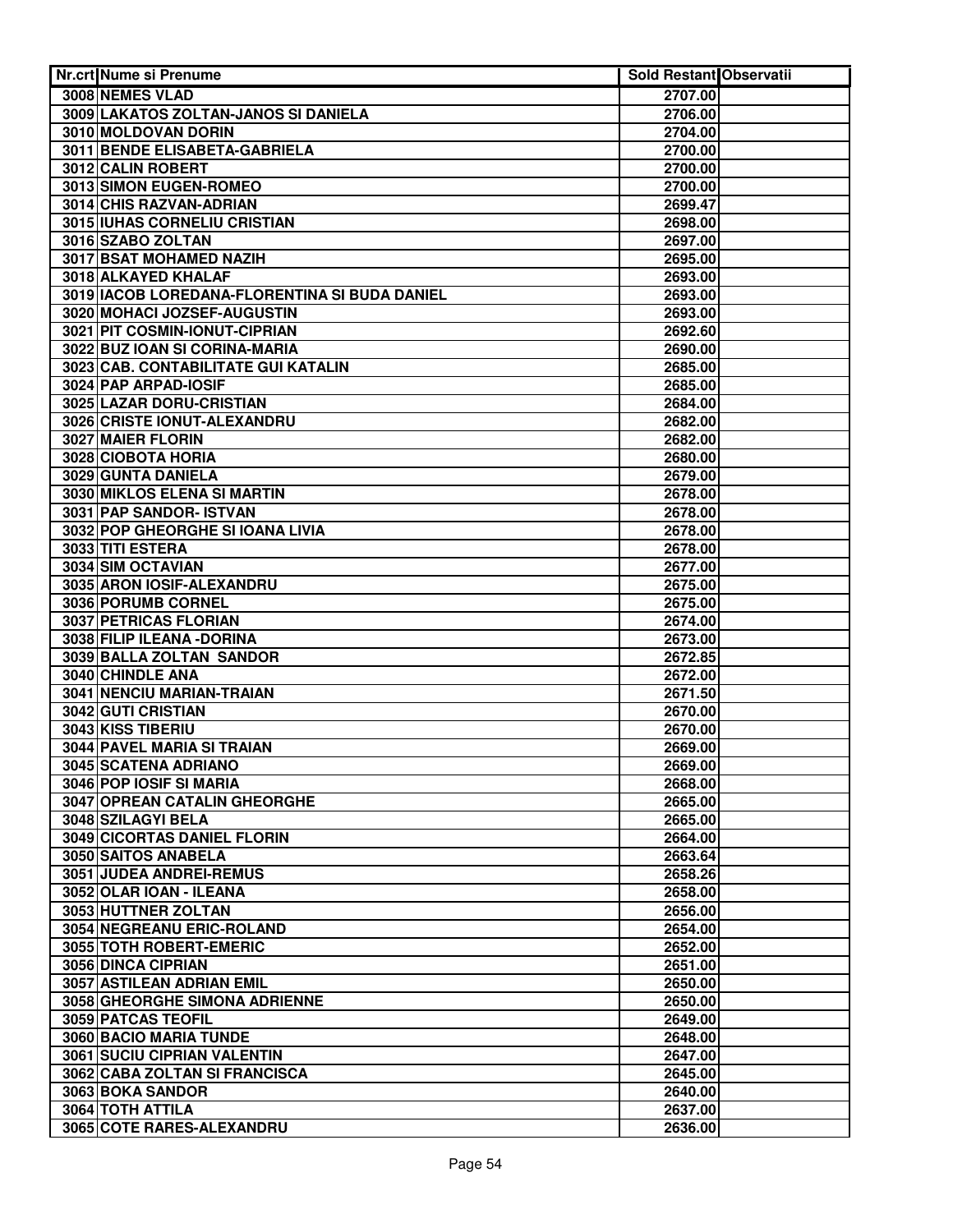| Nr.crt Nume si Prenume                              | <b>Sold Restant Observatii</b> |  |
|-----------------------------------------------------|--------------------------------|--|
| 3066 TOCUT CRISTIAN-FLORIAN                         | 2633.00                        |  |
| 3067 VARGA ROMEO-ADRIAN                             | 2633.00                        |  |
| 3068 CIRLIG FLORIN IOAN                             | 2632.93                        |  |
| <b>3069 ARDELEAN CONSTANTIN</b>                     | 2632.00                        |  |
| 3070 FILIP CIPRIAN-CRISTIAN                         | 2632.00                        |  |
| 3071 SZABO-LUNG DIANA-CRISTINA                      | 2631.00                        |  |
| 3072 FRIED ANA ALIZ                                 | 2630.00                        |  |
| 3073 GHEORGHITA IOAN-DAN                            | 2630.00                        |  |
| 3074 SZILAGYI NORBERT ISTVAN                        | 2630.00                        |  |
| 3075 KALLOS LORAND ALBERT SI RAMONA IOANA           | 2629.00                        |  |
| 3076 SZABO AURICA MARGHARETA                        | 2629.00                        |  |
| 3077 BORS IOAN-VASILE                               | 2625.00                        |  |
| 3078 LAKATOS DANIEL KALMAN                          | 2625.00                        |  |
| 3079 PUSCAS VLAD                                    | 2625.00                        |  |
| 3080 JURESCHI VERONICA-AURELIA                      | 2624.00                        |  |
| 3081 TIRTEU IOAN                                    | 2623.00                        |  |
| 3082 SOOS ELISABETA PARASCHIVA                      | 2621.54                        |  |
| 3083 CIUPA IOAN                                     | 2621.06                        |  |
| 3084 BLIDARU ADRIAN-SERBAN                          | 2621.00                        |  |
| 3085 OLAR DANUT                                     | 2619.00                        |  |
| 3086 GABOR ANDREI                                   | 2617.00                        |  |
| 3087 OPREA IONUT-MIHAI                              | 2617.00                        |  |
| 3088 TOLDAN TRAIAN                                  | 2616.00                        |  |
| 3089 MOTOS DANIELA SI MARCEL                        | 2615.00                        |  |
| 3090 NICULEA ROBERT-CLAUDIU                         | 2614.00                        |  |
| 3091 LUCZA IMRE                                     | 2613.00                        |  |
| 3092 MONENCIU FLORIAN OVIDIU                        | 2611.00                        |  |
| 3093 BODEA CORNELIA LIVIA INTREPRINDERE INDIVIDUALA | 2610.00                        |  |
| 3094 CIORBA IOAN                                    | 2610.00                        |  |
| 3095 NAGY-ERDEI ISTVAN                              | 2609.61                        |  |
| 3096 GULES FLORIN CALIN                             | 2609.00                        |  |
| 3097 LAZAR GHEORGHE-DANIEL                          | 2608.00                        |  |
| 3098 MORVAI ELISAVETA                               | 2608.00                        |  |
| 3099 CRISAN MIRCEA IOAN                             | 2603.00                        |  |
| 3100 ABRUDAN DIANA-MARIA                            | 2601.00                        |  |
| 3101 BOTA VIOREL                                    | 2600.00                        |  |
| 3102 BURCA CRISTIAN IOAN                            | 2600.00                        |  |
| 3103 BUZGO AGLAIA MARIA                             | 2600.00                        |  |
| 3104 LAZA ANTON                                     | 2600.00                        |  |
| 3105 MESTER ANDREI-GEORGE                           | 2600.00                        |  |
| 3106 POP DANIEL                                     | 2600.00                        |  |
| 3107 STOICA STEFAN                                  | 2600.00                        |  |
| 3108 STOLK ADRIANUS                                 | 2600.00                        |  |
| 3109 TUSA ROLAND-LUCIAN                             | 2600.00                        |  |
| 3110 PACALA MAGDALINA                               | 2599.00                        |  |
| 3111 MESESAN CORIOLAN-CRISTIAN                      | 2597.50                        |  |
| 3112 PILINSZKY ZOLTAN                               | 2597.00                        |  |
| 3113 FECHETE OCTAVIAN-MARIUS                        | 2596.50                        |  |
| 3114 DAVID KATALIN GABRIELA                         | 2596.00                        |  |
| 3115 SOANEA GEORGIANA-BIANCA                        | 2595.11                        |  |
| 3116 VARGA ANDREI                                   | 2595.00                        |  |
| 3117 SALAJEAN CRISTIAN-MIHAI                        | 2594.00                        |  |
| 3118 SOPORAN MIRCEA ALEXANDRU                       | 2593.00                        |  |
| 3119 GABOR IOAN SI MANDRA                           | 2592.00                        |  |
| 3120 FALUB COSMIN-FLORIN                            | 2590.00                        |  |
| 3121 ISZTOIKA RUBEN                                 | 2590.00                        |  |
| 3122 IVAN DANIELA                                   | 2590.00                        |  |
| 3123 SACULTET(MILIAN) IOAN                          | 2590.00                        |  |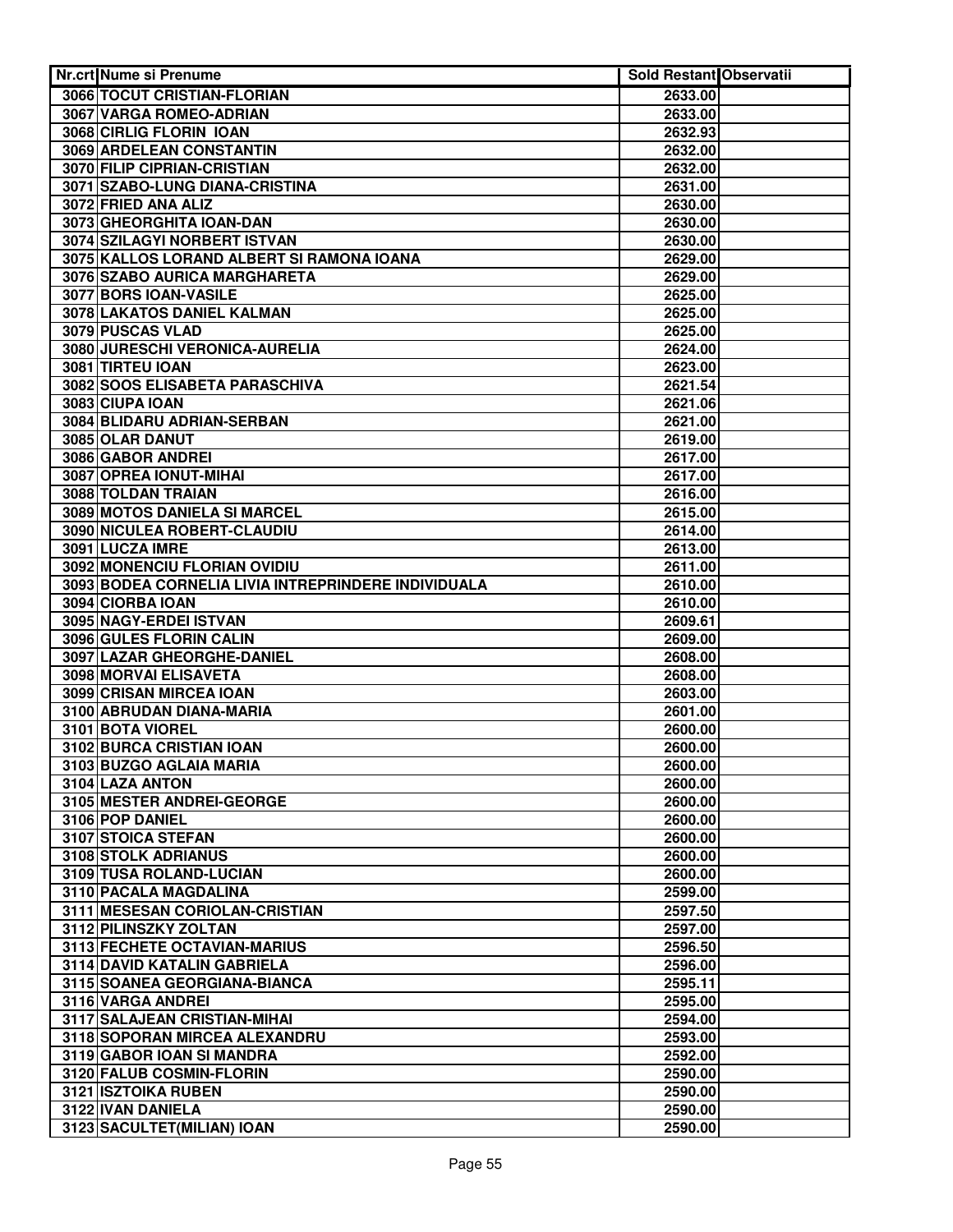| Nr.crt Nume si Prenume                                  | Sold Restant Observatii |  |
|---------------------------------------------------------|-------------------------|--|
| 3124 BOTIS ILIE-MARIUS                                  | 2587.00                 |  |
| 3125 KRALOVSZKI ATTILA-TEOFIL                           | 2585.00                 |  |
| 3126 LUKACS BELA ANDRAS                                 | 2585.00                 |  |
| 3127 COSTRUT FLOARE                                     | 2581.00                 |  |
| 3128 SABAU FLORIN-VALENTIN                              | 2581.00                 |  |
| 3129 JUDEA FLORIN-ALEX                                  | 2580.00                 |  |
| 3130 NEGRU ANNA                                         | 2580.00                 |  |
| 3131 LUCACIU FILIMON-VIRGIL SI VIOLETA                  | 2579.00                 |  |
| 3132 IONOI-PERET LEONTIN-VALERIU                        | 2575.76                 |  |
| 3133 BARNA TIBERIU                                      | 2575.00                 |  |
| 3134 TATAI ISTVAN-BALAZS                                | 2575.00                 |  |
| 3135 CRAZNIC FLAVIU-DAN                                 | 2573.00                 |  |
| 3136 KAJCZA TIBOR SI MARTA                              | 2573.00                 |  |
| 3137 PASCAR CORNELIU-ADRIAN                             | 2573.00                 |  |
| 3138 POTRE GRATIAN HORATIUS                             | 2573.00                 |  |
| 3139 MUSTACCHIA SEVERINO                                | 2572.00                 |  |
| 3140 COPIL ADRIAN DOREL SI CARMEN                       | 2571.00                 |  |
| 3141 FOIA CRISTIAN-DAN                                  | 2571.00                 |  |
| 3142 GUT ILEANA SI MOISE VLADUT                         | 2571.00                 |  |
| 3143 VLAD FLORIN                                        | 2570.00                 |  |
| 3144 MELEG KAROLY                                       | 2569.00                 |  |
| 3145 OPRIS DUMITRU                                      | 2569.00                 |  |
| 3146 POP DOREL-GHEORGHE                                 | 2565.65                 |  |
| 3147 BOTA MARTA-LAURA                                   | 2564.00                 |  |
| 3148 PATO FERENC - LASZLO                               | 2560.00                 |  |
| 3149 FERARIU CRINA-MIOARA                               | 2559.00                 |  |
| 3150 MIHELE ADRIAN-FLORIN                               | 2559.00                 |  |
| 3151 POP MARIA                                          | 2559.00                 |  |
| 3152 CSIKAI ESTERA-ZSOFIA<br>3153 DUMITRESCU JAN-BOGDAN | 2558.00<br>2558.00      |  |
| 3154 MESTER DAN GABRIEL                                 | 2558.00                 |  |
| 3155 OROSZ GABOR                                        | 2558.00                 |  |
| 3156 SANDRA LUCIAN-NICOLAE                              | 2558.00                 |  |
| 3157 SOVARSCHI MARIUS-DORIN                             | 2558.00                 |  |
| 3158 KOVACS OLGA                                        | 2557.00                 |  |
| 3159 KOVACS VINTEA                                      | 2557.00                 |  |
| 3160 PASCA VASILE SI CAMELIA                            | 2557.00                 |  |
| 3161 FODOR LADISLAU                                     | 2556.00                 |  |
| 3162 CRAINIC VIRAG                                      | 2554.00                 |  |
| 3163 KLINCSE IOSIF-VASILE                               | 2554.00                 |  |
| 3164 NAGY ZSOLT                                         | 2554.00                 |  |
| 3165 LINTMAYER JOZSEF-ROBERT                            | 2550.00                 |  |
| 3166 MARTON VIKTOR                                      | 2550.00                 |  |
| 3167 ROSTAS COSTICA                                     | 2550.00                 |  |
| 3168 VLAD FLORIAN                                       | 2550.00                 |  |
| 3169 BANYAI VLAD                                        | 2549.00                 |  |
| 3170 EPLI EMA                                           | 2545.00                 |  |
| 3171 COJOCARI SVETLANA                                  | 2544.00                 |  |
| 3172 PETYAR SZABOLCS-LASZLO SI TUNDE                    | 2544.00                 |  |
| 3173 GHERDAN LAVINIA RAMONA                             | 2542.00                 |  |
| 3174 TICU DIANA IOLANDA                                 | 2542.00                 |  |
| 3175 JUHASZ ZOLTAN                                      | 2540.00                 |  |
| 3176 NAN FELICIA-RAMONA                                 | 2540.00                 |  |
| 3177 VENTEL FLORIN                                      | 2540.00                 |  |
| 3178 KISS-JURGE LORAND-OSKAR                            | 2539.00                 |  |
| 3179 LINGURAR GHEORGHE-CORNEL                           | 2538.00                 |  |
| 3180 SARBA SORIN CRISTIAN                               | 2535.00                 |  |
| 3181 MADAU ADRIAN-PETRU                                 | 2531.00                 |  |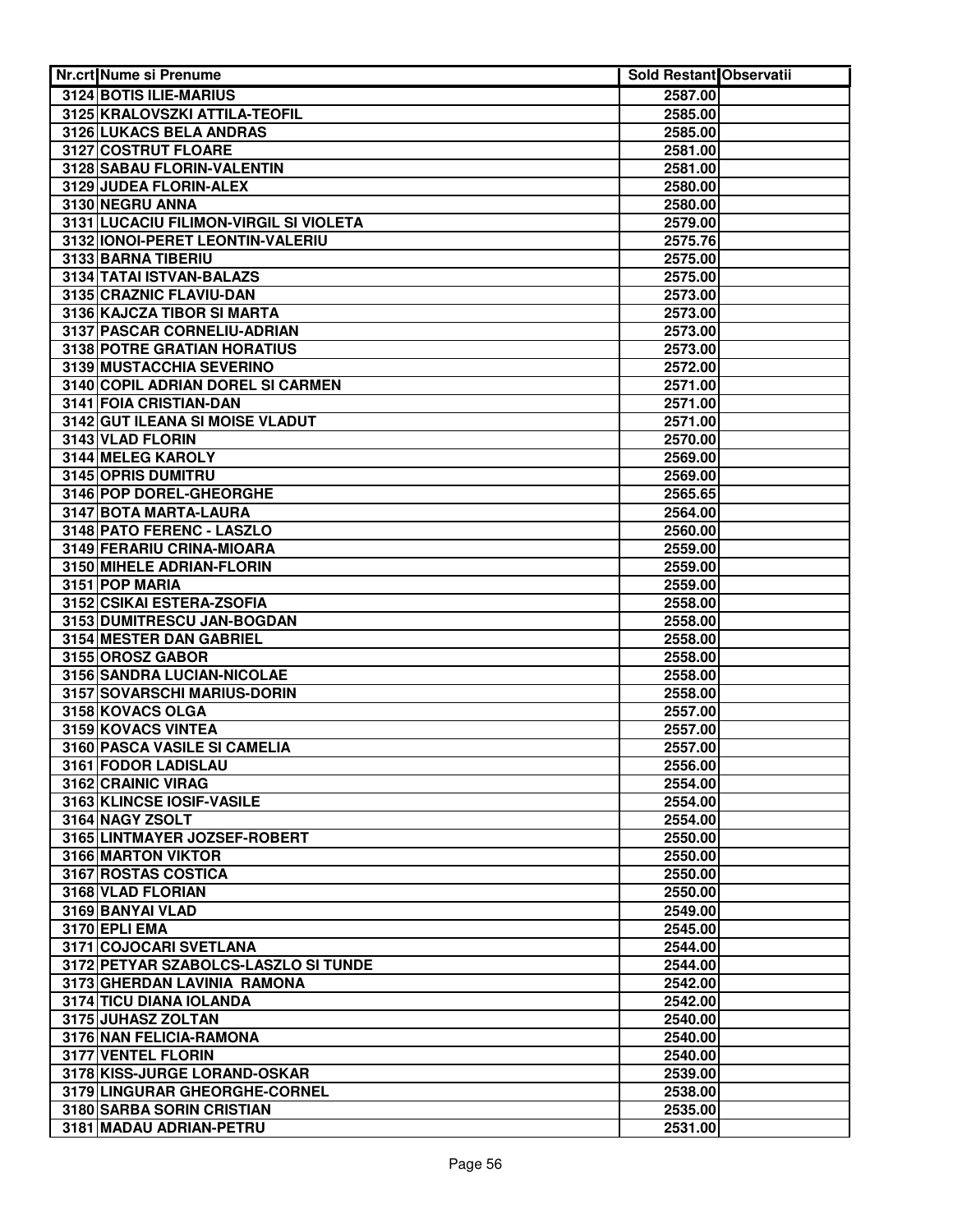| Nr.crt Nume si Prenume                              | <b>Sold Restant Observatii</b> |  |
|-----------------------------------------------------|--------------------------------|--|
| 3182 ISSA KHAWALED                                  | 2530.00                        |  |
| 3183 CATANA ION                                     | 2528.00                        |  |
| 3184 NEGRUT SILVIU SI CORNELIA                      | 2527.00                        |  |
| 3185 PACURAR DAN MARCEL                             | 2526.00                        |  |
| 3186 GHILEA BOGDAN IOAN                             | 2525.00                        |  |
| 3187 SZABO GEZA SIGISMUND SI MORVAY-SZABO EDINA-EVA | 2525.00                        |  |
| 3188 BRADEA PETRU-ALEXANDRU                         | 2524.00                        |  |
| 3189 POP COSTEL-TEODOR                              | 2523.00                        |  |
| 3190 FOTACHE FLORIN                                 | 2521.00                        |  |
| 3191 BARTALIS HUNOR                                 | 2520.00                        |  |
| 3192 BENCZIK IULIU                                  | 2520.00                        |  |
| 3193 GABOR LUDOVIC                                  | 2520.00                        |  |
| 3194 MAGHIAR AUREL-MIHAI-TEODOR                     | 2520.00                        |  |
| 3195 STRIZU DIANA RUXANDRA                          | 2518.17                        |  |
| 3196 BORA ADELA SI ALIN VIOREL                      | 2516.00                        |  |
| 3197 CUC NICOLETA                                   | 2513.00                        |  |
| 3198 MOHACSI BEATRICE-IOANA                         | 2513.00                        |  |
| 3199 ALAFI LAVINIU-CORNEL                           | 2510.00                        |  |
| 3200 LUKACS ZSOLT- LASZLO                           | 2510.00                        |  |
| 3201 ONACA GHEORGHE-FLORIAN SI TUNDE-MIRABELA       | 2509.49                        |  |
| 3202 PODILA GEORGE MARCEL                           | 2508.00                        |  |
| 3203 BACANA LIVIU                                   | 2506.00                        |  |
| 3204 JUCA NICOLAE                                   | 2506.00                        |  |
| 3205 MOISI GHEORGHE DANUT                           | 2503.00                        |  |
| 3206 VESA IOAN-FLORIN                               | 2502.00                        |  |
| 3207 PLESCA VASILE                                  | 2501.00                        |  |
| 3208 POP VASILE                                     | 2501.00                        |  |
| 3209 APATI ANDREEA-ELENA                            | 2500.00                        |  |
| 3210 BERCEA DIANA-ELENA                             | 2500.00                        |  |
| 3211 BIRAU-IANCU IONEL                              | 2500.00                        |  |
| 3212 BOARU TONY-DARIUS                              | 2500.00                        |  |
| 3213 CRACEA SERGIU-ANDREI                           | 2500.00                        |  |
| 3214 CROITORU ADRIANA-LAVINIA                       | 2500.00                        |  |
| 3215 CUC CORNELIA P.F.A.                            | 2500.00                        |  |
| 3216 ELES CSABA-SEBASTIAN-NICOLAE                   | 2500.00                        |  |
| 3217 FILIMON DORIN                                  | 2500.00                        |  |
| 3218 GABOR JUJCA                                    | 2500.00                        |  |
| 3219 GABOR SUSANA                                   | 2500.00                        |  |
| 3220 GANTNER CAROL                                  | 2500.00                        |  |
| 3221 KELE OTTO-LASZLO                               | 2500.00                        |  |
| 3222 KEREKES ANDREEA EVA                            | 2500.00                        |  |
| 3223 KIS IOZSEF                                     | 2500.00                        |  |
| 3224 LASZLO MIKLOS-ZOLTAN                           | 2500.00                        |  |
| 3225 LESAK IOZSEF                                   | 2500.00                        |  |
| 3226 LUCA IONUT-BOGDAN                              | 2500.00                        |  |
| 3227 MATEI FLOAREA                                  | 2500.00                        |  |
| 3228 NICULA DECEBAL MARIUS                          | 2500.00                        |  |
| 3229 OLAH ALEXANDRU-REMUS                           | 2500.00                        |  |
| 3230 PETRUS ADRIAN GHEORGHE                         | 2500.00                        |  |
| 3231 PINTEAN RAUL-CALIN                             | 2500.00                        |  |
| 3232 POPA AURICA                                    | 2500.00                        |  |
| 3233 POPESCU TATIANA                                | 2500.00                        |  |
| 3234 REBEGILA EMESE                                 | 2500.00                        |  |
| 3235 ROHNER MARIA MAGDALENA                         | 2500.00                        |  |
| 3236 SELE KATALIN-MAGDOLNA                          | 2500.00                        |  |
| 3237 TOTH LILIANA                                   | 2500.00                        |  |
| 3238 VARGA FLORENTINA                               | 2500.00                        |  |
| 3239 VARGA GHEORGHE COSMIN                          | 2500.00                        |  |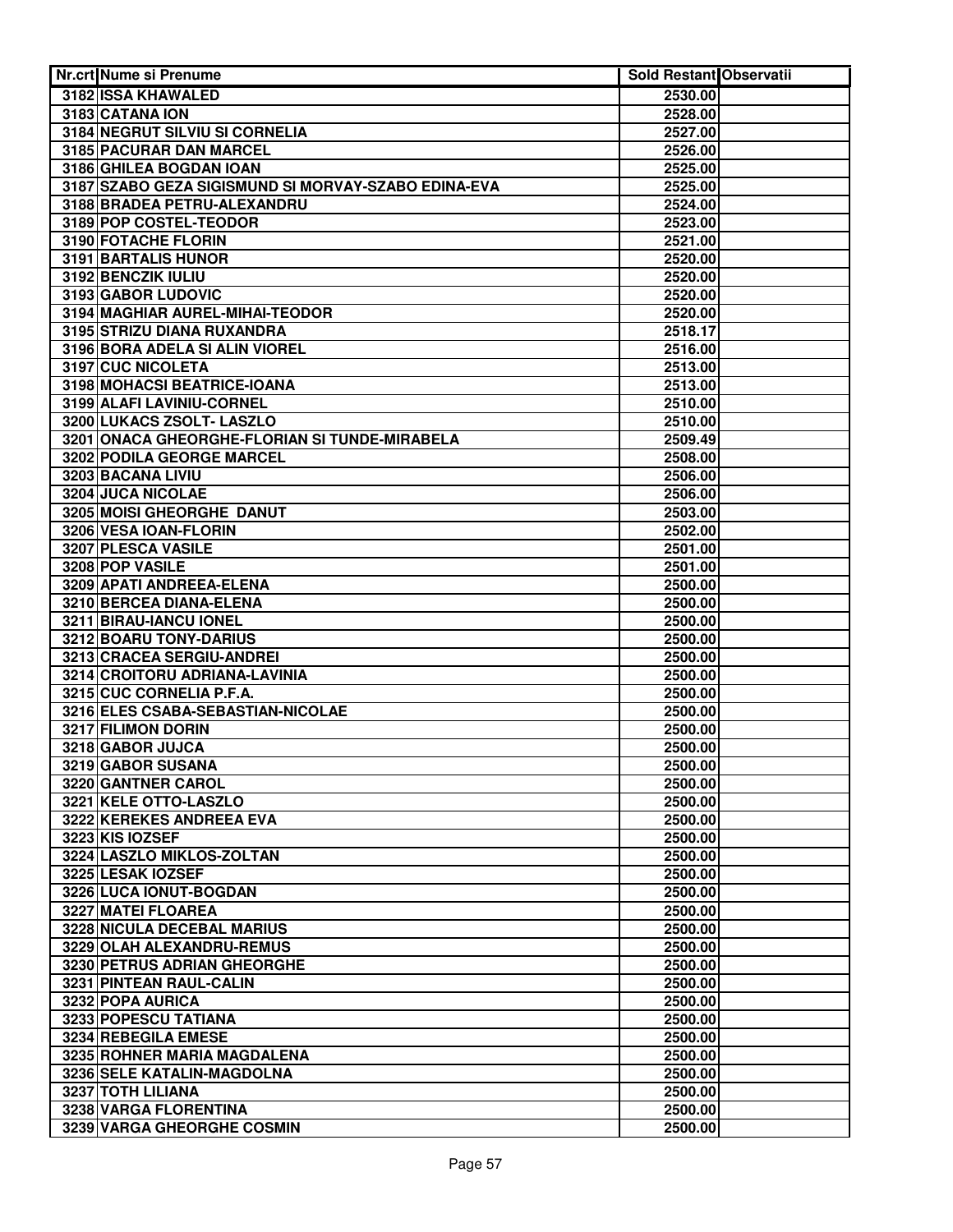| <b>Nr.crt Nume si Prenume</b>                     | <b>Sold Restant Observatii</b> |  |
|---------------------------------------------------|--------------------------------|--|
| 3240 DONUTIU VASILE ALIN                          | 2495.00                        |  |
| 3241 NAGY CSABA-ISTVAN                            | 2494.00                        |  |
| 3242 CRAINIC MARIA-RODICA                         | 2492.00                        |  |
| 3243 NEDELCU VASILE-COSMIN SI SERBAN ADRIANA      | 2492.00                        |  |
| 3244 BONDAR LASZLO SI IULIANA                     | 2490.00                        |  |
| 3245 TROK ANGELA-RENATA                           | 2490.00                        |  |
| 3246 GYORGY JOZSEF-ATTILA                         | 2489.00                        |  |
| 3247 COITA ADRIAN CALIN                           | 2488.00                        |  |
| 3248 PETRICA SANDU SI ALINA                       | 2488.00                        |  |
| 3249 NISTOR RODICA                                | 2486.00                        |  |
| 3250 DEAC VLAD-CRISTIAN                           | 2485.00                        |  |
| 3251 ARDELEAN CONSTANTA SI IGNA FLORIAN           | 2483.00                        |  |
| 3252 HAINER MONICA ANNAMARIA                      | 2483.00                        |  |
| 3253 BAK TAMAS                                    | 2480.00                        |  |
| 3254 GHIMAN REMUS-PAUL                            | 2480.00                        |  |
| 3255 FERARU GABRIEL MIHAI                         | 2479.00                        |  |
| 3256 GHIULA CALIN                                 | 2477.00                        |  |
| 3257 SUCIU MIHAIL SI MAGDOLNA                     | 2477.00                        |  |
| 3258 FARKAS FERENC-CSABA                          | 2475.00                        |  |
| 3259 DASCALU CONSTANTIN                           | 2474.00                        |  |
| 3260 KOVACS IUDIT MARGIT                          | 2474.00                        |  |
| 3261 BARTOS VICTOR                                | 2473.00                        |  |
| 3262 SZENTMIKLOSI ADALBERT                        | 2473.00                        |  |
| 3263 I.I.BALAN RADU-CRISTIAN - INTREP.INDIVIDUALA | 2471.00                        |  |
| 3264 BALBONI FERDINANDO SI MELINTE ELENA-ALINA    | 2469.00                        |  |
| 3265 BOROS ANA-MARIA                              | 2469.00                        |  |
| 3266 ISTOICA LUDOVIC                              | 2466.00                        |  |
| 3267 AVRAM FLORIN MADALIN                         | 2465.00                        |  |
| 3268 BOCANICIU MIHAI-SILVIU-ALEXANDRU             | 2465.00                        |  |
| 3269 MOLNAR ANDREA-ETELKA                         | 2465.00                        |  |
| 3270 GHERMAN TRAIAN SI ANA                        | 2464.00                        |  |
| 3271 PASCA GHEORGHE-CLAUDIU                       | 2464.00                        |  |
| 3272 GABOR IANCU                                  | 2463.00                        |  |
| 3273 HERE ADRIANA                                 | 2463.00                        |  |
| 3274 BEJAN EMIL                                   | 2461.00                        |  |
| 3275 MADAU OVIDIU-VASILE                          | 2460.00                        |  |
| 3276 POPA EMIL-NICOLAE                            | 2459.50                        |  |
| 3277 BENKE IOZSEF                                 | 2458.00                        |  |
| 3278 BLINDAS MARK-GABOR                           | 2458.00                        |  |
| 3279 MALITA FLORIN<br>3280 LETA VLAD-IULIAN       | 2458.00                        |  |
| 3281 NAGHI IOAN SI FLORICA                        | 2457.00<br>2457.00             |  |
| 3282 SOTIUT MIHAELA CORINA                        |                                |  |
| 3283 TRIPON ADRIAN-CAPRIAN                        | 2456.00<br>2456.00             |  |
| 3284 BODEA ANA - CORINA                           | 2455.00                        |  |
| 3285 DOVLETE STEFAN                               | 2455.00                        |  |
| 3286 LUCUTA DANIEL-MIRCEA                         | 2455.00                        |  |
| 3287 MINDRUTIU EDUARD NORBERT                     | 2455.00                        |  |
| 3288 PALICI RADU-NICOLAE                          | 2453.00                        |  |
| 3289 ALB DOREL OVIDIU                             | 2452.00                        |  |
| 3290 MARC SEBASTIAN-FLORIAN                       | 2452.00                        |  |
| 3291 NAGY ALEXANDRU                               | 2450.00                        |  |
| 3292 PETROVICI OLIMPIU-CRISTIAN                   | 2450.00                        |  |
| 3293 HORHAT ROBERT-GHEORGHE                       | 2449.00                        |  |
| 3294 SECARA ALIN                                  | 2447.78                        |  |
| 3295 BALACIU MIRELA-FLORICA                       | 2446.00                        |  |
| 3296 GHENT IOAN-TEODOR                            | 2446.00                        |  |
| 3297 SIRCA DUMITRU                                | 2446.00                        |  |
|                                                   |                                |  |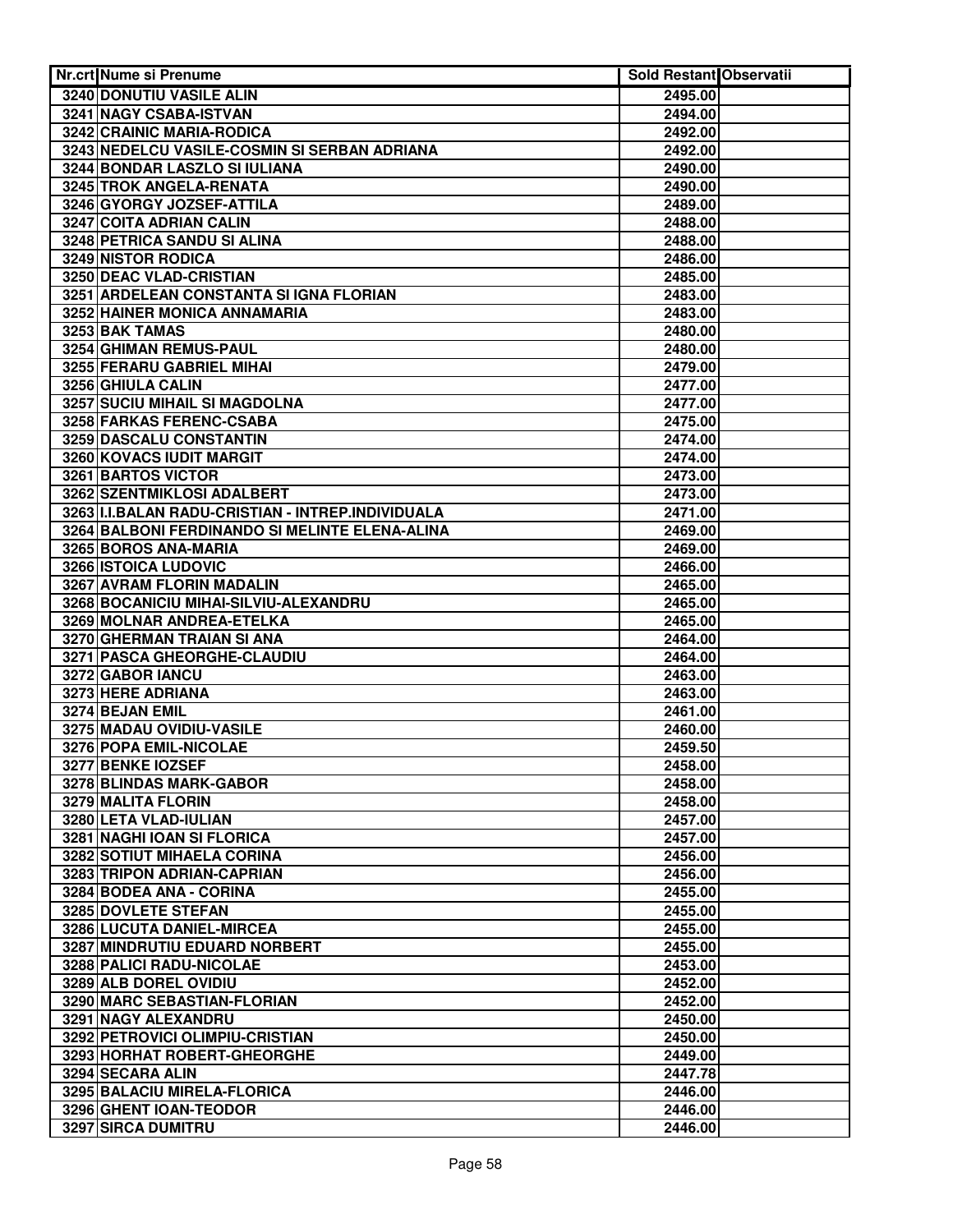| Nr.crt Nume si Prenume                      | Sold Restant Observatii |                       |
|---------------------------------------------|-------------------------|-----------------------|
| 3298 FAZEKAS GHEORGHE SI MARGARETA          | 2445.00                 |                       |
| 3299 DEBELKA RICHARD LAJOS                  | 2442.00                 |                       |
| 3300 MADAR PETRU ALIN, ALEXANDRA, IONUT, MA | 2441.00                 |                       |
| 3301 ISTOICA EVA                            | 2440.00                 |                       |
| 3302 SZENASI MARIUS                         | 2440.00                 |                       |
| 3303 BENYO ROZALIA                          | 2439.00                 |                       |
| 3304 SABAU VIORICA                          | 2439.00                 |                       |
| 3305 STEF TRAIAN                            | 2438.00                 |                       |
| 3306 BSAT LUMINITA VALERIA                  | 2437.00                 |                       |
| <b>3307 STOIKA MINDRA</b>                   | 2435.00                 |                       |
| 3308 VARODI LEONTIN                         | 2431.00                 |                       |
| 3309 NAGY SIGHISMUND-NICOLAE                | 2430.00                 |                       |
| 3310 RODINA IOANA-CRISTINA                  | 2429.00                 |                       |
| 3311 BALA VALRIU-ANDREI                     | 2428.00                 |                       |
| 3312 CHEREGI IULIANA                        | 2428.00                 |                       |
| 3313 DR. VERES ANNA ILEANA PFA              | 2428.00                 |                       |
| 3314 DU PLESSIS JACOBUS-HERCULUS            | 2428.00                 |                       |
| 3315 FARCAS ADRIAN-MIRCEA                   | 2428.00                 |                       |
| 3316 GAVRUTA LUCIAN CRISTIAN                | 2428.00                 |                       |
| 3317 HORJAN CODRUTA MEDA                    | 2428.00                 |                       |
| 3318 KOVACS ROBERT                          | 2428.00                 |                       |
| 3319 LUCA CATALIN-ION                       | 2428.00                 |                       |
| 3320 PINTILIE VALERIU                       | 2428.00                 |                       |
| 3321 PUSCAS TIBERIU-IONUT                   | 2428.00                 |                       |
| 3322 SORHENT MIHAI                          | 2428.00                 |                       |
| 3323 TIVADAR FLORICA                        | 2428.00                 |                       |
| 3324 GABOR ISTVAN                           | 2427.00                 |                       |
| 3325 SNIDER ANNA ANISOARA                   | 2423.00                 |                       |
| 3326 NYUZO SANDOR                           | 2420.00                 |                       |
| 3327 POPA TUNS DORIN LIVIU INTREP.INDIV.    | 2418.00                 |                       |
| 3328 VESEA DOMNICA                          | 2418.00                 |                       |
| 3329 BODOG IOAN                             | 2417.48                 |                       |
| 3330 CHEREGI MIHAI AMAN                     | 2415.00                 |                       |
| 3331 SABAU VIRGIL                           | 2414.00                 |                       |
| 3332 COMANCIUC BELA                         | 2412.00                 |                       |
| 3333 ILIE ADRIAN OVIDIU                     | 2412.00                 |                       |
| 3334 CAB AV TIBA MIRCEA                     | 2411.00                 |                       |
| 3335 LINGURAR VERONICA                      | 2411.00                 |                       |
| 3336 ROZS SANDOR KAROLY                     | 2410.00                 |                       |
| 3337 ALI AHMAD                              | 2409.00                 |                       |
| 3338 AV.MALAN SI ASOCIATII-SOC.CIVILA PROF. | 2407.00                 |                       |
| 3339 POPA DANIEL-CORNEL SI FELICIA          | 2406.00                 |                       |
| 3340 BAN DANUT                              | 2403.00                 |                       |
| 3341 LAKATOS FLORIN                         | 2403.00                 |                       |
| 3342 DEJEU IONUT CIPRIAN                    | 2401.00                 |                       |
| 3343 BOGDAN ADRIAN                          | 2400.00                 |                       |
| 3344 FARCAS ALEXANDRU BOGDAN                | 2400.00                 |                       |
| 3345 100 STEFAN-ROBERT                      | 2400.00                 |                       |
| 3346 KEREZSI ARNOLD-ADRIAN                  | 2400.00                 |                       |
| 3347 LEZEU DORIN-FLORIN                     | 2400.00                 |                       |
| 3348 SZTUFLIAK SANDOR-KRISZTIAN             | 2400.00                 |                       |
| 3349 GABOR MATEL                            | 2397.65                 |                       |
| 3350 POP IOAN SI OLIMPIA                    | 2397.00                 |                       |
| 3351 OPRIS TRAIAN-BOGDAN                    | 2396.51                 |                       |
| 3352 EL HASSANI MOHAMED ANAS                | 2396.00                 |                       |
| 3353 GOMBOS CORNEL-VIOREL SI CARMEN         | 2396.00                 |                       |
| 3354 VLADILA DECU-IULIAN                    | 2396.00                 |                       |
| 3355 FODOR DANIEL CRACIUN                   |                         | 2395.00 PROCES PE ROL |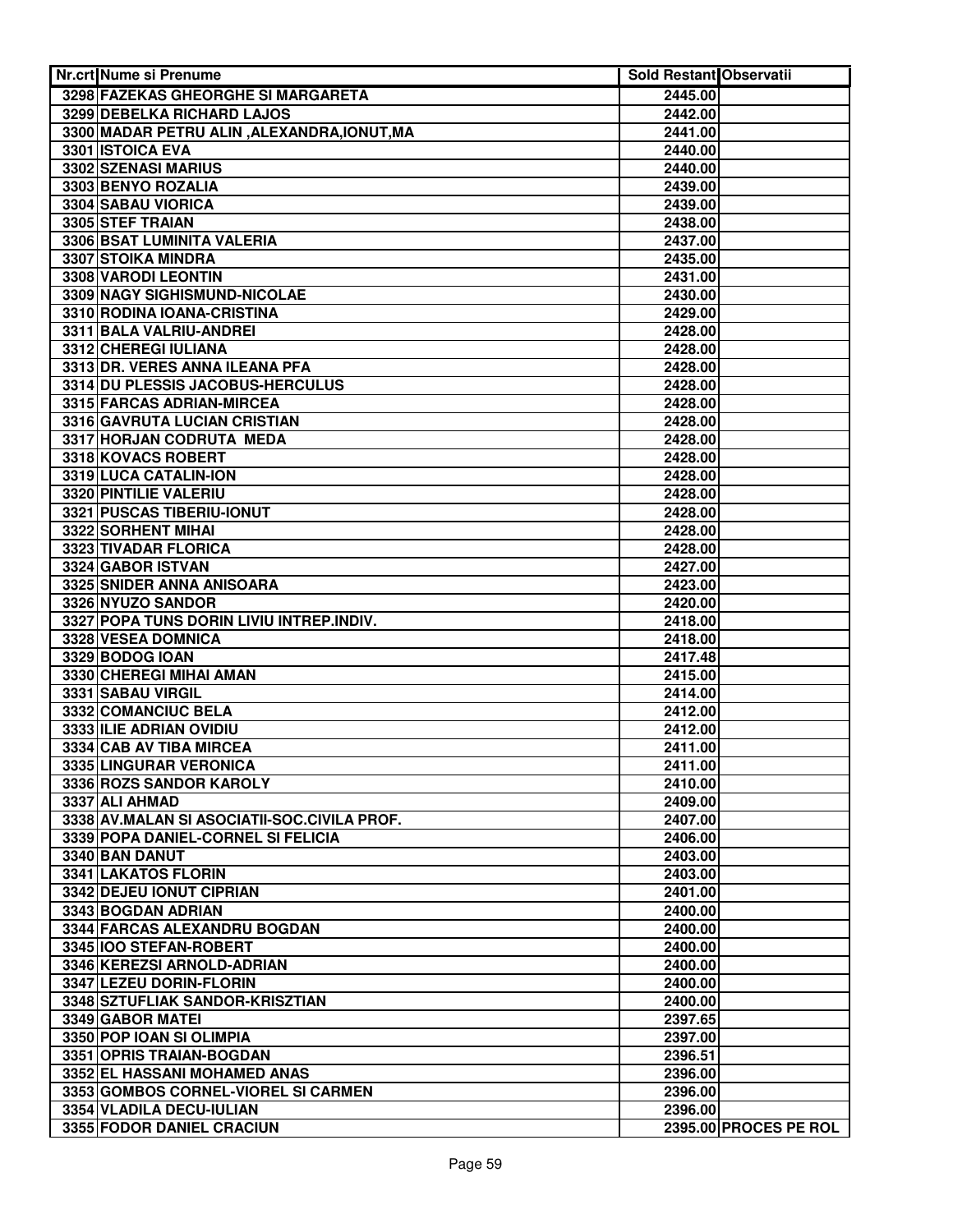| Nr.crt Nume si Prenume                                 | <b>Sold Restant Observatii</b> |                       |
|--------------------------------------------------------|--------------------------------|-----------------------|
| 3356 BATRINA CRISTIAN                                  | 2393.00                        |                       |
| <b>3357 HADADE MARCEL-ANDREI</b>                       | 2390.00                        |                       |
| 3358 NISTOR VIOREL                                     | 2390.00                        |                       |
| 3359 BERCE GHEORGHE                                    | 2388.00                        |                       |
| 3360 DRIMBA MARCEL                                     | 2387.00                        |                       |
| 3361 NAZSE JANOS                                       | 2384.00                        |                       |
| 3362 MORNA MIHAIL                                      | 2380.00                        |                       |
| 3363 SANDU ILIE                                        | 2380.00                        |                       |
| 3364 SIPOS ALEXANDRU                                   | 2380.00                        |                       |
| 3365 BATEA DARIUS                                      | 2379.00                        |                       |
| 3366 GHITA SAVU-VIOREL                                 | 2377.59                        |                       |
| 3367 CIRIL SANDU-JULIEN                                | 2376.00                        |                       |
| 3368 POPA NELIA-DANIELA                                | 2376.00                        |                       |
| 3369 BRINZAS FLORIAN                                   | 2375.00                        |                       |
| 3370 NEAGA CALIN-DANUT                                 | 2374.00                        |                       |
| 3371 BALOTA VIOREL                                     | 2373.57                        |                       |
| 3372 PONTOS FLORIAN                                    | 2372.00                        |                       |
| 3373 BACI VIORICA SI KONDOR ARPAD                      | 2371.00                        |                       |
| 3374 BAHICA ION                                        | 2370.00                        |                       |
| 3375 BOKA GHEORGHE-DANIEL                              | 2370.00                        |                       |
| 3376 GABOR GHIZELA                                     | 2370.00                        |                       |
| 3377 KENDERESI TIBERIU                                 | 2370.00                        |                       |
| 3378 UNGUR MARINEL IOAN                                | 2370.00                        |                       |
| 3379 DUDOMA EUGEN                                      | 2369.00                        |                       |
| 3380 TOMA ALEXANDRU                                    | 2369.00                        |                       |
| 3381 OPREA ADRIAN-FLORIN                               | 2368.00                        |                       |
| 3382 GHERMAN VASILE                                    |                                | 2367.00 PROCES PE ROL |
| 3383 KECSKES IOZSEF                                    | 2365.00                        |                       |
| 3384 SFERLE MATEI RADU                                 | 2365.00                        |                       |
| 3385 MOGA ANCA                                         | 2364.00                        |                       |
| 3386 DEMETER TRAIAN                                    | 2361.29                        |                       |
| 3387 BRADEA ELENA                                      | 2360.00                        |                       |
| 3388 MARIN MARIANA-GEORGETA                            | 2360.00                        |                       |
| 3389 GHETE ALEXANDRU SI ANNAMARIA                      | 2355.00                        |                       |
| 3390 VANCEA FLORIN-ADRIAN                              | 2354.00                        |                       |
| 3391 BACIU AVRAM SI LIVIA                              | 2352.00                        |                       |
| 3392 ILEA MIRCEA-ALIN                                  | 2352.00                        |                       |
| 3393 TALAGIU MARIUS GABRIEL                            | 2352.00                        |                       |
| 3394 ACHIM DAN-SILVIU                                  | 2351.00                        |                       |
| 3395 IAKOB MIHAIL STEFAN                               | 2350.00                        |                       |
| 3396 LACATUS MARIUS-SANDOR                             | 2350.00                        |                       |
| 3397 LOKOS JANOS-IOSIF                                 | 2350.00                        |                       |
| 3398 STRATULAT VALENTIN-GABRIEL                        | 2350.00                        |                       |
| 3399 TIMAR CRISTIAN MIHAI                              | 2350.00                        |                       |
| 3400 BALINT GHEORGHE OVIDIU                            | 2349.00                        |                       |
| 3401 DARIDA LIVIU                                      | 2349.00                        |                       |
| 3402 LAKATOS SANDOR-EDUARD                             | 2349.00                        |                       |
| 3403 TENT ALINA MARIA<br>3404 SILAGHI MANOELA GABRIELA | 2349.00<br>2347.00             |                       |
| 3405 MEGYERI ATTILA                                    |                                |                       |
| 3406 VARADI ATTILA                                     | 2345.00<br>2344.00             |                       |
| 3407 MARISCAS-DEAC ADRIAN VLAD                         | 2343.00                        |                       |
| 3408 GABOR CORNEL-LUCIAN                               | 2341.00                        |                       |
| 3409 NONEA VIOREL                                      | 2341.00                        |                       |
| 3410 GALVEZ RAMIREZ ISRAEL                             | 2340.00                        |                       |
| 3411 NICOARA PAUL MARIN                                | 2340.00                        |                       |
| 3412 SABADIS IOAN                                      | 2340.00                        |                       |
| 3413 SZATMARI LAJOS-ROBERT                             | 2340.00                        |                       |
|                                                        |                                |                       |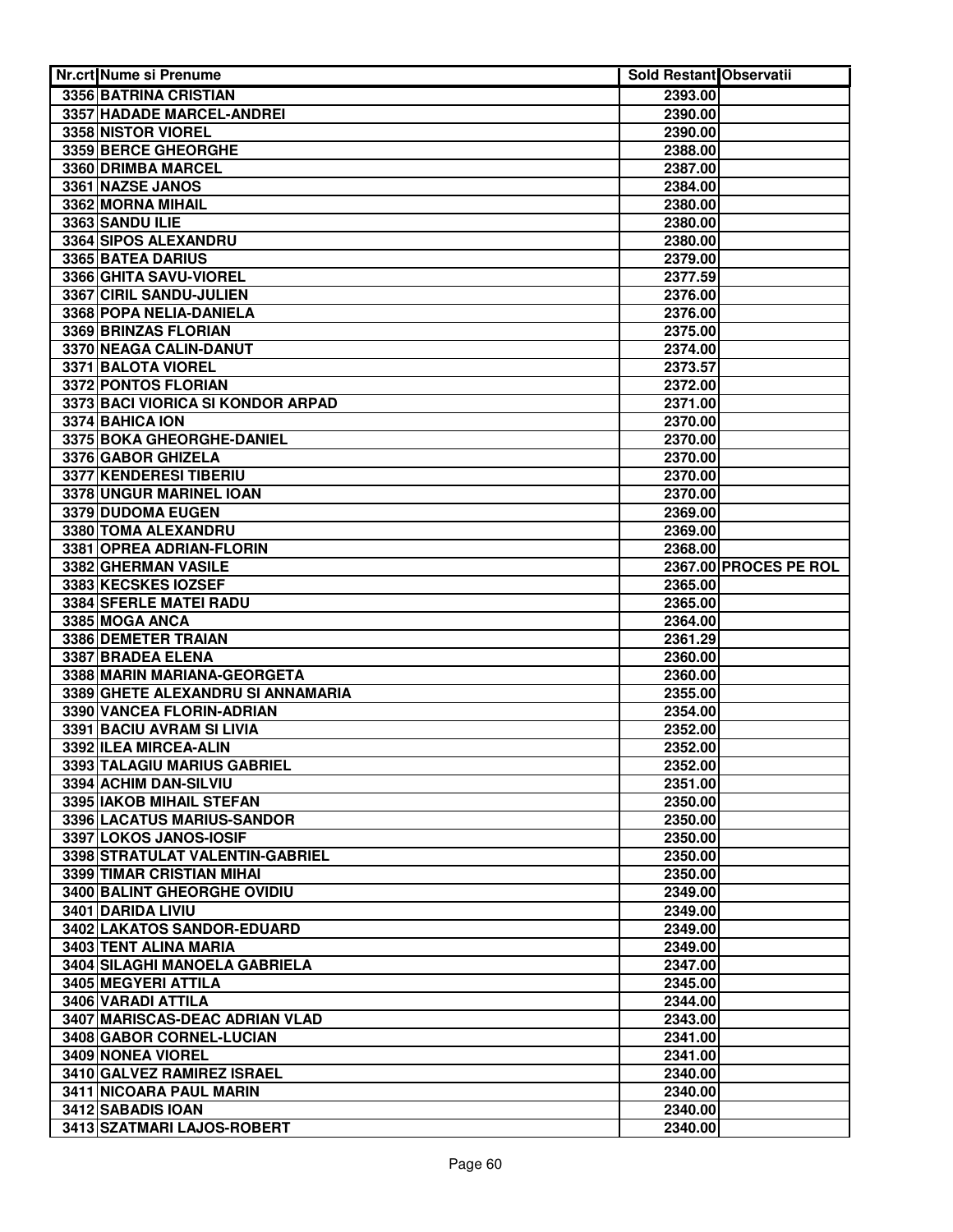| <b>Nr.crt Nume si Prenume</b>         | Sold Restant Observatii |  |
|---------------------------------------|-------------------------|--|
| 3414 GAVRUTA IOAN                     | 2337.00                 |  |
| 3415 POPOVICI IOAN-DAVID              | 2337.00                 |  |
| 3416 STANCU CHRISTIAN-ORLANDO         | 2337.00                 |  |
| 3417 DAVID CONSTANTIN-EUGEN           | 2336.00                 |  |
| 3418 NAGY IOSIF SI SUSANA             | 2336.00                 |  |
| <b>3419 ISZTOYKA LUDOVIC</b>          | 2335.00                 |  |
| 3420 PENEAC NICOLETA DANIELA          | 2332.00                 |  |
| 3421 GABOR IANCU                      | 2331.00                 |  |
| 3422 COVACIU FLOARE                   | 2330.00                 |  |
| 3423 POPA VASILE CONSTANTIN           | 2328.00                 |  |
| 3424 SZABO ANDREI SI AURICA MARGARETA | 2327.00                 |  |
| 3425 JUDEA IOAN-DORU                  | 2324.00                 |  |
| 3426 SERES KAROLY                     | 2324.00                 |  |
| 3427 ONITA ADRIAN                     | 2323.00                 |  |
| 3428 TUNDUC ANA                       | 2323.00                 |  |
| 3429 KOVACS ZSOLT MIKLOS              | 2322.00                 |  |
| 3430 BIRZANU CRISTINA-ANGELA          | 2317.00                 |  |
| 3431 CALAMAR SIMION-GAVRIL SI DANIELA | 2314.00                 |  |
| 3432 SILAGHI IOAN                     |                         |  |
| 3433 KOMIVES IMRE                     | 2314.00<br>2313.00      |  |
| 3434 DEGAU DANIEL-PATRIK              | 2312.00                 |  |
| 3435 DOMBI ROMULUS EDUARD             | 2312.00                 |  |
| 3436 SANTA MINEL AUREL                | 2312.00                 |  |
| 3437 SCURT DANIEL                     | 2312.00                 |  |
| 3438 HENDRE ERNO                      | 2310.00                 |  |
| 3439 BOITOS CRISTIAN                  | 2309.00                 |  |
| 3440 ENESCU ADRIAN                    | 2309.00                 |  |
| 3441 IACOB VIOREL SI SILVIA           | 2308.00                 |  |
| <b>3442 ERDEI LAVINIA FELICIA</b>     | 2306.03                 |  |
| 3443 B.I.N. MOS ANCA-LAURA            | 2306.00                 |  |
| 3444 OVERBECK BERND                   | 2305.00                 |  |
| <b>3445 MICLAU CRISTIAN PETRU</b>     | 2304.50                 |  |
| 3446 ALEXA AUREL                      | 2304.00                 |  |
| 3447 CUCU MIRCEA-MARIAN               | 2304.00                 |  |
| 3448 POP TEODOR                       | 2304.00                 |  |
| 3449 LELEA RAZVAN                     | 2303.56                 |  |
| 3450 BARANYKA MARGIT                  | 2300.00                 |  |
| 3451 CARTIS ALIN-IONUT                | 2300.00                 |  |
| 3452 CIARNAU MANUELA OLIMPIA          | 2300.00                 |  |
| 3453 CRACIUN ALEXANDRU ANTONIO        | 2300.00                 |  |
| 3454 DIACONU OANA-AMALIA              | 2300.00                 |  |
| 3455 FAZEKAS IANOS                    | 2300.00                 |  |
| 3456 GABOR IANCU                      | 2300.00                 |  |
| 3457 KOVARI BELA                      | 2300.00                 |  |
| 3458 MATZEK VENTEL-CRISTIAN           | 2300.00                 |  |
| 3459 OKROS ZOLTAN                     | 2300.00                 |  |
| 3460 PALCZERT NORBERT-EMIL            | 2300.00                 |  |
| 3461 POPA OVIDIU                      | 2300.00                 |  |
| 3462 SALAJAN SORIN RAZVAN             | 2300.00                 |  |
| 3463 SFERLE FLORIN-OVIDIU             | 2300.00                 |  |
| 3464 TOTH ALEXANDRU-CRISTIAN          | 2300.00                 |  |
| 3465 DRINDA ALIN-SIMION               | 2295.00                 |  |
| 3466 TANCA ADRIAN GHEORGHE            | 2294.00                 |  |
| 3467 TRIPA IOANA ADELINA              | 2292.50                 |  |
| 3468 GAVRUTA RUXANDA-CRISTINA-MIHAELA | 2290.00                 |  |
| 3469 NAGY-PRATA CRISTIAN              | 2290.00                 |  |
| 3470 POP IULIA-GEORGETA SI SAMIR      | 2289.00                 |  |
| 3471 VASUT VIOREL SI DANIELA          | 2289.00                 |  |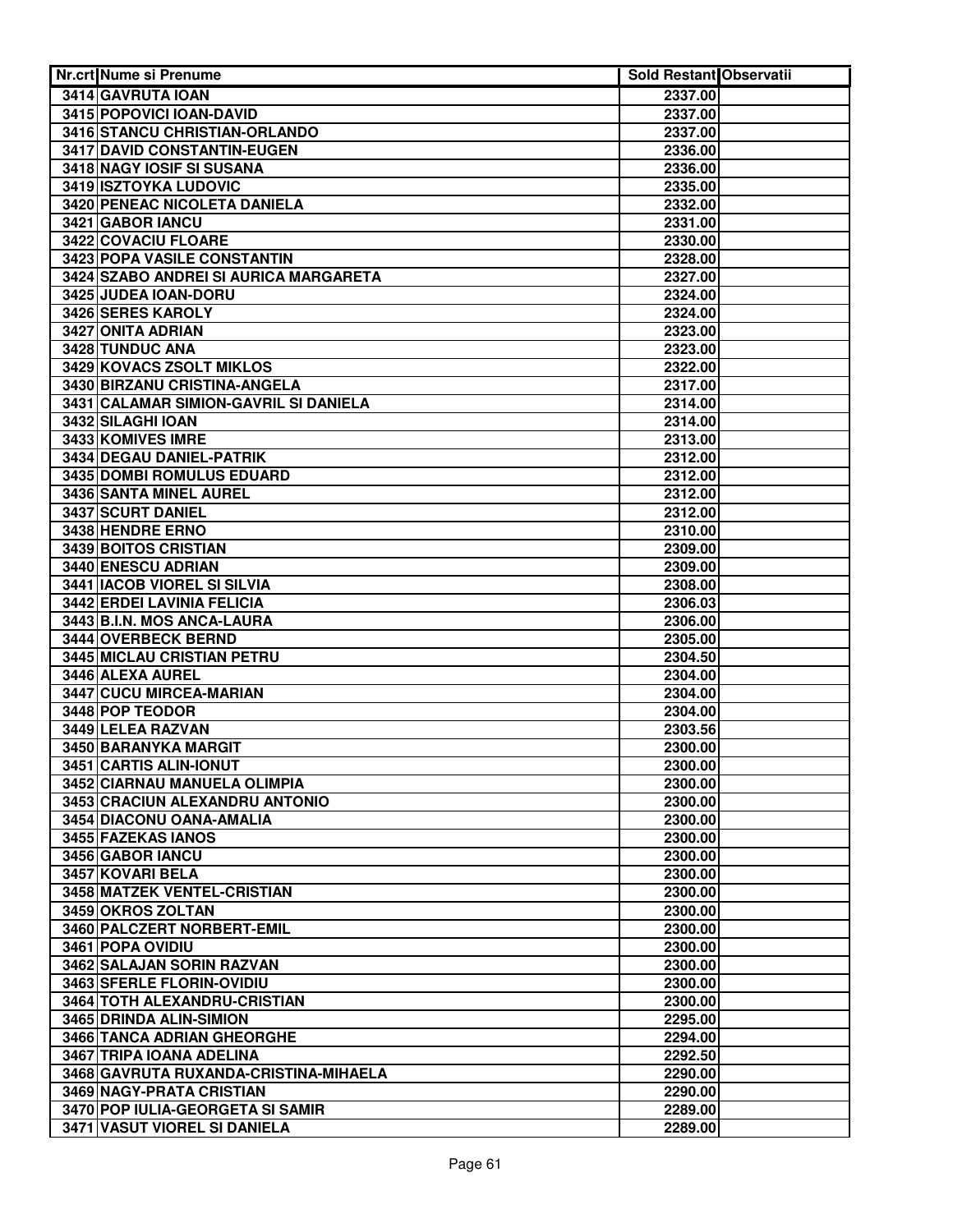| <b>Nr.crt Nume si Prenume</b>              | <b>Sold Restant Observatii</b> |  |
|--------------------------------------------|--------------------------------|--|
| 3472 VODA FLORENTINA-TEODORA               | 2289.00                        |  |
| <b>3473 NAGY KATALIN</b>                   | 2286.00                        |  |
| 3474 MAKLUCZ LAJOS-LEVENTE                 | 2283.00                        |  |
| 3475 BAMFI SANDOR ZOLTAN                   | 2280.00                        |  |
| 3476 VARGA IOSIF-ALIN                      | 2280.00                        |  |
| <b>3477 VENTEL GHEORGHE</b>                | 2280.00                        |  |
| 3478 BALOGH ALEXANDRU                      | 2279.00                        |  |
| 3479 ZENECAN ALEXANDRU SI MARIANA-TEODORA  | 2277.00                        |  |
| 3480 COSTACHE GHEORGHE-SORIN               | 2276.00                        |  |
| <b>3481 ISZTOJKA MATE</b>                  | 2276.00                        |  |
| 3482 SZERB ALEXANDRU                       | 2276.00                        |  |
| 3483 CARTIS SERGIU-DAN                     | 2275.00                        |  |
| 3484 BALLA ROBERT GYORGY                   | 2270.00                        |  |
| 3485 DUTCAS NICOLAE-DANIEL                 | 2270.00                        |  |
| 3486 GABOR GABOR                           | 2270.00                        |  |
| 3487 KOLUMPAR IOAN                         | 2270.00                        |  |
| 3488 SARKADI VIORICA                       | 2270.00                        |  |
| 3489 ALI ACHRAF                            | 2269.00                        |  |
| 3490 CORA CLAUDIU-FLORIN                   | 2268.00                        |  |
| 3491 COVACI CLAUDIU-FLORIN                 | 2268.00                        |  |
| 3492 COZMA ANDREI DRAGOS                   | 2268.00                        |  |
| 3493 KOVACS PETER                          | 2268.00                        |  |
| 3494 LASCAU GABRIELA ANAMARIA              | 2265.00                        |  |
| 3495 MIHUT VASILE                          | 2265.00                        |  |
| 3496 SABIE SERGIU CONSTANTIN               | 2265.00                        |  |
| 3497 GABOR MATEI                           | 2264.00                        |  |
| 3498 PONTOS ADRIAN-BOGDAN                  | 2264.00                        |  |
| <b>3499 MUNTEANU CRISTIAN</b>              | 2261.00                        |  |
| <b>3500 FAUR CORNEL BOGDAN</b>             | 2259.00                        |  |
| 3501 VISOIU CLAUDIU-MARIAN                 | 2258.00                        |  |
| 3502 STUPARU MARIN                         | 2255.00                        |  |
| 3503 MOLNAR ZSOLT                          | 2253.00                        |  |
| <b>3504 ZAH LIA</b>                        | 2253.00                        |  |
| 3505 SUSTER GHEORGHE                       | 2252.33                        |  |
| <b>3506 CRISTEA CRISTIAN NICOLAE</b>       | 2252.00                        |  |
| 3507 SZULCSIK SANDOR-ROBERT                | 2252.00                        |  |
| 3508 BOJAN VESTITA                         | 2250.00                        |  |
| 3509 CIURAR GUGU                           | 2250.00                        |  |
| 3510 DANU PETRU STEFAN                     | 2250.00                        |  |
| 3511 FEHER CAROL-NICOLAE                   | 2250.00                        |  |
| 3512 GHIURAU MIRCEA                        | 2250.00                        |  |
| 3513 HALACU LUCIAN-GHEORGHE                | 2250.00                        |  |
| 3514 LAL ANAMARIA                          | 2250.00                        |  |
| 3515 MOLDOVAN RADU-GEORGE                  | 2250.00                        |  |
| 3516 SIMON EUGEN                           | 2250.00                        |  |
| 3517 TRINCA LIVIU                          | 2250.00                        |  |
| 3518 UNGUR NICODIM                         | 2250.00                        |  |
| 3519 OROS MIRCEA-LIVIU SI IOANA - CATALINA | 2248.00                        |  |
| 3520 ZAMAR LOREDANA-MARIA                  | 2246.00                        |  |
| 3521 POPOVICS GYULA-ZSOLT                  | 2245.00                        |  |
| 3522 ARDELEANU MARIUS MIHAI                | 2244.00                        |  |
| <b>3523 TESAN EUGEN-NISTOR</b>             | 2244.00                        |  |
| 3524 ONACA DORIN                           | 2242.12                        |  |
| 3525 MATEI NICOLAE-DOREL                   | 2242.00                        |  |
| 3526 DAVID ANDREEA-BIANCA                  | 2241.00                        |  |
| 3527 GABOR MATEI                           | 2241.00                        |  |
| <b>3528 GUT IOAN</b>                       | 2241.00                        |  |
| 3529 KOVACS FRANCISC                       | 2238.00                        |  |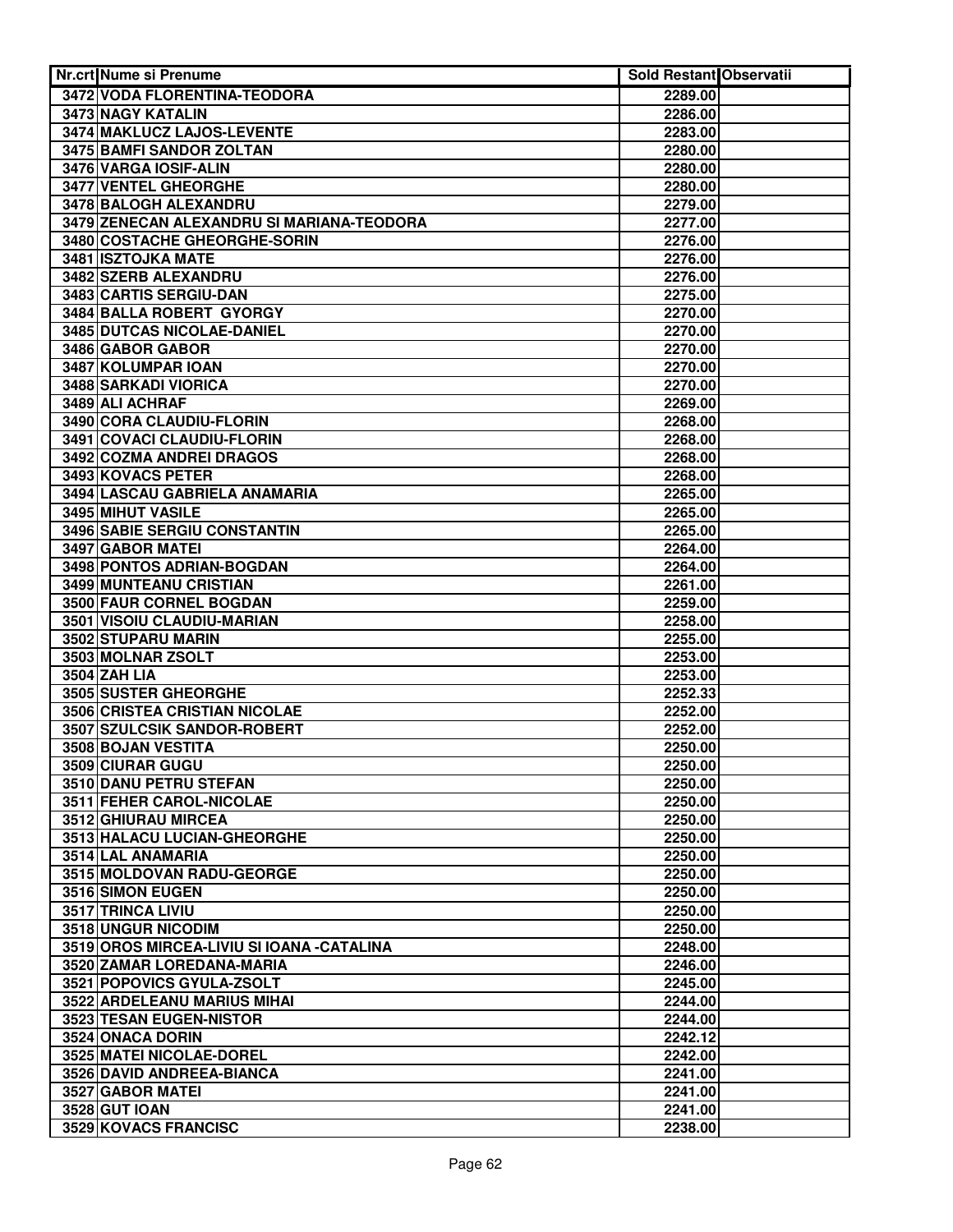| Nr.crt Nume si Prenume                        | <b>Sold Restant Observatii</b> |  |
|-----------------------------------------------|--------------------------------|--|
| 3530 NICOLAE SIMONA                           | 2238.00                        |  |
| <b>3531 OLCEAN DAVID CRISTIAN</b>             | 2236.00                        |  |
| 3532 FEIER ANNAMARIA                          | 2235.94                        |  |
| 3533 MEDER ZSOLT ZOLTAN                       | 2234.00                        |  |
| 3534 BILA SANDU SI ANA EUGENIA                | 2233.00                        |  |
| 3535 RUSSELL ANIL                             | 2233.00                        |  |
| 3536 ILLE MIRCEA-GABRIEL                      | 2230.00                        |  |
| 3537 KURUCZ LASZLO                            | 2230.00                        |  |
| 3538 DAL POS ROMANO                           | 2229.00                        |  |
| 3539 KONYARI ZOLTAN TIBOR                     | 2226.00                        |  |
| 3540 OMAR ROXANA                              | 2226.00                        |  |
| 3541 CIMBALA FLORIN                           | 2225.00                        |  |
| 3542 FARKAS DANIEL-BARNABA                    | 2225.00                        |  |
| 3543 GABOR GABI                               | 2225.00                        |  |
| 3544 LISTEA MARCEL SI ILEANA                  | 2225.00                        |  |
| 3545 LAKATOS JOZSEF                           | 2224.00                        |  |
| 3546 CABA PETRU SI BIANCA                     | 2222.00                        |  |
| 3547 HAIDU TEREZA                             | 2222.00                        |  |
| 3548 PASCA ADRIAN SI RAUL                     | 2220.00                        |  |
| 3549 RACZ IOSIF-IOAN                          | 2220.00                        |  |
| 3550 URDA CORINA                              | 2218.00                        |  |
| 3551 TINCA ADRIAN                             | 2217.50                        |  |
| 3552 BALTSAVIAS SPYRIDON                      | 2217.00                        |  |
| 3553 BLAGA GAVRIL SI MARIANA                  | 2216.00                        |  |
| 3554 KOVACS ALEXANDRU SI LIDIA                | 2216.00                        |  |
| 3555 HIRCA LUMINITA-CATALINA                  | 2215.00                        |  |
| 3556 BRAD COSTINELA-MARIANA                   | 2214.00                        |  |
| 3557 GURGU ANTON-IEREMIA                      | 2214.00                        |  |
| 3558 KRISZTA ANAMARIA                         | 2213.00                        |  |
| 3559 MURG FLORIN-CLAUDIU                      | 2212.50                        |  |
| 3560 PUIU PETRICA                             | 2211.00                        |  |
| 3561 ROSTAS EMIL                              | 2211.00                        |  |
| 3562 BOTAU SANDU - IOAN                       | 2210.00                        |  |
| 3563 DENES ANCA-CRISTINA                      | 2210.00                        |  |
| 3564 MEHESZ-MAGHIAR CRISTINA ANA              | 2208.00                        |  |
| 3565 REZMUVES JANOS                           | 2208.00                        |  |
| 3566 AYDIN KAMRAN AZZAM                       | 2207.00                        |  |
| 3567 EMBER RODICA                             | 2207.00                        |  |
| 3568 MORAR IOAN-ADRIAN                        | 2207.00                        |  |
| 3569 UNTERLENDER-MERAI GERGO                  | 2207.00                        |  |
| 3570 BOKOR ANTAL<br>3571 POP IOAN CRISTIAN    | 2205.84<br>2204.50             |  |
| 3572 ROSTAS MUGUREL                           |                                |  |
| 3573 COSTEA STELIAN                           | 2204.00<br>2202.00             |  |
| 3574 SZAKACS ZITA ZSUZSANNA                   | 2202.00                        |  |
| 3575 BRANDUSAN FLORIN                         | 2200.00                        |  |
| 3576 CIURAR GEZA-ALEXANDRU                    | 2200.00                        |  |
| 3577 GAL SAMUIL-IONUT                         | 2200.00                        |  |
| 3578 IOVAN FLORIAN                            | 2200.00                        |  |
| 3579 ISZTOICA EVA                             | 2200.00                        |  |
| 3580 KEREZSI GYULA                            | 2200.00                        |  |
| <b>3581 KONKOLY BETINA</b>                    | 2200.00                        |  |
| 3582 NOANEA TRAIAN                            | 2200.00                        |  |
| 3583 VURA FRANCISC-MIHAI                      | 2200.00                        |  |
| 3584 DR.MOS CALIN- CABINET MEDICAL INDIVIDUAL | 2198.00                        |  |
| 3585 VARHELYI CAROL SI KLARA                  | 2196.00                        |  |
| 3586 BODEA MARIA-BIANCA                       | 2194.00                        |  |
| 3587 PORTAN AUREL SI MARIOARA                 | 2194.00                        |  |
|                                               |                                |  |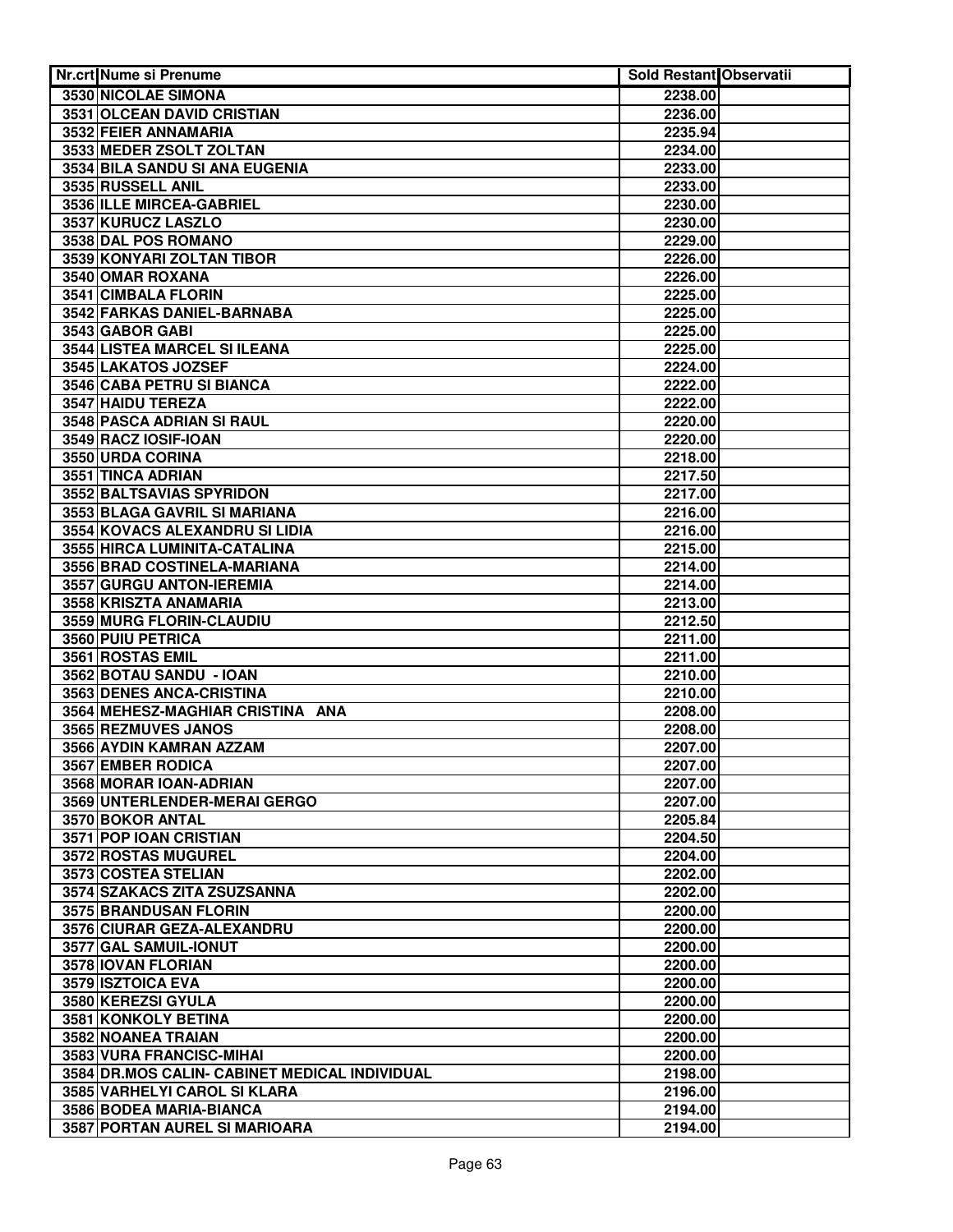| Nr.crt Nume si Prenume                               | Sold Restant Observatii |  |
|------------------------------------------------------|-------------------------|--|
| 3588 TAPASZI IREN KISS EUGEN, KISS GEZA, KISS LASZLO | 2194.00                 |  |
| 3589 SILAGHI NICOLAE-ALEXANDRU                       | 2192.00                 |  |
| 3590 SUMALAN ALEXANDRU                               | 2192.00                 |  |
| 3591 TURCAS ADRIAN-VALENTIN                          | 2191.00                 |  |
| 3592 IOVAN FLORIN-CLAUDIU                            | 2189.86                 |  |
| 3593 PASCU MARIA-ELENA                               | 2187.00                 |  |
| 3594 RIDI FERENCZ SI FRANCISC IOAN                   | 2187.00                 |  |
| 3595 GEANTA ROBERT DUMITRU                           | 2182.00                 |  |
| 3596 ZAHARIE LUCICA INTR.IND.                        | 2182.00                 |  |
| 3597 AVRAM BOGDAN-FLORIN                             | 2181.00                 |  |
| 3598 BOCA COLOMAN                                    | 2180.00                 |  |
| 3599 BREDICEANU MARIUS-CAIUS                         | 2179.00                 |  |
| 3600 IANCU RAZVAN                                    | 2179.00                 |  |
| 3601 KOVACS ANITA-IZABELA                            | 2179.00                 |  |
| 3602 PANTEA ANCA-LACRIMIOARA                         | 2177.79                 |  |
| 3603 MIRON AMBROZIE-CORNEL                           | 2177.00                 |  |
| 3604 HURMUZ VASILE                                   | 2176.00                 |  |
| 3605 BAYCZAR MARCU-DUMITRU                           | 2175.03                 |  |
| 3606 CWIKLINSKI ANDRZEJ RYSZARD                      | 2175.00                 |  |
| 3607 MADA VLAD ADRIAN                                | 2175.00                 |  |
| 3608 PLES MARIUS-CRISTIAN                            | 2175.00                 |  |
| 3609 SZABO IMRE                                      | 2175.00                 |  |
| 3610 VARGA JANOS                                     | 2175.00                 |  |
| 3611 ARON MARIUS                                     | 2174.00                 |  |
| 3612 CEBUC DANIEL DRAGOS                             | 2174.00                 |  |
| 3613 VASADI CARMEN ANTOANETA                         | 2174.00                 |  |
| 3614 VASS ESZTER                                     | 2174.00                 |  |
| 3615 CADAR MIHAI SI RAMONA-MIHAELA                   | 2173.00                 |  |
| 3616 CHIRICA GRIGORE                                 | 2173.00                 |  |
| 3617 PAP IULIU                                       | 2173.00                 |  |
| 3618 CIMPIAN RADU                                    | 2172.00                 |  |
| 3619 MESNYI VICTOR                                   | 2171.00                 |  |
| 3620 MILLE STEFAN-CAROL                              | 2171.00                 |  |
| 3621 GHERDAN OCTAVIAN-GHEORGHE                       | 2170.00                 |  |
| 3622 HURBAN IOAN                                     | 2170.00                 |  |
| 3623 OZOHANICS IOAN                                  | 2170.00                 |  |
| 3624 POPA CIPRIAN DANIEL                             | 2170.00                 |  |
| 3625 REZMUVES MIHAI                                  | 2170.00                 |  |
| 3626 AMARANDEI MARIA ANA SI RADU LORAND              | 2168.00                 |  |
| 3627 BARNA RADU                                      | 2168.00                 |  |
| 3628 SAVITCHI CRISTINA-SILVIA                        | 2167.18                 |  |
| 3629 CZUCZURA GHEORGHE                               | 2165.00                 |  |
| 3630 LUCACIU-BOKENYI MARIUS-ALIN                     | 2165.00                 |  |
| 3631 UNGUR LUMINITA VIOLETA                          | 2164.75                 |  |
| 3632 ARDELEAN MARIA                                  | 2163.00                 |  |
| 3633 REMES SEBASTIAN-BOGDAN                          | 2162.50                 |  |
| 3634 BOJTE REGHINA-MARA                              | 2160.00                 |  |
| 3635 POPA DANIEL SI RODICA                           | 2159.00                 |  |
| 3636 MERK ETELKA AMALIA                              | 2158.00                 |  |
| 3637 EMBER VIORICA (ENGBER IBOLYA)                   | 2157.00                 |  |
| 3638 BIRTA FERENCZ INTR. INDIV.                      | 2155.00                 |  |
| 3639 CRACIUN ZAHARIA SI ELENA                        | 2154.00                 |  |
| 3640 BORZ LIVIU-AUGUSTIN                             | 2152.00                 |  |
| 3641 LASZLO IULIANA-MARIA                            | 2152.00                 |  |
| 3642 MONECIU-MIHUT AURICA                            | 2152.00                 |  |
| 3643 POP SAMIR                                       | 2152.00                 |  |
| 3644 FAT COSMIN-FLORIN                               | 2151.00                 |  |
| 3645 MURVAI SEBASTIAN-FLORIN                         | 2151.00                 |  |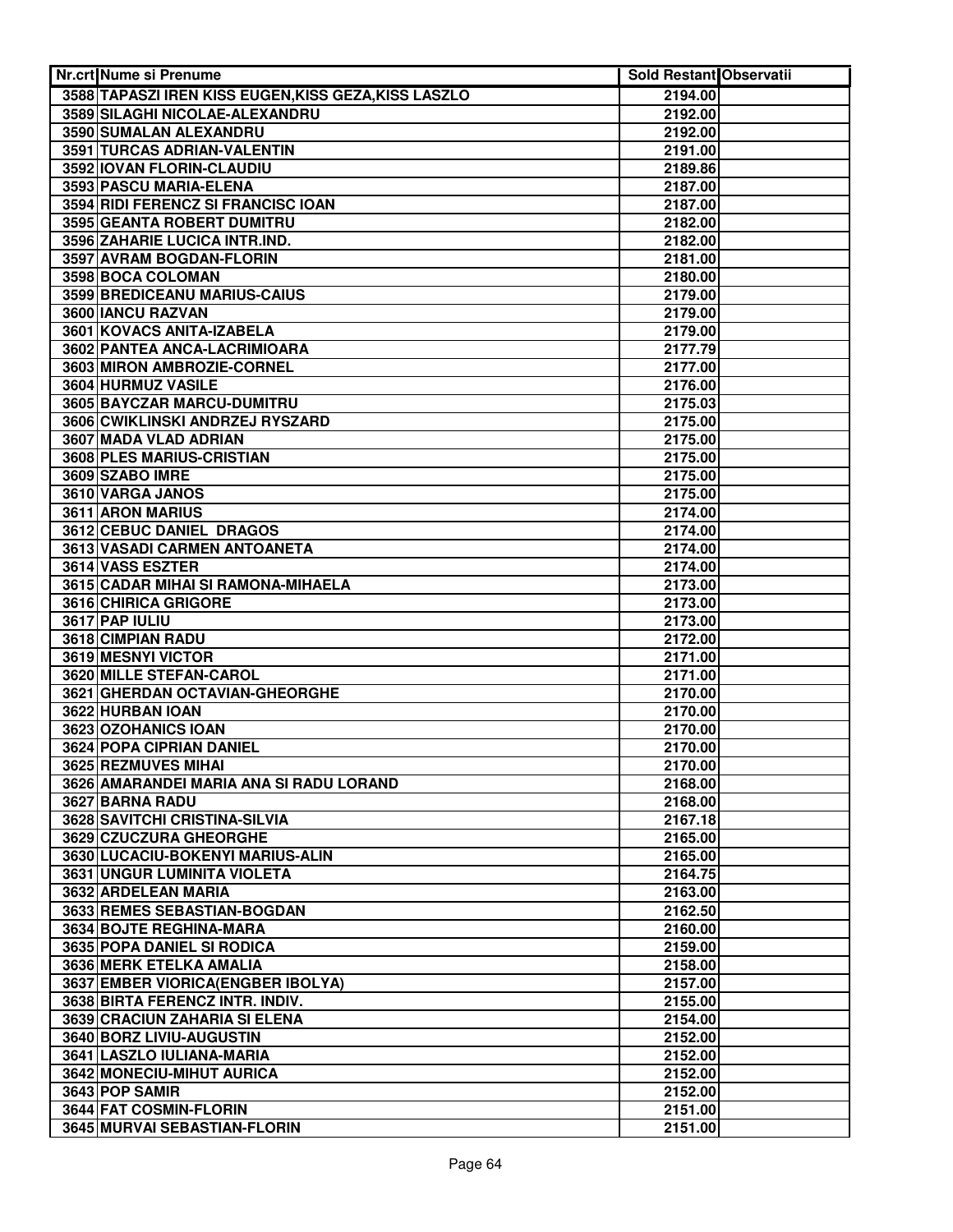| Nr.crt Nume si Prenume                                            | Sold Restant Observatii |  |
|-------------------------------------------------------------------|-------------------------|--|
| 3646 BANDEA CORNELIA-GABRIELA                                     | 2150.00                 |  |
| 3647 SZILAGYI MIKLOS-JENO                                         | 2150.00                 |  |
| 3648 ILIE COSMIN-MARIAN                                           | 2149.00                 |  |
| 3649 SUCIU MARIA                                                  | 2149.00                 |  |
| 3650 SZASZ(CORTEA) ERZSEBET                                       | 2149.00                 |  |
| 3651 URSUT GEORGE-SEBASTIAN                                       | 2147.64                 |  |
| 3652 MIHES IOAN-MIHAITA                                           | 2147.00                 |  |
| 3653 BIRAU IONUT PAVEL                                            | 2146.49                 |  |
| 3654 MATIS MARIUS-EUGEN                                           | 2146.00                 |  |
| 3655 MEZEI JUNIOR SAMUEL                                          | 2145.00                 |  |
| 3656 TAR KAROLY- SHALOM                                           | 2145.00                 |  |
| 3657 ISZTOIKA GAVRIL                                              | 2144.56                 |  |
| 3658 GHIULAN LORENA-CARMEN                                        | 2143.00                 |  |
| 3659 MOLDOVAN GHE.                                                | 2143.00                 |  |
| 3660 KIS ZSOLT-KAROLY                                             | 2141.00                 |  |
| 3661 CHIRICA GABRIEL-ATTILA                                       | 2140.00                 |  |
| 3662 COLTA DIANA ELISABETA                                        | 2140.00                 |  |
| 3663 IANCEU CORNEL-SORIN                                          | 2140.00                 |  |
| 3664 DUME SIMONA-MARIANA SI FLORIN-GABRIEL                        | 2136.00                 |  |
| 3665 POLEAC NICOLAE                                               | 2136.00                 |  |
| 3666 DROZD RADU PETRU                                             | 2135.00                 |  |
| 3667 KAGYI LEVENTE FERENCZ                                        | 2135.00                 |  |
| 3668 BEJUSCA ANGELICA-RODICA                                      | 2134.00                 |  |
| 3669 JURCUT OCTAVIAN                                              | 2133.00                 |  |
| 3670 SONEA TEODORA-VIORICA                                        | 2133.00                 |  |
| 3671 BOZGAN GHEORGHINA                                            | 2132.00                 |  |
| 3672 LASLO MIRCEA                                                 | 2131.00                 |  |
| 3673 LAZAR TUDOREANU FLORIAN GHEORGHE                             | 2131.00                 |  |
| 3674 FARCAS DANIEL-ADRIAN                                         | 2130.80                 |  |
| 3675 SZEKELY LASZLO                                               | 2130.00                 |  |
| 3676 VESEA CARMEN ALINA                                           | 2129.95                 |  |
| 3677 BURCA ROXANA                                                 | 2129.00                 |  |
| 3678 CARLIG RAZVAN                                                | 2127.30                 |  |
| 3679 MARCULESCU ALEX-DAN                                          | 2125.00                 |  |
| <b>3680 MIKLOS GABRIEL-MARTON</b>                                 | 2124.00                 |  |
| 3681 BORA MARIUS                                                  | 2122.00                 |  |
| 3682 BUZGO SANDOR-ATTILA                                          | 2121.00                 |  |
| <b>3683 BUBELA IOSIF MARIUS</b>                                   | 2120.00                 |  |
| 3684 STANESCU ALEXANDRU-MARIUS                                    | 2120.00                 |  |
| 3685 STIUBE PETRU                                                 | 2120.00                 |  |
| 3686 MUSET FLORIN SI DORINA<br>3687 BOSCA-DAVID SEBASTIAN-NICOLAE | 2119.00                 |  |
|                                                                   | 2118.00                 |  |
| 3688 MALAIES CRISTINA<br>3689 AVRAM SEBASTIAN-NICOLAE             | 2118.00<br>2115.00      |  |
| 3690 HENDRE FELICIAN                                              | 2115.00                 |  |
| 3691 STOIE DANIELA FLORENTINA                                     | 2115.00                 |  |
| 3692 POP ANCA-MANUELA                                             | 2114.00                 |  |
| 3693 HARSANYI-CRET ISTVAN-SANDOR                                  | 2110.00                 |  |
| 3694 POP ALIN-MIHAI                                               | 2110.00                 |  |
| 3695 MAGYARI IOAN MARCEL SI VIRGINIA-RAMONA                       | 2107.00                 |  |
| 3696 VERZEA RADU                                                  | 2107.00                 |  |
| 3697 BONACIU GHEORGHE SI FLOARE                                   | 2106.00                 |  |
| 3698 MAGDA ANDREI MIHAI                                           | 2105.00                 |  |
| 3699 CSARNOK IOLANDA                                              | 2104.00                 |  |
| 3700 KISS ELISABETA                                               | 2100.00                 |  |
| 3701 MELAN ANAMARIA                                               | 2100.00                 |  |
| 3702 OLTEANU GEORGETA DORINA                                      | 2100.00                 |  |
| 3703 OROSZ GYONGYI                                                | 2100.00                 |  |
|                                                                   |                         |  |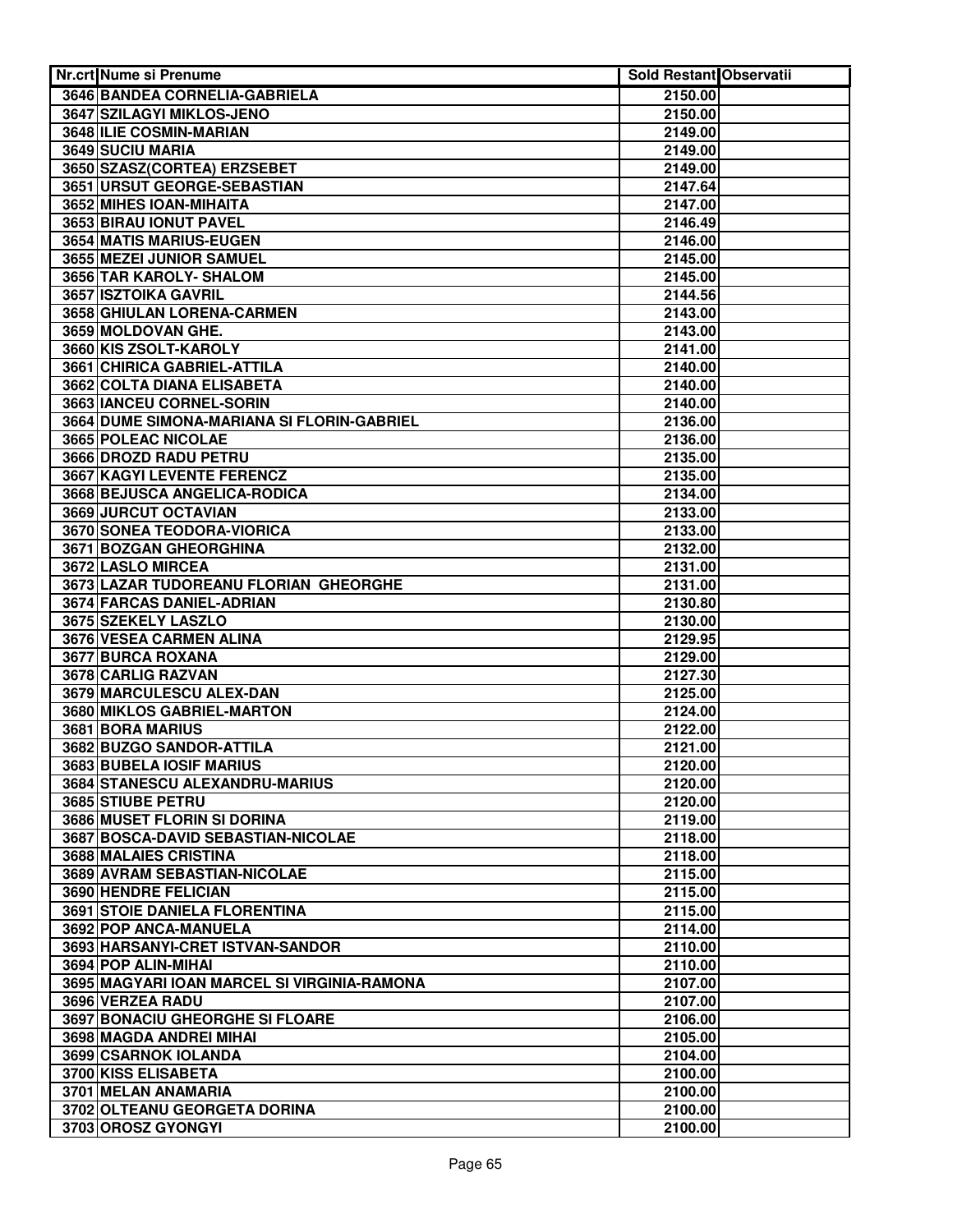| <b>Nr.crt Nume si Prenume</b>                           | <b>Sold Restant Observatii</b> |  |
|---------------------------------------------------------|--------------------------------|--|
| <b>3704 SIRBU CONSTANTIN-EDUARD</b>                     | 2100.00                        |  |
| 3705 ZOICA SORIN-CONSTANTIN                             | 2100.00                        |  |
| 3706 OROS RADU VASILE                                   | 2097.00                        |  |
| 3707 BOLOGAN ROBERT                                     | 2094.00                        |  |
| 3708 CIORBA ALEXANDRU                                   | 2093.00                        |  |
| 3709 COPIL AVRAM-FLORIN                                 | 2092.00                        |  |
| 3710 MOTOC SEBASTIAN-RUBEN                              | 2092.00                        |  |
| 3711 VARGA NICOLAE                                      | 2091.95                        |  |
| 3712 RADULESCU CONSTANTIN                               | 2091.00                        |  |
| 3713 TAUT ADRIAN-GHEORGHE                               | 2091.00                        |  |
| 3714 DOBRE CONSTANTIN                                   | 2090.51                        |  |
| 3715 CEARNAU ALEXANDRU                                  | 2090.00                        |  |
| 3716 GABOR DUMITRU                                      | 2090.00                        |  |
| 3717 CARTIS MARIAN LIVIU SI PANTEA ROZICA LUCICA        | 2089.00                        |  |
| 3718 HAULICA VALERIU ALIN IOAN                          | 2089.00                        |  |
| 3719 SAS MARIUS-GHITA                                   | 2089.00                        |  |
| 3720 CORCHES DORIN-OCTAVIAN                             | 2087.00                        |  |
| 3721 BOCSE IOAN                                         | 2086.00                        |  |
| 3722 CIUCIOIU HORIA                                     | 2085.00                        |  |
| 3723 FERKE CRISTIAN-FLORIN                              | 2085.00                        |  |
|                                                         |                                |  |
| 3724 MOSINCAT ALEXANDRU                                 | 2085.00                        |  |
| 3725 PATAKI IULIU                                       | 2085.00                        |  |
| 3726 SABAU LAURA SIMONA                                 | 2085.00                        |  |
| 3727 SZUCS CSABA LASZLO                                 | 2084.00                        |  |
| 3728 ZEMBREA CARMEN-MONICA                              | 2084.00                        |  |
| 3729 FREUNDLICH SAMUEL ADAM - INTREPRINDERE INDIVIDUALA | 2083.00                        |  |
| 3730 MACIU ALEXANDRU-EMANUIL                            | 2082.00                        |  |
| 3731 SALAMON RUXANDRA SHEILLA                           | 2080.00                        |  |
| 3732 MOISE AUGUSTIN SI AURELIA                          | 2077.00                        |  |
| 3733 SZEKELY LAJOS SI EVA                               | 2077.00                        |  |
| 3734 COCIUBAN ENIKO-ANDREA                              | 2076.00                        |  |
| 3735 ADUMITROAEI DUMITRU SI JENICA                      | 2075.00                        |  |
| 3736 LAZAU MARIN SI CONSTANTINA-GABRIELA                | 2073.00                        |  |
| 3737 COSTEA MIRCEA MARCEL SI GABRIELA                   | 2072.00                        |  |
| 3738 DRAGOS IOAN SI NICOLETA                            | 2072.00                        |  |
| 3739 MATYAS RAMONA IRINA                                | 2072.00                        |  |
| 3740 MATYUS CSABA-JOZSEF                                | 2072.00                        |  |
| 3741 POP IONEL MARCEL                                   | 2072.00                        |  |
| 3742 BARUI ANCA                                         | 2071.00                        |  |
| 3743 DEMJAN MARIA                                       | 2071.00                        |  |
| 3744 MADA DAVID MIHAI                                   | 2070.44                        |  |
| 3745 FORA OVIDIU-PETRU                                  | 2070.00                        |  |
| 3746 MARAMI MARIANA                                     | 2070.00                        |  |
| 3747 MARCUS FLORINA-ALINA                               | 2070.00                        |  |
| 3748 POP CATALIN REMUS                                  | 2070.00                        |  |
| 3749 ISZTOIKA STEFAN                                    | 2069.00                        |  |
| 3750 COJOCARU VLAD-CONSTANTIN                           | 2068.00                        |  |
| 3751 CRUCERU VALENTIN                                   | 2068.00                        |  |
| 3752 PANTIS MARINELA-MAGDALENA                          | 2068.00                        |  |
| 3753 GAVREA DUMITRU                                     | 2067.00                        |  |
| 3754 OLAH ISTVAN-GYULA                                  | 2067.00                        |  |
| 3755 BALA DUMITRU                                       | 2066.00                        |  |
| 3756 BUZ ADRIANA SORINA                                 | 2065.00                        |  |
| 3757 AMARGHIOALEI SENORA ANGELICA                       | 2064.62                        |  |
| 3758 BORDAS DAN-CRISTIAN                                | 2064.00                        |  |
| <b>3759 DAVID LEVENTE ROLLAND</b>                       | 2063.00                        |  |
| 3760 LAURENTIU NICOLAE DANUT                            | 2063.00                        |  |
| 3761 STEFAN LAURA-FELICIA                               | 2063.00                        |  |
|                                                         |                                |  |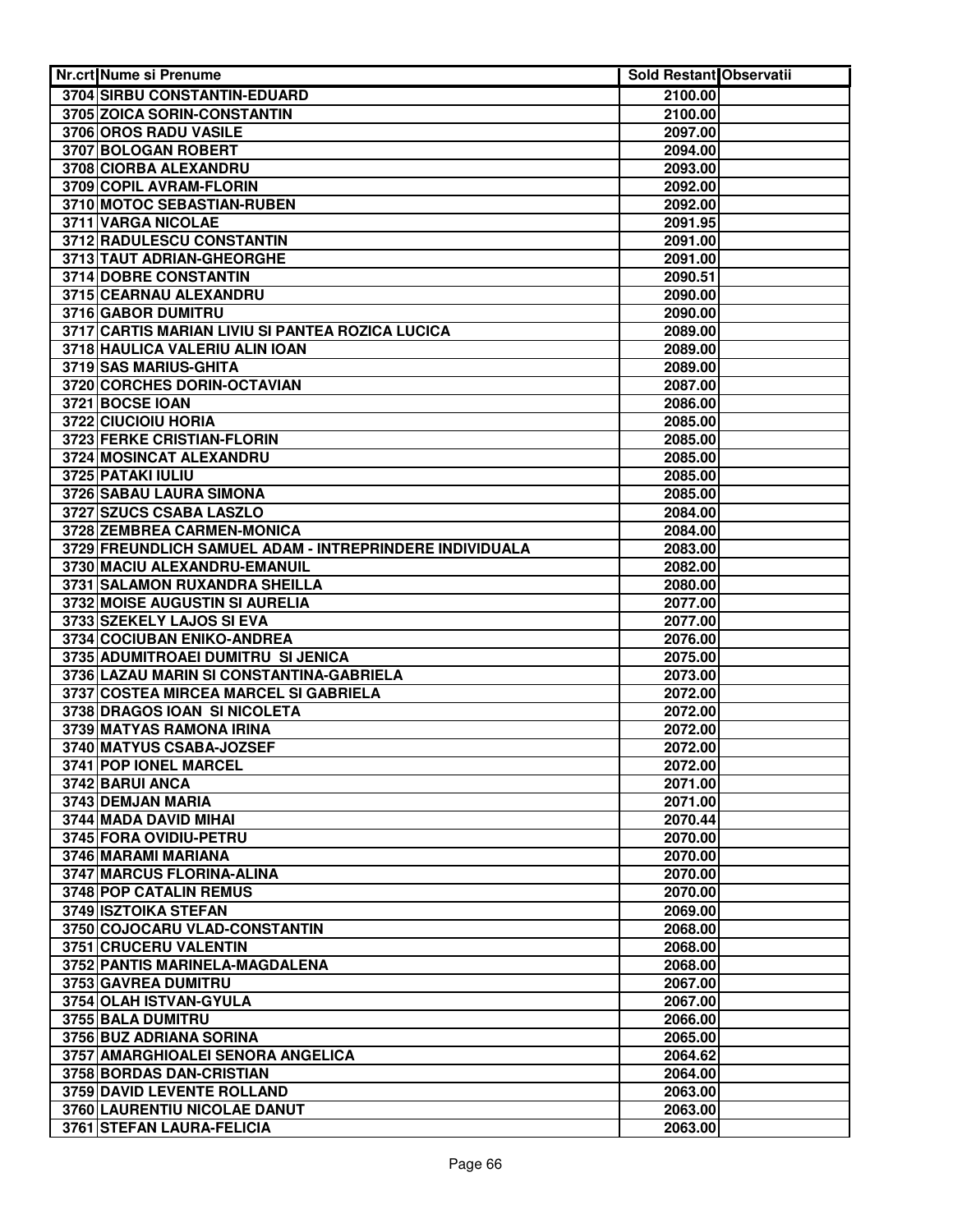| Nr.crt Nume si Prenume                          | Sold Restant Observatii |  |
|-------------------------------------------------|-------------------------|--|
| 3762 ROMAN ALEXANDRU-MARCEL                     | 2061.00                 |  |
| 3763 GABOR MATEI                                | 2060.00                 |  |
| 3764 IONESCU CIPRIAN-GEORGE                     | 2060.00                 |  |
| 3765 KOSZEGI SANDOR                             | 2060.00                 |  |
| 3766 DOBOS VICTOR                               | 2058.00                 |  |
| 3767 FAZAKAS MONIKA SZUSZANNA                   | 2057.00                 |  |
| 3768 GABOR GABRIEL                              | 2055.00                 |  |
| 3769 SERAC ADRIAN-CALIN                         | 2054.00                 |  |
| 3770 ALUNGI MIHAI                               | 2050.00                 |  |
| 3771 LUCIAN IOAN                                | 2050.00                 |  |
| 3772 VARGA EMIL-GERENI                          | 2050.00                 |  |
| 3773 VENTEL TIBOR                               | 2050.00                 |  |
| 3774 ANTONIE SORIN                              | 2046.00                 |  |
| 3775 TOTH DANIEL ALEXANDRU                      | 2046.00                 |  |
| 3776 DUMITRESCU CORNEL                          | 2045.00                 |  |
| 3777 LUP IOANA ADELINA                          | 2045.00                 |  |
| 3778 PUIA TRAIAN SI CORNELIA                    | 2044.00                 |  |
| 3779 SCHVARCZ ROBERT                            | 2041.00                 |  |
| 3780 FARKAS MARIA                               | 2040.00                 |  |
| 3781 ROSTAS PARDALIAN                           | 2040.00                 |  |
| 3782 CARDOS ARINA-DARIA                         | 2039.00                 |  |
| 3783 CASU ION                                   | 2039.00                 |  |
| 3784 IOVAN CLAUDIU-CRISTIAN                     | 2039.00                 |  |
| 3785 ROMAN CORNEL SI MONICA                     | 2039.00                 |  |
| 3786 BUSTEA MARIANA OLIMPIA                     | 2038.00                 |  |
| 3787 REZMUVES KALMAN                            | 2038.00                 |  |
| 3788 TUDOR ANGEL-VLADIMIR PFA                   | 2037.00                 |  |
| 3789 PASCA ADRIAN IONEL SI MARIANA              | 2036.58                 |  |
| 3790 POPA LIVIA                                 | 2036.00                 |  |
| 3791 ROZSDA IULIANA SI GRIGORE                  | 2036.00                 |  |
| 3792 CURTUI AUREL                               | 2035.00                 |  |
| 3793 KOCSIS PETER-ATTILA                        | 2035.00                 |  |
| 3794 NAGY JANOS                                 | 2035.00                 |  |
| 3795 POPA LEONTIN LIVIU SI MARIA                | 2035.00                 |  |
| 3796 BOCA EVA-BRIGITTA                          | 2034.00                 |  |
| 3797 KOVACS ZSOLT-CSABA                         | 2032.00                 |  |
| 3798 ISZTOIKA LUDOVIC<br>3799 BUDAU REMUS-PETRU | 2031.00<br>2030.00      |  |
| 3800 ISZTOICA RUPI                              |                         |  |
| 3801 MORAR AURICA                               | 2030.00                 |  |
| 3802 ISTOICA BOROS                              | 2029.00<br>2027.00      |  |
| 3803 SILAGHI ROXANA-ELENA                       | 2026.00                 |  |
| 3804 VERES MARIUS-FLORIN                        | 2026.00                 |  |
| 3805 FILIP ANCA IOANA                           | 2025.00                 |  |
| 3806 CHIS PETRU-DANIEL                          | 2024.00                 |  |
| 3807 POP GABRIELA                               | 2024.00                 |  |
| 3808 RADEANU CRISTIAN-MIHAI                     | 2020.87                 |  |
| 3809 CURPAS CALIN-FLORENTIN                     | 2019.00                 |  |
| 3810 DAROCZI STEFAN SI GYONGYI IRMA             | 2019.00                 |  |
| 3811 DORSONSZKY LASZLO                          | 2019.00                 |  |
| 3812 SZABO STEFAN ZSOLT                         | 2018.00                 |  |
| 3813 DUDAS ANDRAS SI GABRIELA                   | 2017.00                 |  |
| <b>3814 MUDURA GHEORGHE MIHAI</b>               | 2017.00                 |  |
| 3815 GABOR IOAN                                 | 2014.00                 |  |
| 3816 RAT MARCEL-NICOLAE                         | 2013.13                 |  |
| 3817 GHEORGHE IOAN SI ROMOLICA                  | 2013.00                 |  |
| 3818 MASCAS DANIEL RAZVAN                       | 2013.00                 |  |
| 3819 RUMUNA ANDRAS-LAJOS                        | 2011.00                 |  |
|                                                 |                         |  |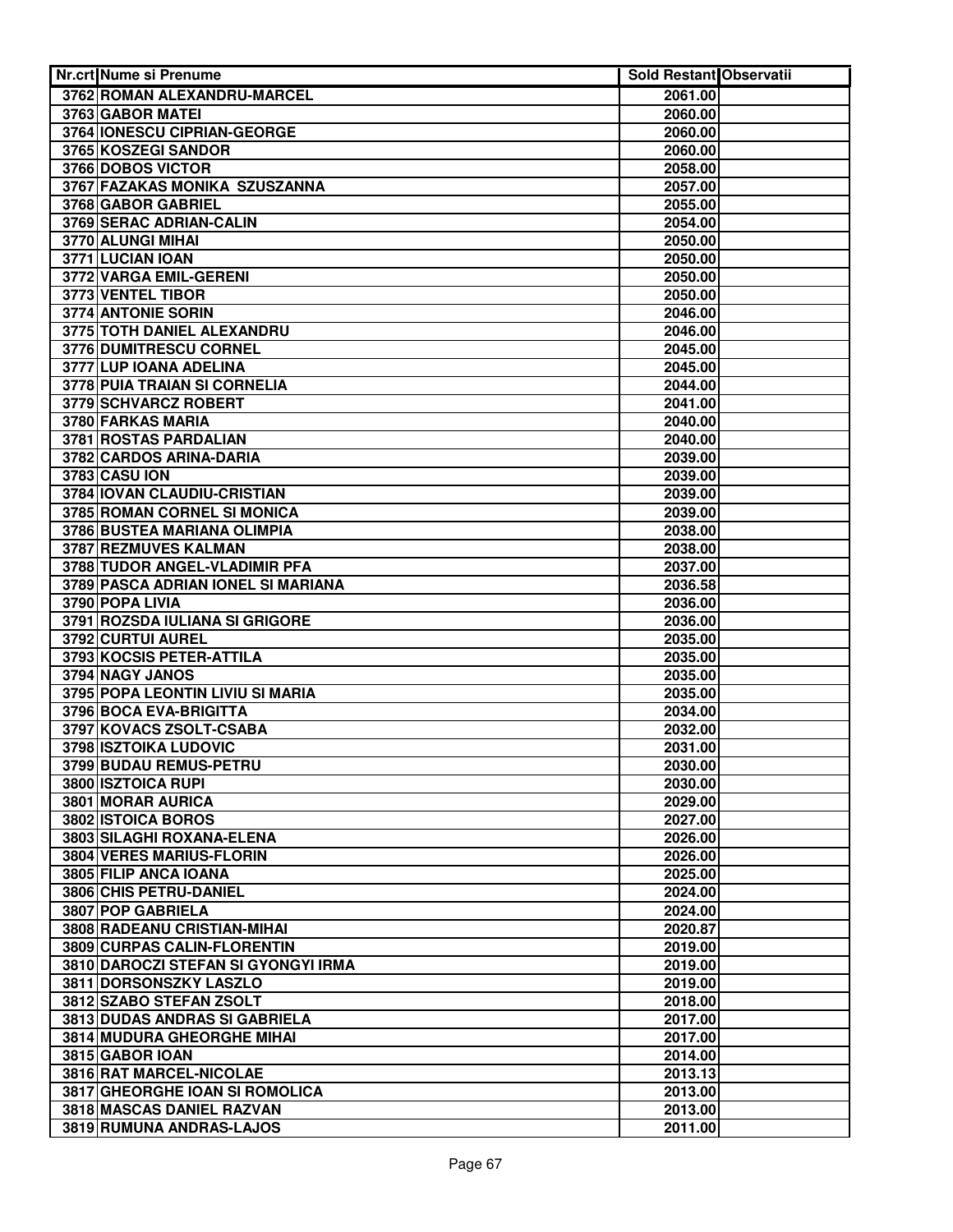| Nr.crt Nume si Prenume                      | Sold Restant Observatii |  |
|---------------------------------------------|-------------------------|--|
| 3820 MAGHIAR DORINA LAURA                   | 2010.00                 |  |
| 3821 MICULA ANDREI - LUCIAN                 | 2010.00                 |  |
| 3822 ONICA IOAN SI ANAMARIA                 | 2010.00                 |  |
| 3823 POP NORBERT-GASPAR                     | 2009.00                 |  |
| 3824 ILIES IOAN                             | 2007.50                 |  |
| 3825 COITA DANIEL                           | 2005.36                 |  |
| 3826 ROJAN NICOLAE                          | 2005.00                 |  |
| 3827 COPIL TRAIAN                           | 2003.00                 |  |
| 3828 GULYAS KATALIN                         | 2003.00                 |  |
| 3829 HORGA FLORIN SI NICOLETA FLORICA       | 2002.00                 |  |
| <b>3830 HAIDAU TRAIAN SI VIORICA</b>        | 2001.00                 |  |
| 3831 BORA ILIE                              | 2000.41                 |  |
| 3832 ABU AHMAD HASSAN                       | 2000.00                 |  |
| 3833 ALBU SEBASTIAN-CLAUDIU                 | 2000.00                 |  |
| 3834 ALSAYED IBRAHIM ALMOWAFY ALSHHAT GOODA | 2000.00                 |  |
| 3835 ARDELEAN ADRIANA                       | 2000.00                 |  |
| 3836 ARDELEAN DOREL-MARIUS                  | 2000.00                 |  |
| 3837 BACRITA ADRIAN                         | 2000.00                 |  |
| 3838 BADIA VALENTIN                         | 2000.00                 |  |
| 3839 BALAN LIANA-DANIELA                    | 2000.00                 |  |
| 3840 BALINT CORNEL ADALBERT                 | 2000.00                 |  |
| 3841 BALINT IOSIF                           | 2000.00                 |  |
| 3842 BALLA IOANA-MELINDA                    | 2000.00                 |  |
| 3843 BARNA MARIANA-RODICA                   | 2000.00                 |  |
| 3844 BEJAN MARIA-LIA                        | 2000.00                 |  |
| 3845 BELCEA PETRU                           | 2000.00                 |  |
| 3846 BENE ISABELA-CRISTINA                  | 2000.00                 |  |
| 3847 BEREZCKI MIHAELA                       | 2000.00                 |  |
| 3848 BERTOJA BEREND-ANDRAS-GYORGY           | 2000.00                 |  |
| 3849 BESENYI ANA MARIA                      | 2000.00                 |  |
| 3850 BIBART ARMAND-HORATIU                  | 2000.00                 |  |
| 3851 BLAGA LEONTINA                         | 2000.00                 |  |
| 3852 BLAJ LAVINIA                           | 2000.00                 |  |
| 3853 BLIDAR DOINA                           | 2000.00                 |  |
| 3854 BODIU FLAVIA-DIANA                     | 2000.00                 |  |
| 3855 BOJANI ADRIAN GRIGORE                  | 2000.00                 |  |
| 3856 BORZ ADRIAN IOAN                       | 2000.00                 |  |
| 3857 BORZ CIPRIAN                           | 2000.00                 |  |
| 3858 BOSCA VIRGILIU IONUT                   | 2000.00                 |  |
| 3859 BRANCSIK ARPAD                         | 2000.00                 |  |
| 3860 BUGHIU PETRU CRISTIAN                  | 2000.00                 |  |
| 3861 BUGNAR NICOLETA-GEORGETA               | 2000.00                 |  |
| 3862 BUKOVICS IMRE-ANDRAS                   |                         |  |
| 3863 BURCEA MANDRA                          | 2000.00<br>2000.00      |  |
| 3864 BURESCU MARIUS LIVIU                   | 2000.00                 |  |
| 3865 BUT VALERIA                            | 2000.00                 |  |
| 3866 BUTA GHEORGHE                          | 2000.00                 |  |
| 3867 BUTOI IONELA                           | 2000.00                 |  |
| 3868 CADAR MONICA-IOANA                     | 2000.00                 |  |
| 3869 CADAR SORIN DUMITRU SI ANGELA          | 2000.00                 |  |
| <b>3870 CALDARE VLADIMIR</b>                | 2000.00                 |  |
| 3871 CALIN TAMARA                           | 2000.00                 |  |
| 3872 CHIRCEA ANDREA                         | 2000.00                 |  |
| 3873 CHIRILA SERGIU DANIEL                  | 2000.00                 |  |
| 3874 CHITORAGA DINU                         | 2000.00                 |  |
| 3875 CIORDAS ADRIANA-GEORGETA               | 2000.00                 |  |
| 3876 CIZNADIA ANITA                         | 2000.00                 |  |
| 3877 CLEJAN MELANIA                         | 2000.00                 |  |
|                                             |                         |  |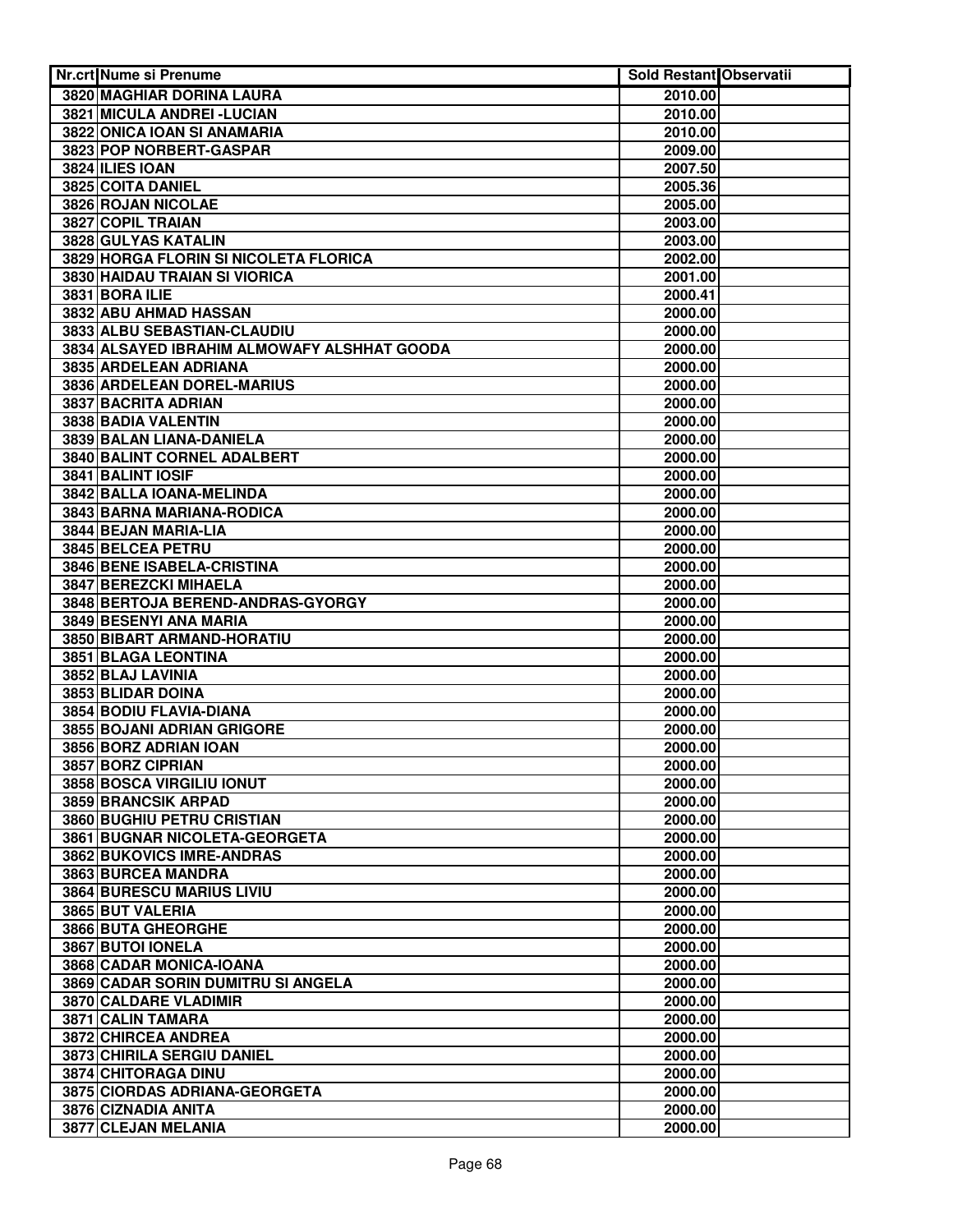| Nr.crt Nume si Prenume                                             | Sold Restant Observatii |                       |
|--------------------------------------------------------------------|-------------------------|-----------------------|
| <b>3878 COITA GHEORGHE</b>                                         | 2000.00                 |                       |
| 3879 COSTACHE CARMEN-CRISTINA                                      | 2000.00                 |                       |
| 3880 CRISAN FLORICA                                                |                         | 2000.00 PROCES PE ROL |
| 3881 CSOMORTANYI ATTILA-ANDRAS                                     | 2000.00                 |                       |
| 3882 CUTULA IOAN FLORIN                                            | 2000.00                 |                       |
| 3883 DANI ALEXANDRU FELIX                                          | 2000.00                 |                       |
| 3884 DAVID SERGIU-IOAN                                             | 2000.00                 |                       |
| 3885 DE PIERI VALERIE GENEVIEVE THERESE                            | 2000.00                 |                       |
| 3886 DIANU STELA                                                   | 2000.00                 |                       |
| 3887 DUDAS LIDIA MONICA                                            | 2000.00                 |                       |
| 3888 DUDAS SANDOR                                                  | 2000.00                 |                       |
| 3889 DUME CORNELIA                                                 | 2000.00                 |                       |
| 3890 DUMITRACHESCU IOANA RALUCA                                    | 2000.00                 |                       |
| 3891 EHRET CRISTOPHE JACOUES ANTOINE                               | 2000.00                 |                       |
| 3892 ELAZZAZI MOHAMED AHMED                                        | 2000.00                 |                       |
| 3893 FABIAN ERZSEBET                                               | 2000.00                 |                       |
| 3894 FACONTI MARCO                                                 | 2000.00                 |                       |
| 3895 FARAGO LAIOS-ZOLTAN                                           | 2000.00                 |                       |
| 3896 FASOLO RENZO                                                  | 2000.00                 |                       |
| 3897 FEKETE FERENC ISTVAN                                          | 2000.00                 |                       |
| 3898 FIBIK ILDIKO-ILONA                                            | 2000.00                 |                       |
| 3899 FILIP ANGELA VIORICA                                          | 2000.00                 |                       |
| 3900 FLORUT SEBASTIAN                                              | 2000.00                 |                       |
| 3901 FOIT LIVIA AURORA                                             | 2000.00                 |                       |
| 3902 FORGACIU TEODORA VIORICA                                      | 2000.00                 |                       |
| 3903 GABOR MARIA                                                   | 2000.00                 |                       |
| 3904 GABOR ROZALIA                                                 | 2000.00                 |                       |
| 3905 GAL RAMONA-NICOLETA                                           | 2000.00                 |                       |
| 3906 GARABAN ANDRADA DIANA                                         | 2000.00                 |                       |
| 3907 GHITEA GABRIELA<br>3908 GOMBOS REMUS-IONEL SI MIRELA-LUMINITA | 2000.00<br>2000.00      |                       |
| 3909 GRECU IOAN                                                    | 2000.00                 |                       |
| 3910 GROZA CARMEN-FLORENTINA                                       | 2000.00                 |                       |
| 3911 GUBENCO SERGHEI                                               | 2000.00                 |                       |
| 3912 GUNTER ELENA                                                  | 2000.00                 |                       |
| 3913 GUTI SEBASTIAN LUCIAN                                         | 2000.00                 |                       |
| 3914 HAINER LAURA                                                  | 2000.00                 |                       |
| 3915 HAITA CRISTIAN LUCIAN                                         | 2000.00                 |                       |
| 3916 HAJNER ERIK-ROBERT                                            | 2000.00                 |                       |
| 3917 HURGOIU ADRIANA-LAVINIA                                       | 2000.00                 |                       |
| 3918 ISTOICA LUIZA                                                 | 2000.00                 |                       |
| 3919 ISZTOIKA DUMITRU-IOAN                                         | 2000.00                 |                       |
| 3920 ISZTOIKA TEREZA                                               | 2000.00                 |                       |
| 3921 ITU CARMEN-ELENA                                              | 2000.00                 |                       |
| 3922 IVAN CARMEN                                                   | 2000.00                 |                       |
| 3923 JURCA SEBASTIAN-VIOREL                                        | 2000.00                 |                       |
| 3924 KIS VILMOS MIHAI                                              | 2000.00                 |                       |
| 3925 KORDA ZSOLT-JANOS                                             | 2000.00                 |                       |
| 3926 KOSA EVA                                                      | 2000.00                 |                       |
| 3927 KOVACS ANDREA                                                 | 2000.00                 |                       |
| 3928 LACATUS SZELURINA                                             | 2000.00                 |                       |
| 3929 LAZAR CIPRIAN                                                 | 2000.00                 |                       |
| 3930 LAZAR ELENA                                                   | 2000.00                 |                       |
| 3931 LINTNER ADALBERT                                              | 2000.00                 |                       |
| 3932 LUKACS KALMAN                                                 | 2000.00                 |                       |
| 3933 LUNCAN LUCIA                                                  | 2000.00                 |                       |
| 3934 MAGYARI ELISABETA                                             | 2000.00                 |                       |
| 3935 MALEK GUSZTAV JOZSEF                                          | 2000.00                 |                       |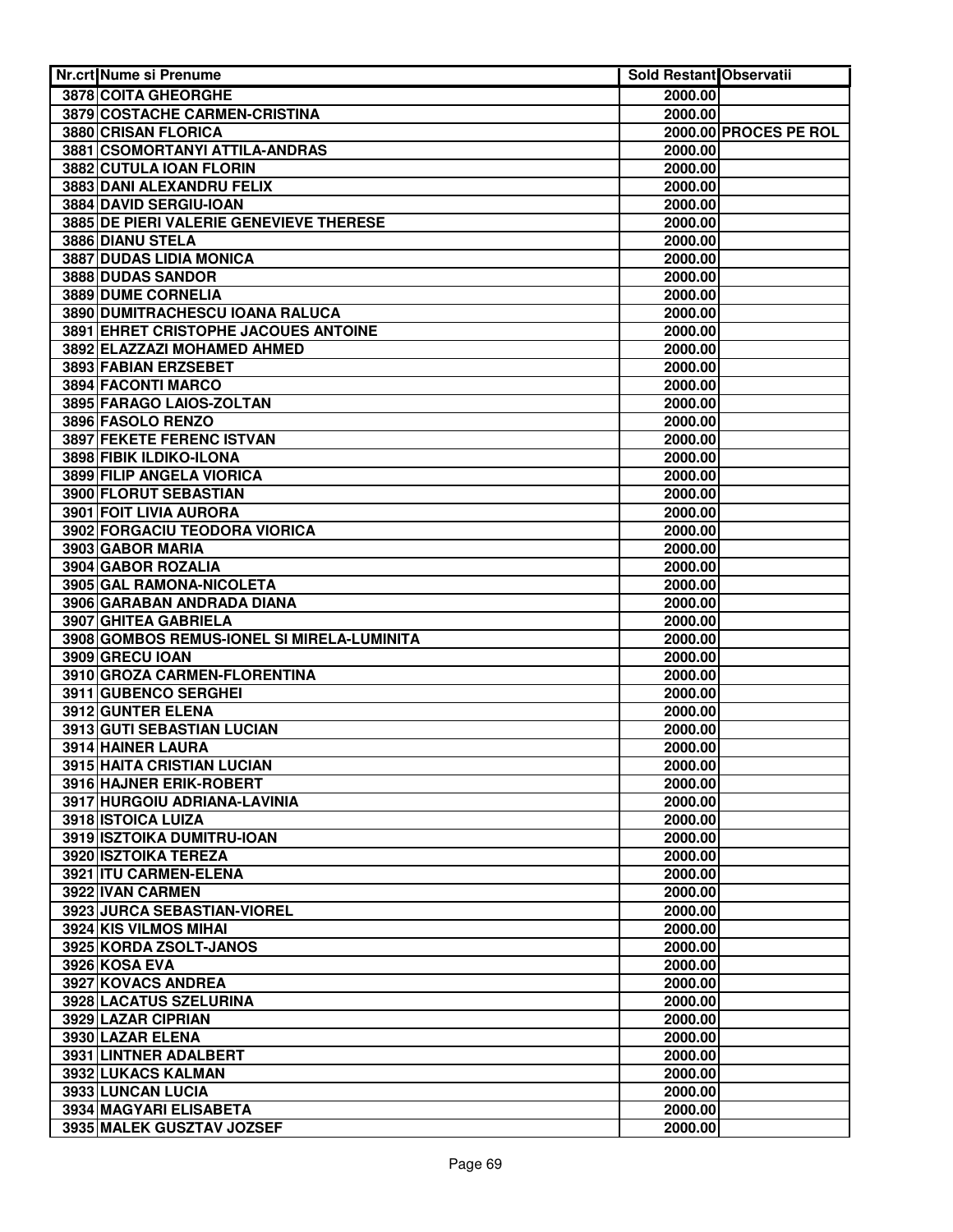| Nr.crt Nume si Prenume                              | <b>Sold Restant Observatii</b> |  |
|-----------------------------------------------------|--------------------------------|--|
| 3936 MANEA ADINA-VALENTINA                          | 2000.00                        |  |
| 3937 MARC MIHAI                                     | 2000.00                        |  |
| 3938 MARIAN DAN-SEBASTIAN                           | 2000.00                        |  |
| 3939 MARINICA MIHAELA                               | 2000.00                        |  |
| 3940 MARINO RODICA ALINA                            | 2000.00                        |  |
| 3941 MATEAS MARIOARA MIRELA                         | 2000.00                        |  |
| 3942 MATICA SIMONA-ADRIANA                          | 2000.00                        |  |
| 3943 MATIUTA-HUNYADI ANA MARIA                      | 2000.00                        |  |
| 3944 MATIUTA-HUNYADI MIRCEA-NELU                    | 2000.00                        |  |
| <b>3945 MATULA ERZSEBET</b>                         | 2000.00                        |  |
| 3946 MICLAUS MARIANA-CLAUDIA                        | 2000.00                        |  |
| 3947 MILITARU MADALINA- ADRIANA                     | 2000.00                        |  |
| 3948 MOHAMED AHMED                                  | 2000.00                        |  |
| 3949 MOLDOVAN FLORIN-PETRU                          | 2000.00                        |  |
| 3950 MOLNAR BOBBY-MARK                              | 2000.00                        |  |
| 3951 MONE MARIA                                     | 2000.00                        |  |
| 3952 MOS NICOLAE                                    | 2000.00                        |  |
| 3953 MOZA GRATIAN                                   | 2000.00                        |  |
| 3954 MURESAN DOINA                                  |                                |  |
| 3955 MURESAN RADU CRISTIAN SI EDIT                  | 2000.00                        |  |
| 3956 MUTHU GABRIEL-VICTOR SI CARLA - RAMONA         | 2000.00<br>2000.00             |  |
|                                                     |                                |  |
| 3957 NAGY ANNAMARIA                                 | 2000.00                        |  |
| 3958 NAGY ZSOLT                                     | 2000.00                        |  |
| 3959 NAN MARIA-ANNA                                 | 2000.00                        |  |
| 3960 NEGRUT VALERICA                                | 2000.00                        |  |
| 3961 NELSON BRACALENTE                              | 2000.00                        |  |
| 3962 NEMET ALEXANDRU                                | 2000.00                        |  |
| 3963 OLAH VIOREL-PAVEL                              | 2000.00                        |  |
| 3964 ONEL RAZVAN-CALIN<br>3965 OPRE ELISABETA EDITH | 2000.00                        |  |
| 3966 ORAS MAGDALENA AURICA                          | 2000.00                        |  |
| 3967 PAGNANI MAURO                                  | 2000.00<br>2000.00             |  |
| 3968 PALKOVICS GYONGYI-MARTA                        | 2000.00                        |  |
| 3969 PANITI JUDIT                                   |                                |  |
| 3970 PANKOTAI GABOR GERGELY                         | 2000.00                        |  |
|                                                     | 2000.00                        |  |
| 3971 PANTIS SALOMEA-LIANA                           | 2000.00                        |  |
| 3972 PAPA RINALDO                                   | 2000.00                        |  |
| 3973 PAPP ZSOLT                                     | 2000.00                        |  |
| 3974 PASCA CRISTINA-LIGIA                           | 2000.00                        |  |
| 3975 PASCALAU VERONICA ANDRONICA                    | 2000.00                        |  |
| 3976 PAUBLUSZTIG ERZSEBET                           | 2000.00                        |  |
| 3977 PETRILA IRINA RAMONA                           | 2000.00                        |  |
| 3978 PINTILEI CONSTANTIN                            | 2000.00                        |  |
| 3979 POP PETRU                                      | 2000.00                        |  |
| 3980 POP-COMAN VASILE                               | 2000.00                        |  |
| 3981 POPOVICI MARIUS-EMIL SI CORINA-RODICA          | 2000.00                        |  |
| 3982 PORTAN TIMEA-ANDREA                            | 2000.00                        |  |
| 3983 PORUMB LILIANA-DANIELA                         | 2000.00                        |  |
| 3984 PRECUP CARMEN-LAVINIA                          | 2000.00                        |  |
| 3985 PUSTEA VIOLETA MARIANA                         | 2000.00                        |  |
| 3986 RADUCAN FLORENTINA                             | 2000.00                        |  |
| 3987 RAT NICOLAE-BOGDAN-GABRIEL                     | 2000.00                        |  |
| 3988 REVESZ ALIZ                                    | 2000.00                        |  |
| 3989 RONASZEKI ROBERT-JOZSEF                        | 2000.00                        |  |
| 3990 SANDOR OLIMPIA                                 | 2000.00                        |  |
| 3991 SARAC RAMONA CARMEN                            | 2000.00                        |  |
| 3992 SAS MARIUS RADU                                | 2000.00                        |  |
| 3993 SCHMIDT ATTILA IOZSEF                          | 2000.00                        |  |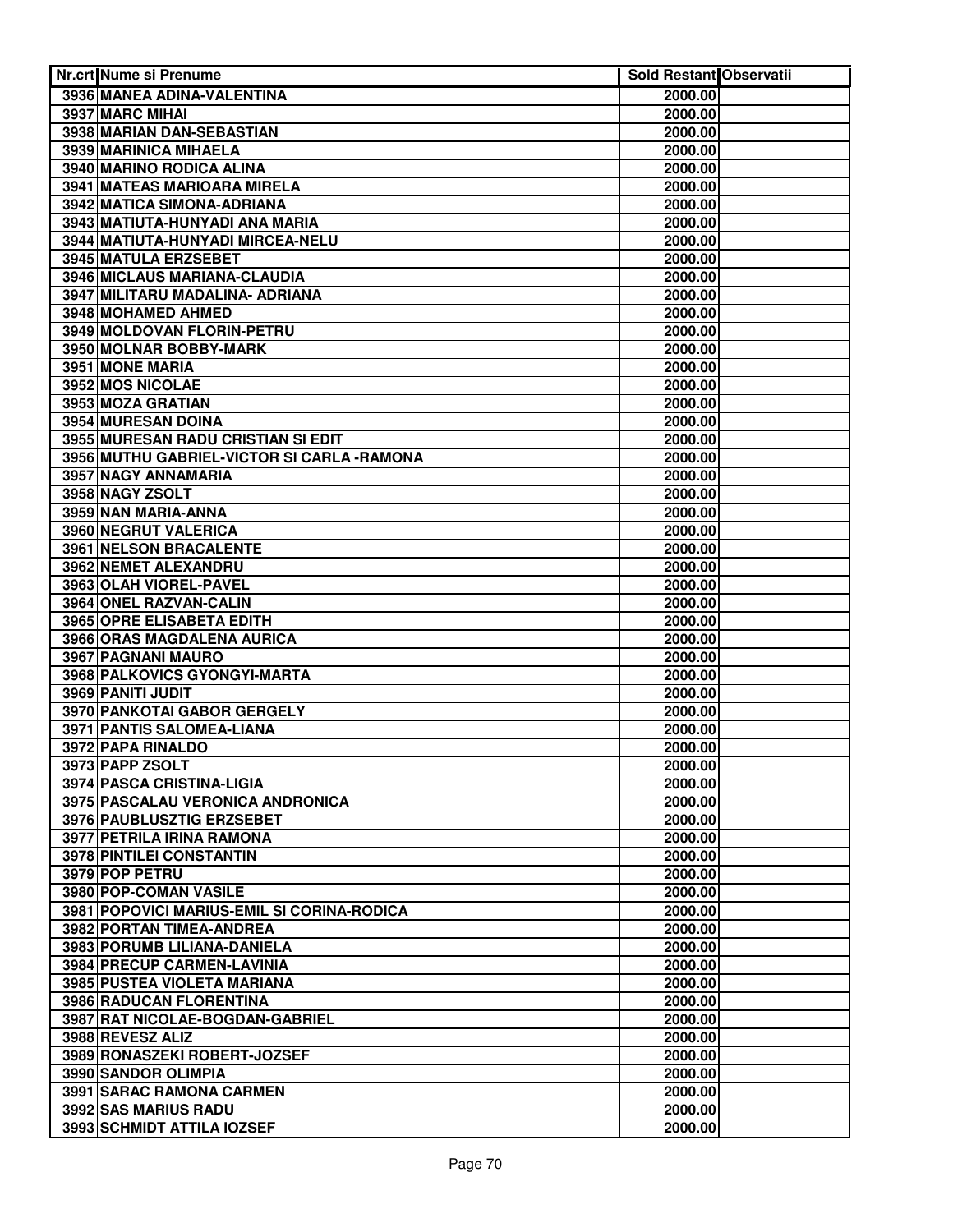| <b>Nr.crt Nume si Prenume</b>                        | Sold Restant Observatii |  |
|------------------------------------------------------|-------------------------|--|
| 3994 SFERLE CORINA LAURA                             | 2000.00                 |  |
| <b>3995 SHERLOCK PATRICK JOHN</b>                    | 2000.00                 |  |
| 3996 SIBINESCU EMIL-FELICIAN                         | 2000.00                 |  |
| 3997 SILAGHI MIRCEA ALEXANDRU                        | 2000.00                 |  |
| 3998 SIMO MARGIT                                     | 2000.00                 |  |
| <b>3999 SIMON ANDREI NICOLAE</b>                     | 2000.00                 |  |
| 4000 SIRBU VALENTIN                                  | 2000.00                 |  |
| 4001 STEFAN VIORICA                                  | 2000.00                 |  |
| 4002 STERN AKOS ANDRAS                               | 2000.00                 |  |
| 4003 STOKKER DESIDERIU                               | 2000.00                 |  |
| 4004 SUN KEYU                                        | 2000.00                 |  |
| 4005 SUSANU RICHARD-GIUSEUIUS-OCTAVIAN               | 2000.00                 |  |
| 4006 SZABO ALEXANDRU                                 | 2000.00                 |  |
| 4007 SZILAGYI SANDOR                                 | 2000.00                 |  |
| 4008 SZTANKOVITS ROZALIA                             | 2000.00                 |  |
| 4009 SZUCS IOAN                                      | 2000.00                 |  |
| 4010 TAKACS KRISZTIAN                                | 2000.00                 |  |
| 4011 TAMAS VLADIMIR                                  | 2000.00                 |  |
| 4012 TARB ANA-MARIA                                  | 2000.00                 |  |
| 4013 TEM RAMONA MARIANA                              | 2000.00                 |  |
| 4014 TOTH BRIGITA-ELEONORA                           | 2000.00                 |  |
| 4015 TROMBONI SILVANO                                | 2000.00                 |  |
| 4016 VAIDA DENES ZSOLT                               | 2000.00                 |  |
| 4017 VAIDA RADU-CALIN                                | 2000.00                 |  |
| 4018 VANCA FLORIN MARCEL                             | 2000.00                 |  |
| 4019 VARGA ANGELA-VIOLETA                            | 2000.00                 |  |
| 4020 VARGA JOZSEF                                    | 2000.00                 |  |
| <b>4021 VARODI SVETLANA-VIORICA</b>                  | 2000.00                 |  |
| <b>4022 VASILESCU MIHAELA</b>                        | 2000.00                 |  |
| <b>4023 VATAMAN PETRU-AUREL</b>                      | 2000.00                 |  |
| 4024 VIDICAN GHEORGHE- CRISTIAN SI CRISTINA          | 2000.00                 |  |
| <b>4025 VILCIUC DANA SIMONA</b>                      | 2000.00                 |  |
| 4026 VINTER STELA-CORINA<br>4027 VINTER VIOREL-IONUT | 2000.00                 |  |
| 4028 ZANCA IOLANDA EMOKE                             | 2000.00<br>2000.00      |  |
| 4029 ZDRINCA IONEL-MARIUS                            | 2000.00                 |  |
| 4030 ZDROBA IOANA ROXANA                             | 2000.00                 |  |
| 4031 ZDROBA MARIANA                                  | 2000.00                 |  |
| 4032 ZOICAS LILIANA-ANCA                             | 2000.00                 |  |
| 4033 DRIMBEA EMIL-ILIE                               | 1999.76                 |  |
| 4034 ERDELI MARIUS PETRU                             | 1998.00                 |  |
| 4035 IVAN VLAD - ADRIAN SI IVAN DRAGOS               | 1998.00                 |  |
| 4036 MILAC GHEORGHE RICHARD                          | 1998.00                 |  |
| 4037 BONATIU GHEORGHE                                | 1997.00                 |  |
| 4038 ALBITER VALENTIN IOAN                           | 1996.00                 |  |
| 4039 FAUR FLORINA                                    | 1996.00                 |  |
| 4040 GOVOREANU LARISA                                | 1996.00                 |  |
| 4041 POCIAN IOAN-GHEORGHE                            | 1995.00                 |  |
| 4042 GYEPAR CRISTIAN-EMERIC                          | 1993.00                 |  |
| 4043 PECSI TABITA-MARIA                              | 1993.00                 |  |
| 4044 TURCUT RADU-IOAN                                | 1992.50                 |  |
| 4045 MERMEZE GAVRIL GHEORGHE SI SIMONA               | 1991.00                 |  |
| 4046 BARTA JOZSEF-ZOLTAN                             | 1990.00                 |  |
| 4047 BELE BOGDAN-CRISTIAN                            | 1990.00                 |  |
| 4048 COITA DENISA-VASILICA                           | 1990.00                 |  |
| 4049 GROZEF SVETLANA-NICOLETA                        | 1990.00                 |  |
| 4050 OLTEANU RADU                                    | 1990.00                 |  |
| <b>4051 PINTILIE GEORGE BENIAMIN</b>                 | 1990.00                 |  |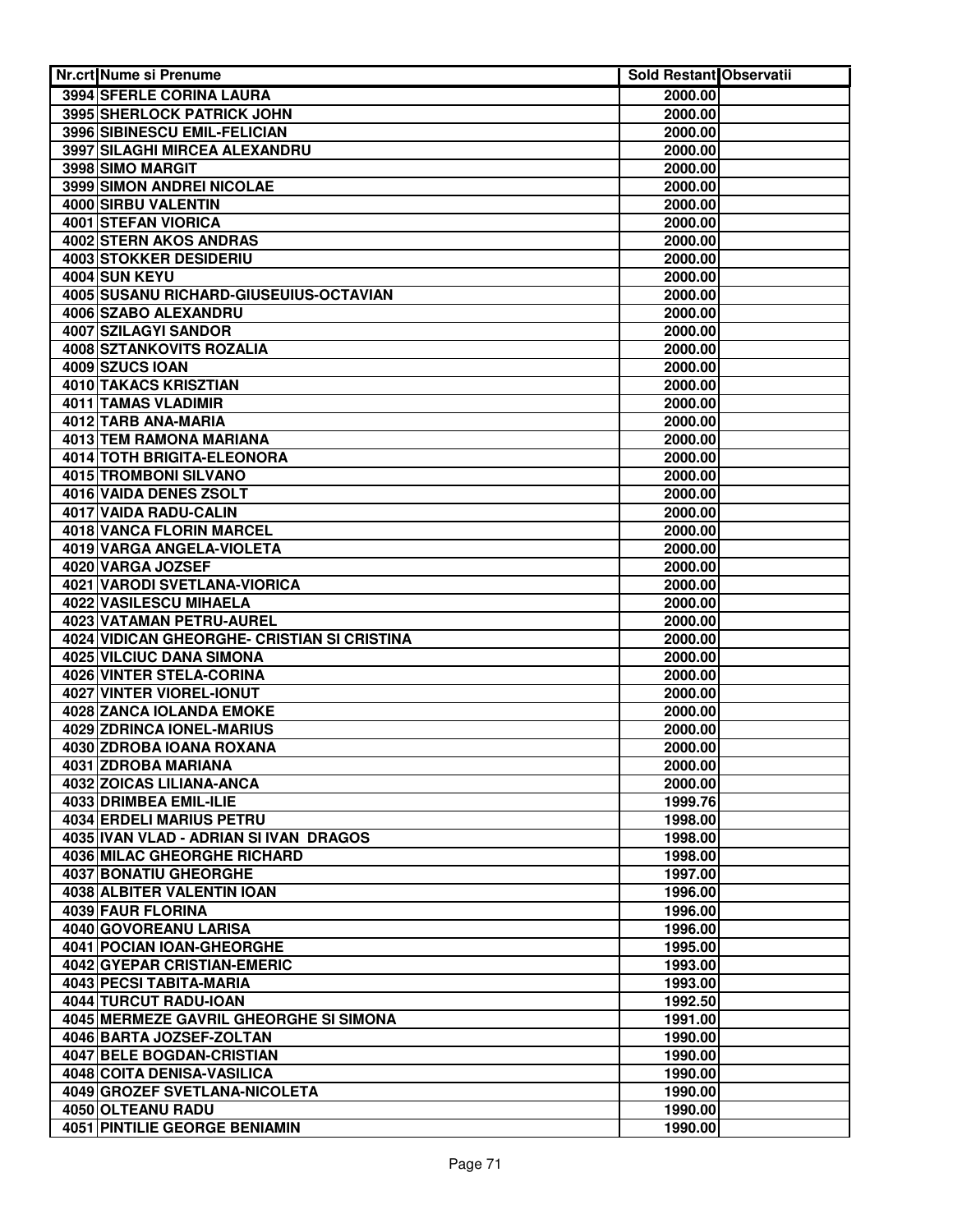| <b>Nr.crt Nume si Prenume</b>                 | Sold Restant Observatii |                       |
|-----------------------------------------------|-------------------------|-----------------------|
| 4052 REZMUVES ELISABETA                       | 1990.00                 |                       |
| 4053 TOMSA ROBERT                             | 1990.00                 |                       |
| 4054 ZETOCHA IOAN                             | 1990.00                 |                       |
| 4055 ABRUDAN CRISTIAN-TUDOR                   | 1989.00                 |                       |
| 4056 BUIBAS IOAN-CALIN SI CARMEN-NCOLETA      | 1989.00                 |                       |
| 4057 IACOB CRISTIAN-GHEORGHE                  | 1989.00                 |                       |
| 4058 TICARAT ALEXANDRU                        | 1988.00                 |                       |
| 4059 MERCEA SEVERUS-IOAN                      | 1987.06                 |                       |
| 4060 BALINT IOAN                              | 1987.00                 |                       |
| 4061 CSEKE MOZES                              | 1987.00                 |                       |
| 4062 GORDAN LIVIA                             | 1987.00                 |                       |
| 4063 DONINI MARCO                             | 1985.00                 |                       |
| 4064 NEDELEA TRAIAN-EUGEN                     | 1985.00                 |                       |
| 4065 TAMAS CLAUDIA                            | 1983.00                 |                       |
| 4066 HORVAT CAMELIA ALEXANDRA                 | 1982.00                 |                       |
| 4067 MORAR PENELOPA                           |                         | 1982.00 PROCES PE ROL |
| 4068 GABOR GETA                               | 1981.00                 |                       |
| 4069 GASPAR VASILE                            | 1980.00                 |                       |
| 4070 KOVACS RICHARD- GABOR                    | 1980.00                 |                       |
| 4071 MERCA VIORICA-OTILIA                     | 1980.00                 |                       |
| 4072 ROSTAS RADU                              | 1980.00                 |                       |
| 4073 TIPONUT FLORIN                           | 1980.00                 |                       |
| 4074 AMBRO ADRIAN                             | 1976.00                 |                       |
| 4075 MERCEA PAVEL SI VICTORIA                 | 1976.00                 |                       |
| 4076 KAJCZA JOZSEF REMUS                      | 1975.00                 |                       |
| 4077 LAZAR FLAVIU-CORNELIU                    | 1973.00                 |                       |
| 4078 BEDE KATALIN                             | 1972.00                 |                       |
| 4079 STANIK STEFAN IOAN                       | 1972.00                 |                       |
| 4080 UNGUREANU ANDREEA-ECATERINA              | 1972.00                 |                       |
| 4081 CIOARA FLORICA SI AUREL VIOREL           | 1970.00                 |                       |
| 4082 GABOR IANCU                              | 1970.00                 |                       |
| 4083 MARINA MARIUS FLORIN                     | 1970.00                 |                       |
| 4084 TODINCA DANIEL                           | 1970.00                 |                       |
| 4085 MAGYARI GABOR                            | 1969.00                 |                       |
| <b>4086 POPA TEODOR-LUCIAN</b>                | 1967.00                 |                       |
| 4087 BOTIS VIOREL FLORIAN SI DANIELA VALE     | 1966.00                 |                       |
| 4088 LOVAS ALEXANDRU                          | 1966.00                 |                       |
| 4089 FLORIA NICOLETA                          | 1965.03                 |                       |
| 4090 MIRCEA VIORICA                           | 1965.00                 |                       |
| 4091 KOSA KLARA                               | 1964.00                 |                       |
| 4092 PORUMB FLORIN                            | 1964.00                 |                       |
| 4093 BARCAN FLORIN SILVIU                     | 1963.00                 |                       |
| 4094 BARATI GEORG                             | 1961.00                 |                       |
| 4095 CORODI NELU-CRISTIAN                     | 1960.00                 |                       |
| 4096 GYONGYOSI VIOLETA                        | 1960.00                 |                       |
| 4097 LACATOS ERZSEBET-GYONGYI SI GAVRIL       | 1960.00                 |                       |
| 4098 GAL MIHAI SI LENUTA                      | 1958.00                 |                       |
| 4099 SANDRAU FLORIAN SI MARIANA-DELIA         | 1958.00                 |                       |
| 4100 BODE MAGDALENA                           | 1957.00                 |                       |
| 4101 SALAJAN DORINA NICULINA                  | 1957.00                 |                       |
| 4102 MUSCAS IOSIF SI RODICA                   | 1955.00                 |                       |
| 4103 TIRITEU CALIN GHEORGHE                   | 1955.00                 |                       |
| 4104 SERDULT KATALIN IOLAN                    |                         |                       |
| 4105 AVRAM CIPRIAN-NICOLAE                    | 1954.00<br>1952.00      |                       |
|                                               |                         |                       |
| 4106 KORNYA IOAN-CSONGOR<br>4107 GABOR MINDRA | 1951.93                 |                       |
|                                               | 1951.00                 |                       |
| 4108 TATAR ADELINA CRISTINA                   | 1951.00                 |                       |
| 4109 BAKI ARPAD                               | 1950.00                 |                       |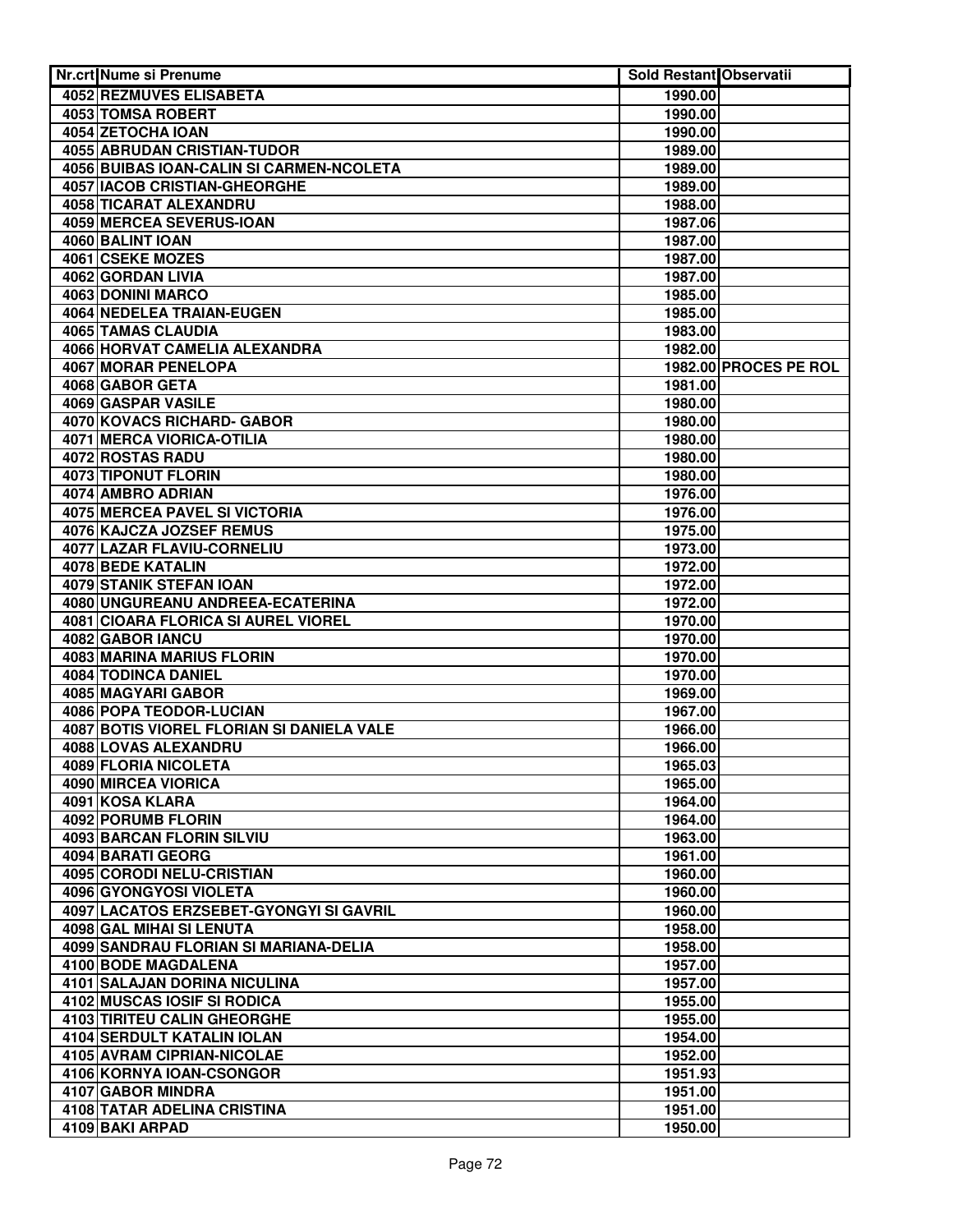| Nr.crt Nume si Prenume                              | Sold Restant Observatii |  |
|-----------------------------------------------------|-------------------------|--|
| 4110 DANCULEA COSTEL DORIN                          | 1950.00                 |  |
| 4111 PENTIE VIORICA                                 | 1950.00                 |  |
| 4112 TODAN SANDU SI MARCELA                         | 1948.00                 |  |
| 4113 VASS TIBOR                                     | 1948.00                 |  |
| 4114 CIOBAN MIHAELA-DOLORES                         | 1947.00                 |  |
| 4115 EDER VASILE                                    | 1947.00                 |  |
| 4116 OROS IOSIF                                     | 1947.00                 |  |
| 4117 AL JAAFAR SALAH JABER                          | 1945.00                 |  |
| 4118 PARGEA MIRABELA-LOREDANA                       | 1942.00                 |  |
| 4119 GASPAR KLARA                                   | 1941.00                 |  |
| 4120 CHEREGI SANDA                                  | 1940.00                 |  |
| 4121 GYORI FLORIN-MARIUS                            | 1939.00                 |  |
| 4122 COSMA BOGDAN                                   | 1935.00                 |  |
| 4123 JURGIU TITUS TREBONIU                          | 1935.00                 |  |
| 4124 VINTER ALEXANDRA                               | 1935.00                 |  |
| 4125 NAGY PETER JOZSEF SI OLGA                      | 1934.00                 |  |
| 4126 ANGELESCU LENUTA-NICULINA                      | 1933.00                 |  |
| 4127 FILIP LAVINIA ADINA                            | 1932.00                 |  |
| 4128 LELE IONEL                                     | 1931.00                 |  |
| 4129 ARVATU OCTAVIAN                                | 1930.00                 |  |
| 4130 BOKA BOBI                                      | 1930.00                 |  |
| 4131 LUNKA IULIU                                    | 1930.00                 |  |
| 4132 SPRIDON CRISTIAN                               | 1930.00                 |  |
| 4133 HARSAN EUGEN                                   | 1929.00                 |  |
| 4134 LAKATOS SANDOR-ADAM                            | 1929.00                 |  |
| 4135 MATEI SORIN-CRISTIAN                           | 1929.00                 |  |
| <b>4136 MORAR CLAUDIA-JANETA</b>                    | 1929.00                 |  |
| <b>4137 ANDRU ROBERT COSMIN</b>                     | 1928.00                 |  |
| 4138 MEHESZ IULIANA                                 | 1928.00                 |  |
| <b>4139 BRUDASCA STEFAN-DANUT</b>                   | 1927.00                 |  |
| 4140 VARGA EDUARD-TOMI                              | 1926.00                 |  |
| 4141 BOBSEA FLORIN                                  | 1925.00                 |  |
| 4142 NAGY VIKTOR                                    | 1925.00                 |  |
| 4143 HEGEDUS HAJNALKA-KATALIN<br>4144 CHISVARI REKA | 1924.00                 |  |
| 4145 SZABO ANETT MARIA                              | 1923.00                 |  |
| 4146 BRAD MADALINA                                  | 1922.00<br>1920.00      |  |
| 4147 LAFI MAROUANE                                  | 1920.00                 |  |
| 4148 PONTOS SERGIU PAUL                             | 1920.00                 |  |
| 4149 ZACH ANA                                       | 1917.00                 |  |
| 4150 PANTIS VALEAN-ADRIAN                           | 1916.00                 |  |
| 4151 DEMIAN STEFAN SI DOMNICA                       | 1915.00                 |  |
| 4152 KOVACS ADRIAN                                  | 1915.00                 |  |
| 4153 HARN IOAN-ALEXANDRU                            | 1913.00                 |  |
| 4154 SOLYOM ZSOLT-PETER                             | 1913.00                 |  |
| 4155 GULER IOAN SI ANGELA                           | 1912.00                 |  |
| 4156 LASZLO IOAN SI ANNAMARIA                       | 1912.00                 |  |
| 4157 POPA SEBASTIAN MARIUS - DRUGAS ADRIANA         | 1912.00                 |  |
| 4158 TIRBAN RADU NICOLAE                            | 1911.50                 |  |
| 4159 GHEORGHE ROMOLICA                              | 1910.55                 |  |
| 4160 CIRPACI AURICA                                 | 1910.00                 |  |
| 4161 NICORUT MARIUS-DUMITRU                         | 1910.00                 |  |
| 4162 PRODAN GHEORGHE-CORNEL SI CARMEN-ELENA         | 1910.00                 |  |
| 4163 SIMOC NORBERT-STEFAN                           | 1910.00                 |  |
| 4164 TRIP PETRU                                     | 1910.00                 |  |
| 4165 CERCEA STEFAN SI ADRIANA-GEORGETA              | 1909.00                 |  |
| 4166 GABOR IOAN                                     | 1908.00                 |  |
| 4167 VASAS IMOLA                                    | 1908.00                 |  |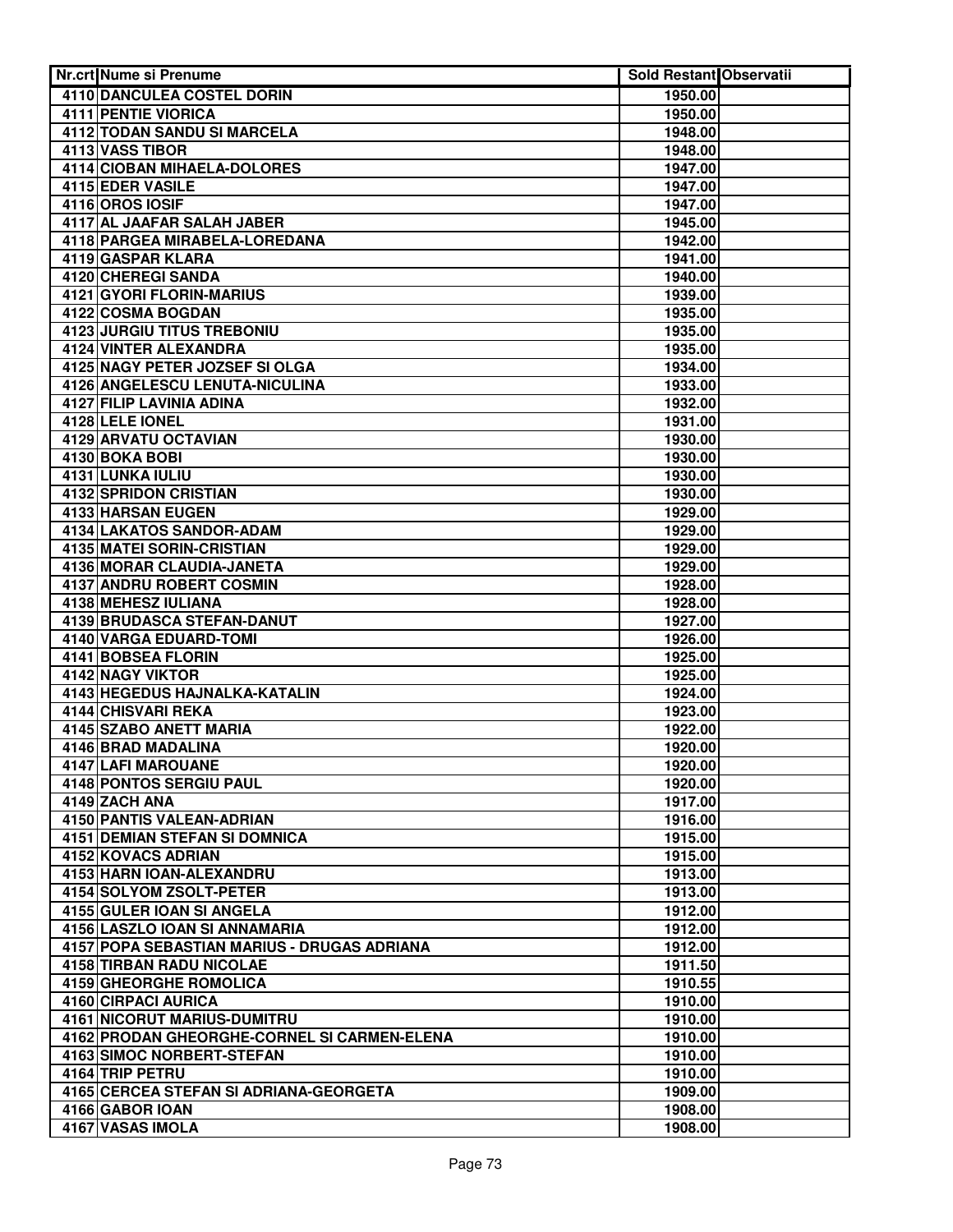| Nr.crt Nume si Prenume                                       | <b>Sold Restant Observatii</b> |  |
|--------------------------------------------------------------|--------------------------------|--|
| 4168 SCURT COSMIN MARCEL                                     | 1907.29                        |  |
| 4169 ISZTOIKA IOAN                                           | 1906.00                        |  |
| 4170 DICU SERGIU-PETRU                                       | 1903.00                        |  |
| 4171 POINAR DUMITRU-ADRIAN                                   | 1903.00                        |  |
| 4172 NAGY EMIL-ALEXANDRU                                     | 1902.00                        |  |
| 4173 SARKA JOZSEF                                            | 1902.00                        |  |
| 4174 CANTOR OVIDIIU                                          | 1900.00                        |  |
| 4175 CRISAN MARCEL-BOBI                                      | 1900.00                        |  |
| <b>4176 KOTELES ROBERT-JANOS</b>                             | 1900.00                        |  |
| 4177 KOVACS CARLA-NASTASIA                                   | 1900.00                        |  |
| 4178 LINGURAR AUREL                                          | 1900.00                        |  |
| 4179 MIKO JANOS                                              | 1900.00                        |  |
| 4180 BALOGH AKOS-IMRE SI IOLANDA                             | 1899.00                        |  |
| 4181 DEAC IOSIF                                              | 1899.00                        |  |
| 4182 SHIBLI MAHMUD                                           | 1897.50                        |  |
| 4183 BAIDUCA ANA SI IOAN                                     | 1895.00                        |  |
| 4184 IVAN MARIANA - RODICA                                   | 1894.18                        |  |
| 4185 ORHA MIRCEA-RADU                                        | 1894.00                        |  |
| 4186 SABAU CARMEN                                            | 1894.00                        |  |
| 4187 TOMODAN IRINA NICOLETA SI TOMODAN IRINA                 | 1893.06                        |  |
| 4188 CUC ADINA-NICOLETA                                      | 1892.00                        |  |
| 4189 BORHA IANCU-REMUS                                       | 1890.00                        |  |
| 4190 FLORUTA DINU                                            | 1890.00                        |  |
| 4191 HERCUT OCTAV                                            | 1890.00                        |  |
| 4192 ISZTOJKA IANCU                                          | 1890.00                        |  |
| 4193 TANASESCU JAN-LIVIU SI NICOLETA-MANUELA                 | 1890.00                        |  |
| <b>4194 NISTOR TIBERIU-TEODOR</b>                            | 1889.00                        |  |
| 4195 SIPOS IULIU                                             | 1889.00                        |  |
| <b>4196 SPIN SEBASTIAN-CALIN</b>                             | 1888.70                        |  |
| 4197 INDRIES ALEXANDRA-MONICA<br><b>4198 BARATI ANTONIUS</b> | 1888.09                        |  |
| <b>4199 GYORGY ILDIKO-RENATA</b>                             | 1888.00<br>1888.00             |  |
| <b>4200 MARCUTIU CRINA</b>                                   | 1888.00                        |  |
| 4201 POP MIHAI                                               | 1888.00                        |  |
| 4202 ALB LILIANA-SIMONA                                      | 1887.00                        |  |
| 4203 ANTON IOAN SANDU                                        | 1886.00                        |  |
| 4204 SANA AIMAN                                              | 1885.00                        |  |
| 4205 GOBLYOSNE TAJTI-ILONA                                   | 1883.00                        |  |
| 4206 BRAN FLORENTINA-DANIELA                                 | 1882.00                        |  |
| 4207 BOROS STEFAN                                            | 1881.00                        |  |
| 4208 TAMAS NICOLAE                                           | 1881.00                        |  |
| 4209 TANCA IOAN SI ANA                                       | 1881.00                        |  |
| 4210 TOTH ROLLAND-MARK                                       | 1881.00                        |  |
| 4211 BALOG FERENC                                            | 1880.00                        |  |
| 4212 DANCS MONIKA-ANDREA                                     | 1880.00                        |  |
| 4213 ISZTOIKA EVA                                            | 1880.00                        |  |
| 4214 JUDE VIOREL-DAN                                         | 1880.00                        |  |
| 4215 POP OVIDIU DACIAN                                       | 1880.00                        |  |
| 4216 COSTIN DUMITRU LIVIU                                    | 1879.00                        |  |
| 4217 LAKATOS ANTONIO                                         | 1876.00                        |  |
| 4218 ISTOICA DUMITRU                                         | 1875.00                        |  |
| 4219 STENIC GAVRILA                                          | 1875.00                        |  |
| 4220 PACURAR ALEXANDRA-BIANCA SI BOHUS IOANA-CARMEN          | 1874.00                        |  |
| 4221 ZAGREAN LOREDANA-TEODORA                                | 1874.00                        |  |
| 4222 LAZAR ALBERT                                            | 1873.74                        |  |
| 4223 BARANKA TEREZ SI RUPI                                   | 1873.00                        |  |
| 4224 SOFINET VASILE-MARIUS                                   | 1873.00                        |  |
| 4225 TRIPA CORNEL IOAN                                       | 1873.00                        |  |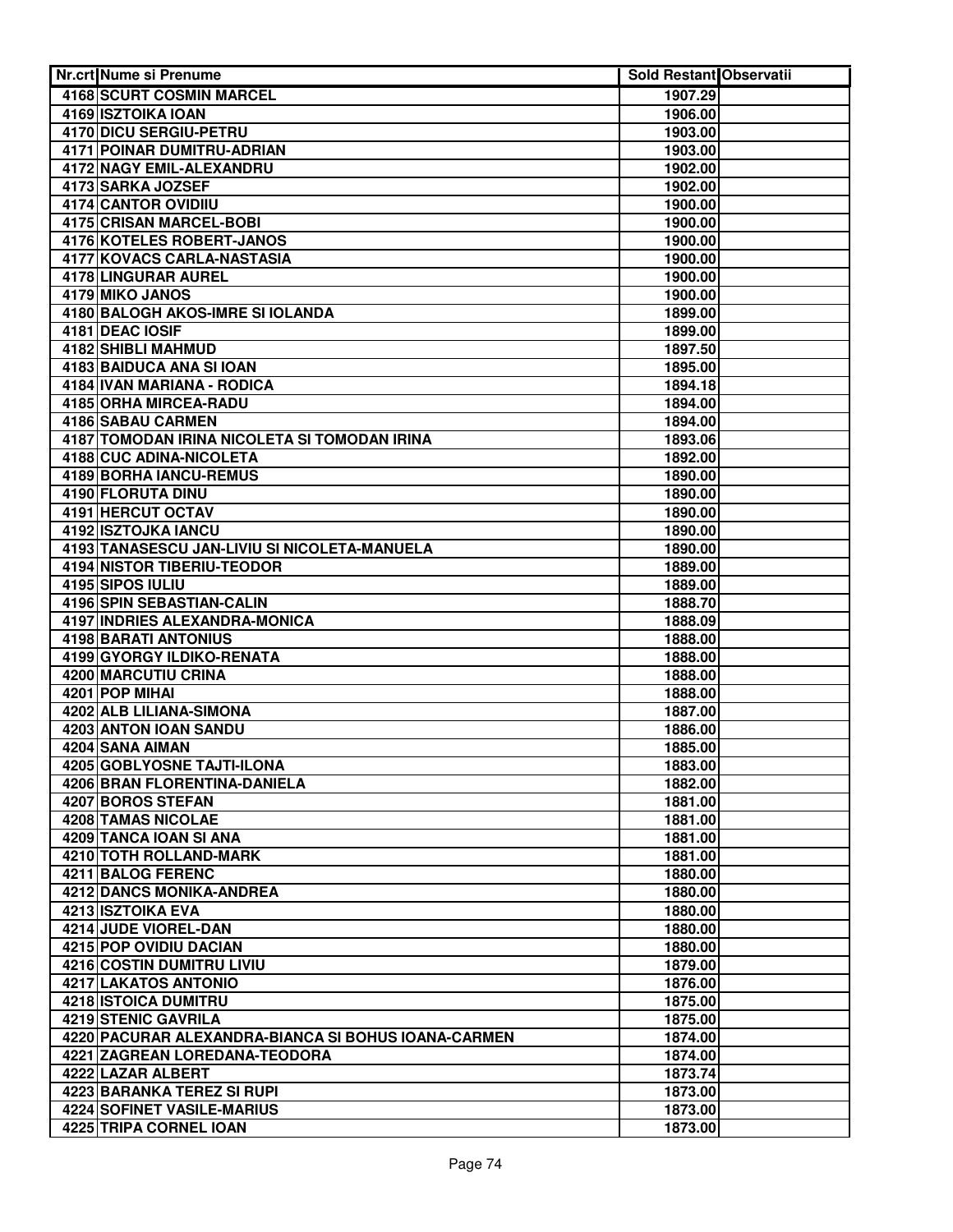| <b>Nr.crt Nume si Prenume</b>               | Sold Restant Observatii |  |
|---------------------------------------------|-------------------------|--|
| 4226 BRSTYAK IOAN                           | 1871.00                 |  |
| <b>4227 ZGIRD CRISTIAN-OVIDIU</b>           | 1871.00                 |  |
| <b>4228 BUNDIK RAYMOND-JOZSEF</b>           | 1870.00                 |  |
| 4229 GAL GRATIAN-ROMEO                      | 1870.00                 |  |
| 4230 MARGINEAN ALIN-CORNEL                  | 1870.00                 |  |
| <b>4231 FERCHE CIPRIAN-FLORIN</b>           | 1869.00                 |  |
| 4232 GALIS IOAN                             | 1866.00                 |  |
| 4233 PACALA GELU FLORIN                     | 1865.00                 |  |
| <b>4234 SUSANU LIVIA SI VALERICA</b>        | 1865.00                 |  |
| <b>4235 TUNDUC ADRIAN</b>                   | 1865.00                 |  |
| 4236 ANDOR OLIMPIA-GABRIELA                 | 1864.00                 |  |
| 4237 KIS ZOLTAN                             | 1863.00                 |  |
| 4238 BOT RAZVAN-MIHAI                       | 1862.00                 |  |
| 4239 BURESCU DUMITRU                        | 1861.00                 |  |
| 4240 FLORIAN AUGUSTIN ADALBERT              | 1860.00                 |  |
| 4241 GABOR DUMITRU                          | 1860.00                 |  |
| 4242 KRENEK IOSIF PETRU                     | 1860.00                 |  |
| 4243 MOLDOVAN IOAN                          | 1860.00                 |  |
| 4244 SAS CATALIN-MIRCEA                     | 1860.00                 |  |
| 4245 BALLA ZOLTAN                           | 1858.00                 |  |
| 4246 BOGOSI MELINDA                         | 1858.00                 |  |
| 4247 MOISA DANIELA SI CRISTIAN              | 1858.00                 |  |
| 4248 LELE TEODOR SI ILEANA                  | 1856.00                 |  |
| 4249 FILIP GHEORGHE-ADRIAN                  | 1854.00                 |  |
| 4250 DUDAS ATTILA                           | 1853.51                 |  |
| 4251 RAFAEL ALFRED BARNABAS                 | 1853.08                 |  |
| 4252 DEAK LEONORA                           | 1853.06                 |  |
| <b>4253 MARIAN VIRGIL SI DOMNICA</b>        | 1853.00                 |  |
| 4254 KALMAR ZSOLT-ENDRE<br>4255 HALASZ IMRE | 1851.00                 |  |
| <b>4256 ROSTAS CATALINA</b>                 | 1850.00<br>1850.00      |  |
| 4257 BARCAUAN VASILE IOAN                   | 1849.00                 |  |
| 4258 BUCSA IOAN-CALIN                       | 1848.00                 |  |
| 4259 COSTEA GELU                            | 1848.00                 |  |
| 4260 MATIUTA-HUNYADI ILEANA-FABIOLA         | 1848.00                 |  |
| 4261 PANTEA SORIN-ALEXANDRU                 | 1848.00                 |  |
| 4262 CHEREGI AGNETA SI GHEORGHE             | 1847.00                 |  |
| 4263 JEJERAN PATRICIA-NORA                  | 1846.00                 |  |
| 4264 GAJE VIOREL-VASILE                     | 1844.00                 |  |
| 4265 CIRRINCIONE ANTONIO                    | 1843.00                 |  |
| 4266 GABOR CLARA                            | 1842.00                 |  |
| 4267 GYONGYOSI MARIUS                       | 1840.21                 |  |
| 4268 BOJAN ION-SAMIR                        | 1840.00                 |  |
| 4269 BUCUR GHEORGHE                         | 1840.00                 |  |
| 4270 KOVACS FLORIN-ALEXANDRU                | 1840.00                 |  |
| 4271 HEGEDUS IOAN-STEFAN                    | 1838.00                 |  |
| 4272 CABA MIRCEA                            | 1837.00                 |  |
| 4273 TOD SERGIU DAN SI ANGELA               | 1837.00                 |  |
| <b>4274 TONT LUCIAN AURELIAN</b>            | 1837.00                 |  |
| 4275 TORJA ALIN-IOAN                        | 1836.00                 |  |
| 4276 HORA FLORICA                           | 1835.00                 |  |
| 4277 KOVACS PARASCHIVA                      | 1835.00                 |  |
| 4278 BULZAN DUMITRU-FLORIN                  | 1834.00                 |  |
| 4279 ROMANET REMUS SI MIHAELA               | 1834.00                 |  |
| 4280 STURZU MARIOARA MARIANA                | 1834.00                 |  |
| 4281 CHEREGI DANIEL                         | 1831.00                 |  |
| 4282 KAPALAI ILEANA-EMA                     | 1831.00                 |  |
| 4283 BALINT IONUT                           | 1830.00                 |  |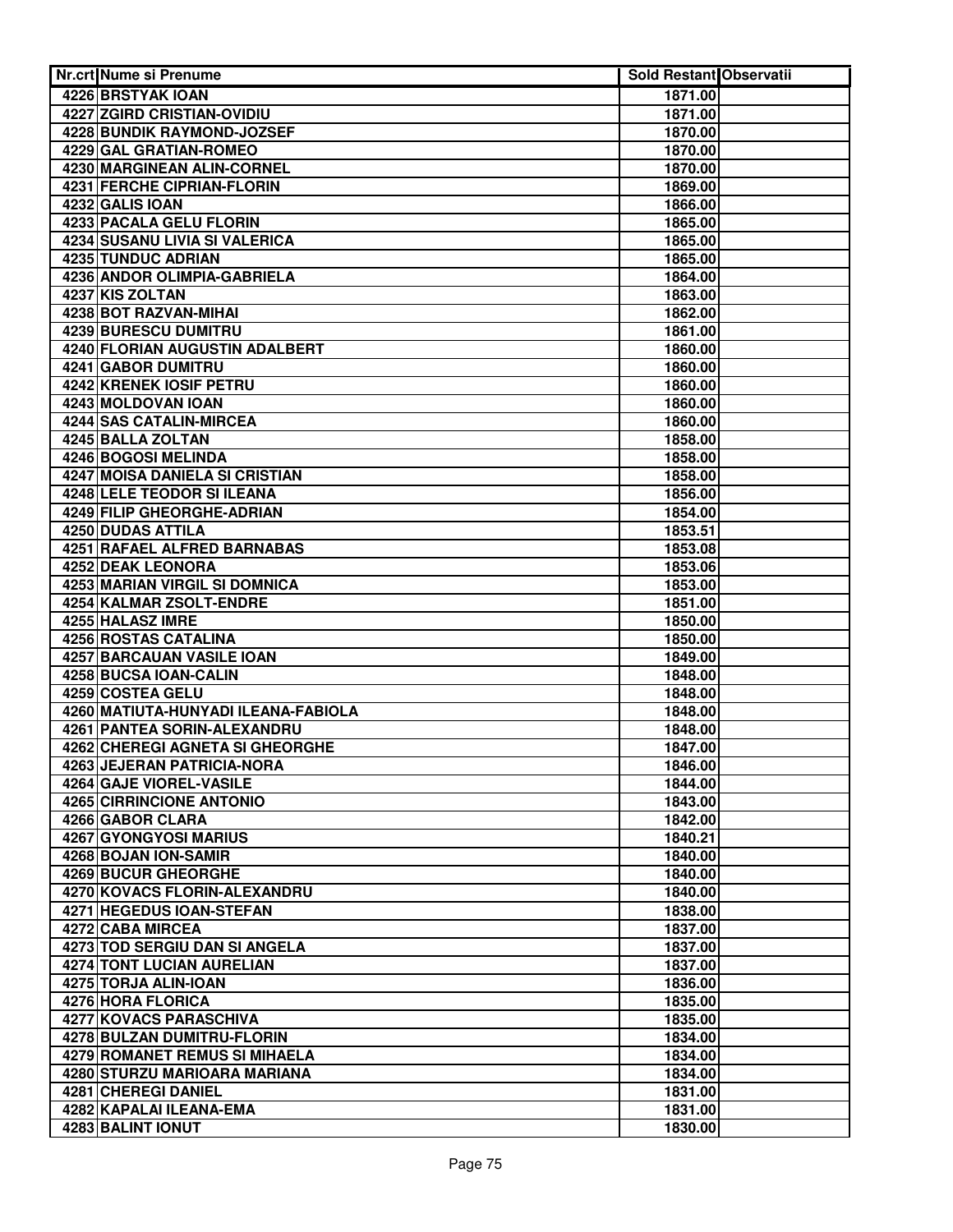| Nr.crt Nume si Prenume                   | <b>Sold Restant Observatii</b> |  |
|------------------------------------------|--------------------------------|--|
| 4284 CALAU CALIN-ADRIAN                  | 1830.00                        |  |
| 4285 LAZAU STEFANIA-MIHAELA              | 1830.00                        |  |
| 4286 PRECUP CLAUDIU-IULIAN               | 1830.00                        |  |
| 4287 KIRALY ARPAD-ALEXANDRU              | 1827.00                        |  |
| 4288 SAHI MARTON                         | 1827.00                        |  |
| <b>4289 NICA OLIMPIU</b>                 | 1826.00                        |  |
| 4290 SCHEIPNER ANITA-RAMONA              | 1825.00                        |  |
| 4291 POP ADRIAN                          | 1824.00                        |  |
| 4292 ZOT FLORIN- LUCIAN                  | 1824.00                        |  |
| <b>4293 TOCAI TRAIAN</b>                 | 1823.00                        |  |
| 4294 UNGUR GHEORGHE-FLORIN               | 1823.00                        |  |
| 4295 GABOR SUSANA                        | 1821.00                        |  |
| 4296 COSTEA MARIA DIANA                  | 1820.00                        |  |
| 4297 FISCHER-FODOR ROMULUS               | 1820.00                        |  |
| 4298 MURZA ILONA EVA SI TIBERIU EUGEN    | 1820.00                        |  |
| 4299 PUPAZA AUREL SI GABRIELA            | 1819.00                        |  |
| 4300 CIOCLU BOTOND-PETRU                 | 1816.00                        |  |
| 4301 BACIU IULIA-TEODORA                 | 1815.02                        |  |
| 4302 POP MARIUS                          | 1815.00                        |  |
| 4303 SERES GIZELLA                       | 1815.00                        |  |
| 4304 ILE ANA                             | 1814.00                        |  |
| 4305 GROZAV SAMUEL                       | 1813.00                        |  |
| 4306 SAITOS COSMIN                       | 1813.00                        |  |
| 4307 HERCUT GHEORGHE-ADRIAN              | 1812.00                        |  |
| 4308 REZMUVES ALEXANDRU                  | 1812.00                        |  |
| 4309 BOROD CRISTIAN                      | 1811.35                        |  |
| <b>4310 MATEIU OVIDIU STEFAN</b>         | 1810.00                        |  |
| 4311 ELEK ALEXANDRU SI ELISABETA         | 1808.00                        |  |
| <b>4312 HIRTE CLAUDIU-LUCIAN</b>         | 1808.00                        |  |
| 4313 FODRE ETEL                          | 1807.00                        |  |
| <b>4314 MEISAROS FLORIN MARIUS</b>       | 1807.00                        |  |
| 4315 GULES IULIANA                       | 1803.00                        |  |
| 4316 COCIS DAN-EMIL                      | 1802.00                        |  |
| 4317 SANDOR ALIN-FLORENTIN               | 1802.00                        |  |
| 4318 BALINT OTILIA SIMONA                | 1800.02                        |  |
| 4319 ABRUDAN IONUT-PETRISOR              | 1800.00                        |  |
| 4320 BAICAN CLAUDIU SEBASTIAN            | 1800.00                        |  |
| <b>4321 JURCA LUCIAN-ALIN</b>            | 1800.00                        |  |
| 4322 MARKOVICS ROMULUS-IULIU             | 1800.00                        |  |
| 4323 NYUZO ANA                           | 1800.00                        |  |
| 4324 SLAVESCU DAN-ALEXANDRU SI GERZON DA | 1800.00                        |  |
| 4325 STROIA MARIA                        | 1800.00                        |  |
| 4326 TAMAS MIHAI-RAZVAN                  | 1800.00                        |  |
| 4327 PASCALAU DANIEL-SORIN               | 1799.00                        |  |
| <b>4328 MAGUI GHEORGHE MIHAI</b>         | 1798.00                        |  |
| 4329 MICLE GABRIELA MARIA                | 1797.82                        |  |
| 4330 BALASCO SEBASTIAN                   | 1797.00                        |  |
| 4331 TRASCA ALINA FELICIA II             | 1797.00                        |  |
| 4332 CHIRILA ADRIAN SI MANUELA MONICA    | 1796.00                        |  |
| 4333 CHERELEU ANDA-IOANA                 | 1795.57                        |  |
| 4334 SFERLE DENIS ALEXANDRU              | 1795.00                        |  |
| 4335 SHIBLI KAREEM                       | 1795.00                        |  |
| 4336 BANTO JANOS ZOLTAN                  | 1794.00                        |  |
| 4337 ORBAI NICOLAE ALIN FLORIN           | 1794.00                        |  |
| 4338 GROZA IOAN                          | 1793.00                        |  |
| 4339 PLESESCU IOAN                       | 1793.00                        |  |
| 4340 VASLOVIC COSTICA-CALIN SI CARMEN    | 1793.00                        |  |
| 4341 FARKAS JOZSEF                       | 1791.00                        |  |
|                                          |                                |  |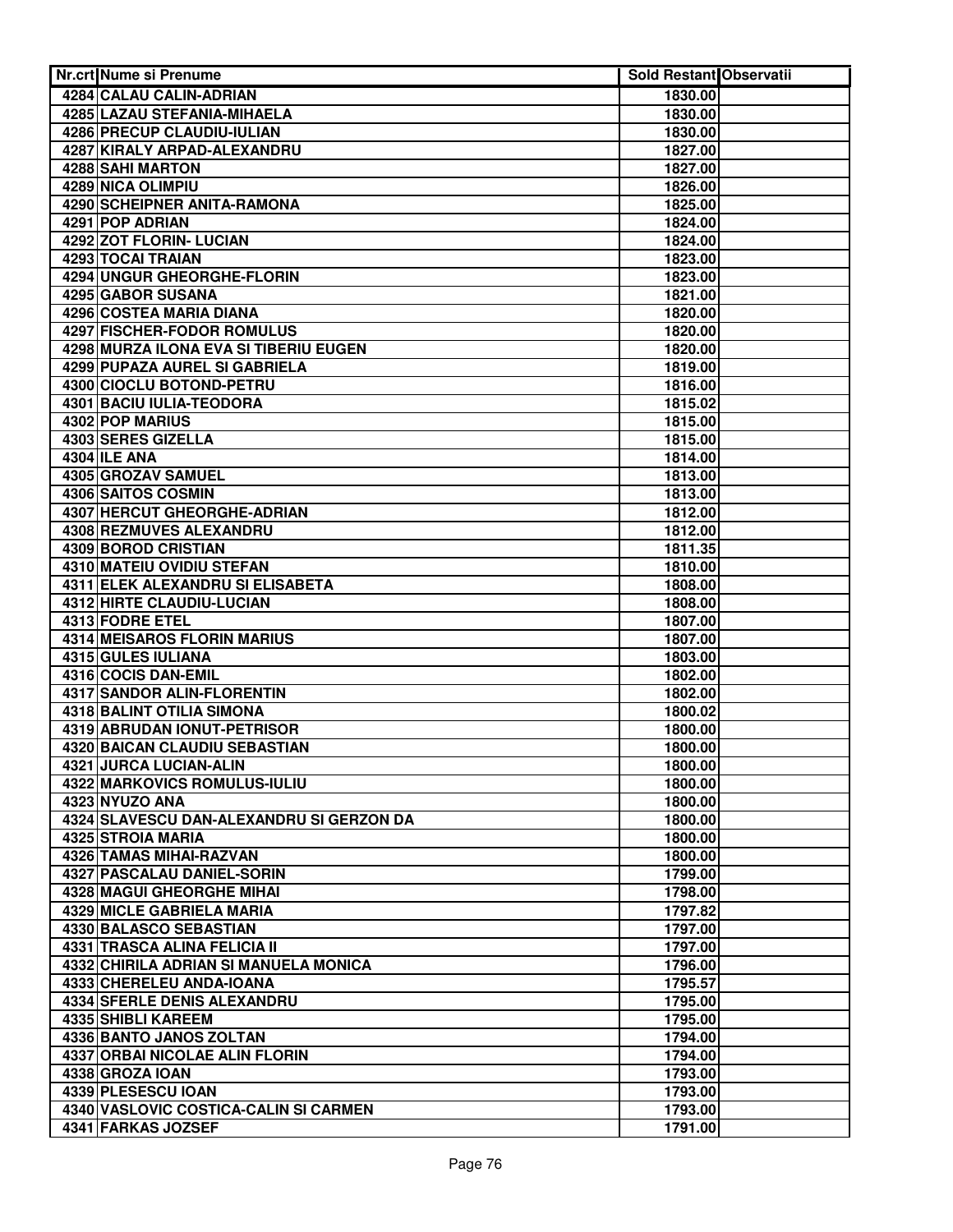| Nr.crt Nume si Prenume                                | Sold Restant Observatii |  |
|-------------------------------------------------------|-------------------------|--|
| 4342 FESUS IOAN                                       | 1790.00                 |  |
| 4343 KOVACS ARPAD                                     | 1790.00                 |  |
| 4344 ROSTAS TOADER                                    | 1790.00                 |  |
| 4345 BALOGH-SOOS CSABA SI EVA-ANDREEA                 | 1789.00                 |  |
| 4346 TINCAU DELIA P.F.A.                              | 1789.00                 |  |
| <b>4347 PETRILA LAURENTIU</b>                         | 1788.00                 |  |
| 4348 GURAU MARIA                                      | 1786.00                 |  |
| 4349 MALITA MARIANA                                   | 1786.00                 |  |
| 4350 CILIBIU VLAD SI ANA                              | 1784.00                 |  |
| 4351 HEILMAN ZOLTAN                                   | 1784.00                 |  |
| 4352 FRANCU ANAMARIA CAB. DE AVOCAT                   | 1783.00                 |  |
| 4353 HAJDU CAROL                                      | 1782.00                 |  |
| 4354 SZABO ROBERT-IMRE                                | 1781.00                 |  |
| 4355 GLIGOR CONSTANTIN                                | 1780.52                 |  |
| 4356 CHILBA AUREL - CSABA                             | 1780.00                 |  |
| 4357 FURTOS DAN MARIUS                                | 1780.00                 |  |
| 4358 POP RAVEICA                                      | 1780.00                 |  |
| 4359 POPA IOAN                                        | 1780.00                 |  |
| 4360 RADA IONUT ALEXANDRU                             | 1780.00                 |  |
| 4361 SEBESTIEN NORBERT-MIHALY                         | 1780.00                 |  |
| 4362 BANCSIK TIBERIU CRISTIAN                         | 1779.00                 |  |
| 4363 PALLO IZABELLA INT. IND.                         | 1776.00                 |  |
| 4364 PERT LIVIU-IONEL SI TEODORA-MIHAELA              | 1776.00                 |  |
| 4365 GABOR RUPI                                       | 1775.00                 |  |
| 4366 SZABO TIBERIU                                    | 1775.00                 |  |
| 4367 BOROS ANIKO-ENIKO                                | 1774.00                 |  |
| 4368 LUCA SERGIU IOAN                                 | 1774.00                 |  |
| 4369 GABOR LAJOS                                      | 1773.50                 |  |
| 4370 DEMIAN IONUT CORNEL<br><b>4371 IPIA GABRIELA</b> | 1772.00<br>1772.00      |  |
| 4372 SZABO ADRIANA-RAMONA                             | 1772.00                 |  |
| <b>4373 ZBIRCEA ESTERA-EMILIA</b>                     | 1772.00                 |  |
| 4374 SAITOS-COFAR MIHAI-CALIN                         | 1770.76                 |  |
| <b>4375 HADADE FLORIN-NICOLAE</b>                     | 1770.00                 |  |
| <b>4376 MUSCA IMRE-EMERIC</b>                         | 1770.00                 |  |
| 4377 POPA IOAN                                        | 1770.00                 |  |
| 4378 ILLE ANDREI-TUDOR                                | 1769.00                 |  |
| 4379 MATE LIANA ADRIANA                               | 1769.00                 |  |
| 4380 DRIMBA ROZALIA                                   | 1768.00                 |  |
| 4381 SFIRLEA OTILIA-MARCELA                           | 1768.00                 |  |
| 4382 OGBARSCHI CIPRIAN-IONUT                          | 1767.50                 |  |
| 4383 SALAJAN MARIOARA                                 | 1767.00                 |  |
| 4384 SIMUT CIPRIAN-FLORIAN SI DANIELA                 | 1767.00                 |  |
| 4385 CIPLEU TEOFIL                                    | 1766.00                 |  |
| 4386 POPA IOAN-CODRUT SI RAMONA                       | 1765.00                 |  |
| 4387 TON IOSIF                                        | 1765.00                 |  |
| 4388 BARA FLORINA-RODICA                              | 1763.00                 |  |
| 4389 PUIE VIOLETA-FLORINA SI NICOLAE                  | 1763.00                 |  |
| 4390 DEDA ALINA-AMALIA                                | 1761.51                 |  |
| 4391 ADORJAN ATTILA                                   | 1760.00                 |  |
| 4392 CRISTOREANU DAN-EDUARD                           | 1760.00                 |  |
| 4393 KEREZSI BIANCA ROXANA INTREP.INDIVIDUALA         | 1760.00                 |  |
| 4394 TRIFAN PAULA                                     | 1760.00                 |  |
| 4395 TRIFA LIVIU SI ANA                               | 1757.00                 |  |
| 4396 MIHALI ANDREI SI MARIA                           | 1756.37                 |  |
| 4397 HURMUZ MARIANA                                   | 1756.05                 |  |
| 4398 GALATANU ALEXANDRU SI ILEANA                     | 1755.00                 |  |
| <b>4399 MIHOCAS MARIA</b>                             | 1755.00                 |  |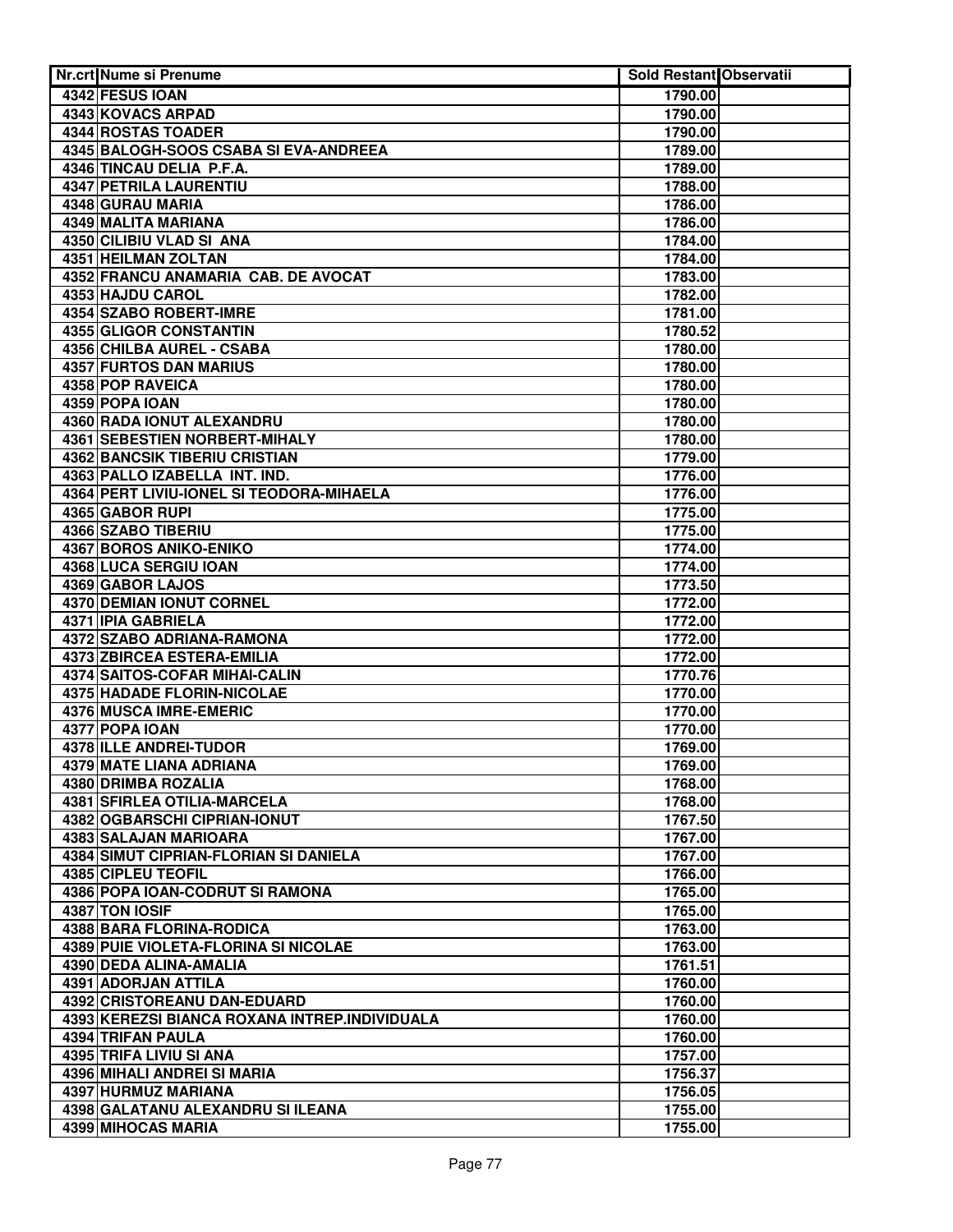| Nr.crt Nume si Prenume                                           | Sold Restant Observatii |  |
|------------------------------------------------------------------|-------------------------|--|
| 4400 TRIP FLORIAN                                                | 1755.00                 |  |
| <b>4401 MIKLOVITS IULIU</b>                                      | 1751.00                 |  |
| 4402 POGANA IONEL-MARCEL                                         | 1750.17                 |  |
| 4403 BIRTA PAUL-MARCEL                                           | 1750.00                 |  |
| 4404 ISZTOJKA EVA                                                | 1750.00                 |  |
| 4405 KABAI SIGISMOND                                             | 1750.00                 |  |
| 4406 NAGY ARPAD                                                  | 1750.00                 |  |
| 4407 SAITI SUNAMITA-ROXANA                                       | 1750.00                 |  |
| 4408 VARGA ANGELA                                                | 1750.00                 |  |
| 4409 BREBAN VASILE                                               | 1749.00                 |  |
| 4410 IAS IOANA-CLAUDIA SI SORIN ADRIAN                           | 1749.00                 |  |
| 4411 TECSY ZOLTAN                                                | 1749.00                 |  |
| 4412 TONCA VASILE                                                | 1749.00                 |  |
| 4413 VENTER MARIOARA                                             | 1749.00                 |  |
| 4414 BALAJ ANDREI CATALIN I.I.                                   | 1747.00                 |  |
| 4415 BLAJ FLORICA SI ADRIAN - EUGEN                              | 1747.00                 |  |
| 4416 IAMBROSZKI SANDOR SI LUCIA                                  | 1747.00                 |  |
| 4417 GINGU BOGDAN-GHEORGHE                                       | 1745.00                 |  |
| 4418 POTYOK SANDOR                                               | 1745.00                 |  |
| 4419 TODOR GYONGYI                                               | 1745.00                 |  |
| 4420 LUNGU RAZVAN                                                | 1743.00                 |  |
| 4421 MASCAS MIHAI                                                | 1743.00                 |  |
| 4422 ROSTAS CLAUDIA                                              | 1743.00                 |  |
| 4423 LOVAS CAROL                                                 | 1741.00                 |  |
| 4424 BUT-GROZAVESCU CLAUDIU                                      | 1740.00                 |  |
| 4425 ISZTOJKA ISTVAN                                             | 1740.00                 |  |
| 4426 KASSAI ALIN-LUDOVIC                                         | 1740.00                 |  |
| 4427 ONACA VASILE DAN                                            | 1740.00                 |  |
| <b>4428 ANDRAS ADRIAN-DANIEL</b><br>4429 AVRAM ALEXANDRU-NICOLAE | 1739.00<br>1738.63      |  |
| 4430 MOLNAR ANAMARIA                                             | 1738.00                 |  |
| 4431 SZUIOGAN CONSTANTIN-MARIUS                                  | 1738.00                 |  |
| <b>4432 ABRUDAN PETRU SI FLORENTINA</b>                          | 1736.00                 |  |
| 4433 BORA MIRCEA-DAN                                             | 1734.00                 |  |
| 4434 FELFOLDI MIHALY                                             | 1734.00                 |  |
| 4435 ROTAR RAUL-DUMITRU                                          | 1734.00                 |  |
| 4436 KIS BARNA SI EVA                                            | 1733.00                 |  |
| 4437 ANTAL BELA JANOS SI ANTAL ADALBERT                          | 1730.00                 |  |
| 4438 MOGA IOANA PAMELA                                           | 1730.00                 |  |
| 4439 BORA IOAN-RADU                                              | 1729.00                 |  |
| 4440 NEGRU ANNA                                                  | 1729.00                 |  |
| 4441 SIPOS ALINA                                                 | 1728.00                 |  |
| 4442 VARSZEGI IOSIF-GHEORGHE                                     | 1728.00                 |  |
| 4443 ACHIM SEBASTIAN-CRISTIAN                                    | 1727.00                 |  |
| 4444 BRISC IRINA-LUMINITA                                        | 1727.00                 |  |
| 4445 POPOVICI ADRIAN                                             | 1723.00                 |  |
| 4446 IOVAN DANIELA                                               | 1721.00                 |  |
| 4447 BUHAS IOAN                                                  | 1720.00                 |  |
| 4448 CILIAN FLORIN                                               | 1720.00                 |  |
| 4449 FILIP SERGIU                                                | 1720.00                 |  |
| 4450 INDRIES NICOLAE                                             | 1720.00                 |  |
| 4451 ARDELEAN IONEL DUMITRU                                      | 1719.00                 |  |
| 4452 BUMBUI IULIANA - ANA                                        | 1718.00                 |  |
| 4453 KISS STEFAN FRANCISC                                        | 1718.00                 |  |
| 4454 ROIBU TEODOR SI FLORICA MARIANA                             | 1718.00                 |  |
| 4455 CRISTEA IOAN                                                | 1717.00                 |  |
| 4456 PANEA LIVIU                                                 | 1717.00                 |  |
| 4457 CACIORA NICOLAE PAUL                                        | 1716.00                 |  |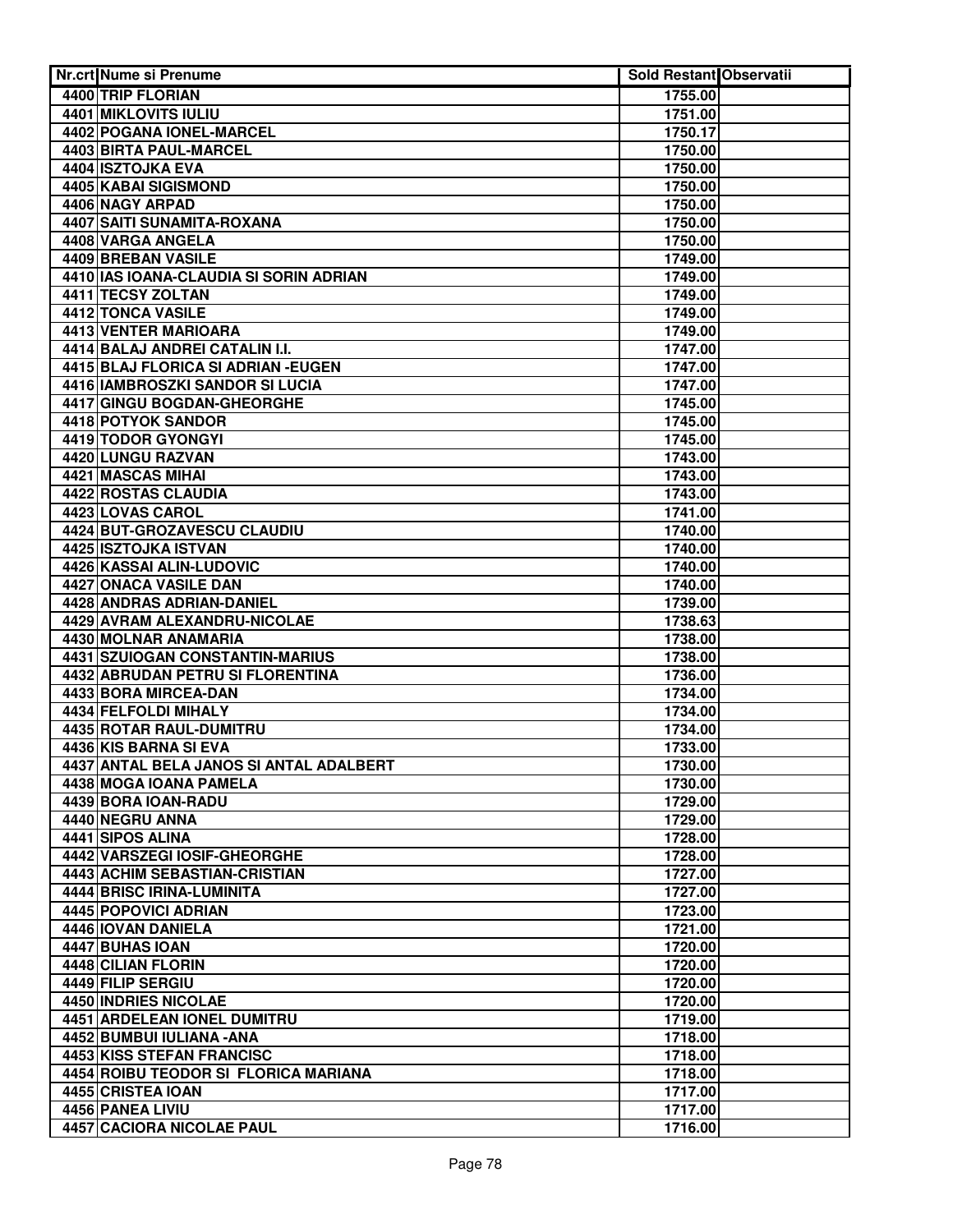| Nr.crt Nume si Prenume                                                               | <b>Sold Restant Observatii</b> |  |
|--------------------------------------------------------------------------------------|--------------------------------|--|
| <b>4458 COSTEA HORATIU OVIDIU</b>                                                    | 1716.00                        |  |
| 4459 GAL ZOLTAN MARIN                                                                | 1716.00                        |  |
| 4460 MATEIU IOAN                                                                     | 1716.00                        |  |
| 4461 CAZACU RAUL-OVIDIU                                                              | 1715.00                        |  |
| 4462 CHEREGI DANIEL-CALIN                                                            | 1715.00                        |  |
| <b>4463 STEF DUMITRU-ADRIAN</b>                                                      | 1715.00                        |  |
| 4464 CORAS PAUL TRAIAN SI MARIA                                                      | 1714.00                        |  |
| 4465 GAL NORBERT                                                                     | 1712.00                        |  |
| <b>4466 GAVRIS STEFAN DANIEL</b>                                                     | 1712.00                        |  |
| 4467 STEGAROIU ADRIAN                                                                | 1712.00                        |  |
| 4468 MOLDOVAN MARIANA-LAURA                                                          | 1711.00                        |  |
| 4469 FILIMON ALEXANDRU                                                               | 1710.00                        |  |
| 4470 POPA NICOLAE-ALEXANDRU                                                          | 1710.00                        |  |
| 4471 VAIDA FLORIN                                                                    | 1710.00                        |  |
| 4472 PURDA ANA SI DUMITRU                                                            | 1709.00                        |  |
| 4473 BALA FLORIAN                                                                    | 1707.00                        |  |
| 4474 ARDELEAN IONEL                                                                  | 1706.00                        |  |
| 4475 LABAU DOREL                                                                     | 1706.00                        |  |
| 4476 ZMEU SPARTAC SI ALINA-FLORENTINA                                                | 1706.00                        |  |
| 4477 BOLOCAN MIRCEA- VIRGIL                                                          | 1705.00                        |  |
| 4478 SARKADI ATTILA                                                                  | 1705.00                        |  |
| 4479 PACURAR ALINA-CODRUTA                                                           | 1704.99                        |  |
| 4480 COROIU APOLLONIA                                                                | 1703.18                        |  |
| 4481 SERB AVRAM-DANUT                                                                | 1703.00                        |  |
| 4482 COCIUBA DANIEL-MIHAI                                                            | 1702.00                        |  |
| 4483 ZAH GHEORGHE SI LIA                                                             | 1702.00                        |  |
| 4484 BRUMA MIHAI                                                                     | 1701.50                        |  |
| 4485 BENCZIK KLARA                                                                   | 1700.00                        |  |
| 4486 BUNTA ANA-MARIA GEORGETA                                                        | 1700.00                        |  |
| 4487 BURLEA CRISTINA                                                                 | 1700.00                        |  |
| <b>4488 CIURAR MELINDA</b>                                                           | 1700.00                        |  |
| 4489 COSMAN VASILE                                                                   | 1700.00                        |  |
| <b>4490 GAIDOS PAVEL FLORIN</b>                                                      | 1700.00                        |  |
| 4491 GAL ADRIAN IOSIF                                                                | 1700.00                        |  |
| 4492 MACAI MIHAI-IONUT                                                               | 1700.00                        |  |
| 4493 MAGYARI KAROLY                                                                  | 1700.00                        |  |
| 4494 PASCALAU MIRCEA-VASILE                                                          | 1700.00                        |  |
| 4495 SAVA GHEORGHE                                                                   | 1700.00                        |  |
| 4496 SZILAGYI ANGELA                                                                 | 1700.00                        |  |
| 4497 TOTH ANA-NICOLETA                                                               | 1700.00                        |  |
| 4498 VARGA VIOLA                                                                     | 1700.00                        |  |
| 4499 VITAN CRISTIAN-FLORIN                                                           | 1700.00                        |  |
| 4500 COZMAN FLORIN                                                                   | 1697.00                        |  |
| 4501 MINDRU VICTOR                                                                   | 1696.88<br>1696.00             |  |
| 4502 DUMITER SORIN-GHEORGHE SI RALUCA GABRIELA<br><b>4503 MICLOS GHEORGHE-MARIUS</b> | 1696.00                        |  |
| 4504 GYOKERES ZOLTAN                                                                 | 1695.00                        |  |
| 4505 FARCAS MIRCEA SI IZABELLA                                                       | 1694.00                        |  |
| 4506 ILISIA CORINA                                                                   | 1693.00                        |  |
| 4507 NEDITA CARMEN-LIGIA                                                             | 1693.00                        |  |
| 4508 FIKO ROBERT-ZSOLT                                                               | 1692.00                        |  |
| <b>4509 MARCUT DAVID CAROL</b>                                                       | 1692.00                        |  |
| 4510 OROS IOAN MARCEL                                                                | 1692.00                        |  |
| 4511 PAPAY MIHNEA-PAUL                                                               | 1692.00                        |  |
| 4512 AGH ADALBERT                                                                    | 1691.00                        |  |
| 4513 BUT GYORGY                                                                      | 1691.00                        |  |
| <b>4514 DEMIR RAMAZAN SI ELENA</b>                                                   | 1690.00                        |  |
| <b>4515 LAZURAN CLAUDIU SEBASTIAN</b>                                                | 1690.00                        |  |
|                                                                                      |                                |  |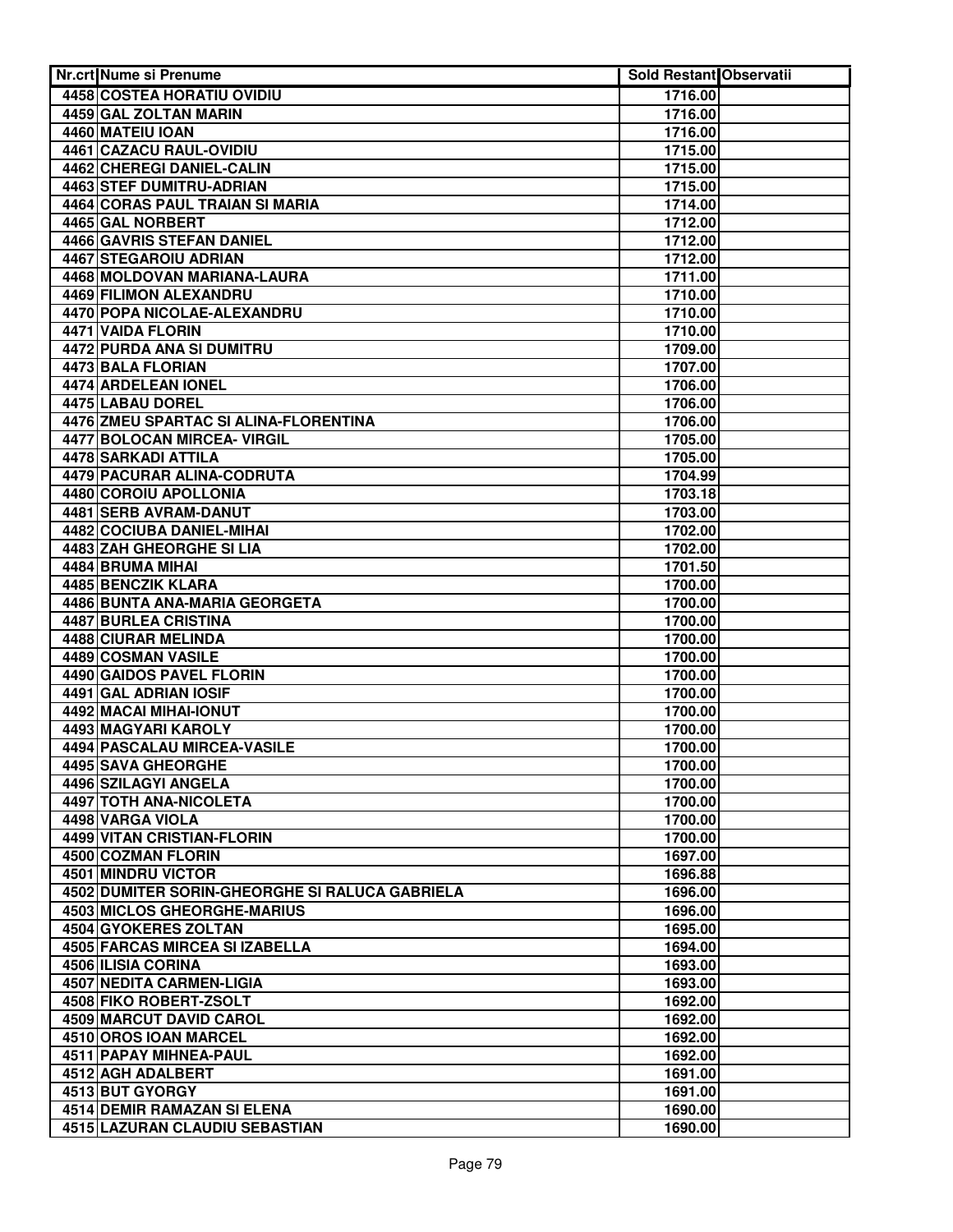| <b>Nr.crt Nume si Prenume</b>                               | <b>Sold Restant Observatii</b> |  |
|-------------------------------------------------------------|--------------------------------|--|
| 4516 CSAKVARY EVA                                           | 1689.67                        |  |
| 4517 FETEA ADRIAN-ZOLTAN                                    | 1689.00                        |  |
| 4518 GABOR GABOR                                            | 1689.00                        |  |
| 4519 TOTH IOLANDA                                           | 1689.00                        |  |
| 4520 GABOR MARGARETA                                        | 1687.00                        |  |
| 4521 MOISI AVRAM                                            | 1687.00                        |  |
| <b>4522 BOKA IRINA SI ALEXANDRU</b>                         | 1686.00                        |  |
| <b>4523 POPOVICI IULIANA</b>                                | 1686.00                        |  |
| 4524 FANEA LUCIAN-AUGUSTIN                                  | 1685.00                        |  |
| 4525 GALEA NUREDIN-FLORIN                                   | 1683.00                        |  |
| 4526 CHINDLE DORINA                                         | 1681.00                        |  |
| 4527 FEKETE CORINA MIHAELA                                  | 1681.00                        |  |
| 4528 MOSINCAT VASILE                                        | 1681.00                        |  |
| 4529 PLES ANA                                               | 1681.00                        |  |
| 4530 TACIULET SORINEL                                       | 1681.00                        |  |
| 4531 TODINCA IONUT-ONORIU                                   | 1681.00                        |  |
| 4532 VLADILA MARIA IOANA                                    | 1681.00                        |  |
| 4533 RAD CRISTIAN-DOREL                                     | 1680.50                        |  |
| 4534 BUIBAS EVA                                             | 1680.00                        |  |
| 4535 BULZAN DANUT                                           | 1680.00                        |  |
| 4536 CHIFIRIUC GHEORGHE                                     | 1680.00                        |  |
| 4537 CRISAN CLAUDIU                                         | 1680.00                        |  |
| 4538 VARGA ZOLTAN                                           | 1679.00                        |  |
| 4539 KULCZCKI FERENCZ ROMULUS                               | 1678.00                        |  |
| 4540 OLTEANU ALEXANDRU-DRAGOS                               | 1678.00                        |  |
| 4541 SZALAI LASZLO                                          | 1678.00                        |  |
| <b>4542 CARTIS GHEORGHE-IOAN</b>                            | 1677.65                        |  |
| 4543 HOWARD LEONA- VIOLETA                                  | 1677.00                        |  |
| <b>4544 LUNG IOAN SI NICOLETA</b>                           | 1677.00                        |  |
| 4545 CRACIUN SORIN-IOAN                                     | 1676.00                        |  |
| <b>4546 FARCAS IULIANA</b>                                  | 1675.00                        |  |
| <b>4547 GRAUR ALEXANDRU GABRIEL</b>                         | 1675.00                        |  |
| 4548 LUNCAN ZOLTAN                                          | 1675.00                        |  |
| 4549 POP OCTAVIAN-BOGDAN                                    | 1675.00                        |  |
| 4550 SIM COSMIN                                             | 1675.00                        |  |
| 4551 BORSI JOZSEF-ROBERT                                    | 1674.00                        |  |
| 4552 BUSTEA SORIN DINU                                      | 1674.00                        |  |
| <b>4553 LELESCU DORIAN-CRISTIAN</b>                         | 1674.00                        |  |
| 4554 APOSTOL CELUS-VLADIMIR                                 | 1673.00                        |  |
| 4555 FLORIAN IOSIF GH.                                      | 1673.00                        |  |
| 4556 MARCUT PAUL                                            | 1673.00                        |  |
| 4557 POP-COMAN MARIA                                        | 1672.00                        |  |
| 4558 TIVADAR GABRIEL RAZVAN                                 | 1672.00                        |  |
| 4559 KOVACS GYORGY                                          | 1670.00                        |  |
| 4560 COLTE IOSIF MIRCEA                                     | 1668.00                        |  |
| 4561 LACATUS MARCEL                                         | 1667.00                        |  |
| 4562 PANTIS CLAUDIU CATALIN                                 | 1667.00                        |  |
| 4563 CLITAN IONEL                                           | 1666.00                        |  |
| 4564 GUTI LIVIA MARIANA                                     | 1666.00                        |  |
| 4565 LAKATOS ANETA-DANIELA                                  | 1666.00                        |  |
| <b>4566 CORB CORNELIU BENIAMIN</b>                          | 1665.00                        |  |
| 4567 FROHLICH GHEORGHE                                      | 1665.00                        |  |
| 4568 FARKAS ERNO-JANOS                                      | 1662.00                        |  |
| 4569 SIMON MARIUS-RAUL                                      | 1662.00                        |  |
| 4570 BONILLO-BERNAL FRANCISCO SI HERNANDEZ SANTANDER MANUEL | 1661.00                        |  |
| <b>4571 FREUNDLICH ADAM GHEORGHE</b>                        | 1661.00                        |  |
| <b>4572 ZECHERIU DANIEL-CONSTANTIN</b>                      | 1661.00                        |  |
| 4573 GABOR TEODOR-TIBERIU-FLORIAN                           | 1660.50                        |  |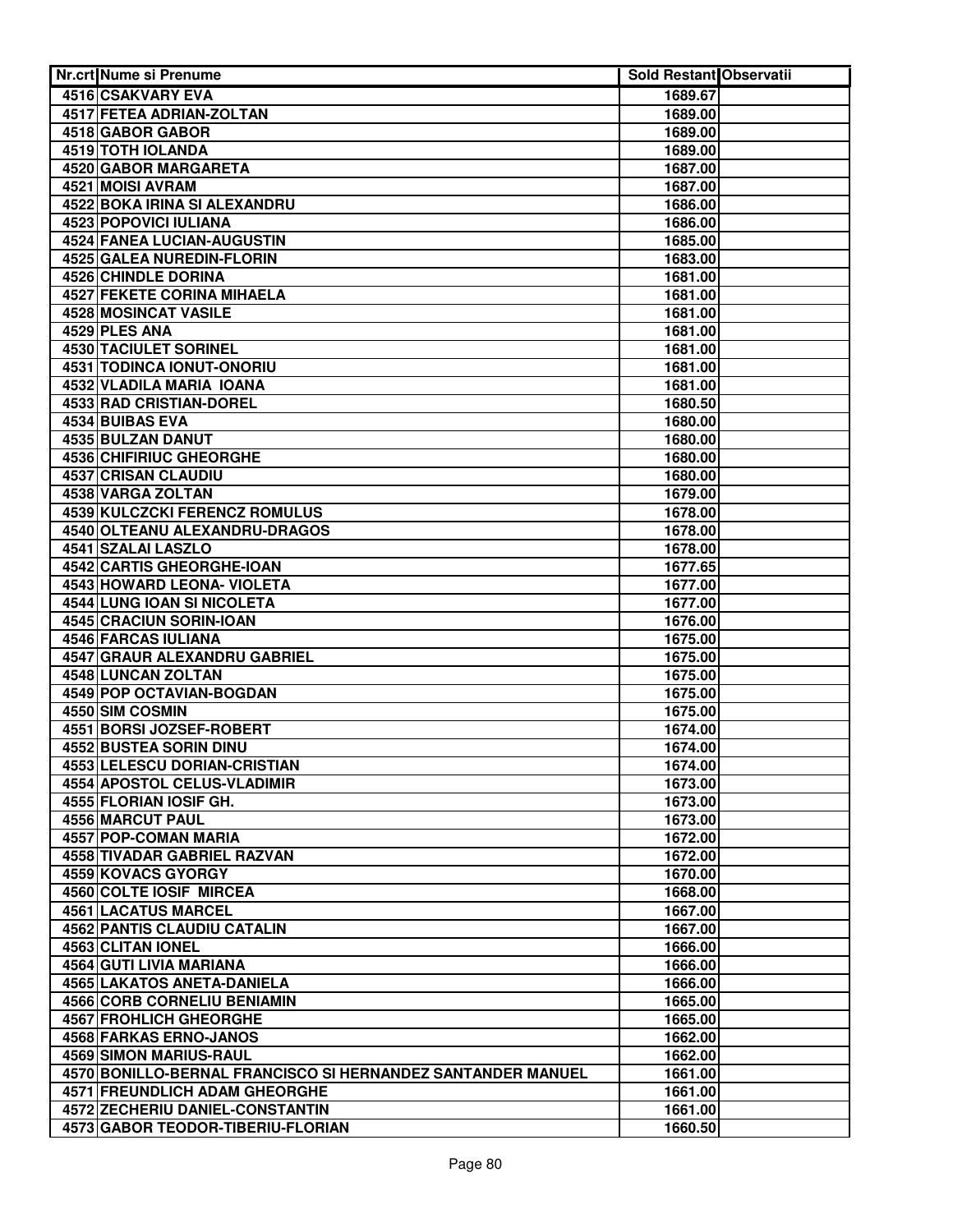| <b>Nr.crt Nume si Prenume</b>                     | <b>Sold Restant Observatii</b> |  |
|---------------------------------------------------|--------------------------------|--|
| 4574 BABASA ROMEO CRISTIAN                        | 1660.00                        |  |
| <b>4575 BORBIRO LASZLO</b>                        | 1660.00                        |  |
| 4576 GABOR MARGHIT                                | 1660.00                        |  |
| 4577 GRECU ADRIANA                                | 1660.00                        |  |
| 4578 LATCAU RUBEN                                 | 1660.00                        |  |
| 4579 PUTNOKI RAUL                                 | 1660.00                        |  |
| 4580 NEGRUT OVIDIU                                | 1659.00                        |  |
| <b>4581 NAGY ANDRAS</b>                           | 1658.00                        |  |
| 4582 SZILAGYI CSABA                               | 1658.00                        |  |
| 4583 VARADI IOZSEF                                | 1658.00                        |  |
| 4584 LAZAR GHEORGHE- IULIAN                       | 1657.00                        |  |
| 4585 LEAHU LUCIA MARIANA                          | 1657.00                        |  |
| 4586 PANTEA CIPRIAN-DORIN                         | 1657.00                        |  |
| 4587 LOBONTIU ILIE FLORIN SI LILIANA              | 1656.00                        |  |
| 4588 TODERAS BOGDAN-IOAN                          | 1656.00                        |  |
| 4589 HULEA PETRU SI FLOARE                        | 1655.00                        |  |
| 4590 MADA STEFAN-TUDOR                            | 1655.00                        |  |
| 4591 PUIU LIVIU                                   | 1655.00                        |  |
| 4592 AVRAMESCU NICUSOR                            | 1654.00                        |  |
| 4593 POP CSABA                                    | 1654.00                        |  |
| 4594 POPA STEFAN EMIL                             | 1653.00                        |  |
| <b>4595 TAUTU VOICHITA MONICA</b>                 | 1652.00                        |  |
| 4596 GABOR GABOR                                  | 1650.00                        |  |
| 4597 ROSTAS ROMEO PETRU                           | 1650.00                        |  |
| 4598 TOROK LUDOVIC                                | 1650.00                        |  |
| 4599 ZEMPLENYI ZOLTAN-LASZLO                      | 1650.00                        |  |
| 4600 KARACSONYI ROBERT-PAVEL                      | 1649.00                        |  |
| 4601 LAZAU MARIA                                  | 1648.00                        |  |
| 4602 SZABO VASILE                                 | 1648.00                        |  |
| 4603 POP DANIEL GRIGORIU                          | 1646.00                        |  |
| 4604 KOVACS IOAN IOSIF                            | 1645.00                        |  |
| <b>4605 TAMAS GEZA-MIHALY</b>                     | 1645.00                        |  |
| 4606 PACALA IOAN-ALEXANDRU                        | 1644.00                        |  |
| 4607 PATRONEA AUREL SI MIOARA-DANIELA             | 1643.00                        |  |
| 4608 SILAGHI TIBERIU-CRISTIAN SI FLORICA-GEORGETA | 1643.00                        |  |
| 4609 HAMZA NORBERT                                | 1642.50                        |  |
| 4610 JURCA GAVRIL SI MARGARETA                    | 1641.00                        |  |
| 4611 OROS DUMITRU SI FELICIA                      | 1640.00                        |  |
| 4612 RUSU DANIELA                                 | 1640.00                        |  |
| <b>4613 CIPLEU VALENTIN NICOLAE</b>               | 1639.00                        |  |
| 4614 OLAR DARIUS-PETRU PFA                        | 1639.00                        |  |
| 4615 RADU ZSUZSANNA KATALIN EVA                   | 1639.00                        |  |
| 4616 JURCUT FLORIAN                               | 1638.00                        |  |
| 4617 HURMUZ VASILE                                | 1637.50                        |  |
| 4618 MOGA (MESZAROS) ZITA                         | 1636.00                        |  |
| 4619 DOMOCOS CORINA                               | 1635.00                        |  |
| 4620 PERNEA HORIA-MIHAI                           | 1635.00                        |  |
| 4621 BERES FERENCZ ZOLTAN                         | 1634.00                        |  |
| <b>4622 CHIPE IONEL SI FLORICA</b>                | 1634.00                        |  |
| 4623 GATEJ CRISTINA-IOANA                         | 1634.00                        |  |
| 4624 PENTEA (GRADINARU) FLORICA SI DRAGOS-ILIE    | 1634.00                        |  |
| 4625 POPOVICI CRINA-MARIANA                       | 1634.00                        |  |
| 4626 BORDEI-KISS EVA                              | 1633.00                        |  |
| 4627 MARUNTEL FLORINA-MARIA - PERS.FIZ.AUTORIZATA | 1633.00                        |  |
| <b>4628 PETRICAS GHEORGHE</b>                     | 1633.00                        |  |
| 4629 SANDOR MARIA                                 | 1633.00                        |  |
| 4630 TAAR LASZLO-ENDRE                            | 1633.00                        |  |
| 4631 VECON GHEORGHE                               | 1633.00                        |  |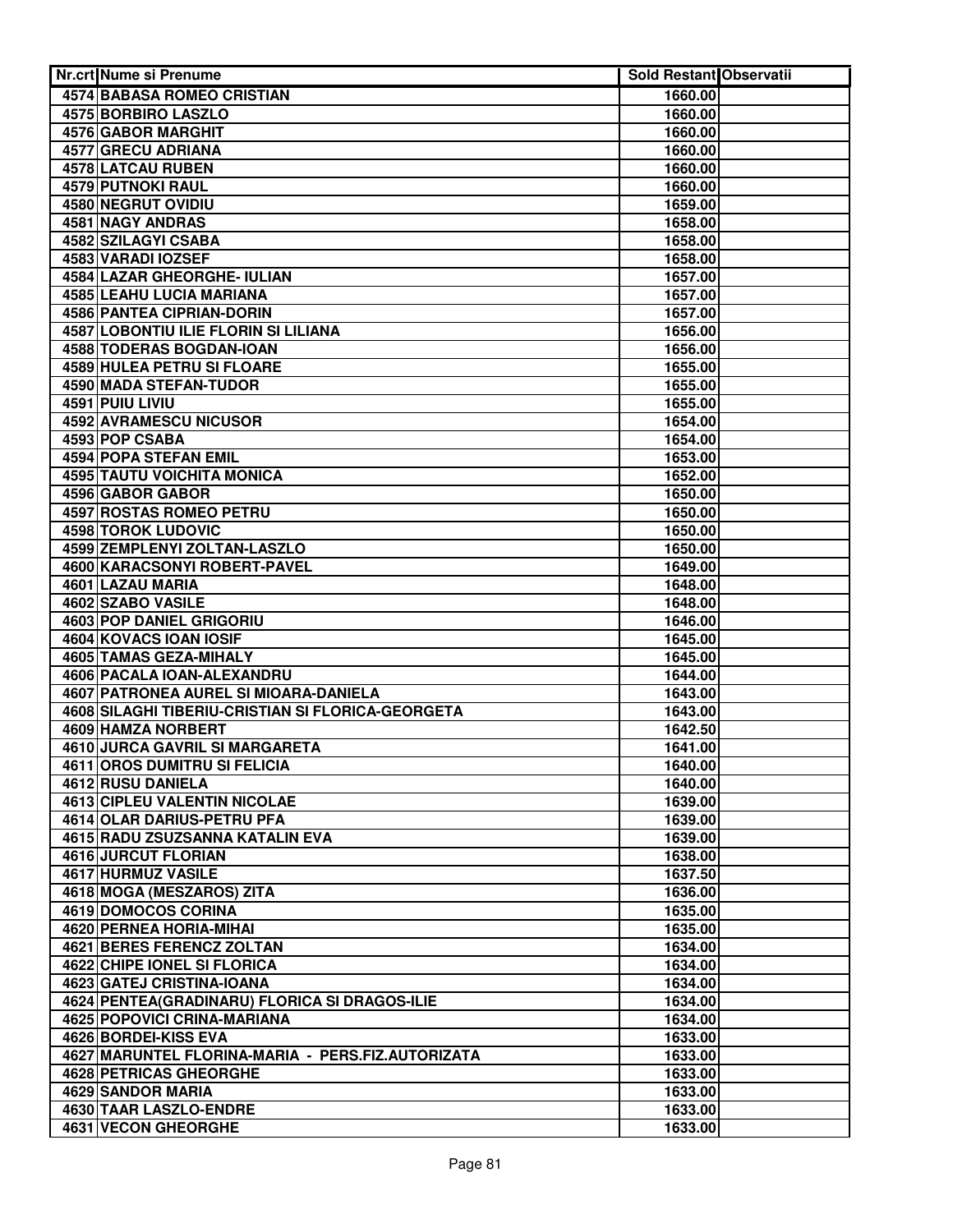| Nr.crt Nume si Prenume                                | Sold Restant Observatii |  |
|-------------------------------------------------------|-------------------------|--|
| 4632 BUNGAU PETRA                                     | 1632.00                 |  |
| 4633 BUT ALEXANDRU SERBAN                             | 1632.00                 |  |
| 4634 CIOLOCA OCTAVIAN, AUGUSTIN, VICTOR, BEJAN FLOARE | 1632.00                 |  |
| <b>4635 DRAGAN GEORGE-EMILIAN</b>                     | 1632.00                 |  |
| <b>4636 PUSKAS ROBERTO</b>                            | 1632.00                 |  |
| <b>4637 PINTYE ISTVAN-GYORGY</b>                      | 1631.00                 |  |
| 4638 DUCA EMIL-FLORIN                                 | 1630.00                 |  |
| 4639 LEAC ALINA-DANA                                  | 1630.00                 |  |
| 4640 MALITA AUGUSTIN                                  | 1630.00                 |  |
| <b>4641 POP IOAN</b>                                  | 1630.00                 |  |
| 4642 POPOVICI GHEORGHE SI MARIANA                     | 1630.00                 |  |
| 4643 SZASZ EMERIC-MIHAI                               | 1630.00                 |  |
| 4644 CSIKI FRANCISC-IOSIF SI ANDREA-BEATA             | 1625.00                 |  |
| 4645 CZOBOR EMERIC SI IREN                            | 1625.00                 |  |
| 4646 DEDIU ALINA-DANIELA                              | 1625.00                 |  |
| 4647 VARGA IOANA ANAMARIA                             | 1625.00                 |  |
| 4648 TIRITEU BOGDAN IONUT                             | 1624.00                 |  |
| 4649 BOCHIS ADRIAN-VASILE                             | 1623.34                 |  |
| 4650 ADANY BEATA                                      | 1623.00                 |  |
| 4651 BOBOTAN OVIDIU-VASILE                            | 1623.00                 |  |
| 4652 TENT MARIANA                                     | 1622.00                 |  |
| 4653 CIOBANU AUREL                                    | 1621.00                 |  |
| 4654 TOMELE IOAN SI MIRELA RAMONA SORINA              | 1621.00                 |  |
| 4655 CALDARAR CIPRIAN FLORIN                          | 1620.00                 |  |
| 4656 KOVACS SZALAKNAI MERCZEDESZ INTR.INDIV           | 1620.00                 |  |
| <b>4657 LIANU ION - CONSTANTIN</b>                    | 1620.00                 |  |
| 4658 VARGA GEZA                                       | 1619.00                 |  |
| 4659 BIRTA ISTVAN TAMAS                               | 1616.63                 |  |
| 4660 KULCSAR MIHAI SI ERZSEBET                        | 1616.00                 |  |
| 4661 GABOR GAVRIL                                     | 1613.00                 |  |
| 4662 DEMIAN HORIA-TRANDAFIR                           | 1612.00                 |  |
| 4663 PAP BELA ZSOLT                                   | 1612.00                 |  |
| 4664 PUSTA ANA                                        | 1612.00                 |  |
| 4665 COCIS MARIUS DAN SI BONA MIRELA                  | 1611.00                 |  |
| 4666 GUI CIPRIAN-MARCEL                               | 1611.00                 |  |
| 4667 BALOGH ALEXANDRU                                 | 1610.00                 |  |
| 4668 COLEMAN BRISTENA-OLIVIA                          | 1610.00                 |  |
| 4669 BLAGA IOAN-FLORIN SI LAVINIA-LUMINITA            | 1609.00                 |  |
| 4670 MOS AUREL-GHEORGHE                               | 1609.00                 |  |
| 4671 GABOR GABOR                                      | 1608.00                 |  |
| 4672 LAZAU OVIDIU-VALENTIN<br>4673 CHEREGI IOAN       | 1608.00                 |  |
| 4674 RAPAN FLORIN-MARIN                               | 1607.00<br>1607.00      |  |
| 4675 BONDICI BRINDUSA-AMALIA                          | 1606.00                 |  |
| 4676 CIBOTARU LILIANA                                 | 1606.00                 |  |
| 4677 MATE GABRIEL                                     | 1606.00                 |  |
| 4678 ROCA MARTIN                                      | 1606.00                 |  |
| 4679 VLAS DANIELA - FLORICA                           | 1606.00                 |  |
| 4680 IOVAN FLAVIUS                                    | 1604.00                 |  |
| 4681 TENT CRISTIAN PETRU                              | 1604.00                 |  |
| 4682 VIDICAN PETRU-VASILE SI NATALIA                  | 1604.00                 |  |
| <b>4683 MACRA GHEORGHE SI GEORGETA</b>                | 1603.00                 |  |
| 4684 TOIESCU GRATIAN-ROMULUS                          | 1603.00                 |  |
| 4685 LASZLO LEVENTE - MIKLOS                          | 1602.00                 |  |
| 4686 SZABADOS NORBERT SANDOR                          | 1602.00                 |  |
| 4687 BODONEA MIHAELA-FLORENTINA                       | 1601.00                 |  |
| <b>4688 ADESOZE EMMANUEL SOJI</b>                     | 1600.00                 |  |
| 4689 ALADWAN MASHHOUR-MAHMMOUD                        | 1600.00                 |  |
|                                                       |                         |  |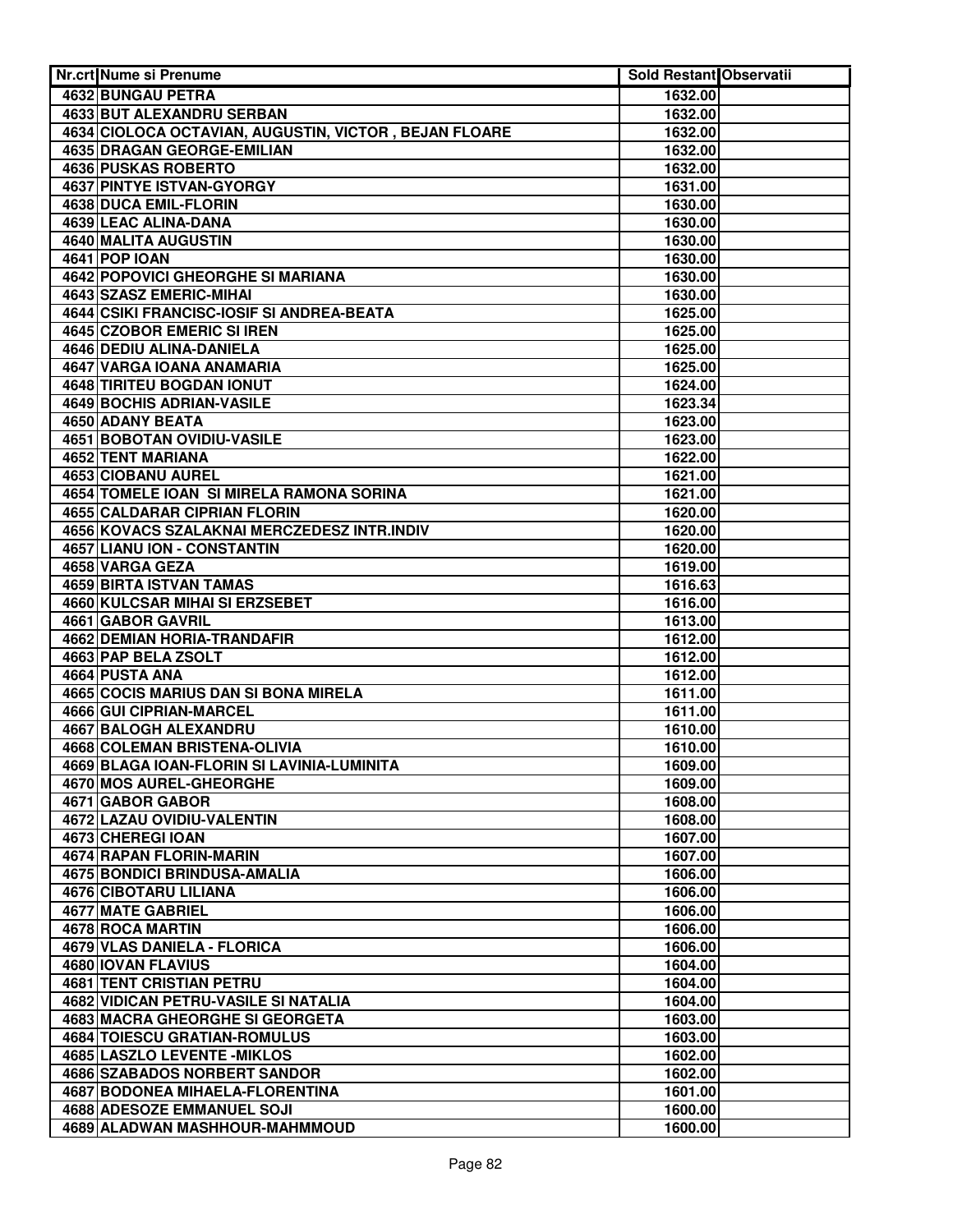| <b>Nr.crt Nume si Prenume</b>              | Sold Restant Observatii |  |
|--------------------------------------------|-------------------------|--|
| 4690 BARTHA LASZLO ADALBERT                | 1600.00                 |  |
| 4691 BELICCIU IULIA-CORINA                 | 1600.00                 |  |
| <b>4692 DEME ALEXANDRU</b>                 | 1600.00                 |  |
| 4693 EL AIDI MOULAY MEHDI                  | 1600.00                 |  |
| <b>4694 FULIAS MARIN CORNEL</b>            | 1600.00                 |  |
| 4695 GABOR LIZA                            | 1600.00                 |  |
| <b>4696 MARIAN RADU ION</b>                | 1600.00                 |  |
| <b>4697 MESZAROS IULIU-ROBERT</b>          | 1600.00                 |  |
| <b>4698 PINTEAN COSMIN IOAN</b>            | 1600.00                 |  |
| <b>4699 RACOLTA SIMONA ANCA</b>            | 1600.00                 |  |
| 4700 SISIANU OLEG                          | 1600.00                 |  |
| 4701 TRABELSI MOHAMED MAHDI                | 1600.00                 |  |
| 4702 BRONT CLAUDIA-STELA SI DAN-IULIAN     | 1599.00                 |  |
| 4703 FAUR PETRU SI IRINA                   | 1599.00                 |  |
| 4704 IGNAT FLORIN SI MONICA                | 1599.00                 |  |
| 4705 BRINGYE GABRIEL-ADRIAN                | 1598.92                 |  |
| 4706 GHIURAU DORIN-STELIAN                 | 1598.00                 |  |
| <b>4707 INDRIE IOAN-CRISTIAN</b>           | 1598.00                 |  |
| 4708 TOIA-CRET NICOLAE SI DORINA           | 1598.00                 |  |
| 4709 BALAJ CRISTIAN IULIAN                 | 1597.00                 |  |
| 4710 TASNADE TEODOR                        | 1597.00                 |  |
| 4711 VLAD TRAIAN MARIUS                    | 1597.00                 |  |
| 4712 ZAH - MANEA TEODORA                   | 1597.00                 |  |
| 4713 GABOR GAVRIL                          | 1596.00                 |  |
| 4714 BUNTA NICOLAE SI ANA MARIA            | 1595.00                 |  |
| 4715 GHITEA ALEXANDRU-IOSIF                | 1595.00                 |  |
| 4716 HADI ATTILA                           | 1595.00                 |  |
| <b>4717 PETRI NORBERT-SANDOR</b>           | 1595.00                 |  |
| 4718 POPA IOAN BOGDAN                      | 1595.00                 |  |
| 4719 SARAEV ALEXANDRU SILVIU               | 1595.00                 |  |
| 4720 SZABO ILDIKO<br><b>SI STEFAN</b>      | 1595.00                 |  |
| 4721 BALOG MIHAI<br>4722 COSMA LIVIA-LAURA | 1594.00                 |  |
| 4723 MIHELE GEORGE AUREL                   | 1592.00<br>1592.00      |  |
| 4724 COTE FLORICICA                        | 1590.00                 |  |
| 4725 MIHUT SILVIA-ROBERTA SI FLORIN        | 1590.00                 |  |
| 4726 ABRUDAN ALIN DANIEL                   | 1589.00                 |  |
| 4727 LAZAR COSMIN                          | 1588.00                 |  |
| 4728 VARGICS MIHAI                         | 1588.00                 |  |
| 4729 BRINZAS DANIEL                        | 1587.00                 |  |
| 4730 SZABO ANA                             | 1587.00                 |  |
| 4731 COFAR ONISIM - TRANDAFIR              | 1585.00                 |  |
| 4732 MAGHIAR CORNELIA                      | 1585.00                 |  |
| 4733 OSZACZKY LADISLAU TOMA                | 1585.00                 |  |
| 4734 ERDEI MARIA                           | 1584.00                 |  |
| 4735 ONITA CRISTIAN SEBASTIAN              | 1584.00                 |  |
| 4736 MAGYARI ALEXANDRU                     | 1583.00                 |  |
| 4737 SZENTPETERI PAL                       | 1583.00                 |  |
| 4738 BURCA BOGDAN-MARIUS                   | 1580.00                 |  |
| 4739 DABACAN MADALIN - ALEXANDRU           | 1580.00                 |  |
| 4740 JENEI ISTVAN                          | 1580.00                 |  |
| 4741 MOS VIOREL DOREL SI FLOARE            | 1580.00                 |  |
| 4742 POPA IONUT-MARIUS                     | 1580.00                 |  |
| 4743 ASTEFANOAEI DUMITRU                   | 1579.00                 |  |
| 4744 BOTIU RADU IOAN                       | 1576.00                 |  |
| 4745 SZATMARI TIBERIU                      | 1576.00                 |  |
| <b>4746 BARTA EMIL-TAMAS</b>               | 1575.00                 |  |
| <b>4747 DUME FLORIN - GABRIEL</b>          | 1575.00                 |  |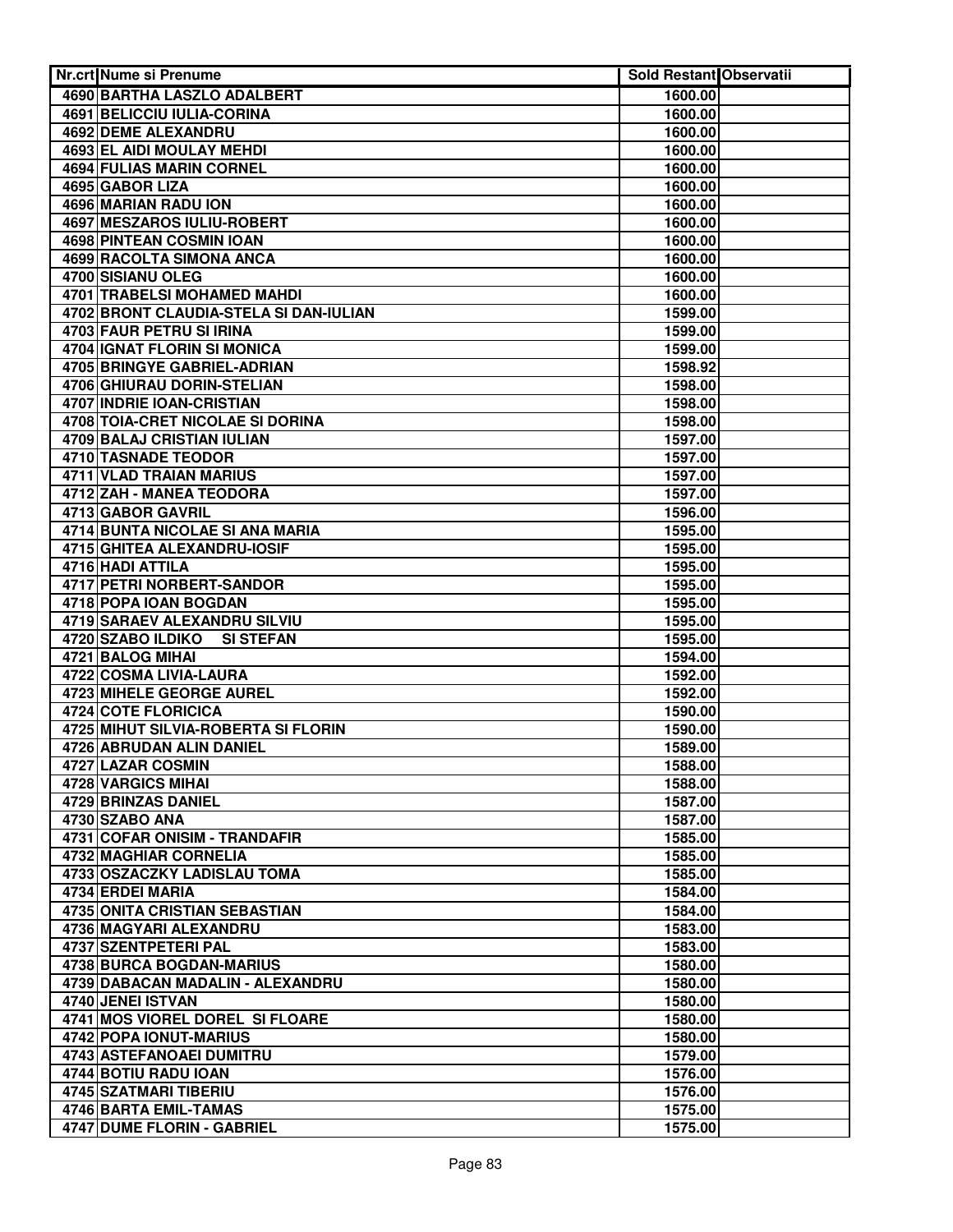| Nr.crt Nume si Prenume                                           | <b>Sold Restant Observatii</b> |  |
|------------------------------------------------------------------|--------------------------------|--|
| 4748 KASOLY-GYORGYI EVA                                          | 1575.00                        |  |
| 4749 VARGA ELISABETA                                             | 1574.05                        |  |
| 4750 POPOVICI IOAN SI RODICA                                     | 1574.00                        |  |
| <b>4751 PANTEA ROZICA-LUCICA</b>                                 | 1571.00                        |  |
| 4752 PAP-DEAC IOAN SI ANCA                                       | 1570.00                        |  |
| 4753 ISZTOIKA IOAN                                               | 1569.00                        |  |
| <b>4754 AVRAM PETRU SI VIOLETA</b>                               | 1568.00                        |  |
| 4755 OLAR SEBASTIAN                                              | 1567.00                        |  |
| 4756 ANDRUTA CALIN IONEL                                         | 1566.00                        |  |
| 4757 URSICA DORINA                                               | 1565.00                        |  |
| 4758 LUCACI FLORIN CALIN                                         | 1564.00                        |  |
| 4759 LUPO MARIOARA VOICHITA                                      | 1563.00                        |  |
| 4760 MUDURA FLOAREA                                              | 1563.00                        |  |
| 4761 PAP CSABA STEFAN                                            | 1563.00                        |  |
| 4762 GYONGYOSI IOSIF                                             | 1561.00                        |  |
| 4763 NEAGOTA STELIAN IOAN                                        | 1561.00                        |  |
| 4764 PLES IOAN                                                   | 1560.00                        |  |
| 4765 VINTER PETRU                                                | 1560.00                        |  |
| 4766 ILEA SORIN-FLORIN                                           | 1559.00                        |  |
| 4767 LASZLO ILDIKO                                               | 1559.00                        |  |
| 4768 LAZAU LEONTIN                                               | 1559.00                        |  |
| 4769 TOCA DANIEL                                                 | 1559.00                        |  |
| 4770 STROIU VASILE                                               | 1558.79                        |  |
| 4771 DEMIAN RADU-MIHAI                                           | 1557.00                        |  |
| 4772 GABOR IOAN ROMULUS SI LIVIA                                 | 1557.00                        |  |
| 4773 BORLEAN MIRCEA-FLORIN                                       | 1555.00                        |  |
| 4774 POPA GHEORGHE                                               | 1555.00                        |  |
| 4775 POPP TEODOR-LIVIU                                           | 1553.42                        |  |
| 4776 NAGY MARTA                                                  | 1552.00                        |  |
| 4777 UNGUR VIOREL-OCTAVIAN                                       | 1552.00                        |  |
| 4778 GROZE VLAD-TUDOR                                            | 1551.00                        |  |
| 4779 BERE SORIN                                                  | 1550.47                        |  |
| 4780 BALOGH ROBERT                                               | 1550.00                        |  |
| 4781 GABOR MANDRA                                                | 1550.00                        |  |
| 4782 MUNTEAN MARIA-ILDIKO                                        | 1550.00                        |  |
| 4783 POP ALINA-SIMONA                                            | 1550.00                        |  |
| 4784 ROMAN MARIUS-LAURENTIU                                      | 1550.00                        |  |
| 4785 SABAU IULIANA                                               | 1550.00                        |  |
| 4786 GAVRILAS ELISABETA SI VIOREL-TRAIAN                         | 1549.00                        |  |
| 4787 CAB.AV.IND.LUCIAN FLORINA                                   | 1547.00                        |  |
| 4788 BODEA DANUT GAVRIL SI SIMONA<br>4789 RASVANTA VASILE-ADRIAN | 1545.00                        |  |
| 4790 TARNA BACOSCA RAUL IOAN                                     | 1545.00<br>1545.00             |  |
| 4791 MIHELE CORNEL                                               | 1544.00                        |  |
| 4792 NAPRODEAN NICOLAE SI GABRIELA EVA                           | 1544.00                        |  |
| 4793 CIURDAR SORIN-PETRU SI IOANA                                | 1543.00                        |  |
| 4794 DUDAS FLORIAN                                               | 1543.00                        |  |
| 4795 BARA CIPRIAN-CLAUDIU                                        | 1540.00                        |  |
| 4796 KOVACS ZSOLT-ATTILA                                         | 1540.00                        |  |
| 4797 CABA FLORIAN                                                | 1539.00                        |  |
| 4798 FEKETE JOZSEF ANDRAS                                        | 1538.00                        |  |
| 4799 POP RALUCA                                                  | 1537.07                        |  |
| 4800 HODISAN BOGDAN-FLORIN                                       | 1537.00                        |  |
| 4801 IVAN NICOLAE SI RICA                                        | 1537.00                        |  |
| 4802 ARDELEAN GHEORGHE-FLORIN                                    | 1536.00                        |  |
| 4803 PERNEA VICTOR SI MARIA                                      | 1536.00                        |  |
| 4804 PETRUT GEORGE OCTAVIAN                                      | 1536.00                        |  |
| <b>4805 KISS ALEXANDRU</b>                                       | 1535.00                        |  |
|                                                                  |                                |  |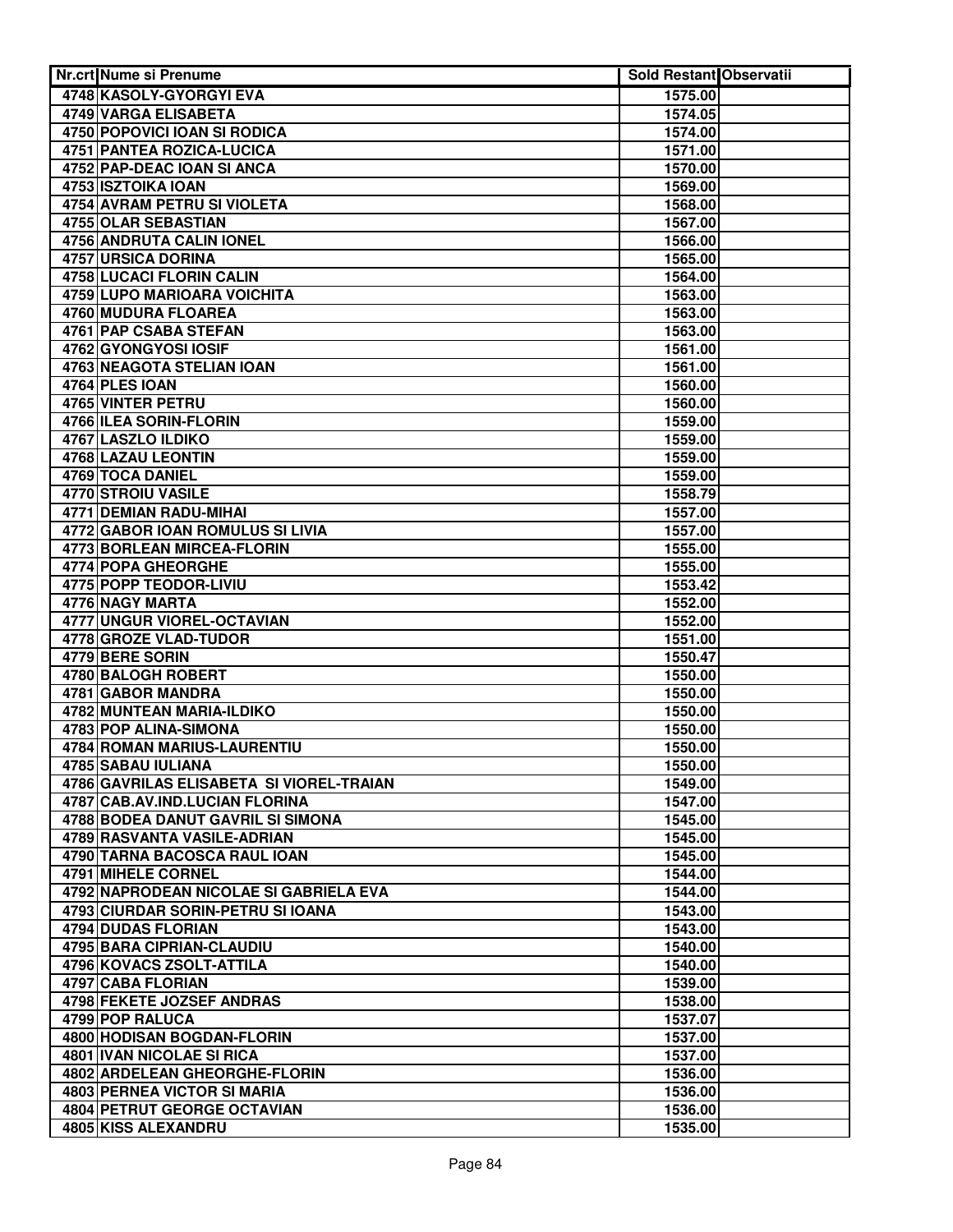| Nr.crt Nume si Prenume                                     | Sold Restant Observatii |  |
|------------------------------------------------------------|-------------------------|--|
| <b>4806 PANTEA MARIUS IOAN</b>                             | 1534.00                 |  |
| 4807 PANTIS SERGIU                                         | 1533.00                 |  |
| <b>4808 POPA VASILE</b>                                    | 1533.00                 |  |
| 4809 PRAJA MARIA                                           | 1533.00                 |  |
| 4810 CICU MARIUS-ADRIAN                                    | 1531.00                 |  |
| 4811 PROVOLO LORENO                                        | 1531.00                 |  |
| <b>4812 BLAJ MARIUS-COSMIN</b>                             | 1530.00                 |  |
| <b>4813 BOKA GHEORGHE</b>                                  | 1530.00                 |  |
| <b>4814 VARGA RICHARD ROMARIO</b>                          | 1530.00                 |  |
| 4815 VOINEA GABRIEL                                        | 1530.00                 |  |
| 4816 C.M.I.DR.MEER IOAN PAUL                               | 1529.00                 |  |
| 4817 CODILA MARIUS-GHEORGHE                                | 1529.00                 |  |
| 4818 MAKKAI COLOMAN                                        | 1529.00                 |  |
| 4819 OPREA RONELA TEODORA                                  | 1529.00                 |  |
| 4820 GYURKO IOAN - COSTEL SI CORNELIA-ADRIANA              | 1528.00                 |  |
| 4821 ILE GABRIEL                                           | 1528.00                 |  |
| 4822 TIRB GEORGETA OCTAVIA                                 | 1528.00                 |  |
| 4823 LASLAU DUMITRU SI MARIANA                             | 1527.00                 |  |
| 4824 CANDIT INA                                            | 1526.00                 |  |
| 4825 BORDAS STEFAN                                         | 1525.00                 |  |
| 4826 LUPSE ADELA ANCA                                      | 1525.00                 |  |
| 4827 CEARNAU DANUT GHEORGHE                                | 1524.00                 |  |
| 4828 DICU GHEORGHE                                         | 1524.00                 |  |
| 4829 ROMAN CALIN - GHEORGHE SI MELANIA-GHEORGHINA          | 1524.00                 |  |
| 4830 MIHUT FLORIAN                                         | 1523.00                 |  |
| 4831 KISS JOZSEF SI IRMA                                   | 1522.00                 |  |
| <b>4832 LELE MARIANA-IULIANA</b>                           | 1522.00                 |  |
| <b>4833 ILUTA TANEA NICULINA</b>                           | 1521.50                 |  |
| <b>4834 DRAGHICI ANDREI-VICTOR</b>                         | 1521.00                 |  |
| 4835 GONDOR-OZSVATH ATENA-LILO                             | 1521.00                 |  |
| 4836 ROSOGA FLOAREA                                        | 1521.00                 |  |
| <b>4837 FECHETE IOAN-RADU</b><br>4838 KAJCZA ZSOLT FERENCZ | 1520.00                 |  |
| 4839 LINGURAR RAMONA-SIMONA                                | 1520.00<br>1520.00      |  |
| 4840 PAL RAZVAN OVIDIU                                     | 1520.00                 |  |
| 4841 FEKETE CIPRIAN MARIUS SI CORINA-MIHAELA               | 1519.00                 |  |
| 4842 GURBAI BELA                                           | 1519.00                 |  |
| 4843 IENCIU VASILE-MUGUREL                                 | 1518.00                 |  |
| 4844 MARTIN MARCEL FLORIAN                                 | 1518.00                 |  |
| 4845 POPA SORIN                                            | 1517.71                 |  |
| 4846 BUZAS MIRCEA SI CARMEN                                | 1517.00                 |  |
| 4847 ARDELEAN GHEORGHE-CATALIN                             | 1516.00                 |  |
| 4848 FARKAS IANOS                                          | 1514.00                 |  |
| <b>4849 GHERMAN OVIDIU CORNEL</b>                          | 1514.00                 |  |
| 4850 NICA ALEXANDRU SI ELENA                               | 1514.00                 |  |
| 4851 PINTO ANDREA                                          | 1514.00                 |  |
| 4852 BRAN FLORIAN                                          | 1513.00                 |  |
| 4853 KOVACS KINGA                                          | 1513.00                 |  |
| 4854 SAS GABRIELA-DORINA                                   | 1513.00                 |  |
| 4855 VARGA ARPAD ISTVAN                                    | 1513.00                 |  |
| 4856 BRETAN ERNEST                                         | 1512.00                 |  |
| 4857 COZARI ELENA                                          | 1512.00                 |  |
| 4858 SECAN LAURA                                           | 1512.00                 |  |
| 4859 FOLTUT IOAN                                           | 1511.00                 |  |
| 4860 NEVELITS CRISTINA-IOANA                               | 1511.00                 |  |
| <b>4861 POTRE LIVIUS GABRIEL</b>                           | 1511.00                 |  |
| 4862 GUBA SANDOR                                           | 1510.00                 |  |
| 4863 MESESAN CORIOLAN                                      | 1510.00                 |  |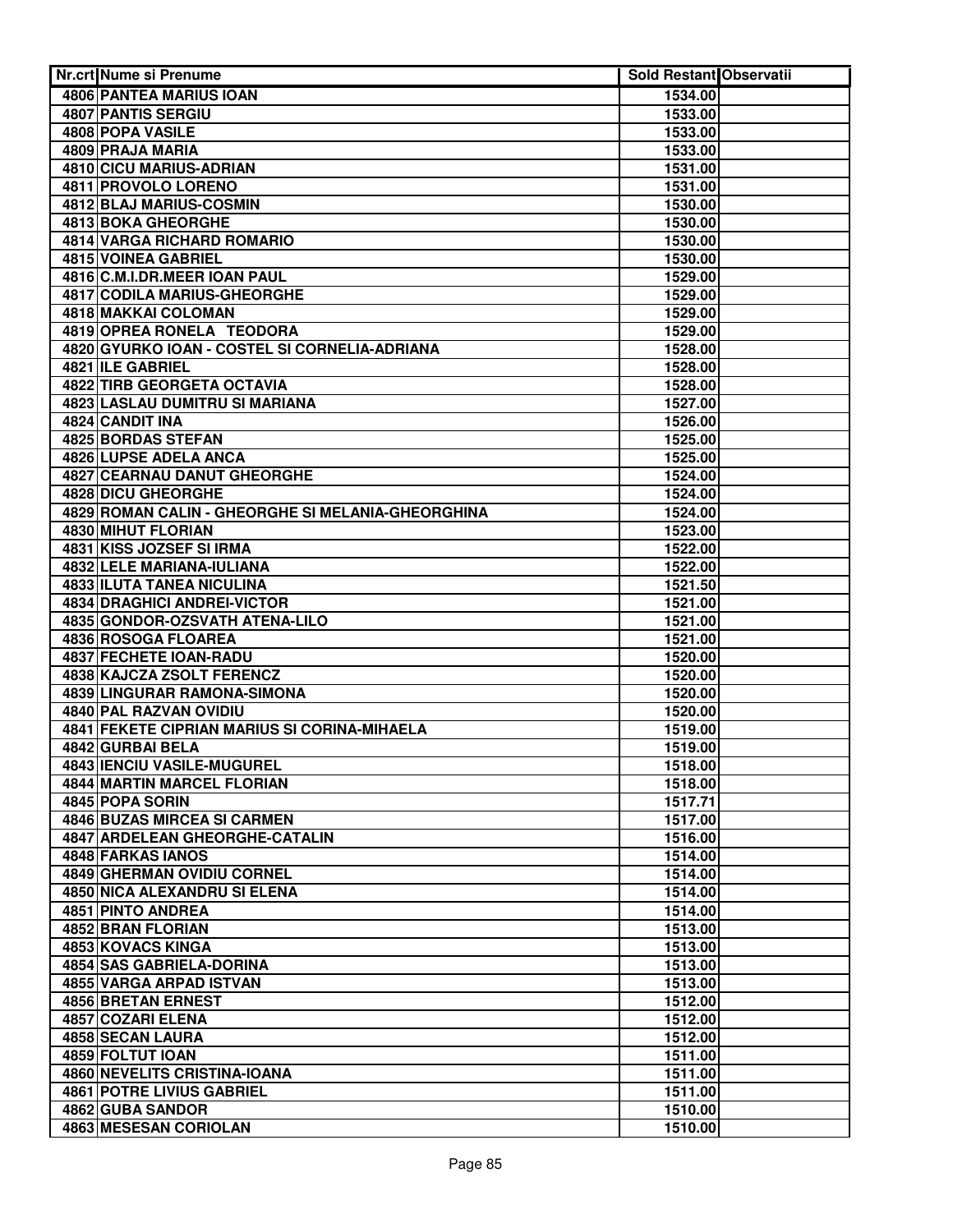| Nr.crt Nume si Prenume                  | Sold Restant Observatii |  |
|-----------------------------------------|-------------------------|--|
| 4864 MOISIN OVIDIU                      | 1510.00                 |  |
| 4865 TAILBOT FRANCOIS JULIEN PIERRE     | 1509.00                 |  |
| 4866 GABOR GETA                         | 1508.00                 |  |
| 4867 GIULAI FLORIAN-ALIN                | 1508.00                 |  |
| <b>4868 KOVACS ADRIAN</b>               | 1508.00                 |  |
| 4869 MARKOVICS AURORA                   | 1508.00                 |  |
| 4870 REPCIUC VIOREL                     | 1508.00                 |  |
| 4871 ELEK BENIAMIN                      | 1507.00                 |  |
| 4872 PENZES IOAN SI MARGARETA           | 1507.00                 |  |
| <b>4873 LACZKO DENIS ROLAND</b>         | 1506.00                 |  |
| 4874 BUDAU DAN ALEXANDRU                | 1505.00                 |  |
| 4875 MONUS ROZA                         | 1504.00                 |  |
| 4876 ORBAN ATTILA-LAJOS SI GAGYI GYORGY | 1504.00                 |  |
| 4877 LUPSEA IOAN- SORIN SI ANGELA       | 1503.00                 |  |
| 4878 MIHALY ROBERT KRISTIAN             | 1503.00                 |  |
| 4879 STEFAN ALEXANDRU-MARIUS            | 1503.00                 |  |
| 4880 ZAMA CONSTANTIN                    | 1502.00                 |  |
| 4881 ANTONICS TEODORA EMILIA            | 1500.00                 |  |
| <b>4882 BALOTA CARMEN RENATA</b>        | 1500.00                 |  |
| 4883 BEJUSCA FLORIN                     | 1500.00                 |  |
| <b>4884 BENCZIK ROBERT GABOR</b>        | 1500.00                 |  |
| 4885 BURCSA GITA                        | 1500.00                 |  |
| 4886 CHIORAN COSMIN-LIVIU               | 1500.00                 |  |
| 4887 CIORA IOANA-NICOLETA               | 1500.00                 |  |
| 4888 CSAK KRISZTINA P.F.A               | 1500.00                 |  |
| 4889 CUTULA DANA ANCA                   | 1500.00                 |  |
| <b>4890 DACUNNA VICHIE BRYAN ANDRE</b>  | 1500.00                 |  |
| <b>4891 DUME AUREL SI VICTORIA</b>      | 1500.00                 |  |
| 4892 GABOR GAVRIL<br>4893 GABOR LUDOVIC | 1500.00                 |  |
| 4894 GABOR MANDRA                       | 1500.00<br>1500.00      |  |
| 4895 GABOR MINDRA                       | 1500.00                 |  |
| 4896 GABOR ROZA                         | 1500.00                 |  |
| <b>4897 GABOR STEFAN</b>                | 1500.00                 |  |
| 4898 ISZTOJKA TEREZIA                   | 1500.00                 |  |
| 4899 JUHASZ IANOS                       | 1500.00                 |  |
| 4900 JURCA CONSTANTIN-FLORIN            | 1500.00                 |  |
| 4901 JUZON MARCIN-JACEK                 | 1500.00                 |  |
| 4902 KIRALY IGNAC                       | 1500.00                 |  |
| 4903 KORDOVAN IOSIF                     | 1500.00                 |  |
| 4904 KOTELES ROBERT                     | 1500.00                 |  |
| 4905 KOVACS ERZSEBET                    | 1500.00                 |  |
| 4906 KOZAK BELU                         | 1500.00                 |  |
| 4907 LINZENBOLD MIHAI-IOAN              | 1500.00                 |  |
| 4908 MARTINAO ANDRE RAFAEL              | 1500.00                 |  |
| 4909 MERCHES MARCEL-FLORIN              | 1500.00                 |  |
| 4910 MIHAI FLORENTINA                   | 1500.00                 |  |
| 4911 MOANE ALIN CATALIN                 | 1500.00                 |  |
| 4912 MONDRUT CALIN                      | 1500.00                 |  |
| 4913 MONENCIU FLORIN-GHEORGHE           | 1500.00                 |  |
| 4914 NITE MARIUS                        | 1500.00                 |  |
| 4915 OBANWONYI AMBROSE                  | 1500.00                 |  |
| 4916 ORGOVAN VIORICA                    | 1500.00                 |  |
| 4917 PACULA VALENTINA                   | 1500.00                 |  |
| 4918 PETRUT VASILE                      | 1500.00                 |  |
| 4919 PIRVU MARCEL                       | 1500.00                 |  |
| 4920 SABAU RAMONA-MARIA                 | 1500.00                 |  |
| 4921 SALAJAN TEODORA-ROXANA             | 1500.00                 |  |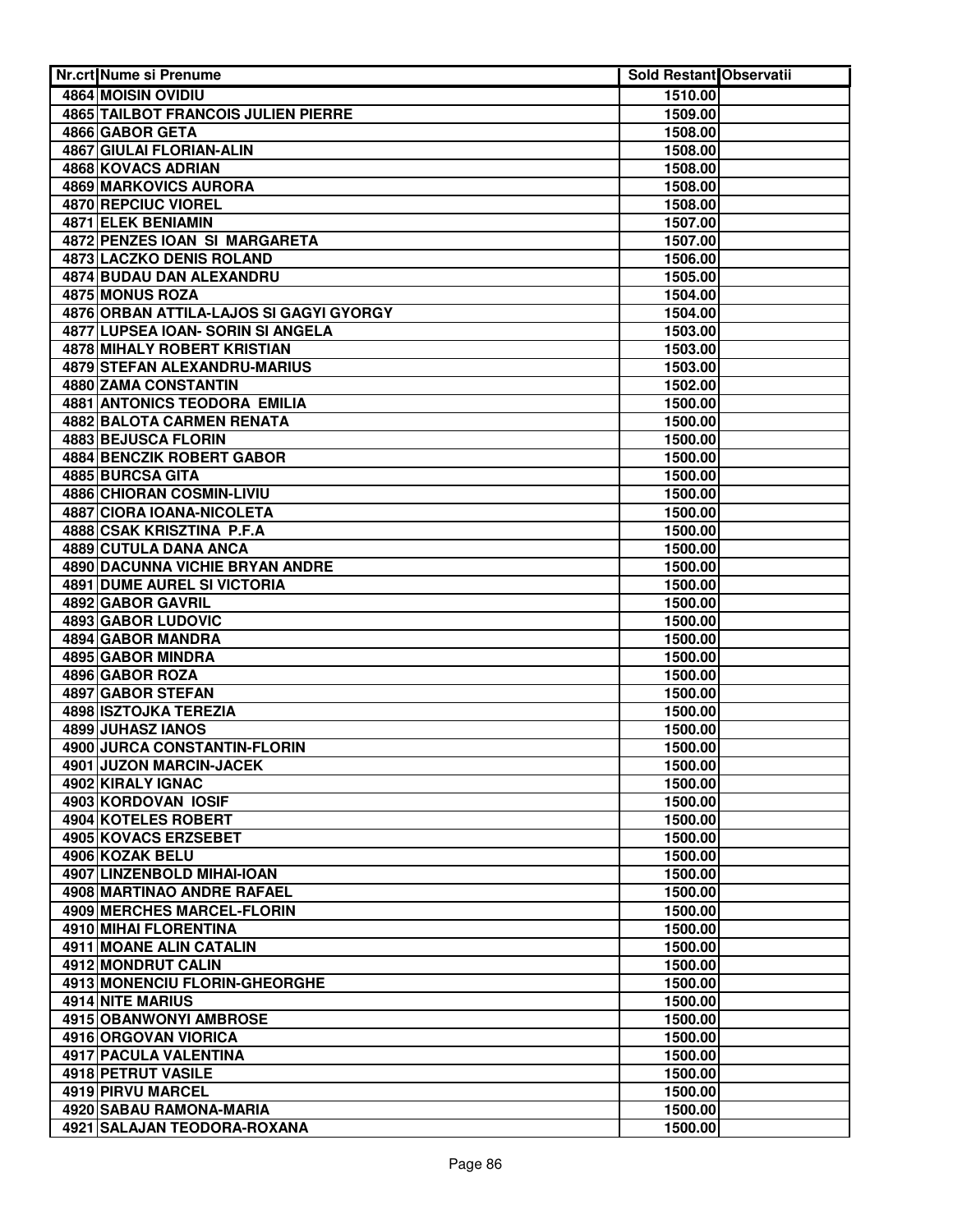| <b>Nr.crt Nume si Prenume</b>              | Sold Restant Observatii |  |
|--------------------------------------------|-------------------------|--|
| 4922 SAMU RUPI                             | 1500.00                 |  |
| <b>4923 STUPARU CONSTANTIN</b>             | 1500.00                 |  |
| 4924 SVAB LUCIAN-BENIAMIN                  | 1500.00                 |  |
| 4925 TOCILA ANDREI                         | 1500.00                 |  |
| 4926 VARGA FLORENTIN                       | 1500.00                 |  |
| 4927 VARGA RUDOLF                          | 1500.00                 |  |
| 4928 VINCZE KECSKES MATEI GHEORGHE         | 1500.00                 |  |
| 4929 KOVACS SANDOR SI LILIANA DORINA       | 1498.00                 |  |
| 4930 CATANA MARIA                          | 1496.00                 |  |
| 4931 COTE DORIN SI LILIANA                 | 1496.00                 |  |
| 4932 TOIA IOAN-SEBASTIAN                   | 1496.00                 |  |
| 4933 BANCSA EMERIC                         | 1494.74                 |  |
| 4934 MADA VICTOR                           | 1494.00                 |  |
| 4935 KRIZSAN SANDOR SI IBOLYA              | 1493.00                 |  |
| 4936 NECULAI BENIAMIN SI ILEANA            | 1493.00                 |  |
| 4937 KALMAR GYORGY                         | 1492.50                 |  |
| 4938 CRAVEANU VALENTINA                    | 1492.00                 |  |
| 4939 EHIK ZOLTAN KAROLY                    | 1492.00                 |  |
| 4940 ERDEI IOAN-ROBERT, P.F.A.             | 1491.00                 |  |
| 4941 GABOR MATEI                           | 1491.00                 |  |
| 4942 CIURAR IOLAND                         | 1490.00                 |  |
| 4943 MARC MIRCEA                           | 1490.00                 |  |
| 4944 STEFAN ADRIAN SI NATALIA              | 1490.00                 |  |
| 4945 TOTOREAN MARCEL ALEXANDRU             | 1490.00                 |  |
| 4946 VARGA ADALBERT                        | 1490.00                 |  |
| 4947 MIHALCA LUCIAN SI CRISTINA            | 1489.00                 |  |
| 4948 VOICU FLORIN-DRAGOMIR                 | 1489.00                 |  |
| <b>4949 MUDURA RADU FLORIN</b>             | 1487.00                 |  |
| 4950 PENTE CRISTIAN-SILVIU SI DOINA-MONICA | 1487.00                 |  |
| 4951 GECZI CAROL                           | 1486.00                 |  |
| 4952 ROMAN ADRIAN CLAUDIU SI ALINA         | 1486.00                 |  |
| <b>4953 BILA PAUL-SEBASTIAN</b>            | 1485.00                 |  |
| 4954 NISTOR FLORENTINA-LENUTA SI IOAN      | 1484.49                 |  |
| 4955 ALB ROMULUS                           | 1484.00                 |  |
| 4956 CODRESI FLORENTINA-NICOLETA           | 1484.00                 |  |
| 4957 POPP NATALIA                          | 1484.00                 |  |
| 4958 PROCOPIE ADRIAN SI ANGELICA           | 1484.00                 |  |
| 4959 PLUGAR MARIAN                         | 1483.70                 |  |
| 4960 LESAK SANDOR                          | 1483.00                 |  |
| 4961 PETRICAS DOREL IOAN SI AGNETA         | 1483.00                 |  |
| 4962 BUNGAU PAVEL ADRIAN SI MARIA MAGDALEN | 1482.00                 |  |
| 4963 HANT CSABA KALMAR                     | 1482.00                 |  |
| 4964 BECSKY ISTVAN SI IOANA NADIA          | 1481.00                 |  |
| 4965 MAG CIPRIAN-BOGDAN                    | 1481.00                 |  |
| 4966 CUC ADRIAN-NICOLAE                    | 1480.00                 |  |
| 4967 DUDAS SANDU DANUT                     | 1480.00                 |  |
| 4968 PENTIE RADU-BOGDAN                    | 1480.00                 |  |
| 4969 ZLIBUT ADRIANA                        | 1480.00                 |  |
| 4970 PAL BOGDAN IOAN                       | 1479.00                 |  |
| 4971 PLATONA GHEORGHE                      | 1477.00                 |  |
| 4972 BOT GHEORGHE SI ANGELA-MARIA          | 1476.00                 |  |
| 4973 MORGOVAN OVIDIU-FLORIN                | 1476.00                 |  |
| 4974 BITEA COSMINA                         | 1475.00                 |  |
| 4975 FERAR VIOREL SI FLOARE                | 1475.00                 |  |
| 4976 CARP PAUL EUGEN                       | 1474.00                 |  |
| <b>4977 MOTOACA MARIAN</b>                 | 1474.00                 |  |
| 4978 KOVARI COSTEL                         | 1472.00                 |  |
| <b>4979 GHETE MIHAELA CAMELIA</b>          | 1471.00                 |  |
|                                            |                         |  |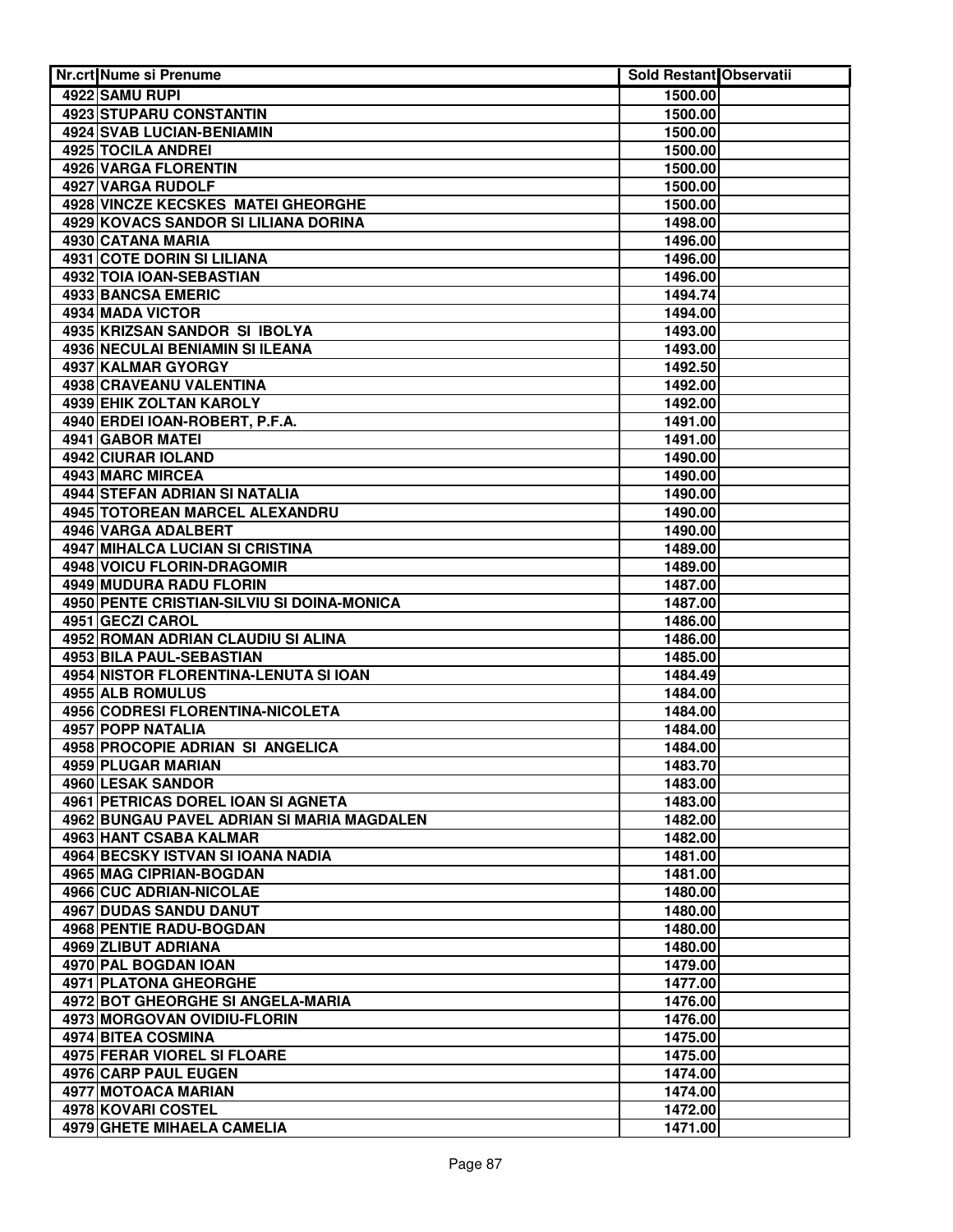| Nr.crt Nume si Prenume                                | <b>Sold Restant Observatii</b> |  |
|-------------------------------------------------------|--------------------------------|--|
| 4980 PODILA GHEORGHE CORNEL SI MARIA                  | 1471.00                        |  |
| <b>4981 BENTE VLAD CRISTIAN</b>                       | 1470.00                        |  |
| 4982 NICHITESCU BOGDAN                                | 1470.00                        |  |
| 4983 KABAI ROBERT GYORGY                              | 1468.00                        |  |
| 4984 MOGYOROSI LUDOVIC                                | 1468.00                        |  |
| 4985 KIS ZOLTAN                                       | 1467.00                        |  |
| 4986 LETAN ALINA-RAMONA                               | 1467.00                        |  |
| <b>4987 BURDAN IOSIF</b>                              | 1466.98                        |  |
| 4988 BIRO IULIANA-STELA                               | 1466.00                        |  |
| 4989 MATICIUC ALIN-FLORIN                             | 1465.00                        |  |
| 4990 STEF CRISTIAN                                    | 1465.00                        |  |
| 4991 MASCAS VIOREL ANA                                | 1463.00                        |  |
| 4992 MATEA NICOLAE                                    | 1463.00                        |  |
| 4993 BARNUTIU CALIN                                   | 1461.88                        |  |
| 4994 BIRI JANOS IMRE                                  | 1461.00                        |  |
| 4995 DOMOCOS ARON                                     | 1461.00                        |  |
| 4996 GROZA DANIEL-GEORGE                              | 1460.00                        |  |
| 4997 ROMAN GHEORGHE                                   | 1460.00                        |  |
| 4998 HAVA IOAN SI JENICA                              | 1459.00                        |  |
| 4999 TONCA ADRIAN-VASILE                              | 1459.00                        |  |
| 5000 BORA GHEORGHE ADRIAN                             | 1458.00                        |  |
| 5001 CHERMAN SERGIU IONEL                             | 1458.00                        |  |
| 5002 DINCA ION SI RAMONA-DIANA                        | 1457.00                        |  |
| 5003 TARNOCZY ELVIRA                                  | 1457.00                        |  |
| 5004 BABAN CIPRIAN - CABINET DE AVOCAT                | 1456.00                        |  |
| 5005 FAZEKAS ROBERT                                   | 1456.00                        |  |
| 5006 NISTOR IOAN                                      | 1456.00                        |  |
| 5007 LUCUTA ANA-MARIA                                 | 1455.00                        |  |
| 5008 POP ALEXANDRU-TIBERU                             | 1455.00                        |  |
| 5009 TOCAI TRAIAN-CALIN                               | 1455.00                        |  |
| 5010 IAMBOR TEODOR-LUCIAN                             | 1454.08                        |  |
| 5011 MOT MARIUS-CORNEL                                | 1454.00                        |  |
| 5012 DANEA CONSTANTIN                                 | 1453.00                        |  |
| 5013 NISTOR CARMEN-DANIELA                            | 1453.00                        |  |
| 5014 KUCHEL FRANCISC                                  | 1452.00                        |  |
| 5015 POP CATALIN-DANIEL                               | 1452.00                        |  |
| 5016 BRUDASCA DANUT                                   | 1451.00                        |  |
| 5017 MOHAN RALUCA-ALINA                               | 1451.00                        |  |
| 5018 SZEKELY KATALIN-ANNA<br>5019 BARTALIS EMA AGNETA | 1450.54                        |  |
| 5020 CRICLEVITI COSMIN-VALENTIN                       | 1450.00<br>1450.00             |  |
| 5021 DENQ QIFENG                                      | 1450.00                        |  |
| 5022 GABOR DEMETER SI ROZALIA                         | 1450.00                        |  |
| 5023 GABOR GABOR                                      | 1450.00                        |  |
| 5024 GORDAN ADRIAN CRISTIAN                           | 1450.00                        |  |
| 5025 LUNGEANU DAN-CRISTIAN                            | 1450.00                        |  |
| 5026 PREDESCU ADRIAN-FLORIN                           | 1450.00                        |  |
| 5027 SINKA JANOS                                      | 1450.00                        |  |
| 5028 SZABO NICU-GAVRIL                                | 1450.00                        |  |
| 5029 TODEA IOAN-RADU                                  | 1450.00                        |  |
| 5030 VERES TIBERIU-LEVENTE                            | 1450.00                        |  |
| 5031 VETISAN VASILE-COSMIN                            | 1450.00                        |  |
| 5032 BOCIA VETURIA                                    | 1449.00                        |  |
| 5033 FEIER SORIN-ADRIAN                               | 1449.00                        |  |
| 5034 PETCU TOADER                                     | 1446.00                        |  |
| 5035 BARTA ILDIKO                                     | 1445.00                        |  |
| 5036 GHIURAU CRISTIAN FLORIN                          | 1445.00                        |  |
| 5037 OROSZ ANTHONIO-MIODORO                           | 1445.00                        |  |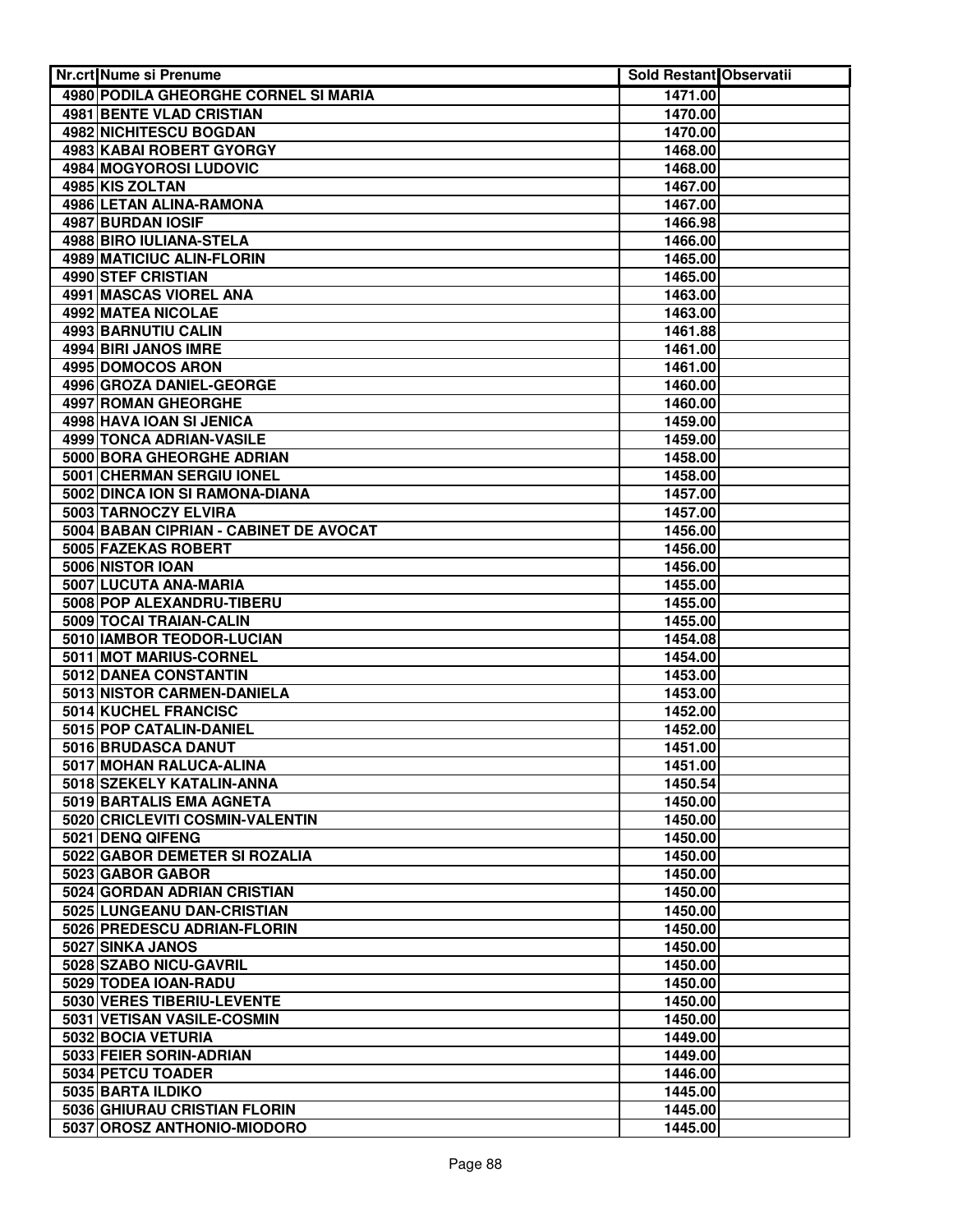| Nr.crt Nume si Prenume                      | <b>Sold Restant Observatii</b> |  |
|---------------------------------------------|--------------------------------|--|
| 5038 SAVA VASILE SI ILEANA-ALEXANDRA        | 1444.00                        |  |
| 5039 SOCACIU SERGIU-GHEORGHE                | 1444.00                        |  |
| 5040 FARCALAU AURELIA SI GHE.               | 1443.00                        |  |
| 5041 LAKATOS MARIA-SILVIA                   | 1443.00                        |  |
| 5042 BIRO ISTVAN SI IRINA                   | 1442.00                        |  |
| 5043 BRASSO MIHALY TAMAS                    | 1442.00                        |  |
| 5044 FLORUTA MARIA-CLAUDIA                  | 1442.00                        |  |
| 5045 POPA ARTIMON                           | 1442.00                        |  |
| 5046 BAGI TAMAS-ZSOLT                       | 1440.00                        |  |
| 5047 BERECZKI STEFAN                        | 1440.00                        |  |
| 5048 COSMESCU ANDREIA MICHAELA              | 1440.00                        |  |
| 5049 MURARIU CSABA-SZILVESZTER              | 1440.00                        |  |
| 5050 PUPAZA ADRIAN                          | 1440.00                        |  |
| 5051 UNGVARI JOZSEF                         | 1440.00                        |  |
| 5052 DAVID RALUCA-FLORINA                   | 1439.00                        |  |
| 5053 BABO PETRU                             | 1437.00                        |  |
| 5054 ROATIS MIHAI-ANTON                     | 1437.00                        |  |
| 5055 STRACIUC DELIA-MADALINA                | 1437.00                        |  |
| 5056 STROE-DURINA CATALIN-MIHAI SI CRISTINA | 1437.00                        |  |
| 5057 ANTON GHEORGHE-CRISTIAN                | 1436.00                        |  |
| 5058 CULICI CALIN-PETRU SI ANAMARIA         | 1436.00                        |  |
| 5059 ILAS CALIN ANDRONIC                    | 1436.00                        |  |
| 5060 BAKO JENO-JANOS                        | 1435.00                        |  |
| 5061 COTE GEORGE-CATALIN                    | 1435.00                        |  |
| 5062 DACIN VLADUT-LUCIAN                    | 1435.00                        |  |
| 5063 GAVRIS LAURENTIU-PETRU                 | 1435.00                        |  |
| 5064 MARIAN OLIVIU                          | 1435.00                        |  |
| 5065 SZABO DEMETER                          | 1435.00                        |  |
| 5066 SZILAGYI MARIA MAGDOLNA                | 1435.00                        |  |
| 5067 IONESCU ANDREA-DIANA                   | 1434.00                        |  |
| 5068 MOGA REMUS OVIDIU                      | 1434.00                        |  |
| 5069 CRACIUN FLORIN                         | 1433.66                        |  |
| 5070 POP EMILIA                             | 1433.00                        |  |
| 5071 SZABO FRANCISC                         | 1433.00                        |  |
| 5072 MATYAS JOZSEF                          | 1432.53                        |  |
| 5073 BAK CAROL                              | 1432.00                        |  |
| 5074 ISTRATE ANA                            | 1432.00                        |  |
| 5075 NAGY KAROLY                            | 1432.00                        |  |
| 5076 POPOVICIU AUREL                        | 1432.00                        |  |
| 5077 POTRE GABRIEL-FLORIN                   | 1432.00                        |  |
| 5078 TAPOS TEODORA-ELENA                    | 1432.00                        |  |
| 5079 CMECI VASILE IOAN                      | 1431.00                        |  |
| 5080 GABOR STEFAN-MARCEL                    | 1430.96                        |  |
| 5081 AGUD GHEORGHE FLORIAN                  | 1430.00                        |  |
| 5082 BOROS DAN ALEXANDRU                    | 1430.00                        |  |
| 5083 POP FLORIAN                            | 1430.00                        |  |
| 5084 POPA VIORICA                           | 1430.00                        |  |
| 5085 CIOCAN NICOLAE SI CLAUDIA              | 1429.00                        |  |
| 5086 HOTCA LUCIAN-GIGEL                     | 1429.00                        |  |
| 5087 ARDELEAN FLORIN NELU                   | 1428.00                        |  |
| 5088 RUSNEAC SILVIA JANINE                  | 1428.00                        |  |
| 5089 PERTICAS GEORGE-CALIN                  | 1427.00                        |  |
| 5090 SUMALAN IOAN PETRU                     | 1427.00                        |  |
| 5091 CHETAN IOAN DANIEL                     | 1426.00                        |  |
| <b>5092 CUC IOAN</b>                        | 1426.00                        |  |
| 5093 BLINDAS GABOR                          | 1425.00                        |  |
| 5094 CIURAR AURICA                          | 1425.00                        |  |
| 5095 GABOR MATEI                            | 1425.00                        |  |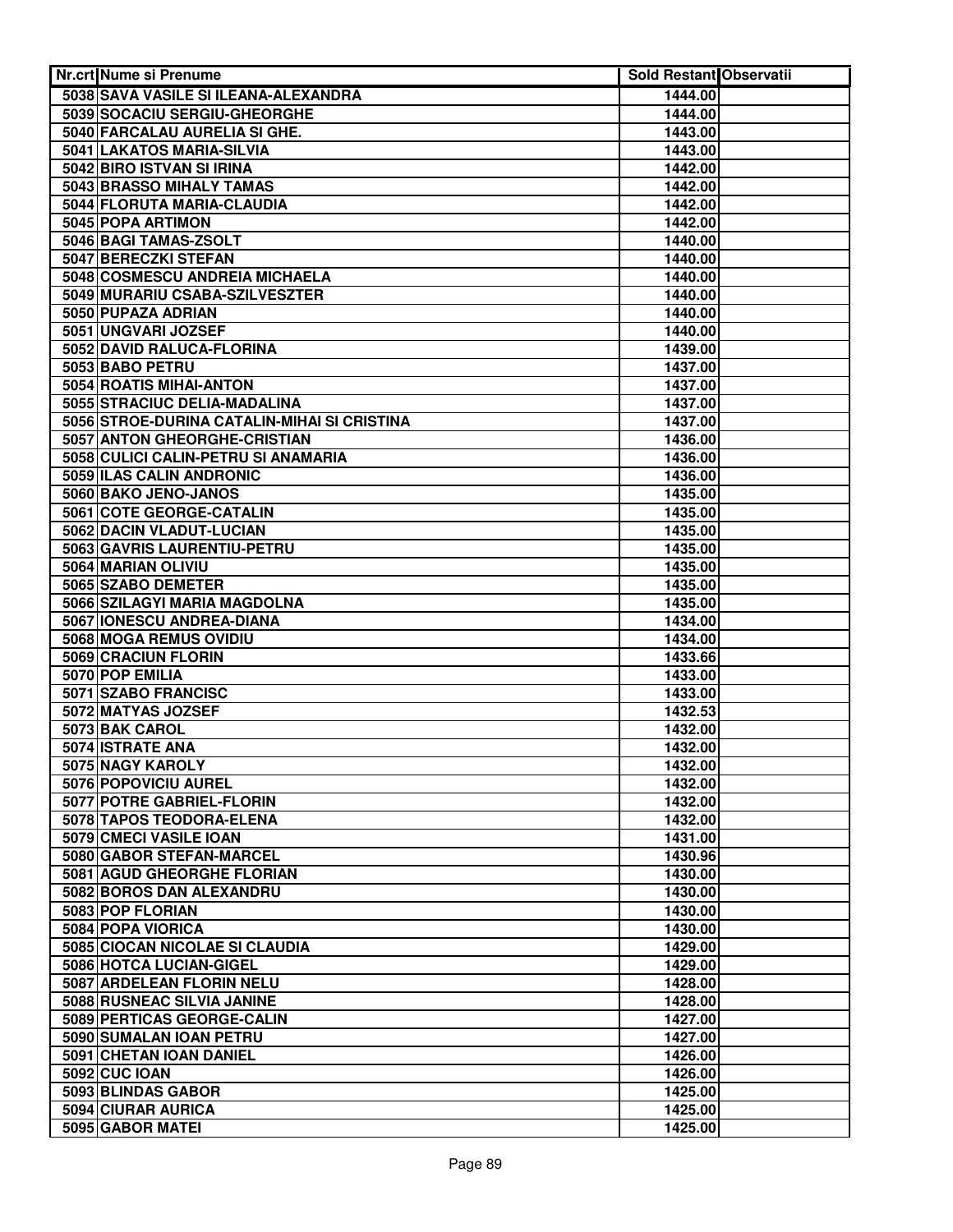| Nr.crt Nume si Prenume                     | <b>Sold Restant Observatii</b> |  |
|--------------------------------------------|--------------------------------|--|
| 5096 OTVOS GAVRIL SI GHETE MARIAN          | 1425.00                        |  |
| 5097 POTRE IOAN-MARIUS                     | 1425.00                        |  |
| 5098 VARGA NORBERT-GABOR                   | 1425.00                        |  |
| 5099 BURESCU DANIELA-ROXANA                | 1424.00                        |  |
| 5100 MARINCAT IONEL                        | 1424.00                        |  |
| 5101 ONICA CALIN-IOAN                      | 1424.00                        |  |
| 5102 VURA FERENC SI HAJNALKA               | 1423.00                        |  |
| 5103 VERES DUMITRU                         | 1422.00                        |  |
| 5104 BELADI ISTVAN-COROY                   | 1420.00                        |  |
| 5105 PACURAR MIRCEA                        | 1420.00                        |  |
| 5106 VARGA TIBOR                           | 1420.00                        |  |
| 5107 GHEORGHIES CATALIN                    | 1418.00                        |  |
| 5108 FISCHER CONSTANTIN                    | 1417.00                        |  |
| 5109 PUI CSABA                             | 1417.00                        |  |
| 5110 STANCIU SIMONA MARCELA                | 1417.00                        |  |
| 5111 HALASZ SANDOR SI ILDIKO-DANIELA       | 1416.00                        |  |
| 5112 PURICE GAVRILA                        | 1416.00                        |  |
| 5113 TINCAU DELIA                          | 1416.00                        |  |
| 5114 DEJEU ALEXA-MARIUS                    | 1415.00                        |  |
| 5115 PRECUP TUDOR VLAD                     | 1415.00                        |  |
| 5116 STIUBE AGNES                          | 1415.00                        |  |
| 5117 DODESCU GRIGORE-NARCIS SI ANCA-OTILIA | 1414.00                        |  |
| 5118 CLEPE LIANA ROZALIA SI FLORIN SABIN   | 1413.00                        |  |
| 5119 BODIAN ALEXANDRU-EMIL SI ANCA- DIANA  | 1411.00                        |  |
| 5120 ROMAN FLORIN                          | 1410.39                        |  |
| 5121 CRISAN GHEORGHE SI MARIA              | 1410.00                        |  |
| 5122 MERGE TEODOR-EUTIH                    | 1410.00                        |  |
| 5123 ROSU ALIN-CORNEL                      | 1410.00                        |  |
| 5124 TABARA ADRIAN                         | 1410.00                        |  |
| 5125 ORBAN TAMAS ZSOLT                     | 1409.00                        |  |
| 5126 ANCA HOREA                            | 1407.00                        |  |
| 5127 SERES IOSIF                           | 1407.00                        |  |
| 5128 HAJDU TIBOR                           | 1406.41                        |  |
| 5129 ANANI GEORGE-CRISTIAN                 | 1406.00                        |  |
| 5130 ISZTOIKA GAVRIL                       | 1406.00                        |  |
| 5131 TER CSILLA                            | 1406.00                        |  |
| 5132 HAITA CONSTANTIN                      | 1405.00                        |  |
| 5133 HALACU GABRIELA                       | 1405.00                        |  |
| 5134 SAS LUCIA- RAMONA                     | 1405.00                        |  |
| 5135 STANIK BENCE                          | 1405.00                        |  |
| 5136 OPREAN IOAN                           | 1404.00                        |  |
| 5137 NAGY ROBERT                           | 1403.00                        |  |
| 5138 BABAU NICOLAE-CRISTIAN                | 1402.00                        |  |
| 5139 VARGA ISTVAN ROBERT                   | 1402.00                        |  |
| 5140 GARDIAN LASZLO                        | 1401.00                        |  |
| 5141 PORTAN MIRCEA-FLORIN                  | 1401.00                        |  |
| 5142 SZOKE ANGELA                          | 1401.00                        |  |
| 5143 ALI MUDASSAR                          | 1400.00                        |  |
| 5144 BHATTACHARYA SUOMO                    | 1400.00                        |  |
| 5145 BIRTA GYORGY-ZSOLT                    | 1400.00                        |  |
|                                            |                                |  |
| 5146 BOKA BARNUS                           | 1400.00                        |  |
| 5147 BULZAN NICOLAE-CALIN                  | 1400.00                        |  |
| 5148 CODRE ADRIAN-LUCIAN                   | 1400.00                        |  |
| 5149 DUMA DOROTHEA                         | 1400.00                        |  |
| 5150 GIRDAN RODICA                         | 1400.00                        |  |
| 5151 HORVATH ALEXANDRU                     | 1400.00                        |  |
| 5152 KUCZAPSKI NORA                        | 1400.00                        |  |
| 5153 PERSENCO IURIE                        | 1400.00                        |  |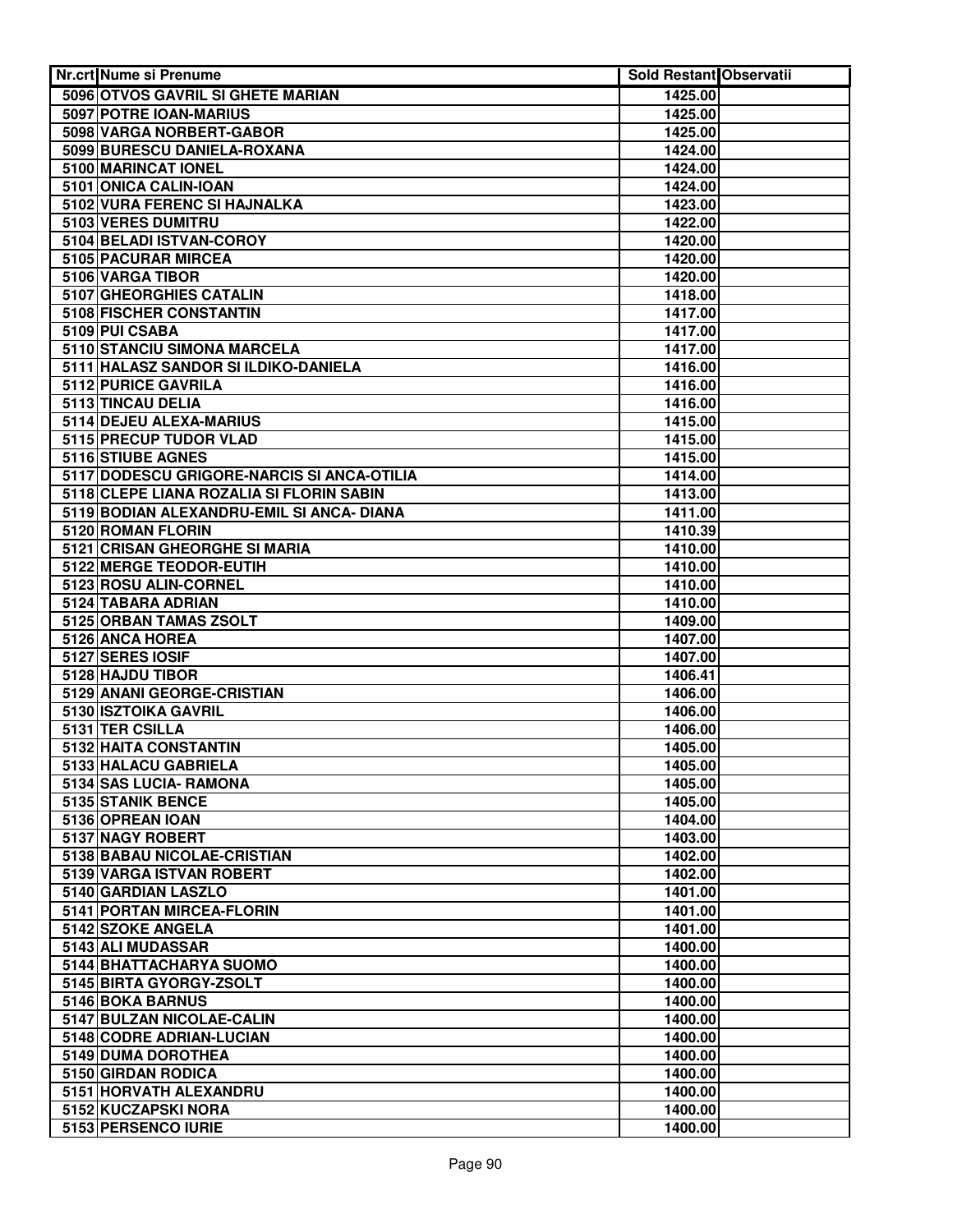| Nr.crt Nume si Prenume                                       | Sold Restant Observatii |  |
|--------------------------------------------------------------|-------------------------|--|
| 5154 PETROI ELIZA-CRISTINA                                   | 1400.00                 |  |
| 5155 POPA DARIUS-PAUL                                        | 1400.00                 |  |
| 5156 PUSCAS ALEXANDRU-DAN, P.F.A.                            | 1400.00                 |  |
| 5157 RADU FLORIN-JASMIN                                      | 1400.00                 |  |
| 5158 SARAZ OLIVIA                                            | 1400.00                 |  |
| 5159 SAVA REMUS PFA                                          | 1400.00                 |  |
| 5160 SZOCS VERONIKA                                          | 1400.00                 |  |
| 5161 TORUN SEDA                                              | 1400.00                 |  |
| 5162 COTRAU CRISTIAN IOAN                                    | 1399.00                 |  |
| 5163 DELIMAN VIORICA                                         | 1399.00                 |  |
| 5164 GABOR ECATERINA                                         | 1399.00                 |  |
| 5165 IONESCU OTILIA-MONICA                                   | 1399.00                 |  |
| 5166 VASILE GIGEL-BOGDAN                                     | 1398.79                 |  |
| 5167 HODUT-FASIE NICOLINA                                    | 1398.00                 |  |
| 5168 TOTH TIBOR-NORBERT SI CSILLA                            | 1398.00                 |  |
| 5169 DEMIAN BOGDAN                                           | 1397.88                 |  |
| 5170 SZABO KAROLY                                            | 1397.00                 |  |
| 5171 MAN ANDREI-VASILE                                       | 1396.93                 |  |
| 5172 ARDELEAN LILIANA MARINELA                               | 1395.00                 |  |
| 5173 DEMIAN BOGDAN-ADRIAN                                    | 1395.00                 |  |
| 5174 ANDOR FERENCZ                                           | 1390.00                 |  |
| 5175 BUDA ELENA-VIOLETA                                      | 1390.00                 |  |
| 5176 FURTOS MARCO DIANO                                      | 1390.00                 |  |
| 5177 MOCIAR SANDOR                                           | 1390.00                 |  |
| 5178 NICHITA MIHAI-DAN                                       | 1390.00                 |  |
| 5179 ONACA IOANA-ANCUTA                                      | 1390.00                 |  |
| 5180 BACIU FILOFTEIA                                         | 1389.00                 |  |
| 5181 PINTIUTA ROXANA-LAURA                                   | 1389.00                 |  |
| 5182 ILEA FLORINA - PAULA                                    | 1388.00                 |  |
| 5183 STRAVA BOGDAN-DUMITRU-SIMION                            | 1388.00                 |  |
| 5184 ZIGREA DANUT VICTOR                                     | 1388.00                 |  |
| 5185 ARDELEANU ANAMARIA-BIANCA - BIROU EXECUTOR JUDECATORESC | 1387.00                 |  |
| 5186 MARGE SORIN-DUMITRU                                     | 1386.00                 |  |
| 5187 PETER ANDA- CORNELIA SI CAROL                           | 1386.00                 |  |
| 5188 BRINDA FLORIN-DANUT                                     | 1385.00                 |  |
| 5189 CIURAR VIOLETA                                          | 1385.00                 |  |
| 5190 DABACAN GRIGORE SI MARIANA                              | 1385.00                 |  |
| 5191 DUDOMA ZSOLT                                            | 1385.00                 |  |
| 5192 FLORIAN EMIL-GHEORGHE                                   | 1385.00                 |  |
| 5193 GABOR STEFAN SI CATALINA                                | 1383.89                 |  |
| 5194 FECHETE IULIU SORIN                                     | 1383.00                 |  |
| 5195 JUNC TUNDE                                              | 1383.00                 |  |
| 5196 CHIS MARIOARA                                           | 1382.00                 |  |
| 5197 CORNACIU ALINA-DIANA                                    | 1382.00                 |  |
| 5198 GABOR STEFAN                                            | 1382.00                 |  |
| 5199 NAGY ZOIA LENCHE LUCIA SI STEFAN                        | 1382.00                 |  |
| 5200 SANTA ALEXANDRU - TEODOR                                | 1382.00                 |  |
| 5201 JURCUT IONUT-NICOLAE                                    | 1381.00                 |  |
| 5202 TAKACS TAMAS-PAVEL SI TEREZIA                           | 1381.00                 |  |
| 5203 BOCSE IOAN CORNEL                                       | 1380.00                 |  |
| 5204 CALMAN OANA-LAURA<br>5205 JUDET ROBERTO                 | 1380.00<br>1380.00      |  |
| 5206 KOVARI DANIEL                                           | 1380.00                 |  |
| 5207 PARCALAB IONUT PETRU                                    | 1380.00                 |  |
| 5208 PRECUB GHEORGHE-CRISTIAN                                | 1380.00                 |  |
| 5209 BOLDIS LUMINITA-GEORGETA                                | 1379.00                 |  |
| 5210 I.I. FIZESAN RAMONA NICOLETA                            | 1379.00                 |  |
| 5211 BARBURA CALIN                                           | 1378.00                 |  |
|                                                              |                         |  |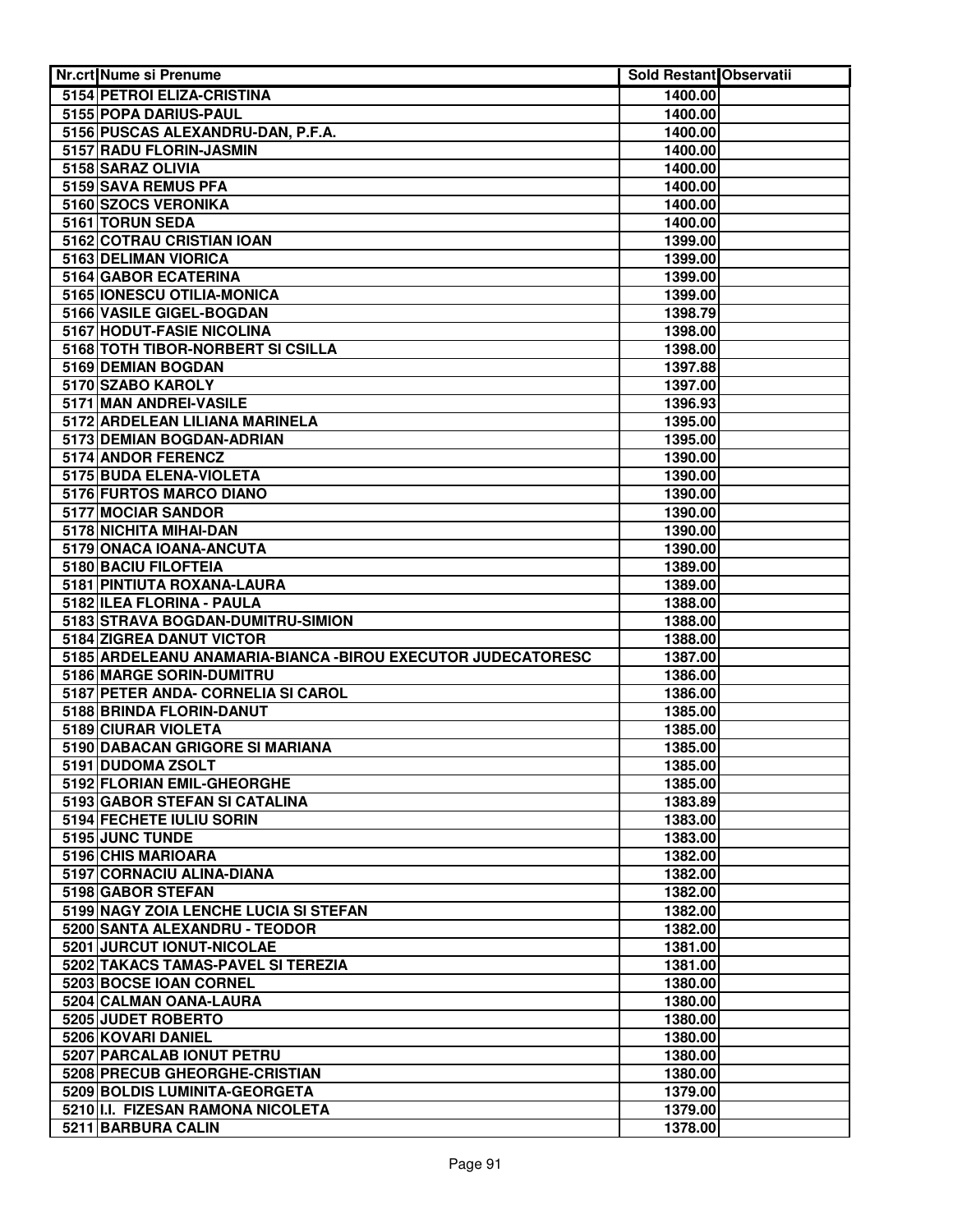| <b>Nr.crt Nume si Prenume</b>            | Sold Restant Observatii |  |
|------------------------------------------|-------------------------|--|
| 5212 HORVATH EVA                         | 1378.00                 |  |
| 5213 TOROK ALBERT                        | 1378.00                 |  |
| 5214 FEHER MARIANA DANA                  | 1377.00                 |  |
| 5215 LERINT ROMAN DORIN SI SIMONA PETRON | 1377.00                 |  |
| 5216 LIPAI VANESA-IULIA                  | 1377.00                 |  |
| 5217 NEGRUT NICOLAE                      | 1377.00                 |  |
| 5218 BAN RAZVAN CRISTIAN                 | 1376.00                 |  |
| 5219 LASCAU DANUT                        | 1375.49                 |  |
| 5220 GAL OVIDIU SERGIU                   | 1375.00                 |  |
| 5221 ROSTAS PATROI SI SAVA CRIJMARITA    | 1375.00                 |  |
| 5222 BUDA ALEXANDRU SI ELENA-VIOLETA     | 1374.00                 |  |
| 5223 MOISI CALIN REMUS                   | 1374.00                 |  |
| 5224 BEJAN AUREL SI GABRIELA-ADRIANA     | 1373.00                 |  |
| 5225 ITTU CALIN FLORENTIN                | 1373.00                 |  |
| 5226 FEFLEA RUXANDRA-IOANA               | 1372.50                 |  |
| 5227 SFERLEA CATALIN                     | 1372.50                 |  |
| 5228 BORTA MARIUS                        | 1372.00                 |  |
| 5229 DOMOCOS IOAN                        | 1372.00                 |  |
| 5230 ARDELEAN IONEL-CRISTIAN             | 1371.00                 |  |
| 5231 LUPSA LUCIAN BOGDAN                 | 1371.00                 |  |
| 5232 VESZPREMI ZOLTAN LASZLO             | 1371.00                 |  |
| 5233 COZI GHEORGHE ADRIAN                | 1370.00                 |  |
| 5234 RUS IONEL-FLORIN                    | 1370.00                 |  |
| 5235 TOLNA FRANCISC                      | 1370.00                 |  |
| 5236 CHERESI ALEXANDRU                   | 1369.00                 |  |
| 5237 MOLDOVAN CALIN MARIUS SI CAMELIA    | 1369.00                 |  |
| 5238 NICA IONUT-DAN                      | 1369.00                 |  |
| 5239 VINTER FLORIN SI STELA CORINA       | 1369.00                 |  |
| 5240 FARKAS TIBERIU                      | 1368.00                 |  |
| 5241 POPA IOAN                           | 1368.00                 |  |
| 5242 HENDRE IOAN                         | 1367.00                 |  |
| 5243 POPA VALENTIN SI IULIANA            | 1367.00                 |  |
| <b>5244 NAGY MANCZI IULIANA</b>          | 1366.00                 |  |
| 5245 OLA SANDA-LEONTINA                  | 1366.00                 |  |
| 5246 ABRUDAN DANIEL                      | 1365.00                 |  |
| 5247 IVAN IULIA-DIANA                    | 1365.00                 |  |
| 5248 POPA MEDA-CRISTINA                  | 1365.00                 |  |
| 5249 SHIBLI NEYMAR                       | 1365.00                 |  |
| 5250 LAZAR SORIN-DANIEL                  | 1364.00                 |  |
| <b>5251 MAN IOAN</b>                     | 1363.00                 |  |
| 5252 CATANA ALEXANDRU SI FLOAREA         | 1362.00                 |  |
| 5253 BELCE CRISTIAN-DANIEL               | 1360.00                 |  |
| 5254 ISZTOJKA RUDI                       | 1360.00                 |  |
| 5255 PALLO TIBOR                         | 1360.00                 |  |
| 5256 STEFAN DANIEL                       | 1360.00                 |  |
| 5257 URDA TRAIAN SI FLOAREA              | 1360.00                 |  |
| 5258 MANGRA FLORIAN SI FLORICA           | 1359.00                 |  |
| 5259 MAGDA MARIANA FLORICA               | 1358.00                 |  |
| 5260 BUSURCA YGLESIAS                    | 1357.00                 |  |
| 5261 DEMIAN FLORIAN SI CORINA DOINA      | 1357.00                 |  |
| 5262 MOLDOVAN VASILE SI FLORINA          | 1357.00                 |  |
| 5263 TASNADE DUMITRU                     | 1355.00                 |  |
| 5264 BALAJ ADRIAN CLAUDIU                | 1354.00                 |  |
| 5265 MICULA DORIN-IOAN                   | 1354.00                 |  |
| 5266 SARCA VIOREL                        | 1354.00                 |  |
| 5267 DRAGAN MUGUREL-PETRU                | 1353.00                 |  |
| <b>5268 MOGA DOREL SI EMILIA</b>         | 1353.00                 |  |
| 5269 PENTEA FLORIN SI DANIELA            | 1353.00                 |  |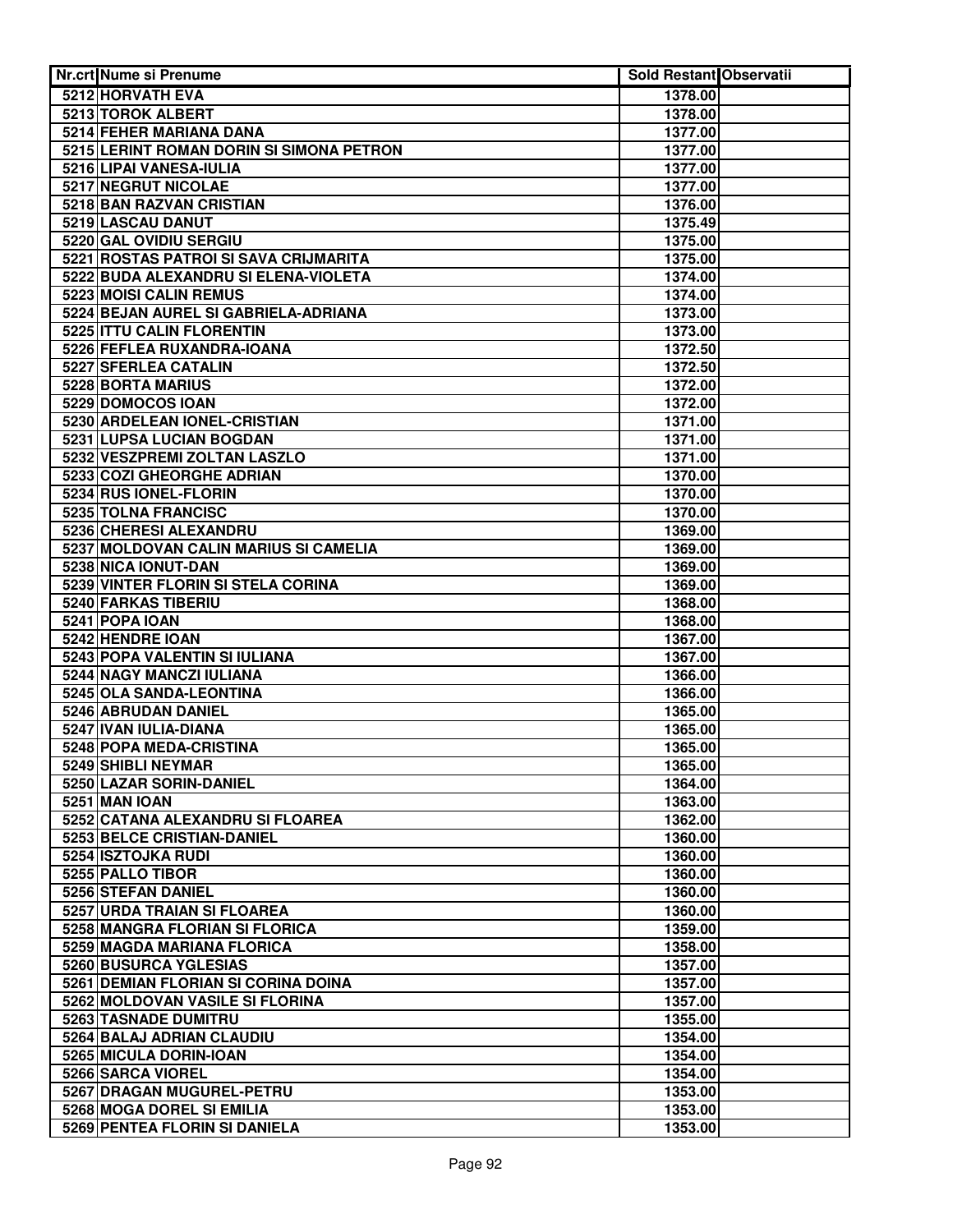| <b>Nr.crt Nume si Prenume</b>                       | Sold Restant Observatii |  |
|-----------------------------------------------------|-------------------------|--|
| 5270 NAGY ANDRAS                                    | 1351.00                 |  |
| 5271 POP RADU-ILIE                                  | 1351.00                 |  |
| 5272 RADLER ROBERT-ROLAND                           | 1351.00                 |  |
| 5273 APETREI VIORICA                                | 1350.00                 |  |
| 5274 DOGAR GEORGIANA-FELICIA SI SORIN-ADRIAN        | 1350.00                 |  |
| 5275 GABOR GAVRIL                                   | 1350.00                 |  |
| 5276 MARUSCA EDUARD - DARIUS                        | 1350.00                 |  |
| 5277 MORUT DOINA                                    | 1350.00                 |  |
| 5278 PAINA SORIN                                    | 1350.00                 |  |
| 5279 POPA OVIDIU                                    | 1350.00                 |  |
| 5280 VERES JOZSEF                                   | 1350.00                 |  |
| 5281 BALAN CRISTINEL                                | 1349.00                 |  |
| 5282 BOSCA ADRIAN-RAZVAN                            | 1347.00                 |  |
| 5283 CMI DR. GALFI BOGDAN - CAB DE MEDICINA DENTARA | 1347.00                 |  |
| 5284 LUNKUI GYORGY                                  | 1346.00                 |  |
| 5285 LUPSE FLORIN-EMIL                              | 1346.00                 |  |
| 5286 POPA IONEL SI FLOARE                           | 1346.00                 |  |
| 5287 VARODI FLORIN                                  | 1346.00                 |  |
| 5288 BORSA GAVRIL-EMIL SI CORNELIA                  | 1345.00                 |  |
| 5289 DEJEU IOAN-LIVIU                               | 1345.00                 |  |
| 5290 MOLDOVAN GEORGETA-ARIADNA                      | 1345.00                 |  |
| 5291 FARCUTIU ALINA-GINA                            | 1344.00                 |  |
| 5292 COSTE ANDREA                                   | 1343.00                 |  |
| 5293 SUCIU NATALIA-TEODORA                          | 1343.00                 |  |
| 5294 RACAZOV MILORAD-GELU                           | 1342.00                 |  |
| 5295 DANI FLOARE SI LIT MIHAELA                     | 1341.00                 |  |
| 5296 POPUTE VALENTIN-TUDOR                          | 1340.00                 |  |
| 5297 ROSTAS CRENGUTA                                | 1340.00                 |  |
| 5298 VARGA IOAN                                     | 1340.00                 |  |
| 5299 ZAMA ROBERT-LAURENTIU                          | 1340.00                 |  |
| 5300 BIRTA FERENC FLORIAN                           | 1339.59                 |  |
| 5301 TIRLA GHEORGHE                                 | 1339.00                 |  |
| 5302 STANCA AMILIAN                                 | 1338.27                 |  |
| 5303 MARINAU LIVIU                                  | 1337.00                 |  |
| 5304 PLOESTEANU MIHAI CATALIN                       | 1337.00                 |  |
| 5305 FARAGO-SCHAVER PETER-ANDREAS SI BARANY PAUL    | 1336.00                 |  |
| 5306 BALOGH KATALIN                                 | 1335.00                 |  |
| 5307 ZMARANDA MARIUS-FLORIAN                        | 1335.00                 |  |
| 5308 CICU NICOLETA LACRIMIOARA                      | 1334.00                 |  |
| 5309 FLOREA MARIUS                                  | 1334.00                 |  |
| 5310 IRIMIAS CLAUDIU                                | 1333.00                 |  |
| 5311 BULBUCA TEODOR                                 | 1331.00                 |  |
| 5312 ROSCA MARIUS-DUMITRU                           | 1331.00                 |  |
| 5313 BARTA ISTVAN                                   | 1330.00                 |  |
| 5314 COSTAS CRISTIAN-GEORGE                         | 1330.00                 |  |
| 5315 ABRUDAN LEONARD-CALIN                          | 1329.00                 |  |
| 5316 SOTIUT IRINA                                   | 1329.00                 |  |
| 5317 CHINDE IOAN                                    | 1328.00                 |  |
| 5318 PARANICI CONSTANTIN                            | 1328.00                 |  |
| 5319 CHICHINEJDI DAVID                              | 1327.76                 |  |
| 5320 VESA DUMITRU                                   | 1327.68                 |  |
| 5321 COVACIU CALIN CIPRIAN                          | 1326.00                 |  |
| 5322 INDRIE GHEORGHE SI MARIA                       | 1326.00                 |  |
| 5323 PLES OVIDIU                                    | 1326.00                 |  |
| 5324 POTROVITA MARGARETA - ELISABETA                | 1324.30                 |  |
| 5325 BUTNARASU IOANA                                | 1324.04                 |  |
| 5326 REZMUVES IOSIF                                 | 1324.00                 |  |
| 5327 SZABO IOSIF                                    | 1324.00                 |  |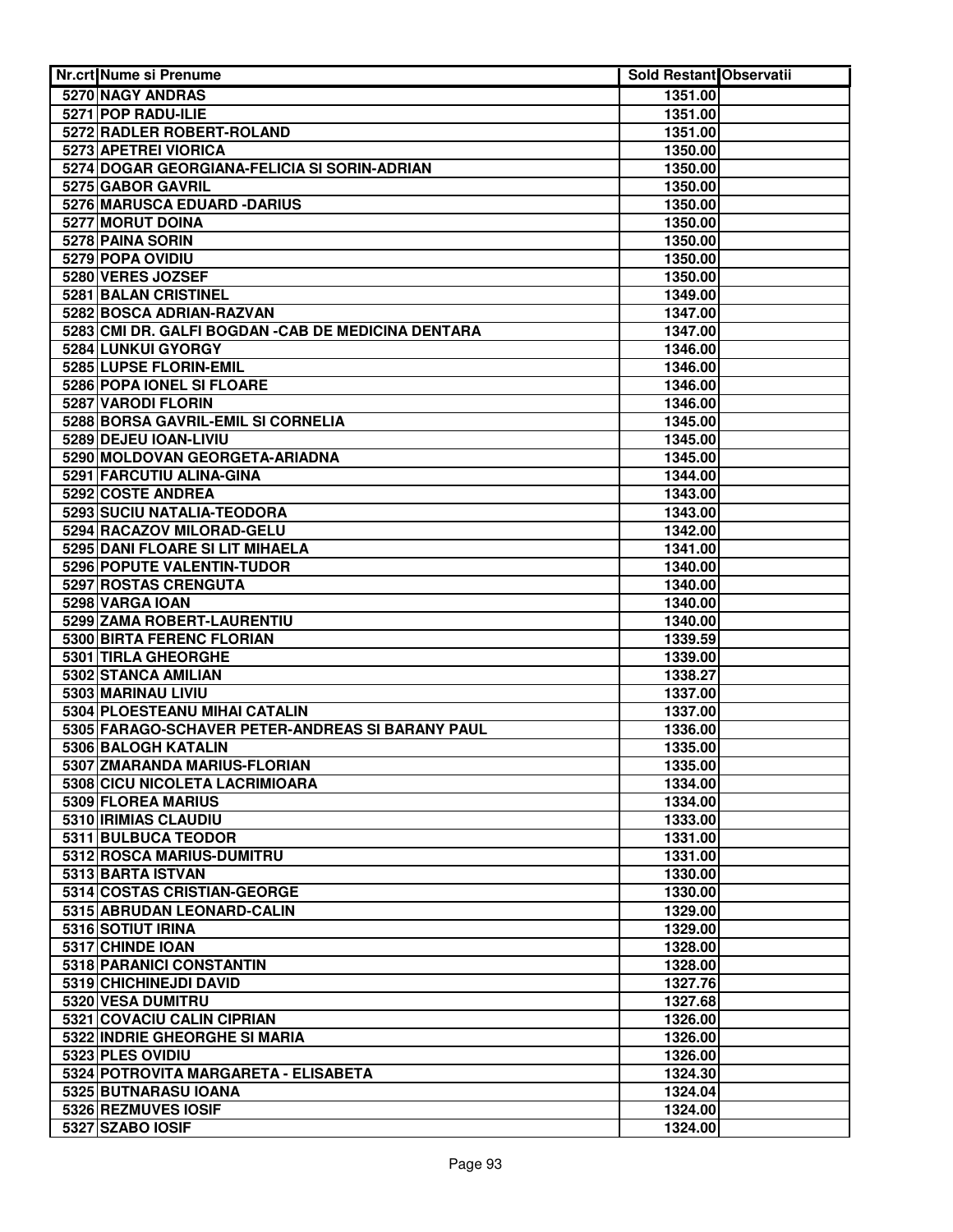| Nr.crt Nume si Prenume                          | <b>Sold Restant Observatii</b> |  |
|-------------------------------------------------|--------------------------------|--|
| 5328 DR. GALEOS TELAMON - C.M.I.                | 1323.00                        |  |
| 5329 DUDAS CRISTIAN                             | 1323.00                        |  |
| 5330 JURCA GHEORGHE SI MARIANA                  | 1323.00                        |  |
| 5331 PETROVICI SERGIU-SEBASTIAN                 | 1323.00                        |  |
| 5332 PELE ELENA                                 | 1322.00                        |  |
| 5333 VENTEL OLIMPIA                             | 1322.00                        |  |
| 5334 FLORUTA VASILE SI CORNELIA                 | 1321.00                        |  |
| 5335 IANCU VIOREL VASILE SI FLORINA-ANGELINA    | 1321.00                        |  |
| 5336 BIRO MARIA MAGDOLNA                        | 1320.00                        |  |
| 5337 BROZBAN STELIAN-STEFAN                     | 1320.00                        |  |
| 5338 DUDOMA SANDOR SI MARIANA-ANETA             | 1320.00                        |  |
| 5339 MILIAN-SACULTET ALINA-FLORENTINA           | 1320.00                        |  |
| 5340 OBERMAJER EVA                              | 1320.00                        |  |
| 5341 FAUR IONUT-FLAVIUS                         | 1319.00                        |  |
| 5342 BEJUSCA IOAN                               | 1318.00                        |  |
| 5343 CIARNAU ETELCA-IBOLYA                      | 1318.00                        |  |
| 5344 SARBU DAN ROMUL                            | 1318.00                        |  |
| 5345 BEREI STEFAN SI TUNDE                      | 1316.00                        |  |
| 5346 CAPUS PETRONELA-IOLANDA                    | 1316.00                        |  |
| 5347 FERCHE FLORINA                             | 1315.00                        |  |
| 5348 HANGA MARIUS-IONUT                         | 1315.00                        |  |
| 5349 MATEAS TRAIAN SORIN                        | 1315.00                        |  |
| 5350 POPI ALEXANDRU SI ERIKA                    | 1315.00                        |  |
| 5351 PURTAN TEODOR                              | 1315.00                        |  |
| 5352 MICU MIHAI                                 | 1314.50                        |  |
| 5353 DUME VIOREL SI EVA                         | 1314.00                        |  |
| 5354 OLAH TEODOR-MARIUS                         | 1314.00                        |  |
| 5355 RUSU CRISTINA-ANA                          | 1313.64                        |  |
| 5356 DOBOS ISTVAN<br>5357 LEU SEBASTIAN-CATALIN | 1313.00                        |  |
| 5358 MUDURA FLORIN VALENTIN                     | 1313.00<br>1313.00             |  |
| 5359 POPOVICI ALEXANDRA-DELIA                   | 1312.00                        |  |
| 5360 AVRAM SIMONA TEODORA                       | 1310.23                        |  |
| 5361 CIOBAN-JUNC MARIUS-VASILE                  | 1310.00                        |  |
| 5362 DAVID ILEANA                               | 1310.00                        |  |
| 5363 MISAROS SERBAN-FLAVIU                      | 1310.00                        |  |
| 5364 MARIAN ANDREI-TEODOR                       | 1309.00                        |  |
| 5365 ISTOICA TEREZ                              | 1308.00                        |  |
| 5366 KOVACS IOSIF                               | 1308.00                        |  |
| 5367 LACATUS FLORIAN SI ANA                     | 1308.00                        |  |
| 5368 MACOVEI VASILE                             | 1308.00                        |  |
| 5369 SZABO MIRCEA                               | 1308.00                        |  |
| 5370 VARGA ROMULUS                              | 1308.00                        |  |
| 5371 HEGHEDUS TEODOR                            | 1307.00                        |  |
| 5372 ACHIM REMUS BOGDAN                         | 1306.00                        |  |
| 5373 BREANC GABRIEL-DANIEL                      | 1306.00                        |  |
| 5374 CMS. DR. IHOS ALINA-GABRIELA               | 1306.00                        |  |
| 5375 ANDRISCA FLAVIA-FLORINA                    | 1305.00                        |  |
| 5376 AXENTE DAN TIBERIU                         | 1305.00                        |  |
| 5377 BARBU JANOS                                | 1305.00                        |  |
| 5378 BARTHA LAJOS                               | 1305.00                        |  |
| 5379 BENCHIS DOREL SI RODICA                    | 1305.00                        |  |
| 5380 BLAZHEVICH PANEL                           | 1305.00                        |  |
| 5381 BRADUCEAN VALERIU                          | 1305.00                        |  |
| 5382 BREBE NERONE AUREL                         | 1305.00                        |  |
| 5383 CABAU TEODOR                               | 1305.00                        |  |
| 5384 CAMPAN CIPRIAN-COSMIN                      | 1305.00                        |  |
| 5385 CIOCLUT TRAIAN                             | 1305.00                        |  |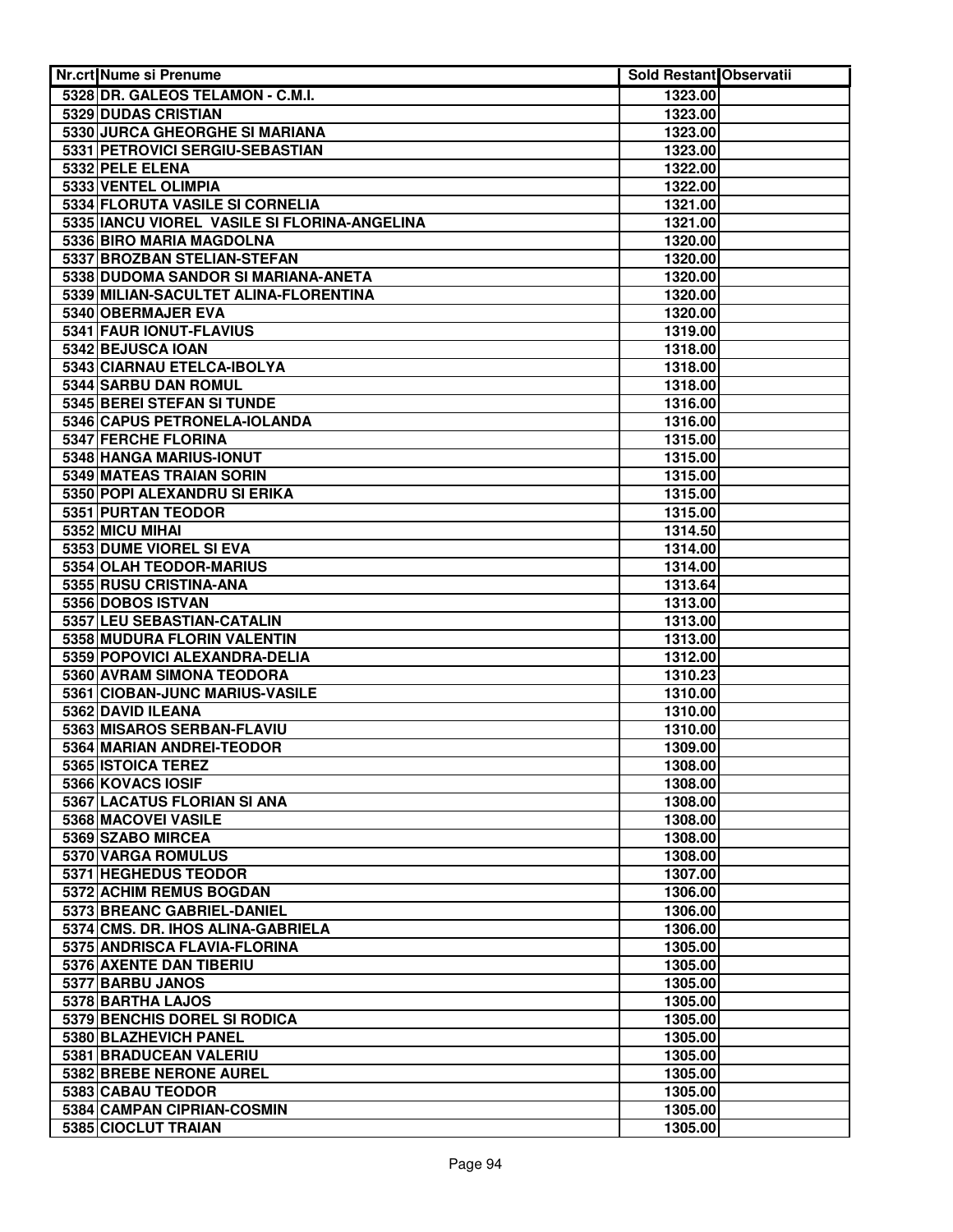| Nr.crt Nume si Prenume                     | <b>Sold Restant Observatii</b> |  |
|--------------------------------------------|--------------------------------|--|
| 5386 COPCELEAN TODIAN                      | 1305.00                        |  |
| 5387 COPIL IOAN                            | 1305.00                        |  |
| 5388 COPIL LUCIAN                          | 1305.00                        |  |
| 5389 GABOR GABOR                           | 1305.00                        |  |
| 5390 GABOR GHEZA                           | 1305.00                        |  |
| 5391 GALL ALEXANDRU                        | 1305.00                        |  |
| 5392 GYORGY TIBERIU-IULIU                  | 1305.00                        |  |
| 5393 HINZ CLAUDIO                          | 1305.00                        |  |
| 5394 LITEV PETCO                           | 1305.00                        |  |
| 5395 MARIAN MARIUS MIHAI                   | 1305.00                        |  |
| 5396 MICULA NICOLAE DAN                    | 1305.00                        |  |
| 5397 MILIAN ADRIAN                         | 1305.00                        |  |
| 5398 MONEV DELCHO IVANOV                   | 1305.00                        |  |
| 5399 NAGY LAJOS                            | 1305.00                        |  |
| 5400 NEGRAU IONUT-TEODOR SI ADELA-MARIA    | 1305.00                        |  |
| 5401 OPRESCU AURELIAN                      | 1305.00                        |  |
| 5402 PASCA RAUL                            | 1305.00                        |  |
| 5403 PIPALA PAWEL                          | 1305.00                        |  |
| 5404 PLUMBAS CRISTIAN-CALIN                | 1305.00                        |  |
| 5405 POKRUPA ANTONIN                       | 1305.00                        |  |
| 5406 POP AUREL                             | 1305.00                        |  |
| 5407 POP MARK-OCTAVIAN                     | 1305.00                        |  |
| 5408 POP RAZVAN-ALEXANDRU                  | 1305.00                        |  |
| 5409 SOLYOM IBOLYA                         | 1305.00                        |  |
| 5410 STOICOVICI MIHAELA ALINA              | 1305.00                        |  |
| 5411 SUCIU CATALIN-DACIAN SI AMALIA-TUNDE  | 1305.00                        |  |
| 5412 SZEIDLER CSABA                        | 1305.00                        |  |
| 5413 TESLARU GABRIEL SI CARMEN             | 1305.00                        |  |
| 5414 TIMBUS GHEORGHE STEFAN                | 1305.00                        |  |
| 5415 TOC IOAN MARCEL                       | 1305.00                        |  |
| 5416 TURI IMRE                             | 1305.00                        |  |
| 5417 VINCZE CSILLA                         | 1305.00                        |  |
| 5418 VUSCAN HOREA- TUDOR                   | 1305.00                        |  |
| 5419 ZUZ NICOLAI                           | 1305.00                        |  |
| 5420 ABU NASRA CASIAN                      | 1304.00                        |  |
| 5421 GABOR MINDRA                          | 1304.00                        |  |
| 5422 TUSAN LASZLO MIKLOS                   | 1304.00                        |  |
| 5423 VARGA NICOLAE                         | 1304.00                        |  |
| 5424 CROITORU ROBERT                       | 1302.00                        |  |
| 5425 SARCA LAURA                           | 1302.00                        |  |
| 5426 UVEGHES BOGDAN-DACIAN                 | 1302.00                        |  |
| 5427 MOCIAR TIBOR                          | 1301.20                        |  |
| 5428 ANTAL ZSENI-LENKE                     | 1301.00                        |  |
| 5429 BODOGAI PETRE-MIREL                   | 1301.00                        |  |
| 5430 BURCIA GAVRIL                         | 1301.00                        |  |
| 5431 DUTCAS GHITA-MIHAI                    | 1301.00                        |  |
| 5432 GALEA SIMONA - RODICA                 | 1301.00                        |  |
| 5433 GUIAS LUCIA                           | 1301.00                        |  |
| 5434 PASCUT DANIEL-TRAIAN                  | 1301.00                        |  |
| 5435 SALAJAN MARIUS ADRIAN                 | 1301.00                        |  |
| 5436 TICARAT PABLLO                        | 1301.00                        |  |
| 5437 BARBURA MIRCEA VLAD                   | 1300.00                        |  |
| 5438 BOKA GHEORGHE                         | 1300.00                        |  |
| 5439 GABOR MARIA                           | 1300.00                        |  |
| 5440 GABOR STEFAN                          | 1300.00                        |  |
| 5441 GORDAN MARIUS CASIAN SI FLORICA-LIANA | 1300.00                        |  |
| 5442 HODUT CALIN MIRCEA                    | 1300.00                        |  |
| 5443 HUSERAS GABRIEL SI ELENA CLAUDIA      | 1300.00                        |  |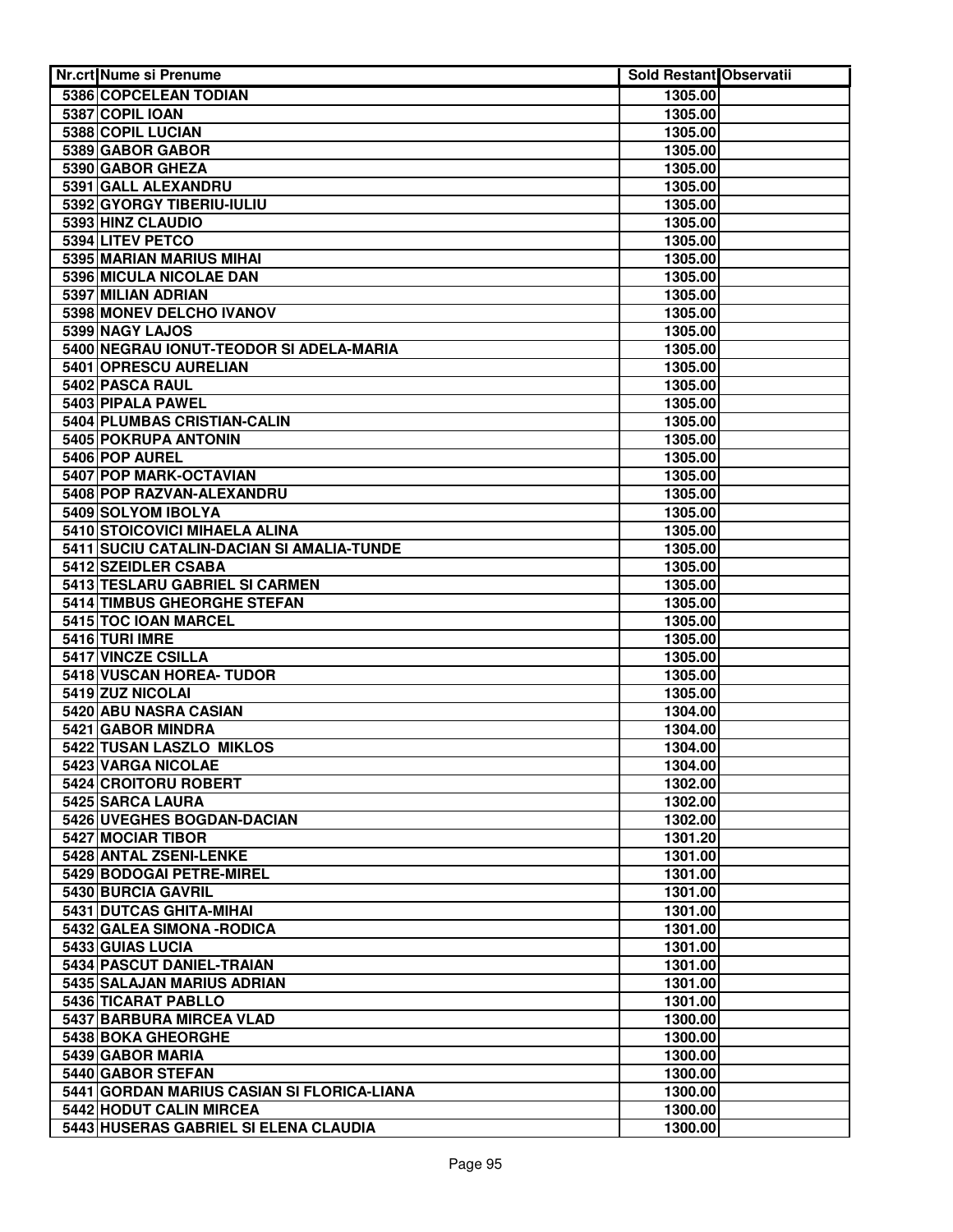| <b>Nr.crt Nume si Prenume</b>                      | Sold Restant Observatii |  |
|----------------------------------------------------|-------------------------|--|
| 5444 LAKATOS AUGUSTIN                              | 1300.00                 |  |
| 5445 MULCUTA MIHAI-FLORIN                          | 1300.00                 |  |
| 5446 ONACA COSMIN ADRIAN                           | 1300.00                 |  |
| 5447 PAP GILDA                                     | 1300.00                 |  |
| 5448 SARKADI ROBERT                                | 1300.00                 |  |
| 5449 TRIFAN MIRCEA                                 | 1300.00                 |  |
| 5450 VARGA ZOLTAN                                  | 1300.00                 |  |
| 5451 VENTEL ANDRAS                                 | 1300.00                 |  |
| 5452 SIRCA CRISTIAN-MARIUS                         | 1299.02                 |  |
| <b>5453 CISMAS MARCEL ENESCU</b>                   | 1299.00                 |  |
| 5454 HALCHIN VICTOR                                | 1298.00                 |  |
| 5455 VARGA IOSIF                                   | 1297.00                 |  |
| 5456 BADEU MARCEL-DOREL SI SIMONA-MARINA           | 1296.00                 |  |
| 5457 TUDUK VIORICA-MARIA                           | 1296.00                 |  |
| 5458 ARDELEAN ANGELA                               | 1295.00                 |  |
| 5459 BULE FLORIAN                                  | 1295.00                 |  |
| 5460 BUZDUG DAN                                    | 1295.00                 |  |
| 5461 DOCZI FRANCISC-FLORIN                         | 1295.00                 |  |
| 5462 GABOR GAVRIL                                  | 1295.00                 |  |
| 5463 ANDRICA LIVIU                                 | 1292.00                 |  |
| 5464 MAKKOS ZOLTAN                                 | 1292.00                 |  |
| 5465 POP ALEXANDRU SI ALINA                        | 1291.00                 |  |
| 5466 ALBU SORIN MIHAI                              | 1290.00                 |  |
| 5467 BOCSA MIRCEA-OVIDIU SI MONICA                 | 1290.00                 |  |
| 5468 CARTIS ANA SIMONA<br>5469 COITA SERGIU-EUGEN  | 1290.00                 |  |
| 5470 DUCA IONEL                                    | 1290.00<br>1290.00      |  |
| 5471 GEREBENES GIZELLA                             | 1290.00                 |  |
| 5472 HEVESI RAUL IOSIF                             | 1290.00                 |  |
| 5473 KISS MIKLOS                                   | 1290.00                 |  |
| 5474 KONETZKI SIMONA                               | 1290.00                 |  |
| 5475 MUDURA DANIELA-VESTITA                        | 1290.00                 |  |
| 5476 POZSONYI ANETA-MARGARETA                      | 1290.00                 |  |
| 5477 RIF SIMONA-FLORENITNA                         | 1290.00                 |  |
| 5478 SPULNYIK DAVID RAYMOND ROMULUS                | 1290.00                 |  |
| 5479 CZIRJAK JOZSEF LEVENTE                        | 1288.00                 |  |
| 5480 GAVRA MARIA-AURORA                            | 1288.00                 |  |
| 5481 MUNTEANU FANICA SI MARIA                      | 1288.00                 |  |
| 5482 ANDREJKA ANDREI - GHEORGHE                    | 1286.80                 |  |
| 5483 GULES SERGIU-IONUT                            | 1286.00                 |  |
| 5484 KARANCSI JANOS-ZSOLT                          | 1286.00                 |  |
| 5485 MUDURA AUREL SI DOINA                         | 1286.00                 |  |
| 5486 POPSA SILVIU-DOREL                            | 1285.00                 |  |
| 5487 MARC FELICIA-ELENA                            | 1284.00                 |  |
| 5488 OLAR ALEXANDRU                                | 1284.00                 |  |
| 5489 SALAJEAN OVIDIU-DUMITRU                       | 1284.00                 |  |
| 5490 STEFANESCU LOREDANA-FLORENTINA                | 1284.00                 |  |
| 5491 NAGY ANDREI-CRISTIAN                          | 1281.00                 |  |
| 5492 SBURLEA RAMONA CATALINA                       | 1281.00                 |  |
| 5493 ARDELEAN RAYMOND OVIDIU                       | 1280.00                 |  |
| 5494 CIOCIAN RAMONA-ZENOVIA SI CIOCIAN FLORIN-GHE. | 1280.00                 |  |
| 5495 MANGRA FLORIN                                 | 1280.00                 |  |
| 5496 MIHUTIU IOAN-MIHAI                            | 1280.00                 |  |
| 5497 TOD SERGIU-DAN CAB.IND. DE INSOLVENTA         | 1280.00                 |  |
| 5498 HAPA ELVIS MARIUS                             | 1279.58                 |  |
| <b>5499 BOT FLORICA</b>                            | 1279.00                 |  |
| 5500 MADAR LIVIU SI DORINA                         | 1279.00                 |  |
| <b>5501 SIME CRISTIAN DUMITRU</b>                  | 1279.00                 |  |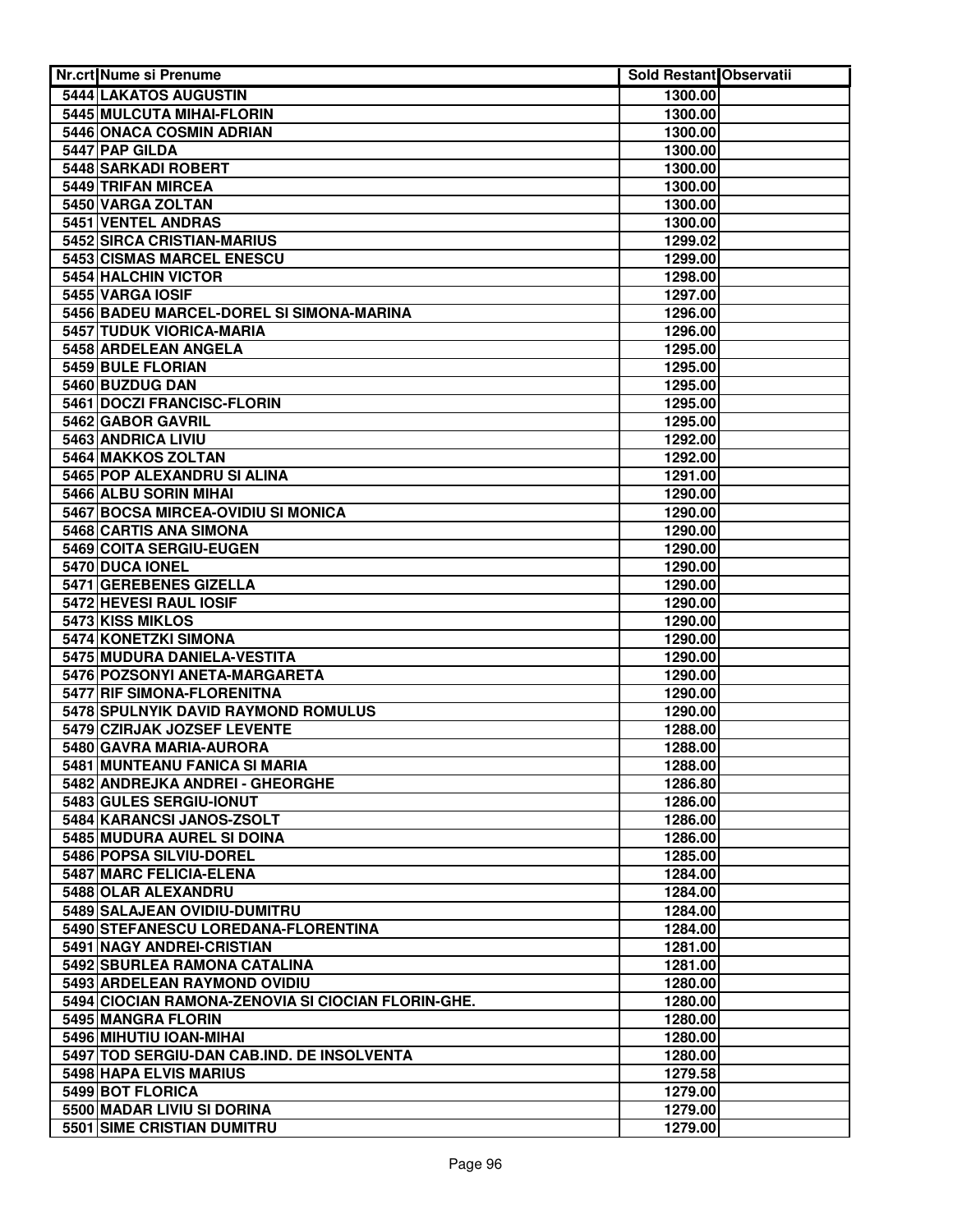| Nr.crt Nume si Prenume                                         | <b>Sold Restant Observatii</b> |  |
|----------------------------------------------------------------|--------------------------------|--|
| 5502 VESE FLORENTIN SI MARIANA                                 | 1279.00                        |  |
| 5503 POP DANA-GABRIELA                                         | 1278.00                        |  |
| 5504 ISZTOJKA GABOR                                            | 1277.00                        |  |
| 5505 GEORGESCU ANA-MARIA                                       | 1275.00                        |  |
| 5506 MERA CIPRIAN-ALIN                                         | 1275.00                        |  |
| 5507 ROMAN VALENTIN CLAUDIU                                    | 1275.00                        |  |
| 5508 SIPOS BOGDAN ADRIAN SI ANA RAMONA                         | 1275.00                        |  |
| 5509 CRET MARIA-CARMEN                                         | 1274.00                        |  |
| 5510 TAMPU EDUARD                                              | 1273.00                        |  |
| 5511 BOTIU MARIUS VIRGIL SI SIMONA MARILE                      | 1272.00                        |  |
| 5512 FULOP ISTVAN                                              | 1271.29                        |  |
| 5513 LAZAU GHEORGHE-LEONTIN                                    | 1271.00                        |  |
| 5514 PAPAI KAROLY SI TUNDE-JUDIT                               | 1271.00                        |  |
| 5515 TENT FLORIAN                                              | 1270.00                        |  |
| 5516 VALKO VILMOS                                              | 1270.00                        |  |
| 5517 BADEA COSMIN-DAVID                                        | 1269.00                        |  |
| 5518 ABRUDAN LUCIAN-OVIDIU                                     | 1268.00                        |  |
| 5519 MOCSAR ZOLTAN                                             | 1268.00                        |  |
| 5520 BOLOCA TRAIAN SI MARIANA                                  | 1267.00                        |  |
| 5521 FUSCAS MARIANA-ELENA                                      | 1267.00                        |  |
| 5522 ROSTAS SORIN                                              | 1267.00                        |  |
| 5523 TOTH GABOR                                                | 1266.00                        |  |
| 5524 CHECIU VASILE-GELU                                        | 1265.00                        |  |
| 5525 SATMARI ANA MARIA                                         | 1265.00                        |  |
| 5526 FLORE CATITA                                              | 1264.00                        |  |
| 5527 LORINCZ BELA SI NATALIA-GEORGETA                          | 1264.00                        |  |
| 5528 P.F.A.SIRCA MIHAELA-FLORICA                               | 1263.00                        |  |
| 5529 SABAU DOREL SI ANDREEA MARIA                              | 1263.00                        |  |
| 5530 TERAZZI DIEGO, TERAZZI ARINA DARIA                        | 1263.00                        |  |
| 5531 GAL VASILE-MARIUS                                         | 1262.00                        |  |
| 5532 BOJA IONEL SI GABRIELA                                    | 1261.00                        |  |
| 5533 BABO AURORA-SARLOTA                                       | 1260.00                        |  |
| 5534 FODOR GHEORGHE                                            | 1260.00                        |  |
| 5535 BUNGAU CRISTIAN-ALIN                                      | 1259.00                        |  |
| 5536 JAKOB RAMONA                                              | 1259.00                        |  |
| 5537 MAGHIAR FLORIN-MARINEL SI ANGELA                          | 1259.00                        |  |
| 5538 SZABO MAGDALENA-TUNDE                                     | 1258.00                        |  |
| 5539 IONASCU MARIUS SI DANIELA                                 | 1257.00                        |  |
| 5540 ZAHARI JENEL                                              | 1257.00                        |  |
| 5541 ZDREHUS CLAUDIU-DRAGOS                                    | 1257.00                        |  |
| 5542 DUMITRAS ADINA-DANA<br>5543 CHEREGI FLORIN-MARIUS         | 1256.48                        |  |
| 5544 CRISAN MIRCEA VASILE SI ATENA MARIA                       | 1256.00                        |  |
|                                                                | 1256.00                        |  |
| 5545 TAP ADRIAN - SAMUEL SI CAMELIA-LIANA<br>5546 VARGA LORAND | 1256.00<br>1256.00             |  |
| 5547 BROINAS DORU                                              | 1255.00                        |  |
| 5548 GOGUCZ JANOS-ATTILA                                       | 1254.00                        |  |
| 5549 BOGHEAN NICOLAE                                           | 1253.00                        |  |
| 5550 POPA DANIEL                                               | 1253.00                        |  |
| 5551 TOMELE CIPRIAN-NICOLAE                                    | 1252.34                        |  |
| 5552 BLAGA FLORICA                                             | 1252.00                        |  |
| 5553 CIPLEU SILVIA                                             | 1252.00                        |  |
| 5554 MEZEI AURELIA                                             | 1251.00                        |  |
| 5555 BANCIU SUPERMAN-TARZAN                                    | 1250.00                        |  |
| 5556 BERKE TIBOR                                               | 1250.00                        |  |
| 5557 COSTA IOAN                                                | 1250.00                        |  |
| 5558 COSTEA CRISTIAN-DANUT PFA                                 | 1250.00                        |  |
| 5559 DEAK KRISTOF                                              | 1250.00                        |  |
|                                                                |                                |  |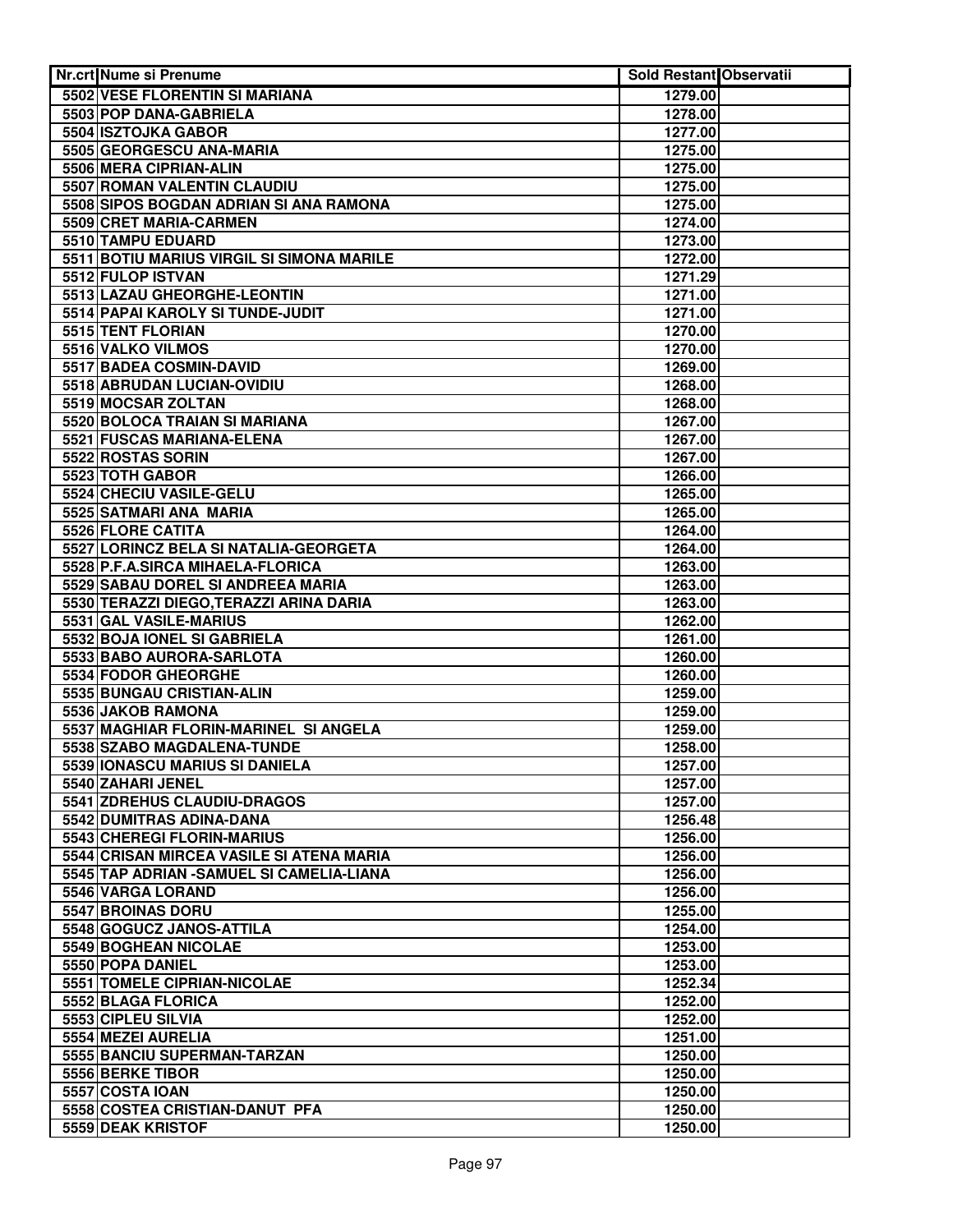| Nr.crt Nume si Prenume                                     | Sold Restant Observatii |  |
|------------------------------------------------------------|-------------------------|--|
| 5560 DUMEA DANIEL VIOREL                                   | 1250.00                 |  |
| 5561 GALL VILMOS                                           | 1250.00                 |  |
| 5562 GIOSANU LEONARD                                       | 1250.00                 |  |
| 5563 IOVAN ANA NICOLETA                                    | 1250.00                 |  |
| 5564 KAJCZA DIANA                                          | 1250.00                 |  |
| 5565 KASTSA KAROLY IMRE                                    | 1250.00                 |  |
| 5566 LUPSE SERGIU-ROBERTO                                  | 1250.00                 |  |
| <b>5567 MAKAI VINCZE-LORANT</b>                            | 1250.00                 |  |
| 5568 MARNEA COSMIN OVIDIU                                  | 1250.00                 |  |
| 5569 MATYASI ROBERT                                        | 1250.00                 |  |
| <b>5570 PATAKI FELIX-FERENCZ</b>                           | 1250.00                 |  |
| 5571 PRAGE ADRIAN GHEORGHE                                 | 1250.00                 |  |
| 5572 SACUI CALIN-CONSTANTIN                                | 1250.00                 |  |
| 5573 SZTOIKA STEFAN CSABA                                  | 1250.00                 |  |
| 5574 TOROK IULIANA                                         | 1250.00                 |  |
| 5575 UNGUREANU LILIAN                                      | 1250.00                 |  |
| 5576 BERES EMIL                                            | 1248.00                 |  |
| 5577 BODOG MARIUS-FLORIN                                   | 1248.00                 |  |
| 5578 GORDAN CORNELIU DORIN                                 | 1248.00                 |  |
| 5579 CIARNAU ANCA CRISTINA                                 | 1247.14                 |  |
| 5580 CONTERIO GIANLUIGI                                    | 1247.00                 |  |
| 5581 MAGISTRALI PAOLO                                      | 1247.00                 |  |
| 5582 CHIS OLIMPIA GABRIELA                                 | 1246.00                 |  |
| 5583 CHISE VALERIAN FLORIN                                 | 1246.00                 |  |
| 5584 GAVRIS VICTOR                                         | 1246.00                 |  |
| 5585 BOT MARIA-CAROLINA                                    | 1245.00                 |  |
| 5586 CINDEA MARIN                                          | 1245.00                 |  |
| 5587 MINZ GEORGE-DACIAN                                    | 1245.00                 |  |
| 5588 TEGZES MIHAI SI AURELIA                               | 1245.00                 |  |
| 5589 LUKACS LIVIU                                          | 1244.00                 |  |
| 5590 BANEA MIHAIL                                          | 1243.00                 |  |
| 5591 TERHES ALIN-AUGUSTIN                                  | 1242.00                 |  |
| 5592 BONCIDAI VALENTIN<br>5593 ILE PAVEL-ADRIAN SI TATIANA | 1241.00                 |  |
|                                                            | 1241.00                 |  |
| 5594 MEZEI TIBOR CAROL<br>5595 MIKO JANOS                  | 1241.00                 |  |
| 5596 BOKA BARNA                                            | 1241.00                 |  |
| 5597 POPA PAUL                                             | 1240.00<br>1240.00      |  |
| 5598 ROSTAS EVA                                            | 1240.00                 |  |
| 5599 CABA COSMIN-NICOLAE                                   | 1239.00                 |  |
| 5600 HARAGOS LIVIU SI MONICA                               | 1238.00                 |  |
| 5601 SILAGHI GAVRIL                                        | 1236.00                 |  |
| 5602 GHIURAU ALINA-MIHAELA                                 | 1235.00                 |  |
| 5603 GIRZ ELISABETA                                        | 1235.00                 |  |
| 5604 HULBER VASILE CRISTIAN                                | 1235.00                 |  |
| 5605 SZABO GABRIEL CRISTIAN                                | 1235.00                 |  |
| 5606 MATEI FLOARE SI MIHAELA                               | 1234.00                 |  |
| 5607 VERCHE DORU-PETRU                                     | 1234.00                 |  |
| 5608 ZELINA JANOS                                          | 1234.00                 |  |
| 5609 BALAJ MARINELA                                        | 1233.00                 |  |
| 5610 CHISBORA MARIUS                                       | 1232.00                 |  |
| 5611 COSTA MARIN SI IOAN EMIL                              | 1232.00                 |  |
| 5612 OSICEANU GHEORGHE-ADRIAN SI ALINA                     | 1231.00                 |  |
| 5613 BEKE STEFAN-FELIX                                     | 1230.00                 |  |
| 5614 CERNEA RAMONA                                         | 1230.00                 |  |
| 5615 EL HAJRI M HAMED                                      | 1230.00                 |  |
| 5616 SZABO GYULA                                           | 1230.00                 |  |
| 5617 TRIFAN VIORICA                                        | 1230.00                 |  |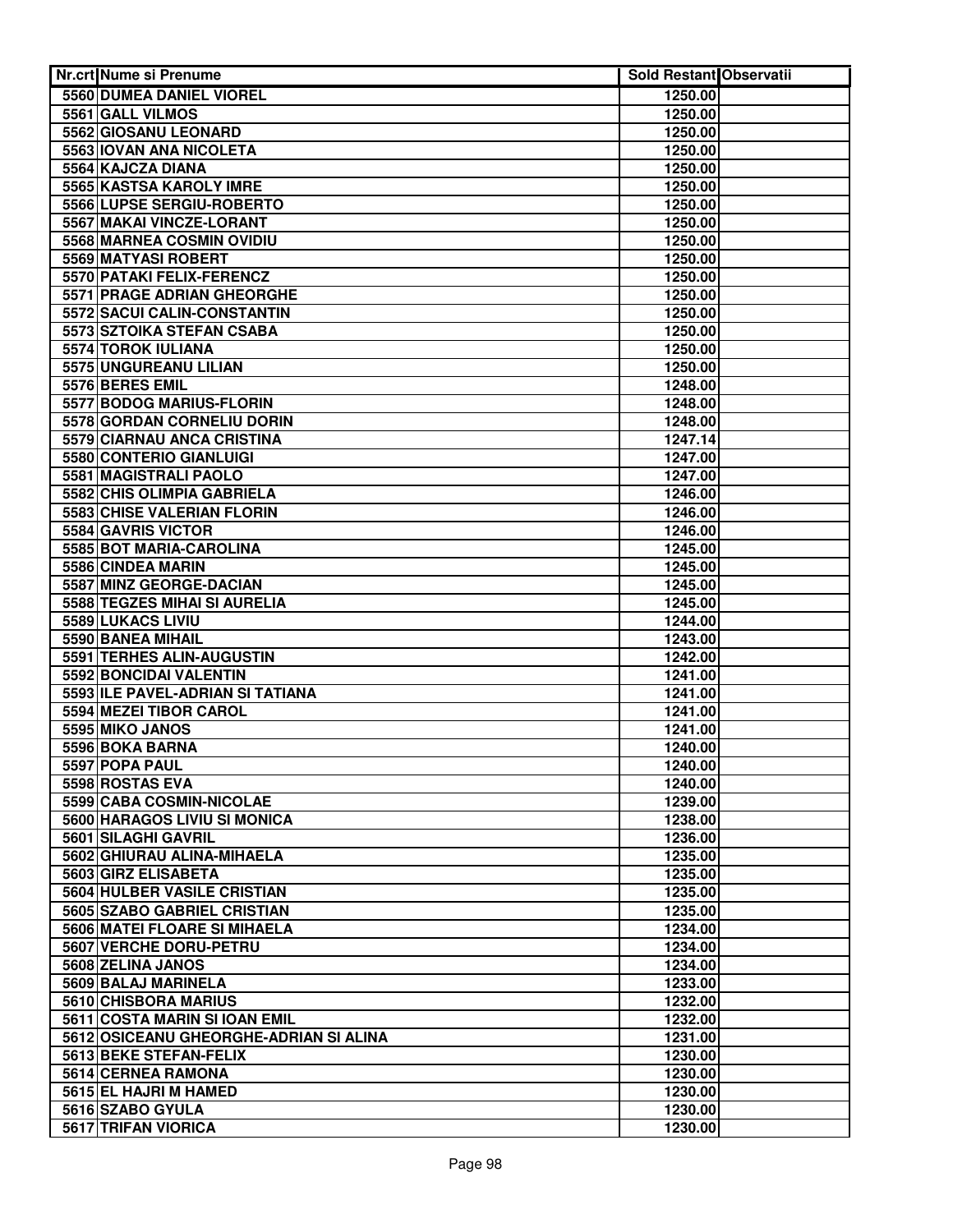| <b>Nr.crt Nume si Prenume</b>                       | <b>Sold Restant Observatii</b> |  |
|-----------------------------------------------------|--------------------------------|--|
| 5618 BACIU CARLA                                    | 1229.00                        |  |
| 5619 MAI LILIANA-RODICA                             | 1229.00                        |  |
| 5620 MATEI DANIEL                                   | 1229.00                        |  |
| 5621 PANTEA VIOREL SI SANDA-IRINA                   | 1227.00                        |  |
| 5622 BARCAN FLORIN DANIEL SI GEORGETA-FLORINA       | 1226.00                        |  |
| 5623 BLAGA MARIUS                                   | 1226.00                        |  |
| 5624 GEORGESCU IOANA-FLORICA                        | 1226.00                        |  |
| 5625 BIRTA VASILE-NICUSOR                           | 1225.00                        |  |
| 5626 BAR IOAN COSMIN                                | 1224.00                        |  |
| <b>5627 BORAC ELENA-VIERCA</b>                      | 1224.00                        |  |
| 5628 HERCUT GAVRIL                                  | 1223.00                        |  |
| 5629 KOVACS IOAN-CSABA                              | 1223.00                        |  |
| 5630 COPIL CARMEN-SANDA SI OVIDIU                   | 1222.00                        |  |
| 5631 FLOROI ALEXANDRU SI PINTIUTA DANA              | 1222.00                        |  |
| 5632 FODOR TIBOR                                    | 1222.00                        |  |
| 5633 PISCOI LUCIAN MARIUS                           | 1222.00                        |  |
| 5634 GOROVEI ANCA                                   | 1221.00                        |  |
| 5635 TRIFA NICOLAE                                  | 1221.00                        |  |
| 5636 LIPTAK ZOLTAN                                  | 1220.17                        |  |
| 5637 BUDA-DINDELEGAN VALERIU                        | 1220.00                        |  |
| 5638 FAUR-BALINT NICOLAE SI NICOLETA-RAMONA         | 1220.00                        |  |
| 5639 GEREBENES GABOR                                | 1220.00                        |  |
| 5640 LACATUS SANDOR                                 | 1220.00                        |  |
| 5641 VESA LOREDANA SIMINA                           | 1220.00                        |  |
| 5642 MATHE ERIKA-JOZE                               | 1218.00                        |  |
| 5643 SIMIONESCU CELORIA SI FLORENTIU                | 1218.00                        |  |
| 5644 POP-DURINA ADRIAN-MIRCEA                       | 1217.16                        |  |
| 5645 COLTE IOAN-DANIEL SI DANIELA                   | 1217.00                        |  |
| 5646 SILAGHI GABRIELLA-ENIKO                        | 1217.00                        |  |
| 5647 VODA LEONTIN-EMIL SI ECATERINA                 | 1217.00                        |  |
| 5648 IUHASZ ERVIN-EUGEN                             | 1215.00                        |  |
| 5649 SZABO CSABA-ROBERT                             | 1215.00                        |  |
| 5650 BLAGEA NICOLIN-LUCIAN                          | 1214.09                        |  |
| 5651 CALIN ANITA                                    | 1214.00                        |  |
| 5652 MATEAS FLORINA-CRINA                           | 1213.00                        |  |
| 5653 CSUZI ISTVAN SI EMESE                          | 1211.00                        |  |
| 5654 MAZILU CONSTANTIN-GHEORGHE SI GABRIELA-CLAUDIA | 1211.00                        |  |
| 5655 TONT MARIUS-COSMIN                             | 1210.97                        |  |
| 5656 ANTONICA ADRIAN-ROBERT                         | 1210.00                        |  |
| 5657 KADAR STEFAN                                   | 1210.00                        |  |
| 5658 LUPSA GEORGE-DAN                               | 1210.00                        |  |
| 5659 MILOTAI DAVID                                  | 1210.00                        |  |
| 5660 PELE SORIN                                     | 1210.00                        |  |
| 5661 URECHIAN GHEORGHE COSMIN                       | 1209.00                        |  |
| 5662 MOISI DANIEL MIREL                             | 1208.00                        |  |
| 5663 ARDELEAN MARIUS GHEORGHE                       | 1207.90                        |  |
| 5664 ARANY ALEXANDRU                                | 1207.00                        |  |
| 5665 CROITORIU VASILE                               | 1207.00                        |  |
| 5666 HAIDUC RAUL-MARIUS                             | 1207.00                        |  |
| 5667 SASU CARMEN                                    | 1207.00                        |  |
| 5668 CAMARAN CRISTIAN-MIHAI SI VERONICA NICOLETA    | 1206.00                        |  |
| 5669 MLADIN RAZVAN                                  | 1206.00                        |  |
| 5670 DANA LUCIAN DANIEL                             | 1205.00                        |  |
| 5671 BAICAN PETRU-NICOLAE                           | 1204.00                        |  |
| 5672 BODEA CALIN-SEBASTIAN                          | 1204.00                        |  |
| 5673 DOMOCOS DUMITRU                                | 1204.00                        |  |
| 5674 GAL NICOLAE                                    | 1204.00                        |  |
| 5675 SUCIU GABRIEL-NICOLAE                          | 1204.00                        |  |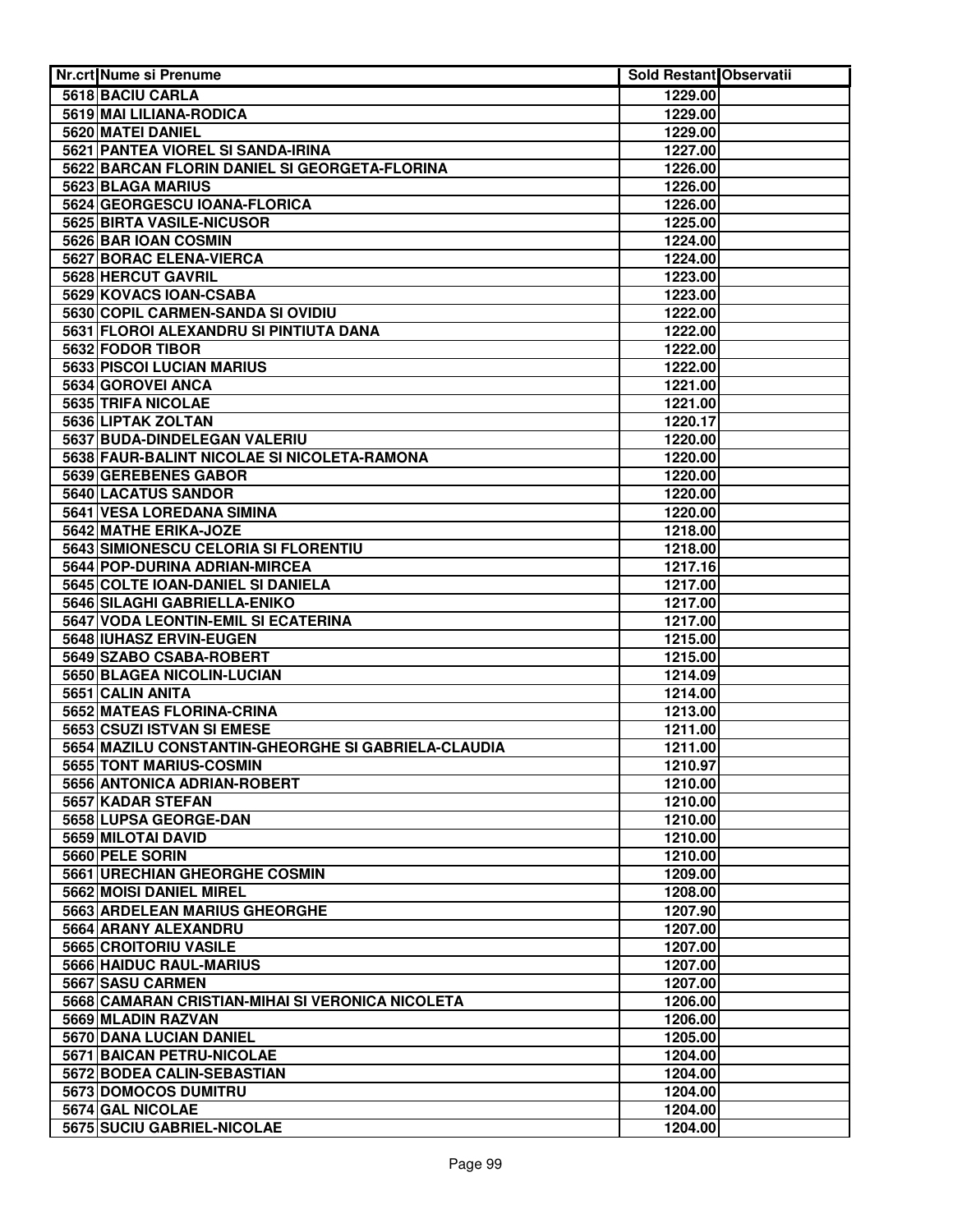| <b>Nr.crt Nume si Prenume</b>                   | <b>Sold Restant Observatii</b> |  |
|-------------------------------------------------|--------------------------------|--|
| 5676 ADUMITROAIEI JENICA                        | 1203.00                        |  |
| 5677 MARTIN CLAUDIU-IOAN                        | 1203.00                        |  |
| 5678 VARGA ZOLTAN-ANDRAS SI EMESE               | 1203.00                        |  |
| 5679 PANTIS EMANUEL                             | 1202.00                        |  |
| 5680 POP SORIN-DAN SI LILIANA                   | 1201.00                        |  |
| 5681 AWAN SULTAN MUHAMMAD AITTZAZ               | 1200.00                        |  |
| 5682 AWAWDIN ALI                                | 1200.00                        |  |
| 5683 BALOG LASZLO-FERENCZ                       | 1200.00                        |  |
| 5684 BARTA ATTILA                               | 1200.00                        |  |
| 5685 BERES GHIZELA                              | 1200.00                        |  |
| 5686 BERI JOZSEF                                | 1200.00                        |  |
| 5687 CIUNTU GHEORGHE-GABRIEL                    | 1200.00                        |  |
| 5688 COBE SEBASTIAN                             | 1200.00                        |  |
| 5689 DEJEU ALIN                                 | 1200.00                        |  |
| 5690 DEVAI JEANA                                | 1200.00                        |  |
| 5691 FARCAS ADRIAN SORIN                        | 1200.00                        |  |
| 5692 GANGOS SORIN-FLORIN                        | 1200.00                        |  |
| 5693 GEORGESCU DANIEL                           | 1200.00                        |  |
| 5694 HALASZ PETER-ATTILA                        | 1200.00                        |  |
| 5695 HEGEDUS LADISLAU                           | 1200.00                        |  |
| 5696 HLAIM NOUSSAIR                             | 1200.00                        |  |
| 5697 HORKI NICOLAE                              | 1200.00                        |  |
| 5698 HORVATH ALEXANDRU                          | 1200.00                        |  |
| 5699 KERESZTES ISTVAN                           | 1200.00                        |  |
| 5700 KEREZSI ATTILA-MIHALY                      | 1200.00                        |  |
| 5701 LESAK MARIA                                | 1200.00                        |  |
| 5702 MEER MUHAMMAD SHABBIR AHMAD                | 1200.00                        |  |
| 5703 MURGULY ZOLTAN SI IOAN, MARTON             | 1200.00                        |  |
| 5704 NICORUT AURELIAN                           | 1200.00                        |  |
| 5705 ONYENOBI CHUKWUNYERE EMMANUEL              | 1200.00                        |  |
| 5706 OTVOS CALIN                                | 1200.00                        |  |
| 5707 OTVOS SURAJ CRISTIAN                       | 1200.00                        |  |
| 5708 PATINTARU MIHAI                            | 1200.00                        |  |
| 5709 SONEA SEBASTIAN-IOAN                       | 1200.00                        |  |
| 5710 STRANGO VLADUT-NICOLAE                     | 1200.00                        |  |
| 5711 SZABO JANOS CSONGOR                        | 1200.00                        |  |
| 5712 TOCAI DRAGOS-IOAN                          | 1200.00                        |  |
| 5713 YOUNAS MOHAMMAD                            | 1200.00                        |  |
| 5714 BERE TEODORA-MARIANA                       | 1199.00                        |  |
| 5715 HORVATH IOZSEF                             | 1199.00                        |  |
| 5716 KANDRA VASILE MARIA<br>5717 LENCAR MARCELA | 1199.00                        |  |
| 5718 DERECICHEI ANGELA                          | 1198.00<br>1197.00             |  |
| 5719 LUCZO MARIA-MAGDALENA SI STEFAN            | 1197.00                        |  |
| 5720 POTOROACA LOREDANA-MARIANA                 | 1197.00                        |  |
| 5721 BENCIC IRINA-FLORICA                       | 1196.00                        |  |
| 5722 BICA DAN-GEORGE SI ANCA-VALERIA            | 1196.00                        |  |
| 5723 CEAUSU DUMITRU-VIRGIL                      | 1196.00                        |  |
| 5724 SZALAI ELISABETA                           | 1196.00                        |  |
| 5725 TARLA FLORIN-GHEORGHE                      | 1196.00                        |  |
| 5726 TOTOREAN HORTENZIA OLIMPIA                 | 1196.00                        |  |
| 5727 BUDA ANDREI                                | 1195.00                        |  |
| 5728 CSOMPO MIHAI SI GHIZELLA                   | 1195.00                        |  |
| 5729 LIBANT CONSTANTIN-MARIUS                   | 1195.00                        |  |
| 5730 RETI ISTVAN                                | 1195.00                        |  |
| 5731 SALAMON FERENC-VINCE SI ILONKA             | 1195.00                        |  |
| 5732 STATE PASCARIU VALERIAN                    | 1195.00                        |  |
| 5733 TRIP IOAN SI SUCIU CORNELIA                | 1195.00                        |  |
|                                                 |                                |  |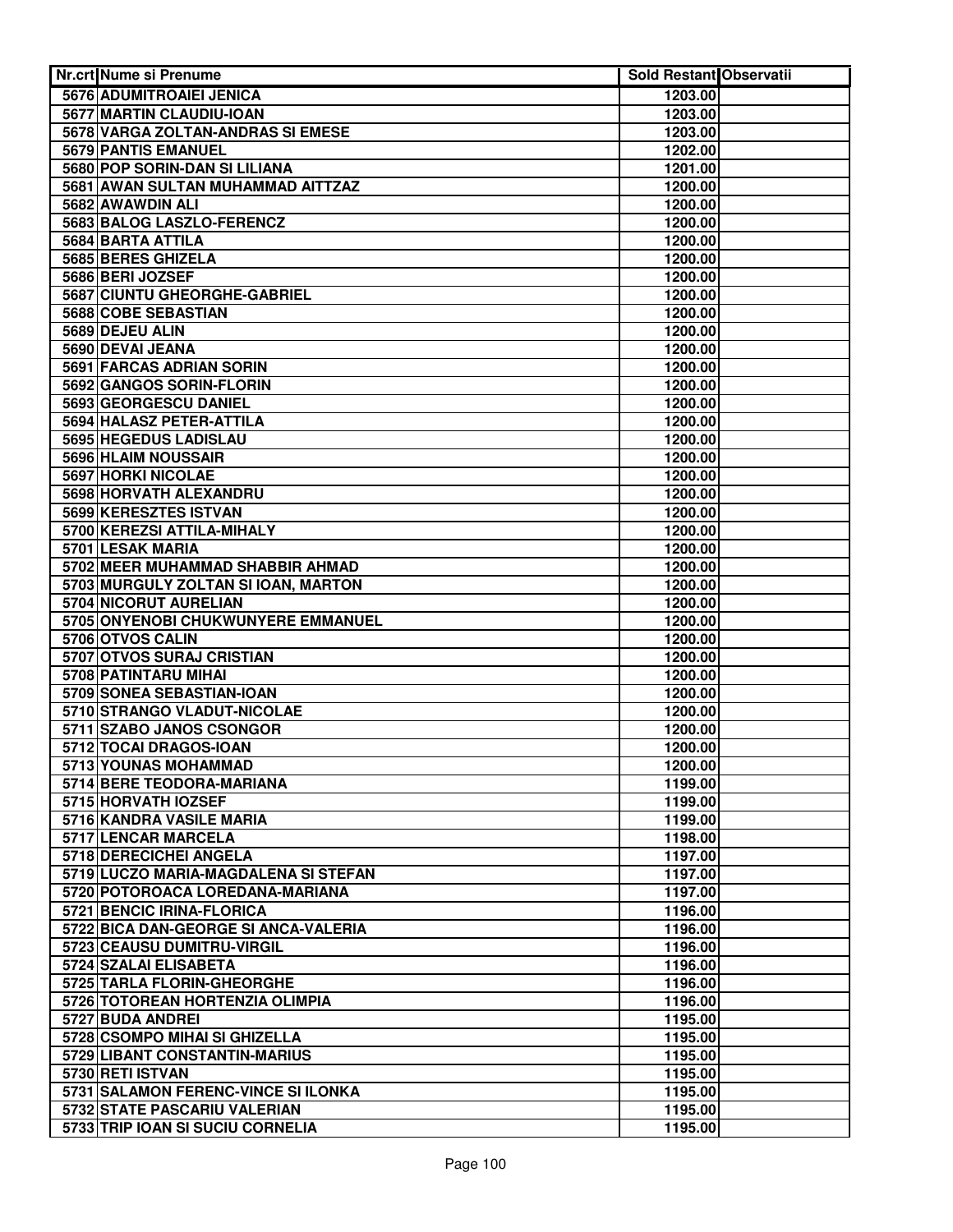| <b>Nr.crt Nume si Prenume</b>                             | Sold Restant Observatii |  |
|-----------------------------------------------------------|-------------------------|--|
| 5734 GABOR PETER                                          | 1194.00                 |  |
| 5735 BRATEANU VASILE                                      | 1193.00                 |  |
| 5736 DAMIAN ANDI SEBASTIAN                                | 1193.00                 |  |
| 5737 MIHES SORINA MARIANA                                 | 1193.00                 |  |
| 5738 BELENESI DARIUS-CRISTIAN-ADRIAN                      | 1192.00                 |  |
| 5739 ROSTAS CODRUT                                        | 1192.00                 |  |
| 5740 GABOR PETRU                                          | 1191.00                 |  |
| 5741 MIHAILA EDUARD-GABRIEL SI SILVIA-MARIANA             | 1191.00                 |  |
| 5742 BERKI ROBERT                                         | 1190.00                 |  |
| 5743 GUBA JOSZEF                                          | 1190.00                 |  |
| 5744 LUKACS GABRIELA-EVA-MIRELA                           | 1190.00                 |  |
| 5745 MARINCAS DANIELA-MIRELA                              | 1190.00                 |  |
| 5746 MIHALI ANDREI                                        | 1190.00                 |  |
| 5747 OROS ALEXANDRU                                       | 1190.00                 |  |
| 5748 PAINA DORINA-MARIA SI DUMITRU                        | 1190.00                 |  |
| 5749 RUGAN IOAN SI ANGELA                                 | 1190.00                 |  |
| 5750 SAVITCHI SIDONIA-MELINDA                             | 1190.00                 |  |
| 5751 GLIGA DANIELA                                        | 1189.00                 |  |
| 5752 LUCA DELIA-MARIA                                     | 1189.00                 |  |
| 5753 SCORTE VIOREL                                        | 1189.00                 |  |
| 5754 ASOWED MUSTAFA HUSSEIN                               | 1188.00                 |  |
| 5755 SEICHE ELENA                                         | 1188.00                 |  |
| 5756 IVAN ALIN MARIUS                                     | 1186.00                 |  |
| 5757 MARIAN IOAN                                          | 1186.00                 |  |
| 5758 PUSTAN OLIMPIU SI FLAVIA-IOANA                       | 1186.00                 |  |
| 5759 TUREAN NICOLETA                                      | 1186.00                 |  |
| 5760 BOTOS ATTILA                                         | 1185.00                 |  |
| 5761 POP CLAUDIA                                          | 1185.00                 |  |
| 5762 MUSCAS RODICA                                        | 1184.26                 |  |
| 5763 KULCSAR JANOS SI VICTORIA                            | 1184.00                 |  |
| 5764 TALLODI OLIVER-ALEXANDRU<br>5765 POPOVIC IOANA-DELIA | 1184.00<br>1183.00      |  |
| 5766 VILHAN IOAN                                          | 1183.00                 |  |
| 5767 PALOS VLAD CRISTIAN                                  | 1182.50                 |  |
| 5768 BOCA FLAVIUS                                         | 1182.00                 |  |
| 5769 GASCA NICOLAE-DANIEL                                 | 1182.00                 |  |
| 5770 KERSEDI PAUL-AURELIAN                                | 1182.00                 |  |
| 5771 DAMSA HAJNAL                                         | 1181.00                 |  |
| 5772 MARUSCA FELICIA                                      | 1181.00                 |  |
| 5773 SUSTREAN LIDIA                                       | 1181.00                 |  |
| 5774 COSARBA FLORINA                                      | 1180.00                 |  |
| 5775 FANEA IOAN SI MARIA                                  | 1180.00                 |  |
| 5776 MESZAROS GYONGYI SI LADISLAU                         | 1180.00                 |  |
| 5777 POPA ALEXANDRU-FLORIN                                | 1180.00                 |  |
| 5778 SARKADI VIORICA-IULIANA                              | 1179.00                 |  |
| 5779 SUCIU IULIANA                                        | 1179.00                 |  |
| 5780 SZILAGYI JANOS-ROBERT                                | 1179.00                 |  |
| 5781 SZTUFLIAK LASZLO-SANDOR                              | 1178.00                 |  |
| 5782 HAINER TIBOR                                         | 1177.00                 |  |
| 5783 BELCIUG VALERIAN                                     | 1176.00                 |  |
| 5784 POPA LOREDANA - BAMBUCAFE INTREPRINDERE INDIVIDUALA  | 1176.00                 |  |
| 5785 IONESCU CORNEL                                       | 1175.00                 |  |
| 5786 PORTAN ROLAND-LASZLO                                 | 1175.00                 |  |
| 5787 SZUCS IOSIF                                          | 1175.00                 |  |
| 5788 DODITA ELISABETA                                     | 1174.00                 |  |
| 5789 DOMOKOS JANOS SI EVA                                 | 1173.00                 |  |
| 5790 GABOR GABOR SI LIZA                                  | 1173.00                 |  |
| 5791 IUHASTIC CONSTANTIN SI DANIELA                       | 1172.00                 |  |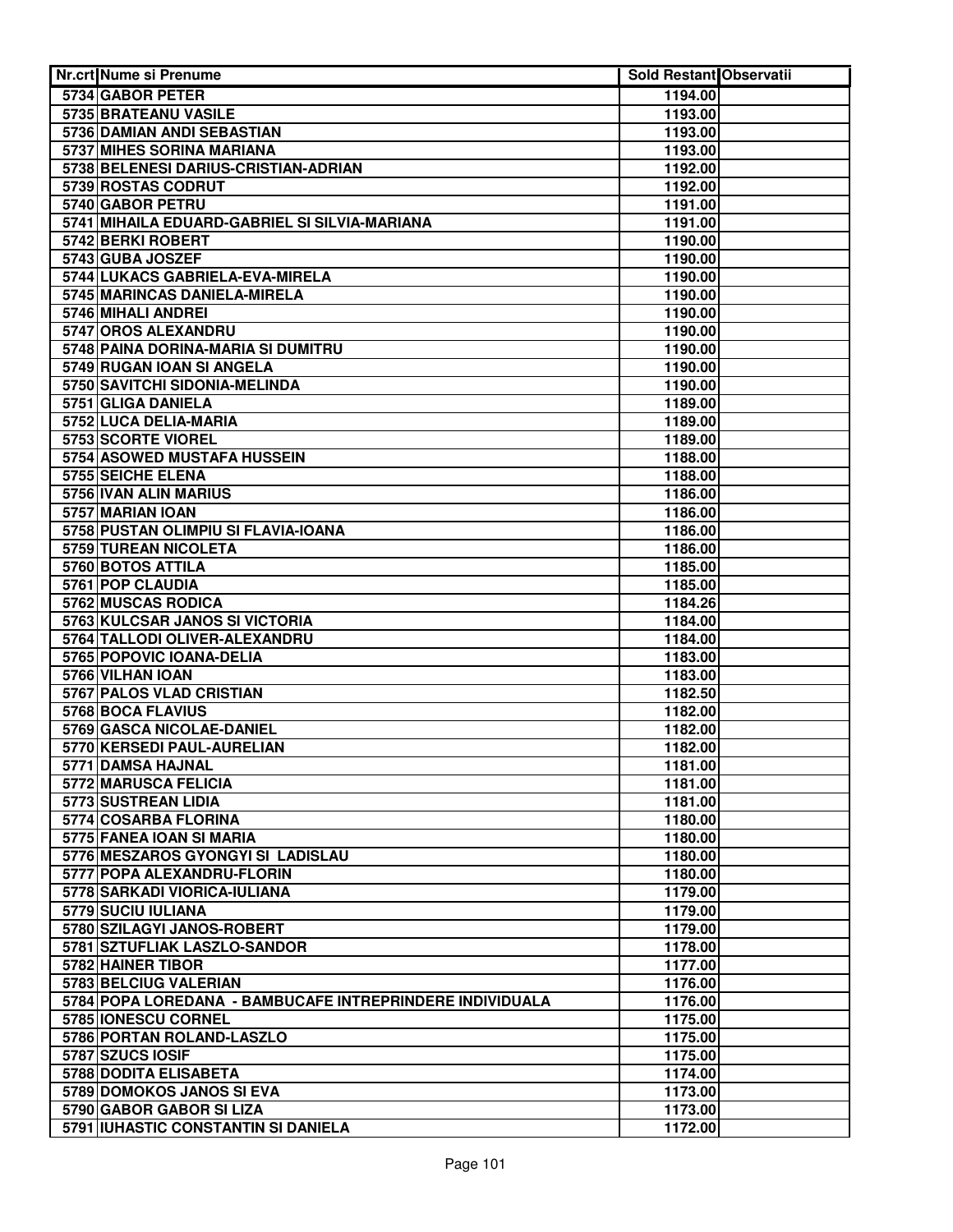| Nr.crt Nume si Prenume                                    | Sold Restant Observatii |  |
|-----------------------------------------------------------|-------------------------|--|
| 5792 TUSA FRANCISC                                        | 1171.97                 |  |
| 5793 AMARITEI FLORIN-GABRIEL                              | 1170.00                 |  |
| 5794 BODI ISTVAN                                          | 1170.00                 |  |
| 5795 BURCA LUCIAN ALIN                                    | 1170.00                 |  |
| 5796 CMECIU IONEL SORIN                                   | 1170.00                 |  |
| 5797 DEIAC IOANA                                          | 1170.00                 |  |
| 5798 HORVATH ELVIRA                                       | 1170.00                 |  |
| 5799 IONOI ALEXANDRU SERBAN                               | 1170.00                 |  |
| 5800 IVAN IONEL                                           | 1170.00                 |  |
| 5801 LUDESCHER CSABA-JANOS                                | 1170.00                 |  |
| 5802 BARLA GYORGY SI ILONA BORBALA                        | 1169.00                 |  |
| 5803 BOHM ZOLTAN                                          | 1169.00                 |  |
| 5804 CSATI IOSIF                                          | 1169.00                 |  |
| 5805 NICA ADRIAN                                          | 1169.00                 |  |
| 5806 SZOKE GABRIELA DANA                                  | 1169.00                 |  |
| 5807 BUDAI MARIUS                                         | 1168.00                 |  |
| 5808 GAL AUREL SI MARIOARA                                | 1168.00                 |  |
| 5809 POPA RAUL-CIPRIAN                                    | 1165.03                 |  |
| 5810 DOBOVAN JOZSEF-GEZA                                  | 1165.00                 |  |
| 5811 LUKACS TAMAS-ROLLAND SI MARIA-MAGDOLNA               | 1165.00                 |  |
| 5812 FATUJAN CALIN-MARIUS SI LACRIMIOARA-FLORICA          | 1164.00                 |  |
| 5813 NAGY STEFAN IOAN SI ANA MARIA                        | 1163.00                 |  |
| 5814 PINTIUTA ADRIAN-VASILE - INTREPRINDERE IND.          | 1163.00                 |  |
| 5815 BRINDAS IOAN SI MIRELA-MAGDALENA                     | 1162.00                 |  |
| 5816 FLONTA JHONNY-DANNIEL                                | 1161.25                 |  |
| 5817 MIERE ALEXANDRU                                      | 1161.00                 |  |
| 5818 OLAR VALENTINA-IOANA                                 | 1161.00                 |  |
| 5819 SFARLEA CRISTIAN-FLORIAN SI ROXANA                   | 1161.00                 |  |
| 5820 CIOBOTEA SERGIU-ANDREI                               | 1160.00                 |  |
| 5821 GABOR IANCU                                          | 1160.00                 |  |
| 5822 GABOR STEFAN                                         | 1160.00                 |  |
| 5823 GROZA ANDREA-MARIA                                   | 1160.00                 |  |
| 5824 GRUIE ROBERT-EDUARD                                  | 1160.00                 |  |
| 5825 GYURASZIK KALMAN                                     | 1160.00                 |  |
| 5826 HAINER( FOST LAKATOS) GABRIEL                        | 1160.00                 |  |
| 5827 MARIES CODRUT RAZVAN                                 | 1160.00                 |  |
| 5828 MOGA CRISTIAN-IONUT<br>5829 NAGY FERENC SI MARGARETA | 1160.00<br>1160.00      |  |
| 5830 RADU OVIDIU                                          | 1160.00                 |  |
| 5831 RADU OVIDIU                                          | 1160.00                 |  |
| 5832 SERB CALIN-IOAN                                      | 1160.00                 |  |
| 5833 VLAICA MARIUS                                        | 1160.00                 |  |
| 5834 BODEA DANIEL                                         | 1158.00                 |  |
| 5835 CIOARA VOICU CORNEL                                  | 1158.00                 |  |
| 5836 GHERDAN SERGIU-VALENTIN AVOCAT                       | 1158.00                 |  |
| 5837 SPAHIU MIRCEA VALERIU                                | 1158.00                 |  |
| 5838 MOLOCEA CLAUDIU-DUMITRU SI LOREDANA-LAURA            | 1157.00                 |  |
| 5839 BERCHI IOAN                                          | 1156.00                 |  |
| 5840 FABRIS GIOVANNI                                      | 1155.00                 |  |
| 5841 FURIC IOAN-CRISTIAN                                  | 1155.00                 |  |
| 5842 GULACSI ANDREEA GEORGETA                             | 1155.00                 |  |
| 5843 LUCA VIOLETA                                         | 1155.00                 |  |
| 5844 BALLA ISTVAN SI MARIANA                              | 1154.00                 |  |
| 5845 JURCA CARMEN SI NICOLAE                              | 1154.00                 |  |
| 5846 POPOVICI IOAN SI MARIA                               | 1154.00                 |  |
| 5847 SALA VIRGIL-COSMIN                                   | 1154.00                 |  |
| 5848 BUGNAR ILINCA                                        | 1153.00                 |  |
| 5849 BUGNAR MARIA-MIRUNA                                  | 1153.00                 |  |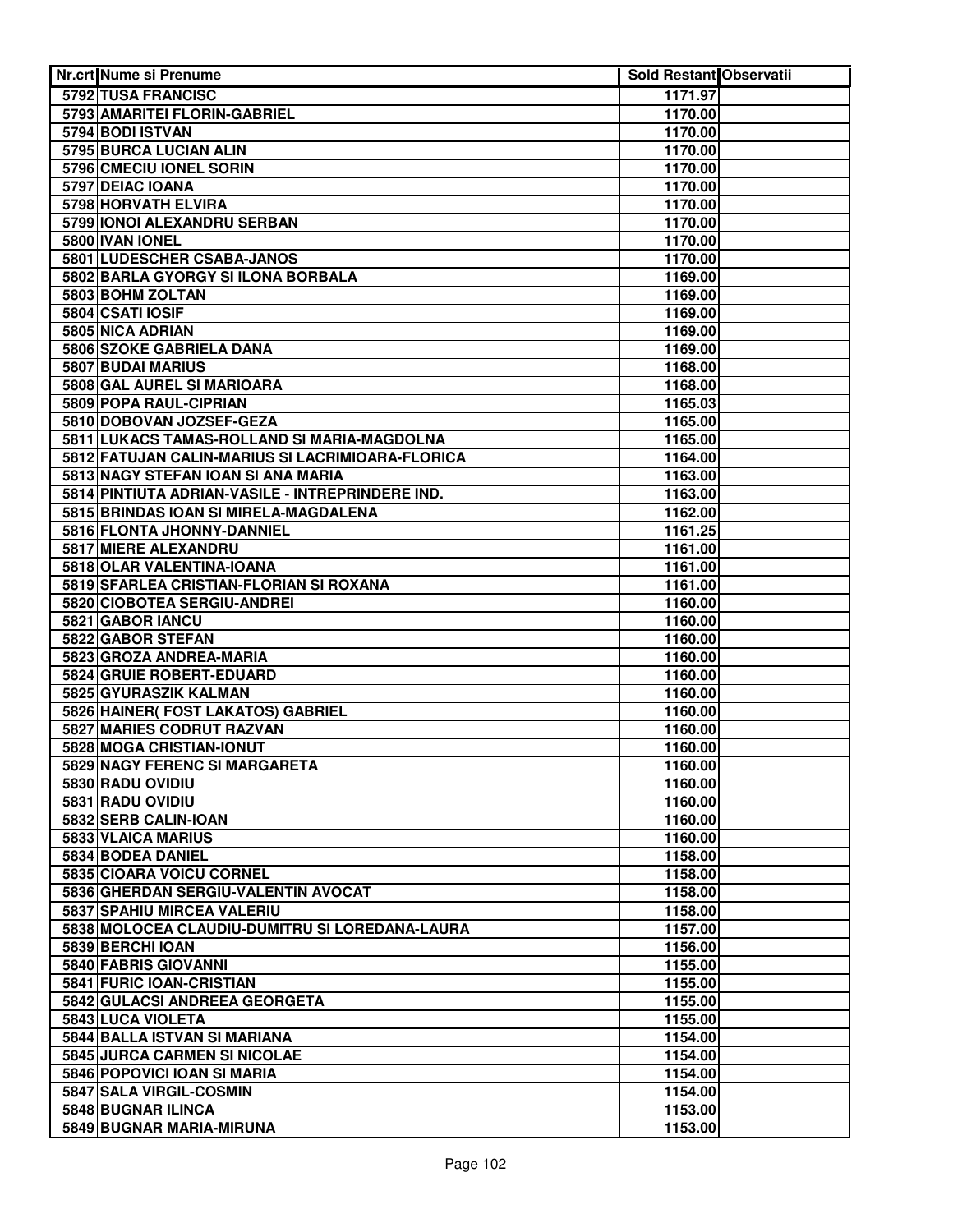| Nr.crt Nume si Prenume                   | <b>Sold Restant Observatii</b> |  |
|------------------------------------------|--------------------------------|--|
| 5850 ROSU MIHAELA - CLAUDIA              | 1153.00                        |  |
| 5851 SUTU-MAGHIAR BOGDAN-ALEX            | 1153.00                        |  |
| 5852 LAZAR GABRIEL-GHEORGHE              | 1152.51                        |  |
| 5853 BEDE TIBOR                          | 1152.00                        |  |
| 5854 BLAJ EMILIAN                        | 1152.00                        |  |
| 5855 OLAH ERNO-LASZLO                    | 1152.00                        |  |
| 5856 BELDEAN VALERIU-ANDREI              | 1150.00                        |  |
| 5857 CAVASDAN SEBASTIAN PATRIK           | 1150.00                        |  |
| 5858 CONSTANTIN IOANA-MARIA              | 1150.00                        |  |
| 5859 CUCI IONUT-COSTEL                   | 1150.00                        |  |
| 5860 FARKAS NORBERT                      | 1150.00                        |  |
| 5861 FAUR REMUS-IONUT                    | 1150.00                        |  |
| 5862 GROZA DAN-RONALD                    | 1150.00                        |  |
| 5863 IONESCU CATALIN                     | 1150.00                        |  |
| 5864 IONESCU ROMEO                       | 1150.00                        |  |
| 5865 KOLCSAR ROMEO-JOZSEF                | 1150.00                        |  |
| 5866 MARCUS IOAN                         | 1150.00                        |  |
| 5867 MATE ADRIAN SI ADINA-FLORINA        | 1150.00                        |  |
| 5868 ROSTAS DINU                         | 1150.00                        |  |
| 5869 TUTUIANU ILIE SI LUCIA MARGARETA    | 1150.00                        |  |
| 5870 VARGA FLORIN                        | 1150.00                        |  |
| 5871 VARGA MARCEL                        | 1150.00                        |  |
| 5872 ZOT LIVIU-DANIEL                    | 1150.00                        |  |
| 5873 OROS CIPRIAN-NICOLAE                | 1149.00                        |  |
| 5874 POPP ANDREI-GRIG                    | 1149.00                        |  |
| 5875 PURDI SIMONA-MONICA                 | 1149.00                        |  |
| 5876 RUGEA LIVIU SI LIDIA                | 1149.00                        |  |
| 5877 TIMARU NICOLAE                      | 1149.00                        |  |
| 5878 VARGA ATTILA                        | 1149.00                        |  |
| 5879 BURSASIU AUREL COSTEL               | 1148.00                        |  |
| 5880 HANZA IOAN                          | 1148.00                        |  |
| 5881 HEGEDUS ZOLTAN-ROBERT               | 1148.00                        |  |
| 5882 TANC CALIN SI MADALINA              | 1148.00                        |  |
| 5883 INDRIES EMILIA-CORNELIA SI GHEORGHE | 1147.00                        |  |
| 5884 LACATOS NELU-MARIN                  | 1147.00                        |  |
| 5885 PACURAR FLORICA-MARIA               | 1147.00                        |  |
| 5886 OSVAT CALIN TRAIAN                  | 1146.00                        |  |
| 5887 FLORIAN FLORIAN RAUL RENALDO        | 1145.00                        |  |
| 5888 FRANCU RARES-MARIUS                 | 1145.00                        |  |
| 5889 CHIS MADALINA-LAVINIA               | 1144.00                        |  |
| 5890 MUSZKAS NORBERT-PAUL                | 1144.00                        |  |
| 5891 SZENTESI ROLAND                     | 1144.00                        |  |
| 5892 LUCACIU GAVRIL SI OLIMPIA           | 1143.00                        |  |
| 5893 MOGA GHEORGHE                       | 1143.00                        |  |
| 5894 ROSTAS ARGENTINA                    | 1143.00                        |  |
| 5895 SANDOR CHRISTIAN                    | 1143.00                        |  |
| 5896 CORMOS RAUL                         | 1142.50                        |  |
| 5897 ILLES LASZLO                        | 1142.00                        |  |
| 5898 SUCIU MIHAIL                        | 1142.00                        |  |
| 5899 HERCUT EMANOIL                      | 1141.00                        |  |
| 5900 MICULESCU SIMONA-LAURA              | 1141.00                        |  |
| <b>5901 SALEH AL MAHMOUD</b>             | 1141.00                        |  |
| 5902 BALOG GASPAR                        | 1140.00                        |  |
| 5903 KEREZSI JOZSEF                      | 1140.00                        |  |
| 5904 KONYVES LUDOVIC                     | 1139.00                        |  |
| 5905 MARIAN RAMONA-MARIA                 | 1139.00                        |  |
| 5906 BLAGA OVIDIU-RADU                   | 1138.00                        |  |
| 5907 BOT SAMUEL                          | 1138.00                        |  |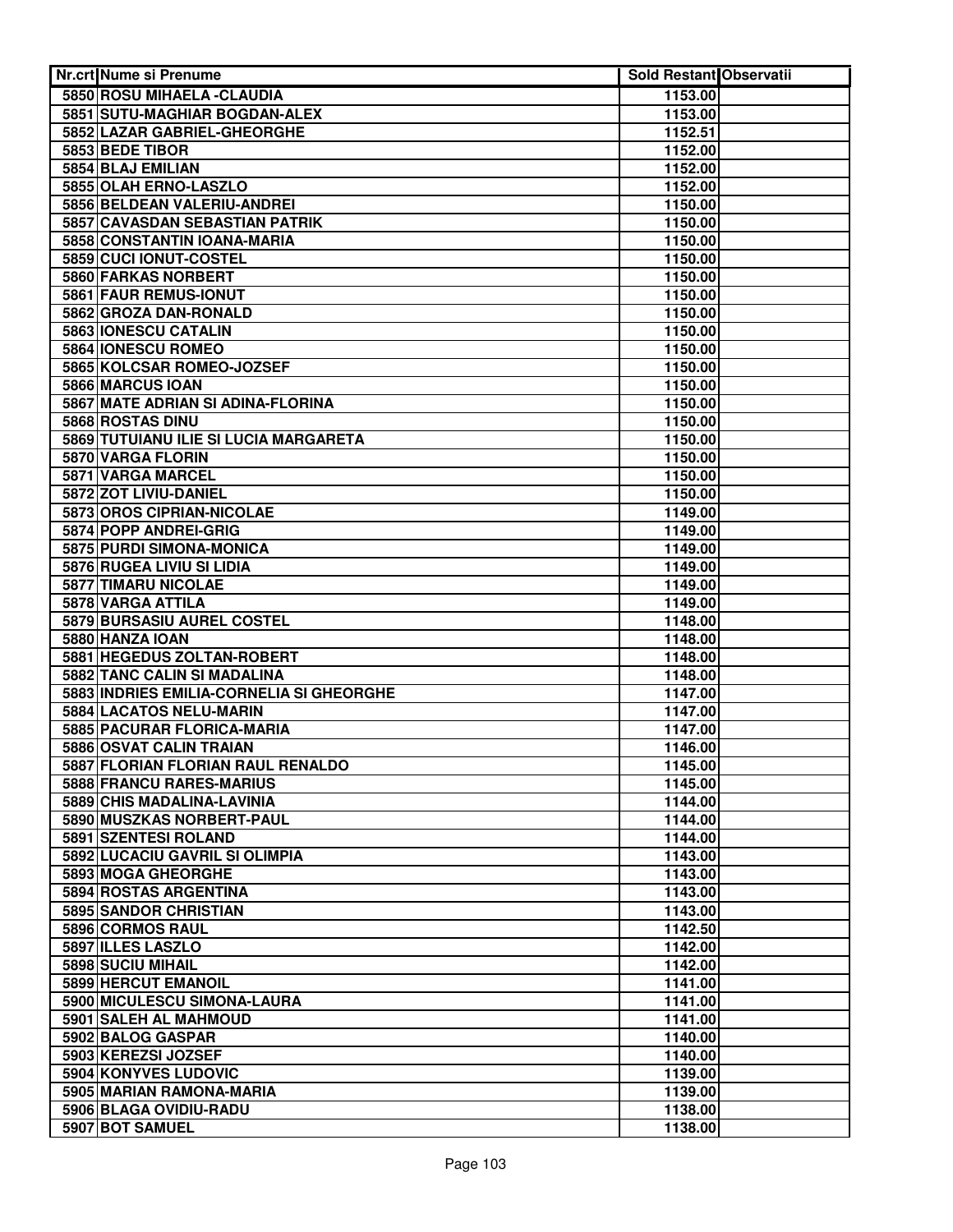| <b>Nr.crt Nume si Prenume</b>                         | <b>Sold Restant Observatii</b> |  |
|-------------------------------------------------------|--------------------------------|--|
| 5908 BALAJ ALINA LACRIMIOARA                          | 1137.00                        |  |
| 5909 BARTA IOAN-STEFAN                                | 1137.00                        |  |
| 5910 PANTEA ADRIANA-ANA                               | 1137.00                        |  |
| 5911 GYARMATI ISTVAN LEVENTE                          | 1136.00                        |  |
| 5912 BLAGA MARIA                                      | 1135.00                        |  |
| 5913 DAVID SIMONA                                     | 1135.00                        |  |
| 5914 HAJNER EMIL                                      | 1135.00                        |  |
| 5915 NEDELCU SERBAN-VASILE                            | 1134.00                        |  |
| 5916 NEDISAN TEOFIL                                   | 1134.00                        |  |
| 5917 PIRVU ADRIAN FLORIN                              | 1134.00                        |  |
| 5918 ROMAN TEODOR-DOREL                               | 1134.00                        |  |
| 5919 RUSZ CAMELIA- IOANA SI SORIN-GHEORGHE            | 1134.00                        |  |
| 5920 SZENTGYORGYI ERZSEBET-IULIANA                    | 1134.00                        |  |
| 5921 VERES FLORICA                                    | 1134.00                        |  |
| 5922 CIOBOTARU ADRIAN-SERGIU SI LAURA-DANIELA         | 1133.00                        |  |
| 5923 FARCUTIU CIPRIAN-ROBERT                          | 1133.00                        |  |
| 5924 DUKAI IOAN SI FLORENTINA-ANCA                    | 1132.00                        |  |
| 5925 POP DUMITRU GABRIEL                              | 1132.00                        |  |
| 5926 BIRAU RADU GHEORGHE                              | 1131.00                        |  |
| 5927 CIORNEI ERIKA-NORI                               | 1131.00                        |  |
| 5928 URSADAN EMIL SI CORNELIA                         | 1131.00                        |  |
| 5929 BALAZSHAZI IOAN SI ILEANA                        | 1130.00                        |  |
| 5930 BRADEA EMIL SI SORINA CATALINA                   | 1130.00                        |  |
| 5931 ISZTOIKA GETA                                    | 1130.00                        |  |
| 5932 MESAROS ALEXANDRU                                | 1130.00                        |  |
| 5933 MOT DANIEL-CLAUDIU                               | 1130.00                        |  |
| 5934 ROSTAS GABOR                                     | 1130.00                        |  |
| 5935 STANCIU IULIU                                    | 1130.00                        |  |
| 5936 SZEGHALMI NORBERT KALMAN                         | 1130.00                        |  |
| 5937 TOMA DOINA-SANDA                                 | 1130.00                        |  |
| 5938 BORZASI LASZLO-CSABA<br>5939 JURCA COSMIN ADRIAN | 1129.73<br>1129.00             |  |
| 5940 POLMAN CALIN SORIN SI CARMEN                     | 1129.00                        |  |
| 5941 RUSU IOANA                                       | 1129.00                        |  |
| 5942 CONOLOS IOAN SORIN                               | 1128.00                        |  |
| 5943 FOTACHE IONEL-GHEORGHE                           | 1128.00                        |  |
| 5944 SZILAGYI-LUKACS ANNAMARIA                        | 1127.00                        |  |
| 5945 MAGDACI CIPRIAN SERGIU                           | 1126.00                        |  |
| 5946 PAUBLUSZTIG CSABA                                | 1126.00                        |  |
| 5947 ARDELEAN PATRICIA                                | 1125.00                        |  |
| 5948 CSERVID ISTVAN-ATTILLA                           | 1125.00                        |  |
| 5949 FINU CAMELIA LILIANA                             | 1125.00                        |  |
| 5950 FUSCAS CAMELIA                                   | 1125.00                        |  |
| 5951 GABOR RUPERT                                     | 1125.00                        |  |
| 5952 GANTOUS ELIAS                                    | 1125.00                        |  |
| 5953 GLIGA CIANITA SI COSTACHE VIOLETA                | 1125.00                        |  |
| 5954 HALASZ CSABA                                     | 1125.00                        |  |
| 5955 HARI MIHAIL                                      | 1125.00                        |  |
| 5956 HORVATH SANDOR                                   | 1125.00                        |  |
| 5957 MAGHIAR SERBAN-CLAUDIU                           | 1125.00                        |  |
| 5958 MAL ROGER-IOAN SI IULIANA-MARINELA               | 1125.00                        |  |
| 5959 MALCZAK CEZARY ADAM                              | 1125.00                        |  |
| 5960 MANAGADZE IOSEB                                  | 1125.00                        |  |
| 5961 MASCAS PAUL-CIPRIAN                              | 1125.00                        |  |
| 5962 MIERE SORIN                                      | 1125.00                        |  |
| 5963 MUNTEAN IOAN CONSTANTIN                          | 1125.00                        |  |
| 5964 NAGY MIHALY                                      | 1125.00                        |  |
| 5965 POTLOG IOAN                                      | 1125.00                        |  |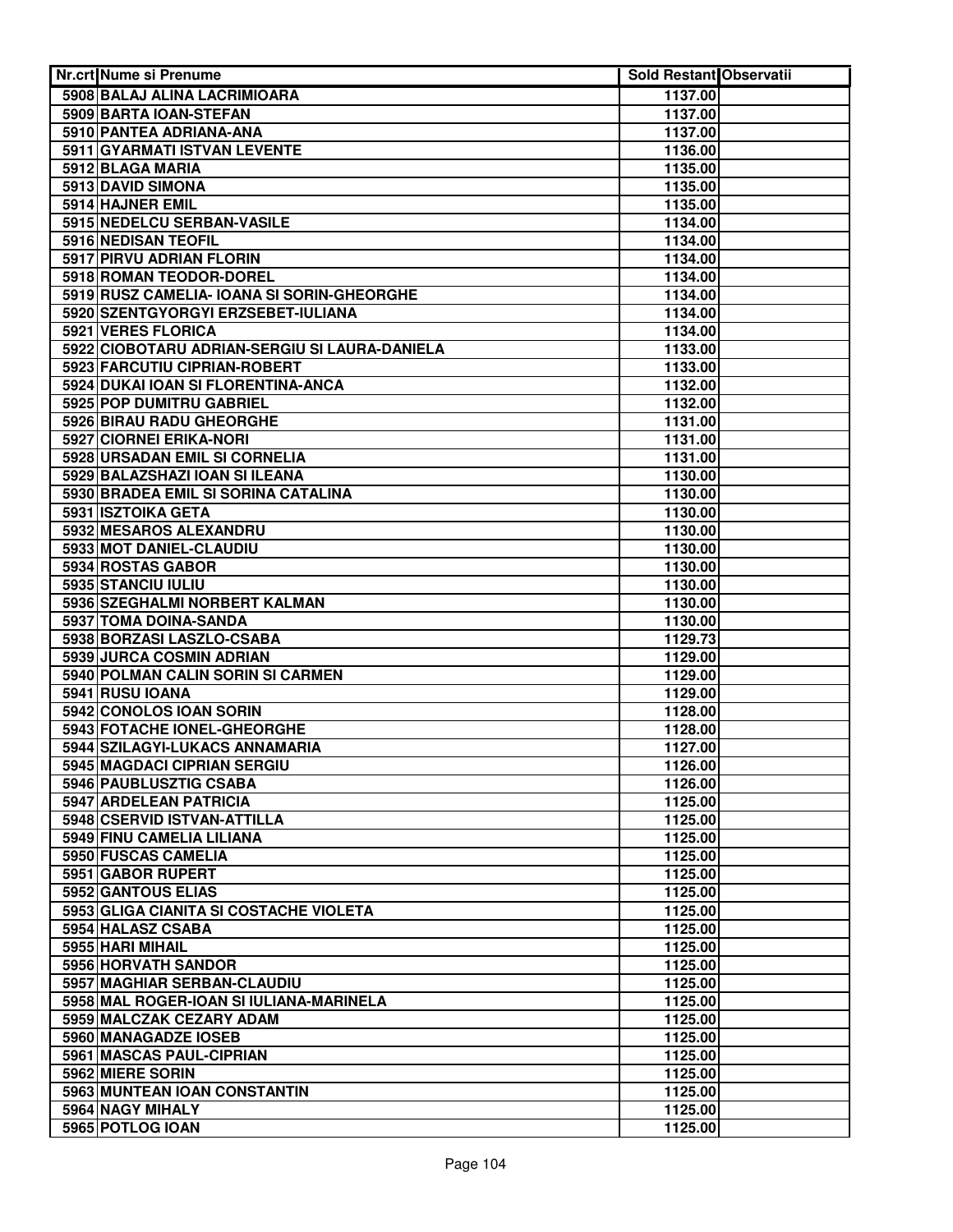| <b>Nr.crt Nume si Prenume</b>                               | Sold Restant Observatii |  |
|-------------------------------------------------------------|-------------------------|--|
| 5966 SAVER ROLAND                                           | 1125.00                 |  |
| 5967 SZUCS ZSOLT TIBORNE                                    | 1125.00                 |  |
| 5968 TIMAR JANOS                                            | 1125.00                 |  |
| 5969 ZOMBORI JANOS                                          | 1125.00                 |  |
| 5970 FIT DANIEL-FLORIN                                      | 1123.00                 |  |
| 5971 BUDIURI GLORIA MARIA                                   | 1122.00                 |  |
| 5972 KOVACS, KADAR & ASOCIATII SOC. CIVILA PROF. DE AVOCATI | 1122.00                 |  |
| 5973 PUSTEA MIHAI DAN                                       | 1122.00                 |  |
| 5974 BRANDAS ELISABETA                                      | 1121.00                 |  |
| 5975 MATEI IULIANA                                          | 1121.00                 |  |
| 5976 SKRIPEK ROBERT LUCIAN                                  | 1121.00                 |  |
| 5977 VIKTOR ROBERT-DANIEL                                   | 1121.00                 |  |
| 5978 DOBRE TUDOR                                            | 1120.00                 |  |
| 5979 NAGHIU GABRIELA                                        | 1120.00                 |  |
| 5980 NAGY SANDOR                                            | 1120.00                 |  |
| 5981 NICOLAESCU ALIN-DAN                                    | 1120.00                 |  |
| 5982 PANC FLORIAN                                           | 1120.00                 |  |
| 5983 PINZARIU LUMINITA-EMILIA                               | 1120.00                 |  |
| 5984 REZMUVES LUCIAN-MARIUS                                 | 1120.00                 |  |
| 5985 TORJOC DAN-MIRCEA                                      | 1120.00                 |  |
| 5986 TUDUSCIUC ADRIAN                                       | 1120.00                 |  |
| 5987 AVRAM MARIANA                                          | 1119.00                 |  |
| 5988 BARAN FLORIN-CLAUDIU                                   | 1119.00                 |  |
| 5989 BOTAU IOAN                                             | 1118.00                 |  |
| 5990 FLORUTA LIDIA                                          | 1118.00                 |  |
| 5991 PALLO MIHAIL                                           | 1118.00                 |  |
| 5992 MLADIN CORNELIU-DACIAN SI CRISTINA-IO                  | 1117.00                 |  |
| 5993 POPA ALIN-FLORIN                                       | 1117.00                 |  |
| 5994 VARGA SILVIA                                           | 1117.00                 |  |
| 5995 ARDELEAN MARIUS-IOAN                                   | 1116.42                 |  |
| 5996 MORAR SIMION PETRU                                     | 1116.00                 |  |
| 5997 SZOMBATI ZOLTAN                                        | 1116.00                 |  |
| 5998 ZBIRCEA IOAN GABRIEL                                   | 1116.00                 |  |
| 5999 CHIRODEA VIOREL<br>6000 MESESAN DUMITRU                | 1115.00                 |  |
| 6001 MIKLOS RITA                                            | 1115.00                 |  |
| 6002 MOTOS PETRU SI FLOAREA                                 | 1114.00                 |  |
| 6003 MOTRESCU MONA TEODORA                                  | 1114.00<br>1114.00      |  |
| 6004 VESE MIRCEA PAUL                                       | 1114.00                 |  |
| 6005 DOTA FLORINA - RODICA                                  | 1113.00                 |  |
| 6006 I.I. BALOGH PAL GABOR                                  | 1113.00                 |  |
| 6007 MOSINCAT DUMITRU SI DANIELA                            | 1113.00                 |  |
| 6008 PURGE VIORICA ILEANA                                   | 1113.00                 |  |
| 6009 FECHETE SORIN AUREL                                    | 1112.00                 |  |
| 6010 LAUFF ILDIKO-BEATA                                     | 1112.00                 |  |
| 6011 SIME PAVEL                                             | 1112.00                 |  |
| 6012 BORSA GHEORGHE                                         | 1111.00                 |  |
| 6013 ARDELEAN FLORICA                                       | 1110.00                 |  |
| 6014 TRIFAN MIRCEA                                          | 1109.56                 |  |
| 6015 BALAJ IOAN SI VIORICA                                  | 1108.00                 |  |
| 6016 BANYAI IOSIF                                           | 1108.00                 |  |
| 6017 KERCSO BALAZS                                          | 1108.00                 |  |
| 6018 SUCIU TEODOR SI ANA                                    | 1108.00                 |  |
| 6019 TONK IRINA-ANTAL-KAROLINA-EMIL-WILH                    | 1108.00                 |  |
| 6020 AFLOARE CRISTINA SI MILUTA                             | 1107.00                 |  |
| <b>6021 DEMIAN GHEORGHE CRACIUN</b>                         | 1107.00                 |  |
| 6022 VENTEL VIOREL                                          | 1107.00                 |  |
| 6023 VLADUT ADRIAN                                          | 1107.00                 |  |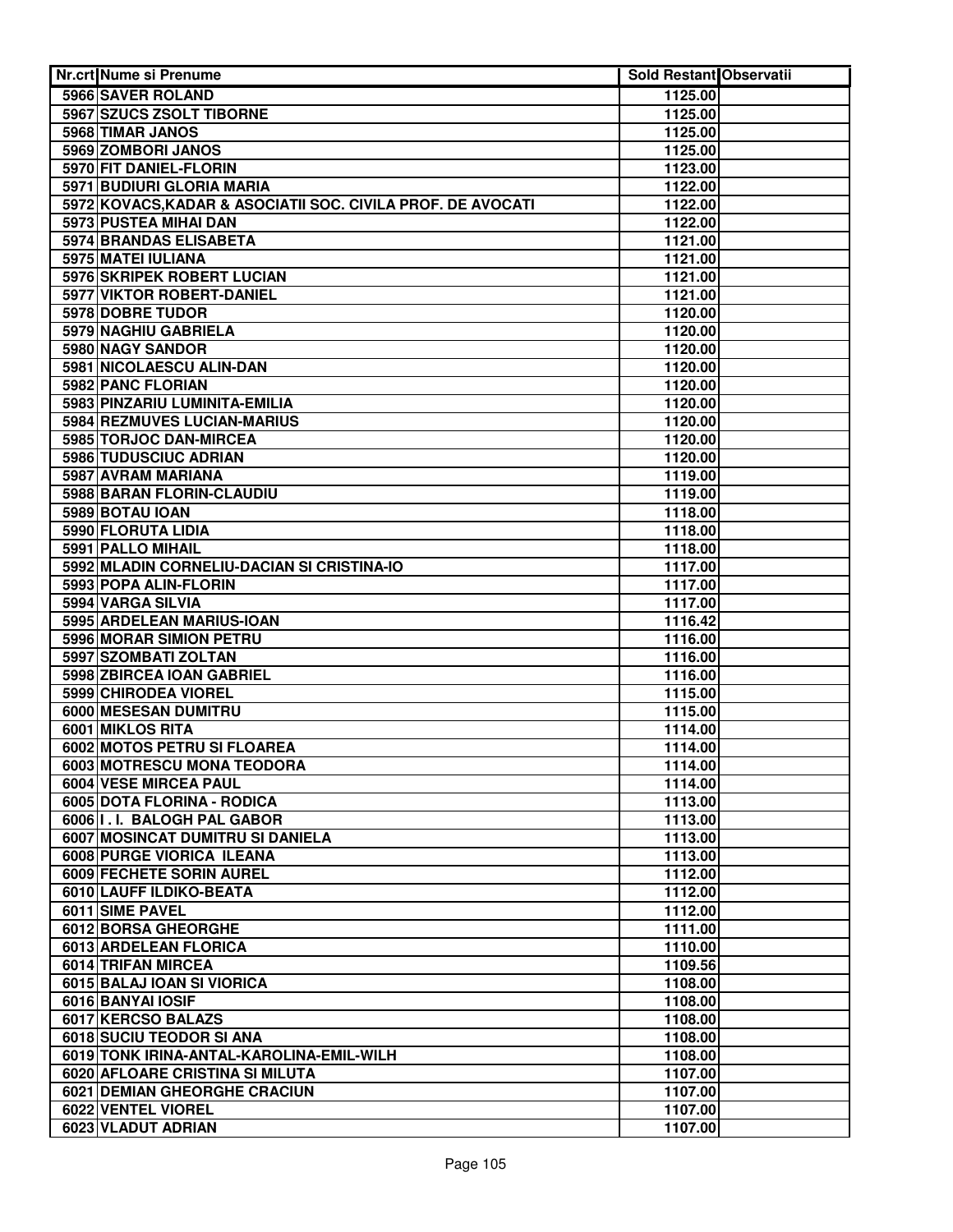|  | Nr.crt Nume si Prenume                                    | Sold Restant Observatii |  |
|--|-----------------------------------------------------------|-------------------------|--|
|  | 6024 BODOG ALIN-DANUT                                     | 1106.00                 |  |
|  | 6025 SZEKELY EDITH                                        | 1106.00                 |  |
|  | 6026 VESCAN ANDREI MARIUS SI MARCEL                       | 1106.00                 |  |
|  | 6027 CIMPAN FIRUTA                                        | 1105.00                 |  |
|  | 6028 DINULESCU DANIELA CRISTINA                           | 1105.00                 |  |
|  | 6029 RUSU BOGDAN-MIHAI                                    | 1105.00                 |  |
|  | 6030 ARDELEAN MIRCEA IOAN SI DANIELA                      | 1104.00                 |  |
|  | 6031 BABO PETER                                           | 1104.00                 |  |
|  | 6032 KULCSAR STEFAN-GHEORGHE SI MARIANA-CORNELIA          | 1104.00                 |  |
|  | 6033 MASTAN ANNA                                          | 1104.00                 |  |
|  | 6034 ARTDENTELITA-LAB.DE TEHNICA DENTARA PERS.FIZICA AUT. | 1102.00                 |  |
|  | 6035 AVRAM EUGEN-DUMITRU                                  | 1102.00                 |  |
|  | 6036 CONDREA GHEORGHE SI AURICA                           | 1102.00                 |  |
|  | 6037 KERESZTES ANTAL ISTVAN SI ELISABETA                  | 1101.00                 |  |
|  | 6038 BALOG ELENA                                          | 1100.00                 |  |
|  | 6039 BALOGH PETER                                         | 1100.00                 |  |
|  | 6040 BARTHA DAVID                                         | 1100.00                 |  |
|  | 6041 CANALAS ATTILA                                       | 1100.00                 |  |
|  | 6042 COZMA ILIE                                           | 1100.00                 |  |
|  | 6043 DAVID ROBERTO IONUT                                  | 1100.00                 |  |
|  | 6044 EPUREANU MAGDA                                       | 1100.00                 |  |
|  | 6045 GABOR SUSANA                                         | 1100.00                 |  |
|  | 6046 HEGEDUS IULIANA                                      | 1100.00                 |  |
|  | 6047 HEGEDUS SANDOR-GYORGY                                | 1100.00                 |  |
|  | 6048 ILYES ZOLTAN CSABA                                   | 1100.00                 |  |
|  | 6049 ISTOICA MARIA                                        | 1100.00                 |  |
|  | 6050 JOO COSMIN                                           | 1100.00                 |  |
|  | 6051 KISS IULIANA                                         | 1100.00                 |  |
|  | 6052 KOVACS MELINDA-ANGELA                                | 1100.00                 |  |
|  | 6053 LAKATOS ELISABETA-ROZALIA                            | 1100.00                 |  |
|  | 6054 MARTI MIRELA-ANALASONDA                              | 1100.00                 |  |
|  | 6055 MEMETEA CORNEL-CSABA                                 | 1100.00                 |  |
|  | 6056 MIHAI DUMITRU                                        | 1100.00                 |  |
|  | 6057 NAGHI MARIA                                          | 1100.00<br>1100.00      |  |
|  | 6058 OKAYTEKIN KENAN                                      |                         |  |
|  | 6059 ROSTAS ANGELINA                                      | 1100.00                 |  |
|  | 6060 ROSTAS SAMUEL RADU<br>6061 SZABO FLORIN RAUL         | 1100.00<br>1100.00      |  |
|  |                                                           | 1100.00                 |  |
|  | 6062 SZILAGYI ZSOLT<br>6063 ZOICAS MIHAI                  | 1100.00                 |  |
|  | 6064 NICORICI ADRIANA-ANAMARIA                            | 1099.50                 |  |
|  | 6065 BOROS FLORIN                                         | 1099.00                 |  |
|  | 6066 CSEH ANDRAS IANOS                                    | 1099.00                 |  |
|  | 6067 SERAC CRISTINA                                       | 1099.00                 |  |
|  | 6068 GABOR PETRU SI VIORICA                               | 1098.00                 |  |
|  | 6069 MIHUTA SORIN DAN                                     | 1098.00                 |  |
|  | 6070 NOMIKOS EMMANOUIL                                    | 1098.00                 |  |
|  | 6071 GABOR JANKO                                          | 1097.00                 |  |
|  | 6072 KOVACS MAGDOLNA                                      | 1097.00                 |  |
|  | 6073 PUSCAS ALEXANDRU-DAN                                 | 1097.00                 |  |
|  | 6074 MATEAS REMUS SEBASTIAN                               | 1096.00                 |  |
|  | 6075 TIRPE FLORIAN                                        | 1096.00                 |  |
|  | 6076 PARAU RADU - LUCIAN                                  | 1095.62                 |  |
|  | 6077 COVACI MELINDA                                       | 1095.00                 |  |
|  | 6078 HEVESI ANDREA                                        | 1095.00                 |  |
|  | 6079 COZMA ANDREI-IOAN                                    | 1094.51                 |  |
|  | 6080 GAVRILAS OVIDIU GHEORGHE                             | 1094.00                 |  |
|  | 6081 OROS GHEORGHE                                        | 1094.00                 |  |
|  |                                                           |                         |  |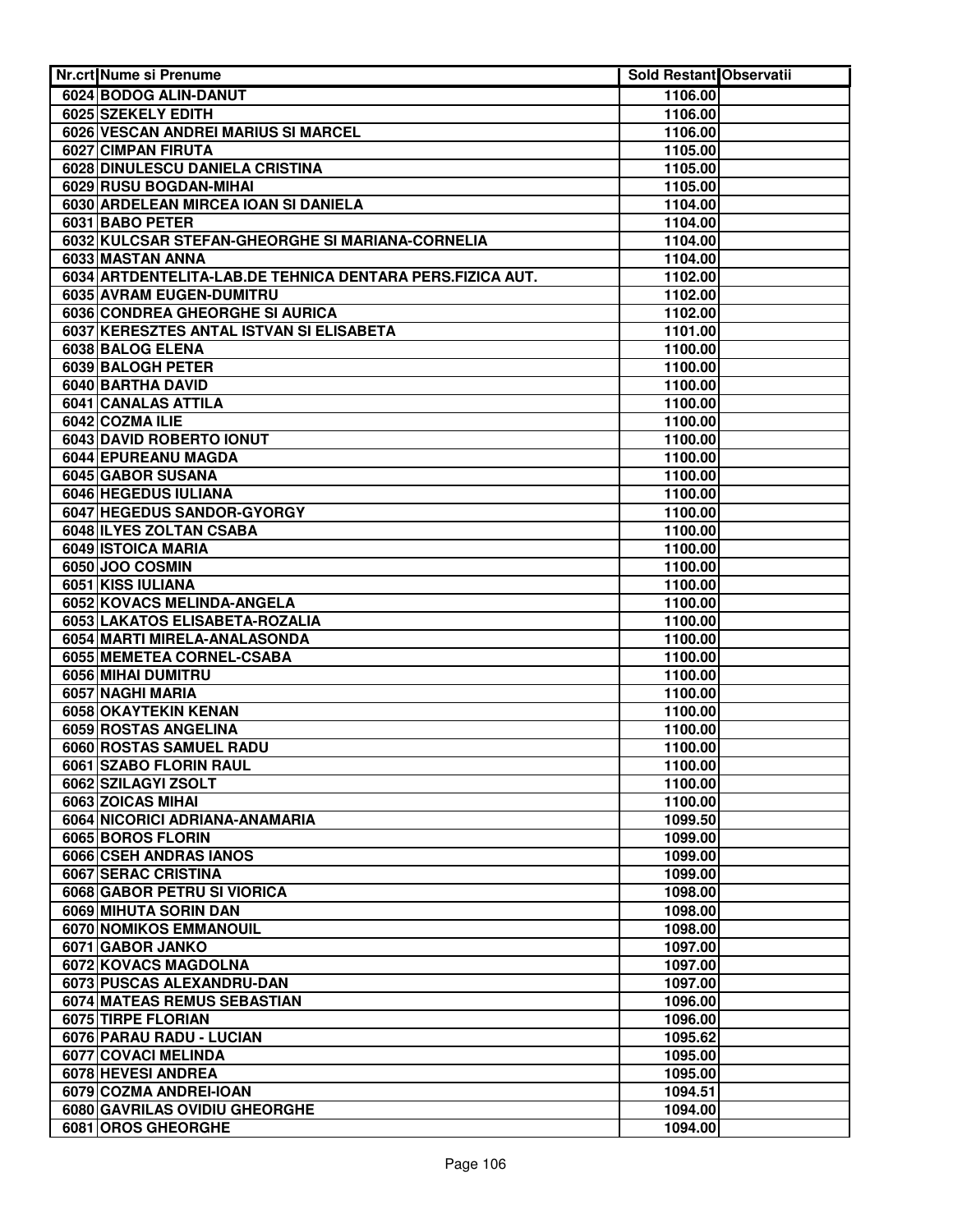| Nr.crt Nume si Prenume                       | <b>Sold Restant Observatii</b> |  |
|----------------------------------------------|--------------------------------|--|
| 6082 FLOREA EUGENIA , SERBAN SI DARABAN ANCA | 1093.00                        |  |
| 6083 KATONA LASZLO                           | 1093.00                        |  |
| <b>6084 CRACIUN FLORIN</b>                   | 1092.00                        |  |
| 6085 CADAR IOAN                              | 1090.00                        |  |
| 6086 DELOREAN ION-IULIUS                     | 1090.00                        |  |
| <b>6087 KENDERESI TUNDE TIMEA</b>            | 1090.00                        |  |
| 6088 LINCAR CALIN-FLORIN                     | 1090.00                        |  |
| 6089 LINGURAR VOICHITA                       | 1090.00                        |  |
| 6090 MAJOROS IULIU-EUGEN                     | 1090.00                        |  |
| 6091 MUSTEATA-ERDODI ZSOLT-KRISZTIAN         | 1090.00                        |  |
| 6092 VARGA ROZALIA                           | 1090.00                        |  |
| 6093 VESA ADRIAN-TRAIAN                      | 1090.00                        |  |
| 6094 GABOR IANCU                             | 1089.86                        |  |
| 6095 BODOG CRACIUN                           | 1089.63                        |  |
| 6096 SARB ALESSYA MARIA                      | 1089.00                        |  |
| 6097 CSUCSUJ TIBOR SI KRISZTINA              | 1088.00                        |  |
| 6098 DEM FLORIN                              | 1088.00                        |  |
| 6099 MARCUT VALERIA-LILIANA                  | 1088.00                        |  |
| 6100 HUSZTIK ADALBERT                        | 1087.00                        |  |
| 6101 KANALAS MARIUS                          | 1087.00                        |  |
| 6102 LASCAU DOREL-PETRICA SI DIANA-AURICA    | 1086.00                        |  |
| 6103 BETEG OVIDIU-VALENTIN                   | 1085.00                        |  |
| 6104 KOZAK MIHALY-ATTILA                     | 1085.00                        |  |
| 6105 ROSTAS IOAN                             | 1085.00                        |  |
| 6106 BOTHAZY ATTILA                          | 1084.00                        |  |
| 6107 VENTER FRANCISC SI IANO IOSIF           | 1084.00                        |  |
| 6108 IANCU AUREL SI IULIANA                  | 1083.00                        |  |
| 6109 MARITAN ADRIAN<br>6110 GABOR GHITA      | 1083.00<br>1082.43             |  |
| 6111 CABINET DE AV. BRINDUS CLAUDIA          | 1082.00                        |  |
| 6112 BARATKI ADALBERT                        | 1080.01                        |  |
| 6113 APATI ALEXANDRU-BOZO                    | 1080.00                        |  |
| 6114 CHIS GRIGORE                            | 1080.00                        |  |
| 6115 CIORBA CAMELIA ELISABETA                | 1080.00                        |  |
| 6116 DUTA IOAN-LIVIU SI TEODORA              | 1080.00                        |  |
| 6117 HEGEDUS ANITA                           | 1080.00                        |  |
| 6118 LUPSA DAN FLORIN                        | 1080.00                        |  |
| 6119 MIKLOS GABOR                            | 1080.00                        |  |
| 6120 SINCA ADRIAN-LAURENTIU                  | 1080.00                        |  |
| 6121 SUSANU WILIAM DAN                       | 1080.00                        |  |
| 6122 TOMUTA MARIUS-IONICA                    | 1080.00                        |  |
| 6123 NAGHI CALIN-DORU                        | 1078.00                        |  |
| 6124 PAL KATALIN-EDIT                        | 1078.00                        |  |
| 6125 MILAS GAVRIL                            | 1077.00                        |  |
| 6126 MOISA RALUCA                            | 1076.00                        |  |
| 6127 GHEMES ANDREI                           | 1075.00                        |  |
| 6128 MOT PETRU                               | 1075.00                        |  |
| 6129 NISTOR TIBOR SI VERONICA-AIDA           | 1075.00                        |  |
| 6130 SZEKERES TIBOR-KAROLY                   | 1075.00                        |  |
| 6131 BODEA TEODOR-ROMEO                      | 1074.00                        |  |
| 6132 BOTA GEORGE-CIPRIAN                     | 1074.00                        |  |
| 6133 LASZLO ZOLTAN - KRISZTIAN               | 1074.00                        |  |
| 6134 POP-DILA LUCIAN EMIL                    | 1074.00                        |  |
| 6135 VLADICA ELENA                           | 1074.00                        |  |
| 6136 CUC SORIN MARIUS                        | 1073.00                        |  |
| 6137 HAJNER ENIKO                            | 1073.00                        |  |
| 6138 BOGDAN TEODOR                           | 1072.00                        |  |
| 6139 TESAN LUCIAN                            | 1072.00                        |  |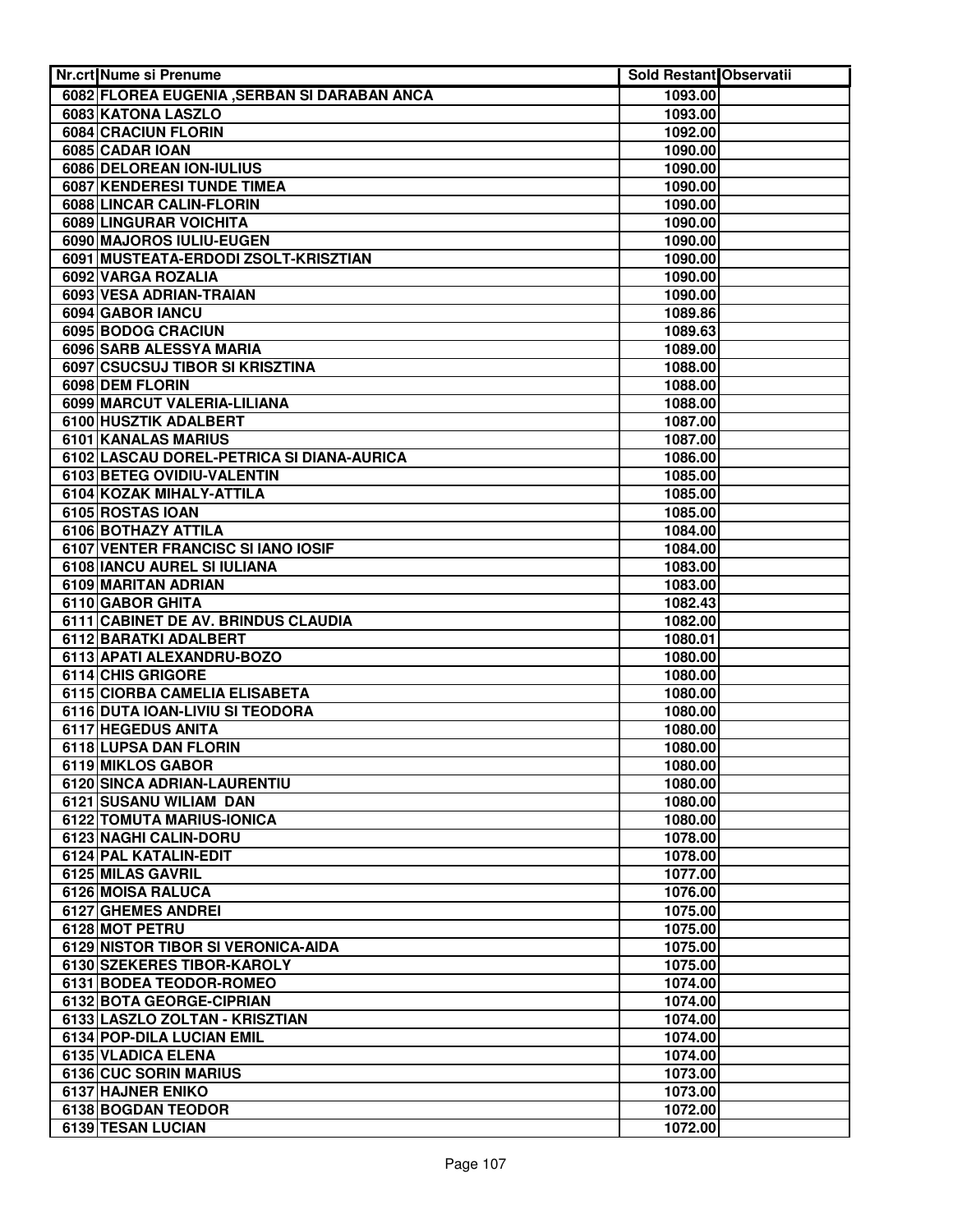| Nr.crt Nume si Prenume                     | <b>Sold Restant Observatii</b> |  |
|--------------------------------------------|--------------------------------|--|
| 6140 TOTH LUDOVIC                          | 1072.00                        |  |
| 6141 HULEA IONUT-FLORIN                    | 1071.15                        |  |
| 6142 GABOR GAVRIL                          | 1070.00                        |  |
| 6143 LASCA MIHAI-IOAN                      | 1070.00                        |  |
| 6144 MANUCU FLAVIU MARIAN                  | 1070.00                        |  |
| 6145 MIHELE FLORIAN SI CORNELIA            | 1070.00                        |  |
| 6146 IVAN PETRU MARCEL                     | 1069.70                        |  |
| 6147 CRISTEA CLAUDIA PAMELA                | 1068.00                        |  |
| 6148 SANDRA LUCIA SI RADU CONSTANTIN       | 1068.00                        |  |
| <b>6149 VUSCAN LIVIA-ANDREEA</b>           | 1068.00                        |  |
| 6150 POP ZOLTAN SI MONIKA CRISTINA         | 1066.00                        |  |
| 6151 PUSCAS DIANA-CRISTINA                 | 1066.00                        |  |
| 6152 COTETIU FLORIAN SI MARIOARA           | 1064.00                        |  |
| 6153 INDRIE ANDREI-BUJOR                   | 1064.00                        |  |
| 6154 BENBOUZIANE OUSSAMA ABDELHAMID        | 1063.00                        |  |
| 6155 CRISTEA LUCIAN                        | 1063.00                        |  |
| 6156 ZARO IRINA                            | 1063.00                        |  |
| 6157 GAL CRISTIAN-FLORIN                   | 1062.73                        |  |
| 6158 DEMETER ISTVAN-LASZLO SI DORINA       | 1062.00                        |  |
| 6159 POPA GHEORGHE                         | 1062.00                        |  |
| 6160 SIPOS KATALINA                        | 1062.00                        |  |
| 6161 ZETOCHA FLORICA MONICA                | 1062.00                        |  |
| 6162 FLOREA RADU VASILE SI LOREDANA        | 1061.00                        |  |
| 6163 SERE DANIEL                           | 1061.00                        |  |
| 6164 VIDRA VIOREL SI ELENA                 | 1061.00                        |  |
| 6165 OROSZ GABOR                           | 1060.00                        |  |
| 6166 PENZES SANDA-ADINA                    | 1060.00                        |  |
| 6167 ROSTAS ARGENTINA                      | 1060.00                        |  |
| 6168 SFERLE FLORIAN-SEBASTIAN              | 1060.00                        |  |
| 6169 COJOCARU LUCRETIA                     | 1059.00                        |  |
| 6170 MANEIA MARGHERITA                     | 1059.00                        |  |
| 6171 CHIRODEA PETRU                        | 1058.00                        |  |
| 6172 AVRAM FLORIAN                         | 1057.00                        |  |
| <b>6173 GLIGOR MARIUS VASILE</b>           | 1057.00                        |  |
| 6174 KALMAR GABRIELA SI IOAN               | 1057.00                        |  |
| 6175 ANDRISCA IOAN                         | 1056.00                        |  |
| 6176 PIROS ALIN IOAN                       | 1056.00                        |  |
| 6177 ALB LIVIA                             | 1055.00                        |  |
| 6178 BOROS OLIMPIA                         | 1055.00                        |  |
| 6179 GAL CARMEN-BIANCA                     | 1055.00                        |  |
| 6180 HODISAN IONUT COSMIN                  | 1055.00                        |  |
| 6181 JUHASZ VIOLA VIRAG                    | 1055.00                        |  |
| 6182 SALVAN CIPRIAN STEFAN SI DIANA        | 1055.00                        |  |
| 6183 CROSMAN DRAGOIU                       | 1054.00                        |  |
| 6184 PASCALAU CRISTIAN-COSTEL              | 1054.00                        |  |
| 6185 SLIEDER KRISZTIAN-ZSOLT               | 1054.00                        |  |
| 6186 TESAN AMALIA-MANUELA                  | 1054.00                        |  |
| 6187 BODOGAI DAN-FLORIN                    | 1053.00                        |  |
| 6188 TYEPAK NANDOR-ANDRAS                  | 1053.00                        |  |
| 6189 BALOG RAUL-SORIN                      | 1052.00                        |  |
| 6190 CIUTACU MIHAELA                       | 1052.00                        |  |
| 6191 HERCUT HORATIU                        | 1052.00                        |  |
| 6192 LAZAR FLORICA SI VIOREL-IONEL         | 1052.00                        |  |
| 6193 MARIAN FLORICA                        | 1052.00                        |  |
| 6194 PAPP IOAN-GAVRIL                      | 1052.00                        |  |
| 6195 PAPP VASILE-IOSIF SI BRIGITTA-VALERIA | 1052.00                        |  |
| 6196 TOTH MARIA-ROZALIA SI ISTVAN          | 1052.00                        |  |
| <b>6197 BERCE ION TUDOR</b>                | 1051.00                        |  |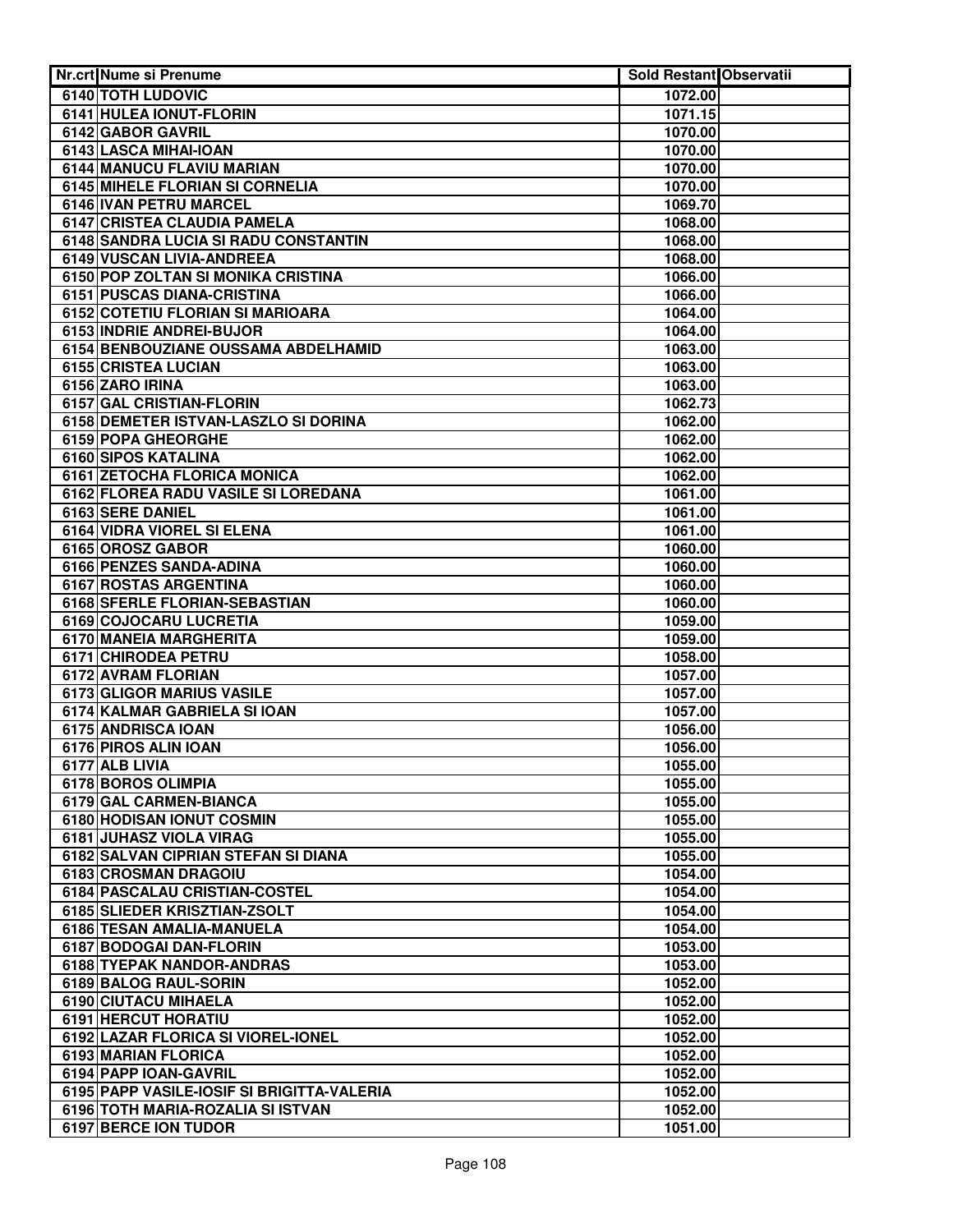| Nr.crt Nume si Prenume                             | <b>Sold Restant Observatii</b> |  |
|----------------------------------------------------|--------------------------------|--|
| 6198 BIRTA OTTILIA-MARIA                           | 1051.00                        |  |
| 6199 BOBIS MATEI VIOREL                            | 1051.00                        |  |
| 6200 BULZAN ANCUTA                                 | 1051.00                        |  |
| 6201 CASON CONSTANTIN-IOAN                         | 1051.00                        |  |
| 6202 CMI-DR ONCIU OVIDIU-ANTONIU                   | 1051.00                        |  |
| 6203 DUMA VICTOR-IOAN                              | 1051.00                        |  |
| 6204 IAS ALEXANDRU                                 | 1051.00                        |  |
| 6205 MANGRA FLORIN-MARIUS                          | 1051.00                        |  |
| <b>6206 MATEAS SORIN FLORIN</b>                    | 1051.00                        |  |
| 6207 MIHU SERGIU-NICOLAE                           | 1051.00                        |  |
| 6208 MOANEA FLOAREA                                | 1051.00                        |  |
| 6209 OLAR FLORIN RAZVAN                            | 1051.00                        |  |
| 6210 PAUL GETA                                     | 1051.00                        |  |
| 6211 POPA LIANA CORINA                             | 1051.00                        |  |
| 6212 POPP NATALIA                                  | 1051.00                        |  |
| 6213 RAJKLI REMUS-ANDREI                           | 1051.00                        |  |
| 6214 TEMPFLI GHEORGHE-BERNAT SI ELISABETA          | 1051.00                        |  |
| 6215 TIFREA MIHAELA                                | 1051.00                        |  |
| 6216 BOT MIHAI SI ANGELA                           | 1050.00                        |  |
| 6217 CABA PAULA-DENISA                             | 1050.00                        |  |
| 6218 CHIRIAC RAZVAN-SEVER-MARCIAN SI VIVIANA       | 1050.00                        |  |
| 6219 CIONTOS AURICA-ANA                            | 1050.00                        |  |
| 6220 DERCSENYI ALEXANDRU-MARIN                     | 1050.00                        |  |
| 6221 ERDEI MIHAI                                   | 1050.00                        |  |
| 6222 FAZECAS CRISTIAN ANDREI                       | 1050.00                        |  |
| 6223 GALIS VERONICA                                | 1050.00                        |  |
| 6224 GAVRILA ALIN-ROBERT                           | 1050.00                        |  |
| 6225 GUTI ANDREI-VIOREL                            | 1050.00                        |  |
| <b>6226 HERE ADRIAN DUMITRU</b>                    | 1050.00                        |  |
| 6227 NAGY ELISABETA                                | 1050.00                        |  |
| 6228 NAGY ROLAND                                   | 1050.00                        |  |
| 6229 NEMES IOSIF SI IBOLYA-KARLA                   | 1050.00                        |  |
| 6230 PAP NANDOR-CSABA                              | 1050.00                        |  |
| <b>6231 PERTICAS DIANA CLAUDIA</b>                 | 1050.00                        |  |
| 6232 POPA FELICIA                                  | 1050.00                        |  |
| 6233 SZUCS TIBERIU                                 | 1050.00                        |  |
| 6234 VAIDA GEANINA MELANIA.                        | 1050.00                        |  |
| 6235 HANGYAL IOAN                                  | 1049.00                        |  |
| 6236 LINCAR IOAN                                   | 1049.00                        |  |
| 6237 DOARNA FLOAREA                                | 1048.00                        |  |
| 6238 LASZLO BELA                                   | 1048.00                        |  |
| 6239 CORAS DANIEL                                  | 1045.00                        |  |
| 6240 MIKLOS SUSANA                                 | 1045.00                        |  |
| 6241 RAPAN EZECHEL                                 | 1045.00                        |  |
| 6242 GAVRUTA MONICA-NICOLETA                       | 1044.00                        |  |
| 6243 IPIA DORIN<br>6244 PANEA ALEXANDRU SI DUMITRU | 1044.00<br>1044.00             |  |
| 6245 MARCHIS DORIN-MADALIN                         | 1043.00                        |  |
| 6246 SILAGHI VIORICA                               | 1043.00                        |  |
| 6247 MAVRICHI OCTAVIAN                             | 1042.00                        |  |
| 6248 ANDREICA BIANCA-IOANA                         | 1041.00                        |  |
| 6249 MAJOR FERENC                                  | 1041.00                        |  |
| 6250 SZUCS LASZLO                                  | 1041.00                        |  |
| 6251 DOBAI MADONA                                  | 1040.00                        |  |
| 6252 GAIDI KRISTOF-SANDOR                          | 1040.00                        |  |
| 6253 HORVATH TIBOR RAYMOND                         | 1040.00                        |  |
| 6254 IENCIU GERARD-ADRIAN SI MIRELA MARIA          | 1040.00                        |  |
| 6255 MAGO TIBERIU                                  | 1040.00                        |  |
|                                                    |                                |  |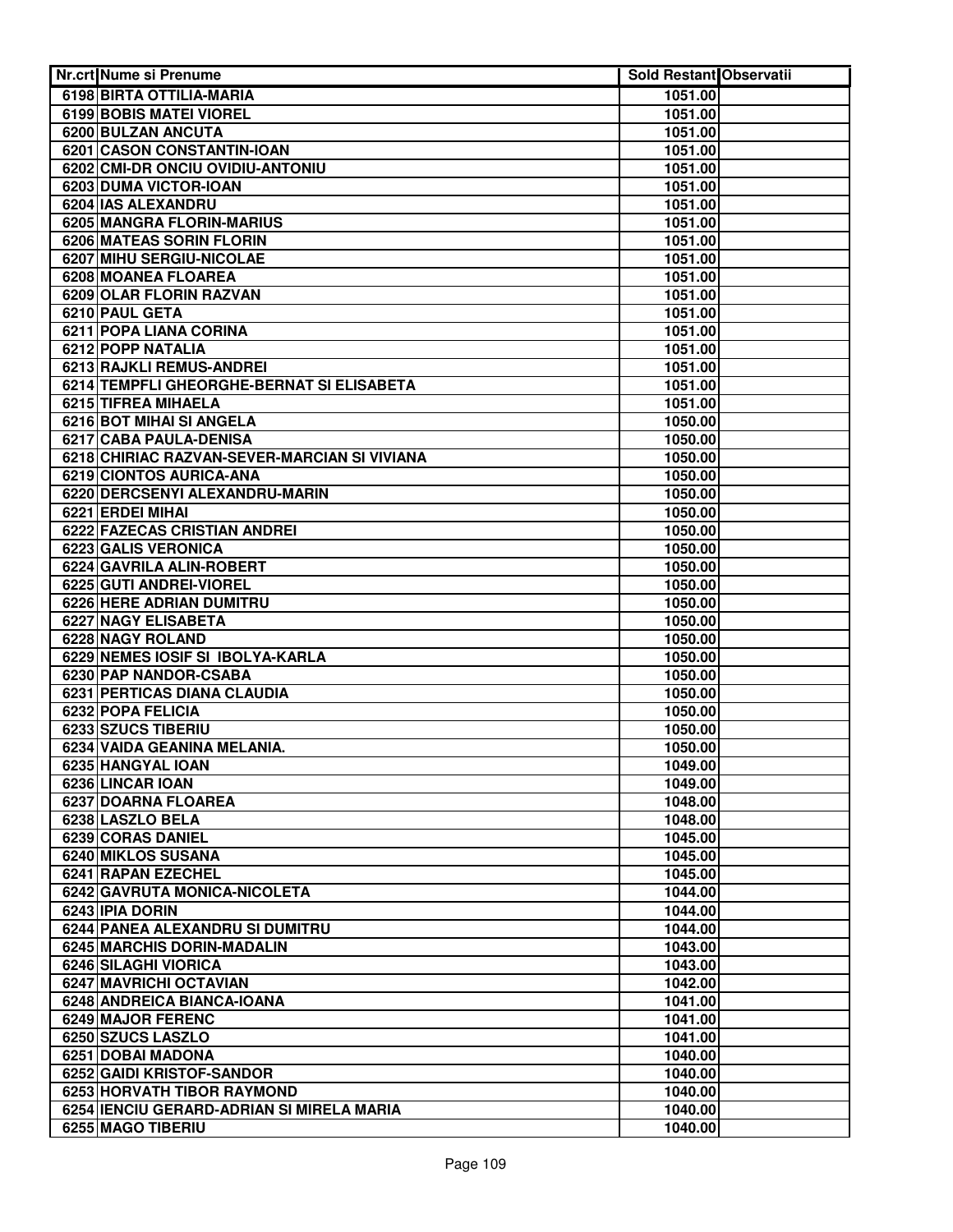| <b>Nr.crt Nume si Prenume</b>                 | Sold Restant Observatii |  |
|-----------------------------------------------|-------------------------|--|
| 6256 MATE JACINT-ZSOLT                        | 1040.00                 |  |
| 6257 ORBAI COSMIN GAVRIL                      | 1040.00                 |  |
| 6258 OSACENCO RENATE-MIHAELA                  | 1040.00                 |  |
| 6259 PAP IOLANDA-ILEANA                       | 1040.00                 |  |
| 6260 PASCA REMUS CLAUDIU                      | 1040.00                 |  |
| 6261 POPA FLORIAN                             | 1040.00                 |  |
| <b>6262 RACZ NICOLAE</b>                      | 1040.00                 |  |
| <b>6263 SINKOVICS FERENC</b>                  | 1040.00                 |  |
| <b>6264 TROK HAJNALKA MARIA</b>               | 1040.00                 |  |
| 6265 COMANCIUC MARIA                          | 1039.00                 |  |
| 6266 FILIP VASILE                             | 1039.00                 |  |
| 6267 MOGA VIOREL-AUGUSTIN                     | 1039.00                 |  |
| 6268 UNGUR IOAN SI LIVIA                      | 1039.00                 |  |
| 6269 ARON CALIN-MIRCEA                        | 1038.98                 |  |
| 6270 HADADE MIRCEA-CONSTANTIN SI DACIANA      | 1037.00                 |  |
| 6271 COSMA SORIN                              | 1036.00                 |  |
| 6272 ARON KAROLY SI MARIA                     | 1035.00                 |  |
| 6273 BEJUSCA HORIA SEBASTIAN                  | 1035.00                 |  |
| 6274 DRAGOMIR MARCEL                          | 1035.00                 |  |
| 6275 GAL FLORINA-CAMELIA                      | 1035.00                 |  |
| 6276 CHEREGI FLORIN                           | 1034.00                 |  |
| 6277 LAZARCIUC ALEXANDRA-LUDMILA              | 1034.00                 |  |
| 6278 BOSCA IOAN SI LIANA NELA<br>A            | 1033.00                 |  |
| 6279 HUBNER ETELCA SI IOAN                    | 1033.00                 |  |
| 6280 NEGRUTIU LUCIAN DAN                      | 1033.00                 |  |
| 6281 ERTSEY JUDIT                             | 1032.00                 |  |
| 6282 STAN ELENA                               | 1032.00                 |  |
| 6283 TEST                                     | 1032.00                 |  |
| 6284 TOTH IOZSEF                              | 1032.00                 |  |
| 6285 FARKAS ZOLTAN-GHEORGHE                   | 1031.00                 |  |
| 6286 FODOR ROBERT                             | 1031.00                 |  |
| 6287 SIMOC CALIN-ALEXANDRU                    | 1031.00                 |  |
| 6288 BALOG EVA                                | 1030.00                 |  |
| 6289 BODOG MARIN                              | 1030.00                 |  |
| 6290 DANCIU MAGDALENA-ILEANA                  | 1030.00                 |  |
| 6291 FITIU MARIUS                             | 1030.00                 |  |
| 6292 GABOR IANCU                              | 1030.00                 |  |
| 6293 GAZSI FERENC                             | 1030.00                 |  |
| 6294 HEGEDUS PAMELA-LUSI                      | 1030.00                 |  |
| 6295 LAZAR ALEXANDRA GEORGIANA                | 1030.00                 |  |
| 6296 VERES LEVENTE ZOLTAN                     | 1030.00                 |  |
| 6297 BANYAI LASZLO                            | 1028.00                 |  |
| 6298 BRANDAS GABRIEL-ROMEO                    | 1028.00                 |  |
| 6299 PUSCAS ELENA - LUCIA - SIMONA            | 1028.00                 |  |
| 6300 BUZAS IULIU SI ROZA<br>6301 DEAC MARIANA | 1027.00<br>1027.00      |  |
| 6302 IFTIME FLORENTIU                         | 1027.00                 |  |
| 6303 SZABO GYULA                              | 1027.00                 |  |
| 6304 ANDRONESI OVIDIU                         | 1026.00                 |  |
| 6305 ARDELEAN PETRU-LIVIU                     | 1026.00                 |  |
| 6306 DITIU ANNAMARIA                          | 1026.00                 |  |
| 6307 ILEA GEORGE-IOSIF                        | 1026.00                 |  |
| 6308 JUDE EUGEN-ADRIAN                        | 1026.00                 |  |
| 6309 KOLAK HORTENZIA                          | 1026.00                 |  |
| 6310 POP ELISABETA                            | 1026.00                 |  |
| 6311 HAITA SORIN-LIVIU                        | 1025.00                 |  |
| <b>6312 IENCIU MARIUS</b>                     | 1025.00                 |  |
| 6313 JUNC CORNELIU                            | 1025.00                 |  |
|                                               |                         |  |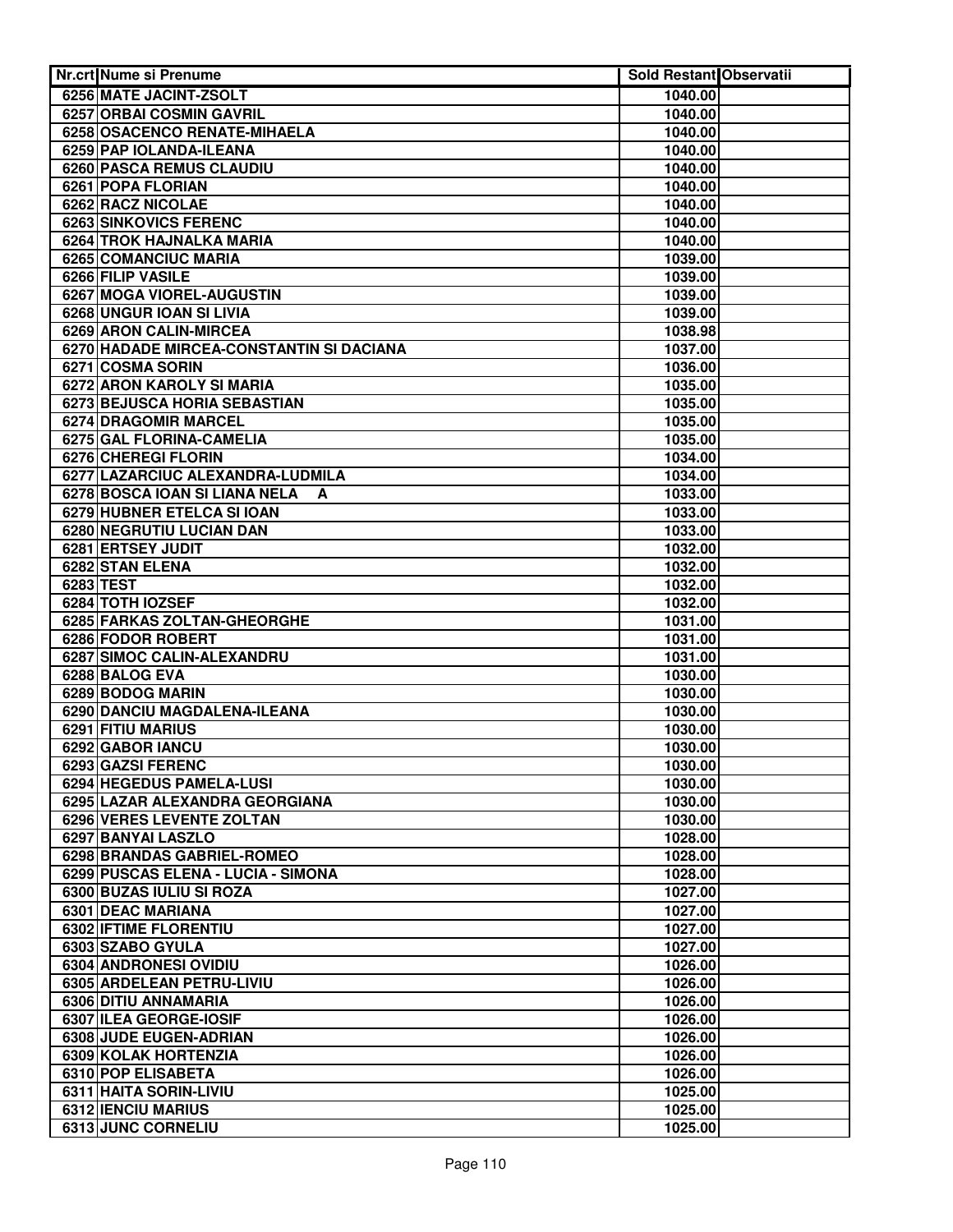| Nr.crt Nume si Prenume                      | <b>Sold Restant Observatii</b> |  |
|---------------------------------------------|--------------------------------|--|
| 6314 LUPON BOGDAN ALEXANDRU                 | 1025.00                        |  |
| 6315 MOGA PETRU                             | 1025.00                        |  |
| 6316 POPA PETRU                             | 1025.00                        |  |
| 6317 STEFAN-LUNG DAN-GEORGE                 | 1025.00                        |  |
| 6318 BOKA ATTILA                            | 1024.00                        |  |
| 6319 CORBU ELENA DORINA                     | 1024.00                        |  |
| 6320 FABIAN FERENC SI ERZSEBET              | 1024.00                        |  |
| 6321 LUPSE DANIEL                           | 1024.00                        |  |
| 6322 BULC RADU-CIPRIAN                      | 1023.00                        |  |
| 6323 GUDEA TUDOR-CALIN                      | 1023.00                        |  |
| 6324 BRATOSIN MARIA-CONSTANTA               | 1022.00                        |  |
| 6325 MATEAS CONSTANTIN-CALIN SI RAMONA      | 1022.00                        |  |
| 6326 STANCE LAURENTIU-PETRU                 | 1022.00                        |  |
| 6327 TET BENIAMIN CRISTIAN                  | 1022.00                        |  |
| 6328 ZGIRD VASILE-VIOREL                    | 1022.00                        |  |
| 6329 DUMEA OVIDIU-IOSIF                     | 1021.40                        |  |
| 6330 BORZ CLAUDIU-CRISTIAN                  | 1021.00                        |  |
| 6331 SARA MELEK                             | 1020.85                        |  |
| 6332 BUZLA SAMUEL                           | 1020.00                        |  |
| 6333 CARSTEA SAMUEL                         | 1020.00                        |  |
| 6334 FARKAS ISTVAN-MIHALY                   | 1020.00                        |  |
| 6335 LUNKUI NISTOR                          | 1020.00                        |  |
| 6336 MARINESCU RADU ADRIAN                  | 1020.00                        |  |
| 6337 PASCOIU SEBASTIAN TUDOR                | 1020.00                        |  |
| 6338 NEDELEA VICTORIA-PAULA                 | 1019.00                        |  |
| 6339 SLEIDER GYONGYI SI NORBET ISTVAN       | 1019.00                        |  |
| 6340 DOMOCOS IOAN                           | 1018.00                        |  |
| 6341 JUCA MIHAELA                           | 1018.00                        |  |
| <b>6342 KOCSIS ERIKA SI ANDREI</b>          | 1018.00                        |  |
| 6343 DEMIAN DANIEL-PETRU SI FLORINA-ANDREEA | 1017.00                        |  |
| 6344 BAJTI VIORICA                          | 1016.00                        |  |
| 6345 HALASZ NORBERT ALEXANDRU               | 1016.00                        |  |
| 6346 HERMANN ANA                            | 1016.00                        |  |
| 6347 SABAU SEBASTIAN CALIN                  | 1016.00                        |  |
| 6348 BEJUSCA NICOLAE SI MARILENA            | 1015.00                        |  |
| 6349 CIUPA ALEX-EUGEN                       | 1015.00                        |  |
| 6350 GIUSCA CORNELIU                        | 1015.00                        |  |
| 6351 TIRIL GABRIELA CECILIA                 | 1015.00                        |  |
| 6352 IANCU IONUT-ANDREI                     | 1014.00                        |  |
| 6353 PETRICA CORINA-ROXANA                  | 1014.00                        |  |
| 6354 POP STEFAN-COSMIN                      | 1013.00                        |  |
| 6355 TIMAR VALERIA-ENIKO                    | 1013.00                        |  |
| 6356 DOBRAI ZSIGMOND                        | 1012.00                        |  |
| 6357 PAUL GHEORGHE                          | 1012.00                        |  |
| 6358 TOTH ATTILA-ISTVAN                     | 1012.00                        |  |
| 6359 VARY LEVENTE SI ILDIKO-IULIANNA        | 1012.00                        |  |
| 6360 FERENCZ LEVENTE SI DANIELA             | 1011.00                        |  |
| 6361 TRIPEA VASILE                          | 1011.00                        |  |
| 6362 VALKAI ISTVAN-LASZLO                   | 1011.00                        |  |
| 6363 BREJE DUMITRU DAN                      | 1010.00                        |  |
| 6364 EGERES CIPRIAN GHEORGHE                | 1010.00                        |  |
| 6365 FOIA RAUL SERBAN                       | 1010.00                        |  |
| 6366 KADAS ALEXANDRU-LADISLAU               | 1010.00                        |  |
| 6367 PETRICAS EVA                           | 1010.00                        |  |
| 6368 TEGLAS DOREL                           | 1010.00                        |  |
| 6369 VANCEA VIORICA                         | 1010.00                        |  |
| 6370 MARIS RODICA SI LUCIAN                 | 1009.00                        |  |
| 6371 URSU ADRIAN VIOREL INTR. IND.          | 1009.00                        |  |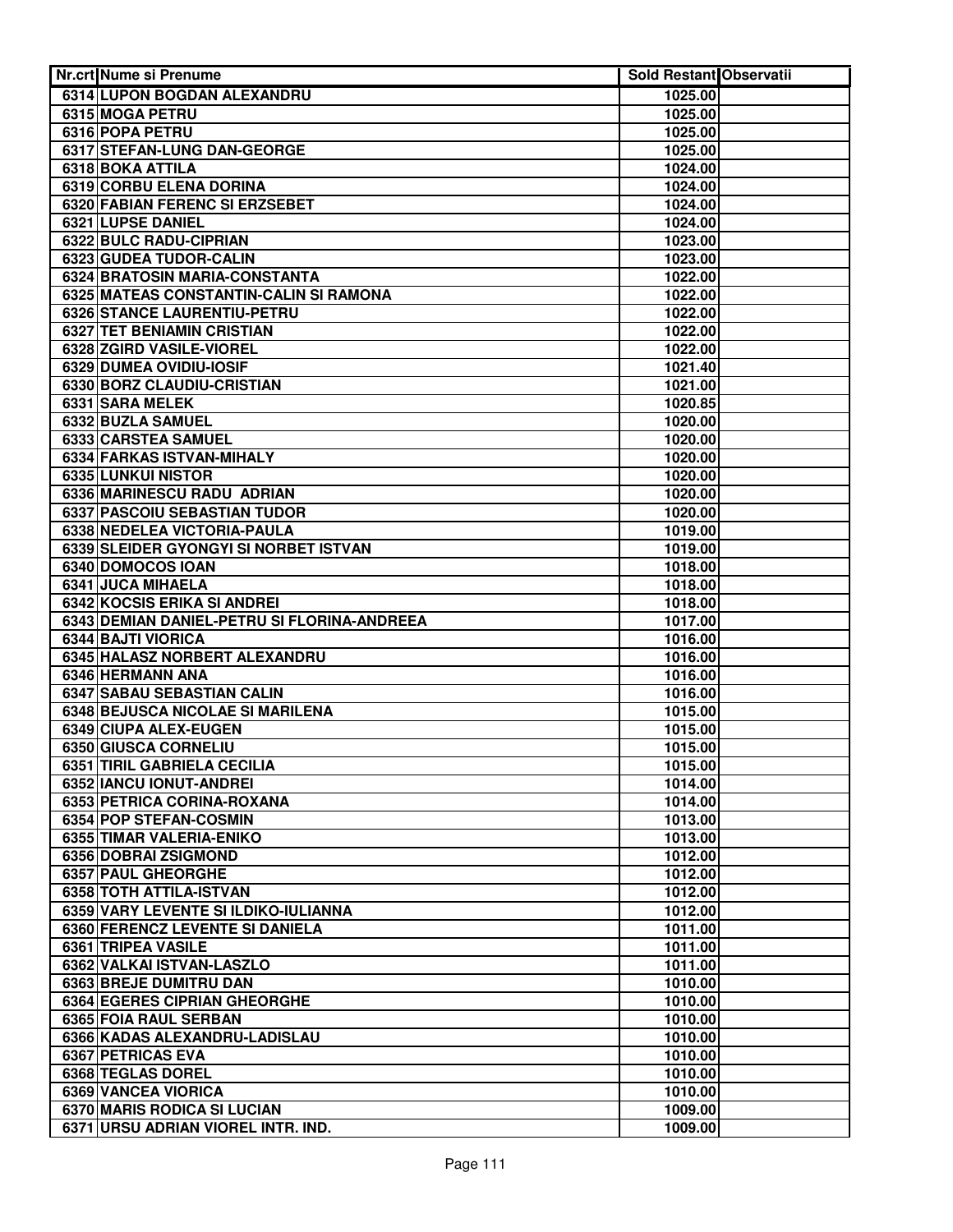| Nr.crt Nume si Prenume                                 | Sold Restant Observatii |  |
|--------------------------------------------------------|-------------------------|--|
| 6372 VARTOP SEBASTIAN-CALIN                            | 1009.00                 |  |
| 6373 ZENECAN MONICA ELENA                              | 1009.00                 |  |
| 6374 MARCUT GHEORGHE SI VALERIA LILIANA                | 1008.00                 |  |
| 6375 VARGA JANOS                                       | 1008.00                 |  |
| 6376 SZUCS ADALBERT                                    | 1007.00                 |  |
| 6377 SILAGHI ANDRAS                                    | 1006.00                 |  |
| 6378 BAN ADRIAN                                        | 1005.00                 |  |
| 6379 BRAVO PLANA                                       | 1005.00                 |  |
| 6380 FOGHIS GHEORGHE                                   | 1005.00                 |  |
| 6381 MIHELE FLORIAN                                    | 1005.00                 |  |
| 6382 SAVAN EMIL SI GARTNER MIRELA-FELICIA              | 1005.00                 |  |
| 6383 BANCSA ANDREI-ALEXANDRU SI KATALIN                | 1004.00                 |  |
| 6384 CODOBAN SERGIU                                    | 1004.00                 |  |
| 6385 TRIFAN DANIEL-EMANUEL                             | 1004.00                 |  |
| 6386 LAZAR IONEL ADRIAN                                | 1003.00                 |  |
| 6387 CHISALITA LUCIAN-CONSTANTIN                       | 1002.00                 |  |
| 6388 FAZEKAS CAROL                                     | 1002.00                 |  |
| 6389 BARUTA GABRIEL                                    | 1001.98                 |  |
| 6390 BRANZAS CIPRIAN SI PATRICE SEBASTIAN              | 1001.00                 |  |
| 6391 ERDELYI MARIA                                     | 1001.00                 |  |
| 6392 GHILE IOAN GHEORGHE                               | 1001.00                 |  |
| <b>6393 HAIVAS TUDOR MARIUS</b>                        | 1001.00                 |  |
| 6394 MORAR MARTA                                       | 1001.00                 |  |
| 6395 NAGHI CRISTIAN-OVIDIU                             | 1001.00                 |  |
| 6396 PADUREAN ALINA-NICOLETA                           | 1001.00                 |  |
| 6397 PETRILA MIHAI                                     | 1001.00                 |  |
| 6398 WEKERLE IACOB                                     | 1001.00                 |  |
| 6399 ABRUDAN FLAVIU IONUT                              | 1000.00                 |  |
| 6400 ALI BILAL KHALIF                                  | 1000.00                 |  |
| 6401 APATI ROBERT ERNO                                 | 1000.00                 |  |
| 6402 ARON SUSANA-IULIANA                               | 1000.00                 |  |
| 6403 BABALAI IOAN                                      | 1000.00                 |  |
| 6404 BABAU ADINA                                       | 1000.00                 |  |
| 6405 BABENKO IVAN                                      | 1000.00                 |  |
| 6406 BAICAN IOAN ADRIAN                                | 1000.00                 |  |
| 6407 BALOG ATTILA                                      | 1000.00                 |  |
| 6408 BAN LUCIAN                                        | 1000.00                 |  |
| <b>6409 BARLEA GHEORGHE</b>                            | 1000.00                 |  |
| 6410 BARNA PETRU-DAN                                   | 1000.00                 |  |
| 6411 BARTAN SERGIU LUCIAN                              | 1000.00                 |  |
| 6412 BATORI NORBERT ISTVAN<br>6413 BATRIN ANA          | 1000.00<br>1000.00      |  |
|                                                        | 1000.00                 |  |
| 6414 BIRO ISTVAN<br>6415 BOCHIE CRISTINA-SUSANA        | 1000.00                 |  |
| 6416 BODEA DENIS SERBAN                                | 1000.00                 |  |
| 6417 BOHACS IOSIF                                      | 1000.00                 |  |
| 6418 BOKA BELA                                         | 1000.00                 |  |
| 6419 BORSI ZOLTAN - SIGISMUND, ANDREA-MONICA SI EVETKE | 1000.00                 |  |
| 6420 BOT IOAN-HOREA                                    | 1000.00                 |  |
| 6421 BRATA LARISA-MARLENA                              | 1000.00                 |  |
| 6422 BRINDA DOINA                                      | 1000.00                 |  |
| 6423 BRISCAN DOINA LEONTINA                            | 1000.00                 |  |
| 6424 BRUMA BIANCA                                      | 1000.00                 |  |
| 6425 BUDA ADRIAN-IOAN                                  | 1000.00                 |  |
| 6426 BUDA TUDOR ADRIAN                                 | 1000.00                 |  |
| 6427 CABAU RUBEN-IOIEL                                 | 1000.00                 |  |
| 6428 CABULEA VASILE-SEBASTIAN                          | 1000.00                 |  |
| <b>6429 CACIORA VLAD MARIUS</b>                        | 1000.00                 |  |
|                                                        |                         |  |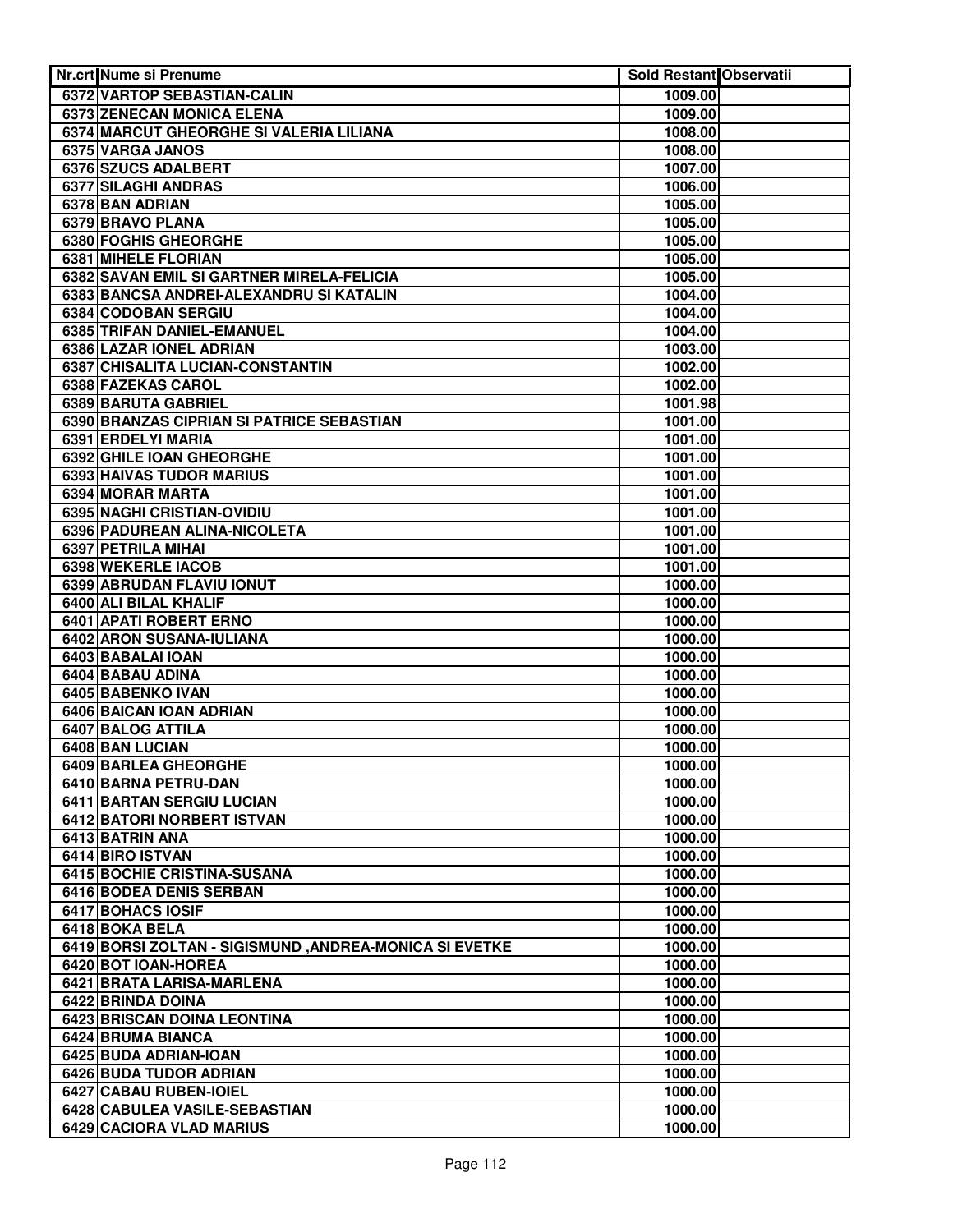| Nr.crt Nume si Prenume                       | Sold Restant Observatii |                       |
|----------------------------------------------|-------------------------|-----------------------|
| 6430 CALAUZ CRISTIAN-MIHAI                   | 1000.00                 |                       |
| 6431 CALIN TITI                              | 1000.00                 |                       |
| 6432 CAMPAN STEFAN                           | 1000.00                 |                       |
| <b>6433 CARTIS TIBERIU-VIOREL</b>            | 1000.00                 |                       |
| 6434 CAVASDAN IOAN-RADU                      | 1000.00                 |                       |
| 6435 CHEREJA CAMELIA                         | 1000.00                 |                       |
| <b>6436 CIOCANACHE VINICIUS</b>              | 1000.00                 |                       |
| <b>6437 CIOROBONTEA EDI</b>                  | 1000.00                 |                       |
| 6438 COVACIU CORNEL                          | 1000.00                 |                       |
| <b>6439 CRESCIULLO LEONARD</b>               | 1000.00                 |                       |
| 6440 CUC MIHAI-CRACIUN SI RALUCA-BEATRICE    | 1000.00                 |                       |
| 6441 DUDLER ALIONA                           | 1000.00                 |                       |
| 6442 DUMITRAS CRISTIAN-MARCEL                | 1000.00                 |                       |
| 6443 ELLENES IOAN                            | 1000.00                 |                       |
| 6444 FABIAN ATTILA                           | 1000.00                 |                       |
| 6445 FARAGO ZOLTAN-ATTILA                    | 1000.00                 |                       |
| 6446 FECHETE FLORINA-ADRIANA                 | 1000.00                 |                       |
| 6447 FEFLEA NICOLAE                          | 1000.00                 |                       |
| 6448 FLEISZ ANA                              | 1000.00                 |                       |
| 6449 FLORA CSABA PAL                         | 1000.00                 |                       |
| 6450 GABOR BANU                              | 1000.00                 |                       |
| 6451 GABOR CATALINA                          | 1000.00                 |                       |
| 6452 GABOR GABRIEL                           | 1000.00                 |                       |
| 6453 GABOR GABRIEL                           | 1000.00                 |                       |
| 6454 GABOR GAVRIL                            | 1000.00                 |                       |
| 6455 GABOR KLARA                             | 1000.00                 |                       |
| 6456 GABOR STEFAN                            | 1000.00                 |                       |
| <b>6457 GABOR TEREZ</b>                      | 1000.00                 |                       |
| 6458 GABOR ZSUZSANA                          | 1000.00                 |                       |
| 6459 GAL ANDREA-IREN                         | 1000.00                 |                       |
| 6460 GAZSAK MIRKO                            | 1000.00                 |                       |
| 6461 GEREBENES MINDRA<br>6462 GHETINA VICTOR | 1000.00                 |                       |
| 6463 HARAGALY ILDIKO-ERZSEBET                | 1000.00<br>1000.00      |                       |
| 6464 HIRTEA ANCA                             | 1000.00                 |                       |
| 6465 HORVAT KATALIN                          | 1000.00                 |                       |
| <b>6466 HORVATH TUNDE-IRINA</b>              | 1000.00                 |                       |
| 6467 I.I. GAVRA BIANCA SAMIRA                | 1000.00                 |                       |
| 6468 ILISIE LUCRETIA-MARIA                   | 1000.00                 |                       |
| 6469 ILLE VLAD MIHI                          | 1000.00                 |                       |
| 6470 ISTRATE IONEL                           | 1000.00                 |                       |
| 6471 ISTRATE OVIDIU GELU                     | 1000.00                 |                       |
| 6472 ISZTOICA MARIA                          | 1000.00                 |                       |
| 6473 ISZTOIKA ECATERINA                      | 1000.00                 |                       |
| 6474 ISZTOIKA GABOR                          | 1000.00                 |                       |
| 6475 ISZTOIKA GEZA                           |                         | 1000.00 PROCES PE ROL |
| 6476 ISZTOIKA ROZALIA                        | 1000.00                 |                       |
| 6477 ISZTOJKA IOAN                           | 1000.00                 |                       |
| 6478 JELIC LUCA                              | 1000.00                 |                       |
| 6479 JUHASZ MARIA                            | 1000.00                 |                       |
| 6480 JUNC MARCELA                            | 1000.00                 |                       |
| 6481 KAKAS SORIN                             | 1000.00                 |                       |
| 6482 KHALLFALLAH MOSBAH                      | 1000.00                 |                       |
| 6483 KOVACS ALEXANDRU-MIHAI I.I.             | 1000.00                 |                       |
| 6484 KOVACS IMRE-MARIUS                      | 1000.00                 |                       |
| 6485 LAKATOS FLORICA                         | 1000.00                 |                       |
| 6486 LAKATOS TIBOR-JANOS                     | 1000.00                 |                       |
| 6487 LAKATOS ZOLTAN                          | 1000.00                 |                       |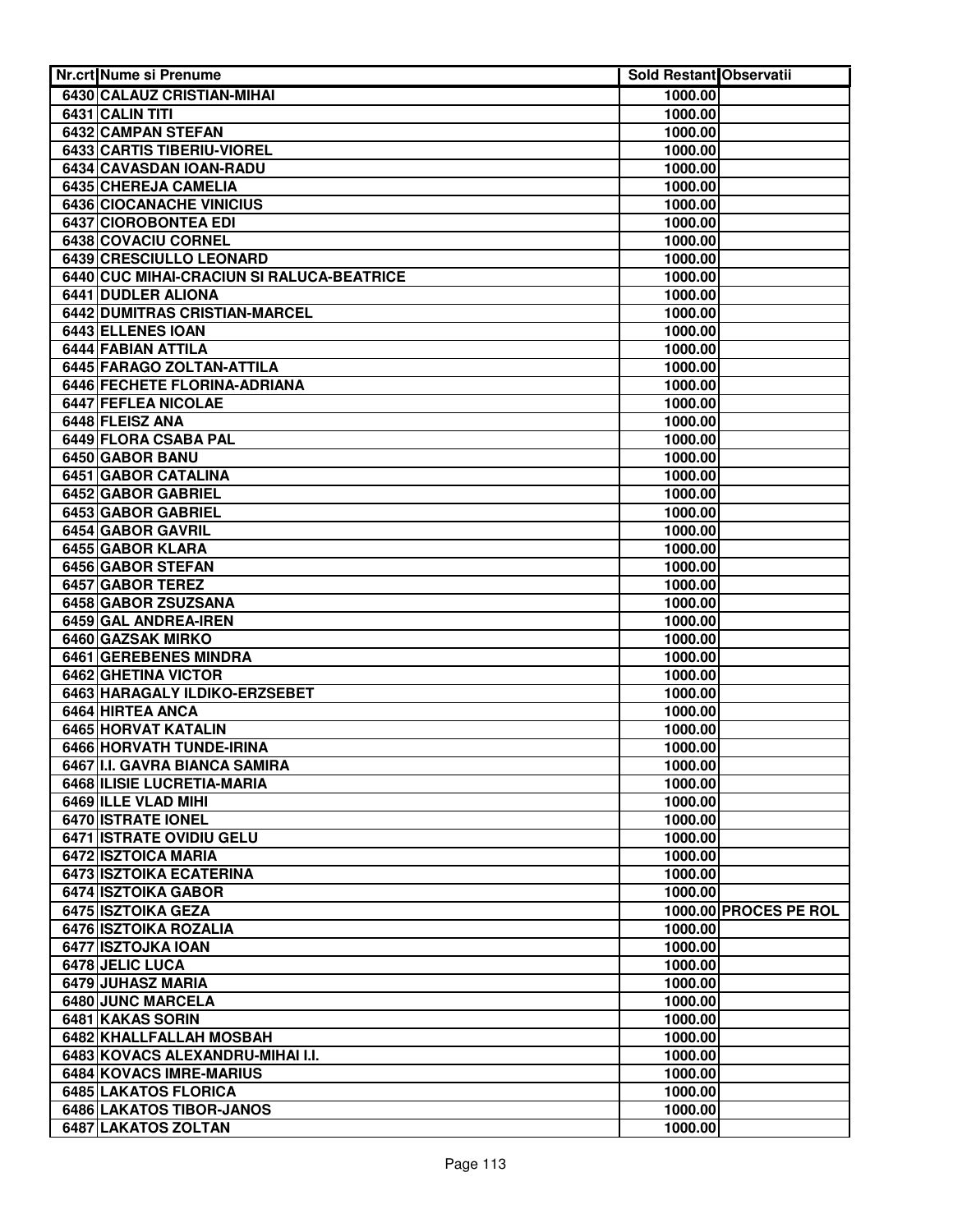| <b>Nr.crt Nume si Prenume</b>                             | Sold Restant Observatii |  |
|-----------------------------------------------------------|-------------------------|--|
| 6488 LATA RODICA SI LIVIU                                 | 1000.00                 |  |
| <b>6489 LAZAR MIHAI CRISTIAN</b>                          | 1000.00                 |  |
| 6490 LEAHU VALENTIN                                       | 1000.00                 |  |
| 6491 LESAK JANOS - ROBERT                                 | 1000.00                 |  |
| 6492 LINGURAR CORINA                                      | 1000.00                 |  |
| 6493 LUCAN ANA                                            | 1000.00                 |  |
| 6494 LUNGU DIANA                                          | 1000.00                 |  |
| 6495 LUPO IOANA MONICA                                    | 1000.00                 |  |
| 6496 MALAN IOSIF                                          | 1000.00                 |  |
| <b>6497 MARC IONELA</b>                                   | 1000.00                 |  |
| 6498 MARIAN SEBASTIAN DORIN                               | 1000.00                 |  |
| 6499 MERCEA NICOLAE                                       | 1000.00                 |  |
| 6500 MIERLUT IOAN                                         | 1000.00                 |  |
| 6501 MIHAI VALERIA                                        | 1000.00                 |  |
| 6502 MOHAMED ZEESHAN ZAMEER                               | 1000.00                 |  |
| 6503 MOHUT RAUL                                           | 1000.00                 |  |
| 6504 MOISEI PETRU                                         | 1000.00                 |  |
| 6505 MUNOZ JIMENEZ JESUS                                  | 1000.00                 |  |
| 6506 NAGY ROZALIA                                         | 1000.00                 |  |
| 6507 NAGY ZSOLT                                           | 1000.00                 |  |
| 6508 NEAGA NICUSOR                                        | 1000.00                 |  |
| 6509 NEMETH ANDRAS                                        | 1000.00                 |  |
| 6510 NISTOR SIMINA-OANA                                   | 1000.00                 |  |
| 6511 NYISZTOR JANOS                                       | 1000.00                 |  |
| 6512 OLAH DARIUS                                          | 1000.00                 |  |
| 6513 OLAH ERZSEBET                                        | 1000.00                 |  |
| 6514 OLAH STEFAN                                          | 1000.00                 |  |
| 6515 OPREA COSMIN-SANDU-IONUT<br>6516 OTVOS MARIUS-SANDOR | 1000.00                 |  |
| 6517 PACURAR VASILE SI FLOARE                             | 1000.00                 |  |
| 6518 PASCALAU ALIN-DAVID                                  | 1000.00<br>1000.00      |  |
| <b>6519 PAUL NICOLAIE</b>                                 | 1000.00                 |  |
| 6520 PETRICA SORIN                                        | 1000.00                 |  |
| 6521 POP MARCEL DAVID                                     | 1000.00                 |  |
| 6522 POP ZENOVIA                                          | 1000.00                 |  |
| 6523 POPA ELENA-ALEXANDRA                                 | 1000.00                 |  |
| 6524 RAT MARIANA                                          | 1000.00                 |  |
| 6525 ROITI RAZVAN                                         | 1000.00                 |  |
| 6526 ROSTAS ANNAMARIA                                     | 1000.00                 |  |
| 6527 ROSTAS CRENGUTA                                      | 1000.00                 |  |
| 6528 ROSTAS VIJAN                                         | 1000.00                 |  |
| 6529 SARCA IONEL                                          | 1000.00                 |  |
| 6530 SONEA DORIN-MARCEL                                   | 1000.00                 |  |
| 6531 STANESCU ADRIANA                                     | 1000.00                 |  |
| 6532 STENDER ANGELO CLAUDIU                               | 1000.00                 |  |
| 6533 STOICA SORIN-STELIAN                                 | 1000.00                 |  |
| 6534 SZABO IDA-ILONA                                      | 1000.00                 |  |
| 6535 SZABO MONIKA                                         | 1000.00                 |  |
| 6536 SZABO SANDOR                                         | 1000.00                 |  |
| 6537 SZENTGYORGY LASZLO                                   | 1000.00                 |  |
| 6538 SZILAGHI MARGARETA                                   | 1000.00                 |  |
| 6539 SZILAGYI IULIU LEVENTE                               | 1000.00                 |  |
| 6540 SZOKAI EVA-ILONA                                     | 1000.00                 |  |
| 6541 SZONDI FERENCZ JOZSEF                                | 1000.00                 |  |
| 6542 SZORADI TIBOR                                        | 1000.00                 |  |
| 6543 SZTOLARIK TIMEEA                                     | 1000.00                 |  |
| <b>6544 TALPA CRACIUN</b>                                 | 1000.00                 |  |
| <b>6545 TANASIEV ALEXANDRU</b>                            | 1000.00                 |  |